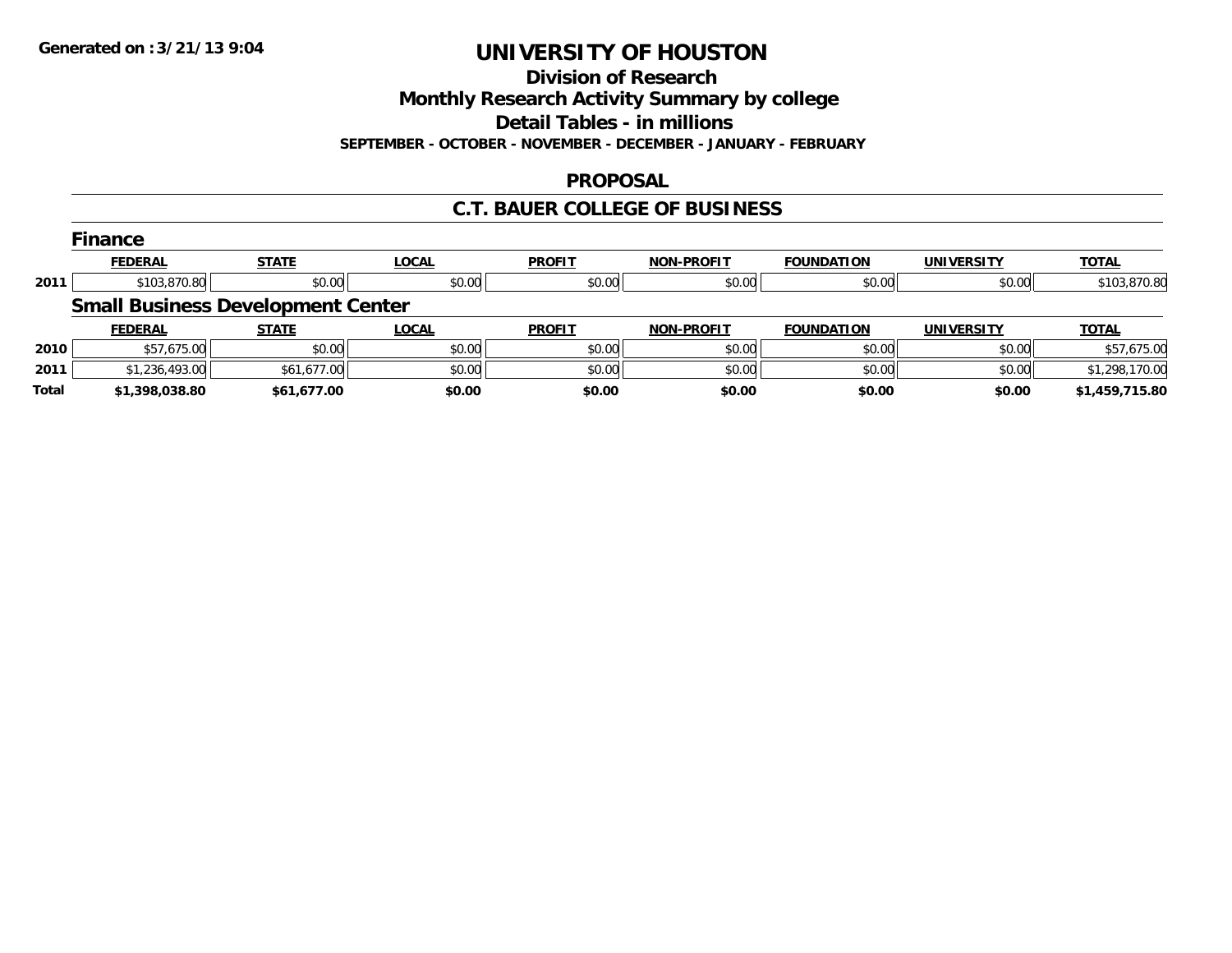#### **Division of Research**

**Monthly Research Activity Summary by college**

**Detail Tables - in millions**

**SEPTEMBER - OCTOBER - NOVEMBER - DECEMBER - JANUARY - FEBRUARY**

### **PROPOSAL**

### **COLLEGE OF ARCHITECTURE**

| <b>TOTAL</b><br><b>FEDERAL</b><br><b>STATE</b><br><b>LOCAL</b><br><b>PROFIT</b><br><b>NON-PROFIT</b><br><b>FOUNDATION</b><br>UNIVERSITY<br>\$0.00<br>\$47,500.00<br>\$0.00<br>\$0.00<br>\$0.00<br>\$0.00<br>\$0.00<br>2009<br>\$2,688,730.10<br>\$0.00<br>\$0.00<br>\$0.00<br>\$0.00<br>\$0.00<br>\$0.00<br>2010<br>\$0.00<br>\$0.00<br>\$0.00<br>\$5,000.00<br>\$25,000.00<br>\$1,477,696.68<br>\$0.00<br>2011<br>\$0.00<br>\$0.00<br>\$140,758.05<br>\$0.00<br>\$0.00<br>2012<br>\$0.00<br>\$0.00<br>\$89,843.25<br>\$0.00<br>\$0.00<br>\$0.00<br>\$0.00<br>\$0.00<br>\$0.00<br>2013<br>Total<br>\$0.00<br>\$4,397,028.08<br>\$0.00<br>\$52,500.00<br>\$0.00<br>\$25,000.00<br>\$0.00 | <b>Architecture</b> |  |  |  |  |  |  |                |  |
|-----------------------------------------------------------------------------------------------------------------------------------------------------------------------------------------------------------------------------------------------------------------------------------------------------------------------------------------------------------------------------------------------------------------------------------------------------------------------------------------------------------------------------------------------------------------------------------------------------------------------------------------------------------------------------------------|---------------------|--|--|--|--|--|--|----------------|--|
|                                                                                                                                                                                                                                                                                                                                                                                                                                                                                                                                                                                                                                                                                         |                     |  |  |  |  |  |  |                |  |
|                                                                                                                                                                                                                                                                                                                                                                                                                                                                                                                                                                                                                                                                                         |                     |  |  |  |  |  |  | \$47,500.00    |  |
|                                                                                                                                                                                                                                                                                                                                                                                                                                                                                                                                                                                                                                                                                         |                     |  |  |  |  |  |  | \$2,688,730.10 |  |
|                                                                                                                                                                                                                                                                                                                                                                                                                                                                                                                                                                                                                                                                                         |                     |  |  |  |  |  |  | \$1,507,696.68 |  |
|                                                                                                                                                                                                                                                                                                                                                                                                                                                                                                                                                                                                                                                                                         |                     |  |  |  |  |  |  | \$140,758.05   |  |
|                                                                                                                                                                                                                                                                                                                                                                                                                                                                                                                                                                                                                                                                                         |                     |  |  |  |  |  |  | \$89,843.25    |  |
|                                                                                                                                                                                                                                                                                                                                                                                                                                                                                                                                                                                                                                                                                         |                     |  |  |  |  |  |  | \$4,474,528.08 |  |

## **Architecture**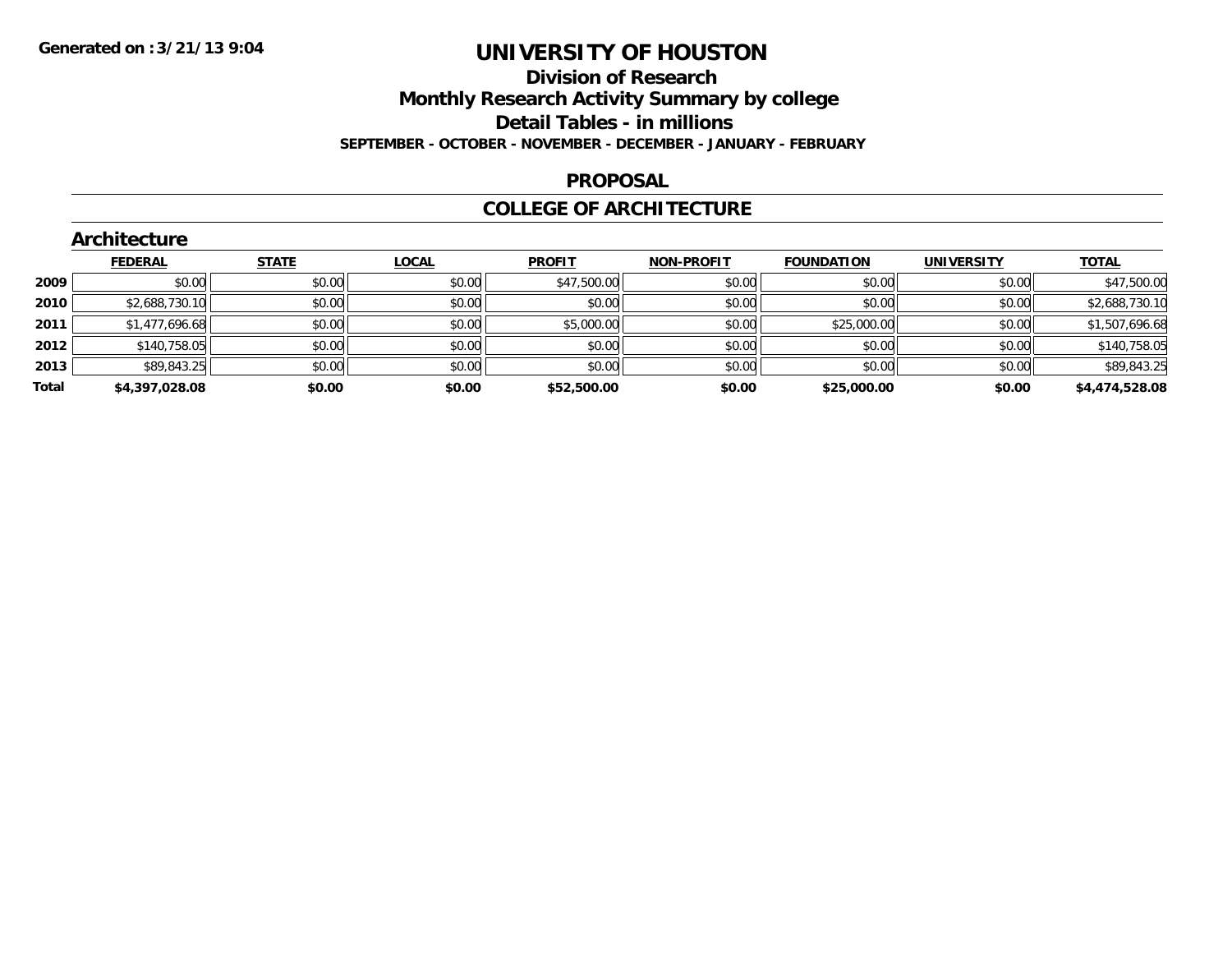#### **Division of Research**

**Monthly Research Activity Summary by college**

**Detail Tables - in millions**

**SEPTEMBER - OCTOBER - NOVEMBER - DECEMBER - JANUARY - FEBRUARY**

### **PROPOSAL**

#### **COLLEGE OF EDUCATION**

|      |                                                      | <b>Consistency Mgmt and Coop Disc</b> |              |               |                   |                   |                   |                |
|------|------------------------------------------------------|---------------------------------------|--------------|---------------|-------------------|-------------------|-------------------|----------------|
|      | <b>FEDERAL</b>                                       | <b>STATE</b>                          | <b>LOCAL</b> | <b>PROFIT</b> | <b>NON-PROFIT</b> | <b>FOUNDATION</b> | <b>UNIVERSITY</b> | <b>TOTAL</b>   |
| 2010 | \$0.00                                               | \$0.00                                | \$0.00       | \$0.00        | \$0.00            | \$0.00            | \$0.00            | \$0.00         |
| 2011 | \$0.00                                               | \$0.00                                | \$0.00       | \$0.00        | \$0.00            | \$0.00            | \$0.00            | \$0.00         |
|      | <b>Curriculum and Instruction</b>                    |                                       |              |               |                   |                   |                   |                |
|      | <b>FEDERAL</b>                                       | <b>STATE</b>                          | <b>LOCAL</b> | <b>PROFIT</b> | <b>NON-PROFIT</b> | <b>FOUNDATION</b> | <b>UNIVERSITY</b> | <b>TOTAL</b>   |
| 2009 | \$884,166.00                                         | \$50,000.00                           | \$24,522.00  | \$100,428.00  | \$164,342.00      | \$15,465.00       | \$156,791.00      | \$1,395,714.00 |
| 2010 | \$249,174.25                                         | \$322,538.00                          | \$37,786.00  | \$0.00        | \$115,778.00      | \$39,952.00       | \$0.00            | \$765,228.25   |
| 2011 | \$4,713,291.90                                       | \$1,192,734.00                        | \$295,410.00 | \$0.00        | \$268,868.00      | \$0.00            | \$246,279.00      | \$6,716,582.90 |
| 2012 | \$6,337,442.55                                       | \$714,991.00                          | \$150,000.00 | \$0.00        | \$141,878.00      | \$0.00            | \$1,024,174.00    | \$8,368,485.55 |
| 2013 | \$4,545,983.14                                       | \$351,775.00                          | \$0.00       | \$0.00        | \$15,825.00       | \$0.00            | \$258,964.50      | \$5,172,547.64 |
|      | <b>Educational Leadership &amp; Cultural Studies</b> |                                       |              |               |                   |                   |                   |                |
|      | <b>FEDERAL</b>                                       | <b>STATE</b>                          | <b>LOCAL</b> | <b>PROFIT</b> | <b>NON-PROFIT</b> | <b>FOUNDATION</b> | <b>UNIVERSITY</b> | <b>TOTAL</b>   |
| 2010 | \$0.00                                               | \$0.00                                | \$0.00       | \$0.00        | \$0.00            | \$169,377.00      | \$0.00            | \$169,377.00   |
|      | <b>Educational Psychology</b>                        |                                       |              |               |                   |                   |                   |                |
|      | <b>FEDERAL</b>                                       | <b>STATE</b>                          | <b>LOCAL</b> | <b>PROFIT</b> | <b>NON-PROFIT</b> | <b>FOUNDATION</b> | <b>UNIVERSITY</b> | <b>TOTAL</b>   |
| 2009 | \$154,743.70                                         | \$49,999.00                           | \$0.00       | \$0.00        | \$0.00            | \$48,618.70       | \$389,000.00      | \$642,361.40   |
| 2010 | \$6,956,134.05                                       | \$1,495,744.90                        | \$0.00       | \$118,211.00  | \$188,241.00      | \$0.00            | \$201,757.00      | \$8,960,087.95 |
| 2011 | \$4,226,415.00                                       | \$485,699.60                          | \$0.00       | \$0.00        | \$0.00            | \$510,310.65      | \$0.00            | \$5,222,425.25 |
| 2012 | \$4,897,201.76                                       | \$1,562,159.00                        | \$0.00       | \$0.00        | \$32,160.00       | \$87,667.00       | \$1,752,798.74    | \$8,331,986.50 |
| 2013 | \$2,616,263.90                                       | \$71,610.00                           | \$0.00       | \$0.00        | \$0.00            | \$387,327.00      | \$366,960.50      | \$3,442,161.40 |
|      |                                                      |                                       |              |               |                   |                   |                   |                |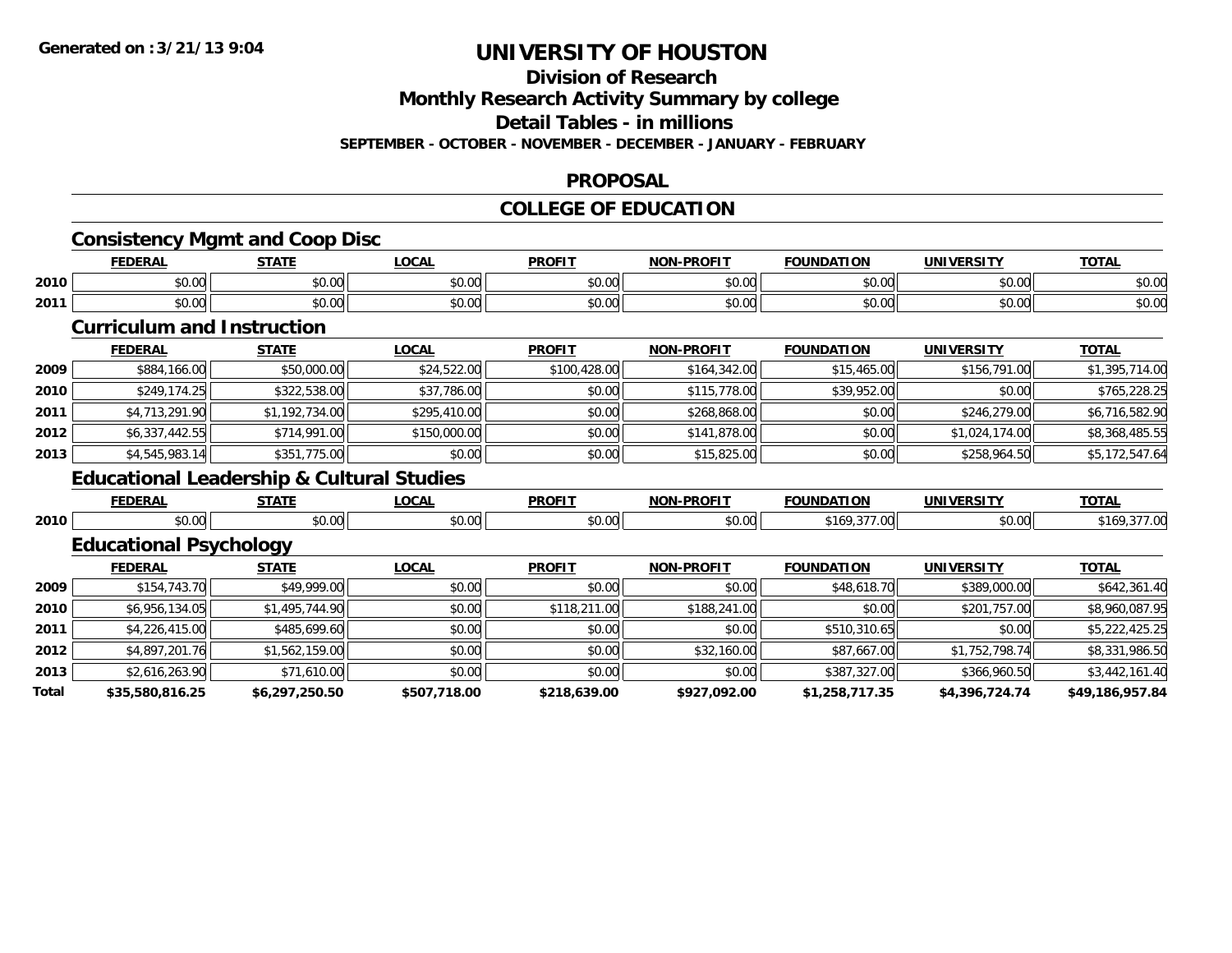**Division of Research**

**Monthly Research Activity Summary by college**

**Detail Tables - in millions**

**SEPTEMBER - OCTOBER - NOVEMBER - DECEMBER - JANUARY - FEBRUARY**

#### **PROPOSAL**

**COLLEGE OF LIBERAL ARTS AND SOCIAL SCIENCES**

|      | Art                                               |              |              |               |                   |                   |                   |                |
|------|---------------------------------------------------|--------------|--------------|---------------|-------------------|-------------------|-------------------|----------------|
|      | <b>FEDERAL</b>                                    | <b>STATE</b> | <b>LOCAL</b> | <b>PROFIT</b> | <b>NON-PROFIT</b> | <b>FOUNDATION</b> | <b>UNIVERSITY</b> | <b>TOTAL</b>   |
| 2012 | \$199,887.00                                      | \$0.00       | \$0.00       | \$0.00        | \$0.00            | \$0.00            | \$0.00            | \$199,887.00   |
|      | <b>Arte Publico Press</b>                         |              |              |               |                   |                   |                   |                |
|      | <b>FEDERAL</b>                                    | <b>STATE</b> | <b>LOCAL</b> | <b>PROFIT</b> | <b>NON-PROFIT</b> | <b>FOUNDATION</b> | <b>UNIVERSITY</b> | <b>TOTAL</b>   |
| 2010 | \$0.00                                            | \$120,000.00 | \$0.00       | \$0.00        | \$0.00            | \$75,000.00       | \$0.00            | \$195,000.00   |
| 2011 | \$0.00                                            | \$0.00       | \$0.00       | \$0.00        | \$0.00            | \$120,000.00      | \$0.00            | \$120,000.00   |
| 2012 | \$198,497.00                                      | \$20,000.00  | \$0.00       | \$0.00        | \$0.00            | \$0.00            | \$0.00            | \$218,497.00   |
| 2013 | \$0.00                                            | \$40,000.00  | \$0.00       | \$0.00        | \$40,000.00       | \$150,000.00      | \$0.00            | \$230,000.00   |
|      | <b>Blaffer Gallery</b>                            |              |              |               |                   |                   |                   |                |
|      | <b>FEDERAL</b>                                    | <b>STATE</b> | <b>LOCAL</b> | <b>PROFIT</b> | NON-PROFIT        | <b>FOUNDATION</b> | <b>UNIVERSITY</b> | <b>TOTAL</b>   |
| 2009 | \$0.00                                            | \$3,000.00   | \$0.00       | \$0.00        | \$149,858.00      | \$0.00            | \$0.00            | \$152,858.00   |
| 2010 | \$10,000.00                                       | \$8,500.00   | \$0.00       | \$0.00        | \$149,425.00      | \$0.00            | \$0.00            | \$167,925.00   |
| 2012 | \$0.00                                            | \$5,132.00   | \$0.00       | \$0.00        | \$0.00            | \$0.00            | \$0.00            | \$5,132.00     |
| 2013 | \$0.00                                            | \$0.00       | \$0.00       | \$0.00        | \$1,500.00        | \$0.00            | \$0.00            | \$1,500.00     |
|      | <b>Center for Public History</b>                  |              |              |               |                   |                   |                   |                |
|      | <b>FEDERAL</b>                                    | <b>STATE</b> | <b>LOCAL</b> | <b>PROFIT</b> | <b>NON-PROFIT</b> | <b>FOUNDATION</b> | <b>UNIVERSITY</b> | <b>TOTAL</b>   |
| 2011 | \$0.00                                            | \$0.00       | \$0.00       | \$0.00        | \$369,000.00      | \$0.00            | \$0.00            | \$369,000.00   |
|      | <b>Communication Disorders</b>                    |              |              |               |                   |                   |                   |                |
|      | <b>FEDERAL</b>                                    | <b>STATE</b> | <b>LOCAL</b> | <b>PROFIT</b> | NON-PROFIT        | <b>FOUNDATION</b> | <b>UNIVERSITY</b> | <b>TOTAL</b>   |
| 2009 | \$0.00                                            | \$254,377.00 | \$1,500.00   | \$0.00        | \$247,668.00      | \$40,278.00       | \$131,248.00      | \$675,071.00   |
| 2010 | \$797,623.00                                      | \$227,907.00 | \$0.00       | \$0.00        | \$227,284.00      | \$0.00            | \$0.00            | \$1,252,814.00 |
| 2011 | \$148,670.00                                      | \$0.00       | \$0.00       | \$0.00        | \$0.00            | \$0.00            | \$0.00            | \$148,670.00   |
| 2012 | \$447,207.00                                      | \$11,723.40  | \$0.00       | \$0.00        | \$58,248.00       | \$22,770.00       | \$263,177.00      | \$803,125.40   |
| 2013 | \$535,125.00                                      | \$13,290.00  | \$0.00       | \$0.00        | \$54,922.00       | \$0.00            | \$396,469.00      | \$999,806.00   |
|      | <b>Comparative Cultural Studies</b>               |              |              |               |                   |                   |                   |                |
|      | <b>FEDERAL</b>                                    | <b>STATE</b> | <b>LOCAL</b> | <b>PROFIT</b> | <b>NON-PROFIT</b> | <b>FOUNDATION</b> | <b>UNIVERSITY</b> | <b>TOTAL</b>   |
| 2009 | \$74,500.00                                       | \$0.00       | \$0.00       | \$0.00        | \$40,000.00       | \$24,590.00       | \$0.00            | \$139,090.00   |
|      | <b>Cynthia Woods Mitchell Center for the Arts</b> |              |              |               |                   |                   |                   |                |
|      | <b>FEDERAL</b>                                    | <b>STATE</b> | <b>LOCAL</b> | <b>PROFIT</b> | <b>NON-PROFIT</b> | <b>FOUNDATION</b> | <b>UNIVERSITY</b> | <b>TOTAL</b>   |
| 2013 | \$0.00                                            | \$0.00       | \$0.00       | \$0.00        | \$10,000.00       | \$0.00            | \$0.00            | \$10,000.00    |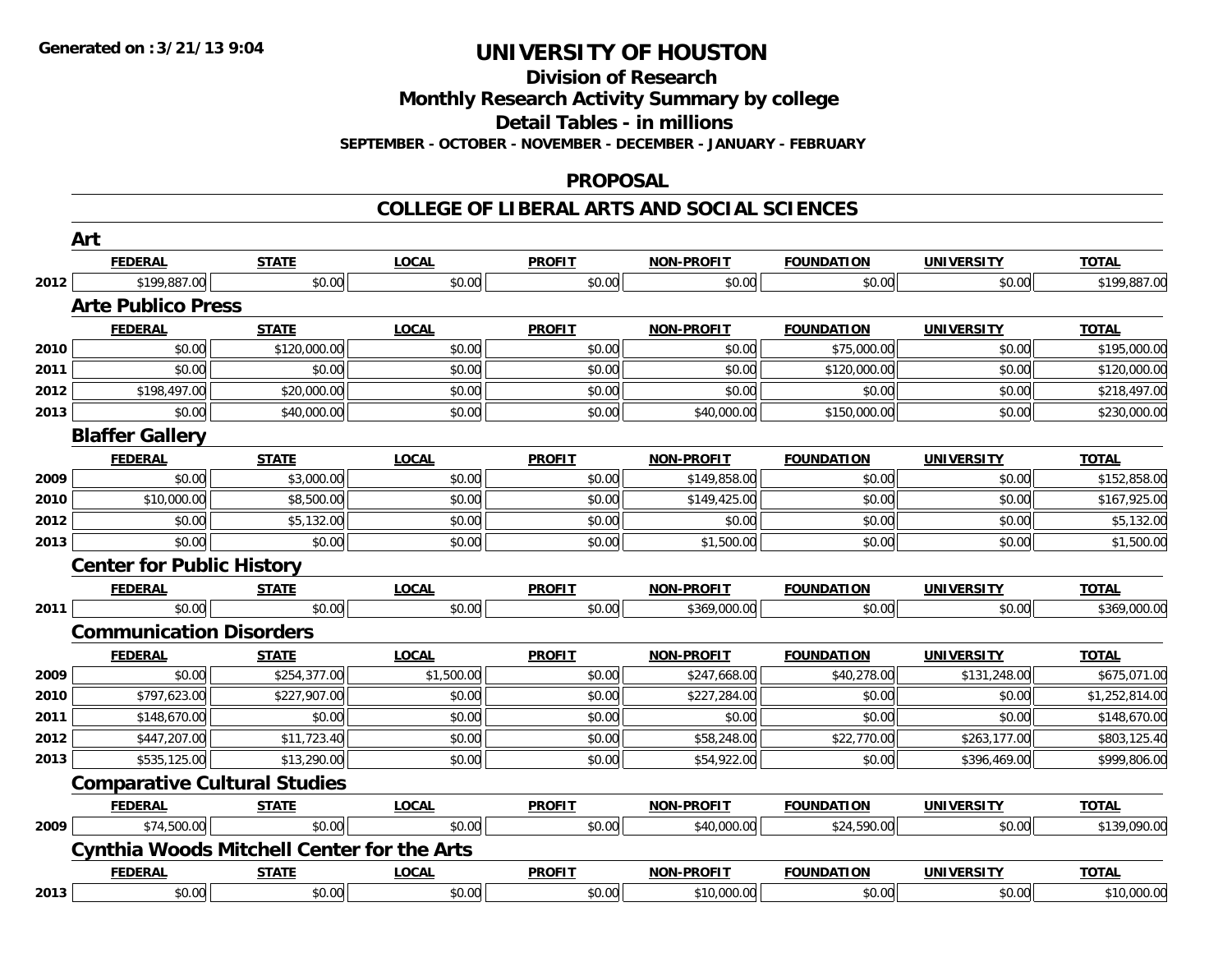**Division of Research**

**Monthly Research Activity Summary by college**

**Detail Tables - in millions**

**SEPTEMBER - OCTOBER - NOVEMBER - DECEMBER - JANUARY - FEBRUARY**

### **PROPOSAL**

### **COLLEGE OF LIBERAL ARTS AND SOCIAL SCIENCES**

## **Dean, Liberal Arts and Social Sciences**

|      | <b>FEDERAL</b>                      | <b>STATE</b>   | <b>LOCAL</b> | <b>PROFIT</b> | <b>NON-PROFIT</b> | <b>FOUNDATION</b> | <b>UNIVERSITY</b> | <b>TOTAL</b>    |  |  |  |
|------|-------------------------------------|----------------|--------------|---------------|-------------------|-------------------|-------------------|-----------------|--|--|--|
| 2009 | \$1,380,762.00                      | \$0.00         | \$0.00       | \$0.00        | \$0.00            | \$0.00            | \$0.00            | \$1,380,762.00  |  |  |  |
| 2011 | \$0.00                              | \$0.00         | \$0.00       | \$0.00        | \$0.00            | \$0.00            | \$0.00            | \$0.00          |  |  |  |
|      | <b>Economics</b>                    |                |              |               |                   |                   |                   |                 |  |  |  |
|      | <b>FEDERAL</b>                      | <b>STATE</b>   | <b>LOCAL</b> | <b>PROFIT</b> | <b>NON-PROFIT</b> | <b>FOUNDATION</b> | <b>UNIVERSITY</b> | <b>TOTAL</b>    |  |  |  |
| 2009 | \$229,871.00                        | \$0.00         | \$0.00       | \$0.00        | \$0.00            | \$0.00            | \$0.00            | \$229,871.00    |  |  |  |
| 2010 | \$0.00                              | \$0.00         | \$0.00       | \$0.00        | \$0.00            | \$37,000.00       | \$227,082.00      | \$264,082.00    |  |  |  |
| 2011 | \$0.00                              | \$0.00         | \$0.00       | \$0.00        | \$0.00            | \$234,719.00      | \$0.00            | \$234,719.00    |  |  |  |
| 2012 | \$0.00                              | \$0.00         | \$0.00       | \$0.00        | \$198,396.00      | \$158,086.00      | \$0.00            | \$356,482.00    |  |  |  |
| 2013 | \$133,160.00                        | \$0.00         | \$0.00       | \$0.00        | \$0.00            | \$34,967.00       | \$0.00            | \$168,127.00    |  |  |  |
|      | <b>English</b>                      |                |              |               |                   |                   |                   |                 |  |  |  |
|      | <b>FEDERAL</b>                      | <b>STATE</b>   | <b>LOCAL</b> | <b>PROFIT</b> | <b>NON-PROFIT</b> | <b>FOUNDATION</b> | <b>UNIVERSITY</b> | <b>TOTAL</b>    |  |  |  |
| 2010 | \$190,000.00                        | \$0.00         | \$0.00       | \$0.00        | \$1,000.00        | \$0.00            | \$0.00            | \$191,000.00    |  |  |  |
| 2011 | \$0.00                              | \$0.00         | \$0.00       | \$0.00        | \$1,500.00        | \$0.00            | \$0.00            | \$1,500.00      |  |  |  |
| 2012 | \$932,888.40                        | \$0.00         | \$0.00       | \$0.00        | \$0.00            | \$0.00            | \$0.00            | \$932,888.40    |  |  |  |
|      | <b>Health and Human Performance</b> |                |              |               |                   |                   |                   |                 |  |  |  |
|      | <b>FEDERAL</b>                      | <b>STATE</b>   | <b>LOCAL</b> | <b>PROFIT</b> | <b>NON-PROFIT</b> | <b>FOUNDATION</b> | <b>UNIVERSITY</b> | <b>TOTAL</b>    |  |  |  |
| 2009 | \$134,886.60                        | \$60,700.00    | \$0.00       | \$398,180.00  | \$1,067,321.00    | \$257,474.40      | \$1,645,995.00    | \$3,564,557.00  |  |  |  |
| 2010 | \$8,290,308.00                      | \$1,338,353.75 | \$0.00       | \$825,429.00  | \$80,000.00       | \$249,999.00      | \$0.00            | \$10,784,089.75 |  |  |  |
| 2011 | \$9,322,424.40                      | \$0.00         | \$0.00       | \$71,901.00   | \$0.00            | \$209,569.30      | \$107,023.00      | \$9,710,917.70  |  |  |  |
| 2012 | \$6,054,762.11                      | \$302,818.00   | \$0.00       | \$619,217.00  | \$141,879.20      | \$0.00            | \$1,179,339.00    | \$8,298,015.31  |  |  |  |
| 2013 | \$5,419,000.52                      | \$0.00         | \$0.00       | \$0.00        | \$472,354.00      | \$19,976.00       | \$133,652.00      | \$6,044,982.52  |  |  |  |
|      | <b>Hispanic Studies</b>             |                |              |               |                   |                   |                   |                 |  |  |  |
|      | <b>FEDERAL</b>                      | <b>STATE</b>   | <b>LOCAL</b> | <b>PROFIT</b> | <b>NON-PROFIT</b> | <b>FOUNDATION</b> | <b>UNIVERSITY</b> | <b>TOTAL</b>    |  |  |  |
| 2012 | \$0.00                              | \$0.00         | \$0.00       | \$0.00        | \$0.00            | \$0.00            | \$0.00            | \$0.00          |  |  |  |
| 2013 | \$0.00                              | \$0.00         | \$0.00       | \$0.00        | \$0.00            | \$0.00            | \$11,992.50       | \$11,992.50     |  |  |  |
|      | <b>History</b>                      |                |              |               |                   |                   |                   |                 |  |  |  |
|      | <b>FEDERAL</b>                      | <b>STATE</b>   | <b>LOCAL</b> | <b>PROFIT</b> | NON-PROFIT        | <b>FOUNDATION</b> | <b>UNIVERSITY</b> | <b>TOTAL</b>    |  |  |  |
| 2009 | \$16,750.00                         | \$0.00         | \$0.00       | \$0.00        | \$0.00            | \$0.00            | \$0.00            | \$16,750.00     |  |  |  |
| 2010 | \$569,406.00                        | \$0.00         | \$0.00       | \$0.00        | \$0.00            | \$0.00            | \$0.00            | \$569,406.00    |  |  |  |
| 2011 | \$0.00                              | \$0.00         | \$0.00       | \$0.00        | \$14,000.00       | \$0.00            | \$0.00            | \$14,000.00     |  |  |  |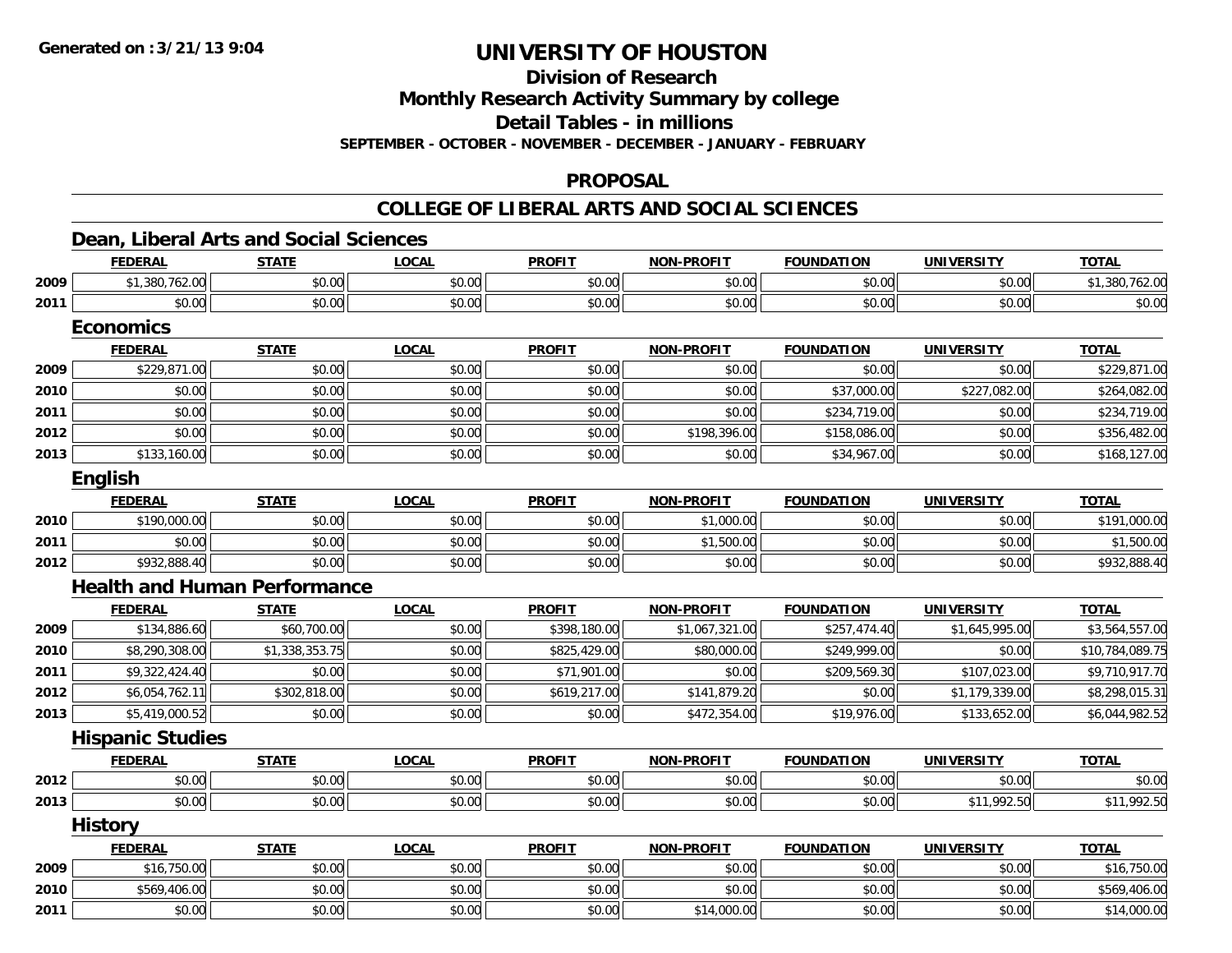**Division of Research**

**Monthly Research Activity Summary by college**

**Detail Tables - in millions**

**SEPTEMBER - OCTOBER - NOVEMBER - DECEMBER - JANUARY - FEBRUARY**

### **PROPOSAL**

### **COLLEGE OF LIBERAL ARTS AND SOCIAL SCIENCES**

|      | <b>History</b>                        |                |              |               |                   |                   |                   |                 |
|------|---------------------------------------|----------------|--------------|---------------|-------------------|-------------------|-------------------|-----------------|
|      | <b>FEDERAL</b>                        | <b>STATE</b>   | <b>LOCAL</b> | <b>PROFIT</b> | <b>NON-PROFIT</b> | <b>FOUNDATION</b> | <b>UNIVERSITY</b> | <b>TOTAL</b>    |
| 2012 | \$24,193.00                           | \$0.00         | \$0.00       | \$0.00        | \$0.00            | \$0.00            | \$0.00            | \$24,193.00     |
|      | <b>Hobby Center for Public Policy</b> |                |              |               |                   |                   |                   |                 |
|      | <b>FEDERAL</b>                        | <b>STATE</b>   | <b>LOCAL</b> | <b>PROFIT</b> | <b>NON-PROFIT</b> | <b>FOUNDATION</b> | <b>UNIVERSITY</b> | <b>TOTAL</b>    |
| 2009 | \$24,750.00                           | \$0.00         | \$0.00       | \$0.00        | \$0.00            | \$0.00            | \$0.00            | \$24,750.00     |
| 2010 | \$409,788.20                          | \$0.00         | \$0.00       | \$0.00        | \$0.00            | \$0.00            | \$0.00            | \$409,788.20    |
| 2011 | \$8,435.00                            | \$0.00         | \$0.00       | \$0.00        | \$0.00            | \$0.00            | \$0.00            | \$8,435.00      |
| 2013 | \$164,250.00                          | \$0.00         | \$0.00       | \$0.00        | \$0.00            | \$0.00            | \$0.00            | \$164,250.00    |
|      | <b>Modern/Classical Languages</b>     |                |              |               |                   |                   |                   |                 |
|      | <b>FEDERAL</b>                        | <b>STATE</b>   | <b>LOCAL</b> | <b>PROFIT</b> | <b>NON-PROFIT</b> | <b>FOUNDATION</b> | <b>UNIVERSITY</b> | <b>TOTAL</b>    |
| 2009 | \$0.00                                | \$0.00         | \$0.00       | \$0.00        | \$4,899.50        | \$0.00            | \$0.00            | \$4,899.50      |
| 2010 | \$0.00                                | \$0.00         | \$0.00       | \$0.00        | \$7,000.00        | \$0.00            | \$0.00            | \$7,000.00      |
| 2011 | \$0.00                                | \$0.00         | \$0.00       | \$0.00        | \$0.00            | \$0.00            | \$0.00            | \$0.00          |
| 2012 | \$396,977.00                          | \$0.00         | \$0.00       | \$0.00        | \$0.00            | \$0.00            | \$0.00            | \$396,977.00    |
| 2013 | \$0.00                                | \$0.00         | \$0.00       | \$0.00        | \$0.00            | \$0.00            | \$99,251.00       | \$99,251.00     |
|      | Philosophy                            |                |              |               |                   |                   |                   |                 |
|      | <b>FEDERAL</b>                        | <b>STATE</b>   | <b>LOCAL</b> | <b>PROFIT</b> | <b>NON-PROFIT</b> | <b>FOUNDATION</b> | <b>UNIVERSITY</b> | <b>TOTAL</b>    |
| 2012 | \$23,229.00                           | \$0.00         | \$0.00       | \$0.00        | \$0.00            | \$0.00            | \$0.00            | \$23,229.00     |
| 2013 | \$24,897.00                           | \$0.00         | \$0.00       | \$0.00        | \$0.00            | \$0.00            | \$0.00            | \$24,897.00     |
|      | <b>Political Science</b>              |                |              |               |                   |                   |                   |                 |
|      | <b>FEDERAL</b>                        | <b>STATE</b>   | <b>LOCAL</b> | <b>PROFIT</b> | <b>NON-PROFIT</b> | <b>FOUNDATION</b> | <b>UNIVERSITY</b> | <b>TOTAL</b>    |
| 2009 | \$12,000.00                           | \$0.00         | \$0.00       | \$0.00        | \$0.00            | \$0.00            | \$0.00            | \$12,000.00     |
| 2010 | \$156,642.00                          | \$0.00         | \$0.00       | \$0.00        | \$0.00            | \$0.00            | \$0.00            | \$156,642.00    |
| 2011 | \$315,129.00                          | \$0.00         | \$0.00       | \$0.00        | \$0.00            | \$0.00            | \$0.00            | \$315,129.00    |
| 2012 | \$383,429.00                          | \$77,296.00    | \$0.00       | \$0.00        | \$0.00            | \$0.00            | \$0.00            | \$460,725.00    |
| 2013 | \$857,738.00                          | \$0.00         | \$0.00       | \$0.00        | \$0.00            | \$0.00            | \$0.00            | \$857,738.00    |
|      | <b>Psychology</b>                     |                |              |               |                   |                   |                   |                 |
|      | <b>FEDERAL</b>                        | <b>STATE</b>   | <b>LOCAL</b> | <b>PROFIT</b> | <b>NON-PROFIT</b> | <b>FOUNDATION</b> | <b>UNIVERSITY</b> | <b>TOTAL</b>    |
| 2009 | \$3,300,819.06                        | \$3,401.76     | \$0.00       | \$269,610.00  | \$301,562.00      | \$239,064.00      | \$0.00            | \$4,114,456.82  |
| 2010 | \$12,420,905.06                       | \$2,996,908.00 | \$0.00       | \$22,000.00   | \$23,000.00       | \$14,672.00       | \$1,976,889.00    | \$17,454,374.06 |
| 2011 | \$3,732,049.80                        | \$1,475,209.00 | \$0.00       | \$0.00        | \$0.00            | \$174,672.00      | \$29,000.00       | \$5,410,930.80  |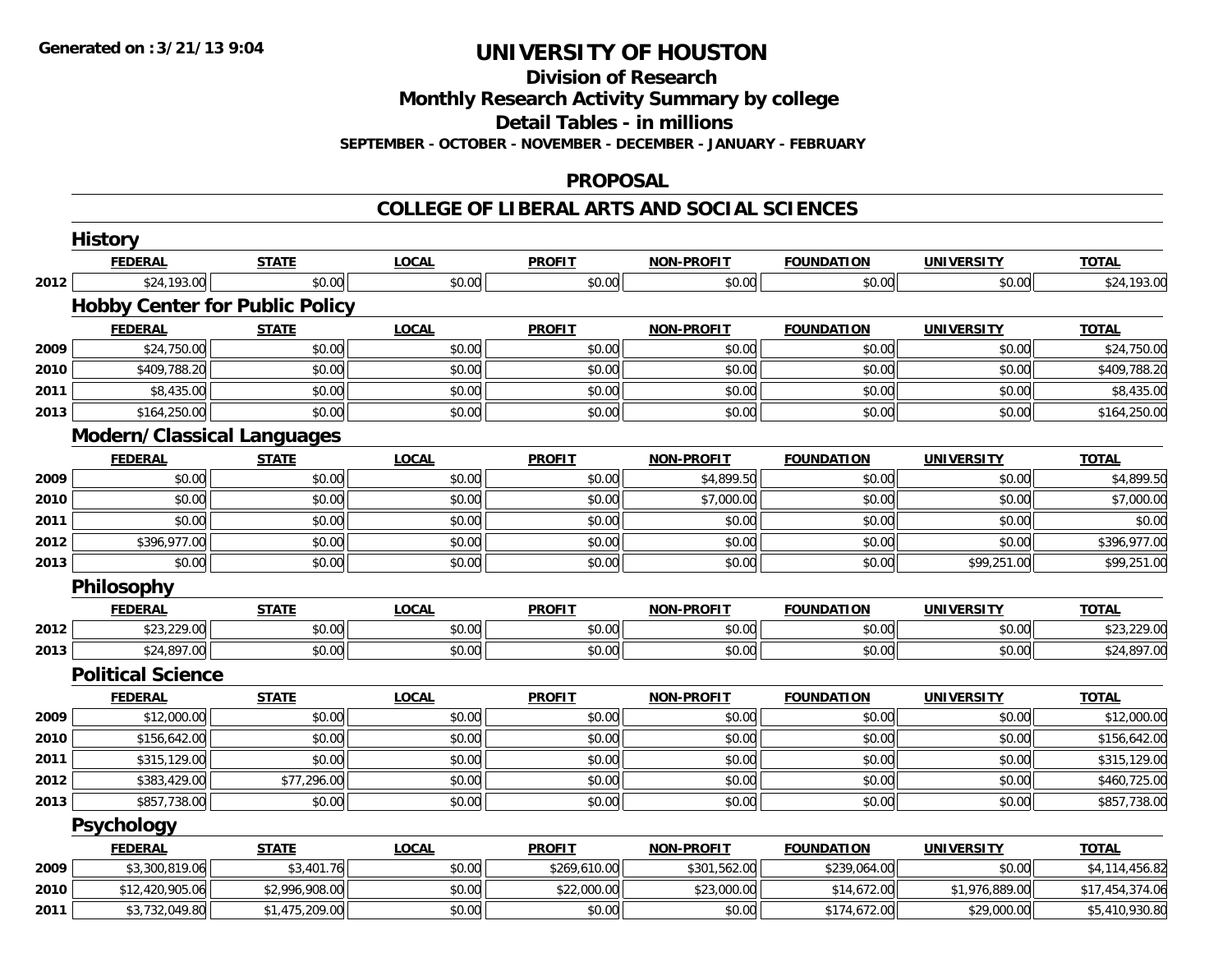## **Division of Research**

**Monthly Research Activity Summary by college**

**Detail Tables - in millions**

**SEPTEMBER - OCTOBER - NOVEMBER - DECEMBER - JANUARY - FEBRUARY**

## **PROPOSAL**

### **COLLEGE OF LIBERAL ARTS AND SOCIAL SCIENCES**

|              | <b>Psychology</b>              |                |              |                |                   |                   |                   |                  |
|--------------|--------------------------------|----------------|--------------|----------------|-------------------|-------------------|-------------------|------------------|
|              | <b>FEDERAL</b>                 | <b>STATE</b>   | <b>LOCAL</b> | <b>PROFIT</b>  | <b>NON-PROFIT</b> | <b>FOUNDATION</b> | <b>UNIVERSITY</b> | <b>TOTAL</b>     |
| 2012         | \$6,271,919.70                 | \$0.00         | \$0.00       | \$69,793.00    | \$0.00            | \$0.00            | \$677,049.00      | \$7,018,761.70   |
| 2013         | \$8,027,200.23                 | \$936,366.00   | \$0.00       | \$43,240.00    | \$128,520.00      | \$0.00            | \$1,524,925.50    | \$10,660,251.73  |
|              | <b>School of Communication</b> |                |              |                |                   |                   |                   |                  |
|              | <b>FEDERAL</b>                 | <b>STATE</b>   | <b>LOCAL</b> | <b>PROFIT</b>  | <b>NON-PROFIT</b> | <b>FOUNDATION</b> | <b>UNIVERSITY</b> | <b>TOTAL</b>     |
| 2011         | \$294,900.00                   | \$0.00         | \$0.00       | \$0.00         | \$0.00            | \$0.00            | \$0.00            | \$294,900.00     |
| 2012         | \$336,545.00                   | \$0.00         | \$0.00       | \$0.00         | \$0.00            | \$0.00            | \$0.00            | \$336,545.00     |
| 2013         | \$0.00                         | \$0.00         | \$0.00       | \$0.00         | \$9,800.00        | \$0.00            | \$76,763.00       | \$86,563.00      |
|              | <b>School of Music</b>         |                |              |                |                   |                   |                   |                  |
|              | <b>FEDERAL</b>                 | <b>STATE</b>   | <b>LOCAL</b> | <b>PROFIT</b>  | <b>NON-PROFIT</b> | <b>FOUNDATION</b> | <b>UNIVERSITY</b> | <b>TOTAL</b>     |
| 2011         | \$0.00                         | \$1,500.00     | \$0.00       | \$0.00         | \$0.00            | \$0.00            | \$0.00            | \$1,500.00       |
|              | <b>Sociology</b>               |                |              |                |                   |                   |                   |                  |
|              | <b>FEDERAL</b>                 | <b>STATE</b>   | <b>LOCAL</b> | <b>PROFIT</b>  | <b>NON-PROFIT</b> | <b>FOUNDATION</b> | <b>UNIVERSITY</b> | <b>TOTAL</b>     |
| 2009         | \$1,442,468.50                 | \$0.00         | \$60,000.00  | \$0.00         | \$0.00            | \$14,997.00       | \$0.00            | \$1,517,465.50   |
| 2010         | \$1,415,674.00                 | \$0.00         | \$0.00       | \$0.00         | \$0.00            | \$0.00            | \$0.00            | \$1,415,674.00   |
| 2011         | \$796,309.80                   | \$0.00         | \$0.00       | \$0.00         | \$0.00            | \$0.00            | \$0.00            | \$796,309.80     |
| 2012         | \$0.00                         | \$0.00         | \$0.00       | \$0.00         | \$0.00            | \$16,808.00       | \$508,467.30      | \$525,275.30     |
| 2013         | \$160,063.00                   | \$0.00         | \$18,000.00  | \$0.00         | \$0.00            | \$0.00            | \$0.00            | \$178,063.00     |
|              | <b>Theatre</b>                 |                |              |                |                   |                   |                   |                  |
|              | <b>FEDERAL</b>                 | <b>STATE</b>   | <b>LOCAL</b> | <b>PROFIT</b>  | <b>NON-PROFIT</b> | <b>FOUNDATION</b> | <b>UNIVERSITY</b> | <b>TOTAL</b>     |
| 2010         | \$50,000.00                    | \$0.00         | \$0.00       | \$0.00         | \$0.00            | \$0.00            | \$0.00            | \$50,000.00      |
| 2013         | \$0.00                         | \$0.00         | \$0.00       | \$100,027.00   | \$0.00            | \$0.00            | \$0.00            | \$100,027.00     |
| <b>Total</b> | \$76,136,039.38                | \$7,896,481.91 | \$79,500.00  | \$2,419,397.00 | \$3,799,136.70    | \$2,094,641.70    | \$8,988,322.30    | \$101,413,518.99 |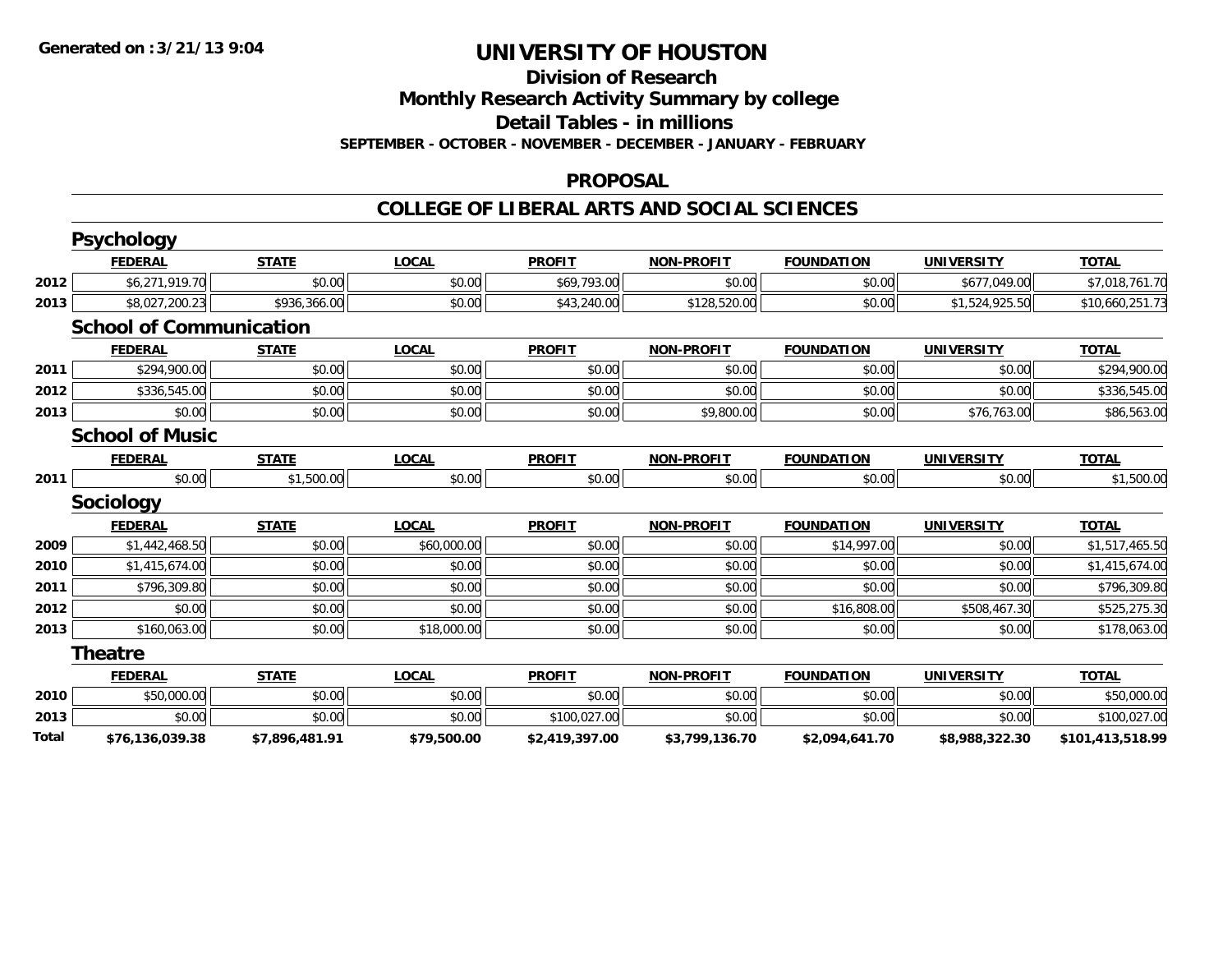**Division of Research**

**Monthly Research Activity Summary by college**

**Detail Tables - in millions**

**SEPTEMBER - OCTOBER - NOVEMBER - DECEMBER - JANUARY - FEBRUARY**

### **PROPOSAL**

## **COLLEGE OF NATURAL SCIENCES AND MATHEMATICS**

#### **Allied Geophysical Laboratories FEDERAL STATE LOCAL PROFIT NON-PROFIT FOUNDATION UNIVERSITY TOTAL**

| 2011 | \$0.00                                                 | \$0.00         | \$0.00       | \$70,000.00    | \$0.00            | \$0.00            | \$0.00            | \$70,000.00     |
|------|--------------------------------------------------------|----------------|--------------|----------------|-------------------|-------------------|-------------------|-----------------|
|      | <b>Biology/Biochemistry</b>                            |                |              |                |                   |                   |                   |                 |
|      | <b>FEDERAL</b>                                         | <b>STATE</b>   | <b>LOCAL</b> | <b>PROFIT</b>  | <b>NON-PROFIT</b> | <b>FOUNDATION</b> | <b>UNIVERSITY</b> | <b>TOTAL</b>    |
| 2009 | \$20,484,365.23                                        | \$100,000.00   | \$0.00       | \$1,400,523.00 | \$432,147.00      | \$1,395,000.00    | \$943,096.00      | \$24,755,131.23 |
| 2010 | \$13,926,159.21                                        | \$8,938,769.50 | \$0.00       | \$1,314,639.00 | \$1,471,402.00    | \$3,075,885.00    | \$2,507,812.00    | \$31,234,666.71 |
| 2011 | \$30,567,092.20                                        | \$225,000.00   | \$0.00       | \$514,796.57   | \$876,688.00      | \$839,882.00      | \$833,857.00      | \$33,857,315.77 |
| 2012 | \$24,002,464.66                                        | \$1,239,930.00 | \$0.00       | \$60,000.00    | \$913,474.80      | \$1,574,822.00    | \$1,162,682.58    | \$28,953,374.04 |
| 2013 | \$12,675,566.90                                        | \$1,569,052.83 | \$0.00       | \$83,325.00    | \$0.00            | \$1,682,504.60    | \$657,240.00      | \$16,667,689.33 |
|      | <b>Center for Nuclear Receptors and Cell Signaling</b> |                |              |                |                   |                   |                   |                 |
|      | <b>FEDERAL</b>                                         | <b>STATE</b>   | <b>LOCAL</b> | <b>PROFIT</b>  | <b>NON-PROFIT</b> | <b>FOUNDATION</b> | <b>UNIVERSITY</b> | <b>TOTAL</b>    |
| 2009 | \$3,199,993.00                                         | \$0.00         | \$0.00       | \$0.00         | \$0.00            | \$0.00            | \$0.00            | \$3,199,993.00  |
| 2010 | \$5,442,626.00                                         | \$8,778,690.50 | \$0.00       | \$58,989.00    | \$190,000.00      | \$4,409,025.00    | \$0.00            | \$18,879,330.50 |
| 2011 | \$2,231,178.00                                         | \$7,420,923.00 | \$0.00       | \$240,000.00   | \$260,126.00      | \$450,000.00      | \$312,401.00      | \$10,914,628.00 |
| 2012 | \$7,313,740.00                                         | \$0.00         | \$0.00       | \$0.00         | \$403,096.00      | \$300,000.00      | \$0.00            | \$8,016,836.00  |
| 2013 | \$13,661,730.00                                        | \$0.00         | \$0.00       | \$60,000.00    | \$454,000.00      | \$1,180,000.00    | \$0.00            | \$15,355,730.00 |
|      | Chemistry                                              |                |              |                |                   |                   |                   |                 |
|      | <b>FEDERAL</b>                                         | <b>STATE</b>   | <b>LOCAL</b> | <b>PROFIT</b>  | <b>NON-PROFIT</b> | <b>FOUNDATION</b> | <b>UNIVERSITY</b> | <b>TOTAL</b>    |
| 2009 | \$11,362,802.97                                        | \$100,000.00   | \$0.00       | \$12,009.00    | \$331,730.00      | \$1,760,000.00    | \$1,497,469.00    | \$15,064,010.97 |
| 2010 | \$15,786,089.25                                        | \$8,311,992.00 | \$0.00       | \$211,699.50   | \$2,930,116.26    | \$1,417,156.99    | \$685,992.00      | \$29,343,046.00 |
| 2011 | \$11,362,991.95                                        | \$217,519.00   | \$0.00       | \$130,000.00   | \$219,998.00      | \$960,000.00      | \$669,942.00      | \$13,560,450.95 |
| 2012 | \$11,830,129.88                                        | \$2,914,220.00 | \$0.00       | \$80,000.00    | \$118,840.00      | \$940,000.00      | \$170,000.00      | \$16,053,189.88 |
| 2013 | \$10,446,664.44                                        | \$2,508,974.00 | \$0.00       | \$0.00         | \$0.00            | \$2,209,460.00    | \$0.00            | \$15,165,098.44 |
|      | <b>Computer Science</b>                                |                |              |                |                   |                   |                   |                 |
|      | <b>FEDERAL</b>                                         | <b>STATE</b>   | <b>LOCAL</b> | <b>PROFIT</b>  | <b>NON-PROFIT</b> | <b>FOUNDATION</b> | <b>UNIVERSITY</b> | <b>TOTAL</b>    |
| 2009 | \$13,872,668.67                                        | \$0.00         | \$0.00       | \$902,084.00   | \$839,637.50      | \$0.00            | \$0.00            | \$15,614,390.17 |
| 2010 | \$11,618,271.30                                        | \$3,599,839.00 | \$0.00       | \$3,071,322.00 | \$196,490.00      | \$0.00            | \$605,400.00      | \$19,091,322.30 |
| 2011 | \$11,973,680.64                                        | \$433,402.00   | \$0.00       | \$777,408.00   | \$212,696.00      | \$302,606.25      | \$0.00            | \$13,699,792.89 |
| 2012 | \$23,818,003.86                                        | \$1,396,932.00 | \$0.00       | \$139,721.00   | \$54,000.00       | \$185,918.20      | \$1,094,208.70    | \$26,688,783.76 |
| 2013 | \$18,007,700.99                                        | \$508,212.00   | \$0.00       | \$795,463.57   | \$1,753,700.00    | \$0.00            | \$592,552.00      | \$21,657,628.56 |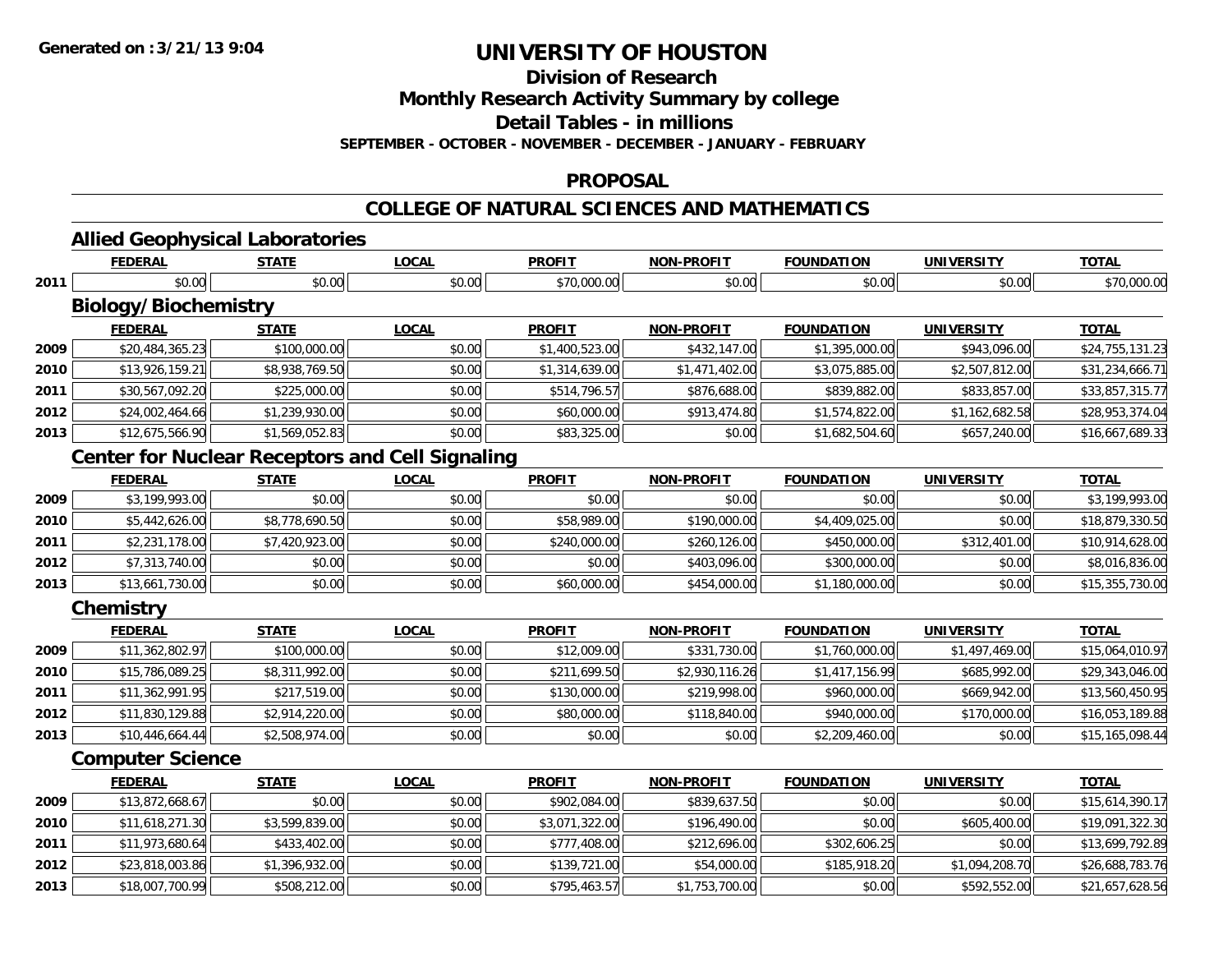## **Division of Research**

**Monthly Research Activity Summary by college**

**Detail Tables - in millions**

**SEPTEMBER - OCTOBER - NOVEMBER - DECEMBER - JANUARY - FEBRUARY**

### **PROPOSAL**

## **COLLEGE OF NATURAL SCIENCES AND MATHEMATICS**

## **Dean, Natural Sciences and Mathematics**

|      | <b>FEDERAL</b> | <b>STATE</b> | <u>LOCAL</u> | <b>PROFIT</b> | <b>NON-PROFIT</b> | <b>FOUNDATION</b> | <b>UNIVERSITY</b> | <b>TOTAL</b>   |
|------|----------------|--------------|--------------|---------------|-------------------|-------------------|-------------------|----------------|
| 2009 | \$4,161,290.00 | \$0.00       | \$0.00       | \$0.00        | \$0.00            | \$0.00            | \$0.00            | \$4,161,290.00 |
| 2010 | \$4,999.95     | \$0.00       | \$0.00       | \$0.00        | \$0.00            | \$0.00            | \$0.00            | \$4,999.95     |
| 2011 | \$1,804,398.00 | \$0.00       | \$0.00       | \$0.00        | \$0.00            | \$0.00            | \$0.00            | \$1,804,398.00 |
| 2012 | \$2,048,718.76 | \$0.00       | \$0.00       | \$0.00        | \$0.00            | \$0.00            | \$44,591.00       | \$2,093,309.76 |
| 2013 | \$76,661.20    | \$0.00       | \$0.00       | \$0.00        | \$0.00            | \$180,000.00      | \$0.00            | \$256,661.20   |

### **Earth & Atmospheric Sciences**

|      | <b>FEDERAL</b> | <b>STATE</b> | <b>LOCAL</b> | <b>PROFIT</b> | <b>NON-PROFIT</b> | <b>FOUNDATION</b> | <b>UNIVERSITY</b> | <u>TOTAL</u>   |
|------|----------------|--------------|--------------|---------------|-------------------|-------------------|-------------------|----------------|
| 2009 | \$2,083,087.00 | \$180,478.00 | \$0.00       | \$852,770.88  | \$0.00            | \$0.00            | \$0.00            | \$3,116,335.88 |
| 2010 | \$1,713,001.50 | \$525,000.00 | \$0.00       | \$281,605.00  | \$551,664.00      | \$0.00            | \$675,122.00      | \$3,746,392.50 |
| 2011 | \$2,759,362.00 | \$990,980.20 | \$0.00       | \$87,000.00   | \$2,426,934.80    | \$0.00            | \$622,415,00      | \$6,886,692.00 |
| 2012 | \$3,727,203.10 | \$58,305.00  | \$0.00       | \$892,654.00  | \$0.00            | \$150,000.00      | \$355,768.00      | \$5,183,930.10 |
| 2013 | \$4,157,218.00 | \$0.00       | \$0.00       | \$414,775.00  | \$566,502.00      | \$180,000.00      | \$388,758.00      | \$5,707,253.00 |

## **Institute for Climate and Atmospheric Science**

|      | <b>FEDERAL</b>                                   | <b>STATI</b>             | $\sim$ $\sim$ $\sim$<br>.UUA | <b>PROFI</b>  | <b>-PROFIT</b><br>NON | <b>FOUNDATION</b> | UNIVERSITY     | <b>TOTAL</b>   |
|------|--------------------------------------------------|--------------------------|------------------------------|---------------|-----------------------|-------------------|----------------|----------------|
| 2009 | $\mathsf{A}\cap\mathsf{A}\cap\mathsf{A}$<br>ט.טי | <b>↑∩</b><br>ט.טע        | 0.00<br>vu.vu                | 0.00<br>JU.UU | 0000<br>vv.vv         | 0000<br>U.UU      | 0.00<br>⊸∪.∪∪l | \$0.00         |
| 2011 | 0000<br>DU.UU                                    | <b>↑∩</b><br>--<br>טט.טע | 0.00<br>JU.UU                | 0.00<br>JU.UU | \$0.00                | 0000<br>JU.UU     | \$0.00         | n v<br>- JU.UU |

**Mathematics**

|      | <u>FEDERAL</u>  | <u>STATE</u>   | <u>LOCAL</u> | <b>PROFIT</b> | <b>NON-PROFIT</b> | <b>FOUNDATION</b> | <b>UNIVERSITY</b> | <b>TOTAL</b>    |
|------|-----------------|----------------|--------------|---------------|-------------------|-------------------|-------------------|-----------------|
| 2009 | \$12,233,008.45 | \$0.00         | \$0.00       | \$0.00        | \$0.00            | \$0.00            | \$32,382.00       | \$12,265,390.45 |
| 2010 | \$7,149,235.10  | \$1,431,437.00 | \$0.00       | \$511,699.50  | \$0.00            | \$0.00            | \$0.00            | \$9,092,371.60  |
| 2011 | \$5,720,826.00  | \$645,077.00   | \$0.00       | \$150,000.00  | \$22,622.00       | \$115,000.00      | \$31,958,00       | \$6,685,483.00  |
| 2012 | \$3,475,426.52  | \$0.00         | \$0.00       | \$210,000.00  | \$0.00            | \$222,725.00      | \$703.825.00      | \$4,611,976.52  |
| 2013 | \$5,487,426.05  | \$0.00         | \$0.00       | \$169,348.17  | \$0.00            | \$106,456.00      | \$0.00            | \$5,763,230.22  |

**Physics**

|      | <b>FEDERAL</b>  | <u>STATE</u>   | <u>LOCAL</u> | <b>PROFIT</b>  | <b>NON-PROFIT</b> | <b>FOUNDATION</b> | <b>UNIVERSITY</b> | <b>TOTAL</b>    |
|------|-----------------|----------------|--------------|----------------|-------------------|-------------------|-------------------|-----------------|
| 2009 | \$10,031,696.59 | \$556,454.50   | \$0.00       | \$815,419.00   | \$42,500.00       | \$1,529,793.00    | \$4,357,660.00    | \$17,333,523.09 |
| 2010 | \$17,531,929.00 | \$3,307,000.00 | \$0.00       | \$1,837,004.00 | \$2,657,368.74    | \$601,046.01      | \$24,160.00       | \$25,958,507.75 |
| 2011 | \$10,535,103.18 | \$0.00         | \$0.00       | \$1,139,199.00 | \$0.00            | \$658,356,00      | \$0.00            | \$12,332,658.18 |
| 2012 | \$11,657,852.57 | \$177,557.00   | \$0.00       | \$560,517.00   | \$258,667.00      | \$964,851.80      | \$1,060,600.00    | \$14,680,045.37 |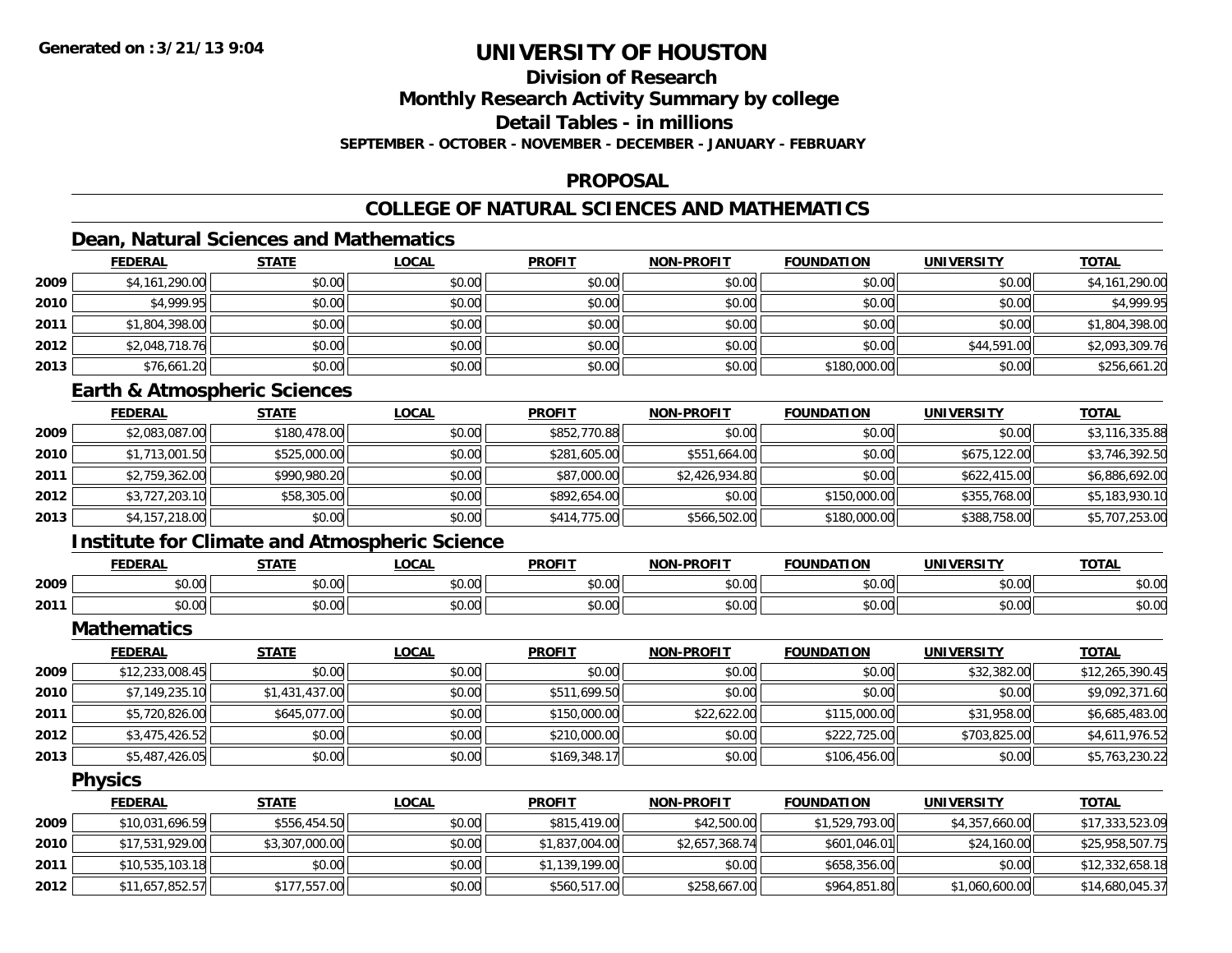**Division of Research**

**Monthly Research Activity Summary by college**

**Detail Tables - in millions**

**SEPTEMBER - OCTOBER - NOVEMBER - DECEMBER - JANUARY - FEBRUARY**

### **PROPOSAL**

### **COLLEGE OF NATURAL SCIENCES AND MATHEMATICS**

|              | <b>Physics</b>   |                 |        |                 |                   |                   |                 |                  |  |  |  |
|--------------|------------------|-----------------|--------|-----------------|-------------------|-------------------|-----------------|------------------|--|--|--|
|              | <b>FEDERAL</b>   | <b>STATE</b>    | _OCAL  | <b>PROFIT</b>   | <b>NON-PROFIT</b> | <b>FOUNDATION</b> | UNIVERSITY      | <b>TOTAL</b>     |  |  |  |
| 2013         | \$13,430,869.69  | \$272,094.50    | \$0.00 | \$589,575.00    | \$2,365,165.60    | \$900,000.00      | \$1,208,773.00  | \$18,766,477.79  |  |  |  |
| <b>Total</b> | \$393.373.231.80 | \$56,407,839.03 | \$0.00 | \$18,433,546.19 | \$20,549,565.70   | \$28,290,487.85   | \$21,238,664.28 | \$538,293,334.85 |  |  |  |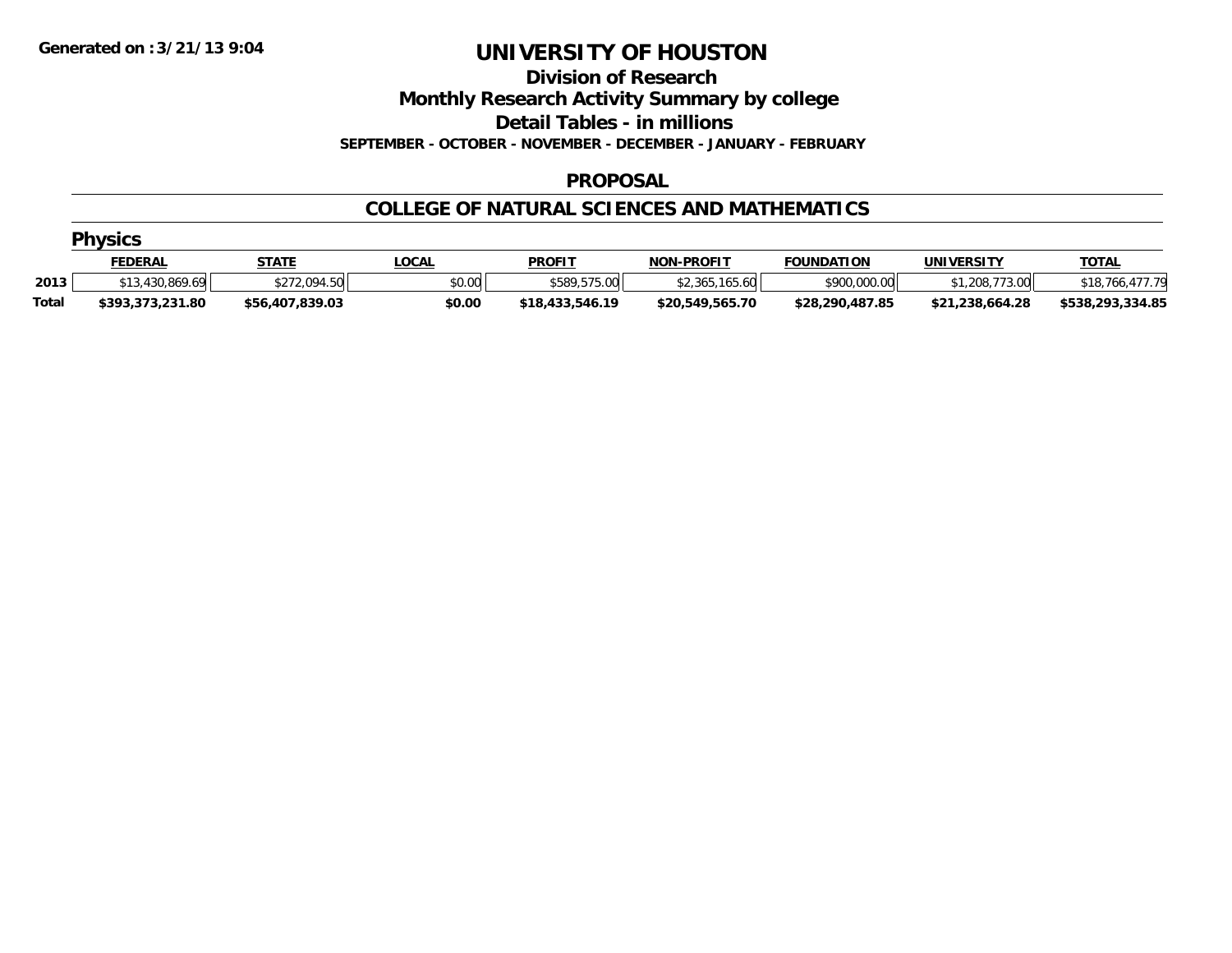## **Division of ResearchMonthly Research Activity Summary by college**

**Detail Tables - in millions**

**SEPTEMBER - OCTOBER - NOVEMBER - DECEMBER - JANUARY - FEBRUARY**

### **PROPOSAL**

### **COLLEGE OF OPTOMETRY**

## **Optometry, Community**

|       | ___             |              |              |                |                   |                   |                   |                 |
|-------|-----------------|--------------|--------------|----------------|-------------------|-------------------|-------------------|-----------------|
|       | <b>FEDERAL</b>  | <b>STATE</b> | <u>LOCAL</u> | <b>PROFIT</b>  | <b>NON-PROFIT</b> | <b>FOUNDATION</b> | <b>UNIVERSITY</b> | <b>TOTAL</b>    |
| 2009  | \$4,658,710.00  | \$73,713.52  | \$0.00       | \$46,516.00    | \$21,563.00       | \$140,000.00      | \$57,250.00       | \$4,997,752.52  |
| 2010  | \$2,846,808.00  | \$795,562.00 | \$0.00       | \$427,914.40   | \$47,927,00       | \$0.00            | \$875,487.00      | \$4,993,698.40  |
| 2011  | \$9,558,059.25  | \$29,460.00  | \$0.00       | \$88,569.00    | \$328,078.00      | \$180,000.00      | \$0.00            | \$10,184,166.25 |
| 2012  | \$9,872,915.00  | \$74,750.00  | \$0.00       | \$238,178.00   | \$0.00            | \$0.00            | \$1,257,311.00    | \$11,443,154.00 |
| 2013  | \$10,078,550.00 | \$0.00       | \$0.00       | \$972,086.00   | \$0.00            | \$0.00            | \$321,274.00      | \$11,371,910.00 |
| Total | \$37,015,042.25 | \$973,485.52 | \$0.00       | \$1,773,263.40 | \$397,568.00      | \$320,000.00      | \$2,511,322.00    | \$42,990,681.17 |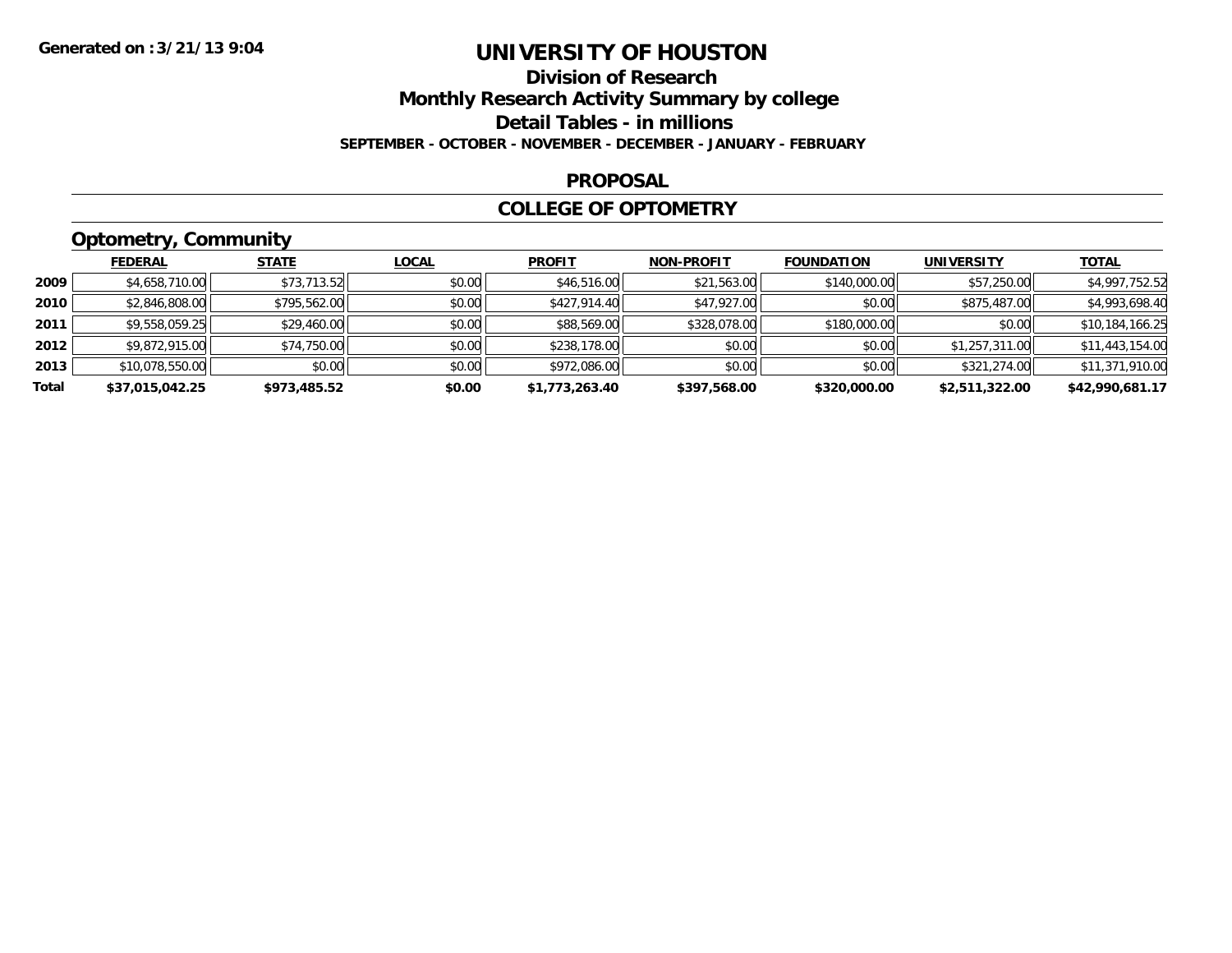**Total**

## **UNIVERSITY OF HOUSTON**

## **Division of ResearchMonthly Research Activity Summary by college Detail Tables - in millions**

**SEPTEMBER - OCTOBER - NOVEMBER - DECEMBER - JANUARY - FEBRUARY**

### **PROPOSAL**

## **COLLEGE OF PHARMACY**

## **Clinical Sciences and Administration**

|      | <b>FEDERAL</b>  | <b>STATE</b>                                       | <b>LOCAL</b> | <b>PROFIT</b> | <b>NON-PROFIT</b> | <b>FOUNDATION</b> | <b>UNIVERSITY</b> | <b>TOTAL</b>    |
|------|-----------------|----------------------------------------------------|--------------|---------------|-------------------|-------------------|-------------------|-----------------|
| 2009 | \$2,786,229.00  | \$137,075.00                                       | \$0.00       | \$166,606.00  | \$40,000.00       | \$5,000.00        | \$1,485.00        | \$3,136,395.00  |
| 2010 | \$3,083,489.58  | \$521,897.80                                       | \$0.00       | \$632,232.57  | \$589,500.00      | \$5,000.00        | \$49,809.00       | \$4,881,928.95  |
| 2011 | \$2,683,649.40  | \$11,000.00                                        | \$0.00       | \$190,756.80  | \$62,341.50       | \$25,000.00       | \$20,062.00       | \$2,992,809.70  |
| 2012 | \$4,372,288.84  | \$35,547.00                                        | \$0.00       | \$323,734.00  | \$131,000.00      | \$142,630.00      | \$567,654.72      | \$5,572,854.56  |
| 2013 | \$5,564,631.40  | \$0.00                                             | \$144,311.00 | \$527,275.00  | \$170,000.00      | \$0.00            | \$528,418.00      | \$6,934,635.40  |
|      | Dean, Pharmacy  |                                                    |              |               |                   |                   |                   |                 |
|      | <b>FEDERAL</b>  | <b>STATE</b>                                       | <b>LOCAL</b> | <b>PROFIT</b> | <b>NON-PROFIT</b> | <b>FOUNDATION</b> | <b>UNIVERSITY</b> | <b>TOTAL</b>    |
| 2009 | \$0.00          | \$0.00                                             | \$0.00       | \$0.00        | \$0.00            | \$0.00            | \$0.00            | \$0.00          |
| 2010 | \$0.00          | \$0.00                                             | \$0.00       | \$0.00        | \$0.00            | \$0.00            | \$0.00            | \$0.00          |
| 2011 | \$0.00          | \$0.00                                             | \$0.00       | \$0.00        | \$0.00            | \$0.00            | \$0.00            | \$0.00          |
| 2012 | \$0.00          | \$0.00                                             | \$0.00       | \$0.00        | \$0.00            | \$0.00            | \$0.00            | \$0.00          |
|      |                 | <b>Institute for Community Health</b>              |              |               |                   |                   |                   |                 |
|      | <b>FEDERAL</b>  | <b>STATE</b>                                       | <b>LOCAL</b> | <b>PROFIT</b> | <b>NON-PROFIT</b> | <b>FOUNDATION</b> | <b>UNIVERSITY</b> | <b>TOTAL</b>    |
| 2011 | \$2,547,618.00  | \$0.00                                             | \$0.00       | \$0.00        | \$0.00            | \$0.00            | \$0.00            | \$2,547,618.00  |
|      |                 | <b>Pharmacological and Pharmaceutical Sciences</b> |              |               |                   |                   |                   |                 |
|      | <b>FEDERAL</b>  | <b>STATE</b>                                       | <b>LOCAL</b> | <b>PROFIT</b> | <b>NON-PROFIT</b> | <b>FOUNDATION</b> | <b>UNIVERSITY</b> | <b>TOTAL</b>    |
| 2009 | \$7,355,511.00  | \$100,000.00                                       | \$0.00       | \$140,516.00  | \$420,000.00      | \$675,000.00      | \$1,876,139.00    | \$10,567,166.00 |
| 2010 | \$14,602,663.68 | \$5,495,115.20                                     | \$0.00       | \$71,200.00   | \$1,020,560.00    | \$175,000.00      | \$0.00            | \$21,364,538.88 |
| 2011 | \$16,442,517.60 | \$0.00                                             | \$0.00       | \$25,760.00   | \$573,454.50      | \$1,204,169.00    | \$976,878.00      | \$19,222,779.10 |
| 2012 | \$18,167,302.12 | \$172,389.00                                       | \$0.00       | \$282,500.00  | \$1,927,924.20    | \$74,822.00       | \$2,057,556.00    | \$22,682,493.32 |
| 2013 | \$13,703,536.69 | \$295,560.00                                       | \$0.00       | \$228,590.00  | \$771,995.00      | \$785,000.00      | \$1,971,440.00    | \$17,756,121.69 |

**\$91,309,437.31 \$6,768,584.00 \$144,311.00 \$2,589,170.37 \$5,706,775.20 \$3,091,621.00 \$8,049,441.72 \$117,659,340.60**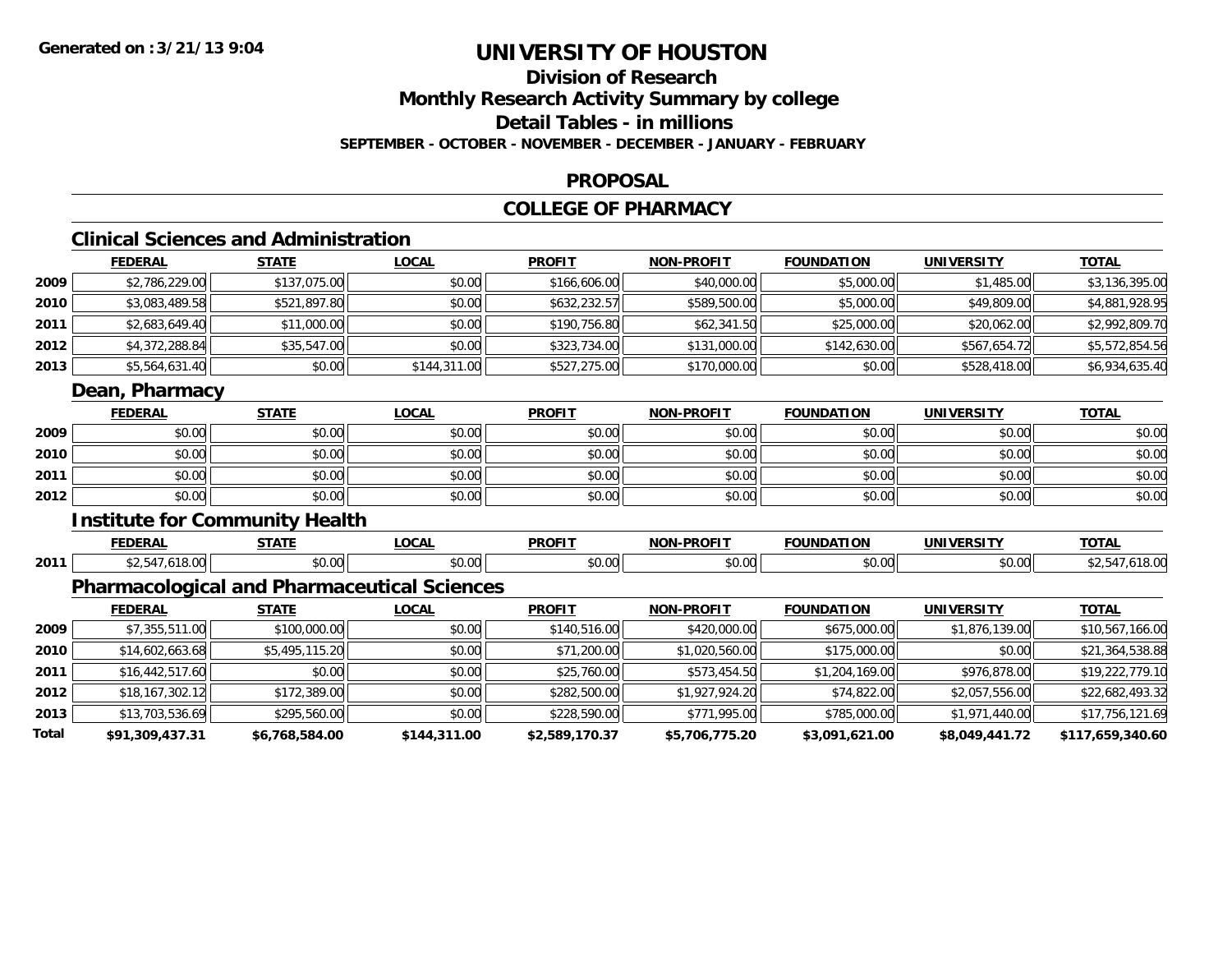**Division of Research**

**Monthly Research Activity Summary by college**

**Detail Tables - in millions**

**SEPTEMBER - OCTOBER - NOVEMBER - DECEMBER - JANUARY - FEBRUARY**

### **PROPOSAL**

### **COLLEGE OF TECHNOLOGY**

|      | <b>FEDERAL</b>                                | <b>STATE</b>   | <b>LOCAL</b> | <b>PROFIT</b> | <b>NON-PROFIT</b> | <b>FOUNDATION</b> | <b>UNIVERSITY</b> | <b>TOTAL</b>   |
|------|-----------------------------------------------|----------------|--------------|---------------|-------------------|-------------------|-------------------|----------------|
| 2009 | \$0.00                                        | \$0.00         | \$0.00       | \$0.00        | \$0.00            | \$0.00            | \$0.00            | \$0.00         |
|      | <b>Center for Technology Literacy</b>         |                |              |               |                   |                   |                   |                |
|      | <b>FEDERAL</b>                                | <b>STATE</b>   | <b>LOCAL</b> | <b>PROFIT</b> | <b>NON-PROFIT</b> | <b>FOUNDATION</b> | <b>UNIVERSITY</b> | <b>TOTAL</b>   |
| 2010 | \$2,499,903.90                                | \$0.00         | \$0.00       | \$0.00        | \$0.00            | \$0.00            | \$0.00            | \$2,499,903.90 |
| 2011 | \$59,903.20                                   | \$0.00         | \$0.00       | \$0.00        | \$0.00            | \$0.00            | \$0.00            | \$59,903.20    |
| 2012 | \$0.00                                        | \$111,690.00   | \$0.00       | \$0.00        | \$0.00            | \$0.00            | \$0.00            | \$111,690.00   |
| 2013 | \$0.00                                        | \$994,528.00   | \$0.00       | \$0.00        | \$0.00            | \$0.00            | \$0.00            | \$994,528.00   |
|      | Dean, Technology                              |                |              |               |                   |                   |                   |                |
|      | <b>FEDERAL</b>                                | <b>STATE</b>   | <b>LOCAL</b> | <b>PROFIT</b> | <b>NON-PROFIT</b> | <b>FOUNDATION</b> | <b>UNIVERSITY</b> | <b>TOTAL</b>   |
| 2009 | \$0.00                                        | \$761,051.00   | \$0.00       | \$0.00        | \$318,769.50      | \$0.00            | \$0.00            | \$1,079,820.50 |
| 2010 | \$0.00                                        | \$1,460,115.00 | \$0.00       | \$0.00        | \$0.00            | \$0.00            | \$0.00            | \$1,460,115.00 |
| 2011 | \$501,908.50                                  | \$1,153,800.00 | \$0.00       | \$0.00        | \$0.00            | \$0.00            | \$31,415.00       | \$1,687,123.50 |
| 2012 | \$514,128.64                                  | \$409,910.00   | \$0.00       | \$0.00        | \$100,000.00      | \$0.00            | \$0.00            | \$1,024,038.64 |
| 2013 | \$0.00                                        | \$0.00         | \$0.00       | \$0.00        | \$0.00            | \$0.00            | \$50,633.00       | \$50,633.00    |
|      | <b>Engineering Technology</b>                 |                |              |               |                   |                   |                   |                |
|      | <b>FEDERAL</b>                                | <b>STATE</b>   | <b>LOCAL</b> | <b>PROFIT</b> | <b>NON-PROFIT</b> | <b>FOUNDATION</b> | <b>UNIVERSITY</b> | <b>TOTAL</b>   |
| 2009 | \$4,500,094.73                                | \$734,563.00   | \$0.00       | \$725,264.00  | \$198,376.50      | \$0.00            | \$0.00            | \$6,158,298.23 |
| 2010 | \$5,506,427.10                                | \$3,426,559.00 | \$0.00       | \$39,928.00   | \$566,570.00      | \$0.00            | \$13,854.00       | \$9,553,338.10 |
| 2011 | \$2,672,218.60                                | \$1,443,594.00 | \$0.00       | \$0.00        | \$334,158.00      | \$55,473.30       | \$0.00            | \$4,505,443.90 |
| 2012 | \$4,405,661.46                                | \$0.00         | \$0.00       | \$100,000.00  | \$76,747.00       | \$194,810.00      | \$156,774.00      | \$4,933,992.46 |
| 2013 | \$3,505,712.70                                | \$0.00         | \$0.00       | \$83,821.00   | \$182,815.00      | \$179,046.00      | \$3,705,895.00    | \$7,657,289.70 |
|      | <b>Human Development and Consumer Science</b> |                |              |               |                   |                   |                   |                |
|      | <b>FEDERAL</b>                                | <b>STATE</b>   | <b>LOCAL</b> | <b>PROFIT</b> | <b>NON-PROFIT</b> | <b>FOUNDATION</b> | <b>UNIVERSITY</b> | <b>TOTAL</b>   |
| 2009 | \$67,020.40                                   | \$0.00         | \$0.00       | \$0.00        | \$189,631.00      | \$0.00            | \$0.00            | \$256,651.40   |
| 2010 | \$13,498.75                                   | \$0.00         | \$0.00       | \$62,704.00   | \$0.00            | \$66,442.00       | \$0.00            | \$142,644.75   |
| 2011 | \$115,500.00                                  | \$0.00         | \$0.00       | \$0.00        | \$0.00            | \$0.00            | \$0.00            | \$115,500.00   |
| 2012 | \$898,718.00                                  | \$0.00         | \$0.00       | \$0.00        | \$0.00            | \$0.00            | \$0.00            | \$898,718.00   |
| 2013 | \$119,995.20                                  | \$0.00         | \$0.00       | \$0.00        | \$0.00            | \$0.00            | \$0.00            | \$119,995.20   |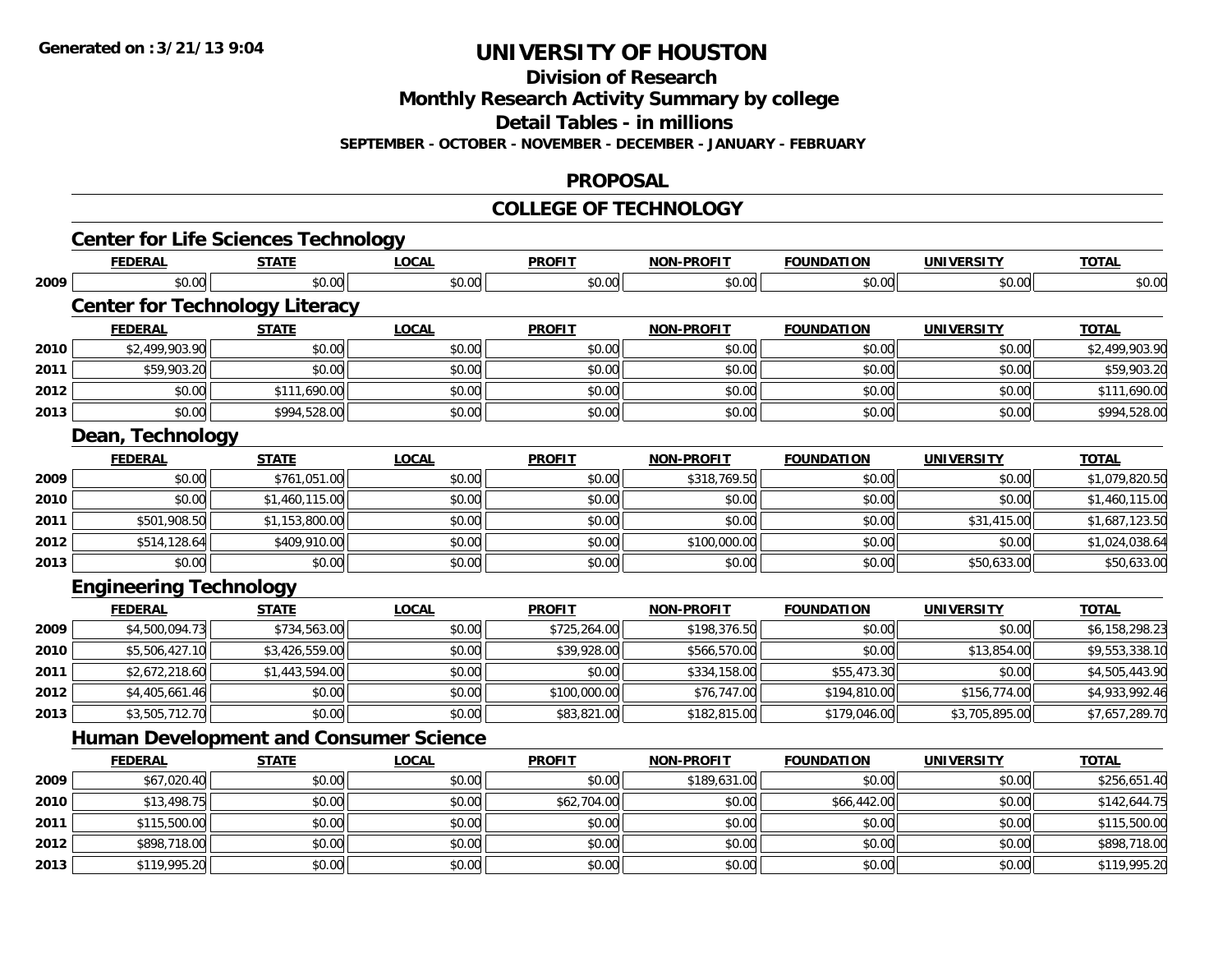## **Division of Research**

**Monthly Research Activity Summary by college**

**Detail Tables - in millions**

**SEPTEMBER - OCTOBER - NOVEMBER - DECEMBER - JANUARY - FEBRUARY**

### **PROPOSAL**

### **COLLEGE OF TECHNOLOGY**

## **Information & Logistics Technology**

|      | <b>FEDERAL</b> | <b>STATE</b> | <u>LOCAL</u> | <b>PROFIT</b> | <b>NON-PROFIT</b> | <b>FOUNDATION</b> | <b>UNIVERSITY</b> | <b>TOTAL</b>   |
|------|----------------|--------------|--------------|---------------|-------------------|-------------------|-------------------|----------------|
| 2009 | \$60,000.00    | \$0.00       | \$0.00       | \$0.00        | \$20,094.00       | \$0.00            | \$0.00            | \$80,094.00    |
| 2010 | \$4,649,095.00 | \$200,000.00 | \$0.00       | \$0.00        | \$0.00            | \$19,999.00       | \$0.00            | \$4,869,094.00 |
| 2011 | \$464,749.40   | \$0.00       | \$0.00       | \$0.00        | \$0.00            | \$0.00            | \$0.00            | \$464,749.40   |
| 2012 | \$15,784.60    | \$0.00       | \$0.00       | \$0.00        | \$0.00            | \$0.00            | \$111,934.00      | \$127,718.60   |
| 2013 | \$299,913.00   | \$0.00       | \$0.00       | \$0.00        | \$50,000.00       | \$0.00            | \$0.00            | \$349,913.00   |

## **Texas Manufacturing Assistance Center**

|       | <b>FEDERAL</b>  | <b>STATE</b>    | <u>LOCAL</u> | <b>PROFIT</b>  | <b>NON-PROFIT</b> | <b>FOUNDATION</b> | UNIVERSITY     | <b>TOTAL</b>    |
|-------|-----------------|-----------------|--------------|----------------|-------------------|-------------------|----------------|-----------------|
| 2009  | \$1,132,551.00  | \$0.00          | \$0.00       | \$0.00         | \$0.00            | \$0.00            | \$0.00         | \$1,132,551.00  |
| 2010  | \$0.00          | \$0.00          | \$0.00       | \$0.00         | \$0.00            | \$0.00            | \$0.00         | \$0.00          |
| 2011  | \$0.00          | \$0.00          | \$0.00       | \$0.00         | \$0.00            | \$0.00            | \$0.00         | \$0.00          |
| 2012  | \$0.00          | \$0.00          | \$0.00       | \$0.00         | \$0.00            | \$0.00            | \$0.00         | \$0.00          |
| Total | \$32,002,784.18 | \$10,695,810.00 | \$0.00       | \$1,011,717.00 | \$2,037,161.00    | \$515,770.30      | \$4,070,505.00 | \$50,333,747.48 |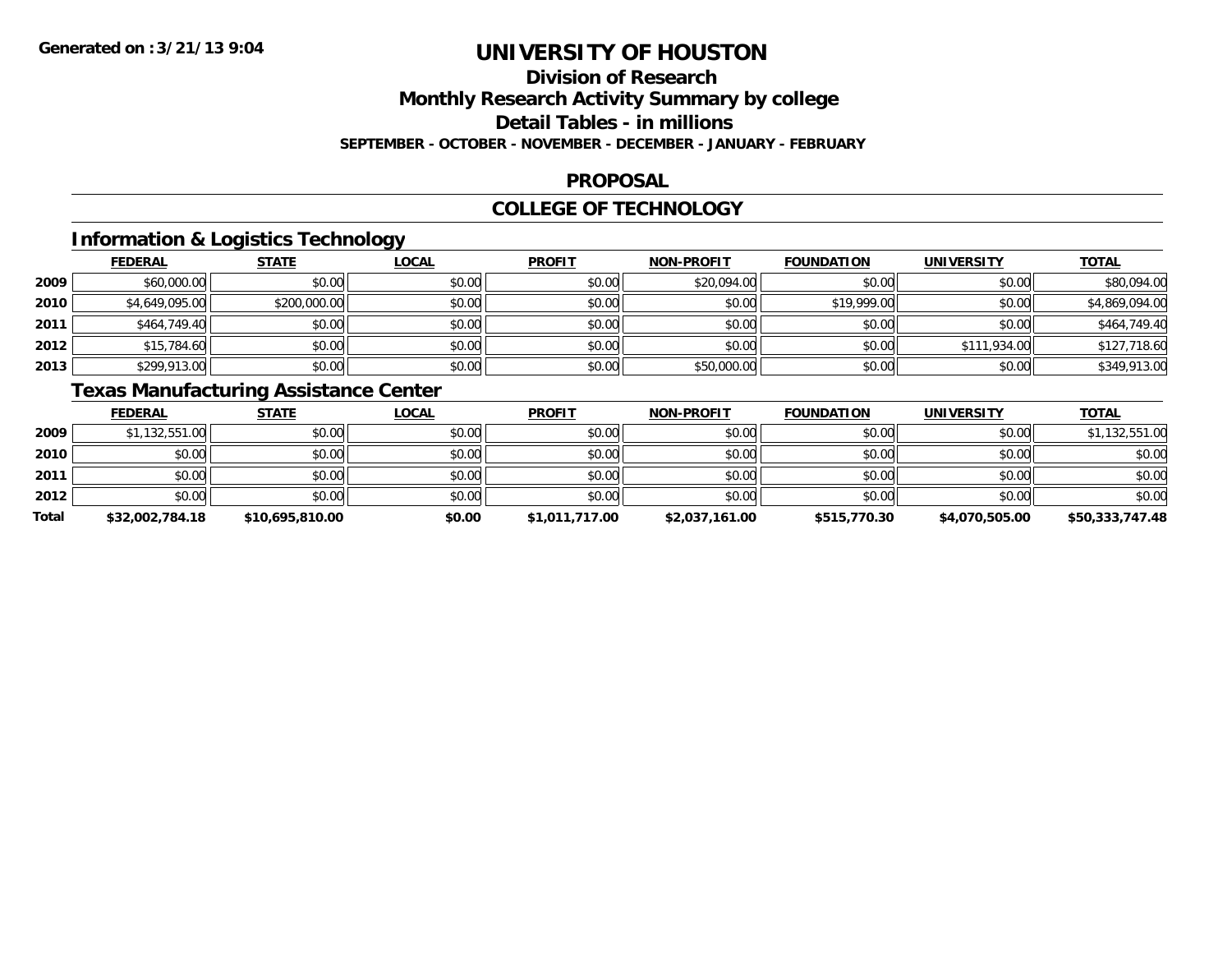### **Division of ResearchMonthly Research Activity Summary by college Detail Tables - in millionsSEPTEMBER - OCTOBER - NOVEMBER - DECEMBER - JANUARY - FEBRUARY**

### **PROPOSAL**

## **CULLEN COLLEGE OF ENGINEERING**

## **Biomedical Engineering**

|      | <b>FEDERAL</b> | <b>STATE</b> | <u>LOCAL</u> | <b>PROFIT</b> | <b>NON-PROFIT</b> | <b>FOUNDATION</b> | <b>UNIVERSITY</b> | <b>TOTAL</b>   |
|------|----------------|--------------|--------------|---------------|-------------------|-------------------|-------------------|----------------|
| 2009 | \$1,130,967.70 | \$0.00       | \$0.00       | \$0.00        | \$75,000.00       | \$139,900.36      | \$750,000.00      | \$2,095,868.06 |
| 2010 | \$821,552.32   | \$0.00       | \$0.00       | \$0.00        | \$525,000.00      | \$0.00            | \$206,250.00      | \$1,552,802.32 |
| 2011 | \$2,755,645.95 | \$0.00       | \$0.00       | \$0.00        | \$0.00            | \$0.00            | \$686,250.00      | \$3,441,895.95 |
| 2012 | \$6,959,925.10 | \$672,750.00 | \$0.00       | \$0.00        | \$0.00            | \$0.00            | \$1,403,125.00    | \$9,035,800.10 |
| 2013 | \$8,171,125.08 | \$202,500.00 | \$0.00       | \$66,477.00   | \$0.00            | \$250,003.00      | \$921,081.00      | \$9,611,186.08 |

## **Chemical Engineering**

|      | <b>FEDERAL</b>  | <b>STATE</b>   | <u>LOCAL</u> | <b>PROFIT</b>  | NON-PROFIT     | <b>FOUNDATION</b> | <b>UNIVERSITY</b> | <u>TOTAL</u>    |
|------|-----------------|----------------|--------------|----------------|----------------|-------------------|-------------------|-----------------|
| 2009 | \$11,736,624.10 | \$2,476,188.65 | \$0.00       | \$620,609.12   | \$1,556,092.00 | \$535,230.00      | \$2,118,565.00    | \$19,043,308.87 |
| 2010 | \$12,663,658.17 | \$4,320,491.00 | \$59,400.00  | \$487,076.43   | \$200,000.00   | \$624,140.00      | \$125,625,00      | \$18,480,390.60 |
| 2011 | \$13,965,856.50 | \$222,012.00   | \$83,000.00  | \$3,391,761.21 | \$2,383,651.00 | \$899,695.00      | \$411,805.00      | \$21,357,780.70 |
| 2012 | \$9,526,114.18  | \$1,649,348.10 | \$0.00       | \$1,503,754.00 | \$732,000.00   | \$3,142,448.00    | \$170,000.00      | \$16,723,664.28 |
| 2013 | \$11,659,457.05 | \$610,919.30   | \$0.00       | \$2,965,240.00 | \$673,000.00   | \$1,818,668.40    | \$39,909.00       | \$17,767,193.75 |

## **Civil Engineering**

|      | <b>FEDERAL</b>  | <b>STATE</b>   | <b>LOCAL</b> | <b>PROFIT</b>  | <b>NON-PROFIT</b> | <b>FOUNDATION</b> | UNIVERSITY     | <b>TOTAL</b>    |
|------|-----------------|----------------|--------------|----------------|-------------------|-------------------|----------------|-----------------|
| 2009 | \$8,133,724.33  | \$450,394.73   | \$165,000.00 | \$370,823.00   | \$157,500.00      | \$0.00            | \$83,750.00    | \$9,361,192.06  |
| 2010 | \$3,731,781.80  | \$1,895,770.00 | \$0.00       | \$158,529.20   | \$12,000.00       | \$0.00            | \$156,356.00   | \$5,954,437.00  |
| 2011 | \$14,664,038.83 | \$1,136,409.20 | \$100,000.00 | \$38,500.00    | \$660,000.00      | \$112,854.25      | \$270,299.00   | \$16,982,101.28 |
| 2012 | \$4,028,672.85  | \$507,549.00   | \$0.00       | \$1,850,109.10 | \$33,308.00       | \$177,426.20      | \$2,173,776.00 | \$8,770,841.15  |
| 2013 | \$6,286,182.47  | \$723,896.00   | \$0.00       | \$163,590.00   | \$1,323,473.40    | \$2,982,335.00    | \$1,573,388.00 | \$13,052,864.87 |

## **Composites Engineering and Applications Center**

|      | <b>FEDERAL</b>                               | <b>STATE</b> | <b>LOCAL</b> | <b>PROFIT</b> | <b>NON-PROFIT</b> | <b>FOUNDATION</b> | <b>UNIVERSITY</b> | <b>TOTAL</b>    |
|------|----------------------------------------------|--------------|--------------|---------------|-------------------|-------------------|-------------------|-----------------|
| 2010 | \$0.00                                       | \$0.00       | \$0.00       | \$0.00        | \$0.00            | \$0.00            | \$0.00            | \$0.00          |
|      | Dean, Engineering                            |              |              |               |                   |                   |                   |                 |
|      | <b>FEDERAL</b>                               | <b>STATE</b> | <b>LOCAL</b> | <b>PROFIT</b> | <b>NON-PROFIT</b> | <b>FOUNDATION</b> | <b>UNIVERSITY</b> | <b>TOTAL</b>    |
| 2009 | \$325,710.00                                 | \$0.00       | \$0.00       | \$0.00        | \$0.00            | \$0.00            | \$0.00            | \$325,710.00    |
| 2010 | \$0.00                                       | \$0.00       | \$0.00       | \$0.00        | \$0.00            | \$12,465.50       | \$0.00            | \$12,465.50     |
| 2012 | \$882,933.40                                 | \$0.00       | \$0.00       | \$0.00        | \$0.00            | \$0.00            | \$0.00            | \$882,933.40    |
|      | <b>Electrical &amp; Computer Engineering</b> |              |              |               |                   |                   |                   |                 |
|      | <b>FEDERAL</b>                               | <b>STATE</b> | <b>LOCAL</b> | <b>PROFIT</b> | <b>NON-PROFIT</b> | <b>FOUNDATION</b> | <b>UNIVERSITY</b> | <b>TOTAL</b>    |
| 2009 | \$8,794,414.93                               | \$409,999.00 | \$0.00       | \$203,229.00  | \$82,000.00       | \$349,786.00      | \$299,932.00      | \$10,139,360.93 |

**2009**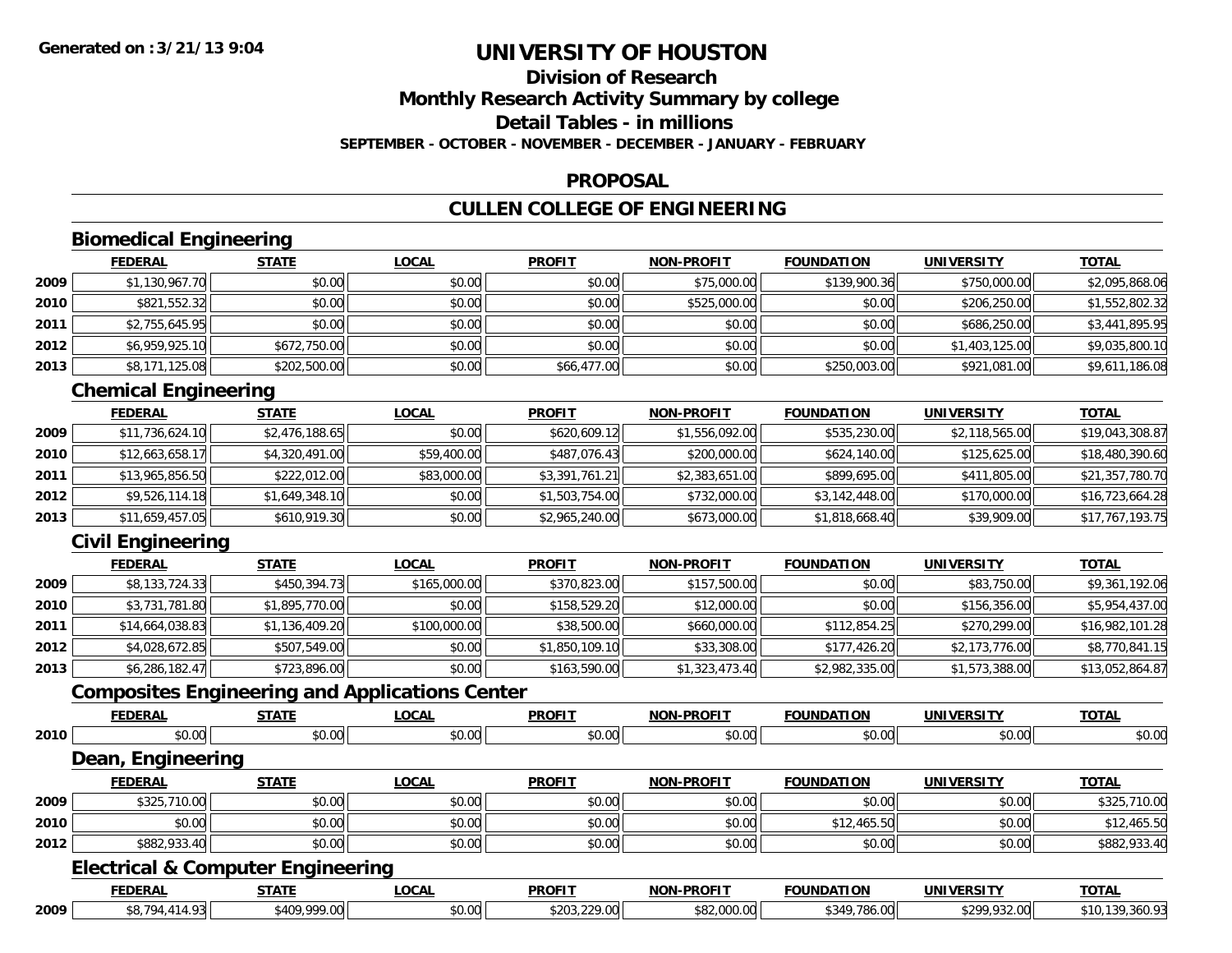## **Division of Research**

**Monthly Research Activity Summary by college**

**Detail Tables - in millions**

**SEPTEMBER - OCTOBER - NOVEMBER - DECEMBER - JANUARY - FEBRUARY**

### **PROPOSAL**

## **CULLEN COLLEGE OF ENGINEERING**

## **Electrical & Computer Engineering**

|      | <b>FEDERAL</b>  | <u>STATE</u>   | <u>LOCAL</u> | <b>PROFIT</b>  | <b>NON-PROFIT</b> | <b>FOUNDATION</b> | UNIVERSITY     | <b>TOTAL</b>    |
|------|-----------------|----------------|--------------|----------------|-------------------|-------------------|----------------|-----------------|
| 2010 | \$10,491,825.77 | \$4,259,485.20 | \$204,000.00 | \$254,990.00   | \$758,835.00      | \$281,665.06      | \$0.00         | \$16,250,801.03 |
| 2011 | \$14,600,153.09 | \$0.00         | \$0.00       | \$1,217,976.81 | \$260,012.00      | \$320,524.00      | \$1,301,812.00 | \$17,700,477.90 |
| 2012 | \$18,350,233.37 | \$950,254.85   | \$0.00       | \$927,852.00   | \$27,500.00       | \$415,800,00      | \$2,154,413.00 | \$22,826,053.22 |
| 2013 | \$16,540,128.47 | \$879,486.40   | \$0.00       | \$1,170,814.00 | \$481,250.00      | \$964,395.00      | \$281,253.00   | \$20,317,326.87 |

## **Industrial Engineering**

|      | <b>FEDERAL</b> | <u>STATE</u> | <u>LOCAL</u> | <b>PROFIT</b> | <b>NON-PROFIT</b> | <b>FOUNDATION</b> | <b>UNIVERSITY</b> | <b>TOTAL</b>   |
|------|----------------|--------------|--------------|---------------|-------------------|-------------------|-------------------|----------------|
| 2009 | \$2,113,625.90 | \$60,734.00  | \$0.00       | \$0.00        | \$549,945.00      | \$0.00            | \$1,056,426.00    | \$3,780,730.90 |
| 2010 | \$709,746.50   | \$409,080.00 | \$404,701.00 | \$0.00        | \$0.00            | \$0.00            | \$0.00            | \$1,523,527.50 |
| 2011 | \$574,762.38   | \$0.00       | \$0.00       | \$5,001.00    | \$0.00            | \$336,822,00      | \$0.00            | \$916,585.38   |
| 2012 | \$3,720,622.80 | \$397,915.60 | \$0.00       | \$61,162.50   | \$0.00            | \$0.00            | \$0.00            | \$4,179,700.90 |
| 2013 | \$458,804.25   | \$113,001.00 | \$0.00       | \$0.00        | \$0.00            | \$413,072.00      | \$0.00            | \$984,877.25   |

## **Mechanical Engineering**

|      | <b>FEDERAL</b>  | <b>STATE</b>   | <b>LOCAL</b> | <b>PROFIT</b>  | <b>NON-PROFIT</b> | <b>FOUNDATION</b> | <b>UNIVERSITY</b> | <b>TOTAL</b>    |
|------|-----------------|----------------|--------------|----------------|-------------------|-------------------|-------------------|-----------------|
| 2009 | \$10,276,685.07 | \$2,219,597.00 | \$0.00       | \$264,829.00   | \$717,199.00      | \$242,453.64      | \$1,561,006.00    | \$15,281,769.71 |
| 2010 | \$8,734,855.20  | \$8,738,451.00 | \$0.00       | \$398,630.80   | \$292,498.00      | \$1,977,982.44    | \$230,000.00      | \$20,372,417.44 |
| 2011 | \$16,769,197.91 | \$226,312.00   | \$0.00       | \$788,355.50   | \$1,090,000.00    | \$1,338,678.20    | \$1,165,283.00    | \$21,377,826.61 |
| 2012 | \$26,208,597.72 | \$367,485.00   | \$0.00       | \$1,251,646.90 | \$1,019,270.76    | \$975,274.60      | \$700,244.00      | \$30,522,518.98 |
| 2013 | \$3,436,304.25  | \$660,530.00   | \$0.00       | \$492,500.00   | \$100,000.00      | \$660,546.16      | \$452,849.00      | \$5,802,729.41  |

### **National Wind Energy Center**

|       | <b>FEDERAL</b>   | STATE           | LOCAL          | <b>PROFIT</b>   | <b>NON-PROFIT</b> | <b>FOUNDATION</b> | <b>UNIVERSITY</b> | <u>TOTAL</u>     |
|-------|------------------|-----------------|----------------|-----------------|-------------------|-------------------|-------------------|------------------|
| 2010  | \$0.00           | \$0.00          | \$0.00         | \$0.00          | \$0.00            | \$0.00            | \$0.00            | \$0.00           |
| Total | \$259,223,927.44 | \$34,560,559.03 | \$1,016,101.00 | \$18,653,456.56 | \$13,709,534.16   | \$18,972,164.81   | \$20,293,397.00   | \$366,429,140.00 |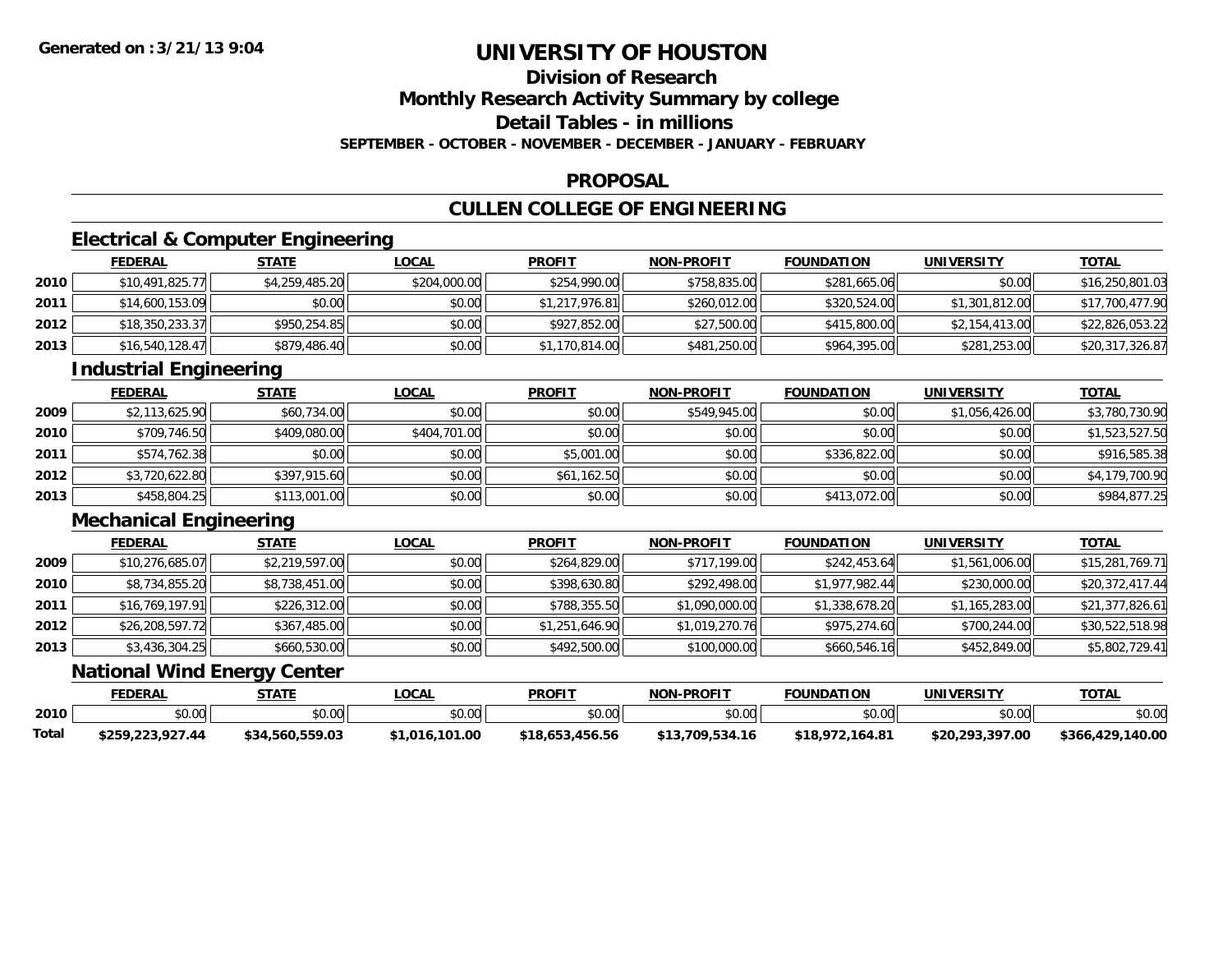**Division of Research**

**Monthly Research Activity Summary by college**

**Detail Tables - in millions**

**SEPTEMBER - OCTOBER - NOVEMBER - DECEMBER - JANUARY - FEBRUARY**

### **PROPOSAL**

## **DIVISION OF RESEARCH**

|      | <b>Animal Care Operations</b>                             |              |              |               |                   |                   |                   |                |
|------|-----------------------------------------------------------|--------------|--------------|---------------|-------------------|-------------------|-------------------|----------------|
|      | <b>FEDERAL</b>                                            | <b>STATE</b> | <b>LOCAL</b> | <b>PROFIT</b> | <b>NON-PROFIT</b> | <b>FOUNDATION</b> | <b>UNIVERSITY</b> | <b>TOTAL</b>   |
| 2010 | \$7,546,514.00                                            | \$0.00       | \$0.00       | \$0.00        | \$0.00            | \$0.00            | \$0.00            | \$7,546,514.00 |
|      | <b>Center for Advanced Materials</b>                      |              |              |               |                   |                   |                   |                |
|      | <b>FEDERAL</b>                                            | <b>STATE</b> | <b>LOCAL</b> | <b>PROFIT</b> | <b>NON-PROFIT</b> | <b>FOUNDATION</b> | <b>UNIVERSITY</b> | <b>TOTAL</b>   |
| 2009 | \$630,534.00                                              | \$0.00       | \$0.00       | \$0.00        | \$0.00            | \$0.00            | \$0.00            | \$630,534.00   |
| 2010 | \$10,000.00                                               | \$485,594.19 | \$0.00       | \$10,000.00   | \$0.00            | \$0.00            | \$0.00            | \$505,594.19   |
| 2011 | \$840,000.00                                              | \$0.00       | \$0.00       | \$409,411.00  | \$0.00            | \$0.00            | \$0.00            | \$1,249,411.00 |
| 2012 | \$246,829.10                                              | \$0.00       | \$0.00       | \$0.00        | \$0.00            | \$109,222.20      | \$0.00            | \$356,051.30   |
|      | <b>Center for Biomedical &amp; Environmental Genomics</b> |              |              |               |                   |                   |                   |                |
|      | <b>FEDERAL</b>                                            | <b>STATE</b> | <b>LOCAL</b> | <b>PROFIT</b> | <b>NON-PROFIT</b> | <b>FOUNDATION</b> | <b>UNIVERSITY</b> | <b>TOTAL</b>   |
| 2009 | \$0.00                                                    | \$0.00       | \$0.00       | \$0.00        | \$0.00            | \$0.00            | \$0.00            | \$0.00         |
| 2010 | \$0.00                                                    | \$0.00       | \$0.00       | \$0.00        | \$0.00            | \$0.00            | \$0.00            | \$0.00         |
| 2011 | \$0.00                                                    | \$0.00       | \$0.00       | \$0.00        | \$0.00            | \$0.00            | \$0.00            | \$0.00         |
| 2012 | \$0.00                                                    | \$0.00       | \$0.00       | \$0.00        | \$0.00            | \$0.00            | \$0.00            | \$0.00         |
|      | <b>Center for Industrial Partnerships</b>                 |              |              |               |                   |                   |                   |                |
|      | <b>FEDERAL</b>                                            | <b>STATE</b> | <b>LOCAL</b> | <b>PROFIT</b> | <b>NON-PROFIT</b> | <b>FOUNDATION</b> | <b>UNIVERSITY</b> | <b>TOTAL</b>   |
| 2009 | \$7,493.70                                                | \$0.00       | \$0.00       | \$50,250.00   | \$0.00            | \$0.00            | \$0.00            | \$57,743.70    |
| 2011 | \$160,371.95                                              | \$0.00       | \$0.00       | \$0.00        | \$0.00            | \$0.00            | \$0.00            | \$160,371.95   |
| 2012 | \$696,294.00                                              | \$0.00       | \$0.00       | \$100,500.00  | \$0.00            | \$0.00            | \$0.00            | \$796,794.00   |
| 2013 | \$574,253.00                                              | \$0.00       | \$0.00       | \$0.00        | \$0.00            | \$0.00            | \$0.00            | \$574,253.00   |
|      | <b>Center for Neuromotor &amp; Biomechanics Research</b>  |              |              |               |                   |                   |                   |                |
|      | <b>FEDERAL</b>                                            | <b>STATE</b> | <b>LOCAL</b> | <b>PROFIT</b> | <b>NON-PROFIT</b> | <b>FOUNDATION</b> | <b>UNIVERSITY</b> | <b>TOTAL</b>   |
| 2012 | \$0.00                                                    | \$0.00       | \$0.00       | \$0.00        | \$0.00            | \$0.00            | \$0.00            | \$0.00         |
|      | <b>Division of Research</b>                               |              |              |               |                   |                   |                   |                |
|      | <b>FEDERAL</b>                                            | <b>STATE</b> | <b>LOCAL</b> | <b>PROFIT</b> | <b>NON-PROFIT</b> | <b>FOUNDATION</b> | <b>UNIVERSITY</b> | <b>TOTAL</b>   |
| 2009 | \$3,241,558.00                                            | \$0.00       | \$0.00       | \$0.00        | \$0.00            | \$0.00            | \$0.00            | \$3,241,558.00 |
|      | <b>Institute for Nanoenergy</b>                           |              |              |               |                   |                   |                   |                |
|      | <b>FEDERAL</b>                                            | <b>STATE</b> | <b>LOCAL</b> | <b>PROFIT</b> | <b>NON-PROFIT</b> | <b>FOUNDATION</b> | <b>UNIVERSITY</b> | <b>TOTAL</b>   |
| 2011 | \$0.00                                                    | \$0.00       | \$0.00       | \$0.00        | \$0.00            | \$0.00            | \$0.00            | \$0.00         |
| 2012 | \$0.00                                                    | \$0.00       | \$0.00       | \$0.00        | \$0.00            | \$0.00            | \$0.00            | \$0.00         |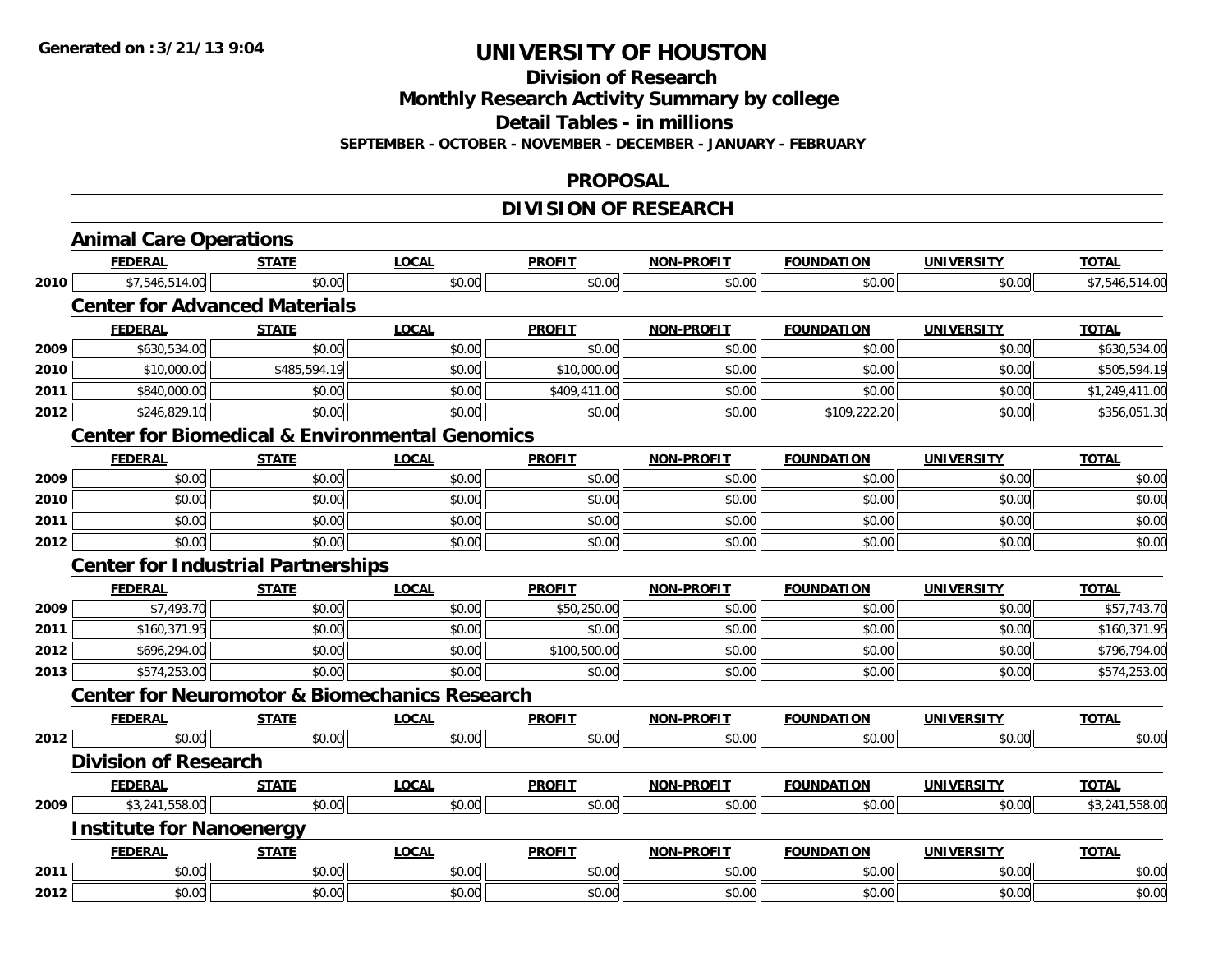**Division of Research**

**Monthly Research Activity Summary by college**

**Detail Tables - in millions**

**SEPTEMBER - OCTOBER - NOVEMBER - DECEMBER - JANUARY - FEBRUARY**

### **PROPOSAL**

## **DIVISION OF RESEARCH**

# **Office of Contracts and Grants**

|       | <b>FEDERAL</b>                           | <b>STATE</b>    | <b>LOCAL</b>   | <b>PROFIT</b>  | <b>NON-PROFIT</b> | <b>FOUNDATION</b> | <b>UNIVERSITY</b> | <u>TOTAL</u>    |
|-------|------------------------------------------|-----------------|----------------|----------------|-------------------|-------------------|-------------------|-----------------|
| 2009  | \$0.00                                   | \$0.00          | \$0.00         | \$0.00         | \$0.00            | \$2,300,000.00    | \$0.00            | \$2,300,000.00  |
|       | <b>TcSUH</b>                             |                 |                |                |                   |                   |                   |                 |
|       | <b>FEDERAL</b>                           | <b>STATE</b>    | <b>LOCAL</b>   | <b>PROFIT</b>  | <b>NON-PROFIT</b> | <b>FOUNDATION</b> | UNIVERSITY        | <b>TOTAL</b>    |
| 2009  | \$2,977,417.68                           | \$556,454.50    | \$0.00         | \$50,000.00    | \$45,440.00       | \$311,313.00      | \$0.00            | \$3,940,625.18  |
| 2010  | \$418,260.00                             | \$689,508.00    | \$0.00         | \$55,000.00    | \$0.00            | \$98,596.00       | \$65,718.00       | \$1,327,082.00  |
| 2011  | \$346,446.76                             | \$0.00          | \$0.00         | \$52,320.00    | \$0.00            | \$0.00            | \$0.00            | \$398,766.76    |
| 2012  | \$2,304,745.15                           | \$124,768.05    | \$0.00         | \$70,000.00    | \$0.00            | \$0.00            | \$80,077.00       | \$2,579,590.20  |
| 2013  | \$646,173.70                             | \$50,000.00     | \$0.00         | \$178,821.00   | \$0.00            | \$0.00            | \$0.00            | \$874,994.70    |
|       | <b>Texas Learning/Computation Center</b> |                 |                |                |                   |                   |                   |                 |
|       | <b>FEDERAL</b>                           | <b>STATE</b>    | <b>LOCAL</b>   | <b>PROFIT</b>  | <b>NON-PROFIT</b> | <b>FOUNDATION</b> | <b>UNIVERSITY</b> | <b>TOTAL</b>    |
| 2009  | \$0.00                                   | \$0.00          | \$0.00         | \$0.00         | \$0.00            | \$0.00            | \$0.00            | \$0.00          |
| 2010  | \$0.00                                   | \$0.00          | \$0.00         | \$0.00         | \$0.00            | \$0.00            | \$0.00            | \$0.00          |
| 2011  | \$0.00                                   | \$0.00          | \$0.00         | \$0.00         | \$0.00            | \$0.00            | \$0.00            | \$0.00          |
| 2012  | \$0.00                                   | \$0.00          | \$0.00         | \$0.00         | \$0.00            | \$0.00            | \$0.00            | \$0.00          |
|       | <b>Texas Obesity Research Center</b>     |                 |                |                |                   |                   |                   |                 |
|       | <b>FEDERAL</b>                           | <b>STATE</b>    | <b>LOCAL</b>   | <b>PROFIT</b>  | <b>NON-PROFIT</b> | <b>FOUNDATION</b> | <b>UNIVERSITY</b> | <b>TOTAL</b>    |
| 2010  | \$0.00                                   | \$0.00          | \$0.00         | \$0.00         | \$0.00            | \$0.00            | \$0.00            | \$0.00          |
| 2011  | \$0.00                                   | \$0.00          | \$0.00         | \$0.00         | \$0.00            | \$0.00            | \$0.00            | \$0.00          |
| 2012  | \$0.00                                   | \$0.00          | \$0.00         | \$0.00         | \$0.00            | \$0.00            | \$0.00            | \$0.00          |
|       | <b>TIMES</b>                             |                 |                |                |                   |                   |                   |                 |
|       | <b>FEDERAL</b>                           | <b>STATE</b>    | <b>LOCAL</b>   | <b>PROFIT</b>  | <b>NON-PROFIT</b> | <b>FOUNDATION</b> | <b>UNIVERSITY</b> | <b>TOTAL</b>    |
| 2009  | \$176,818.00                             | \$4,993,752.00  | \$0.00         | \$95,285.00    | \$160,674.00      | \$0.00            | \$619,863.00      | \$6,046,392.00  |
| 2010  | \$5,360,371.00                           | \$6,059,768.35  | \$630,307.00   | \$408,000.00   | \$903,009.00      | \$0.00            | \$0.00            | \$13,361,455.35 |
| 2011  | \$2,961,229.00                           | \$1,417,380.00  | \$472,984.00   | \$275,000.00   | \$254,256.00      | \$0.00            | \$352,023.00      | \$5,732,872.00  |
| 2012  | \$2,021,146.60                           | \$13,431.15     | \$0.00         | \$275,000.00   | \$119,028.00      | \$0.00            | \$1,375,280.00    | \$3,803,885.75  |
| 2013  | \$1,655,132.36                           | \$29,908.00     | \$0.00         | \$0.00         | \$15,825.00       | \$0.00            | \$816,252.00      | \$2,517,117.36  |
| Total | \$32,821,588.00                          | \$14,420,564.24 | \$1,103,291.00 | \$2,029,587.00 | \$1,498,232.00    | \$2,819,131.20    | \$3,309,213.00    | \$58,001,606.44 |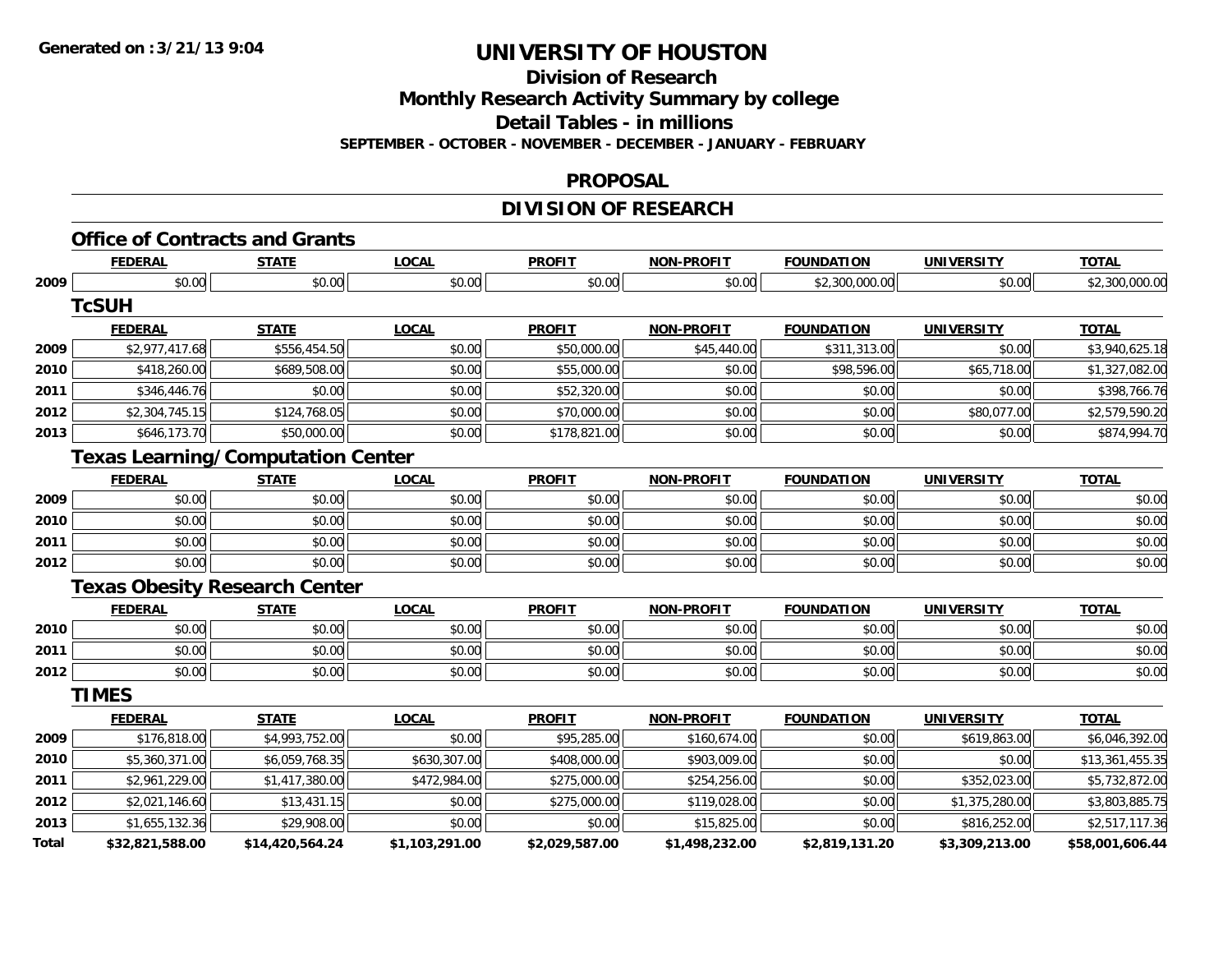**Division of Research**

**Monthly Research Activity Summary by college**

**Detail Tables - in millions**

**SEPTEMBER - OCTOBER - NOVEMBER - DECEMBER - JANUARY - FEBRUARY**

### **PROPOSAL**

### **GRADUATE COLLEGE OF SOCIAL WORK**

|       | <b>Child &amp; Family for Innovative Research</b> |                |              |               |                   |                   |                   |                 |
|-------|---------------------------------------------------|----------------|--------------|---------------|-------------------|-------------------|-------------------|-----------------|
|       | <b>FEDERAL</b>                                    | <b>STATE</b>   | <b>LOCAL</b> | <b>PROFIT</b> | <b>NON-PROFIT</b> | <b>FOUNDATION</b> | <b>UNIVERSITY</b> | <b>TOTAL</b>    |
| 2009  | \$0.00                                            | \$0.00         | \$0.00       | \$0.00        | \$25,000.00       | \$0.00            | \$0.00            | \$25,000.00     |
| 2010  | \$0.00                                            | \$0.00         | \$0.00       | \$0.00        | \$41,440.00       | \$0.00            | \$0.00            | \$41,440.00     |
| 2011  | \$0.00                                            | \$0.00         | \$0.00       | \$0.00        | \$25,000.00       | \$0.00            | \$0.00            | \$25,000.00     |
| 2012  | \$0.00                                            | \$0.00         | \$56,704.00  | \$0.00        | \$0.00            | \$28,560.00       | \$0.00            | \$85,264.00     |
|       | <b>Community Projects - Social Work</b>           |                |              |               |                   |                   |                   |                 |
|       | <b>FEDERAL</b>                                    | <b>STATE</b>   | <b>LOCAL</b> | <b>PROFIT</b> | <b>NON-PROFIT</b> | <b>FOUNDATION</b> | <b>UNIVERSITY</b> | <b>TOTAL</b>    |
| 2009  | \$396,000.00                                      | \$0.00         | \$0.00       | \$0.00        | \$0.00            | \$0.00            | \$0.00            | \$396,000.00    |
| 2011  | \$2,420,245.00                                    | \$0.00         | \$0.00       | \$0.00        | \$0.00            | \$0.00            | \$0.00            | \$2,420,245.00  |
|       | Dean, Social Work                                 |                |              |               |                   |                   |                   |                 |
|       | <b>FEDERAL</b>                                    | <b>STATE</b>   | <b>LOCAL</b> | <b>PROFIT</b> | <b>NON-PROFIT</b> | <b>FOUNDATION</b> | <b>UNIVERSITY</b> | <b>TOTAL</b>    |
| 2009  | \$5,575,789.50                                    | \$1,192,410.60 | \$0.00       | \$104,417.00  | \$0.00            | \$91,365.90       | \$46,660.00       | \$7,010,643.00  |
| 2010  | \$2,123,511.00                                    | \$99,420.00    | \$0.00       | \$296,095.00  | \$756,354.00      | \$157,829.00      | \$0.00            | \$3,433,209.00  |
| 2011  | \$8,942,728.80                                    | \$0.00         | \$0.00       | \$100,982.00  | \$0.00            | \$0.05            | \$150,609.00      | \$9,194,319.85  |
| 2012  | \$2,399,509.32                                    | \$0.00         | \$0.00       | \$330,559.00  | \$35,469.80       | \$17,500.00       | \$190,477.00      | \$2,973,515.12  |
| 2013  | \$1,252,168.07                                    | \$10,000.00    | \$0.00       | \$39,755.90   | \$285,910.00      | \$0.00            | \$6,928.00        | \$1,594,761.97  |
|       | Drug and Social Policy Research                   |                |              |               |                   |                   |                   |                 |
|       | <b>FEDERAL</b>                                    | <b>STATE</b>   | <b>LOCAL</b> | <b>PROFIT</b> | <b>NON-PROFIT</b> | <b>FOUNDATION</b> | <b>UNIVERSITY</b> | <b>TOTAL</b>    |
| 2009  | \$0.00                                            | \$0.00         | \$0.00       | \$0.00        | \$0.00            | \$0.00            | \$0.00            | \$0.00          |
| 2013  | \$0.00                                            | \$0.00         | \$0.00       | \$0.00        | \$0.00            | \$19,250.00       | \$0.00            | \$19,250.00     |
|       | <b>Office for Drug SPR</b>                        |                |              |               |                   |                   |                   |                 |
|       | <b>FEDERAL</b>                                    | <b>STATE</b>   | <b>LOCAL</b> | <b>PROFIT</b> | <b>NON-PROFIT</b> | <b>FOUNDATION</b> | <b>UNIVERSITY</b> | <b>TOTAL</b>    |
| 2009  | \$0.00                                            | \$0.00         | \$0.00       | \$0.00        | \$0.00            | \$0.00            | \$0.00            | \$0.00          |
| Total | \$23,109,951.69                                   | \$1,301,830.60 | \$56,704.00  | \$871,808.90  | \$1,169,173.80    | \$314,504.95      | \$394,674.00      | \$27,218,647.94 |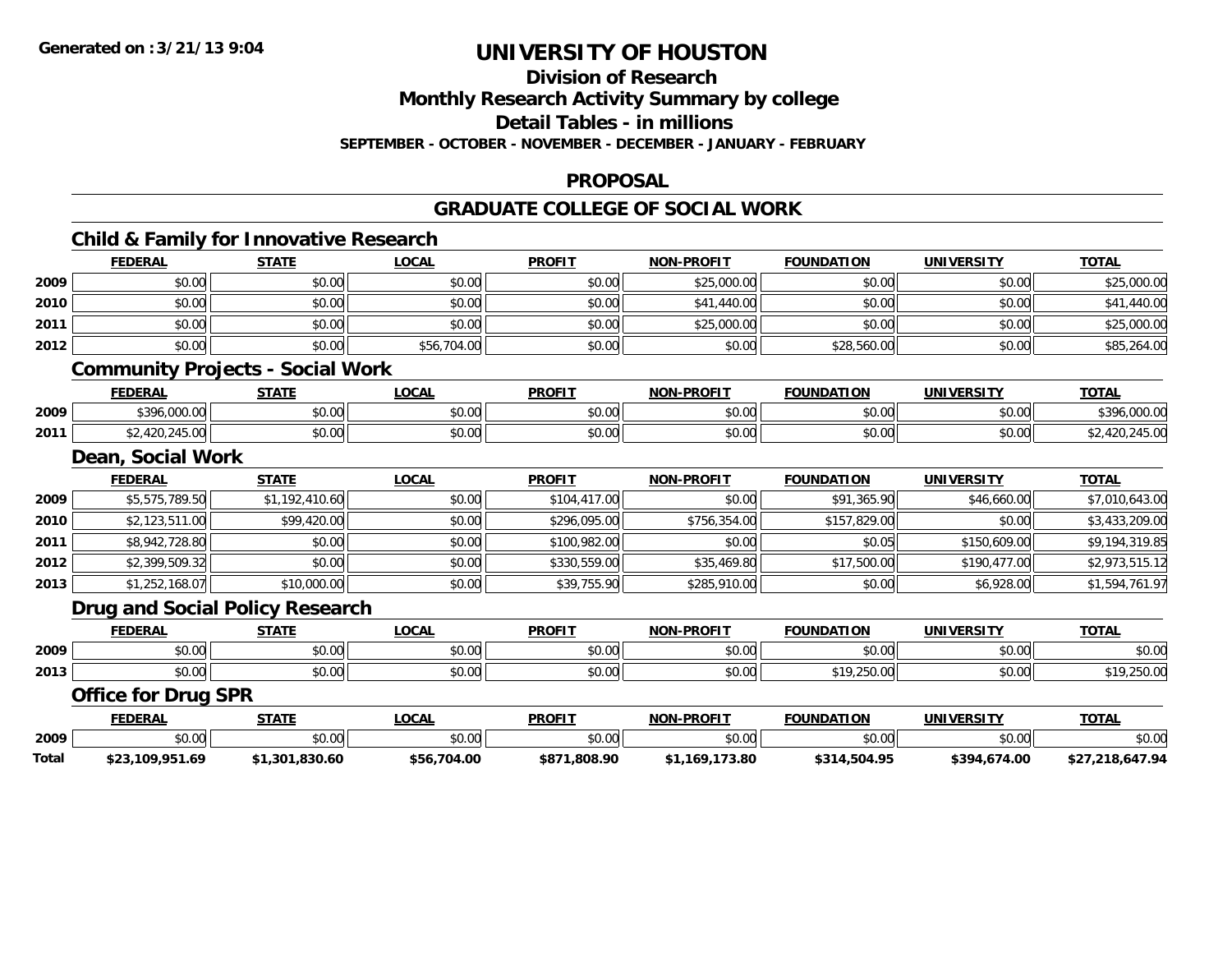#### **Division of Research**

**Monthly Research Activity Summary by college**

**Detail Tables - in millions**

**SEPTEMBER - OCTOBER - NOVEMBER - DECEMBER - JANUARY - FEBRUARY**

### **PROPOSAL**

### **HILTON COLLEGE OF HOTEL AND RESTAURANT MANAGEMENT**

### **Hotel and Restaurant Management**

|       | <b>FEDERAL</b> | <b>STATE</b> | <b>LOCAL</b> | <b>PROFIT</b> | <b>NON-PROFIT</b> | <b>FOUNDATION</b> | <b>UNIVERSITY</b> | <b>TOTAL</b>   |
|-------|----------------|--------------|--------------|---------------|-------------------|-------------------|-------------------|----------------|
| 2009  | \$0.00         | \$0.00       | \$60,000.00  | \$9,047.50    | \$135,002.00      | \$0.00            | \$0.00            | \$204,049.50   |
| 2010  | \$560,802.00   | \$178,158.00 | \$70,000.00  | \$0.00        | \$82,548.00       | \$0.00            | \$163,662.00      | \$1,055,170.00 |
| 2011  | \$0.00         | \$0.00       | \$0.00       | \$0.00        | \$27,280.00       | \$0.00            | \$0.00            | \$27,280.00    |
| 2012  | \$0.00         | \$174,830.00 | \$0.00       | \$0.00        | \$118,422.00      | \$0.00            | \$0.00            | \$293,252.00   |
| 2013  | \$553,755.00   | \$0.00       | \$16,154.00  | \$0.00        | \$10,987.00       | \$55,874.00       | \$143,232.00      | \$780,002.00   |
| Total | \$1,114,557.00 | \$352,988.00 | \$146,154.00 | \$9,047.50    | \$374,239.00      | \$55,874.00       | \$306,894.00      | \$2,359,753.50 |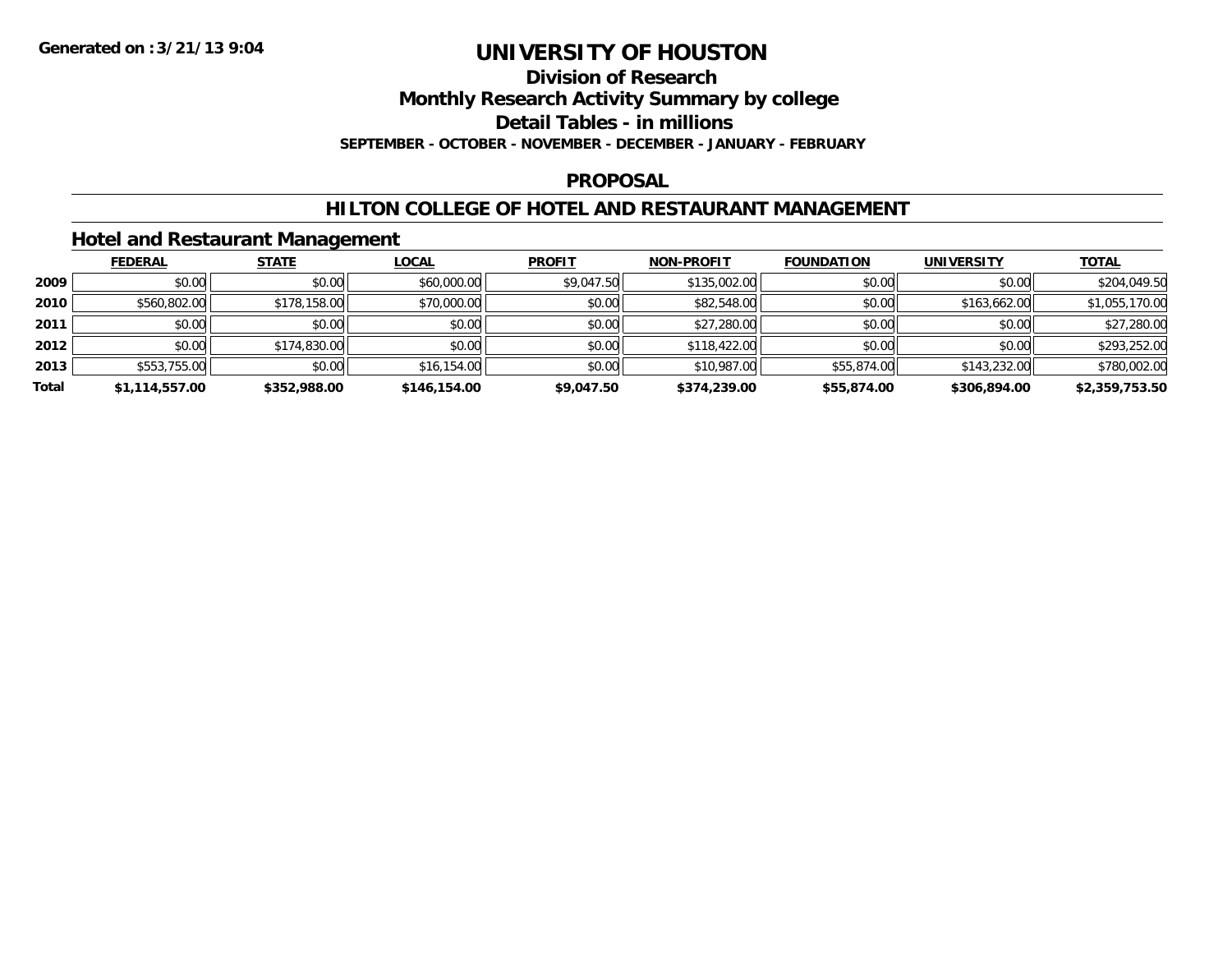## **Division of ResearchMonthly Research Activity Summary by college Detail Tables - in millions SEPTEMBER - OCTOBER - NOVEMBER - DECEMBER - JANUARY - FEBRUARY**

### **PROPOSAL**

#### **HONORS COLLEGE**

## **Houston Teachers Institute**

|       | <b>FEDERAL</b> | <u>STATE</u> | <b>LOCAL</b> | <b>PROFIT</b> | <b>NON-PROFIT</b> | <b>FOUNDATION</b> | <b>UNIVERSITY</b> | <b>TOTAL</b> |
|-------|----------------|--------------|--------------|---------------|-------------------|-------------------|-------------------|--------------|
| 2009  | \$0.00         | \$0.00       | \$0.00       | \$0.00        | \$4,899.50        | \$0.00            | \$0.00            | \$4,899.50   |
| 2010  | \$500,851.00   | \$25,000.00  | \$0.00       | \$0.00        | \$0.00            | \$0.00            | \$0.00            | \$525,851.00 |
| 2011  | \$0.00         | \$0.00       | \$0.00       | \$0.00        | \$53,185.20       | \$0.00            | \$0.00            | \$53,185.20  |
| 2013  | \$0.00         | \$0.00       | \$0.00       | \$341,900.74  | \$0.00            | \$0.00            | \$0.00            | \$341,900.74 |
| Total | \$500,851.00   | \$25,000.00  | \$0.00       | \$341,900.74  | \$58,084.70       | \$0.00            | \$0.00            | \$925,836.44 |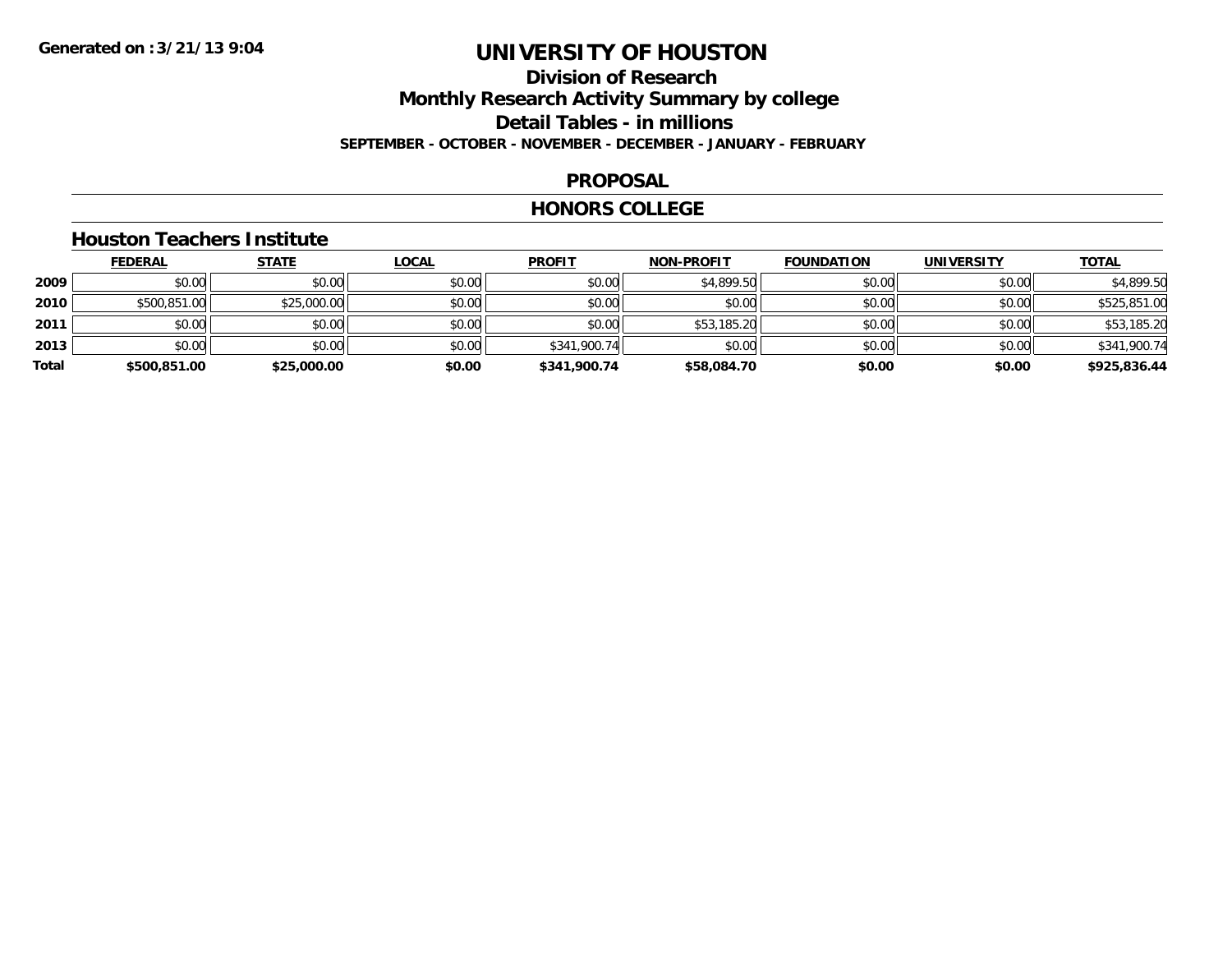## **Division of Research**

**Monthly Research Activity Summary by college**

**Detail Tables - in millions**

**SEPTEMBER - OCTOBER - NOVEMBER - DECEMBER - JANUARY - FEBRUARY**

#### **PROPOSAL**

#### **LIBRARY**

## **Administration, Library**

|              | <b>FEDERAL</b> | STATE  | <b>LOCAL</b> | <b>PROFIT</b> | <b>NON-PROFIT</b> | <b>FOUNDATION</b> | UNIVERSITY | <u> ΤΟΤΑL</u> |
|--------------|----------------|--------|--------------|---------------|-------------------|-------------------|------------|---------------|
| 2009         | \$0.00         | \$0.00 | \$0.00       | \$0.00        | \$0.00            | \$0.00            | \$0.00     | \$0.00        |
| 2010         | \$0.00         | \$0.00 | \$0.00       | \$0.00        | \$0.00            | \$0.00            | \$0.00     | \$0.00        |
| <b>Total</b> | \$0.00         | \$0.00 | \$0.00       | \$0.00        | \$0.00            | \$0.00            | \$0.00     | \$0.00        |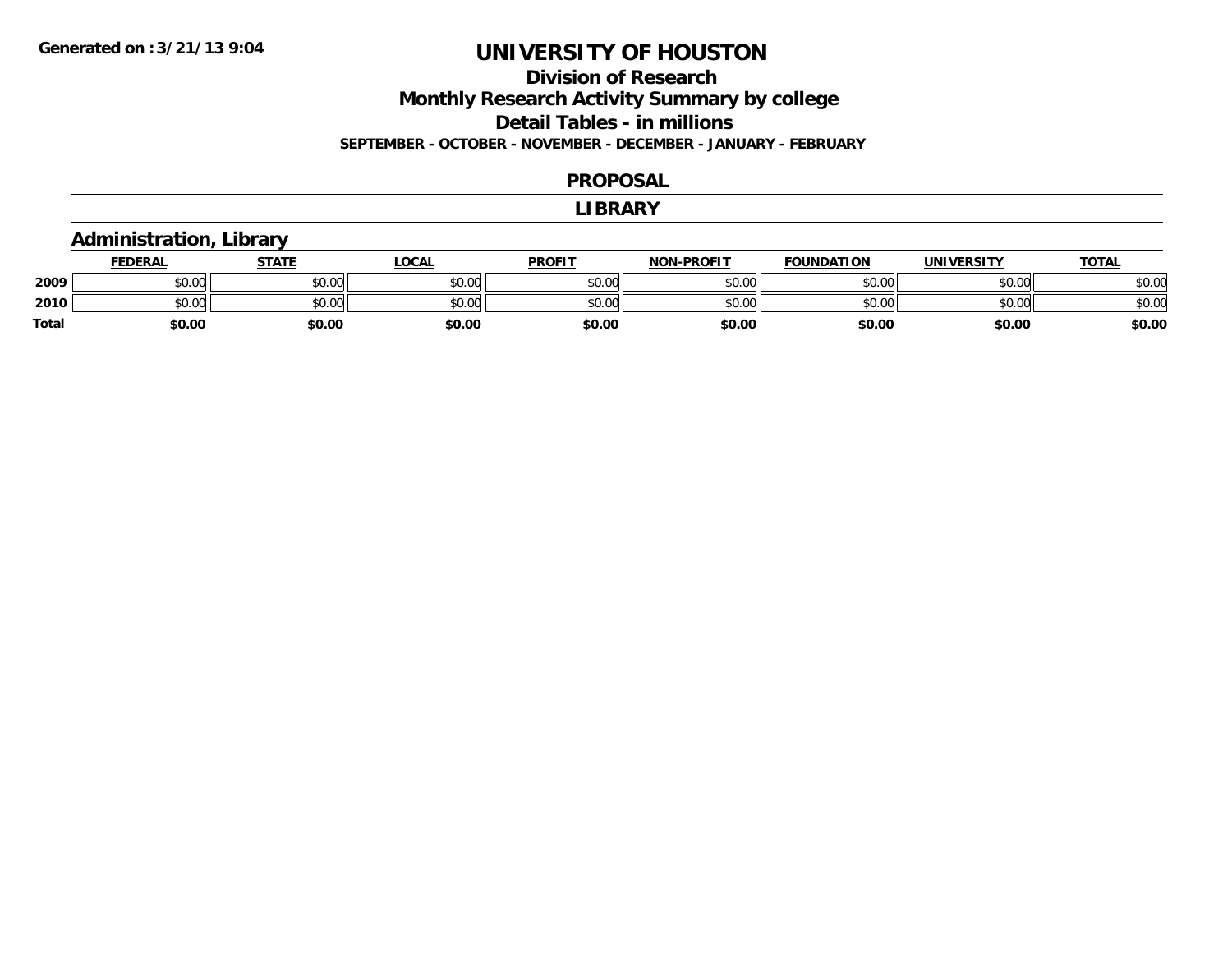**Division of Research**

**Monthly Research Activity Summary by college**

**Detail Tables - in millions**

**SEPTEMBER - OCTOBER - NOVEMBER - DECEMBER - JANUARY - FEBRUARY**

### **PROPOSAL**

### **PRESIDENT**

#### **Office of the President**

|       | DERAI  | <b>STATE</b>             | <b>LOCAL</b>                                          | PROFIT        | -PROFIT<br>חרות         | <b>FOUNDATION</b> | UNIVERSITY | TOTA.  |
|-------|--------|--------------------------|-------------------------------------------------------|---------------|-------------------------|-------------------|------------|--------|
| 2009  | \$0.00 | $\sim$ 0.0 $\sim$<br>JU. | $\mathsf{A} \cap \mathsf{A} \cap \mathsf{A}$<br>50.Ul | 0000<br>JU.UU | 0 <sup>0</sup><br>,u.uu | $n \cap \Omega$   | \$0.00     | \$0.00 |
| Total | \$0.00 | \$0.00                   | \$0.00                                                | \$0.00        | \$0.00                  | \$0.00            | \$0.00     | \$0.00 |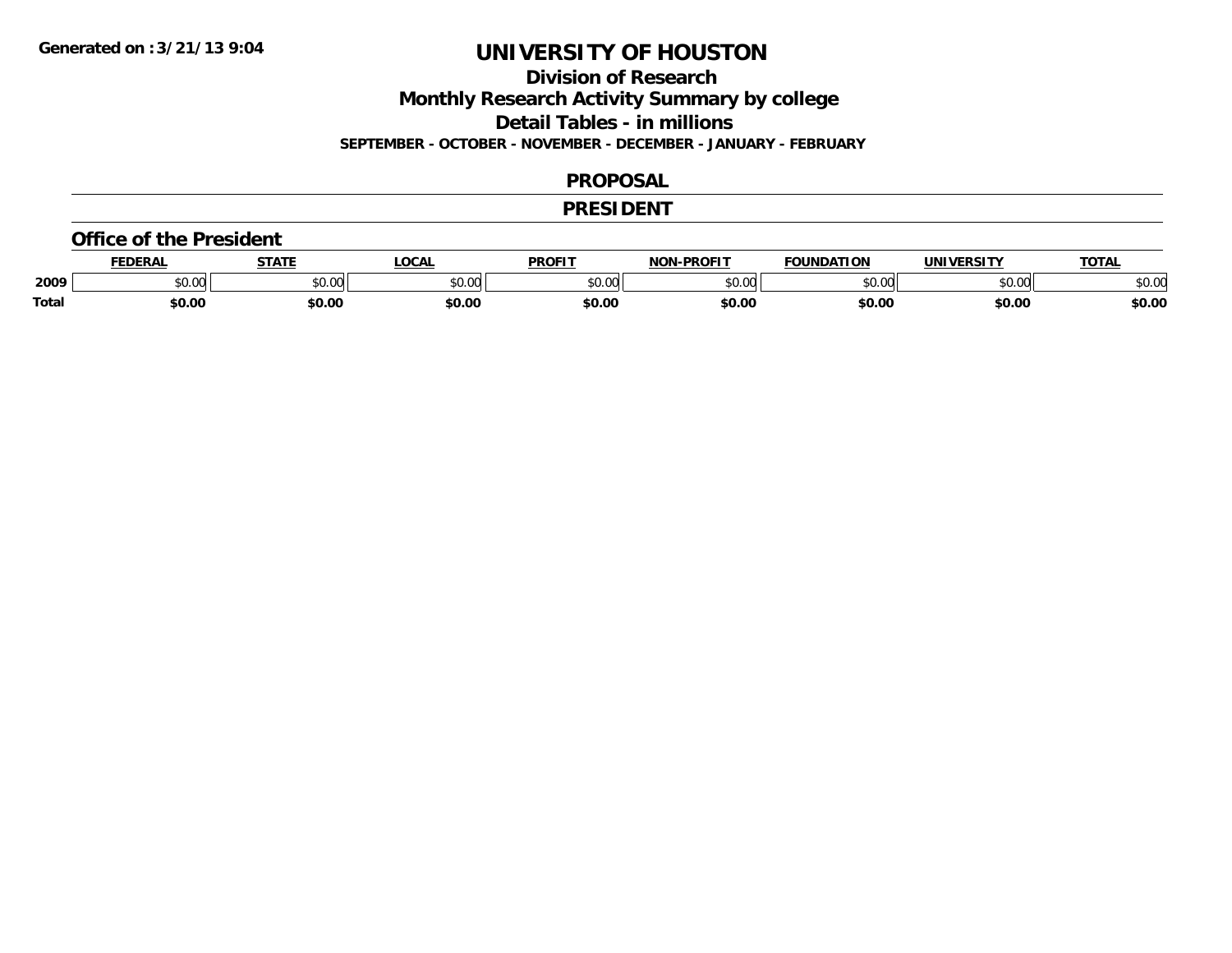## **Division of ResearchMonthly Research Activity Summary by college Detail Tables - in millions**

**SEPTEMBER - OCTOBER - NOVEMBER - DECEMBER - JANUARY - FEBRUARY**

### **PROPOSAL**

### **SENIOR V.P. FOR ACADEMIC AFFAIRS AND PROVOST**

|      | <b>FEDERAL</b>                  | <b>STATE</b>                                        | <b>LOCAL</b> | <b>PROFIT</b> | <b>NON-PROFIT</b> | <b>FOUNDATION</b> | <b>UNIVERSITY</b> | <b>TOTAL</b>   |
|------|---------------------------------|-----------------------------------------------------|--------------|---------------|-------------------|-------------------|-------------------|----------------|
| 2009 | \$101,338.00                    | \$0.00                                              | \$0.00       | \$0.00        | \$455,086.00      | \$0.00            | \$0.00            | \$556,424.00   |
| 2010 | \$192,564.00                    | \$0.00                                              | \$0.00       | \$0.00        | \$544,969.00      | \$0.00            | \$0.00            | \$737,533.00   |
| 2011 | \$0.00                          | \$0.00                                              | \$0.00       | \$0.00        | \$613,146.00      | \$0.00            | \$0.00            | \$613,146.00   |
| 2012 | \$24,500.00                     | \$0.00                                              | \$0.00       | \$0.00        | \$2,261,596.00    | \$0.00            | \$0.00            | \$2,286,096.00 |
| 2013 | \$0.00                          | \$0.00                                              | \$0.00       | \$0.00        | \$2,044,710.00    | \$0.00            | \$0.00            | \$2,044,710.00 |
|      |                                 | <b>Learning and Assessment Services</b>             |              |               |                   |                   |                   |                |
|      | <b>FEDERAL</b>                  | <b>STATE</b>                                        | <b>LOCAL</b> | <b>PROFIT</b> | <b>NON-PROFIT</b> | <b>FOUNDATION</b> | <b>UNIVERSITY</b> | <b>TOTAL</b>   |
| 2009 | \$0.00                          | \$18,016.00                                         | \$0.00       | \$0.00        | \$0.00            | \$0.00            | \$0.00            | \$18,016.00    |
| 2010 | \$1,869,569.00                  | \$0.00                                              | \$0.00       | \$0.00        | \$0.00            | \$10,000.00       | \$0.00            | \$1,879,569.00 |
| 2011 | \$0.00                          | \$0.00                                              | \$0.00       | \$0.00        | \$115,096.00      | \$0.00            | \$0.00            | \$115,096.00   |
|      |                                 | <b>Senior V.P. for Academic Affairs and Provost</b> |              |               |                   |                   |                   |                |
|      | <b>FEDERAL</b>                  | <b>STATE</b>                                        | <b>LOCAL</b> | <b>PROFIT</b> | <b>NON-PROFIT</b> | <b>FOUNDATION</b> | <b>UNIVERSITY</b> | <b>TOTAL</b>   |
| 2012 | \$882,933.40                    | \$75,000.00                                         | \$0.00       | \$0.00        | \$0.00            | \$0.00            | \$234,196.00      | \$1,192,129.40 |
| 2013 | \$0.00                          | \$0.00                                              | \$0.00       | \$0.00        | \$149,488.00      | \$0.00            | \$0.00            | \$149,488.00   |
|      | <b>Student Support Services</b> |                                                     |              |               |                   |                   |                   |                |
|      | <b>FEDERAL</b>                  | <b>STATE</b>                                        | <b>LOCAL</b> | <b>PROFIT</b> | <b>NON-PROFIT</b> | <b>FOUNDATION</b> | <b>UNIVERSITY</b> | <b>TOTAL</b>   |
| 2012 | \$198,944.00                    | \$0.00                                              | \$0.00       | \$0.00        | \$0.00            | \$0.00            | \$0.00            | \$198,944.00   |
|      | <b>UH Charter School</b>        |                                                     |              |               |                   |                   |                   |                |
|      | <b>FEDERAL</b>                  | <b>STATE</b>                                        | <b>LOCAL</b> | <b>PROFIT</b> | <b>NON-PROFIT</b> | <b>FOUNDATION</b> | <b>UNIVERSITY</b> | <b>TOTAL</b>   |
| 2012 | \$0.00                          | \$7,150.00                                          | \$0.00       | \$0.00        | \$0.00            | \$0.00            | \$0.00            | \$7,150.00     |
| 2013 | \$0.00                          | \$1,489.55                                          | \$0.00       | \$0.00        | \$0.00            | \$0.00            | \$0.00            | \$1,489.55     |
|      | <b>Undergraduate Scholars</b>   |                                                     |              |               |                   |                   |                   |                |
|      | <b>FEDERAL</b>                  | <b>STATE</b>                                        | <b>LOCAL</b> | <b>PROFIT</b> | <b>NON-PROFIT</b> | <b>FOUNDATION</b> | <b>UNIVERSITY</b> | <b>TOTAL</b>   |
| 2009 | \$0.00                          | \$15,000.00                                         | \$0.00       | \$0.00        | \$0.00            | \$0.00            | \$0.00            | \$15,000.00    |
| 2010 | \$0.00                          | \$15,000.00                                         | \$0.00       | \$0.00        | \$0.00            | \$0.00            | \$0.00            | \$15,000.00    |
| 2011 | \$0.00                          | \$29,456.00                                         | \$0.00       | \$0.00        | \$0.00            | \$0.00            | \$0.00            | \$29,456.00    |
| 2012 | \$0.00                          | \$19,051.00                                         | \$0.00       | \$0.00        | \$0.00            | \$0.00            | \$0.00            | \$19,051.00    |
|      | <b>Undergraduate Studies</b>    |                                                     |              |               |                   |                   |                   |                |
|      | <b>FEDERAL</b>                  | <b>STATE</b>                                        | <b>LOCAL</b> | <b>PROFIT</b> | <b>NON-PROFIT</b> | <b>FOUNDATION</b> | <b>UNIVERSITY</b> | <b>TOTAL</b>   |
| 2009 | \$0.00                          | \$15,000.00                                         | \$0.00       | \$0.00        | \$0.00            | \$0.00            | \$0.00            | \$15,000.00    |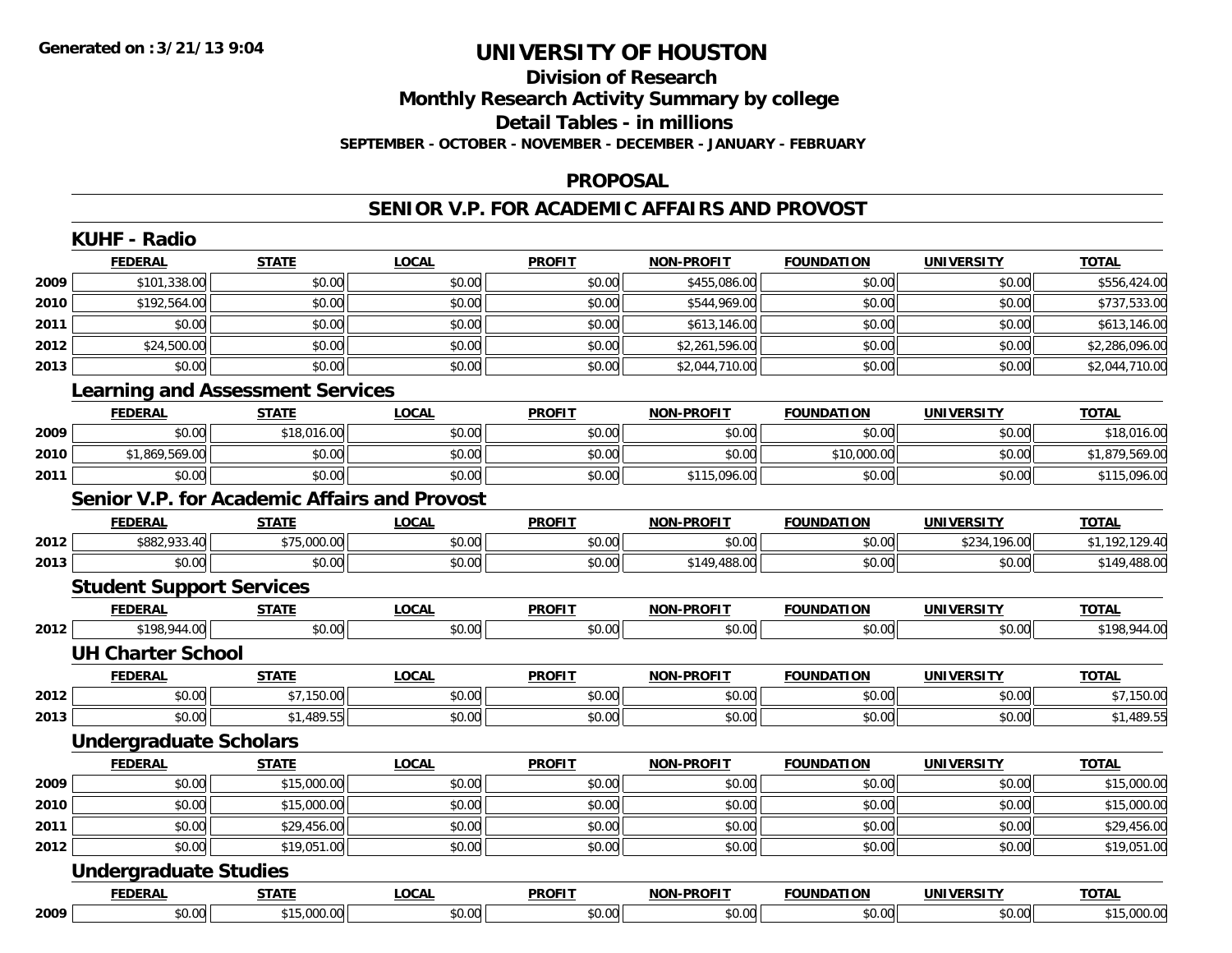**Division of Research**

**Monthly Research Activity Summary by college**

**Detail Tables - in millions**

**SEPTEMBER - OCTOBER - NOVEMBER - DECEMBER - JANUARY - FEBRUARY**

### **PROPOSAL**

### **SENIOR V.P. FOR ACADEMIC AFFAIRS AND PROVOST**

## **Undergraduate Studies**

|              | <u>FEDERAL</u> | <b>STATE</b> | <u>_OCAL</u> | <b>PROFIT</b> | <b>NON-PROFIT</b> | <b>FOUNDATION</b> | UNIVERSITY   | <u>TOTAL</u>   |
|--------------|----------------|--------------|--------------|---------------|-------------------|-------------------|--------------|----------------|
| 2010         | \$0.00         | \$10,000.00  | \$0.00       | \$0.00        | \$0.00            | \$28,750.00       | \$0.00       | \$38,750.00    |
| 2013         | \$0.00         | \$30,000.00  | \$0.00       | \$0.00        | \$0.00            | \$0.00            | \$0.00       | \$30,000.00    |
| <b>Total</b> | \$3,269,848.40 | \$235,162.55 | \$0.00       | \$0.00        | \$6,184,091.00    | \$38,750.00       | \$234,196.00 | \$9,962,047.95 |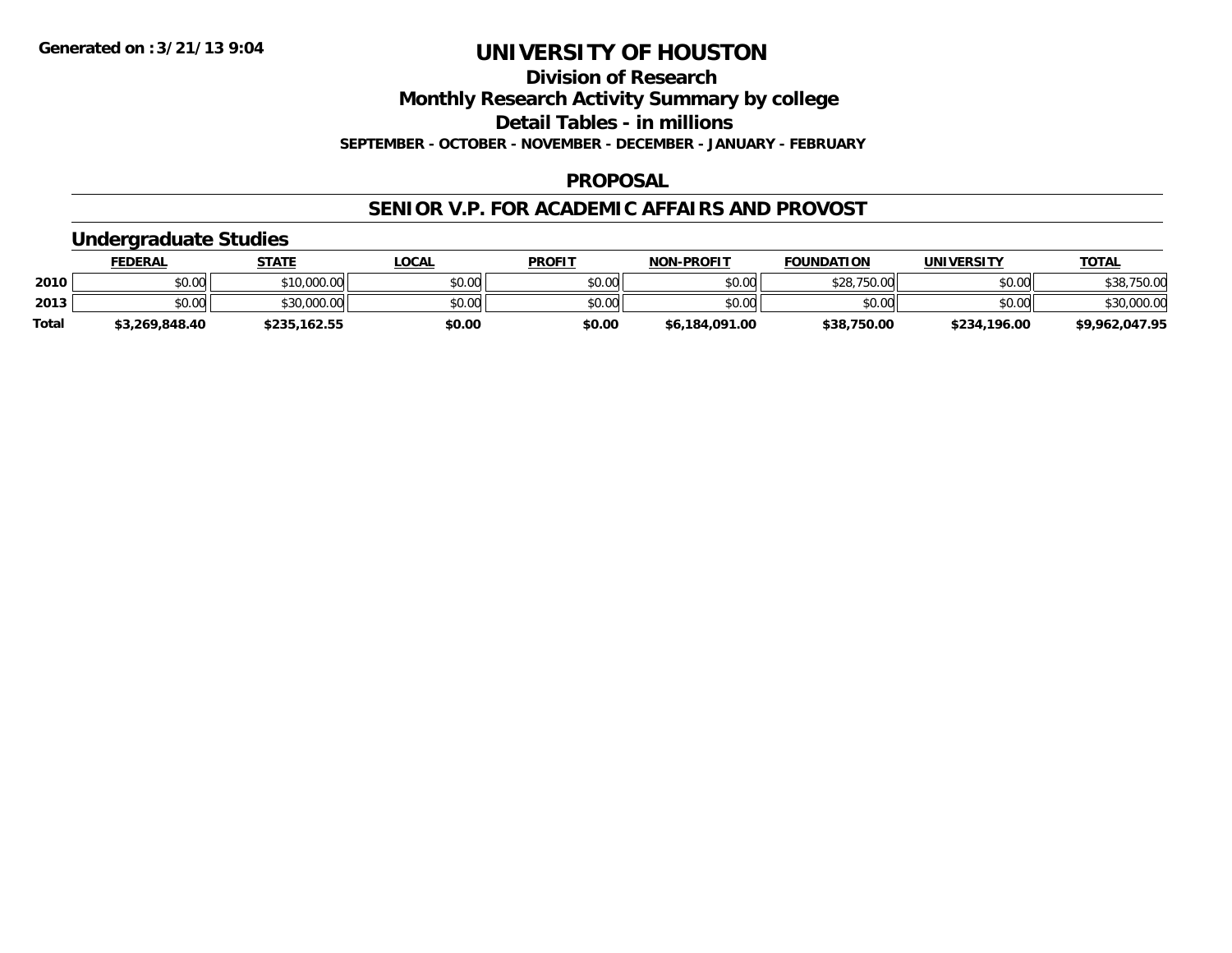## **Division of Research**

**Monthly Research Activity Summary by college**

**Detail Tables - in millions**

**SEPTEMBER - OCTOBER - NOVEMBER - DECEMBER - JANUARY - FEBRUARY**

### **PROPOSAL**

### **UH LAW CENTER**

|       | Dean, Law      |              |              |               |                   |                   |                   |                |
|-------|----------------|--------------|--------------|---------------|-------------------|-------------------|-------------------|----------------|
|       | <b>FEDERAL</b> | <b>STATE</b> | <b>LOCAL</b> | <b>PROFIT</b> | <b>NON-PROFIT</b> | <b>FOUNDATION</b> | <b>UNIVERSITY</b> | <b>TOTAL</b>   |
| 2009  | \$564,057.00   | \$0.00       | \$0.00       | \$0.00        | \$0.00            | \$0.00            | \$0.00            | \$564,057.00   |
| 2013  | \$0.00         | \$0.00       | \$0.00       | \$71,560.62   | \$0.00            | \$0.00            | \$0.00            | \$71,560.62    |
|       | <b>Law-UH</b>  |              |              |               |                   |                   |                   |                |
|       | <b>FEDERAL</b> | <b>STATE</b> | <b>LOCAL</b> | <b>PROFIT</b> | <b>NON-PROFIT</b> | <b>FOUNDATION</b> | <b>UNIVERSITY</b> | <b>TOTAL</b>   |
| 2009  | \$1,050,565.28 | \$0.00       | \$0.00       | \$0.00        | \$0.00            | \$0.00            | \$0.00            | \$1,050,565.28 |
| 2010  | \$0.00         | \$200,000.00 | \$0.00       | \$0.00        | \$0.00            | \$0.00            | \$0.00            | \$200,000.00   |
| 2011  | \$0.00         | \$103,966.00 | \$0.00       | \$10,063.00   | \$0.00            | \$0.00            | \$68,956.00       | \$182,985.00   |
| 2012  | \$0.00         | \$160,000.00 | \$0.00       | \$0.00        | \$0.00            | \$0.00            | \$0.00            | \$160,000.00   |
| Total | \$1,614,622.28 | \$463,966.00 | \$0.00       | \$81,623.62   | \$0.00            | \$0.00            | \$68,956.00       | \$2,229,167.90 |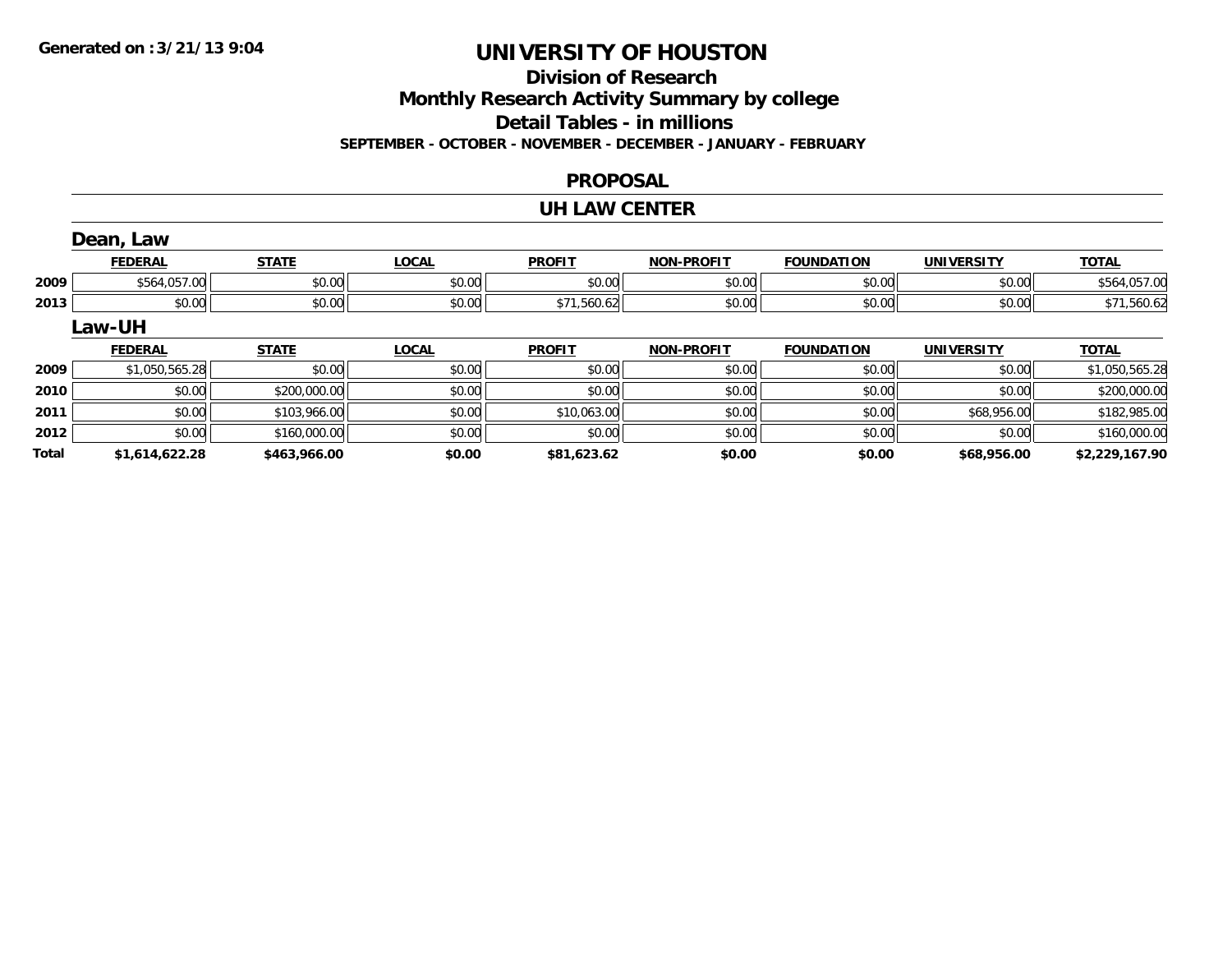## **Division of Research Monthly Research Activity Summary by college Detail Tables - in millions SEPTEMBER - OCTOBER - NOVEMBER - DECEMBER - JANUARY - FEBRUARY**

#### **PROPOSAL**

#### **UH SYSTEM**

|       | <b>KUHT-TV</b> |              |              |               |                   |                   |                   |                |
|-------|----------------|--------------|--------------|---------------|-------------------|-------------------|-------------------|----------------|
|       | <b>FEDERAL</b> | <b>STATE</b> | <b>LOCAL</b> | <b>PROFIT</b> | <b>NON-PROFIT</b> | <b>FOUNDATION</b> | <b>UNIVERSITY</b> | <b>TOTAL</b>   |
| 2009  | \$0.00         | \$0.00       | \$0.00       | \$0.00        | \$1,675,919.00    | \$0.00            | \$0.00            | \$1,675,919.00 |
| 2010  | \$104,421.00   | \$0.00       | \$0.00       | \$0.00        | \$1,427,262.00    | \$0.00            | \$0.00            | \$1,531,683.00 |
| 2011  | \$0.00         | \$0.00       | \$0.00       | \$0.00        | \$1,606,903.00    | \$0.00            | \$0.00            | \$1,606,903.00 |
| 2012  | \$0.00         | \$0.00       | \$0.00       | \$0.00        | \$14,132.00       | \$0.00            | \$0.00            | \$14,132.00    |
| Total | \$104,421.00   | \$0.00       | \$0.00       | \$0.00        | \$4,724,216.00    | \$0.00            | \$0.00            | \$4,828,637.00 |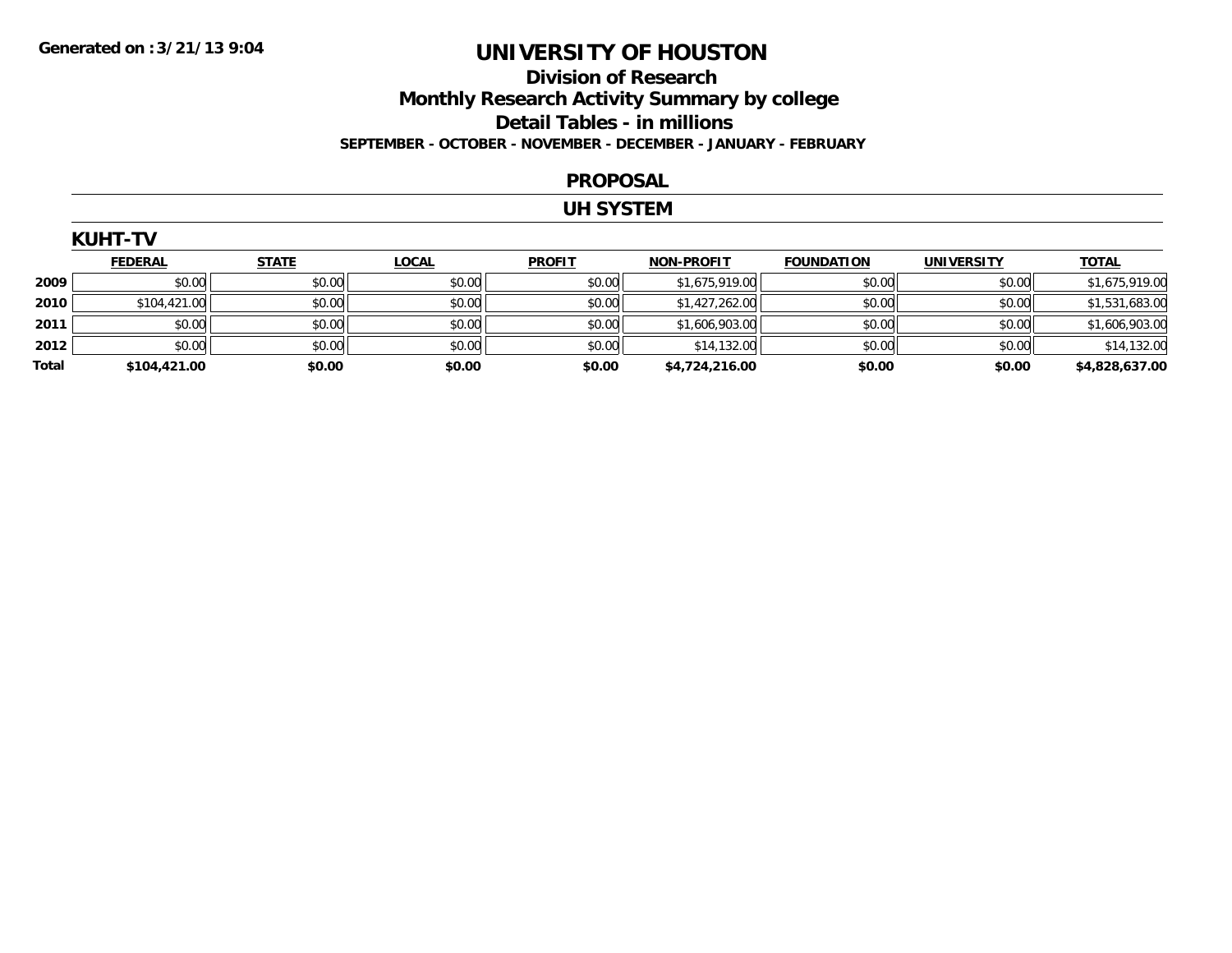## **Division of Research Monthly Research Activity Summary by college Detail Tables - in millions SEPTEMBER - OCTOBER - NOVEMBER - DECEMBER - JANUARY - FEBRUARY**

#### **PROPOSAL**

#### **UKNOWN COLLEGE**

## **Unknown Department**

|       | <b>FEDERAL</b> | <b>STATE</b> | <b>LOCAL</b> | <b>PROFIT</b> | <b>NON-PROFIT</b> | <b>FOUNDATION</b> | <b>UNIVERSITY</b> | <b>TOTAL</b> |
|-------|----------------|--------------|--------------|---------------|-------------------|-------------------|-------------------|--------------|
| 2009  | \$0.00         | \$0.00       | \$0.00       | \$0.00        | \$0.00            | \$0.00            | \$0.00            | \$0.00       |
| 2010  | \$0.00         | \$0.00       | \$0.00       | \$0.00        | \$0.00            | \$0.00            | \$0.00            | \$0.00       |
| 2011  | \$0.00         | \$0.00       | \$0.00       | \$0.00        | \$0.00            | \$0.00            | \$0.00            | \$0.00       |
| 2012  | \$0.00         | \$0.00       | \$0.00       | \$0.00        | \$0.00            | \$0.00            | \$0.00            | \$0.00       |
| Total | \$0.00         | \$0.00       | \$0.00       | \$0.00        | \$0.00            | \$0.00            | \$0.00            | \$0.00       |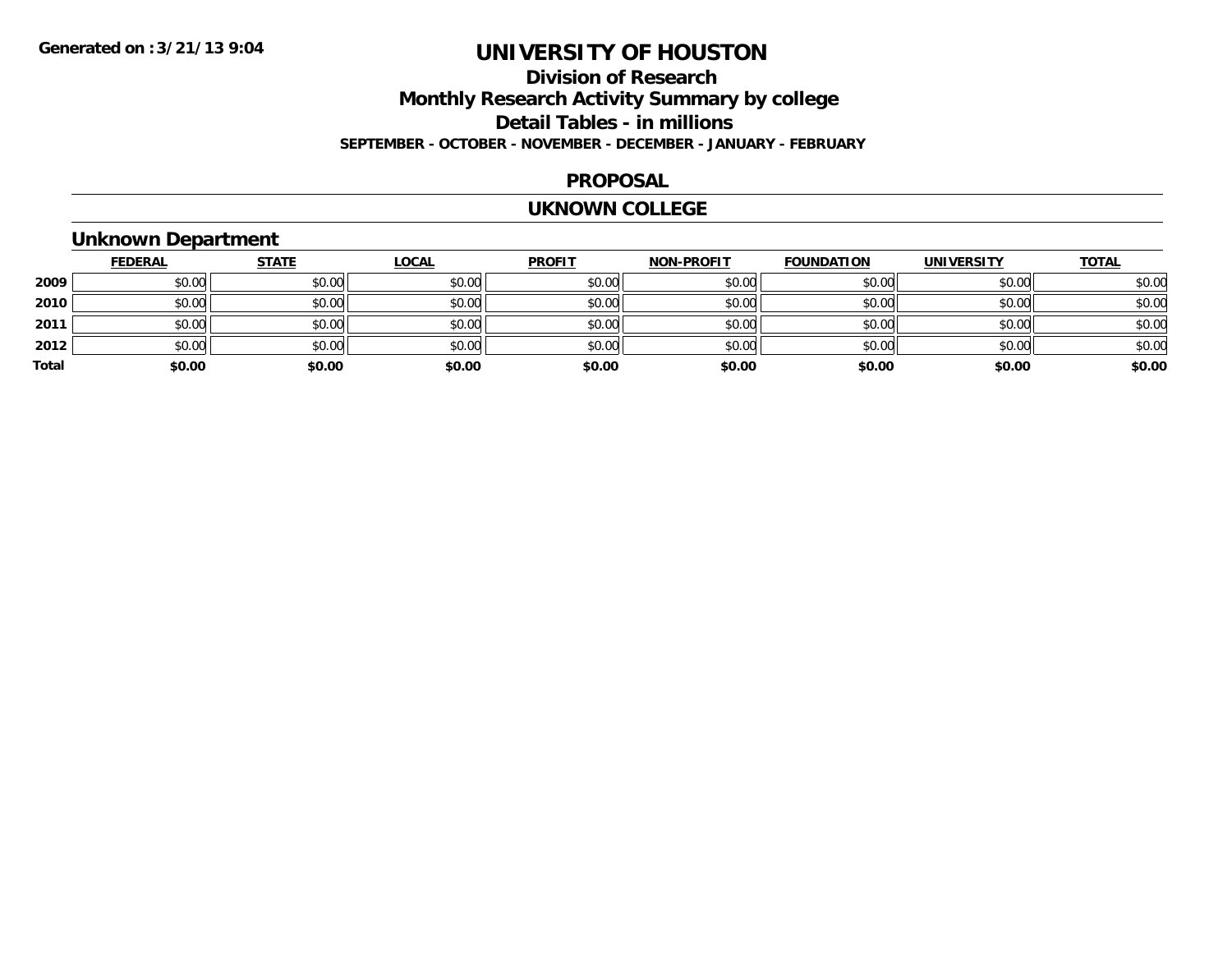#### **Division of Research**

**Monthly Research Activity Summary by college**

**Detail Tables - in millions**

**SEPTEMBER - OCTOBER - NOVEMBER - DECEMBER - JANUARY - FEBRUARY**

### **PROPOSAL**

## **VICE PRESIDENT FOR ADMINISTRATION**

## **UH Police Department**

|              | <u>FEDERAL</u> | <b>STATE</b>      | <b>LOCAL</b> | <b>PROFIT</b> | <b>NON-PROFIT</b> | <b>FOUNDATION</b> | UNIVERSITY | <b>TOTAL</b> |
|--------------|----------------|-------------------|--------------|---------------|-------------------|-------------------|------------|--------------|
| 2009         | \$0.00         | .432.50<br>\$227. | \$0.00       | \$0.00        | \$0.00            | \$0.00            | \$0.00     | 432.50       |
| 2010         | \$88,917.00    | \$0.00            | \$0.00       | \$0.00        | \$0.00            | \$0.00            | \$0.00     | \$88,917.00  |
| <b>Total</b> | \$88,917.00    | \$227,432.50      | \$0.00       | \$0.00        | \$0.00            | \$0.00            | \$0.00     | \$316,349.50 |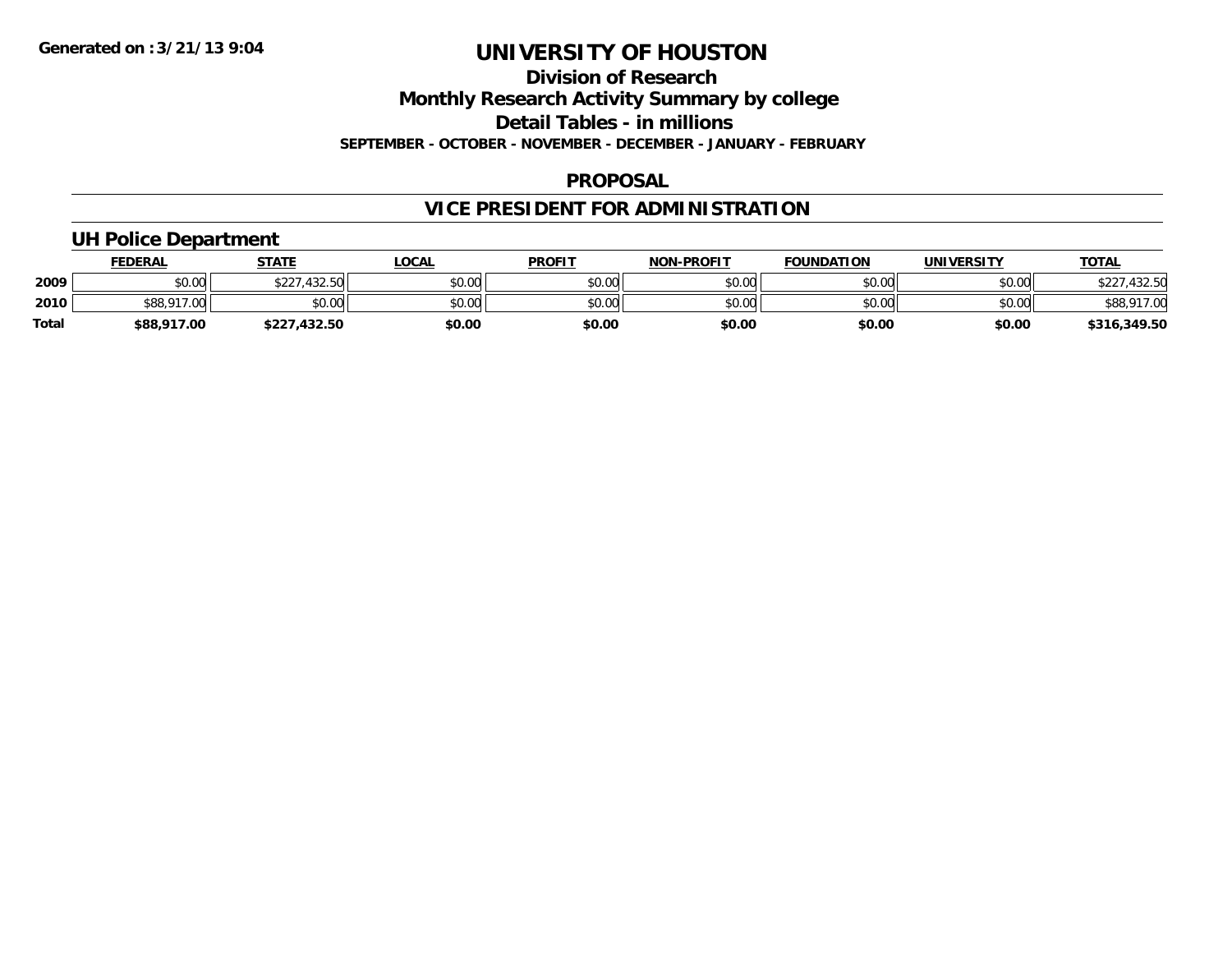**Division of Research**

**Monthly Research Activity Summary by college**

**Detail Tables - in millions**

**SEPTEMBER - OCTOBER - NOVEMBER - DECEMBER - JANUARY - FEBRUARY**

### **PROPOSAL**

## **VICE PRESIDENT FOR COMPUTING**

## **Central Computing Services**

|       | <b>FEDERAL</b> | <b>STATE</b>                        | <b>LOCAL</b> | <b>PROFIT</b> | <b>I-PROFIT</b><br><b>NON</b> | <b>FOUNDATION</b> | UNIVERSITY | <b>TOTAL</b>             |
|-------|----------------|-------------------------------------|--------------|---------------|-------------------------------|-------------------|------------|--------------------------|
| 2009  | \$0.00         | 122 E<br>$\wedge$ $\wedge$ $\wedge$ | \$0.00       | 0000<br>JU.UU | \$0.00                        | \$0.00            | \$0.00     | 122 F<br>, JZ.JM         |
| Total | \$0.00         | $\sim$<br>$\cdots$<br>.432.30       | \$0.00       | \$0.00        | \$0.00                        | \$0.00            | \$0.00     | $\sim$<br>ホワワク<br>132.JL |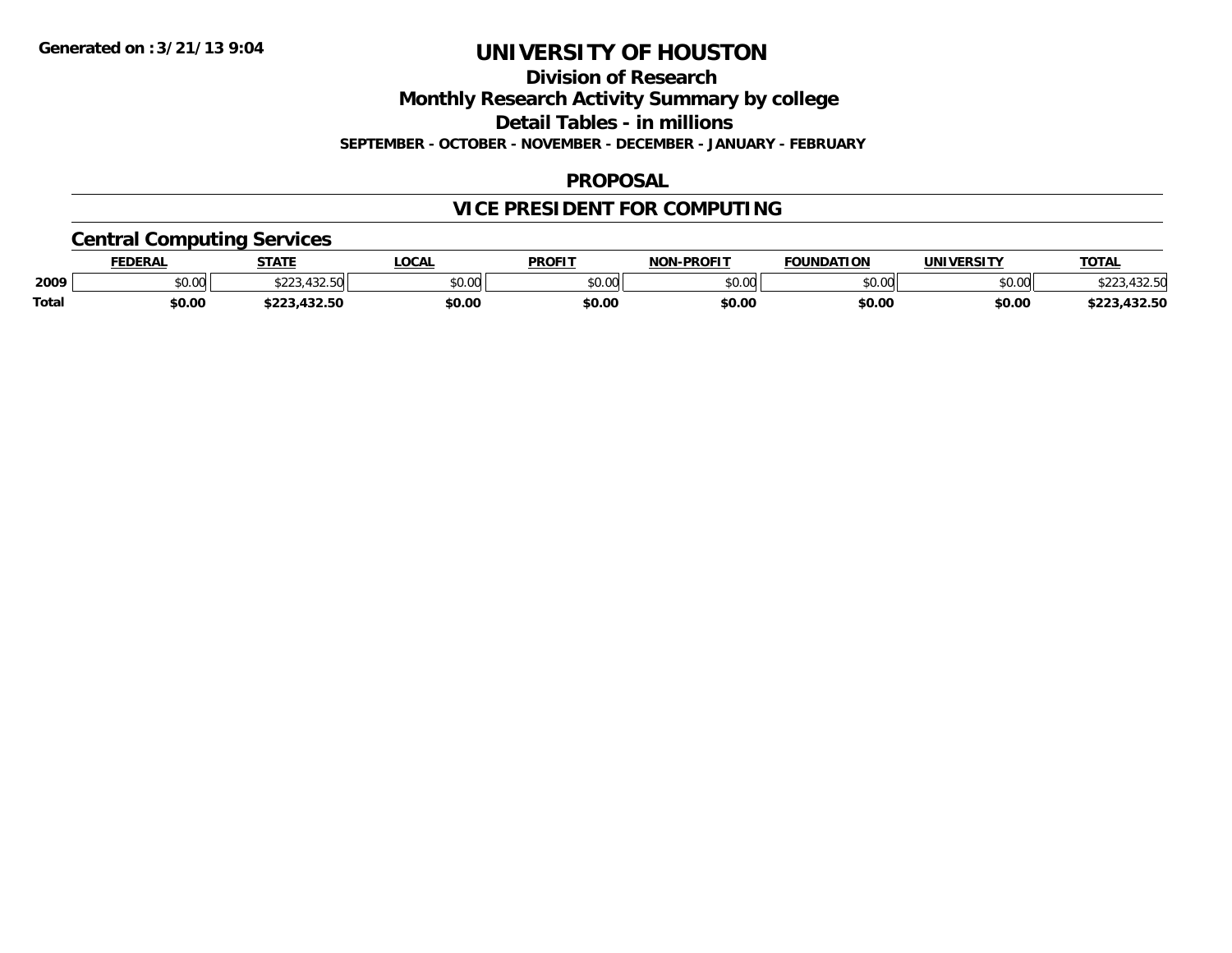**Division of Research**

**Monthly Research Activity Summary by college**

**Detail Tables - in millions**

**SEPTEMBER - OCTOBER - NOVEMBER - DECEMBER - JANUARY - FEBRUARY**

### **PROPOSAL**

## **VICE PRESIDENT FOR STUDENT AFFAIRS**

## **Dean, Student Affairs**

|       | <u>FEDERAL</u>    | <b>STATE</b> | _OCAL  | <b>PROFIT</b> | <b>NON-PROFIT</b> | <b>FOUNDATION</b> | UNIVERSITY | <b>TOTAL</b> |
|-------|-------------------|--------------|--------|---------------|-------------------|-------------------|------------|--------------|
| 2010  | \$0.00            | \$17,755.00  | \$0.00 | \$0.00        | \$0.00            | \$0.00            | \$0.00     | \$17,755.00  |
| 2012  | .438.00<br>\$78.4 | \$0.00       | \$0.00 | \$0.00        | \$0.00            | \$0.00            | \$0.00     | \$78,438.00  |
| Total | \$78,438.00       | .755.00      | \$0.00 | \$0.00        | \$0.00            | \$0.00            | \$0.00     | \$96,193.00  |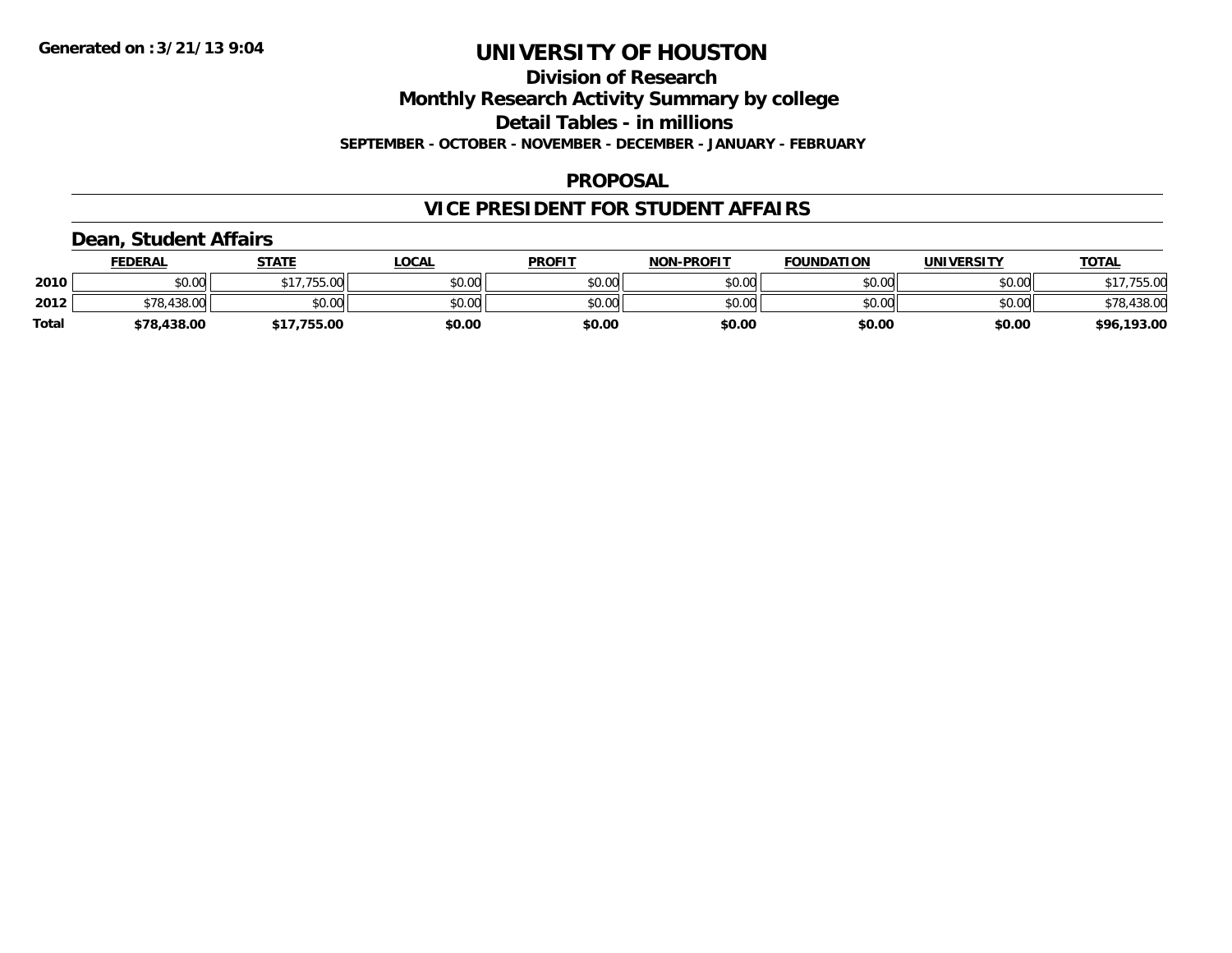**Division of Research**

**Monthly Research Activity Summary by college**

**Detail Tables - in millions**

**SEPTEMBER - OCTOBER - NOVEMBER - DECEMBER - JANUARY - FEBRUARY**

### **AWARD**

## **C.T. BAUER COLLEGE OF BUSINESS**

|      | Finance        |              |             |               |                   |                   |                   |              |  |  |  |
|------|----------------|--------------|-------------|---------------|-------------------|-------------------|-------------------|--------------|--|--|--|
|      | <b>FEDERAL</b> | <b>STATE</b> | <b>OCAL</b> | <b>PROFIT</b> | <b>NON-PROFIT</b> | <b>FOUNDATION</b> | <b>UNIVERSITY</b> | <b>TOTAL</b> |  |  |  |
| 2010 | \$100,000.00   | \$0.00       | \$0.00      | \$0.00        | \$0.00            | \$0.00            | \$0.00            | \$100,000.00 |  |  |  |
| 2011 | \$198,870.80   | \$0.00       | \$0.00      | \$0.00        | \$0.00            | \$0.00            | \$0.00            | \$198,870.80 |  |  |  |

## **Small Business Development Center**

|              | <b>FEDERAL</b> | <b>STATE</b> | <u>LOCAL</u> | <b>PROFIT</b> | <b>NON-PROFIT</b> | <b>FOUNDATION</b> | <b>UNIVERSITY</b> | <b>TOTAL</b>   |
|--------------|----------------|--------------|--------------|---------------|-------------------|-------------------|-------------------|----------------|
| 2009         | \$1,200,000.00 | \$0.00       | \$0.00       | \$0.00        | \$0.00            | \$0.00            | \$0.00            | \$1,200,000.00 |
| 2010         | \$1,398,104.00 | \$0.00       | \$0.00       | \$0.00        | \$0.00            | \$0.00            | \$0.00            | \$1,398,104.00 |
| 2011         | \$30,274.00    | \$61,677.00  | \$0.00       | \$0.00        | \$0.00            | \$0.00            | \$0.00            | \$91,951.00    |
| 2012         | \$2,821,600.00 | \$0.00       | \$0.00       | \$0.00        | \$0.00            | \$0.00            | \$0.00            | \$2,821,600.00 |
| 2013         | \$885,781.00   | \$0.00       | \$0.00       | \$0.00        | \$0.00            | \$0.00            | \$0.00            | \$885,781.00   |
| <b>Total</b> | \$6,634,629.80 | \$61,677.00  | \$0.00       | \$0.00        | \$0.00            | \$0.00            | \$0.00            | \$6,696,306.80 |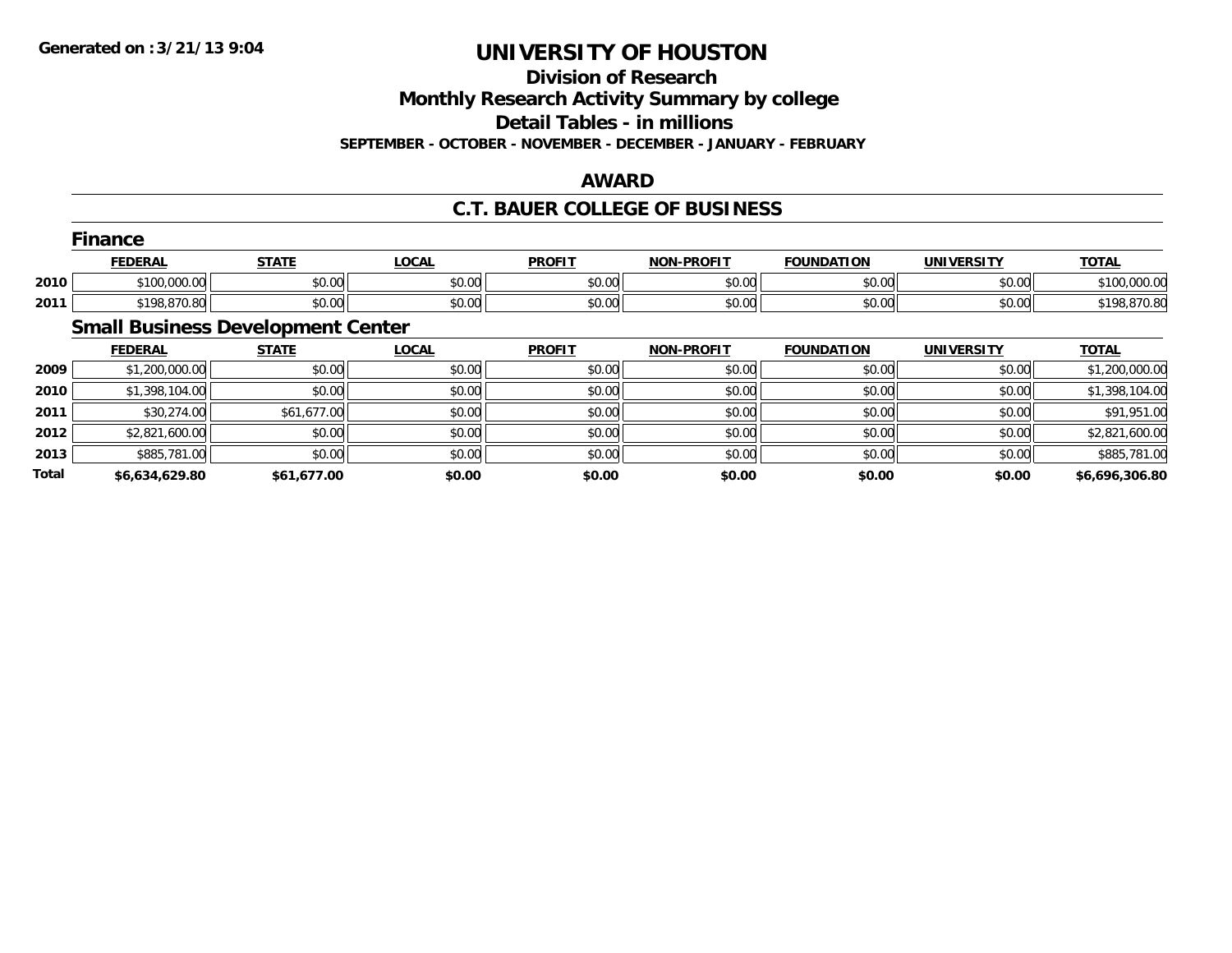**Division of Research**

**Monthly Research Activity Summary by college**

**Detail Tables - in millions**

**SEPTEMBER - OCTOBER - NOVEMBER - DECEMBER - JANUARY - FEBRUARY**

#### **AWARD**

### **COLLEGE OF ARCHITECTURE**

| <b>Architecture</b> |              |                                      |                                      |                   |                                          |                   |              |
|---------------------|--------------|--------------------------------------|--------------------------------------|-------------------|------------------------------------------|-------------------|--------------|
| <b>FEDERAL</b>      | <b>STATE</b> | <u>LOCAL</u>                         | <b>PROFIT</b>                        | <b>NON-PROFIT</b> | <b>FOUNDATION</b>                        | <b>UNIVERSITY</b> | <b>TOTAL</b> |
|                     |              |                                      |                                      | \$0.00            | \$0.00                                   | \$0.00            | \$40,000.00  |
|                     |              | \$0.00                               |                                      | \$0.00            | \$0.00                                   | \$0.00            | \$7,500.00   |
|                     |              | \$0.00                               | \$0.00                               |                   | \$0.00                                   | \$0.00            | \$5,000.00   |
|                     |              | \$0.00                               |                                      | \$5,000.00        | \$0.00                                   | \$0.00            | \$52,500.00  |
|                     |              | \$0.00<br>\$0.00<br>\$0.00<br>\$0.00 | \$0.00<br>\$0.00<br>\$0.00<br>\$0.00 | \$0.00            | \$40,000.00<br>\$7,500.00<br>\$47,500.00 | \$5,000.00        |              |

## **Architecture**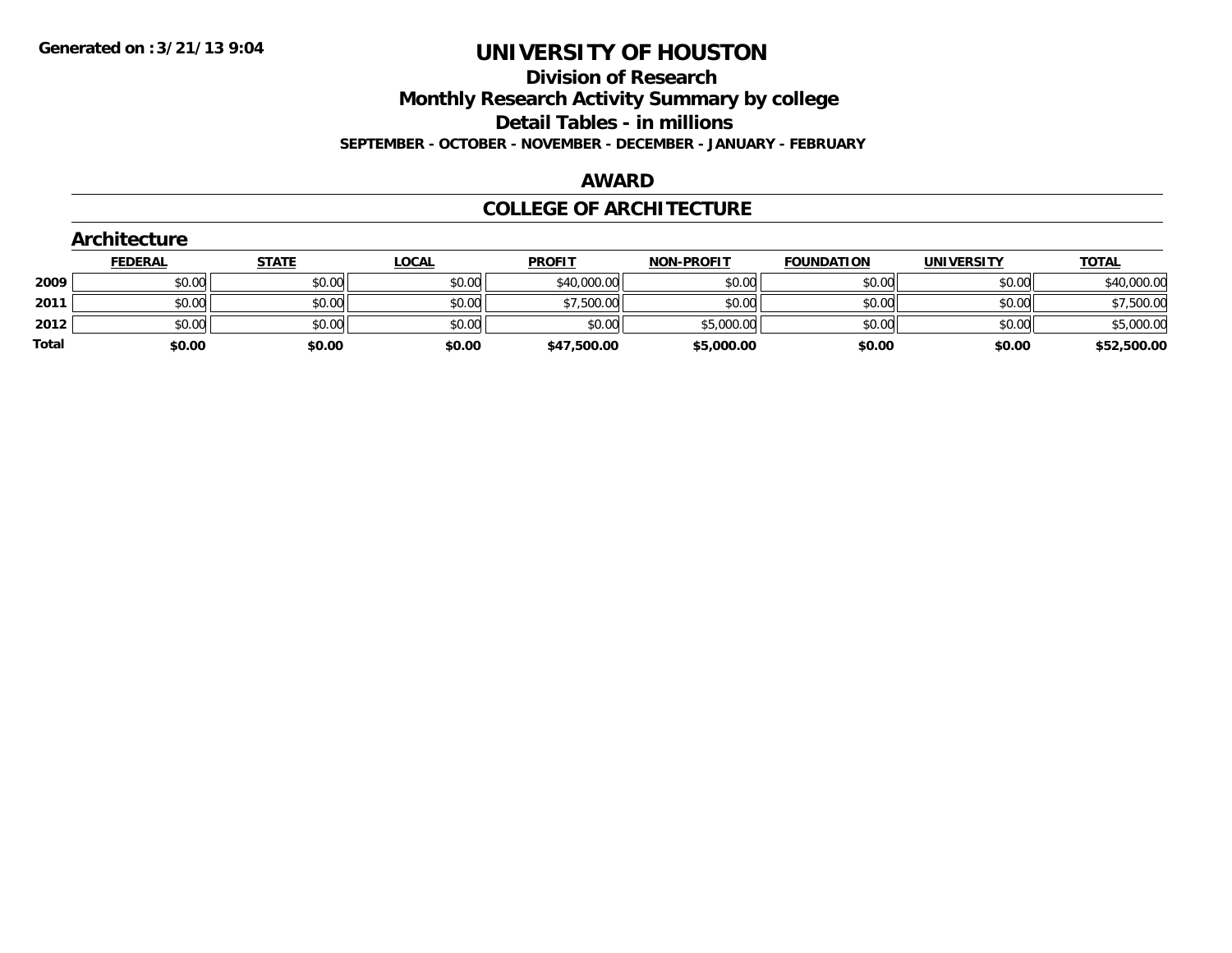#### **Division of Research**

**Monthly Research Activity Summary by college**

**Detail Tables - in millions**

**SEPTEMBER - OCTOBER - NOVEMBER - DECEMBER - JANUARY - FEBRUARY**

#### **AWARD**

## **COLLEGE OF EDUCATION**

|       | <b>Consistency Mgmt and Coop Disc</b>                |              |              |               |                   |                   |                   |                |
|-------|------------------------------------------------------|--------------|--------------|---------------|-------------------|-------------------|-------------------|----------------|
|       | <b>FEDERAL</b>                                       | <b>STATE</b> | <b>LOCAL</b> | <b>PROFIT</b> | <b>NON-PROFIT</b> | <b>FOUNDATION</b> | <b>UNIVERSITY</b> | <b>TOTAL</b>   |
| 2010  | \$0.00                                               | \$0.00       | \$0.00       | \$0.00        | \$0.00            | \$0.00            | \$0.00            | \$0.00         |
| 2011  | \$0.00                                               | \$0.00       | \$0.00       | \$0.00        | \$0.00            | \$0.00            | \$0.00            | \$0.00         |
|       | <b>Curriculum and Instruction</b>                    |              |              |               |                   |                   |                   |                |
|       | <b>FEDERAL</b>                                       | <b>STATE</b> | <b>LOCAL</b> | <b>PROFIT</b> | <b>NON-PROFIT</b> | <b>FOUNDATION</b> | <b>UNIVERSITY</b> | <b>TOTAL</b>   |
| 2009  | \$679,932.50                                         | \$55,000.00  | \$0.00       | \$0.00        | \$248,560.15      | \$0.00            | \$0.00            | \$983,492.65   |
| 2010  | \$306,743.20                                         | \$50,000.00  | \$36,536.06  | \$120.61      | \$116,095.00      | \$0.00            | \$0.00            | \$509,494.87   |
| 2011  | \$793,181.75                                         | \$50,000.00  | \$0.00       | \$0.00        | \$225,601.00      | \$0.00            | \$0.00            | \$1,068,782.75 |
| 2012  | \$230,430.20                                         | \$0.00       | \$0.00       | \$0.00        | \$84,725.00       | \$18,400.00       | \$0.00            | \$333,555.20   |
| 2013  | \$507,025.58                                         | \$15,999.00  | \$0.00       | \$4.26        | \$3,500.00        | \$0.00            | \$0.00            | \$526,528.84   |
|       | <b>Educational Leadership &amp; Cultural Studies</b> |              |              |               |                   |                   |                   |                |
|       | <b>FEDERAL</b>                                       | <b>STATE</b> | <b>LOCAL</b> | <b>PROFIT</b> | <b>NON-PROFIT</b> | <b>FOUNDATION</b> | <b>UNIVERSITY</b> | <b>TOTAL</b>   |
| 2009  | \$39,988.00                                          | \$0.00       | \$0.00       | \$0.00        | \$0.00            | \$0.00            | \$0.00            | \$39,988.00    |
|       | <b>Educational Psychology</b>                        |              |              |               |                   |                   |                   |                |
|       | <b>FEDERAL</b>                                       | <b>STATE</b> | <b>LOCAL</b> | <b>PROFIT</b> | <b>NON-PROFIT</b> | <b>FOUNDATION</b> | <b>UNIVERSITY</b> | <b>TOTAL</b>   |
| 2009  | \$0.00                                               | \$49,999.00  | \$0.00       | \$0.00        | \$0.00            | \$162,702.00      | \$0.00            | \$212,701.00   |
| 2010  | \$0.00                                               | \$0.00       | \$0.00       | \$0.00        | \$0.00            | \$0.00            | \$0.00            | \$0.00         |
| 2011  | \$0.00                                               | \$49,995.00  | \$0.00       | \$0.00        | \$0.00            | \$14,901.90       | \$0.00            | \$64,896.90    |
| 2012  | \$32,875.40                                          | \$0.00       | \$0.00       | \$0.00        | \$12,718.04       | \$0.00            | \$0.00            | \$45,593.44    |
| 2013  | \$337,092.50                                         | \$0.00       | \$0.00       | \$0.00        | \$31,863.00       | \$0.00            | \$23,378.00       | \$392,333.50   |
|       | <b>Institute for Urban Education</b>                 |              |              |               |                   |                   |                   |                |
|       | <b>FEDERAL</b>                                       | <b>STATE</b> | <b>LOCAL</b> | <b>PROFIT</b> | <b>NON-PROFIT</b> | <b>FOUNDATION</b> | <b>UNIVERSITY</b> | <b>TOTAL</b>   |
| 2009  | \$0.00                                               | \$0.00       | \$0.00       | \$0.00        | \$0.00            | \$0.00            | \$0.00            | \$0.00         |
| 2010  | \$0.00                                               | \$0.00       | \$0.00       | \$0.00        | \$0.00            | \$0.00            | \$0.00            | \$0.00         |
| 2011  | \$0.00                                               | \$0.00       | \$0.00       | \$0.00        | \$0.00            | \$0.00            | \$0.00            | \$0.00         |
| 2012  | \$0.00                                               | \$0.00       | \$0.00       | \$0.00        | \$0.00            | \$0.00            | \$0.00            | \$0.00         |
| Total | \$2,927,269.13                                       | \$270,993.00 | \$36,536.06  | \$124.87      | \$723,062.19      | \$196,003.90      | \$23,378.00       | \$4,177,367.15 |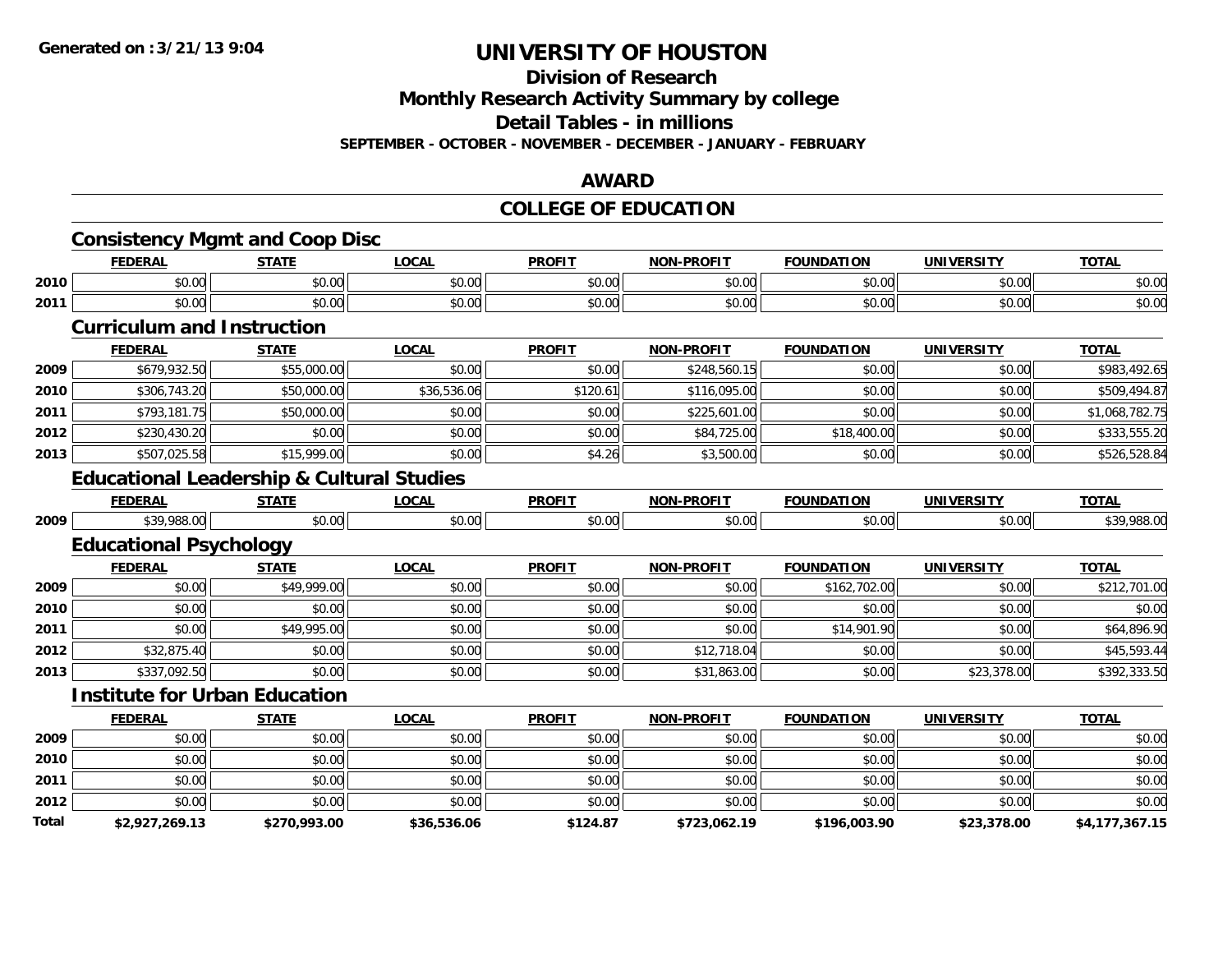**Division of Research**

**Monthly Research Activity Summary by college**

**Detail Tables - in millions**

**SEPTEMBER - OCTOBER - NOVEMBER - DECEMBER - JANUARY - FEBRUARY**

#### **AWARD**

### **COLLEGE OF LIBERAL ARTS AND SOCIAL SCIENCES**

|      | Art                                               |              |              |               |                   |                   |                   |              |
|------|---------------------------------------------------|--------------|--------------|---------------|-------------------|-------------------|-------------------|--------------|
|      | <b>FEDERAL</b>                                    | <b>STATE</b> | <b>LOCAL</b> | <b>PROFIT</b> | <b>NON-PROFIT</b> | <b>FOUNDATION</b> | <b>UNIVERSITY</b> | <b>TOTAL</b> |
| 2012 | \$14,979.30                                       | \$0.00       | \$0.00       | \$0.00        | \$0.00            | \$0.00            | \$0.00            | \$14,979.30  |
|      | <b>Arte Publico Press</b>                         |              |              |               |                   |                   |                   |              |
|      | <b>FEDERAL</b>                                    | <b>STATE</b> | <b>LOCAL</b> | <b>PROFIT</b> | NON-PROFIT        | <b>FOUNDATION</b> | <b>UNIVERSITY</b> | <b>TOTAL</b> |
| 2009 | \$0.00                                            | \$0.00       | \$0.00       | \$0.00        | \$56,800.00       | \$0.00            | \$0.00            | \$56,800.00  |
| 2011 | \$0.00                                            | \$9,500.00   | \$0.00       | \$0.00        | \$56,600.00       | \$0.00            | \$0.00            | \$66,100.00  |
| 2012 | \$6,000.00                                        | \$0.00       | \$0.00       | \$0.00        | \$39,100.00       | \$0.00            | \$0.00            | \$45,100.00  |
|      | <b>Blaffer Gallery</b>                            |              |              |               |                   |                   |                   |              |
|      | <b>FEDERAL</b>                                    | <b>STATE</b> | <b>LOCAL</b> | <b>PROFIT</b> | <b>NON-PROFIT</b> | <b>FOUNDATION</b> | <b>UNIVERSITY</b> | <b>TOTAL</b> |
| 2009 | \$0.00                                            | \$4,007.00   | \$0.00       | \$0.00        | \$0.00            | \$0.00            | \$0.00            | \$4,007.00   |
| 2010 | \$60,000.00                                       | \$8,500.00   | \$0.00       | \$0.00        | \$67,300.00       | \$0.00            | \$0.00            | \$135,800.00 |
| 2011 | \$0.00                                            | \$11,500.00  | \$0.00       | \$0.00        | \$70,200.00       | \$0.00            | \$0.00            | \$81,700.00  |
| 2012 | \$20,000.00                                       | \$5,132.00   | \$0.00       | \$0.00        | \$50,800.00       | \$0.00            | \$0.00            | \$75,932.00  |
|      | <b>Center for Public History</b>                  |              |              |               |                   |                   |                   |              |
|      | <b>FEDERAL</b>                                    | <b>STATE</b> | <b>LOCAL</b> | <b>PROFIT</b> | <b>NON-PROFIT</b> | <b>FOUNDATION</b> | <b>UNIVERSITY</b> | <b>TOTAL</b> |
| 2012 | \$100,000.00                                      | \$0.00       | \$0.00       | \$0.00        | \$0.00            | \$0.00            | \$0.00            | \$100,000.00 |
|      | <b>Communication Disorders</b>                    |              |              |               |                   |                   |                   |              |
|      | <b>FEDERAL</b>                                    | <b>STATE</b> | <b>LOCAL</b> | <b>PROFIT</b> | <b>NON-PROFIT</b> | <b>FOUNDATION</b> | <b>UNIVERSITY</b> | <b>TOTAL</b> |
| 2009 | \$0.00                                            | \$0.00       | \$1,500.00   | \$0.00        | \$0.00            | \$0.00            | \$0.00            | \$1,500.00   |
| 2010 | \$0.00                                            | \$0.00       | \$0.00       | \$0.00        | \$56,821.00       | \$0.00            | \$0.00            | \$56,821.00  |
| 2011 | \$0.00                                            | \$0.00       | \$0.00       | \$0.00        | \$56,693.00       | \$0.00            | \$0.00            | \$56,693.00  |
| 2012 | \$2,942.90                                        | \$0.00       | \$0.00       | \$0.00        | \$58,428.00       | \$0.00            | \$0.00            | \$61,370.90  |
| 2013 | \$0.00                                            | \$0.00       | \$0.00       | \$0.00        | \$0.00            | \$10,000.00       | \$0.00            | \$10,000.00  |
|      | <b>Cynthia Woods Mitchell Center for the Arts</b> |              |              |               |                   |                   |                   |              |
|      | <b>FEDERAL</b>                                    | <b>STATE</b> | <b>LOCAL</b> | <b>PROFIT</b> | <b>NON-PROFIT</b> | <b>FOUNDATION</b> | <b>UNIVERSITY</b> | <b>TOTAL</b> |
| 2011 | \$0.00                                            | \$0.00       | \$0.00       | \$0.00        | \$15,000.00       | \$0.00            | \$0.00            | \$15,000.00  |
| 2013 | \$0.00                                            | \$6,000.00   | \$0.00       | \$0.00        | \$0.00            | \$0.00            | \$0.00            | \$6,000.00   |
|      | Dean, Liberal Arts and Social Sciences            |              |              |               |                   |                   |                   |              |
|      | <b>FEDERAL</b>                                    | <b>STATE</b> | <b>LOCAL</b> | <b>PROFIT</b> | NON-PROFIT        | <b>FOUNDATION</b> | <b>UNIVERSITY</b> | <b>TOTAL</b> |
| 2010 | \$8,250.00                                        | \$0.00       | \$0.00       | \$0.00        | \$0.00            | \$0.00            | \$0.00            | \$8,250.00   |
| 2012 | \$0.00                                            | \$0.00       | \$0.00       | \$0.00        | \$0.00            | \$0.00            | \$0.00            | \$0.00       |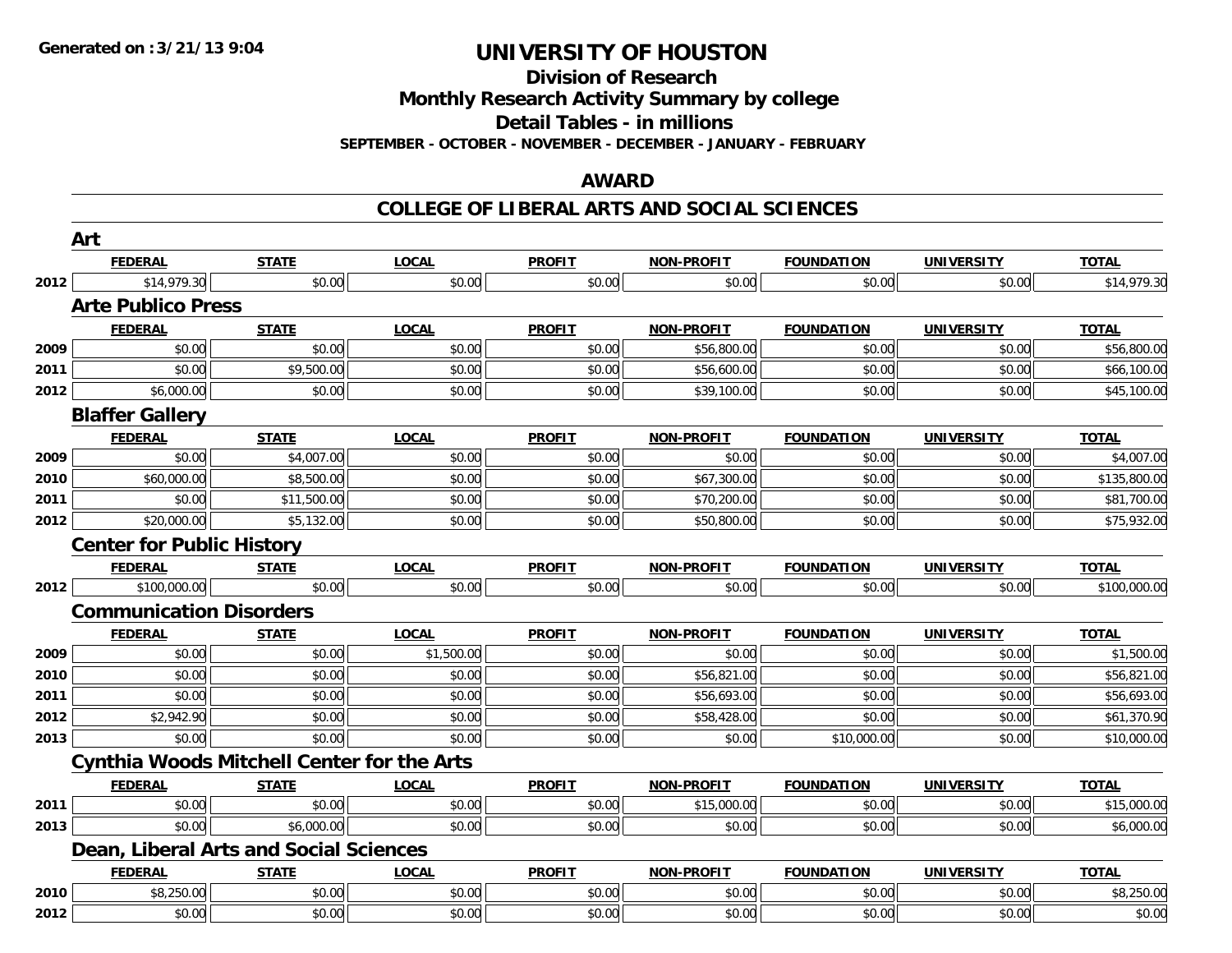**Division of Research**

**Monthly Research Activity Summary by college**

**Detail Tables - in millions**

**SEPTEMBER - OCTOBER - NOVEMBER - DECEMBER - JANUARY - FEBRUARY**

## **AWARD**

### **COLLEGE OF LIBERAL ARTS AND SOCIAL SCIENCES**

|  |  |  |  |  |  |  | Dean, Liberal Arts and Social Sciences |
|--|--|--|--|--|--|--|----------------------------------------|
|--|--|--|--|--|--|--|----------------------------------------|

|      | <b>FEDERAL</b>                      | <b>STATE</b> | <b>LOCAL</b> | <b>PROFIT</b> | <b>NON-PROFIT</b> | <b>FOUNDATION</b> | <b>UNIVERSITY</b> | <b>TOTAL</b>   |
|------|-------------------------------------|--------------|--------------|---------------|-------------------|-------------------|-------------------|----------------|
| 2013 | \$0.00                              | \$0.00       | \$0.00       | \$0.00        | \$0.00            | \$0.00            | \$0.00            | \$0.00         |
|      | <b>Economics</b>                    |              |              |               |                   |                   |                   |                |
|      | <b>FEDERAL</b>                      | <b>STATE</b> | <b>LOCAL</b> | <b>PROFIT</b> | <b>NON-PROFIT</b> | <b>FOUNDATION</b> | <b>UNIVERSITY</b> | <b>TOTAL</b>   |
| 2009 | \$24,750.00                         | \$0.00       | \$0.00       | \$0.00        | \$0.00            | \$0.00            | \$0.00            | \$24,750.00    |
| 2011 | \$0.00                              | \$0.00       | \$0.00       | \$0.00        | \$55,000.00       | \$0.00            | \$0.00            | \$55,000.00    |
| 2012 | \$0.00                              | \$0.00       | \$0.00       | \$0.00        | \$0.00            | \$38,500.00       | \$0.00            | \$38,500.00    |
| 2013 | \$0.00                              | \$0.00       | \$0.00       | \$0.00        | \$0.00            | \$25,000.00       | \$0.00            | \$25,000.00    |
|      | English                             |              |              |               |                   |                   |                   |                |
|      | <b>FEDERAL</b>                      | <b>STATE</b> | <b>LOCAL</b> | <b>PROFIT</b> | <b>NON-PROFIT</b> | <b>FOUNDATION</b> | <b>UNIVERSITY</b> | <b>TOTAL</b>   |
| 2009 | \$7,500.00                          | \$0.00       | \$0.00       | \$0.00        | \$0.00            | \$0.00            | \$0.00            | \$7,500.00     |
| 2010 | \$1,000.00                          | \$0.00       | \$0.00       | \$14,264.60   | \$0.00            | \$0.00            | \$0.00            | \$15,264.60    |
| 2011 | \$1,000.00                          | \$0.00       | \$0.00       | \$0.00        | \$0.00            | \$0.00            | \$0.00            | \$1,000.00     |
|      | <b>Health and Human Performance</b> |              |              |               |                   |                   |                   |                |
|      | <b>FEDERAL</b>                      | <b>STATE</b> | <b>LOCAL</b> | <b>PROFIT</b> | <b>NON-PROFIT</b> | <b>FOUNDATION</b> | <b>UNIVERSITY</b> | <b>TOTAL</b>   |
| 2009 | \$930,300.37                        | \$0.00       | \$0.00       | \$0.00        | \$0.00            | \$12,234.00       | \$0.00            | \$942,534.37   |
| 2010 | \$1,575,767.76                      | \$0.00       | \$0.00       | \$0.00        | \$0.00            | \$0.00            | \$0.00            | \$1,575,767.76 |
| 2011 | \$855,302.38                        | \$0.00       | \$0.00       | \$69,495.00   | \$0.00            | \$6,877.80        | \$0.00            | \$931,675.18   |
| 2012 | \$1,559,942.26                      | \$0.00       | \$0.00       | \$506,934.00  | \$0.00            | \$0.00            | \$0.00            | \$2,066,876.26 |
| 2013 | \$2,346,830.77                      | \$0.00       | \$0.00       | \$6,759.60    | \$0.00            | \$38,628.00       | \$0.00            | \$2,392,218.37 |
|      | <b>Hispanic Studies</b>             |              |              |               |                   |                   |                   |                |
|      | <b>FEDERAL</b>                      | <b>STATE</b> | <b>LOCAL</b> | <b>PROFIT</b> | <b>NON-PROFIT</b> | <b>FOUNDATION</b> | <b>UNIVERSITY</b> | <b>TOTAL</b>   |
| 2011 | \$0.00                              | \$0.00       | \$0.00       | \$0.00        | \$0.00            | \$72,400.00       | \$0.00            | \$72,400.00    |
| 2012 | \$0.00                              | \$0.00       | \$0.00       | \$0.00        | \$0.00            | \$55,200.00       | \$0.00            | \$55,200.00    |
|      | <b>History</b>                      |              |              |               |                   |                   |                   |                |
|      | <b>FEDERAL</b>                      | <b>STATE</b> | <b>LOCAL</b> | <b>PROFIT</b> | <b>NON-PROFIT</b> | <b>FOUNDATION</b> | <b>UNIVERSITY</b> | <b>TOTAL</b>   |
| 2010 | \$16,750.00                         | \$0.00       | \$0.00       | \$47,990.42   | \$0.00            | \$0.00            | \$0.00            | \$64,740.42    |
| 2011 | \$14,000.00                         | \$0.00       | \$0.00       | \$19,256.96   | \$0.00            | \$0.00            | \$0.00            | \$33,256.96    |
| 2012 | \$0.00                              | \$0.00       | \$0.00       | \$16,965.60   | \$0.00            | \$0.00            | \$0.00            | \$16,965.60    |
| 2013 | \$0.00                              | \$0.00       | \$0.00       | \$73,662.21   | \$0.00            | \$0.00            | \$0.00            | \$73,662.21    |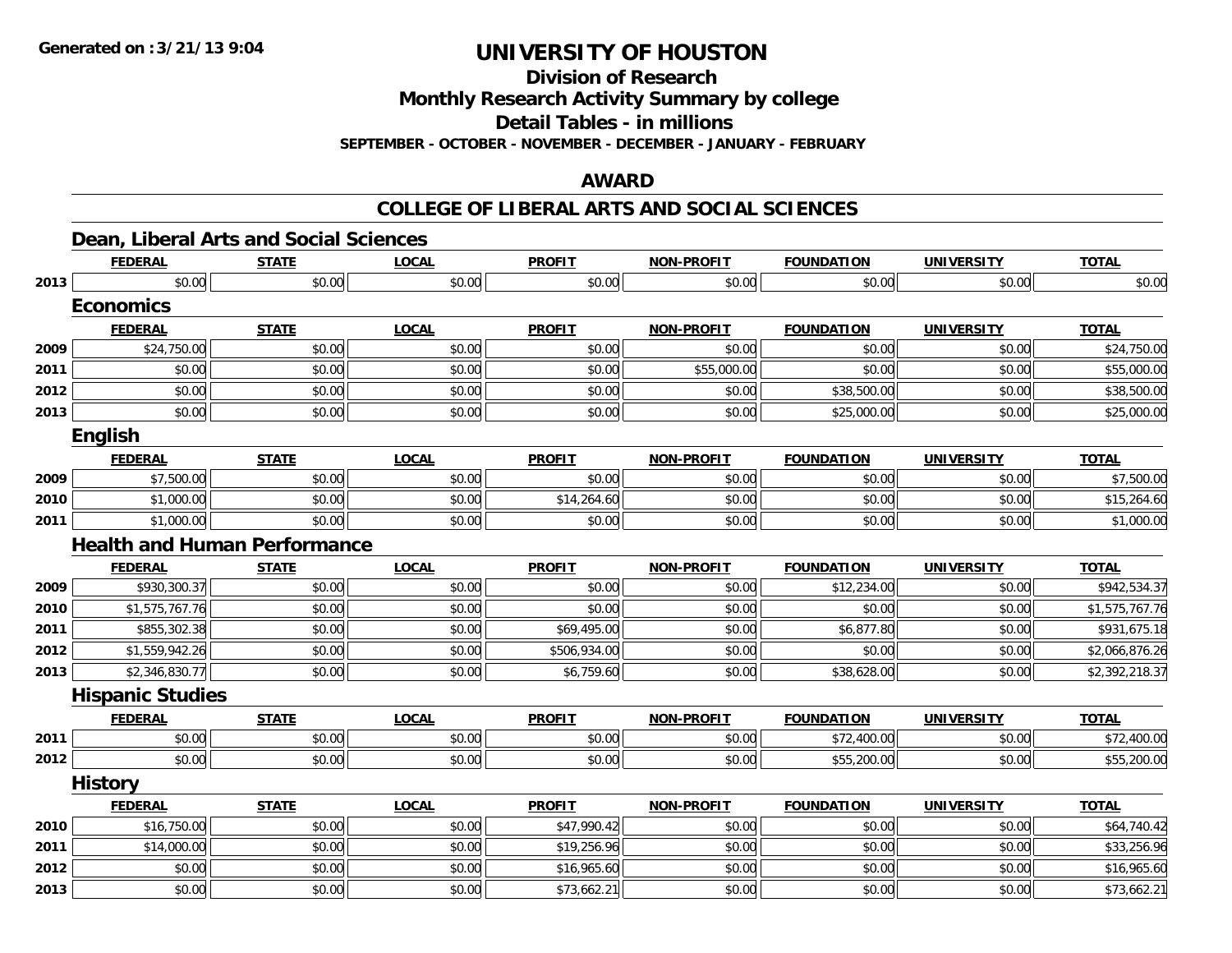**Division of Research**

**Monthly Research Activity Summary by college**

**Detail Tables - in millions**

**SEPTEMBER - OCTOBER - NOVEMBER - DECEMBER - JANUARY - FEBRUARY**

### **AWARD**

#### **COLLEGE OF LIBERAL ARTS AND SOCIAL SCIENCES**

|      | <b>Hobby Center for Public Policy</b> |              |              |               |                   |                   |                   |                |
|------|---------------------------------------|--------------|--------------|---------------|-------------------|-------------------|-------------------|----------------|
|      | <b>FEDERAL</b>                        | <b>STATE</b> | <b>LOCAL</b> | <b>PROFIT</b> | <b>NON-PROFIT</b> | <b>FOUNDATION</b> | <b>UNIVERSITY</b> | <b>TOTAL</b>   |
| 2009 | \$24,750.00                           | \$0.00       | \$0.00       | \$0.00        | \$0.00            | \$0.00            | \$0.00            | \$24,750.00    |
| 2010 | \$249,989.00                          | \$0.00       | \$0.00       | \$0.00        | \$0.00            | \$0.00            | \$0.00            | \$249,989.00   |
|      | <b>Modern/Classical Languages</b>     |              |              |               |                   |                   |                   |                |
|      | <b>FEDERAL</b>                        | <b>STATE</b> | <b>LOCAL</b> | <b>PROFIT</b> | <b>NON-PROFIT</b> | <b>FOUNDATION</b> | <b>UNIVERSITY</b> | <b>TOTAL</b>   |
| 2011 | \$0.00                                | \$0.00       | \$0.00       | \$0.00        | \$0.00            | \$0.00            | \$0.00            | \$0.00         |
|      | Philosophy                            |              |              |               |                   |                   |                   |                |
|      | <b>FEDERAL</b>                        | <b>STATE</b> | <b>LOCAL</b> | <b>PROFIT</b> | <b>NON-PROFIT</b> | <b>FOUNDATION</b> | <b>UNIVERSITY</b> | <b>TOTAL</b>   |
| 2009 | \$0.00                                | \$0.00       | \$0.00       | \$0.00        | \$0.00            | \$0.00            | \$0.00            | \$0.00         |
| 2010 | \$0.00                                | \$0.00       | \$0.00       | \$0.00        | \$0.00            | \$0.00            | \$0.00            | \$0.00         |
| 2012 | \$29,932.50                           | \$0.00       | \$0.00       | \$0.00        | \$0.00            | \$0.00            | \$0.00            | \$29,932.50    |
|      | <b>Political Science</b>              |              |              |               |                   |                   |                   |                |
|      | <b>FEDERAL</b>                        | <b>STATE</b> | <b>LOCAL</b> | <b>PROFIT</b> | <b>NON-PROFIT</b> | <b>FOUNDATION</b> | <b>UNIVERSITY</b> | <b>TOTAL</b>   |
| 2009 | \$34,995.00                           | \$0.00       | \$0.00       | \$0.00        | \$0.00            | \$0.00            | \$19,200.00       | \$54,195.00    |
| 2010 | \$0.00                                | \$0.00       | \$0.00       | \$0.00        | \$0.00            | \$0.00            | \$0.00            | \$0.00         |
| 2011 | \$11,941.00                           | \$0.00       | \$0.00       | \$0.00        | \$0.00            | \$0.00            | \$0.00            | \$11,941.00    |
| 2012 | \$0.00                                | \$0.00       | \$0.00       | \$0.00        | \$0.00            | \$0.00            | \$0.00            | \$0.00         |
| 2013 | \$0.00                                | \$0.00       | \$0.00       | \$0.00        | \$0.00            | \$0.00            | \$0.00            | \$0.00         |
|      | <b>Psychology</b>                     |              |              |               |                   |                   |                   |                |
|      | <b>FEDERAL</b>                        | <b>STATE</b> | <b>LOCAL</b> | <b>PROFIT</b> | <b>NON-PROFIT</b> | <b>FOUNDATION</b> | <b>UNIVERSITY</b> | <b>TOTAL</b>   |
| 2009 | \$249,508.79                          | \$96,139.31  | \$0.00       | \$47,000.00   | \$134,730.00      | \$0.00            | \$44,523.00       | \$571,901.10   |
| 2010 | \$340,609.00                          | \$574,919.00 | \$0.00       | \$58,067.00   | \$48,852.00       | \$0.00            | \$36,067.00       | \$1,058,514.00 |
| 2011 | \$908,990.85                          | \$55,942.00  | \$0.00       | \$153,430.00  | \$105,759.00      | \$114,753.05      | \$18,852.00       | \$1,357,726.90 |
| 2012 | \$1,647,750.00                        | \$47,658.01  | \$0.00       | \$38,168.00   | \$303,141.00      | \$53,798.00       | \$36,531.00       | \$2,127,046.01 |
| 2013 | \$537,988.50                          | \$17,656.00  | \$0.00       | \$25,723.00   | \$79,810.00       | \$55,818.00       | \$0.00            | \$716,995.50   |
|      | <b>School of Communication</b>        |              |              |               |                   |                   |                   |                |
|      | <b>FEDERAL</b>                        | <b>STATE</b> | <b>LOCAL</b> | <b>PROFIT</b> | <b>NON-PROFIT</b> | <b>FOUNDATION</b> | <b>UNIVERSITY</b> | <b>TOTAL</b>   |
| 2009 | \$0.00                                | \$0.00       | \$0.00       | \$0.00        | \$0.00            | \$0.00            | \$0.00            | \$0.00         |
| 2011 | \$0.00                                | \$0.00       | \$0.00       | \$0.00        | \$0.00            | \$0.00            | \$0.00            | \$0.00         |
| 2012 | \$0.00                                | \$0.00       | \$0.00       | \$0.00        | \$0.00            | \$0.00            | \$0.00            | \$0.00         |
| 2013 | \$0.00                                | \$0.00       | \$0.00       | \$0.00        | \$9,800.00        | \$0.00            | \$0.00            | \$9,800.00     |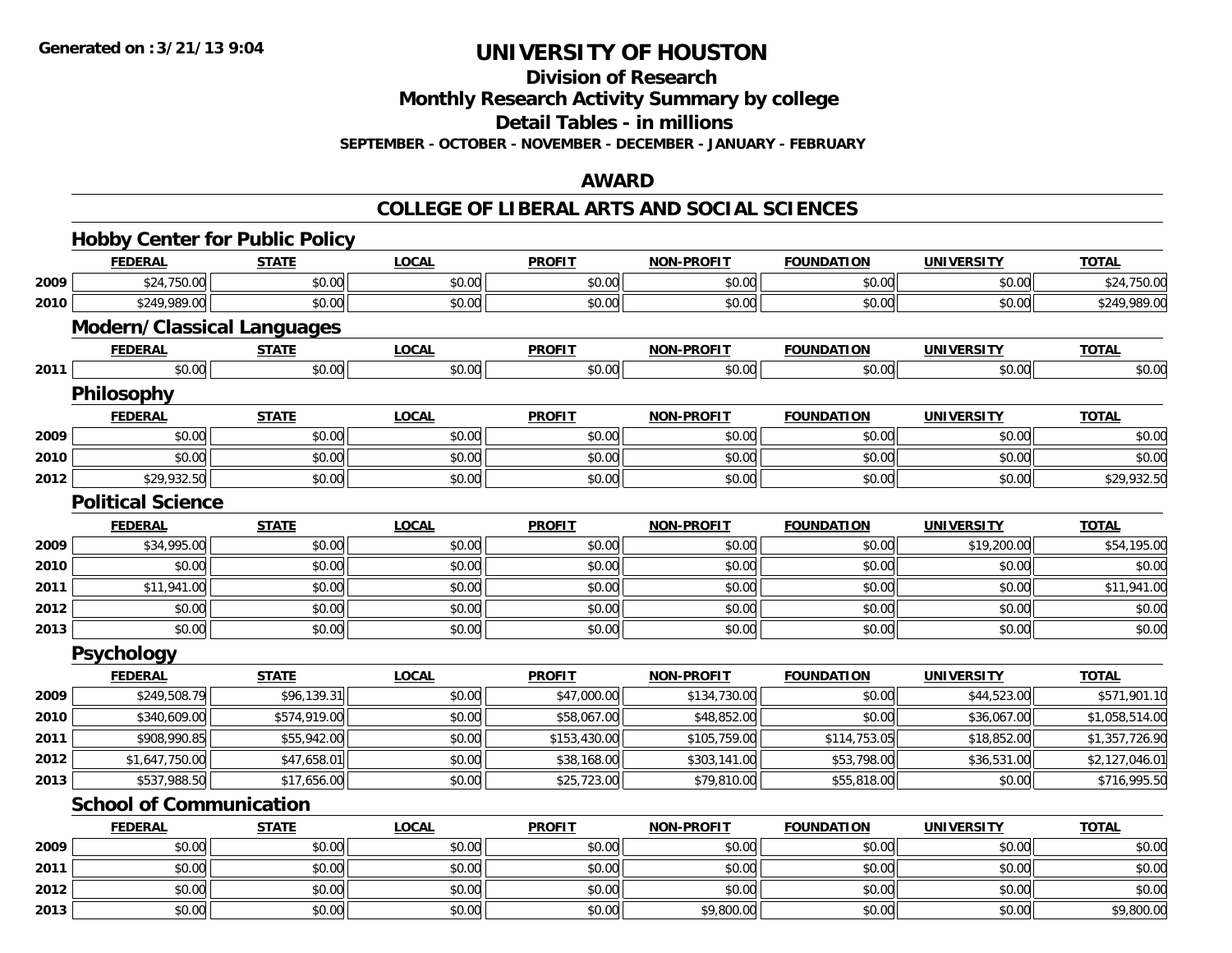### **Division of Research Monthly Research Activity Summary by college Detail Tables - in millions SEPTEMBER - OCTOBER - NOVEMBER - DECEMBER - JANUARY - FEBRUARY**

#### **AWARD**

#### **COLLEGE OF LIBERAL ARTS AND SOCIAL SCIENCES**

|       | <b>School of Music</b> |              |              |                |                   |                   |                   |                 |
|-------|------------------------|--------------|--------------|----------------|-------------------|-------------------|-------------------|-----------------|
|       | <b>FEDERAL</b>         | <b>STATE</b> | <b>LOCAL</b> | <b>PROFIT</b>  | <b>NON-PROFIT</b> | <b>FOUNDATION</b> | <b>UNIVERSITY</b> | <b>TOTAL</b>    |
| 2010  | \$14,500.00            | \$0.00       | \$0.00       | \$0.00         | \$0.00            | \$0.00            | \$0.00            | \$14,500.00     |
| 2011  | \$0.00                 | \$15,865.00  | \$0.00       | \$0.00         | \$0.00            | \$0.00            | \$0.00            | \$15,865.00     |
| 2012  | \$0.00                 | \$3,347.00   | \$0.00       | \$0.00         | \$0.00            | \$0.00            | \$0.00            | \$3,347.00      |
| 2013  | \$0.00                 | \$3,347.00   | \$0.00       | \$0.00         | \$0.00            | \$0.00            | \$0.00            | \$3,347.00      |
|       | <b>Sociology</b>       |              |              |                |                   |                   |                   |                 |
|       | <b>FEDERAL</b>         | <b>STATE</b> | <b>LOCAL</b> | <b>PROFIT</b>  | <b>NON-PROFIT</b> | <b>FOUNDATION</b> | <b>UNIVERSITY</b> | <b>TOTAL</b>    |
| 2009  | \$132,051.20           | \$0.00       | \$60,000.00  | \$0.00         | \$0.00            | \$0.00            | \$0.00            | \$192,051.20    |
| 2011  | \$0.00                 | \$0.00       | \$0.00       | \$0.00         | \$3,500.00        | \$0.00            | \$0.00            | \$3,500.00      |
| 2012  | \$54,502.40            | \$0.00       | \$0.00       | \$0.00         | \$0.00            | \$0.00            | \$0.00            | \$54,502.40     |
| 2013  | \$14,728.00            | \$0.00       | \$18,000.00  | \$0.00         | \$0.00            | \$0.00            | \$0.00            | \$32,728.00     |
|       | <b>Theatre</b>         |              |              |                |                   |                   |                   |                 |
|       | <b>FEDERAL</b>         | <b>STATE</b> | <b>LOCAL</b> | <b>PROFIT</b>  | <b>NON-PROFIT</b> | <b>FOUNDATION</b> | <b>UNIVERSITY</b> | <b>TOTAL</b>    |
| 2011  | \$0.00                 | \$0.00       | \$0.00       | \$47,990.37    | \$0.00            | \$0.00            | \$0.00            | \$47,990.37     |
| Total | \$11,797,551.97        | \$859,512.32 | \$79,500.00  | \$1,125,706.76 | \$1,268,334.00    | \$483,208.85      | \$155,173.00      | \$15,768,986.91 |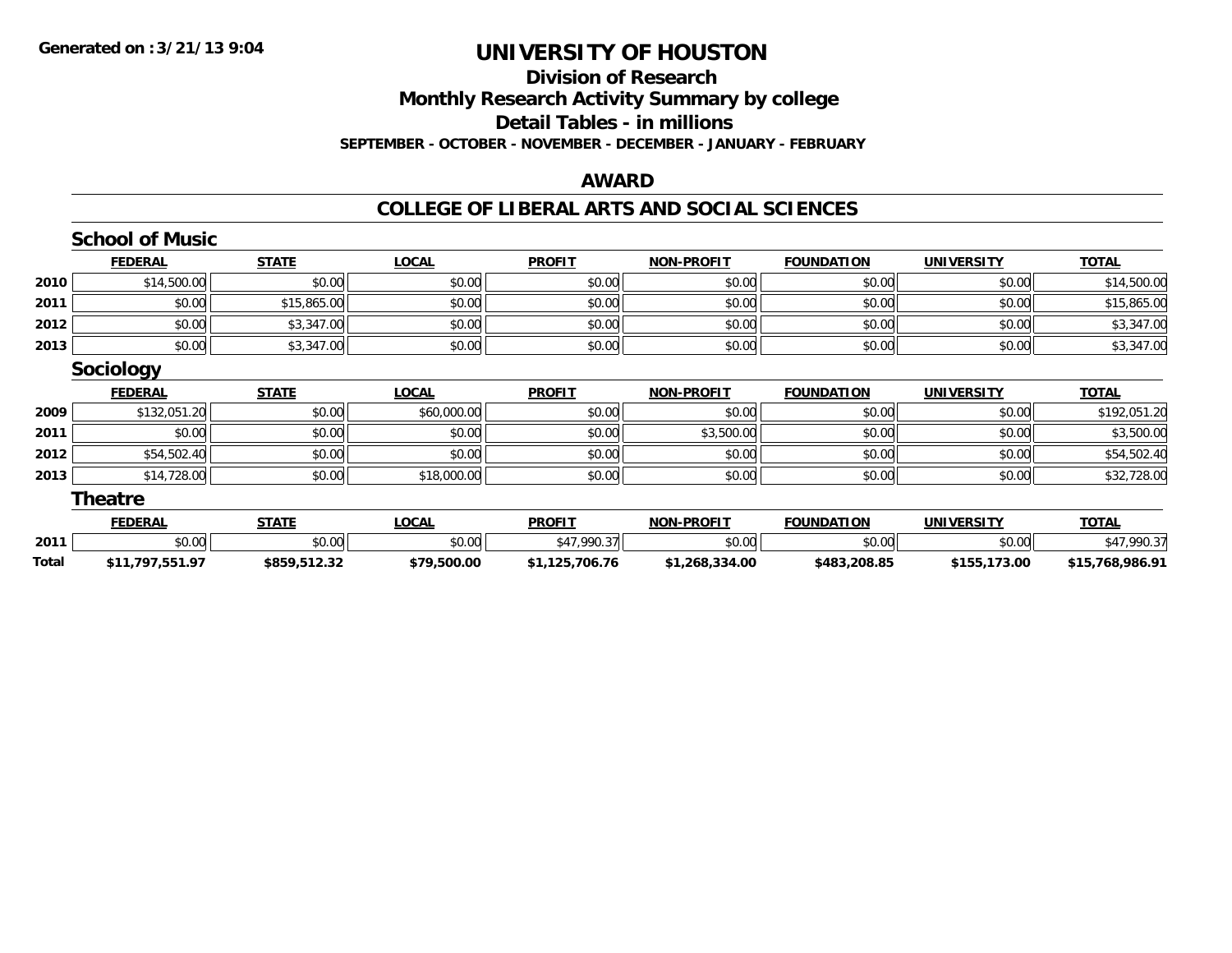**Division of Research**

**Monthly Research Activity Summary by college**

**Detail Tables - in millions**

**SEPTEMBER - OCTOBER - NOVEMBER - DECEMBER - JANUARY - FEBRUARY**

### **AWARD**

#### **COLLEGE OF NATURAL SCIENCES AND MATHEMATICS**

|      | <b>Allied Geophysical Laboratories</b>                 |                |              |               |                   |                   |                   |                |
|------|--------------------------------------------------------|----------------|--------------|---------------|-------------------|-------------------|-------------------|----------------|
|      | <b>FEDERAL</b>                                         | <b>STATE</b>   | <b>LOCAL</b> | <b>PROFIT</b> | <b>NON-PROFIT</b> | <b>FOUNDATION</b> | <b>UNIVERSITY</b> | <b>TOTAL</b>   |
| 2011 | \$0.00                                                 | \$0.00         | \$0.00       | \$70,000.00   | \$0.00            | \$0.00            | \$0.00            | \$70,000.00    |
|      | <b>Biology/Biochemistry</b>                            |                |              |               |                   |                   |                   |                |
|      | <b>FEDERAL</b>                                         | <b>STATE</b>   | <b>LOCAL</b> | <b>PROFIT</b> | <b>NON-PROFIT</b> | <b>FOUNDATION</b> | <b>UNIVERSITY</b> | <b>TOTAL</b>   |
| 2009 | \$1,476,252.00                                         | \$0.00         | \$0.00       | \$0.00        | \$0.00            | \$166,871.42      | \$0.00            | \$1,643,123.42 |
| 2010 | \$2,312,492.00                                         | \$0.00         | \$0.00       | \$0.00        | \$324,759.00      | \$96,310.98       | \$0.00            | \$2,733,561.98 |
| 2011 | \$1,788,289.36                                         | \$300,565.75   | \$0.00       | \$0.00        | \$355,886.72      | \$84,378.25       | \$0.00            | \$2,529,120.08 |
| 2012 | \$988,238.76                                           | \$62,460.00    | \$0.00       | \$0.00        | \$301,000.00      | \$0.00            | \$0.00            | \$1,351,698.76 |
| 2013 | \$954,301.69                                           | \$0.00         | \$0.00       | \$478,412.00  | \$589,310.00      | \$0.00            | \$0.00            | \$2,022,023.69 |
|      | <b>Center for Applied Geoscience Excellence</b>        |                |              |               |                   |                   |                   |                |
|      | <b>FEDERAL</b>                                         | <b>STATE</b>   | <b>LOCAL</b> | <b>PROFIT</b> | <b>NON-PROFIT</b> | <b>FOUNDATION</b> | <b>UNIVERSITY</b> | <b>TOTAL</b>   |
| 2009 | \$0.00                                                 | \$0.00         | \$0.00       | \$0.00        | \$0.00            | \$0.00            | \$0.00            | \$0.00         |
|      | <b>Center for Nuclear Receptors and Cell Signaling</b> |                |              |               |                   |                   |                   |                |
|      | <b>FEDERAL</b>                                         | <b>STATE</b>   | <b>LOCAL</b> | <b>PROFIT</b> | <b>NON-PROFIT</b> | <b>FOUNDATION</b> | <b>UNIVERSITY</b> | <b>TOTAL</b>   |
| 2009 | \$0.00                                                 | \$0.00         | \$0.00       | \$0.00        | \$0.00            | \$0.00            | \$0.00            | \$0.00         |
| 2010 | \$618,988.00                                           | \$0.00         | \$0.00       | \$0.00        | \$0.00            | \$41,181.28       | \$0.00            | \$660,169.28   |
| 2011 | \$696,450.00                                           | \$45,000.00    | \$0.00       | \$0.00        | \$0.00            | \$50,000.00       | \$0.00            | \$791,450.00   |
| 2012 | \$301,722.00                                           | \$1,035,286.00 | \$0.00       | \$0.00        | \$0.00            | \$50,000.00       | \$0.00            | \$1,387,008.00 |
| 2013 | \$202,124.00                                           | \$0.00         | \$0.00       | \$0.00        | \$0.00            | \$0.00            | \$0.00            | \$202,124.00   |
|      | Chemistry                                              |                |              |               |                   |                   |                   |                |
|      | <b>FEDERAL</b>                                         | <b>STATE</b>   | <b>LOCAL</b> | <b>PROFIT</b> | <b>NON-PROFIT</b> | <b>FOUNDATION</b> | <b>UNIVERSITY</b> | <b>TOTAL</b>   |
| 2009 | \$1,623,411.00                                         | \$22,222.00    | \$0.00       | \$30,634.40   | \$121,100.00      | \$0.00            | \$159,770.00      | \$1,957,137.40 |
| 2010 | \$2,888,876.60                                         | \$1,772,622.00 | \$0.00       | \$0.00        | \$0.00            | \$100,000.00      | \$226,934.00      | \$4,988,432.60 |
| 2011 | \$2,564,136.39                                         | \$0.00         | \$0.00       | \$0.00        | \$0.00            | \$100,000.60      | \$200,000.00      | \$2,864,136.99 |
| 2012 | \$1,404,370.88                                         | \$0.00         | \$0.00       | \$0.00        | \$30,000.00       | \$0.00            | \$0.00            | \$1,434,370.88 |
| 2013 | \$726,338.94                                           | \$0.00         | \$0.00       | \$0.00        | \$0.00            | \$0.00            | \$13,000.00       | \$739,338.94   |
|      | <b>Computer Science</b>                                |                |              |               |                   |                   |                   |                |
|      | <b>FEDERAL</b>                                         | <b>STATE</b>   | <b>LOCAL</b> | <b>PROFIT</b> | <b>NON-PROFIT</b> | <b>FOUNDATION</b> | <b>UNIVERSITY</b> | <b>TOTAL</b>   |
| 2009 | \$4,419,104.56                                         | \$0.00         | \$0.00       | \$0.00        | \$162,262.00      | \$0.00            | \$0.00            | \$4,581,366.56 |
| 2010 | \$3,136,270.02                                         | \$37,250.00    | \$0.00       | \$152,865.00  | \$131,526.18      | \$0.00            | \$0.00            | \$3,457,911.20 |
| 2011 | \$1,364,666.50                                         | \$9,392.00     | \$0.00       | \$373,576.00  | \$101,323.12      | \$0.00            | \$0.00            | \$1,848,957.62 |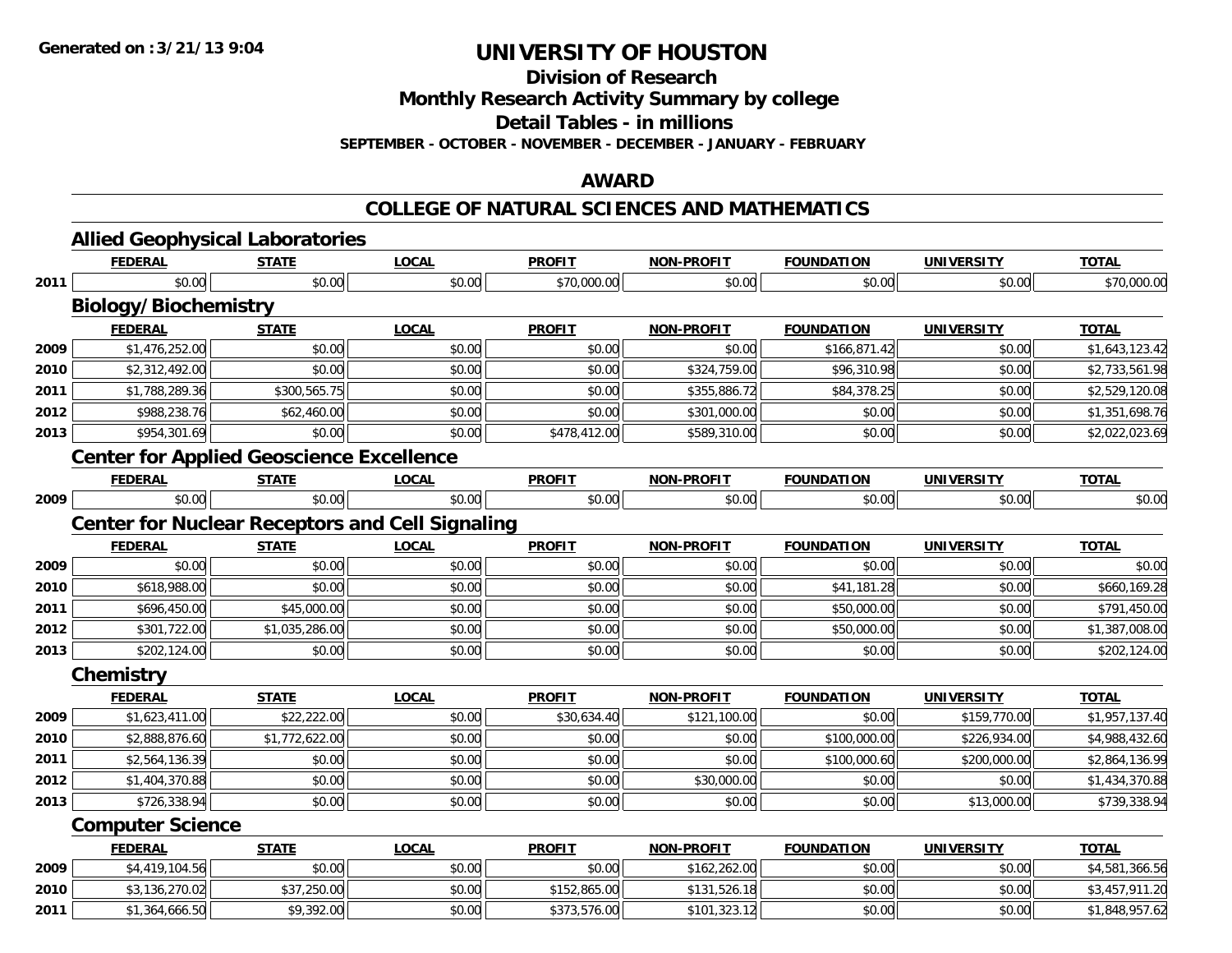**Division of Research**

**Monthly Research Activity Summary by college**

**Detail Tables - in millions**

**SEPTEMBER - OCTOBER - NOVEMBER - DECEMBER - JANUARY - FEBRUARY**

### **AWARD**

#### **COLLEGE OF NATURAL SCIENCES AND MATHEMATICS**

|      | <b>Computer Science</b>                              |              |              |                |                   |                   |                   |                |
|------|------------------------------------------------------|--------------|--------------|----------------|-------------------|-------------------|-------------------|----------------|
|      | <b>FEDERAL</b>                                       | <b>STATE</b> | <b>LOCAL</b> | <b>PROFIT</b>  | <b>NON-PROFIT</b> | <b>FOUNDATION</b> | <b>UNIVERSITY</b> | <b>TOTAL</b>   |
| 2012 | \$1,074,416.38                                       | \$0.00       | \$0.00       | \$165,000.00   | \$180,961.00      | \$65,940.00       | \$25,000.00       | \$1,511,317.38 |
| 2013 | \$2,536,109.00                                       | \$0.00       | \$0.00       | \$139,975.00   | \$10,000.00       | \$0.00            | \$25,000.00       | \$2,711,084.00 |
|      | Dean, Natural Sciences and Mathematics               |              |              |                |                   |                   |                   |                |
|      | <b>FEDERAL</b>                                       | <b>STATE</b> | <b>LOCAL</b> | <b>PROFIT</b>  | <b>NON-PROFIT</b> | <b>FOUNDATION</b> | <b>UNIVERSITY</b> | <b>TOTAL</b>   |
| 2009 | \$0.00                                               | \$0.00       | \$0.00       | \$0.00         | \$0.00            | \$0.00            | \$0.00            | \$0.00         |
| 2010 | \$0.00                                               | \$0.00       | \$0.00       | \$0.00         | \$0.00            | \$0.00            | \$0.00            | \$0.00         |
| 2011 | \$1,400,000.00                                       | \$0.00       | \$0.00       | \$0.00         | \$0.00            | \$0.00            | \$0.00            | \$1,400,000.00 |
| 2012 | \$119,730.00                                         | \$0.00       | \$0.00       | \$0.00         | \$0.00            | \$0.00            | \$0.00            | \$119,730.00   |
| 2013 | \$113,412.00                                         | \$0.00       | \$0.00       | \$0.00         | \$0.00            | \$0.00            | \$0.00            | \$113,412.00   |
|      | <b>Earth &amp; Atmospheric Sciences</b>              |              |              |                |                   |                   |                   |                |
|      | <b>FEDERAL</b>                                       | <b>STATE</b> | <b>LOCAL</b> | <b>PROFIT</b>  | <b>NON-PROFIT</b> | <b>FOUNDATION</b> | <b>UNIVERSITY</b> | <b>TOTAL</b>   |
| 2009 | \$1,039,592.00                                       | \$0.00       | \$0.00       | \$999,238.00   | \$1,244,876.00    | \$0.00            | \$0.00            | \$3,283,706.00 |
| 2010 | \$604,762.00                                         | \$40,100.00  | \$0.00       | \$522,081.00   | \$0.00            | \$0.00            | \$0.00            | \$1,166,943.00 |
| 2011 | \$1,767,833.00                                       | \$78,900.00  | \$0.00       | \$678,516.00   | \$0.00            | \$0.00            | \$0.00            | \$2,525,249.00 |
| 2012 | \$568,508.00                                         | \$142,000.00 | \$0.00       | \$2,981,861.68 | \$262,752.00      | \$0.00            | \$0.00            | \$3,955,121.68 |
| 2013 | \$969,910.80                                         | \$165,409.00 | \$0.00       | \$999,661.00   | \$0.00            | \$0.00            | \$0.00            | \$2,134,980.80 |
|      | <b>Institute for Climate and Atmospheric Science</b> |              |              |                |                   |                   |                   |                |
|      | <b>FEDERAL</b>                                       | <b>STATE</b> | <b>LOCAL</b> | <b>PROFIT</b>  | <b>NON-PROFIT</b> | <b>FOUNDATION</b> | <b>UNIVERSITY</b> | <b>TOTAL</b>   |
| 2010 | \$0.00                                               | \$0.00       | \$0.00       | \$0.00         | \$0.00            | \$0.00            | \$0.00            | \$0.00         |
|      | <b>Mathematics</b>                                   |              |              |                |                   |                   |                   |                |
|      | <b>FEDERAL</b>                                       | <b>STATE</b> | <b>LOCAL</b> | <b>PROFIT</b>  | <b>NON-PROFIT</b> | <b>FOUNDATION</b> | <b>UNIVERSITY</b> | <b>TOTAL</b>   |
| 2009 | \$412,537.50                                         | \$396,181.00 | \$0.00       | \$0.00         | \$169,637.00      | \$57,563.53       | \$0.00            | \$1,035,919.03 |
| 2010 | \$540,982.98                                         | \$0.00       | \$0.00       | \$300,000.00   | \$44,000.00       | \$47,436.75       | \$0.00            | \$932,419.73   |
| 2011 | \$281,993.00                                         | \$100,036.00 | \$0.00       | \$150,000.00   | \$22,622.00       | \$31,708.69       | \$10,000.00       | \$596,359.69   |
| 2012 | \$728,425.92                                         | \$139,739.00 | \$0.00       | \$210,000.00   | \$99,312.00       | \$80,000.00       | \$10,000.00       | \$1,267,476.92 |
| 2013 | \$353,938.00                                         | \$0.00       | \$0.00       | \$90,000.00    | \$0.00            | \$21,000.00       | \$0.00            | \$464,938.00   |
|      | <b>Physics</b>                                       |              |              |                |                   |                   |                   |                |
|      | <b>FEDERAL</b>                                       | <b>STATE</b> | <b>LOCAL</b> | <b>PROFIT</b>  | <b>NON-PROFIT</b> | <b>FOUNDATION</b> | <b>UNIVERSITY</b> | <b>TOTAL</b>   |
| 2009 | \$578,162.71                                         | \$0.00       | \$0.00       | \$640,100.00   | \$68,792.00       | \$0.00            | \$0.00            | \$1,287,054.71 |
| 2010 | \$1,840,510.00                                       | \$11,498.25  | \$0.00       | \$900,457.88   | \$45,397.10       | \$0.00            | \$0.00            | \$2,797,863.23 |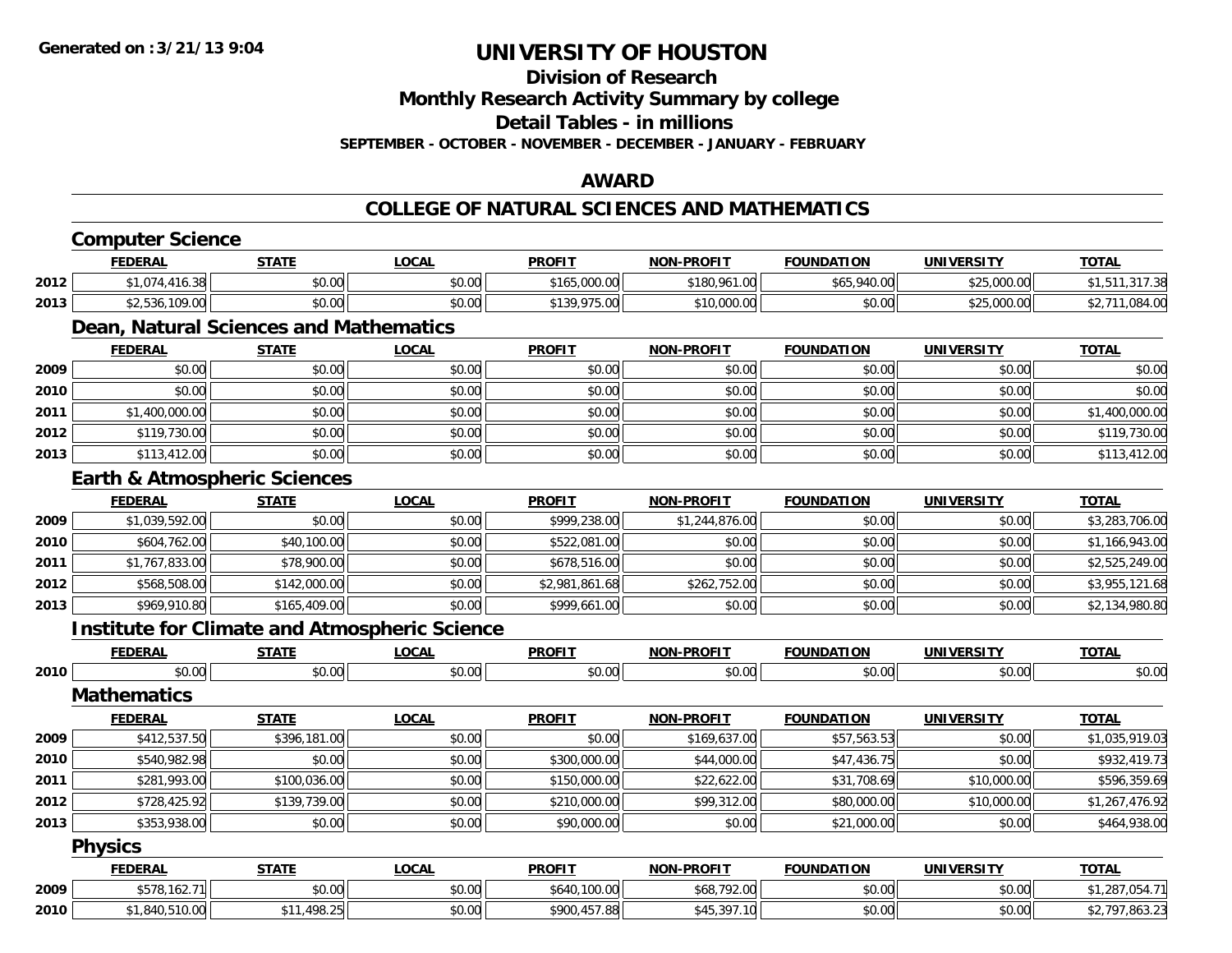#### **Division of Research Monthly Research Activity Summary by college Detail Tables - in millions SEPTEMBER - OCTOBER - NOVEMBER - DECEMBER - JANUARY - FEBRUARY**

#### **AWARD**

#### **COLLEGE OF NATURAL SCIENCES AND MATHEMATICS**

|       | <b>Physics</b>  |                |              |                 |                   |                   |                   |                 |  |  |  |  |
|-------|-----------------|----------------|--------------|-----------------|-------------------|-------------------|-------------------|-----------------|--|--|--|--|
|       | <b>FEDERAL</b>  | <b>STATE</b>   | <u>LOCAL</u> | <b>PROFIT</b>   | <b>NON-PROFIT</b> | <b>FOUNDATION</b> | <b>UNIVERSITY</b> | <b>TOTAL</b>    |  |  |  |  |
| 2011  | \$2,535,872.03  | \$0.00         | \$0.00       | \$777,300.00    | \$5,333.00        | \$0.00            | \$0.00            | \$3,318,505.03  |  |  |  |  |
| 2012  | \$1,731,541.94  | \$0.00         | \$0.00       | \$950,800.00    | \$49,225.00       | \$0.00            | \$0.00            | \$2,731,566.94  |  |  |  |  |
| 2013  | \$2,157,566.98  | \$0.00         | \$0.00       | \$517,900.00    | \$56,040.00       | \$0.00            | \$0.00            | \$2,731,506.98  |  |  |  |  |
| Total | \$48,821,836.94 | \$4,358,661.00 | \$0.00       | \$12,128,377.96 | \$4,376,114.12    | \$992,391.50      | \$669,704.00      | \$71,347,085.52 |  |  |  |  |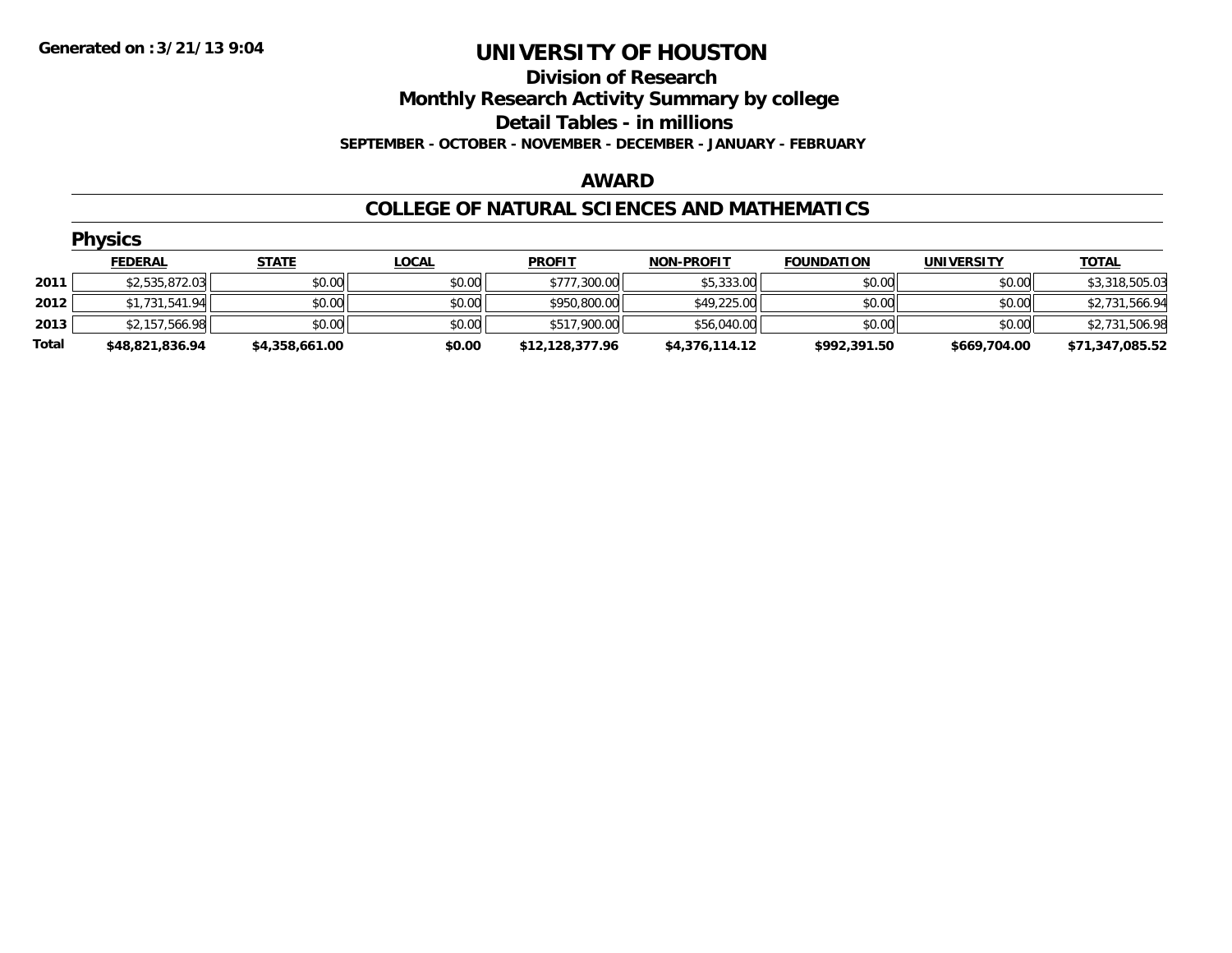# **Division of Research**

**Monthly Research Activity Summary by college**

**Detail Tables - in millions**

**SEPTEMBER - OCTOBER - NOVEMBER - DECEMBER - JANUARY - FEBRUARY**

#### **AWARD**

#### **COLLEGE OF OPTOMETRY**

### **Optometry, Community**

|       | .               |              |              |                |                   |                   |                   |                 |
|-------|-----------------|--------------|--------------|----------------|-------------------|-------------------|-------------------|-----------------|
|       | <b>FEDERAL</b>  | <b>STATE</b> | <b>LOCAL</b> | <b>PROFIT</b>  | <b>NON-PROFIT</b> | <b>FOUNDATION</b> | <b>UNIVERSITY</b> | <b>TOTAL</b>    |
| 2009  | \$2,881,014.92  | \$0.00       | \$0.00       | \$110,650.00   | \$0.00            | \$0.00            | \$103,100.28      | \$3,094,765.20  |
| 2010  | \$3,071,214.00  | \$0.00       | \$0.00       | \$278,498.00   | \$2,100.00        | \$0.00            | \$178,976.28      | \$3,530,788.28  |
| 2011  | \$1,977,242.00  | \$0.00       | \$0.00       | \$160,921.70   | \$0.00            | \$0.00            | \$96,070.00       | \$2,234,233.70  |
| 2012  | \$2,398,591.80  | \$0.00       | \$0.00       | \$254,726.04   | \$0.00            | \$40,000.00       | \$102,280.00      | \$2,795,597.84  |
| 2013  | \$1,524,745.80  | \$0.00       | \$0.00       | \$1,054,488.00 | \$0.00            | \$0.00            | \$102,670.00      | \$2,681,903.80  |
| Total | \$11,852,808.52 | \$0.00       | \$0.00       | \$1,859,283.74 | \$2,100.00        | \$40,000.00       | \$583,096.56      | \$14,337,288.82 |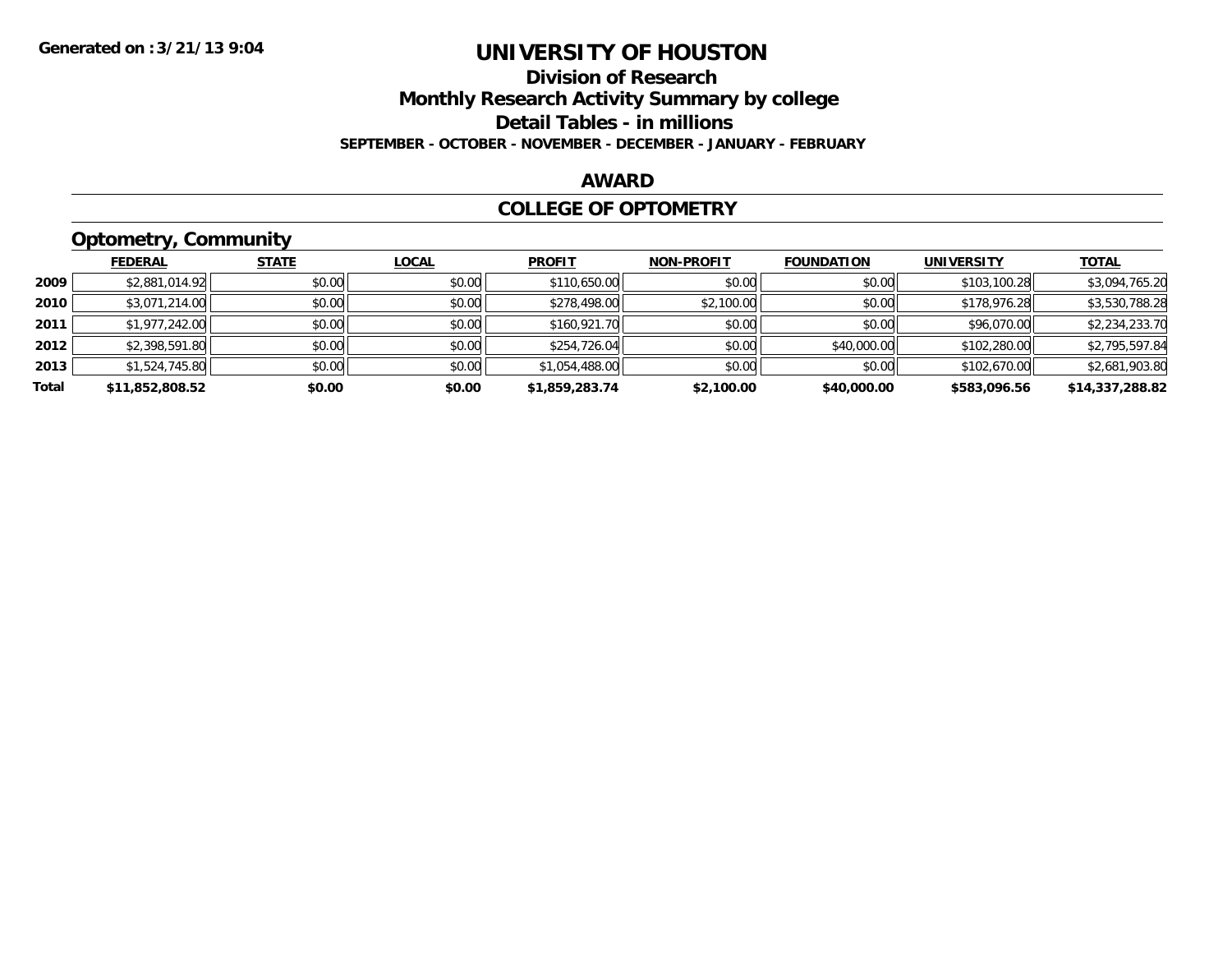# **Division of Research**

**Monthly Research Activity Summary by college**

**Detail Tables - in millions**

**SEPTEMBER - OCTOBER - NOVEMBER - DECEMBER - JANUARY - FEBRUARY**

### **AWARD**

### **COLLEGE OF PHARMACY**

### **Clinical Sciences and Administration**

|      | <b>FEDERAL</b> | <u>STATE</u> | <b>LOCAL</b> | <b>PROFIT</b> | <b>NON-PROFIT</b> | <b>FOUNDATION</b> | <b>UNIVERSITY</b> | <b>TOTAL</b> |
|------|----------------|--------------|--------------|---------------|-------------------|-------------------|-------------------|--------------|
| 2009 | \$0.00         | \$0.00       | \$0.00       | \$47,653.00   | \$398,160.00      | \$0.00            | \$1,485.00        | \$447,298.00 |
| 2010 | \$42,151.25    | \$0.00       | \$0.00       | \$85,140.00   | \$60,001.00       | \$0.00            | \$0.00            | \$187,292.25 |
| 2011 | \$73,572.60    | \$14,886.00  | \$0.00       | \$4,438.80    | \$324,968.00      | \$0.00            | \$0.00            | \$417,865.40 |
| 2012 | \$299,290.30   | \$17,618.62  | \$0.00       | \$218,750.00  | \$6,500.00        | \$0.00            | \$0.00            | \$542,158.92 |
| 2013 | \$225,015.00   | \$0.00       | \$0.00       | \$321,459.50  | \$10,000.00       | \$0.00            | \$0.00            | \$556,474.50 |

### **Dean, Pharmacy**

|      | <b>FEDERAL</b> | <b>STATE</b> | <u>LOCAL</u> | <b>PROFIT</b> | <b>NON-PROFIT</b> | <b>FOUNDATION</b> | UNIVERSITY | <b>TOTAL</b> |
|------|----------------|--------------|--------------|---------------|-------------------|-------------------|------------|--------------|
| 2009 | \$0.00         | \$0.00       | \$0.00       | \$0.00        | \$0.00            | \$0.00            | \$0.00     | \$0.00       |
| 2010 | \$0.00         | \$0.00       | \$0.00       | \$0.00        | \$0.00            | \$0.00            | \$0.00     | \$0.00       |
| 2011 | \$0.00         | \$0.00       | \$0.00       | \$0.00        | \$0.00            | \$0.00            | \$0.00     | \$0.00       |
| 2012 | \$0.00         | \$0.00       | \$0.00       | \$0.00        | \$0.00            | \$0.00            | \$0.00     | \$0.00       |

### **Pharmacological and Pharmaceutical Sciences**

|       | <b>FEDERAL</b> | <b>STATE</b> | <b>LOCAL</b> | <b>PROFIT</b> | <b>NON-PROFIT</b> | <b>FOUNDATION</b> | <b>UNIVERSITY</b> | <u>TOTAL</u>   |
|-------|----------------|--------------|--------------|---------------|-------------------|-------------------|-------------------|----------------|
| 2009  | \$950,049.31   | \$0.00       | \$0.00       | \$104,700.00  | \$99,970.00       | \$30,775.00       | \$0.00            | \$1,185,494.31 |
| 2010  | \$2,297,199.00 | \$36,660.00  | \$0.00       | \$19,200.00   | \$0.00            | \$0.00            | \$0.00            | \$2,353,059.00 |
| 2011  | \$1,326,537.40 | \$0.00       | \$0.00       | \$25,760.00   | \$0.00            | \$0.00            | \$0.00            | \$1,352,297.40 |
| 2012  | \$854,609.70   | \$0.00       | \$0.00       | \$16,000.00   | \$147,000.00      | \$0.00            | \$0.00            | \$1,017,609.70 |
| 2013  | \$837,486.00   | \$0.00       | \$0.00       | \$0.00        | \$0.00            | \$0.00            | \$0.00            | \$837,486.00   |
| Total | \$6,905,910.56 | \$69,164.62  | \$0.00       | \$843,101.30  | \$1,046,599.00    | \$30,775.00       | \$1,485.00        | \$8,897,035.48 |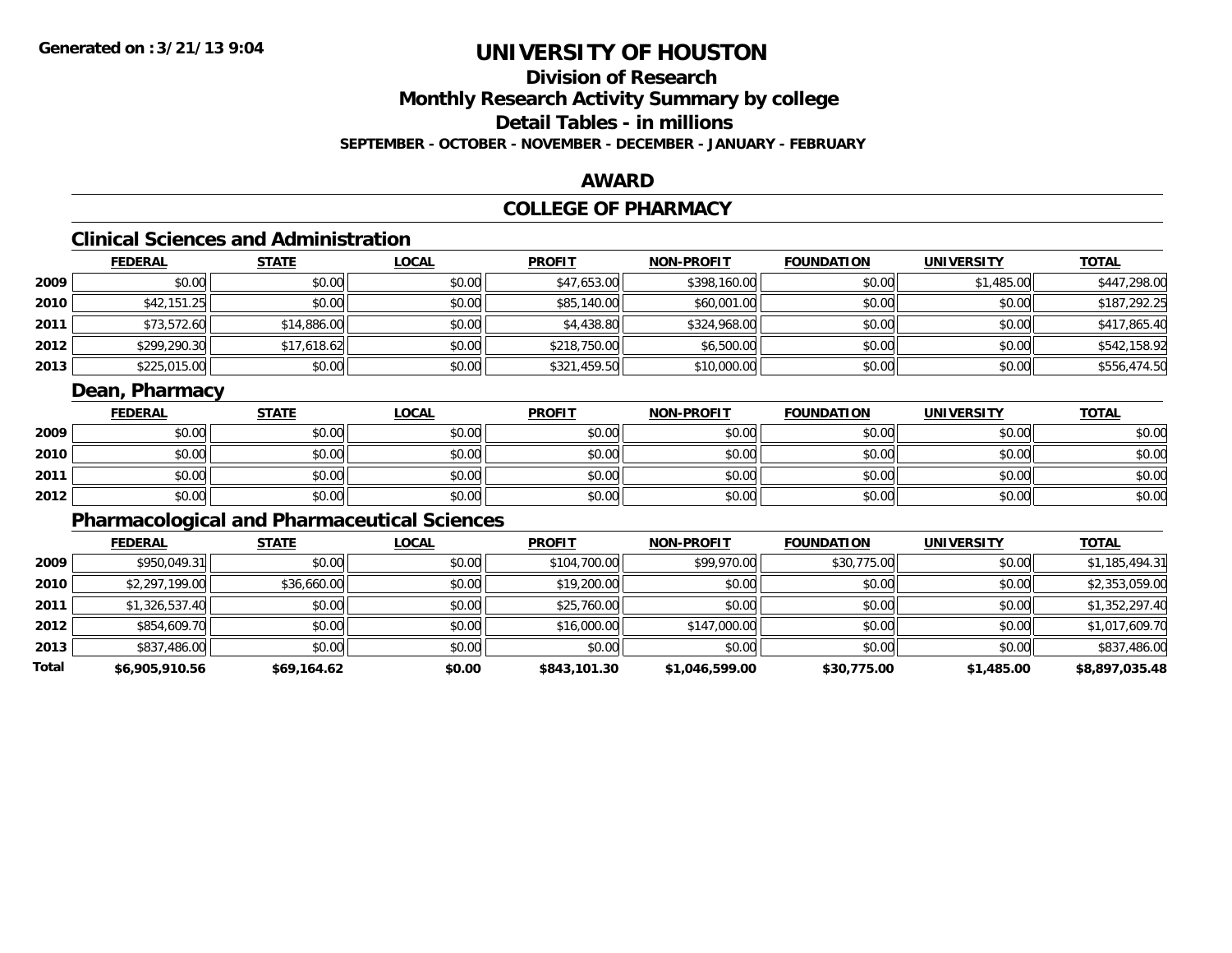**Division of Research**

**Monthly Research Activity Summary by college**

**Detail Tables - in millions**

**SEPTEMBER - OCTOBER - NOVEMBER - DECEMBER - JANUARY - FEBRUARY**

### **AWARD**

#### **COLLEGE OF TECHNOLOGY**

|      | <b>Center for Technology Literacy</b>         |              |              |               |                   |                   |                   |              |
|------|-----------------------------------------------|--------------|--------------|---------------|-------------------|-------------------|-------------------|--------------|
|      | <b>FEDERAL</b>                                | <b>STATE</b> | <b>LOCAL</b> | <b>PROFIT</b> | <b>NON-PROFIT</b> | <b>FOUNDATION</b> | <b>UNIVERSITY</b> | <b>TOTAL</b> |
| 2010 | \$16,800.00                                   | \$0.00       | \$0.00       | \$0.00        | \$0.00            | \$0.00            | \$0.00            | \$16,800.00  |
|      | Dean, Technology                              |              |              |               |                   |                   |                   |              |
|      | <b>FEDERAL</b>                                | <b>STATE</b> | <b>LOCAL</b> | <b>PROFIT</b> | <b>NON-PROFIT</b> | <b>FOUNDATION</b> | <b>UNIVERSITY</b> | <b>TOTAL</b> |
| 2009 | \$317,127.00                                  | \$0.00       | \$0.00       | \$0.00        | \$0.00            | \$0.00            | \$0.00            | \$317,127.00 |
| 2010 | \$178,336.10                                  | \$0.00       | \$0.00       | \$0.00        | \$0.00            | \$0.00            | \$0.00            | \$178,336.10 |
| 2011 | \$138,001.49                                  | \$0.00       | \$0.00       | \$0.00        | \$0.00            | \$0.00            | \$0.00            | \$138,001.49 |
| 2012 | \$342,089.00                                  | \$0.00       | \$0.00       | \$0.00        | \$0.00            | \$0.00            | \$0.00            | \$342,089.00 |
| 2013 | \$0.00                                        | \$59,654.40  | \$0.00       | \$0.00        | \$0.00            | \$0.00            | \$0.00            | \$59,654.40  |
|      | <b>Engineering Technology</b>                 |              |              |               |                   |                   |                   |              |
|      | <b>FEDERAL</b>                                | <b>STATE</b> | <b>LOCAL</b> | <b>PROFIT</b> | <b>NON-PROFIT</b> | <b>FOUNDATION</b> | <b>UNIVERSITY</b> | <b>TOTAL</b> |
| 2009 | \$49,595.00                                   | \$0.00       | \$0.00       | \$47,000.00   | \$55,603.00       | \$0.00            | \$0.00            | \$152,198.00 |
| 2010 | \$342,560.70                                  | \$0.00       | \$0.00       | \$10,000.00   | \$0.00            | \$0.00            | \$0.00            | \$352,560.70 |
| 2011 | \$135,397.00                                  | \$0.00       | \$0.00       | \$0.00        | \$0.00            | \$18,100.00       | \$0.00            | \$153,497.00 |
| 2012 | \$171,655.00                                  | \$0.00       | \$0.00       | \$0.00        | \$0.00            | \$18,400.00       | \$0.00            | \$190,055.00 |
| 2013 | \$261,215.00                                  | \$14,913.60  | \$0.00       | \$75,000.00   | \$0.00            | \$0.00            | \$0.00            | \$351,128.60 |
|      | <b>Human Development and Consumer Science</b> |              |              |               |                   |                   |                   |              |
|      | <b>FEDERAL</b>                                | <b>STATE</b> | <b>LOCAL</b> | <b>PROFIT</b> | <b>NON-PROFIT</b> | <b>FOUNDATION</b> | <b>UNIVERSITY</b> | <b>TOTAL</b> |
| 2010 | \$0.00                                        | \$0.00       | \$0.00       | \$20,704.00   | \$0.00            | \$0.00            | \$0.00            | \$20,704.00  |
| 2013 | \$5,000.00                                    | \$0.00       | \$0.00       | \$0.00        | \$0.00            | \$0.00            | \$0.00            | \$5,000.00   |
|      | <b>Information &amp; Logistics Technology</b> |              |              |               |                   |                   |                   |              |
|      | <b>FEDERAL</b>                                | <b>STATE</b> | <b>LOCAL</b> | <b>PROFIT</b> | <b>NON-PROFIT</b> | <b>FOUNDATION</b> | <b>UNIVERSITY</b> | <b>TOTAL</b> |
| 2009 | \$199,117.20                                  | \$0.00       | \$0.00       | \$0.00        | \$12,500.00       | \$0.00            | \$0.00            | \$211,617.20 |
| 2011 | \$65,000.00                                   | \$0.00       | \$0.00       | \$0.00        | \$4,500.00        | \$0.00            | \$0.00            | \$69,500.00  |
| 2012 | \$5,000.00                                    | \$0.00       | \$0.00       | \$0.00        | \$0.00            | \$0.00            | \$0.00            | \$5,000.00   |
|      | <b>Texas Manufacturing Assistance Center</b>  |              |              |               |                   |                   |                   |              |
|      | <b>FEDERAL</b>                                | <b>STATE</b> | <b>LOCAL</b> | <b>PROFIT</b> | <b>NON-PROFIT</b> | <b>FOUNDATION</b> | <b>UNIVERSITY</b> | <b>TOTAL</b> |
| 2009 | \$0.00                                        | \$0.00       | \$0.00       | \$0.00        | \$0.00            | \$0.00            | \$0.00            | \$0.00       |
| 2010 | \$0.00                                        | \$0.00       | \$0.00       | \$0.00        | \$0.00            | \$0.00            | \$0.00            | \$0.00       |
| 2011 | \$0.00                                        | \$0.00       | \$0.00       | \$0.00        | \$0.00            | \$0.00            | \$0.00            | \$0.00       |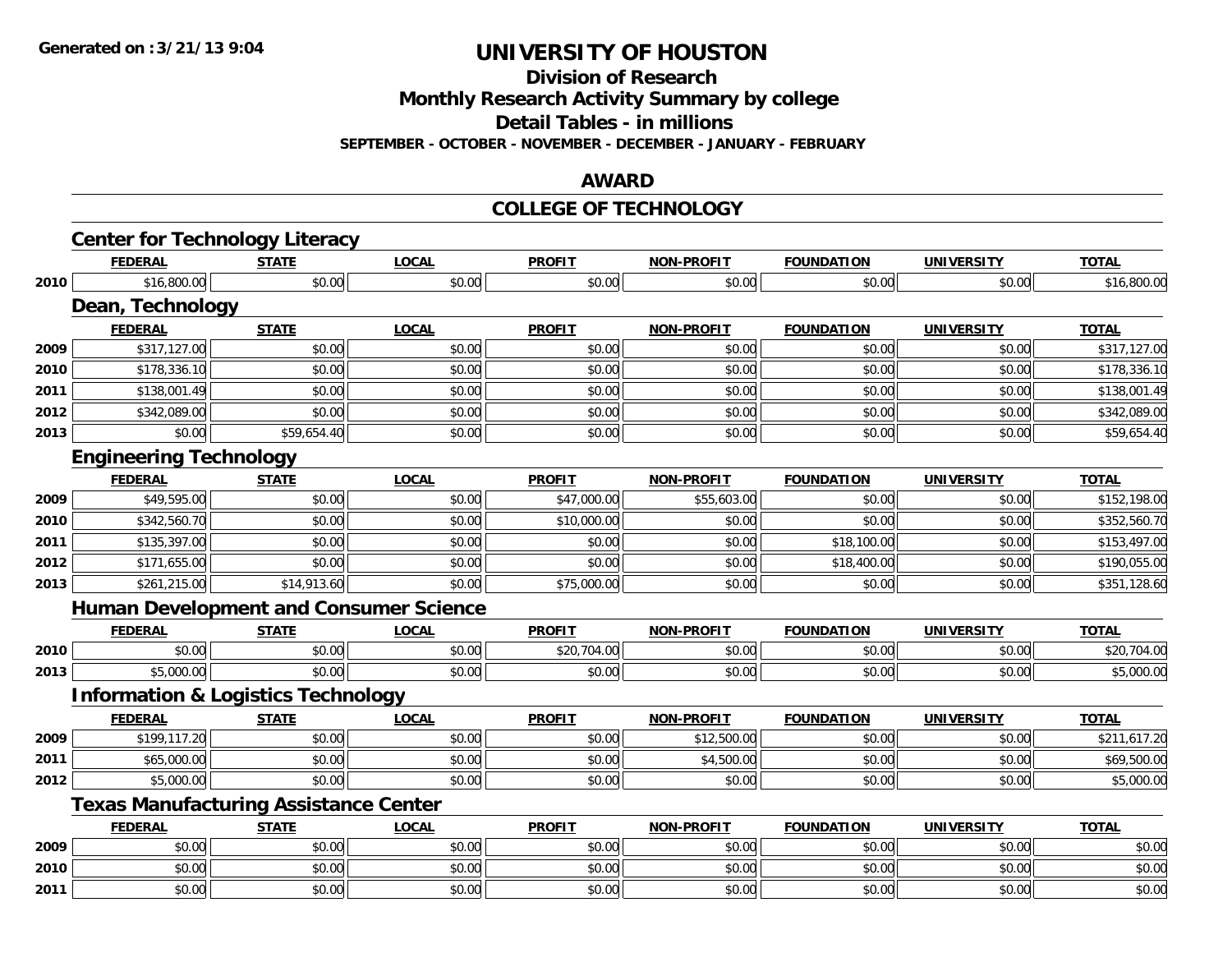**Division of Research**

**Monthly Research Activity Summary by college**

**Detail Tables - in millions**

**SEPTEMBER - OCTOBER - NOVEMBER - DECEMBER - JANUARY - FEBRUARY**

#### **AWARD**

### **COLLEGE OF TECHNOLOGY**

### **Texas Manufacturing Assistance Center**

|              | <b>FEDERAL</b> | <b>STATE</b> | LOCAL                | <b>PROFIT</b>  | <b>LPROFIT</b><br>NON | <b>FOUNDATION</b> | UNIVERSITY | <b>TOTAL</b>   |
|--------------|----------------|--------------|----------------------|----------------|-----------------------|-------------------|------------|----------------|
| 2012         | JU.UU          | \$0.00       | 0000<br><b>SU.UU</b> | ልስ ሰሰ<br>JU.UU | \$0.00                | \$0.00            | \$0.00     | \$0.00         |
| <b>Total</b> | \$2,226,893.49 | .568.00      | \$0.00               | \$152,704.00   | \$72,603.00           | ,500.00<br>\$36.  | \$0.00     | \$2.563.268.49 |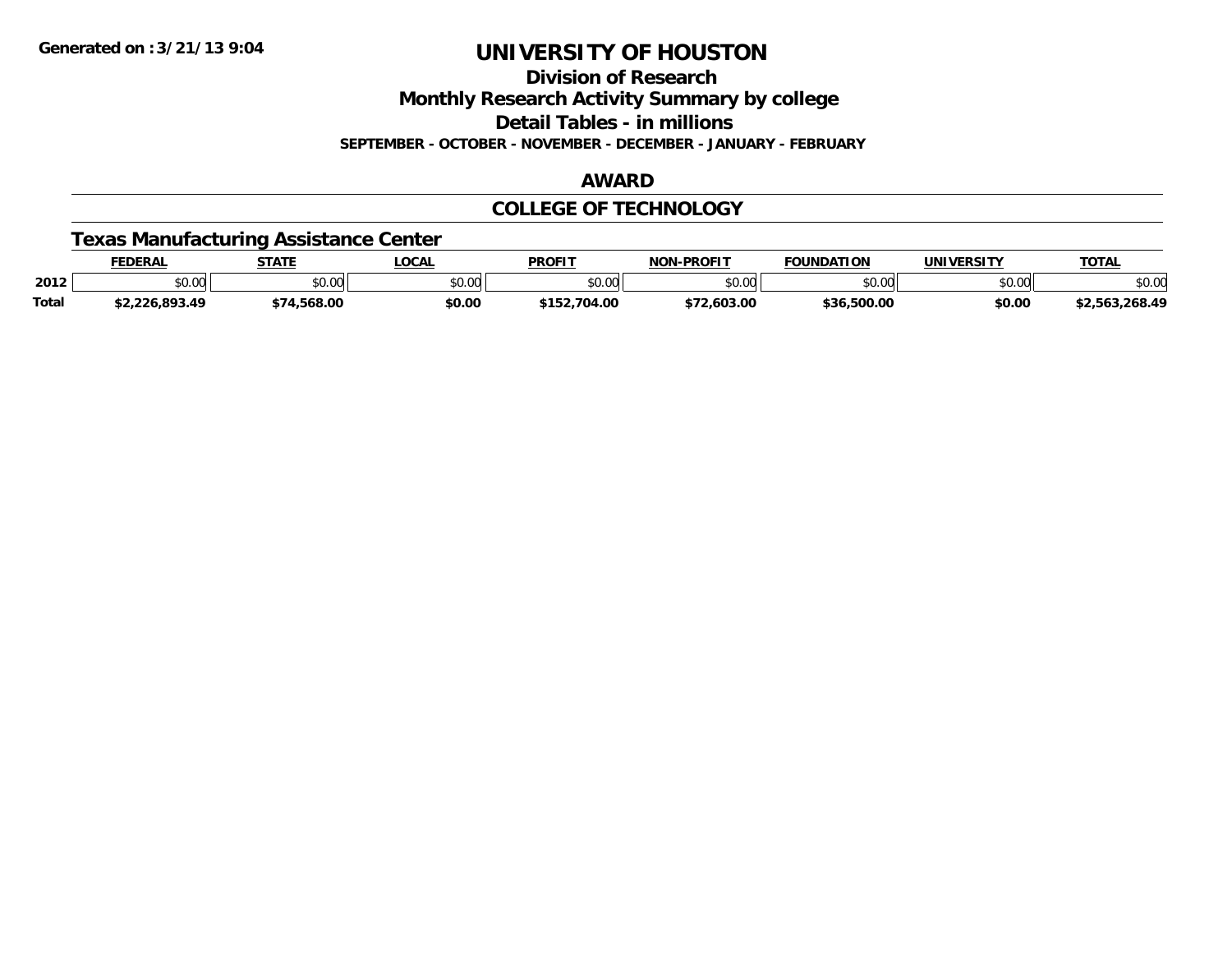# **Division of Research**

**Monthly Research Activity Summary by college**

**Detail Tables - in millions**

**SEPTEMBER - OCTOBER - NOVEMBER - DECEMBER - JANUARY - FEBRUARY**

### **AWARD**

### **CULLEN COLLEGE OF ENGINEERING**

|      | <b>Biomedical Engineering</b>                            |                |              |                |                   |                   |                   |                |
|------|----------------------------------------------------------|----------------|--------------|----------------|-------------------|-------------------|-------------------|----------------|
|      | <b>FEDERAL</b>                                           | <b>STATE</b>   | <b>LOCAL</b> | <b>PROFIT</b>  | <b>NON-PROFIT</b> | <b>FOUNDATION</b> | <b>UNIVERSITY</b> | <b>TOTAL</b>   |
| 2009 | \$349,039.00                                             | \$0.00         | \$0.00       | \$0.00         | \$100,000.00      | \$0.00            | \$0.00            | \$449,039.00   |
| 2010 | \$237,366.00                                             | \$0.00         | \$0.00       | \$0.00         | \$0.00            | \$4,594.00        | \$0.00            | \$241,960.00   |
| 2011 | \$0.00                                                   | \$0.00         | \$0.00       | \$0.00         | \$0.00            | \$0.00            | \$0.00            | \$0.00         |
| 2013 | \$472,871.00                                             | \$0.00         | \$0.00       | \$0.00         | \$0.00            | \$0.00            | \$0.00            | \$472,871.00   |
|      | <b>Center for Innovative Grouting Materials and Tech</b> |                |              |                |                   |                   |                   |                |
|      | <b>FEDERAL</b>                                           | <b>STATE</b>   | <b>LOCAL</b> | <b>PROFIT</b>  | <b>NON-PROFIT</b> | <b>FOUNDATION</b> | <b>UNIVERSITY</b> | <b>TOTAL</b>   |
| 2010 | \$0.00                                                   | \$0.00         | \$0.00       | \$0.00         | \$0.00            | \$0.00            | \$0.00            | \$0.00         |
| 2011 | \$0.00                                                   | \$0.00         | \$0.00       | \$0.00         | \$0.00            | \$0.00            | \$0.00            | \$0.00         |
| 2012 | \$0.00                                                   | \$0.00         | \$0.00       | \$0.00         | \$0.00            | \$0.00            | \$0.00            | \$0.00         |
| 2013 | \$0.00                                                   | \$0.00         | \$0.00       | \$0.00         | \$0.00            | \$0.00            | \$0.00            | \$0.00         |
|      | <b>Chemical Engineering</b>                              |                |              |                |                   |                   |                   |                |
|      | <b>FEDERAL</b>                                           | <b>STATE</b>   | <b>LOCAL</b> | <b>PROFIT</b>  | <b>NON-PROFIT</b> | <b>FOUNDATION</b> | <b>UNIVERSITY</b> | <b>TOTAL</b>   |
| 2009 | \$944,336.50                                             | \$7,072,059.00 | \$0.00       | \$262,140.00   | \$40,000.00       | \$19,499.84       | \$10,200.00       | \$8,348,235.34 |
| 2010 | \$4,247,884.35                                           | \$37,500.00    | \$60,588.00  | \$436,766.79   | \$0.00            | \$12,200.00       | \$40,818.00       | \$4,835,757.14 |
| 2011 | \$3,210,970.21                                           | \$301,766.25   | \$0.00       | \$662,881.00   | \$0.00            | \$10,900.00       | \$114,642.00      | \$4,301,159.46 |
| 2012 | \$1,454,868.30                                           | \$0.00         | \$0.00       | \$922,746.57   | \$0.00            | \$10,900.00       | \$0.00            | \$2,388,514.87 |
| 2013 | \$1,543,921.72                                           | \$26,500.00    | \$0.00       | \$1,231,978.00 | \$200,000.00      | \$0.00            | \$0.00            | \$3,002,399.72 |
|      | <b>Civil Engineering</b>                                 |                |              |                |                   |                   |                   |                |
|      | <b>FEDERAL</b>                                           | <b>STATE</b>   | <b>LOCAL</b> | <b>PROFIT</b>  | <b>NON-PROFIT</b> | <b>FOUNDATION</b> | <b>UNIVERSITY</b> | <b>TOTAL</b>   |
| 2009 | \$1,142,785.60                                           | \$576,864.00   | \$0.00       | \$70,000.00    | \$0.00            | \$100,000.00      | \$0.00            | \$1,889,649.60 |
| 2010 | \$703,854.20                                             | \$584,367.00   | \$0.00       | \$0.00         | \$0.00            | \$0.00            | \$0.00            | \$1,288,221.20 |
| 2011 | \$725,154.00                                             | \$523,795.00   | \$100,000.00 | \$195,311.80   | \$75,623.00       | \$0.00            | \$0.00            | \$1,619,883.80 |
| 2012 | \$2,084,284.31                                           | \$572,633.00   | \$0.00       | \$57,091.00    | \$175,623.00      | \$66,667.00       | \$0.00            | \$2,956,298.31 |
| 2013 | \$2,572,793.63                                           | \$274,310.00   | \$0.00       | \$193,590.00   | \$39,170.70       | \$0.00            | \$0.00            | \$3,079,864.33 |
|      | <b>Composites Engineering and Applications Center</b>    |                |              |                |                   |                   |                   |                |
|      | <b>FEDERAL</b>                                           | <b>STATE</b>   | <b>LOCAL</b> | <b>PROFIT</b>  | <b>NON-PROFIT</b> | <b>FOUNDATION</b> | <b>UNIVERSITY</b> | <b>TOTAL</b>   |
| 2010 | \$0.00                                                   | \$0.00         | \$0.00       | \$0.00         | \$0.00            | \$0.00            | \$0.00            | \$0.00         |
|      | Dean, Engineering                                        |                |              |                |                   |                   |                   |                |
|      | <b>FEDERAL</b>                                           | <b>STATE</b>   | <b>LOCAL</b> | <b>PROFIT</b>  | <b>NON-PROFIT</b> | <b>FOUNDATION</b> | <b>UNIVERSITY</b> | <b>TOTAL</b>   |
| 2013 | \$39,999.10                                              | \$0.00         | \$0.00       | \$0.00         | \$0.00            | \$0.00            | \$0.00            | \$39,999.10    |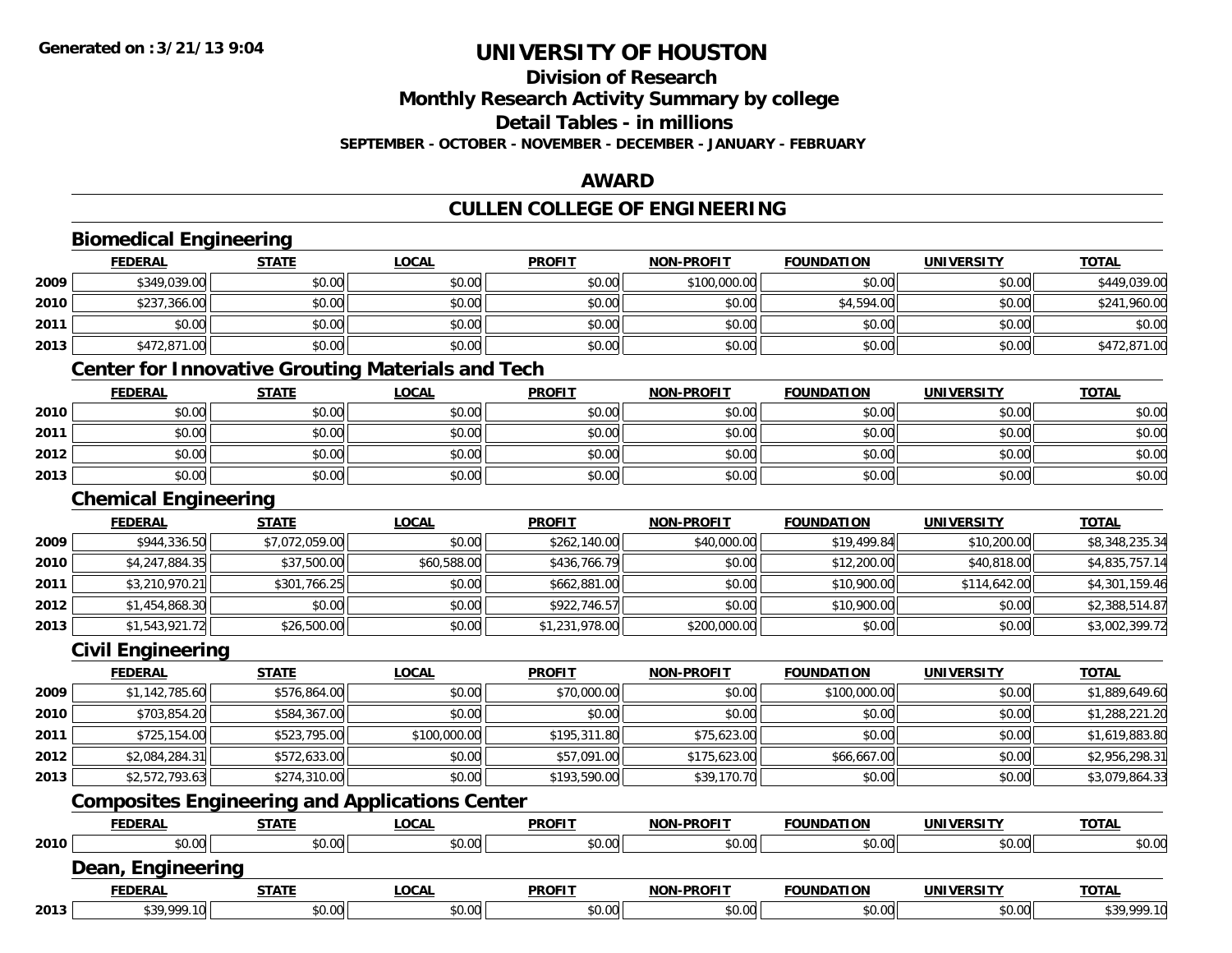# **Division of Research**

**Monthly Research Activity Summary by college**

**Detail Tables - in millions**

**SEPTEMBER - OCTOBER - NOVEMBER - DECEMBER - JANUARY - FEBRUARY**

### **AWARD**

### **CULLEN COLLEGE OF ENGINEERING**

### **Electrical & Computer Engineering**

|      | <b>FEDERAL</b> | <b>STATE</b> | <u>LOCAL</u> | <b>PROFIT</b> | <b>NON-PROFIT</b> | <b>FOUNDATION</b> | <b>UNIVERSITY</b> | <b>TOTAL</b>   |
|------|----------------|--------------|--------------|---------------|-------------------|-------------------|-------------------|----------------|
| 2009 | \$1,327,451.90 | \$59,985.00  | \$0.00       | \$275,485.00  | \$267,012.28      | \$0.00            | \$19,800.00       | \$1,949,734.18 |
| 2010 | \$2,141,943.58 | \$310,294.51 | \$0.00       | \$205,000.00  | \$31,500.00       | \$0.00            | \$0.00            | \$2,688,738.09 |
| 2011 | \$4,207,863.17 | \$23,391.24  | \$0.00       | \$274,195.00  | \$0.00            | \$0.00            | \$0.00            | \$4,505,449.41 |
| 2012 | \$1,424,123.85 | \$19,441.00  | \$0.00       | \$326,157.50  | \$27,500.00       | \$0.00            | \$0.00            | \$1,797,222.35 |
| 2013 | \$1,227,646.05 | \$10,000.00  | \$0.00       | \$415,698.00  | \$221,967.30      | \$0.00            | \$0.00            | \$1,875,311.35 |

### **Industrial Engineering**

|      | <b>FEDERAL</b> | <b>STATE</b> | <u>LOCAL</u> | <b>PROFIT</b> | <b>NON-PROFIT</b> | <b>FOUNDATION</b> | <b>UNIVERSITY</b> | <b>TOTAL</b> |
|------|----------------|--------------|--------------|---------------|-------------------|-------------------|-------------------|--------------|
| 2009 | \$260,381.00   | \$0.00       | \$0.00       | \$0.00        | \$0.00            | \$0.00            | \$0.00            | \$260,381.00 |
| 2010 | \$166,198,00   | \$45,741.00  | \$26,566.00  | \$0.00        | \$0.00            | \$0.00            | \$0.00            | \$238,505.00 |
| 2011 | \$0.00         | \$16,828.00  | \$0.00       | \$0.00        | \$0.00            | \$0.00            | \$0.00            | \$16,828.00  |
| 2012 | \$0.00         | \$0.00       | \$0.00       | \$0.00        | \$0.00            | \$0.00            | \$0.00            | \$0.00       |
| 2013 | \$0.00         | \$39,855.00  | \$0.00       | \$0.00        | \$0.00            | \$0.00            | \$0.00            | \$39,855.00  |

### **Mechanical Engineering**

|      | <b>FEDERAL</b> | <b>STATE</b>   | <u>LOCAL</u> | <b>PROFIT</b> | <b>NON-PROFIT</b> | <b>FOUNDATION</b> | <b>UNIVERSITY</b> | <b>TOTAL</b>   |
|------|----------------|----------------|--------------|---------------|-------------------|-------------------|-------------------|----------------|
| 2009 | \$2,153,940.21 | \$0.00         | \$0.00       | \$166,458.00  | \$16,200.00       | \$0.00            | \$0.00            | \$2,336,598.21 |
| 2010 | \$971,346.40   | \$1,784,494.75 | \$0.00       | \$284,210.00  | \$0.00            | \$0.00            | \$0.00            | \$3,040,051.15 |
| 2011 | \$216,260.00   | \$0.00         | \$0.00       | \$305,505.20  | \$0.00            | \$0.00            | \$0.00            | \$521,765.20   |
| 2012 | \$1,717,449.40 | \$133,096.00   | \$0.00       | \$42,000.00   | \$0.00            | \$0.00            | \$0.00            | \$1,892,545.40 |
| 2013 | \$3,348,841.53 | \$122,500.00   | \$0.00       | \$250,232.00  | \$22,000.00       | \$124,784.00      | \$0.00            | \$3,868,357.53 |

### **SW Public Safety Technology Center**

|       | <b>FEDERAL</b>  | STATE           | <b>OCAL</b>  | <b>PROFIT</b>  | <b>NON-PROFIT</b> | <b>FOUNDATION</b> | UNIVERSITY   | <b>TOTAL</b>    |
|-------|-----------------|-----------------|--------------|----------------|-------------------|-------------------|--------------|-----------------|
| 2009  | ልስ ሰሰ<br>90.UU  | \$0.00          | \$0.00       | \$0.00         | \$0.00            | \$0.00            | \$0.00       | \$0.00          |
| Total | \$38,893,573.00 | .420.75<br>- 25 | \$187,154.00 | \$6,577,445.86 | \$1,216,596.28    | \$349,544.84      | \$185,460.00 | \$59,945,194.73 |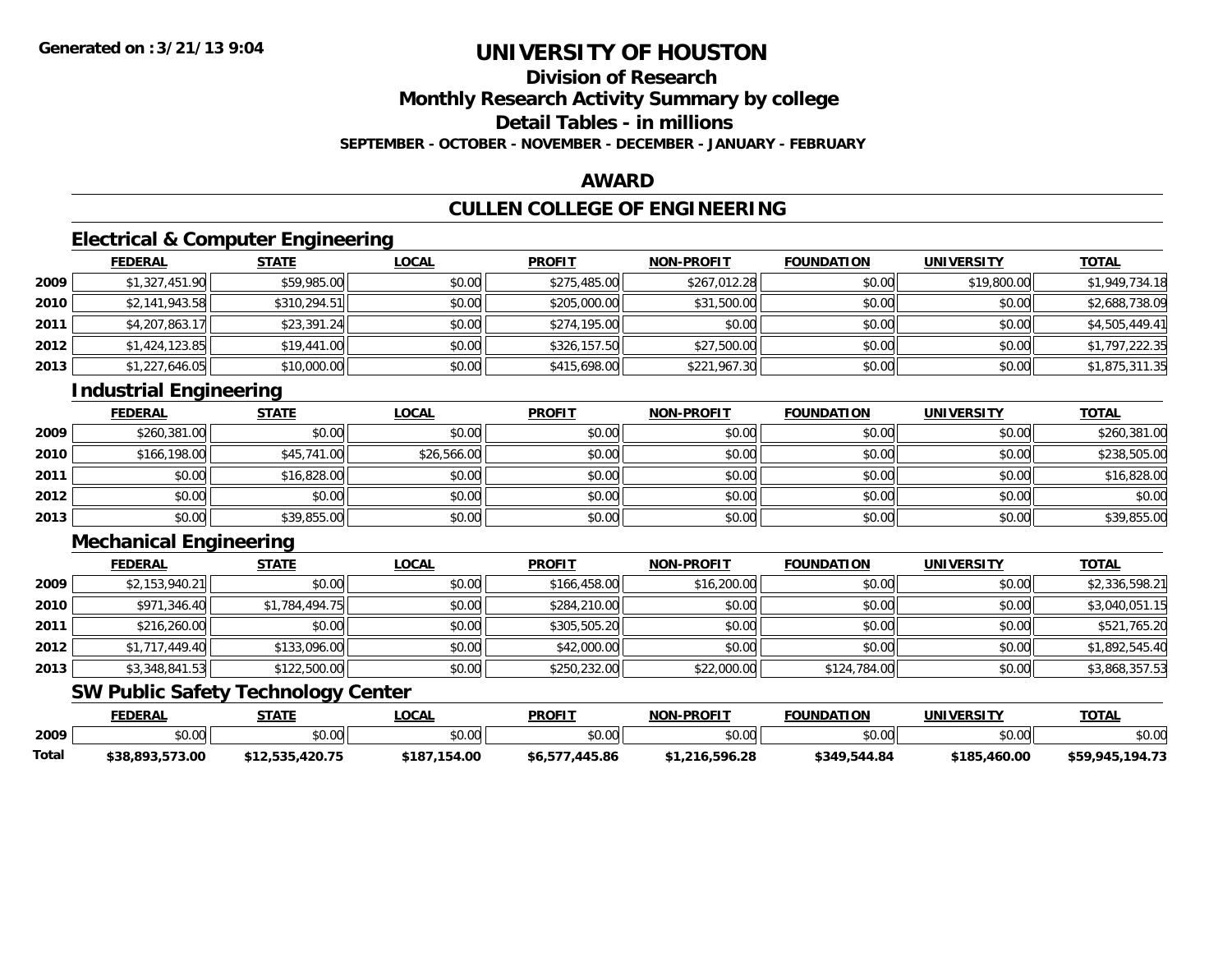### **Division of Research**

**Monthly Research Activity Summary by college**

**Detail Tables - in millions**

**SEPTEMBER - OCTOBER - NOVEMBER - DECEMBER - JANUARY - FEBRUARY**

### **AWARD**

### **DIVISION OF RESEARCH**

#### **Center for Advanced Materials**

|      | <b>FEDERAL</b> | <b>STATE</b> | <b>LOCAL</b> | <b>PROFIT</b> | <b>NON-PROFIT</b> | <b>FOUNDATION</b> | <b>UNIVERSITY</b> | <b>TOTAL</b> |
|------|----------------|--------------|--------------|---------------|-------------------|-------------------|-------------------|--------------|
| 2009 | \$0.00         | \$0.00       | \$0.00       | \$0.00        | \$0.00            | \$0.00            | \$0.00            | \$0.00       |
| 2010 | \$0.00         | \$68,153.35  | \$0.00       | \$10,000.00   | \$0.00            | \$0.00            | \$0.00            | \$78,153.35  |
| 2011 | \$40,000.00    | \$2,229.90   | \$0.00       | \$0.00        | \$0.00            | \$0.00            | \$0.00            | \$42,229.90  |
| 2012 | \$0.00         | \$0.00       | \$0.00       | \$0.00        | \$0.00            | \$0.00            | \$0.00            | \$0.00       |
| 2013 | \$0.00         | \$0.00       | \$0.00       | \$0.00        | \$0.00            | \$0.00            | \$0.00            | \$0.00       |

#### **Center for Biomedical & Environmental Genomics**

|      | <b>FEDERAL</b> | <b>STATE</b> | <u>LOCAL</u> | <b>PROFIT</b> | <b>NON-PROFIT</b> | <b>FOUNDATION</b> | <b>UNIVERSITY</b> | <b>TOTAL</b> |
|------|----------------|--------------|--------------|---------------|-------------------|-------------------|-------------------|--------------|
| 2009 | \$0.00         | \$0.00       | \$0.00       | \$0.00        | \$0.00            | \$0.00            | \$0.00            | \$0.00       |
| 2010 | \$0.00         | \$0.00       | \$0.00       | \$0.00        | \$0.00            | \$0.00            | \$0.00            | \$0.00       |
| 2011 | \$0.00         | \$0.00       | \$0.00       | \$0.00        | \$0.00            | \$0.00            | \$0.00            | \$0.00       |
| 2012 | \$0.00         | \$0.00       | \$0.00       | \$0.00        | \$0.00            | \$0.00            | \$0.00            | \$0.00       |
| 2013 | \$0.00         | \$0.00       | \$0.00       | \$0.00        | \$0.00            | \$0.00            | \$0.00            | \$0.00       |

### **Center for Industrial Partnerships**

|      | <b>FEDERAL</b>       | <b>CTATL</b>       | $\bigcap_{n=1}^{\infty}$<br>.UCAI | <b>PROFIT</b>            | <b>N-PROFIT</b><br><b>BIABL</b> | <b>FOUNDATION</b><br>10N | UNIVERSITY         | <b>TOTA</b>                         |
|------|----------------------|--------------------|-----------------------------------|--------------------------|---------------------------------|--------------------------|--------------------|-------------------------------------|
| 2012 | . .<br>.             | 0000<br>JU.UU      | $\sim$ 00<br>vv.vv                | $\sim$<br>.<br>7.300.00L | \$0.00                          | 0000<br>JU.UU            | nn no<br>pu.uu     | $\sim$<br>.                         |
| 2013 | $\sim$ $\sim$ $\sim$ | <b>↑∩</b><br>JU.UU | 0000<br>vv.vv                     | \$0.00                   | \$0.00                          | 0000<br>JU.UU            | $\sim$ 00<br>vv.vv | <b>↑∩</b><br>$\Lambda$ C<br>47,310. |

#### **Center for Neuromotor & Biomechanics Research**

|      | <b>FEDERAL</b>                  | <b>STATE</b>                          | <b>LOCAL</b> | <b>PROFIT</b> | <b>NON-PROFIT</b> | <b>FOUNDATION</b> | <b>UNIVERSITY</b> | <b>TOTAL</b> |
|------|---------------------------------|---------------------------------------|--------------|---------------|-------------------|-------------------|-------------------|--------------|
| 2012 | \$0.00                          | \$0.00                                | \$0.00       | \$0.00        | \$0.00            | \$0.00            | \$0.00            | \$0.00       |
| 2013 | \$0.00                          | \$0.00                                | \$0.00       | \$0.00        | \$0.00            | \$0.00            | \$0.00            | \$0.00       |
|      | <b>Division of Research</b>     |                                       |              |               |                   |                   |                   |              |
|      | <b>FEDERAL</b>                  | <b>STATE</b>                          | <b>LOCAL</b> | <b>PROFIT</b> | <b>NON-PROFIT</b> | <b>FOUNDATION</b> | <b>UNIVERSITY</b> | <b>TOTAL</b> |
| 2009 | \$49,134.96                     | \$0.00                                | \$0.00       | \$0.00        | \$0.00            | \$0.00            | \$0.00            | \$49,134.96  |
|      | <b>Institute for Nanoenergy</b> |                                       |              |               |                   |                   |                   |              |
|      | <b>FEDERAL</b>                  | <b>STATE</b>                          | <b>LOCAL</b> | <b>PROFIT</b> | <b>NON-PROFIT</b> | <b>FOUNDATION</b> | <b>UNIVERSITY</b> | <b>TOTAL</b> |
| 2011 | \$0.00                          | \$0.00                                | \$0.00       | \$0.00        | \$0.00            | \$0.00            | \$0.00            | \$0.00       |
|      |                                 | <b>Office of Contracts and Grants</b> |              |               |                   |                   |                   |              |
|      | <b>FEDERAL</b>                  | <b>STATE</b>                          | <b>LOCAL</b> | <b>PROFIT</b> | <b>NON-PROFIT</b> | <b>FOUNDATION</b> | <b>UNIVERSITY</b> | <b>TOTAL</b> |
| 2009 | \$0.00                          | \$0.00                                | \$0.00       | \$0.00        | \$0.00            | \$0.00            | \$0.00            | \$0.00       |
| 2010 | \$0.00                          | \$0.00                                | \$0.00       | \$0.00        | \$0.00            | \$767,050.25      | \$0.00            | \$767,050.25 |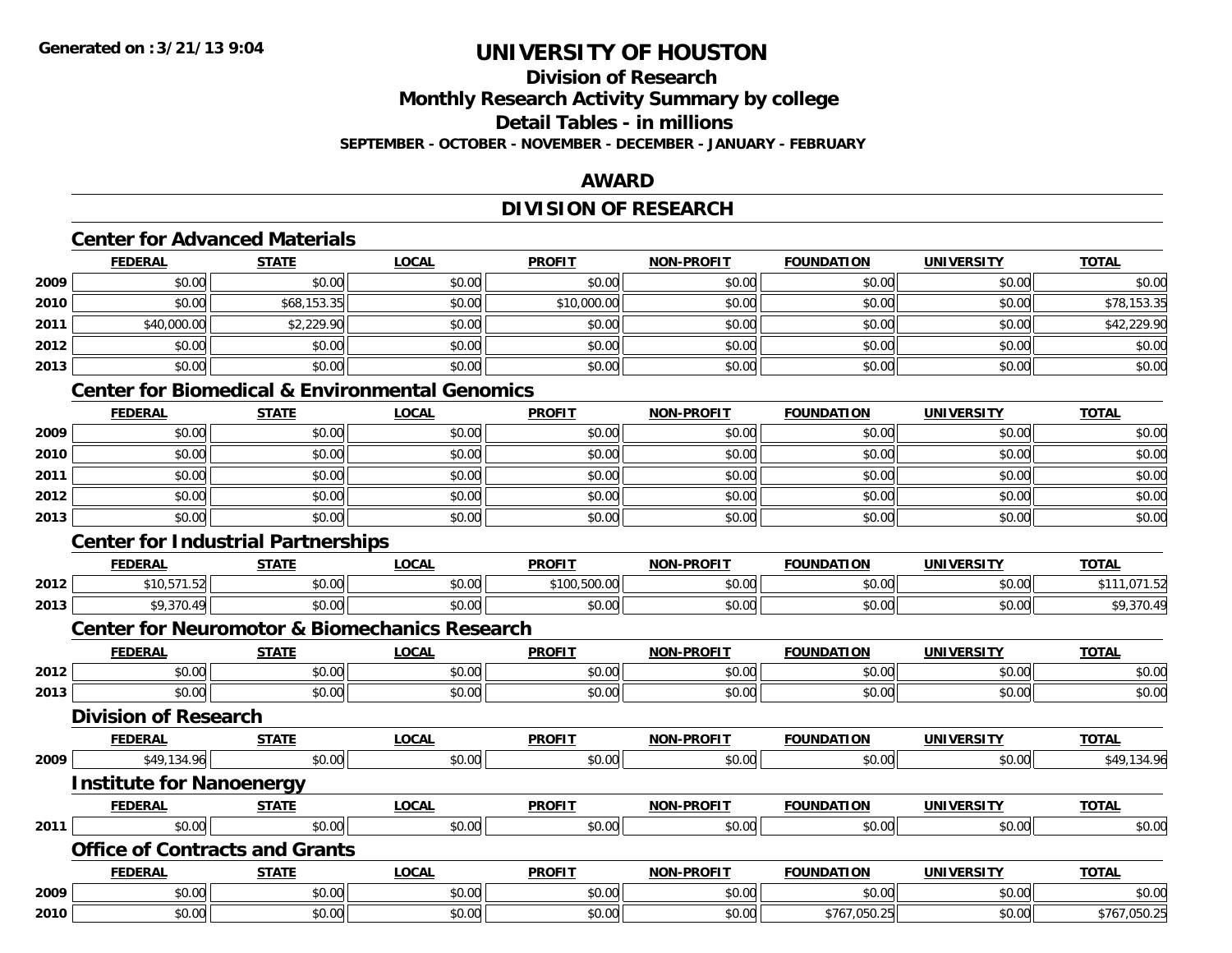**Division of Research**

**Monthly Research Activity Summary by college**

**Detail Tables - in millions**

**SEPTEMBER - OCTOBER - NOVEMBER - DECEMBER - JANUARY - FEBRUARY**

### **AWARD**

### **DIVISION OF RESEARCH**

|      | <b>Office of Contracts and Grants</b>    |              |              |               |                   |                   |                   |              |
|------|------------------------------------------|--------------|--------------|---------------|-------------------|-------------------|-------------------|--------------|
|      | <b>FEDERAL</b>                           | <b>STATE</b> | <b>LOCAL</b> | <b>PROFIT</b> | <b>NON-PROFIT</b> | <b>FOUNDATION</b> | <b>UNIVERSITY</b> | <b>TOTAL</b> |
| 2011 | \$0.00                                   | \$0.00       | \$0.00       | \$0.00        | \$0.00            | \$542,609.00      | \$0.00            | \$542,609.00 |
| 2012 | \$0.00                                   | \$0.00       | \$0.00       | \$0.00        | \$0.00            | \$11,942.60       | \$0.00            | \$11,942.60  |
|      | <b>Research Financial Services</b>       |              |              |               |                   |                   |                   |              |
|      | <b>FEDERAL</b>                           | <b>STATE</b> | <b>LOCAL</b> | <b>PROFIT</b> | <b>NON-PROFIT</b> | <b>FOUNDATION</b> | <b>UNIVERSITY</b> | <b>TOTAL</b> |
| 2009 | \$0.00                                   | \$0.00       | \$0.00       | \$0.00        | \$0.00            | \$0.00            | \$0.00            | \$0.00       |
| 2010 | \$0.00                                   | \$0.00       | \$0.00       | \$0.00        | \$0.00            | \$0.00            | \$0.00            | \$0.00       |
| 2011 | \$0.00                                   | \$0.00       | \$0.00       | \$0.00        | \$0.00            | \$0.00            | \$0.00            | \$0.00       |
| 2012 | \$0.00                                   | \$0.00       | \$0.00       | \$0.00        | \$0.00            | \$0.00            | \$0.00            | \$0.00       |
|      | <b>TcSAM</b>                             |              |              |               |                   |                   |                   |              |
|      | <b>FEDERAL</b>                           | <b>STATE</b> | <b>LOCAL</b> | <b>PROFIT</b> | <b>NON-PROFIT</b> | <b>FOUNDATION</b> | <b>UNIVERSITY</b> | <b>TOTAL</b> |
| 2009 | \$0.00                                   | \$0.00       | \$0.00       | \$0.00        | \$0.00            | \$0.00            | \$0.00            | \$0.00       |
| 2010 | \$0.00                                   | \$0.00       | \$0.00       | \$0.00        | \$0.00            | \$0.00            | \$0.00            | \$0.00       |
|      | <b>TcSUH</b>                             |              |              |               |                   |                   |                   |              |
|      | <b>FEDERAL</b>                           | <b>STATE</b> | <b>LOCAL</b> | <b>PROFIT</b> | <b>NON-PROFIT</b> | <b>FOUNDATION</b> | <b>UNIVERSITY</b> | <b>TOTAL</b> |
| 2009 | \$33,139.00                              | \$0.00       | \$0.00       | \$0.00        | \$35,780.00       | \$0.00            | \$0.00            | \$68,919.00  |
| 2010 | \$0.00                                   | \$0.00       | \$0.00       | \$0.00        | \$0.00            | \$0.00            | \$0.00            | \$0.00       |
| 2011 | \$40,000.00                              | \$0.00       | \$0.00       | \$224,562.00  | \$0.00            | \$0.00            | \$0.00            | \$264,562.00 |
| 2012 | \$70,000.00                              | \$0.00       | \$0.00       | \$109,554.00  | \$0.00            | \$0.00            | \$0.00            | \$179,554.00 |
| 2013 | \$95,000.00                              | \$0.00       | \$0.00       | \$99,321.00   | \$0.00            | \$0.00            | \$0.00            | \$194,321.00 |
|      | <b>Texas Learning/Computation Center</b> |              |              |               |                   |                   |                   |              |
|      | <b>FEDERAL</b>                           | <b>STATE</b> | <b>LOCAL</b> | <b>PROFIT</b> | <b>NON-PROFIT</b> | <b>FOUNDATION</b> | <b>UNIVERSITY</b> | <b>TOTAL</b> |
| 2009 | \$0.00                                   | \$0.00       | \$0.00       | \$0.00        | \$0.00            | \$0.00            | \$0.00            | \$0.00       |
| 2010 | \$0.00                                   | \$0.00       | \$0.00       | \$0.00        | \$0.00            | \$0.00            | \$0.00            | \$0.00       |
| 2011 | \$38,806.50                              | \$0.00       | \$0.00       | \$0.00        | \$0.00            | \$0.00            | \$0.00            | \$38,806.50  |
| 2012 | \$33,185.70                              | \$0.00       | \$0.00       | \$0.00        | \$0.00            | \$0.00            | \$0.00            | \$33,185.70  |
| 2013 | \$0.00                                   | \$0.00       | \$0.00       | \$0.00        | \$0.00            | \$0.00            | \$0.00            | \$0.00       |
|      | <b>Texas Obesity Research Center</b>     |              |              |               |                   |                   |                   |              |
|      | <b>FEDERAL</b>                           | <b>STATE</b> | <b>LOCAL</b> | <b>PROFIT</b> | <b>NON-PROFIT</b> | <b>FOUNDATION</b> | <b>UNIVERSITY</b> | <b>TOTAL</b> |
| 2010 | \$0.00                                   | \$0.00       | \$0.00       | \$0.00        | \$0.00            | \$0.00            | \$0.00            | \$0.00       |
| 2011 | \$0.00                                   | \$0.00       | \$0.00       | \$0.00        | \$0.00            | \$0.00            | \$0.00            | \$0.00       |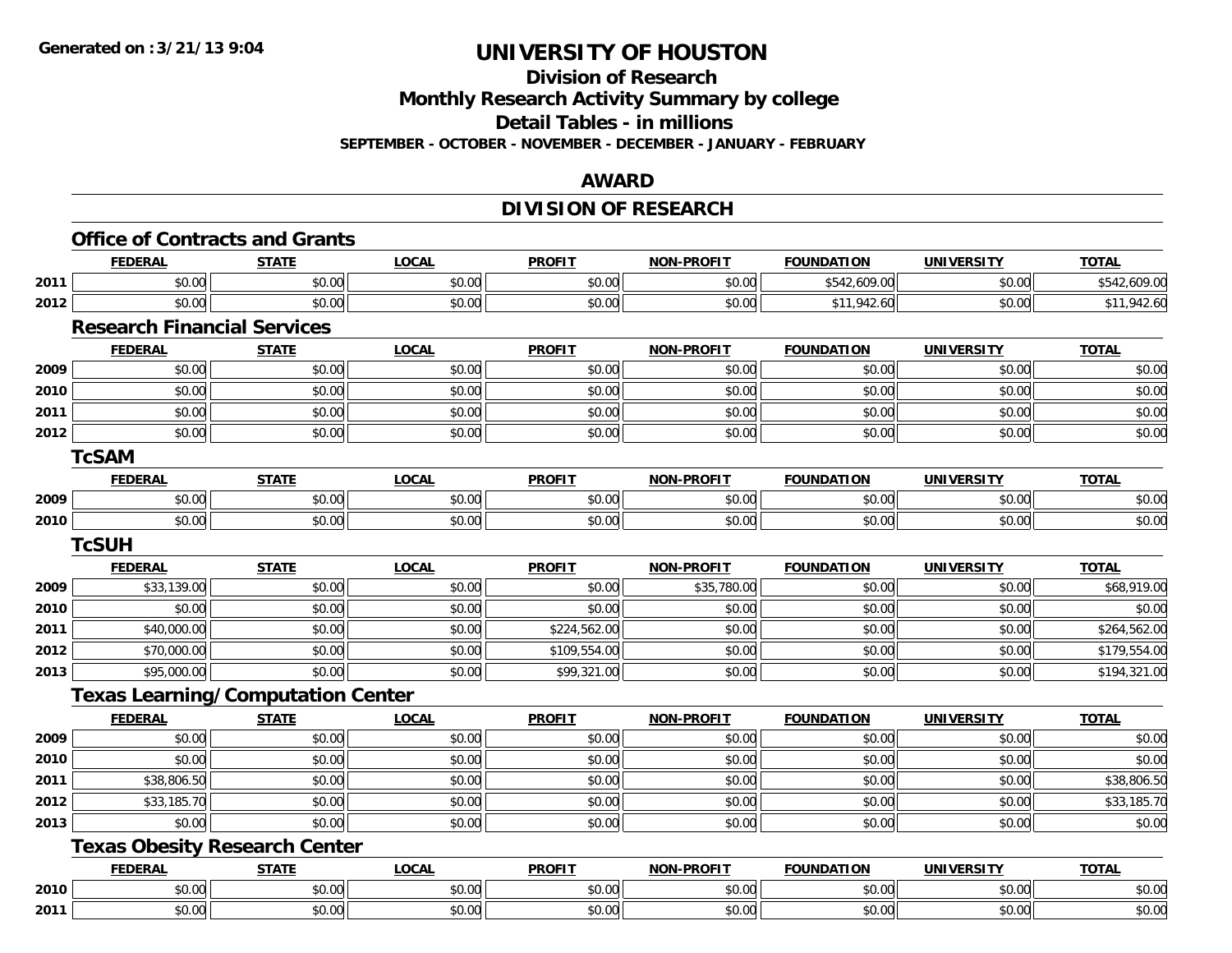**Division of Research**

**Monthly Research Activity Summary by college**

**Detail Tables - in millions**

**SEPTEMBER - OCTOBER - NOVEMBER - DECEMBER - JANUARY - FEBRUARY**

### **AWARD**

### **DIVISION OF RESEARCH**

### **Texas Obesity Research Center**

|      |                     | <b>CTATE</b>       | <b>OCAL</b>                   | <b>PROFIT</b>  | <b>BBAFIT</b><br><b>NICH</b> | ACIL<br>1 U J F   | <b>INIT</b>    | $-0$                   |
|------|---------------------|--------------------|-------------------------------|----------------|------------------------------|-------------------|----------------|------------------------|
| 2012 | $\sim$ 00<br>ູ∾∪.∿⊹ | ტი იი<br>JU.UU     | $n \cap \neg$<br><b>PU.UU</b> | \$0.00         | 0 <sup>0</sup><br>vu.uu      | $\cdots$<br>vv.,  | ሰሰ ሰሰ<br>JU.UU | $\sim$ $\sim$<br>DU.UG |
| 2013 | vv.vv               | $\sim$ 00<br>JU.UU | \$0.00                        | ≮∩ ∩∩<br>JU.UU | $\sim$ 00<br>vu.vu           | $\cdots$<br>JU.UU | ሰሰ ሰሰ<br>vu.vu | $\sim$<br>ง∪.∪บ        |

**TIMES**

|              | <b>FEDERAL</b>  | <b>STATE</b> | <b>LOCAL</b> | <b>PROFIT</b> | <b>NON-PROFIT</b> | <b>FOUNDATION</b> | <b>UNIVERSITY</b> | <b>TOTAL</b>    |
|--------------|-----------------|--------------|--------------|---------------|-------------------|-------------------|-------------------|-----------------|
| 2009         | \$3,319,076.75  | \$0.00       | \$0.00       | \$0.00        | \$0.00            | \$0.00            | \$45,259.00       | \$3,364,335.75  |
| 2010         | \$5,018,119.48  | \$32,382.00  | \$0.00       | \$0.00        | \$0.00            | \$0.00            | \$0.00            | \$5,050,501.48  |
| 2011         | \$2,606,907.00  | \$506,938.00 | \$0.00       | \$0.00        | \$0.00            | \$0.00            | \$0.00            | \$3,113,845.00  |
| 2012         | \$3,640,924.71  | \$13,431.15  | \$0.00       | \$0.00        | \$0.00            | \$0.00            | \$0.00            | \$3,654,355.86  |
| 2013         | \$3,648,350.70  | \$0.00       | \$0.00       | \$0.00        | \$0.00            | \$0.00            | \$0.00            | \$3,648,350.70  |
| <b>Total</b> | \$18,652,586.81 | \$623,134.40 | \$0.00       | \$543,937.00  | \$35,780.00       | \$1,321,601.85    | \$45,259.00       | \$21,222,299.06 |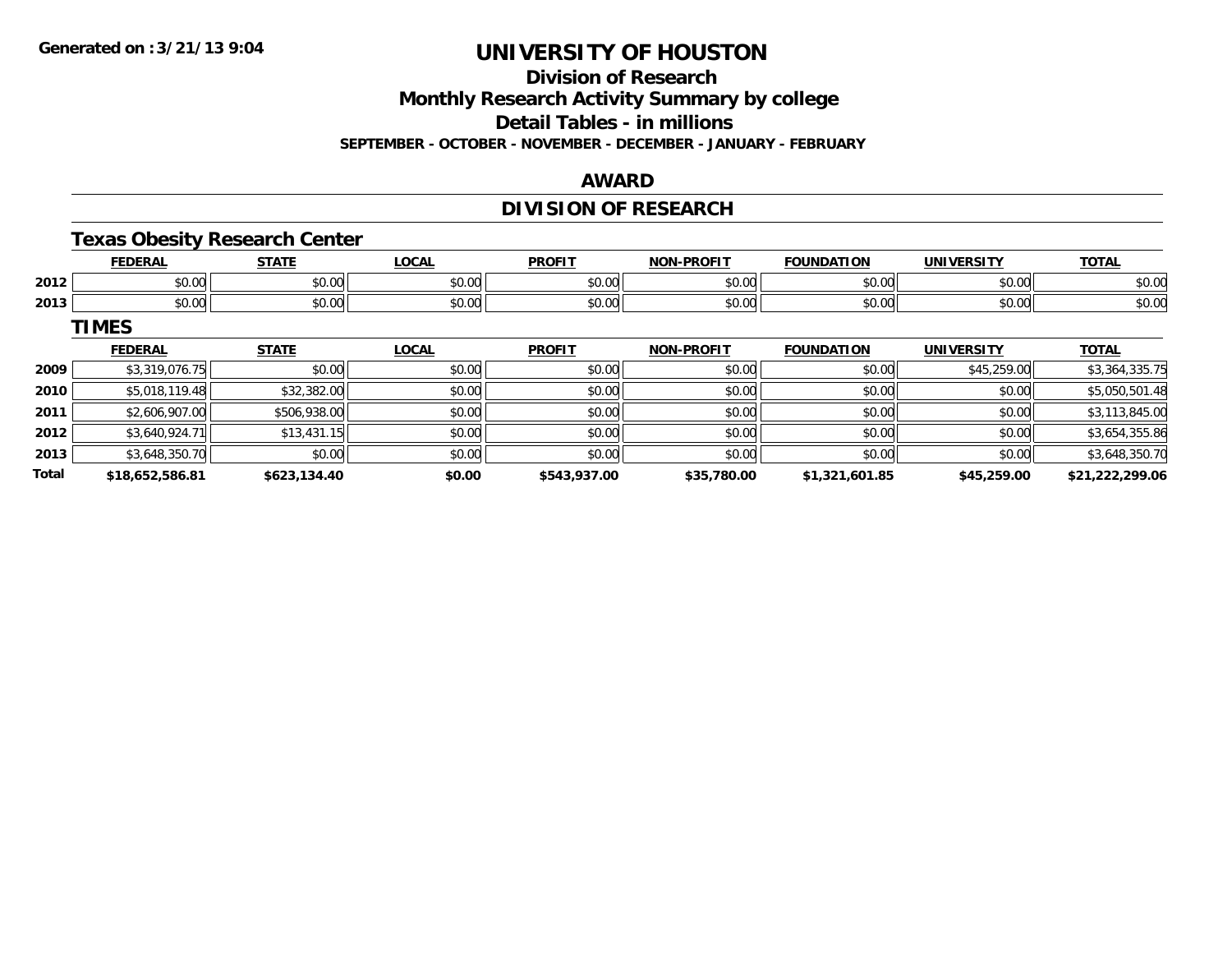**Division of Research**

**Monthly Research Activity Summary by college**

**Detail Tables - in millions**

**SEPTEMBER - OCTOBER - NOVEMBER - DECEMBER - JANUARY - FEBRUARY**

### **AWARD**

#### **GRADUATE COLLEGE OF SOCIAL WORK**

|              | <b>Center for Health Equities &amp; Evaluation Research</b> |              |              |               |                   |                   |                   |                |
|--------------|-------------------------------------------------------------|--------------|--------------|---------------|-------------------|-------------------|-------------------|----------------|
|              | <b>FEDERAL</b>                                              | <b>STATE</b> | <b>LOCAL</b> | <b>PROFIT</b> | <b>NON-PROFIT</b> | <b>FOUNDATION</b> | <b>UNIVERSITY</b> | <b>TOTAL</b>   |
| 2013         | \$99,000.00                                                 | \$0.00       | \$0.00       | \$0.00        | \$0.00            | \$0.00            | \$0.00            | \$99,000.00    |
|              | <b>Child &amp; Family for Innovative Research</b>           |              |              |               |                   |                   |                   |                |
|              | <b>FEDERAL</b>                                              | <b>STATE</b> | <b>LOCAL</b> | <b>PROFIT</b> | <b>NON-PROFIT</b> | <b>FOUNDATION</b> | <b>UNIVERSITY</b> | <b>TOTAL</b>   |
| 2009         | \$24,262.21                                                 | \$0.00       | \$0.00       | \$0.00        | \$32,073.00       | \$0.00            | \$0.00            | \$56,335.21    |
| 2010         | \$25,000.00                                                 | \$0.00       | \$0.00       | \$0.00        | \$17,000.00       | \$0.00            | \$0.00            | \$42,000.00    |
| 2011         | \$25,000.00                                                 | \$0.00       | \$0.00       | \$0.00        | \$0.00            | \$0.00            | \$0.00            | \$25,000.00    |
| 2012         | \$2,942.90                                                  | \$0.00       | \$0.00       | \$176,507.00  | \$0.00            | \$0.00            | \$0.00            | \$179,449.90   |
| 2013         | \$0.00                                                      | \$110,342.00 | \$0.00       | \$0.00        | \$0.00            | \$0.00            | \$0.00            | \$110,342.00   |
|              | <b>Community Projects - Social Work</b>                     |              |              |               |                   |                   |                   |                |
|              | <b>FEDERAL</b>                                              | <b>STATE</b> | <b>LOCAL</b> | <b>PROFIT</b> | <b>NON-PROFIT</b> | <b>FOUNDATION</b> | <b>UNIVERSITY</b> | <b>TOTAL</b>   |
| 2009         | \$36,900.00                                                 | \$0.00       | \$0.00       | \$0.00        | \$0.00            | \$0.00            | \$0.00            | \$36,900.00    |
| 2010         | \$0.00                                                      | \$0.00       | \$0.00       | \$0.00        | \$0.00            | \$0.00            | \$0.00            | \$0.00         |
| 2012         | \$2,942.90                                                  | \$0.00       | \$0.00       | \$0.00        | \$0.00            | \$0.00            | \$0.00            | \$2,942.90     |
|              | Dean, Social Work                                           |              |              |               |                   |                   |                   |                |
|              | <b>FEDERAL</b>                                              | <b>STATE</b> | <b>LOCAL</b> | <b>PROFIT</b> | NON-PROFIT        | <b>FOUNDATION</b> | <b>UNIVERSITY</b> | <b>TOTAL</b>   |
| 2009         | \$816,473.80                                                | \$788,888.96 | \$0.00       | \$0.00        | \$0.00            | \$0.00            | \$0.00            | \$1,605,362.76 |
| 2010         | \$358,239.68                                                | \$401,203.26 | \$0.00       | \$0.00        | \$0.00            | \$0.00            | \$0.00            | \$759,442.94   |
| 2011         | \$376,122.62                                                | \$0.00       | \$0.00       | \$0.00        | \$0.00            | \$1,146.30        | \$0.00            | \$377,268.92   |
| 2012         | \$237,215.94                                                | \$0.00       | \$0.00       | \$0.00        | \$0.00            | \$0.00            | \$0.00            | \$237,215.94   |
| 2013         | \$651,623.28                                                | \$10,000.00  | \$0.00       | \$100,000.00  | \$0.00            | \$0.00            | \$0.00            | \$761,623.28   |
|              | <b>Drug and Social Policy Research</b>                      |              |              |               |                   |                   |                   |                |
|              | <b>FEDERAL</b>                                              | <b>STATE</b> | <b>LOCAL</b> | <b>PROFIT</b> | <b>NON-PROFIT</b> | <b>FOUNDATION</b> | <b>UNIVERSITY</b> | <b>TOTAL</b>   |
| 2009         | \$0.00                                                      | \$0.00       | \$0.00       | \$0.00        | \$0.00            | \$0.00            | \$0.00            | \$0.00         |
| 2010         | \$0.00                                                      | \$0.00       | \$0.00       | \$0.00        | \$0.00            | \$0.00            | \$0.00            | \$0.00         |
| 2011         | \$0.00                                                      | \$0.00       | \$0.00       | \$0.00        | \$0.00            | \$0.00            | \$0.00            | \$0.00         |
|              | \$0.00                                                      | \$0.00       | \$0.00       | \$0.00        | \$0.00            | \$0.00            | \$0.00            | \$0.00         |
|              |                                                             |              |              |               |                   |                   |                   |                |
|              | <b>Office for Drug SPR</b>                                  |              |              |               |                   |                   |                   |                |
|              | <b>FEDERAL</b>                                              | <b>STATE</b> | <b>LOCAL</b> | <b>PROFIT</b> | <b>NON-PROFIT</b> | <b>FOUNDATION</b> | <b>UNIVERSITY</b> | <b>TOTAL</b>   |
| 2013<br>2009 | \$0.00                                                      | \$0.00       | \$0.00       | \$0.00        | \$0.00            | \$0.00            | \$0.00            | \$0.00         |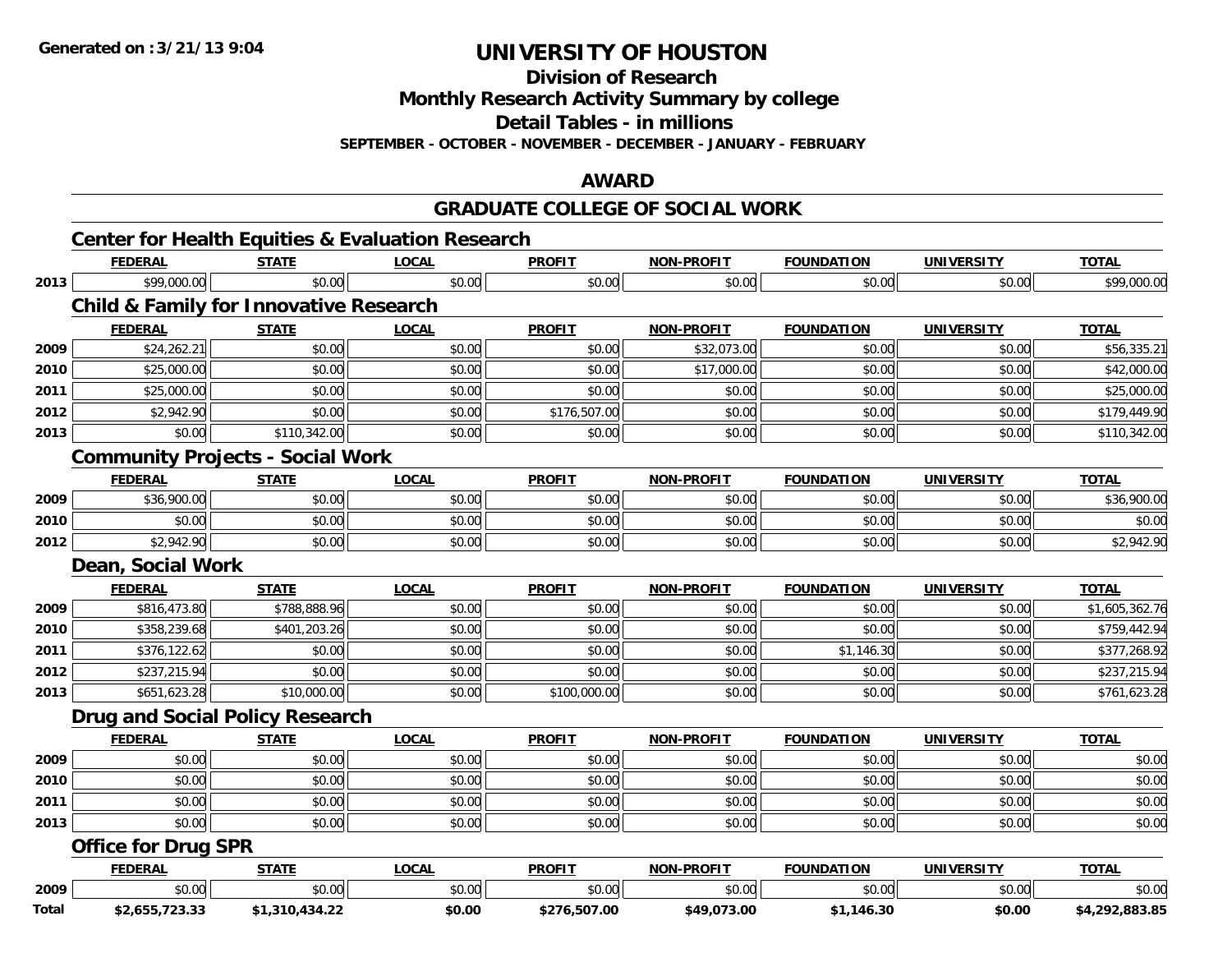**Division of Research**

**Monthly Research Activity Summary by college**

**Detail Tables - in millions**

**SEPTEMBER - OCTOBER - NOVEMBER - DECEMBER - JANUARY - FEBRUARY**

#### **AWARD**

### **HILTON COLLEGE OF HOTEL AND RESTAURANT MANAGEMENT**

#### **Hotel and Restaurant Management**

|       | <b>FEDERAL</b> | <b>STATE</b> | <u>LOCAL</u> | <b>PROFIT</b> | <b>NON-PROFIT</b> | <b>FOUNDATION</b> | <b>UNIVERSITY</b> | <b>TOTAL</b> |
|-------|----------------|--------------|--------------|---------------|-------------------|-------------------|-------------------|--------------|
| 2009  | \$60,000.00    | \$0.00       | \$0.00       | \$9,047.50    | \$0.00            | \$0.00            | \$0.00            | \$69,047.50  |
| 2010  | \$70,000.00    | \$0.00       | \$0.00       | \$0.00        | \$82,548.00       | \$0.00            | \$0.00            | \$152,548.00 |
| 2011  | \$173,995.00   | \$0.00       | \$0.00       | \$0.00        | \$27,280.00       | \$0.00            | \$0.00            | \$201,275.00 |
| 2012  | \$58,837.68    | \$103,763.44 | \$0.00       | \$1,500.00    | \$10,887.00       | \$0.00            | \$0.00            | \$174,988.12 |
| 2013  | \$106,747.00   | \$0.00       | \$0.00       | \$0.00        | \$0.00            | \$0.00            | \$0.00            | \$106,747.00 |
| Total | \$469,579.68   | \$103,763.44 | \$0.00       | \$10,547.50   | \$120,715.00      | \$0.00            | \$0.00            | \$704,605.62 |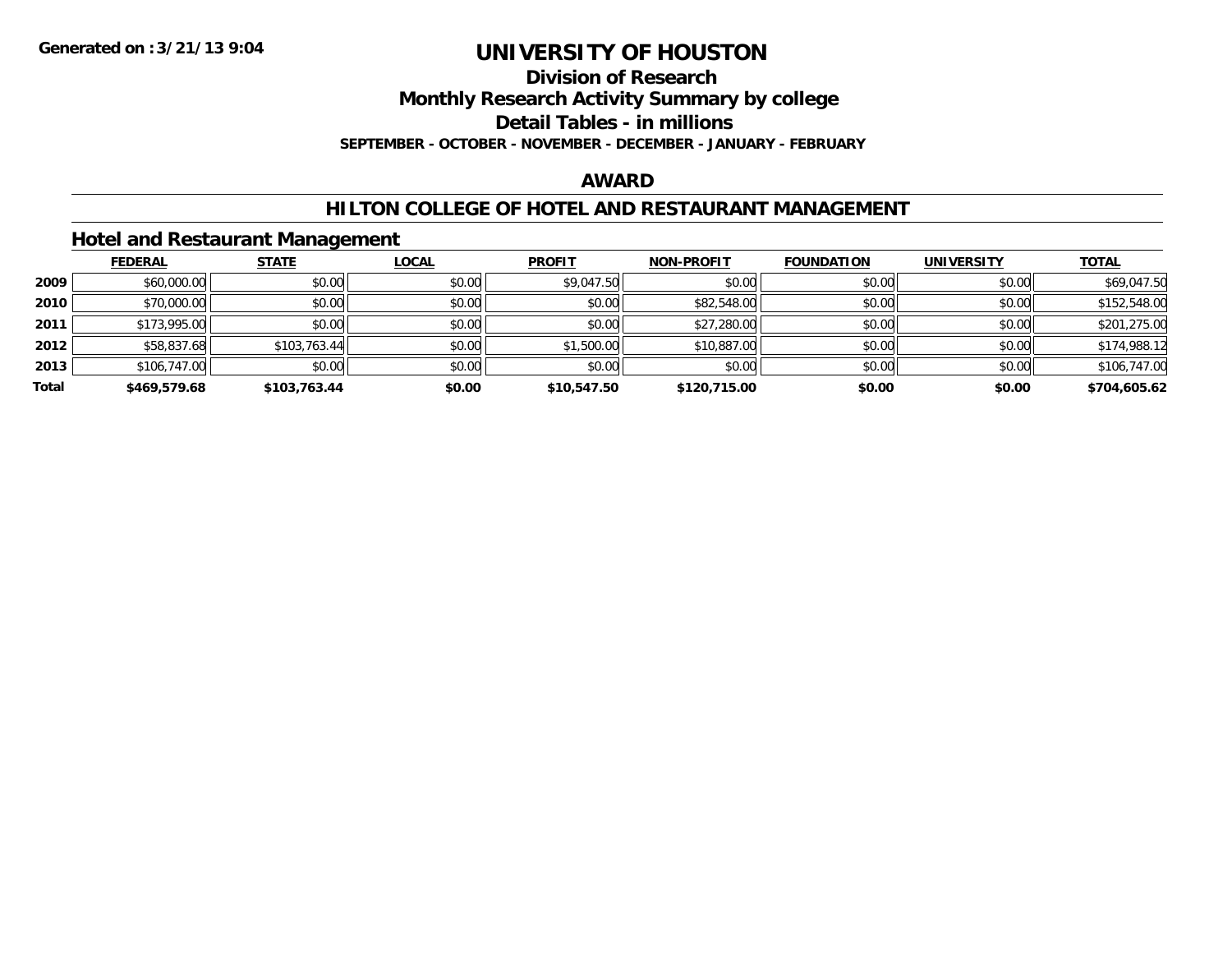**Division of Research**

**Monthly Research Activity Summary by college**

**Detail Tables - in millions**

**SEPTEMBER - OCTOBER - NOVEMBER - DECEMBER - JANUARY - FEBRUARY**

### **AWARD**

#### **HONORS COLLEGE**

#### **Houston Teachers Institute**

|       | <b>FEDERAL</b>   | STATE  | <b>LOCAL</b> | <b>PROFIT</b> | <b>NON-PROFIT</b> | <b>FOUNDATION</b> | <b>UNIVERSITY</b> | <b>TOTAL</b>        |
|-------|------------------|--------|--------------|---------------|-------------------|-------------------|-------------------|---------------------|
| 2009  | \$126,000.00     | \$0.00 | \$0.00       | \$0.00        | \$0.00            | \$0.00            | \$0.00            | 126,000.00<br>0.101 |
| 2012  | \$34.951.<br>.70 | \$0.00 | \$0.00       | \$0.00        | \$0.00            | \$0.00            | \$0.00            | \$34,951.70         |
| Total | \$160,951.70     | \$0.00 | \$0.00       | \$0.00        | \$0.00            | \$0.00            | \$0.00            | \$160,951.70        |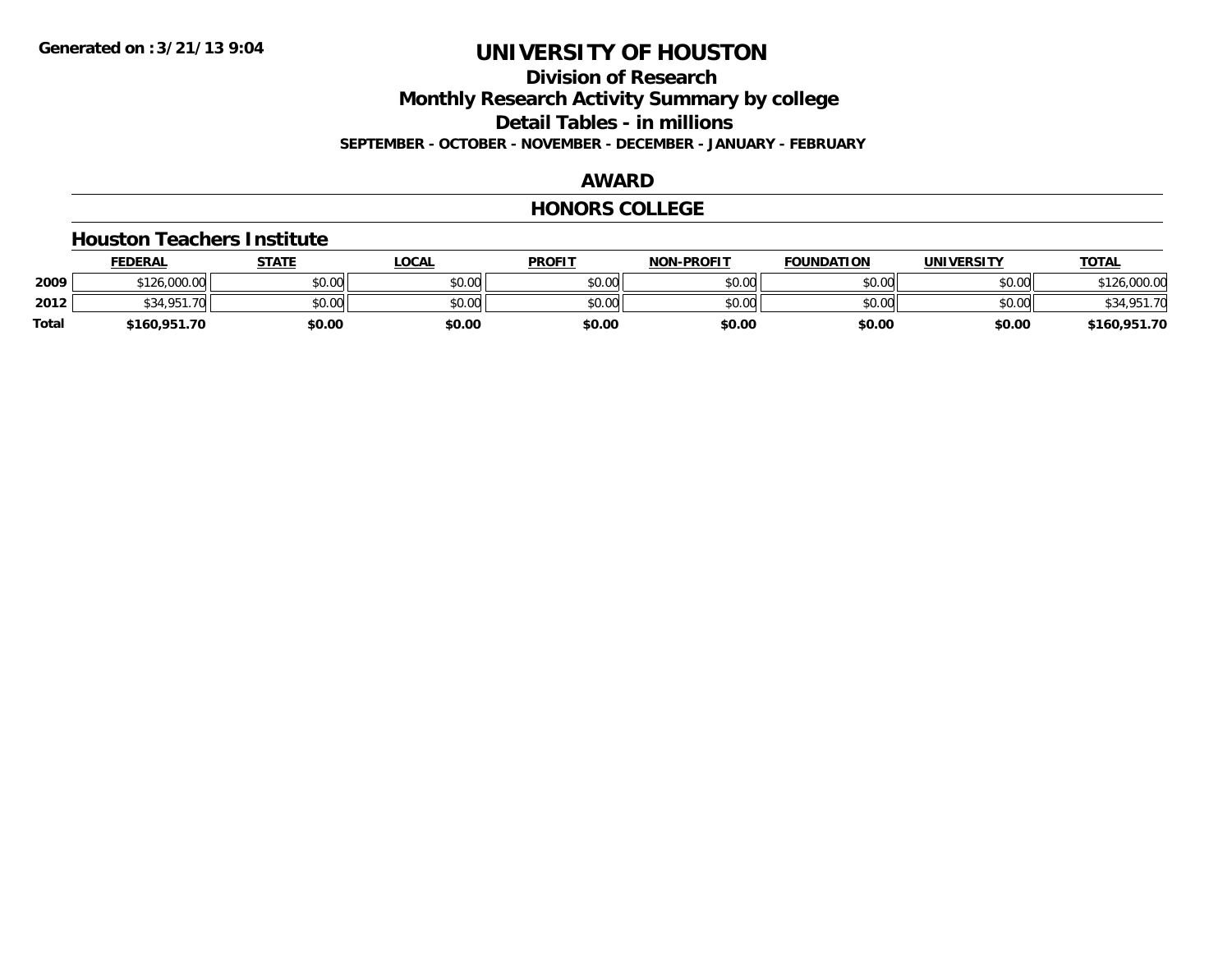**Division of Research**

**Monthly Research Activity Summary by college**

**Detail Tables - in millions**

**SEPTEMBER - OCTOBER - NOVEMBER - DECEMBER - JANUARY - FEBRUARY**

### **AWARD**

#### **INSTITUTIONAL**

#### **Associate Vice Chancellor**

|              | <b>FEDERAL</b>             | <b>STATE</b> | <b>OCAL</b> | <b>PROFIT</b>   | <b>-PROFIT</b><br>NON | <b>FOUNDATION</b> | UNIVERSITY | <b>TOTAL</b> |
|--------------|----------------------------|--------------|-------------|-----------------|-----------------------|-------------------|------------|--------------|
| 2010         | $\sqrt{2}$<br>361<br>22.90 | \$0.00       | JU.UU       | \$0.00<br>JU.UU | ልስ ሀህ<br>וטטוע        | \$0.00            | \$0.00     | - -          |
| <b>Total</b> | 10 22                      | \$0.00       | \$0.00      | \$0.00          | \$0.00                | \$0.00            | \$0.00     | 7,492.36     |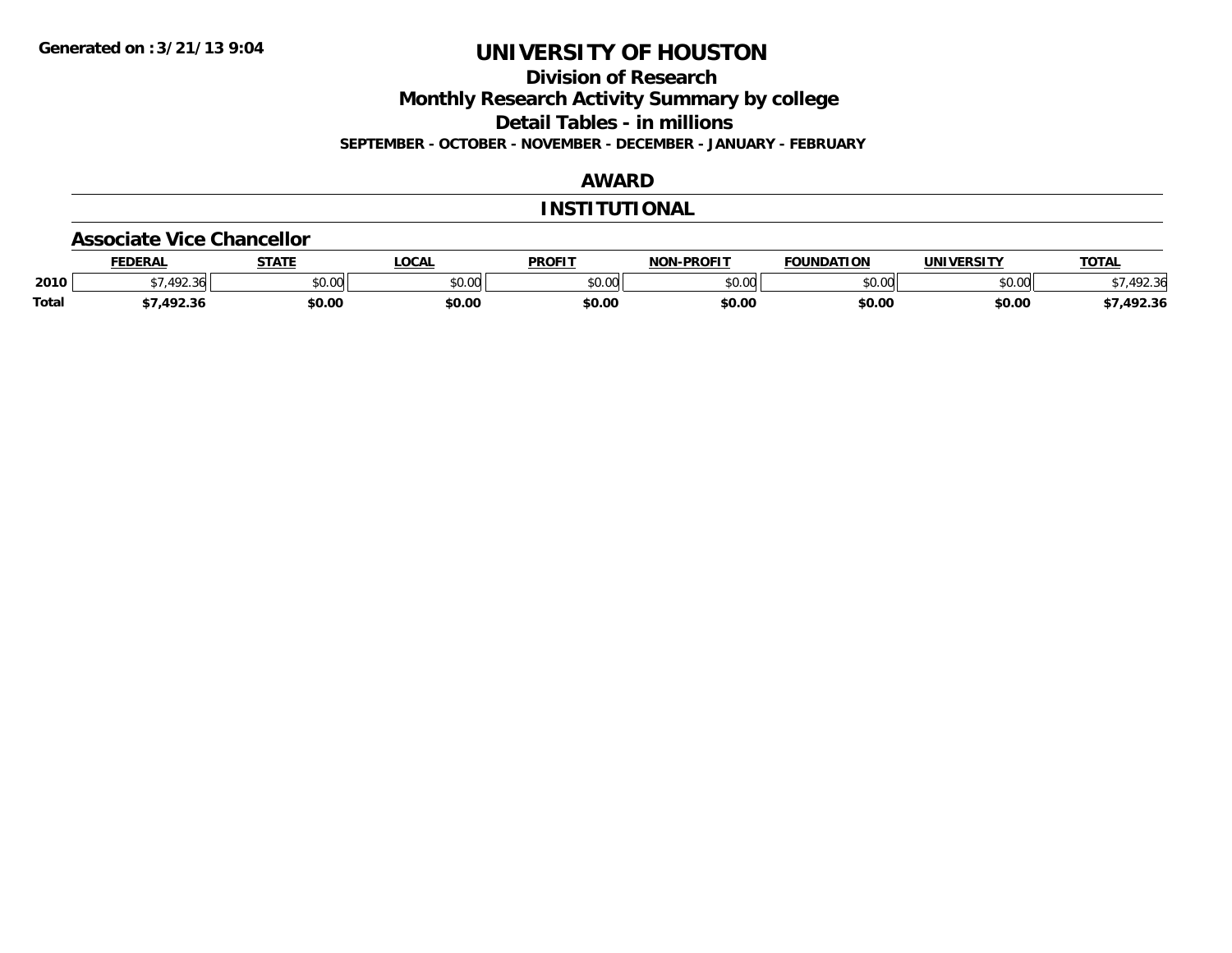### **Division of Research Monthly Research Activity Summary by college Detail Tables - in millions SEPTEMBER - OCTOBER - NOVEMBER - DECEMBER - JANUARY - FEBRUARY**

#### **AWARD**

#### **LIBRARY**

### **Administration, Library**

|       | <b>FEDERAL</b> | <u>STATE</u> | <b>LOCAL</b> | <b>PROFIT</b> | <b>NON-PROFIT</b> | <b>FOUNDATION</b> | <b>UNIVERSITY</b> | <b>TOTAL</b> |
|-------|----------------|--------------|--------------|---------------|-------------------|-------------------|-------------------|--------------|
| 2009  | \$33,605.00    | \$0.00       | \$0.00       | \$0.00        | \$0.00            | \$0.00            | \$0.00            | \$33,605.00  |
| 2010  | \$34,475.00    | \$0.00       | \$0.00       | \$0.00        | \$0.00            | \$0.00            | \$0.00            | \$34,475.00  |
| 2011  | \$19,863.00    | \$0.00       | \$0.00       | \$0.00        | \$0.00            | \$0.00            | \$0.00            | \$19,863.00  |
| Total | \$87,943.00    | \$0.00       | \$0.00       | \$0.00        | \$0.00            | \$0.00            | \$0.00            | \$87,943.00  |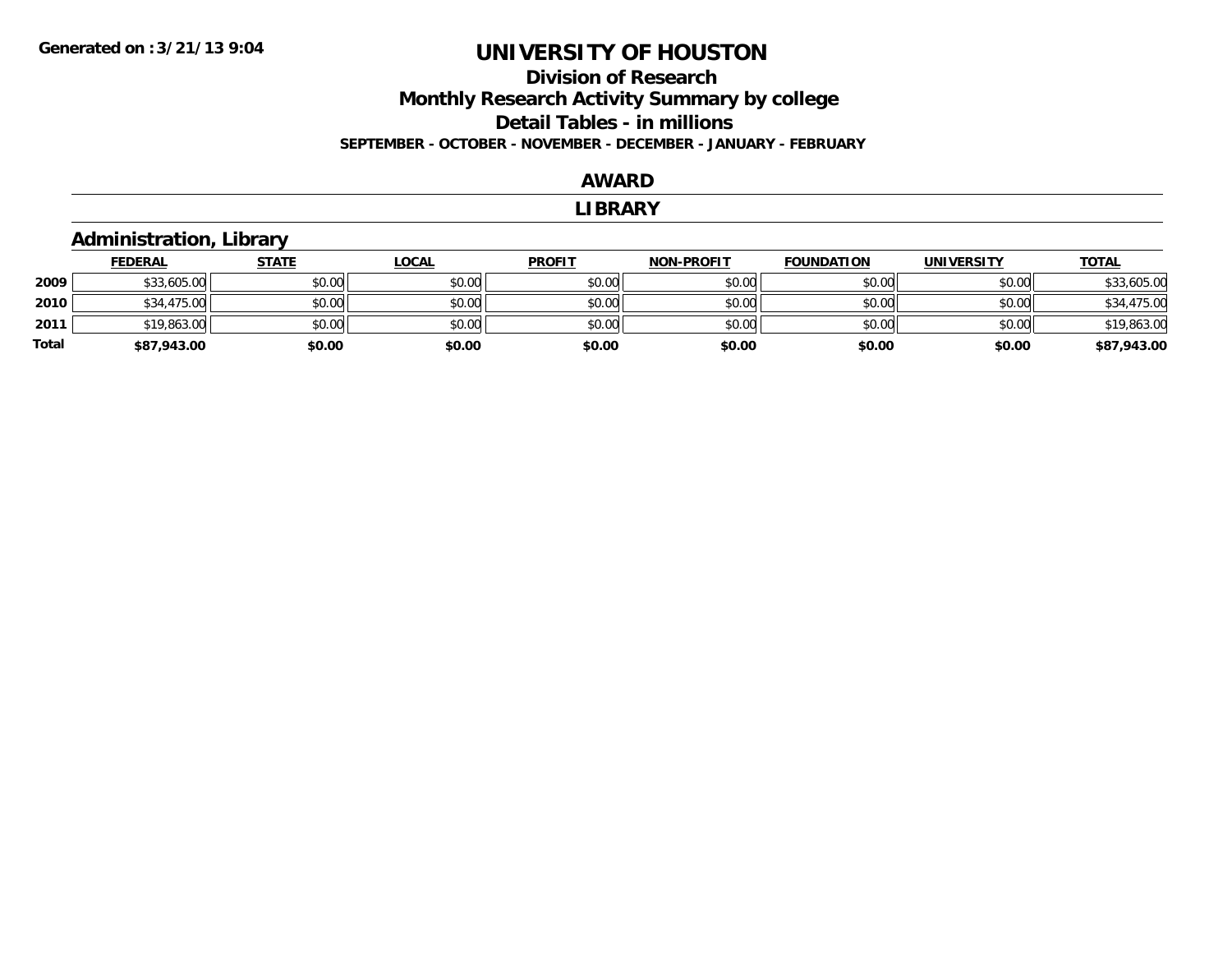**Division of Research**

**Monthly Research Activity Summary by college**

**Detail Tables - in millions**

**SEPTEMBER - OCTOBER - NOVEMBER - DECEMBER - JANUARY - FEBRUARY**

### **AWARD**

#### **PRESIDENT**

#### **Office of the President**

|              | <b>DERAI</b>  | <b>STATE</b> | LOCAI              | PROFIT          | <b>DDOEIT</b><br>NAN | <b>FOUNDATION</b> | UNIVERSITY | <b>TOTAL</b>   |
|--------------|---------------|--------------|--------------------|-----------------|----------------------|-------------------|------------|----------------|
| 2011         | n vu<br>,u.uu | JU.UU        | $\sim$ 00<br>DU.UL | $\sim$<br>JU.UU | 20M<br>,u.uu         |                   | \$0.00     | ቀስ ስር<br>⊋∪.∪⊌ |
| <b>Total</b> | \$0.00        | \$0.00       | \$0.00             | en nr<br>JU.UL  | \$0.00               | \$0.00            | \$0.00     | \$0.00         |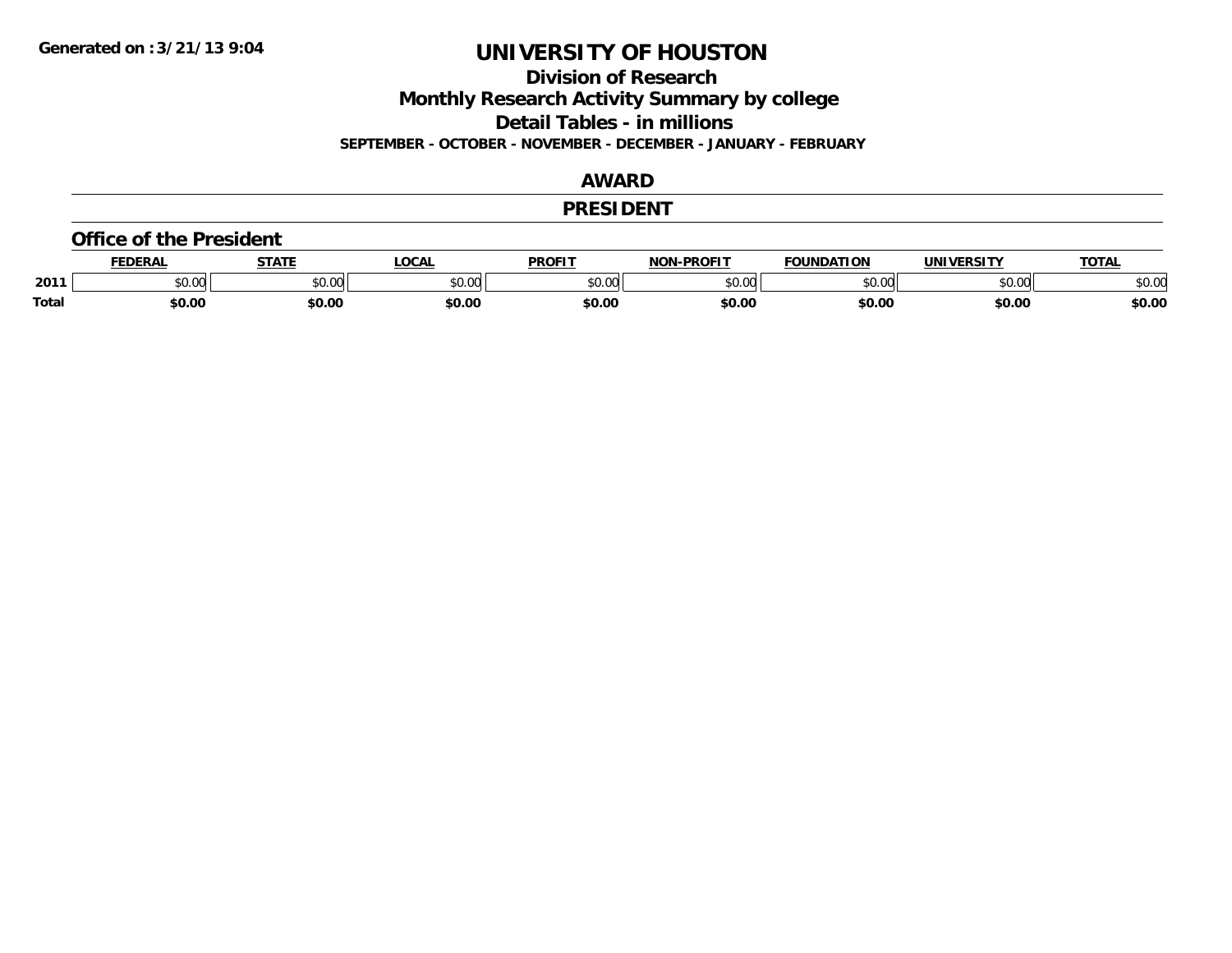### **Division of ResearchMonthly Research Activity Summary by college Detail Tables - in millions SEPTEMBER - OCTOBER - NOVEMBER - DECEMBER - JANUARY - FEBRUARY**

### **AWARD**

#### **SENIOR V.P. FOR ACADEMIC AFFAIRS AND PROVOST**

|      | <b>KUHF - Radio</b>                     |              |                                                     |               |                   |                   |                   |                |
|------|-----------------------------------------|--------------|-----------------------------------------------------|---------------|-------------------|-------------------|-------------------|----------------|
|      | <b>FEDERAL</b>                          | <b>STATE</b> | <b>LOCAL</b>                                        | <b>PROFIT</b> | <b>NON-PROFIT</b> | <b>FOUNDATION</b> | <b>UNIVERSITY</b> | <b>TOTAL</b>   |
| 2009 | \$38,352.00                             | \$0.00       | \$0.00                                              | \$0.00        | \$455,086.00      | \$0.00            | \$0.00            | \$493,438.00   |
| 2010 | \$0.00                                  | \$0.00       | \$0.00                                              | \$0.00        | \$544,969.00      | \$0.00            | \$0.00            | \$544,969.00   |
| 2011 | \$38,616.00                             | \$0.00       | \$0.00                                              | \$0.00        | \$588,146.00      | \$0.00            | \$0.00            | \$626,762.00   |
| 2012 | \$0.00                                  | \$0.00       | \$0.00                                              | \$0.00        | \$2,266,596.00    | \$0.00            | \$0.00            | \$2,266,596.00 |
| 2013 | \$0.00                                  | \$0.00       | \$0.00                                              | \$0.00        | \$2,044,710.00    | \$0.00            | \$0.00            | \$2,044,710.00 |
|      | <b>Learning and Assessment Services</b> |              |                                                     |               |                   |                   |                   |                |
|      | <b>FEDERAL</b>                          | <b>STATE</b> | <b>LOCAL</b>                                        | <b>PROFIT</b> | <b>NON-PROFIT</b> | <b>FOUNDATION</b> | <b>UNIVERSITY</b> | <b>TOTAL</b>   |
| 2009 | \$301,959.00                            | \$132,735.00 | \$0.00                                              | \$0.00        | \$67,500.00       | \$4,000.00        | \$0.00            | \$506,194.00   |
| 2010 | \$227,609.00                            | \$148,027.00 | \$0.00                                              | \$0.00        | \$67,500.00       | \$10,000.00       | \$0.00            | \$453,136.00   |
| 2011 | \$311,018.00                            | \$0.00       | \$0.00                                              | \$0.00        | \$67,500.00       | \$0.00            | \$0.00            | \$378,518.00   |
| 2012 | \$301,376.00                            | \$130,000.00 | \$0.00                                              | \$0.00        | \$77,158.00       | \$0.00            | \$0.00            | \$508,534.00   |
| 2013 | \$378,534.00                            | \$134,767.00 | \$0.00                                              | \$0.00        | \$0.00            | \$0.00            | \$0.00            | \$513,301.00   |
|      | <b>Learning Support Services</b>        |              |                                                     |               |                   |                   |                   |                |
|      | <b>FEDERAL</b>                          | <b>STATE</b> | <b>LOCAL</b>                                        | <b>PROFIT</b> | <b>NON-PROFIT</b> | <b>FOUNDATION</b> | <b>UNIVERSITY</b> | <b>TOTAL</b>   |
| 2009 | \$124,000.00                            | \$0.00       | \$0.00                                              | \$0.00        | \$0.00            | \$0.00            | \$0.00            | \$124,000.00   |
|      |                                         |              | <b>Senior V.P. for Academic Affairs and Provost</b> |               |                   |                   |                   |                |
|      | <b>FEDERAL</b>                          | <b>STATE</b> | <b>LOCAL</b>                                        | <b>PROFIT</b> | <b>NON-PROFIT</b> | <b>FOUNDATION</b> | <b>UNIVERSITY</b> | <b>TOTAL</b>   |
| 2012 | \$0.00                                  | \$0.00       | \$0.00                                              | \$75,000.00   | \$0.00            | \$0.00            | \$0.00            | \$75,000.00    |
| 2013 | \$0.00                                  | \$0.00       | \$0.00                                              | \$0.00        | \$0.00            | \$0.00            | \$0.00            | \$0.00         |
|      | <b>UH Charter School</b>                |              |                                                     |               |                   |                   |                   |                |
|      | <b>FEDERAL</b>                          | <b>STATE</b> | <b>LOCAL</b>                                        | <b>PROFIT</b> | <b>NON-PROFIT</b> | <b>FOUNDATION</b> | <b>UNIVERSITY</b> | <b>TOTAL</b>   |
| 2012 | \$43,744.00                             | \$974,797.00 | \$0.00                                              | \$0.00        | \$0.00            | \$0.00            | \$0.00            | \$1,018,541.00 |
| 2013 | \$3,084.60                              | \$982,028.93 | \$0.00                                              | \$0.00        | \$0.00            | \$0.00            | \$0.00            | \$985,113.53   |
|      | <b>Undergraduate Scholars</b>           |              |                                                     |               |                   |                   |                   |                |
|      | <b>FEDERAL</b>                          | <b>STATE</b> | <b>LOCAL</b>                                        | <b>PROFIT</b> | <b>NON-PROFIT</b> | <b>FOUNDATION</b> | <b>UNIVERSITY</b> | <b>TOTAL</b>   |
| 2010 | \$0.00                                  | \$15,000.00  | \$0.00                                              | \$0.00        | \$0.00            | \$0.00            | \$0.00            | \$15,000.00    |
| 2011 | \$0.00                                  | \$29,456.00  | \$0.00                                              | \$0.00        | \$0.00            | \$0.00            | \$0.00            | \$29,456.00    |
| 2012 | \$0.00                                  | \$19,051.00  | \$0.00                                              | \$0.00        | \$0.00            | \$0.00            | \$0.00            | \$19,051.00    |
| 2013 | \$0.00                                  | \$19,050.00  | \$0.00                                              | \$0.00        | \$0.00            | \$0.00            | \$0.00            | \$19,050.00    |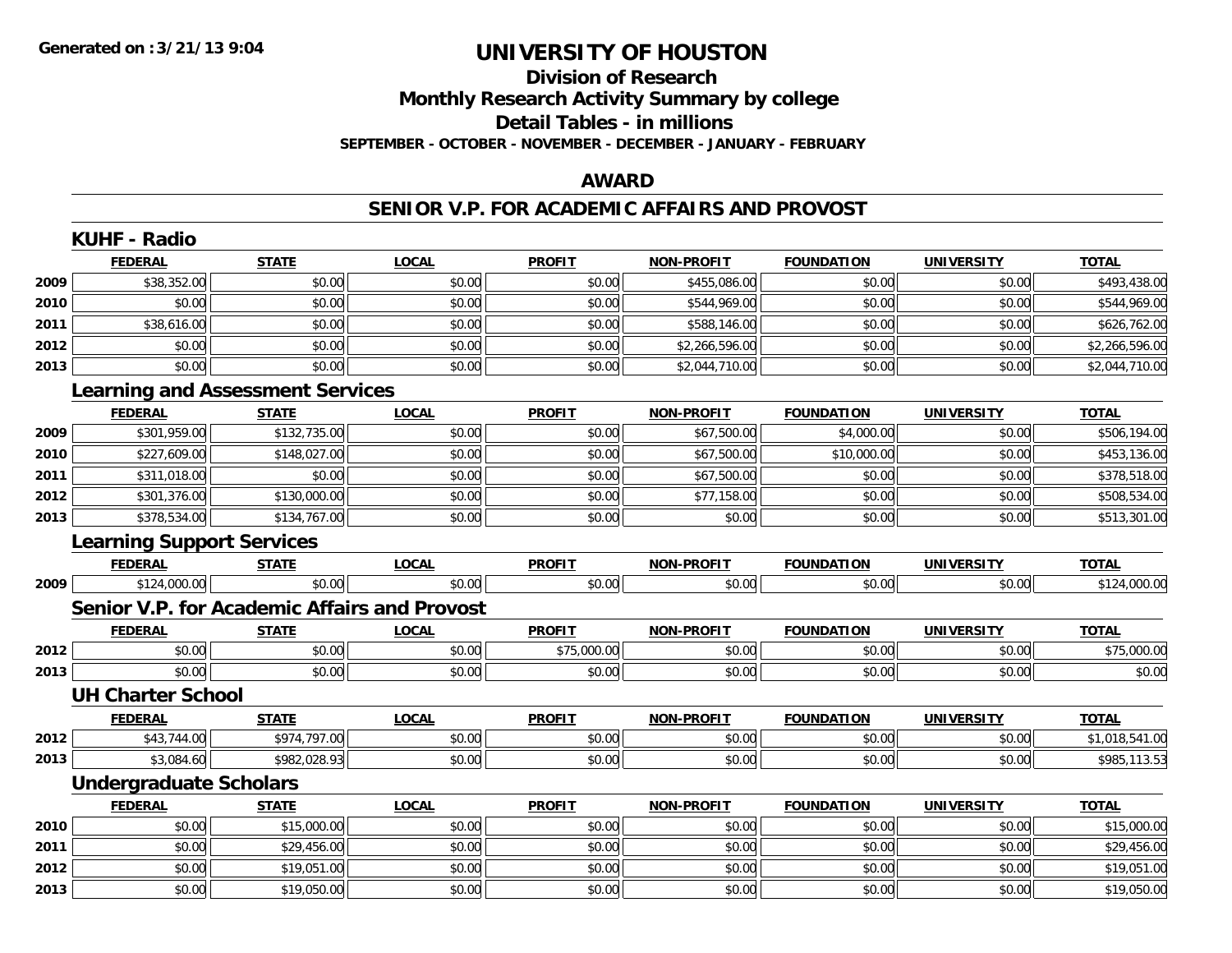**Division of Research**

**Monthly Research Activity Summary by college**

**Detail Tables - in millions**

**SEPTEMBER - OCTOBER - NOVEMBER - DECEMBER - JANUARY - FEBRUARY**

#### **AWARD**

#### **SENIOR V.P. FOR ACADEMIC AFFAIRS AND PROVOST**

### **Undergraduate Studies**

|       | <b>FEDERAL</b> | <u>STATE</u>   | <u>LOCAL</u> | <b>PROFIT</b> | <b>NON-PROFIT</b> | <b>FOUNDATION</b> | <b>UNIVERSITY</b> | <b>TOTAL</b>    |
|-------|----------------|----------------|--------------|---------------|-------------------|-------------------|-------------------|-----------------|
| 2009  | \$0.00         | \$30,000.00    | \$0.00       | \$0.00        | \$0.00            | \$0.00            | \$0.00            | \$30,000.00     |
| 2010  | \$0.00         | \$210,000.00   | \$0.00       | \$0.00        | \$0.00            | \$0.00            | \$0.00            | \$210,000.00    |
| 2011  | \$0.00         | \$140,000.00   | \$0.00       | \$0.00        | \$0.00            | \$0.00            | \$0.00            | \$140,000.00    |
| 2013  | \$0.00         | \$130,000.00   | \$0.00       | \$0.00        | \$0.00            | \$0.00            | \$0.00            | \$130,000.00    |
| Total | \$1,768,292.60 | \$3,094,911.93 | \$0.00       | \$75,000.00   | \$6,179,165.00    | \$14,000.00       | \$0.00            | \$11,131,369.53 |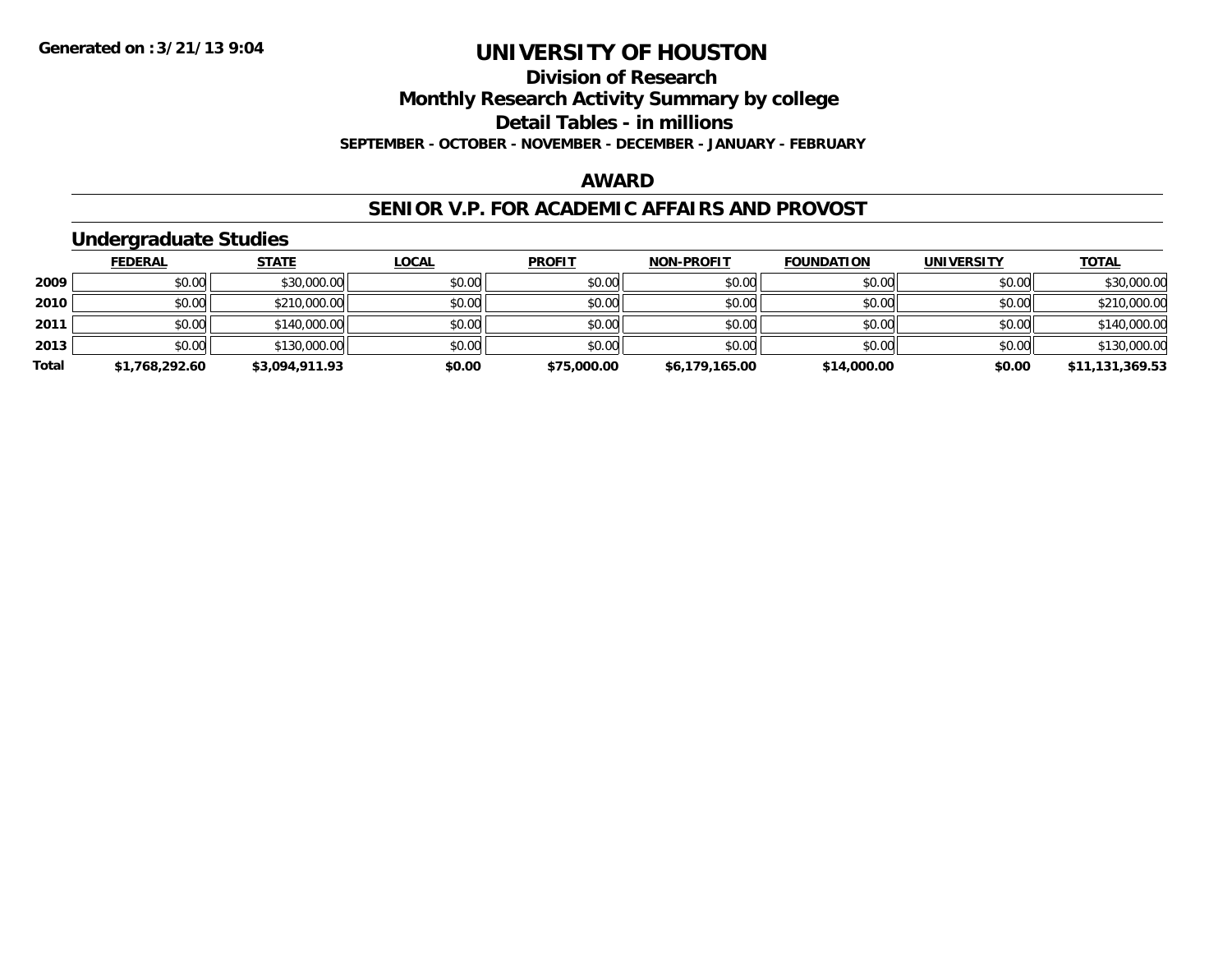**Total**

# **UNIVERSITY OF HOUSTON**

#### **Division of Research**

**Monthly Research Activity Summary by college**

**Detail Tables - in millions**

**SEPTEMBER - OCTOBER - NOVEMBER - DECEMBER - JANUARY - FEBRUARY**

#### **AWARD**

#### **UH LAW CENTER**

|      | Dean, Law      |              |              |               |                   |                   |                   |              |
|------|----------------|--------------|--------------|---------------|-------------------|-------------------|-------------------|--------------|
|      | <b>FEDERAL</b> | <b>STATE</b> | <b>LOCAL</b> | <b>PROFIT</b> | <b>NON-PROFIT</b> | <b>FOUNDATION</b> | <b>UNIVERSITY</b> | <b>TOTAL</b> |
| 2009 | \$178,220.00   | \$0.00       | \$0.00       | \$0.00        | \$0.00            | \$0.00            | \$0.00            | \$178,220.00 |
| 2013 | \$0.00         | \$0.00       | \$0.00       | \$0.00        | \$0.00            | \$0.00            | \$0.00            | \$0.00       |
|      | Law-UH         |              |              |               |                   |                   |                   |              |
|      | <b>FEDERAL</b> | <b>STATE</b> | <b>LOCAL</b> | <b>PROFIT</b> | <b>NON-PROFIT</b> | <b>FOUNDATION</b> | <b>UNIVERSITY</b> | <b>TOTAL</b> |
| 2009 | \$0.00         | \$45,717.00  | \$0.00       | \$0.00        | \$0.00            | \$0.00            | \$0.00            | \$45,717.00  |
| 2010 | \$20,000.00    | \$200,000.00 | \$0.00       | \$0.00        | \$0.00            | \$21.72           | \$0.00            | \$220,021.72 |
| 2011 | \$68,103.00    | \$50,000.00  | \$0.00       | \$0.00        | \$0.00            | \$0.00            | \$0.00            | \$118,103.00 |
| 2012 | \$2,942.90     | \$160,000.00 | \$0.00       | \$0.00        | \$0.00            | \$0.00            | \$0.00            | \$162,942.90 |
| 2013 | \$110,000.00   | \$114,000.00 | \$0.00       | \$0.00        | \$0.00            | \$0.00            | \$0.00            | \$224,000.00 |

**\$379,265.90 \$569,717.00 \$0.00 \$0.00 \$0.00 \$21.72 \$0.00 \$949,004.62**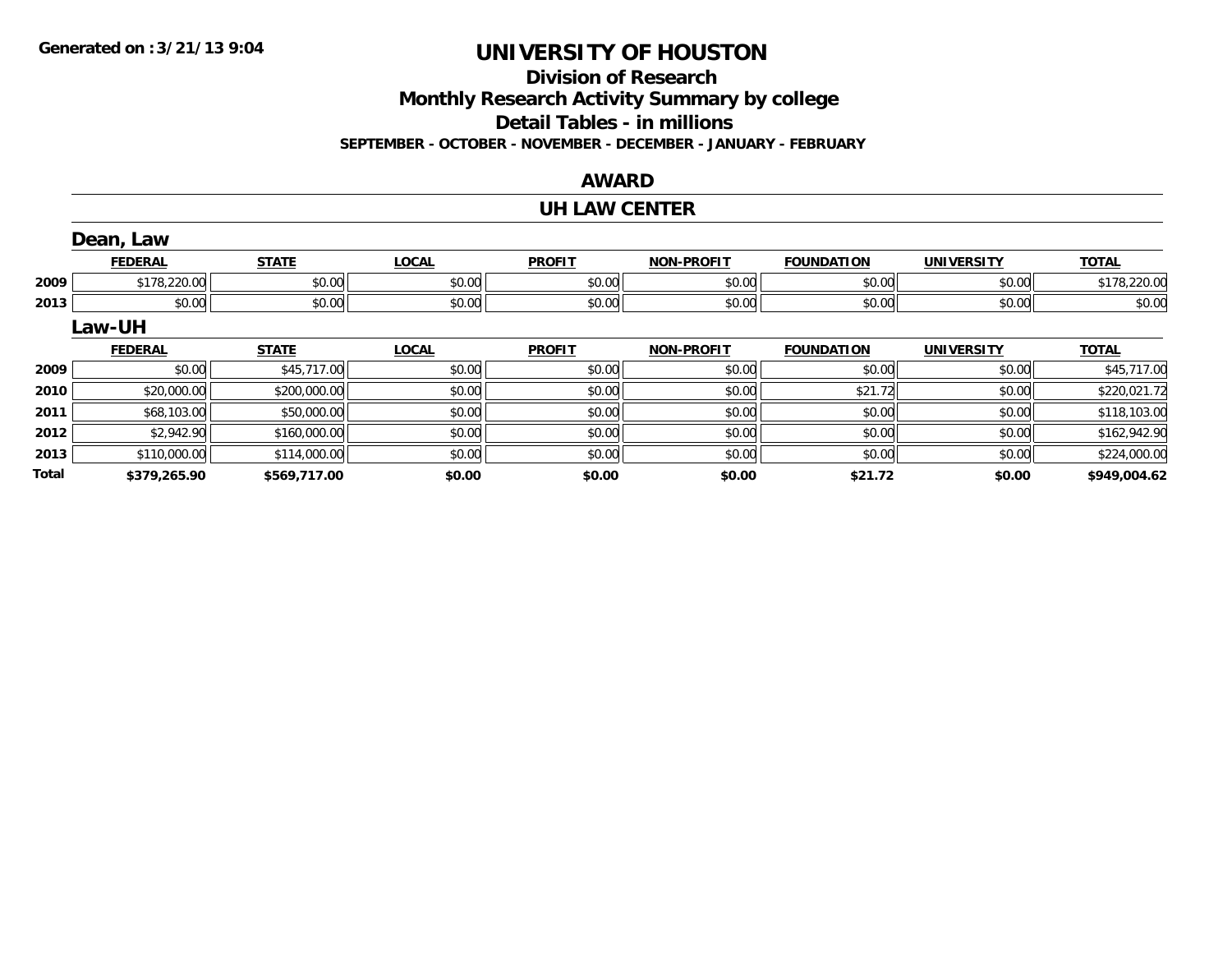### **Division of Research Monthly Research Activity Summary by college Detail Tables - in millions SEPTEMBER - OCTOBER - NOVEMBER - DECEMBER - JANUARY - FEBRUARY**

#### **AWARD**

### **UH SYSTEM**

|       | <b>KUHT-TV</b> |              |              |               |                   |                   |                   |                |  |  |  |
|-------|----------------|--------------|--------------|---------------|-------------------|-------------------|-------------------|----------------|--|--|--|
|       | <b>FEDERAL</b> | <b>STATE</b> | <b>LOCAL</b> | <b>PROFIT</b> | <b>NON-PROFIT</b> | <b>FOUNDATION</b> | <b>UNIVERSITY</b> | <b>TOTAL</b>   |  |  |  |
| 2009  | \$0.00         | \$0.00       | \$0.00       | \$0.00        | \$1,361,093.00    | \$0.00            | \$0.00            | \$1,361,093.00 |  |  |  |
| 2010  | \$0.00         | \$0.00       | \$0.00       | \$0.00        | \$1,427,262.00    | \$0.00            | \$0.00            | \$1,427,262.00 |  |  |  |
| 2011  | \$0.00         | \$0.00       | \$0.00       | \$0.00        | \$1,606,903.00    | \$0.00            | \$0.00            | \$1,606,903.00 |  |  |  |
| 2012  | \$0.00         | \$0.00       | \$0.00       | \$0.00        | \$14,132.00       | \$0.00            | \$0.00            | \$14,132.00    |  |  |  |
| Total | \$0.00         | \$0.00       | \$0.00       | \$0.00        | \$4,409,390.00    | \$0.00            | \$0.00            | \$4,409,390.00 |  |  |  |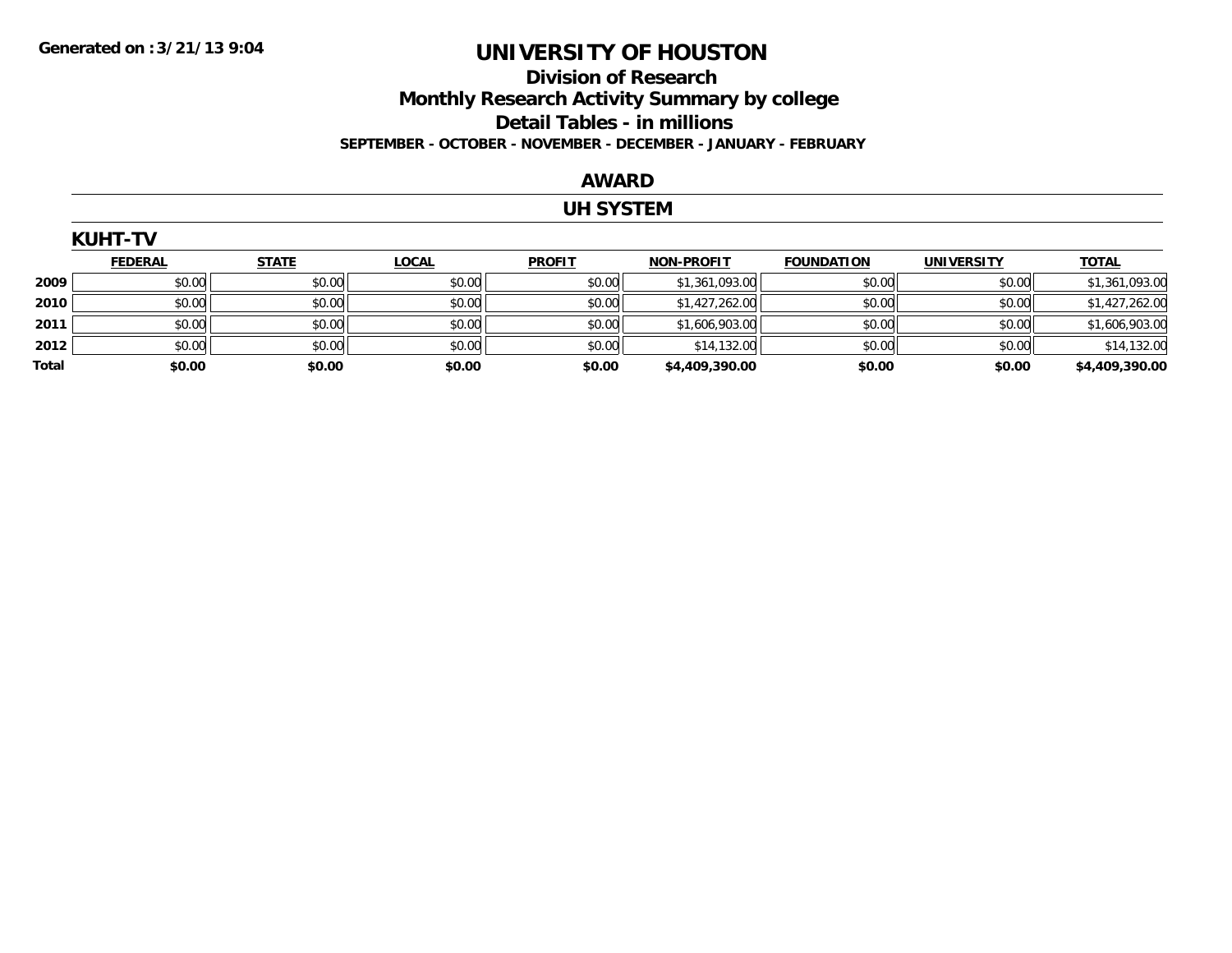### **Division of ResearchMonthly Research Activity Summary by college Detail Tables - in millions SEPTEMBER - OCTOBER - NOVEMBER - DECEMBER - JANUARY - FEBRUARY**

### **AWARD**

#### **UKNOWN COLLEGE**

### **Unknown Department**

|       | <b>FEDERAL</b> | <b>STATE</b> | <b>LOCAL</b> | <b>PROFIT</b> | <b>NON-PROFIT</b> | <b>FOUNDATION</b> | <b>UNIVERSITY</b> | <b>TOTAL</b> |
|-------|----------------|--------------|--------------|---------------|-------------------|-------------------|-------------------|--------------|
| 2009  | \$0.00         | \$0.00       | \$0.00       | \$0.00        | \$0.00            | \$0.00            | \$0.00            | \$0.00       |
| 2010  | \$0.00         | \$0.00       | \$0.00       | \$0.00        | \$0.00            | \$0.00            | \$0.00            | \$0.00       |
| 2011  | \$0.00         | \$0.00       | \$0.00       | \$0.00        | \$0.00            | \$0.00            | \$0.00            | \$0.00       |
| 2012  | \$0.00         | \$0.00       | \$0.00       | \$0.00        | \$0.00            | \$0.00            | \$0.00            | \$0.00       |
| 2013  | \$0.00         | \$0.00       | \$0.00       | \$0.00        | \$0.00            | \$0.00            | \$0.00            | \$0.00       |
| Total | \$0.00         | \$0.00       | \$0.00       | \$0.00        | \$0.00            | \$0.00            | \$0.00            | \$0.00       |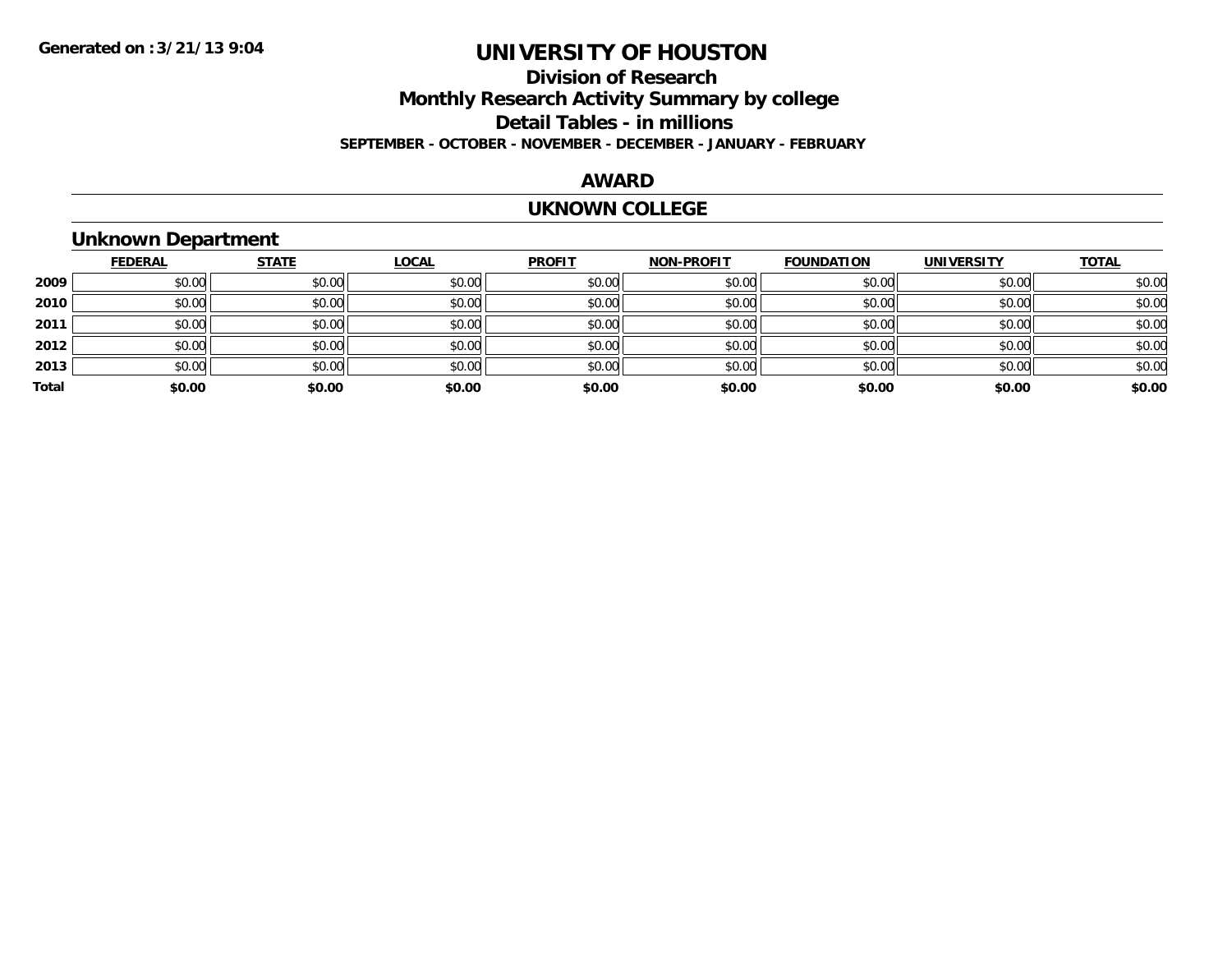**Division of Research**

**Monthly Research Activity Summary by college**

**Detail Tables - in millions**

**SEPTEMBER - OCTOBER - NOVEMBER - DECEMBER - JANUARY - FEBRUARY**

### **AWARD**

### **VICE PRESIDENT FOR ADMINISTRATION**

### **UH Police Department**

|              | <b>FEDERAL</b> | <b>STATE</b>   | LOCAL         | <b>PROFIT</b> | <b>LPROFIT</b><br>NON | <b>FOUNDATION</b> | UNIVERSITY | <b>TOTAL</b>      |
|--------------|----------------|----------------|---------------|---------------|-----------------------|-------------------|------------|-------------------|
| 2009         | vv.vv          | 0.100<br>uuu.u | 0000<br>PO.OO | 0000<br>JU.UU | 0000<br>vu.uu -       | \$0.00            | \$0.00     | 00000<br>4,000.00 |
| <b>Total</b> | \$0.00         | .000.00        | \$0.00        | \$0.00        | \$0.00                | \$0.00            | \$0.00     | 4,000.00          |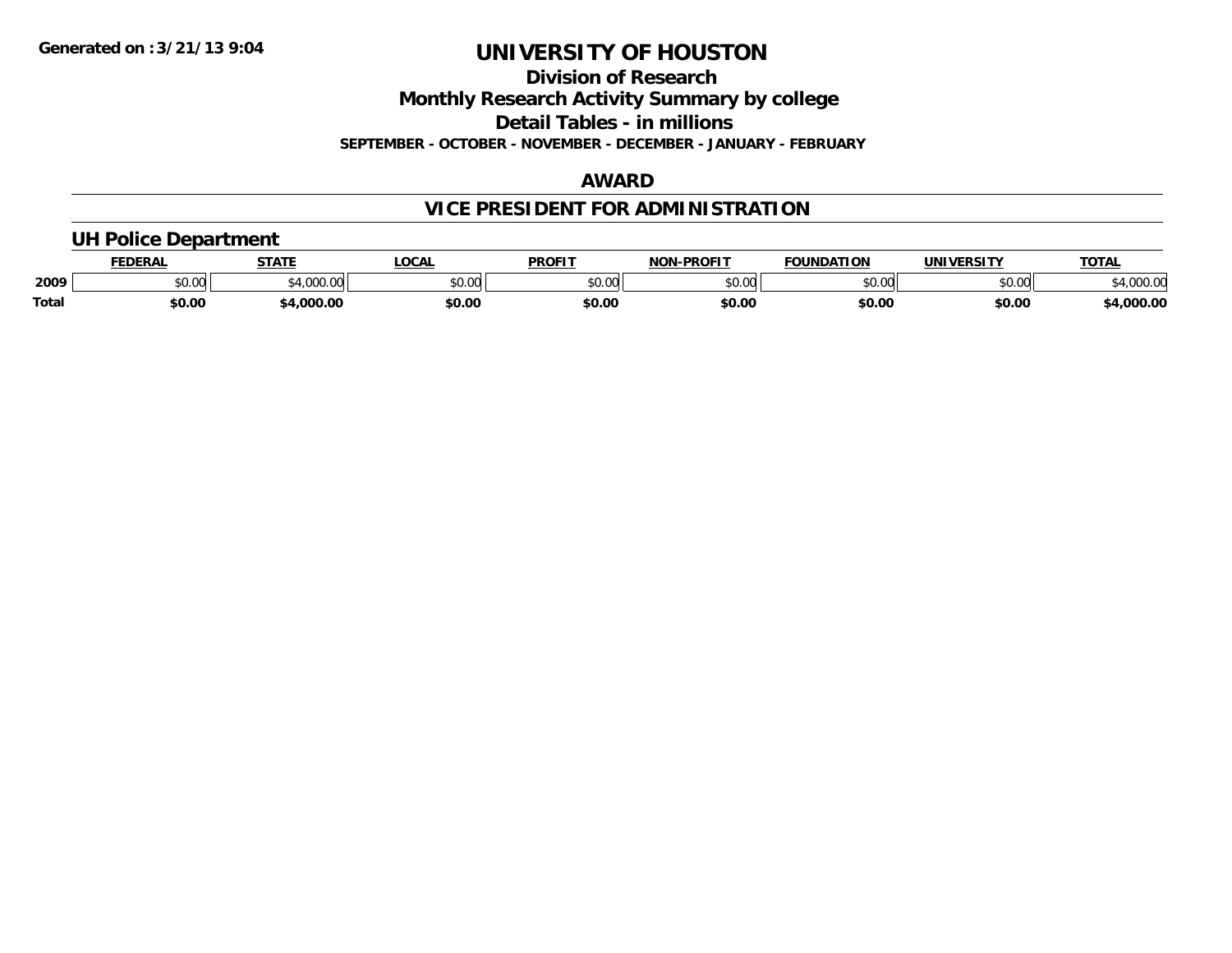#### **Division of Research**

**Monthly Research Activity Summary by college**

**Detail Tables - in millions**

**SEPTEMBER - OCTOBER - NOVEMBER - DECEMBER - JANUARY - FEBRUARY**

#### **AWARD**

#### **VICE PRESIDENT FOR STUDENT AFFAIRS**

#### **Vice President, Student Affairs**

|       | <b>FEDERAL</b> | <u>STATE</u> | <b>LOCAL</b> | <b>PROFIT</b> | <b>NON-PROFIT</b> | <b>FOUNDATION</b> | <b>UNIVERSITY</b> | <b>TOTAL</b> |
|-------|----------------|--------------|--------------|---------------|-------------------|-------------------|-------------------|--------------|
| 2009  | \$236,300.00   | \$0.00       | \$0.00       | \$0.00        | \$0.00            | \$0.00            | \$0.00            | \$236,300.00 |
| 2010  | \$236,300.00   | \$0.00       | \$0.00       | \$0.00        | \$0.00            | \$0.00            | \$0.00            | \$236,300.00 |
| 2011  | \$236,300.00   | \$0.00       | \$0.00       | \$0.00        | \$0.00            | \$0.00            | \$0.00            | \$236,300.00 |
| 2013  | \$15,000.00    | \$0.00       | \$0.00       | \$0.00        | \$0.00            | \$0.00            | \$0.00            | \$15,000.00  |
| Total | \$723,900.00   | \$0.00       | \$0.00       | \$0.00        | \$0.00            | \$0.00            | \$0.00            | \$723,900.00 |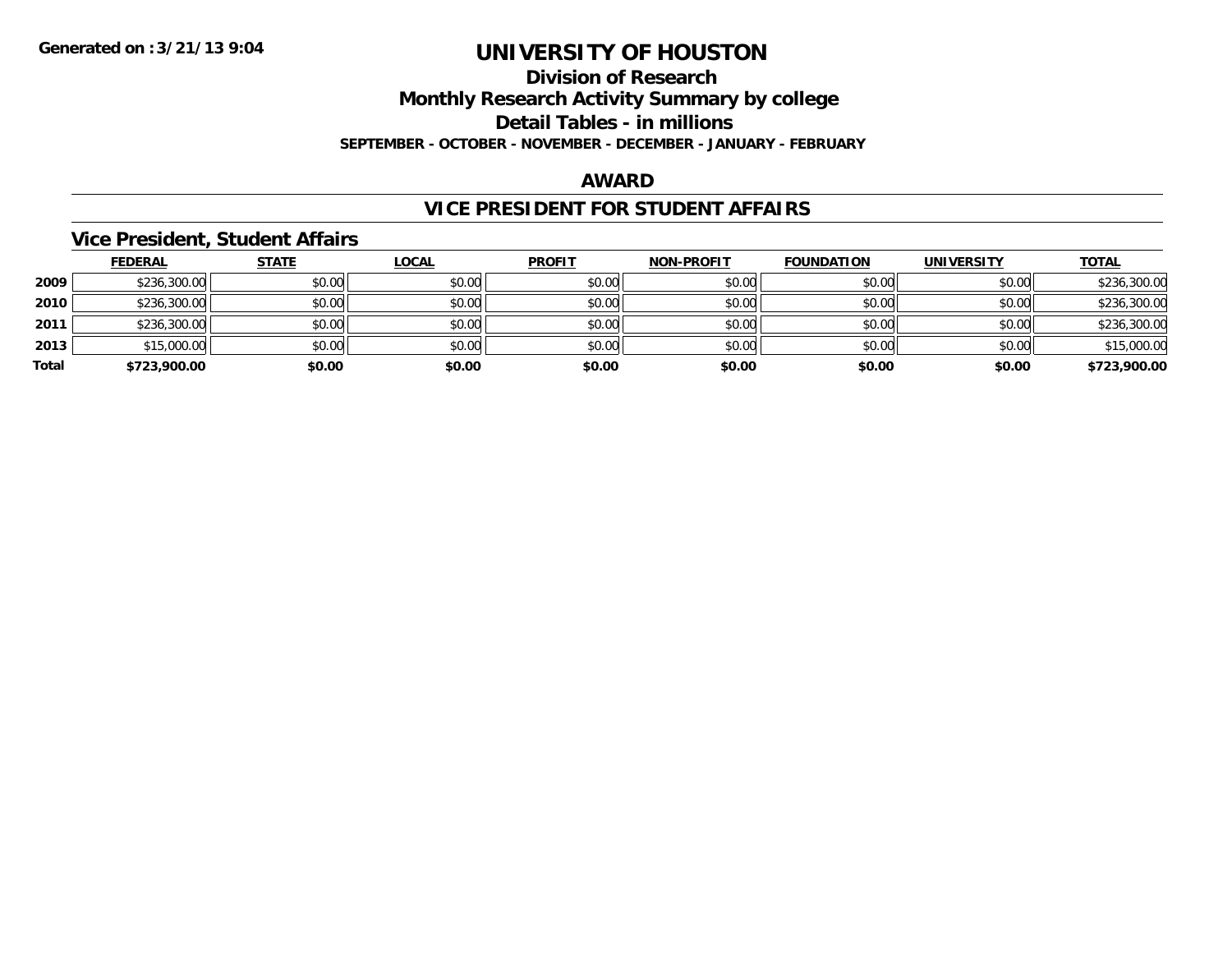### **Division of ResearchMonthly Research Activity Summary by college Detail Tables - in millions SEPTEMBER - OCTOBER - NOVEMBER - DECEMBER - JANUARY - FEBRUARY**

### **TOTAL EXPENDITURE**

#### **C.T. BAUER COLLEGE OF BUSINESS**

|              | <b>Finance</b>   |                                          |              |               |                   |                   |                   |                |
|--------------|------------------|------------------------------------------|--------------|---------------|-------------------|-------------------|-------------------|----------------|
|              | <b>FEDERAL</b>   | <b>STATE</b>                             | <b>LOCAL</b> | <b>PROFIT</b> | <b>NON-PROFIT</b> | <b>FOUNDATION</b> | <b>UNIVERSITY</b> | <b>TOTAL</b>   |
| 2009         | \$223,862.97     | \$0.00                                   | \$0.00       | \$0.00        | \$0.00            | \$0.00            | \$0.00            | \$223,862.97   |
| 2010         | \$203,763.99     | \$0.00                                   | \$0.00       | \$0.00        | \$0.00            | \$0.00            | \$0.00            | \$203,763.99   |
| 2011         | \$149,978.54     | \$0.00                                   | \$0.00       | \$0.00        | \$0.00            | \$0.00            | \$0.00            | \$149,978.54   |
| 2012         | \$29,974.36      | \$0.00                                   | \$0.00       | \$0.00        | \$0.00            | \$0.00            | \$0.00            | \$29,974.36    |
| 2013         | \$10,850.00      | \$0.00                                   | \$0.00       | \$0.00        | \$0.00            | \$0.00            | \$0.00            | \$10,850.00    |
| Management   |                  |                                          |              |               |                   |                   |                   |                |
|              | <b>FEDERAL</b>   | <b>STATE</b>                             | <b>LOCAL</b> | <b>PROFIT</b> | <b>NON-PROFIT</b> | <b>FOUNDATION</b> | <b>UNIVERSITY</b> | <b>TOTAL</b>   |
| 2009         | \$0.00           | \$0.00                                   | \$0.00       | \$0.00        | \$0.00            | \$0.00            | \$0.00            | \$0.00         |
| 2010         | \$0.00           | \$0.00                                   | \$0.00       | \$0.00        | \$0.00            | \$0.00            | \$0.00            | \$0.00         |
| 2011         | \$0.00           | \$0.00                                   | \$0.00       | \$0.00        | \$0.00            | \$0.00            | \$0.00            | \$0.00         |
| 2012         | \$0.00           | \$0.00                                   | \$0.00       | \$0.00        | \$0.00            | \$0.00            | \$0.00            | \$0.00         |
| 2013         | \$0.00           | \$0.00                                   | \$0.00       | \$0.00        | \$0.00            | \$0.00            | \$0.00            | \$0.00         |
|              | <b>Marketing</b> |                                          |              |               |                   |                   |                   |                |
|              | <b>FEDERAL</b>   | <b>STATE</b>                             | <b>LOCAL</b> | <b>PROFIT</b> | <b>NON-PROFIT</b> | <b>FOUNDATION</b> | <b>UNIVERSITY</b> | <b>TOTAL</b>   |
| 2013         | \$0.00           | \$0.00                                   | \$0.00       | \$0.00        | \$0.00            | \$0.00            | \$0.00            | \$0.00         |
|              |                  | <b>Small Business Development Center</b> |              |               |                   |                   |                   |                |
|              | <b>FEDERAL</b>   | <b>STATE</b>                             | <b>LOCAL</b> | <b>PROFIT</b> | <b>NON-PROFIT</b> | <b>FOUNDATION</b> | <b>UNIVERSITY</b> | <b>TOTAL</b>   |
| 2009         | \$852,109.69     | \$0.00                                   | \$0.00       | \$0.00        | \$0.00            | \$0.00            | \$0.00            | \$852,109.69   |
| 2010         | \$1,209,643.84   | \$0.00                                   | \$0.00       | \$0.00        | \$0.00            | \$0.00            | \$0.00            | \$1,209,643.84 |
| 2011         | \$1,379,188.99   | \$41,080.19                              | \$0.00       | \$0.00        | \$0.00            | \$0.00            | \$0.00            | \$1,420,269.18 |
| 2012         | \$1,821,456.30   | \$0.00                                   | \$0.00       | \$0.00        | \$0.00            | \$0.00            | \$0.00            | \$1,821,456.30 |
| 2013         | \$2,489,910.60   | \$0.00                                   | \$0.00       | \$0.00        | \$0.00            | \$7,226.27        | \$0.00            | \$2,497,136.87 |
| <b>Total</b> | \$8,370,739.28   | \$41,080.19                              | \$0.00       | \$0.00        | \$0.00            | \$7,226.27        | \$0.00            | \$8,419,045.74 |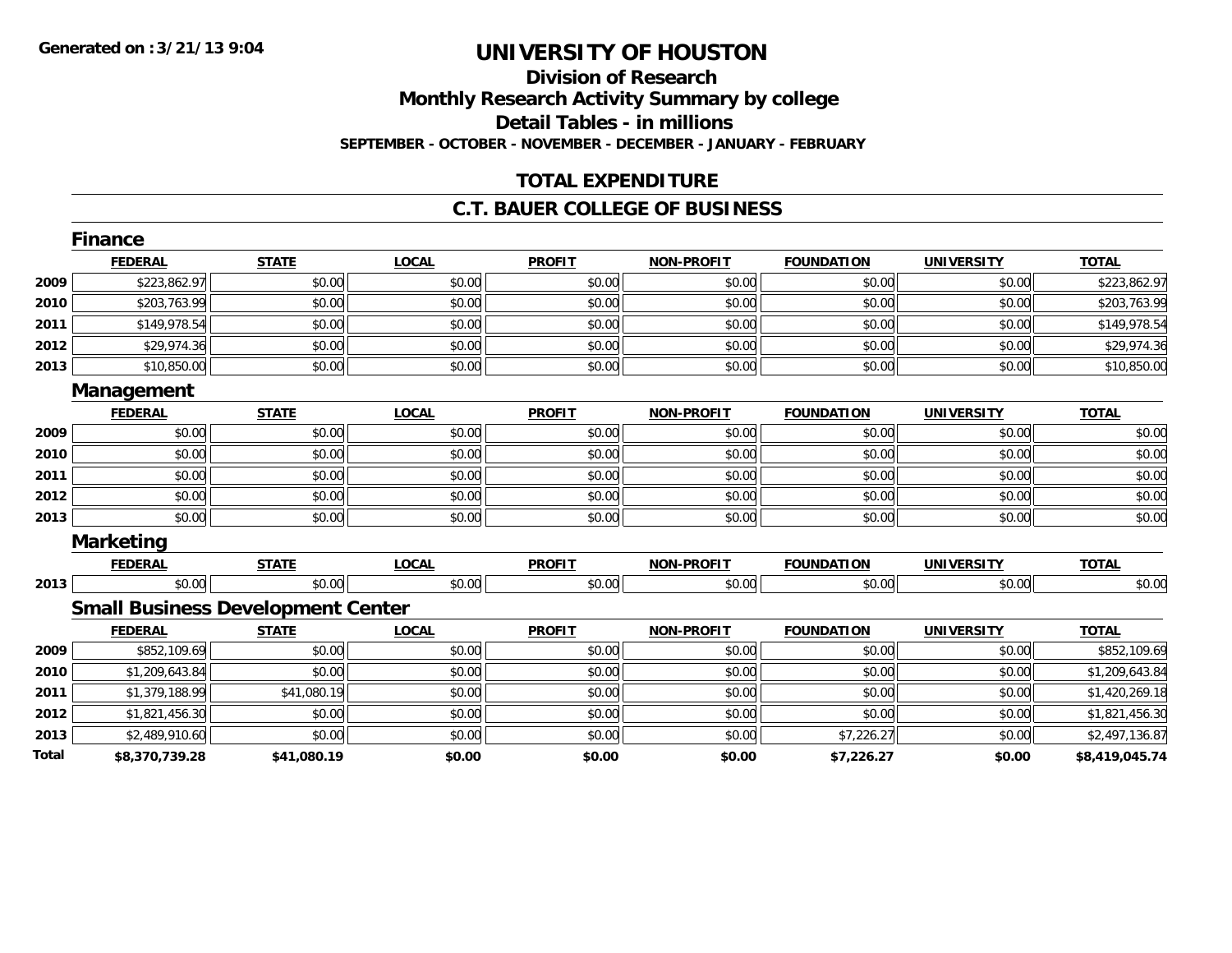### **Division of Research Monthly Research Activity Summary by college Detail Tables - in millions SEPTEMBER - OCTOBER - NOVEMBER - DECEMBER - JANUARY - FEBRUARY**

### **TOTAL EXPENDITURE**

#### **COLLEGE OF ARCHITECTURE**

|       | Architecture   |              |              |               |                   |                   |                   |              |
|-------|----------------|--------------|--------------|---------------|-------------------|-------------------|-------------------|--------------|
|       | <b>FEDERAL</b> | <b>STATE</b> | <b>LOCAL</b> | <b>PROFIT</b> | <b>NON-PROFIT</b> | <b>FOUNDATION</b> | <b>UNIVERSITY</b> | <b>TOTAL</b> |
| 2009  | \$0.00         | \$0.00       | \$0.00       | \$29,214.13   | \$0.00            | \$0.00            | \$0.00            | \$29,214.13  |
| 2010  | \$60.60        | \$0.00       | \$0.00       | \$0.00        | \$0.00            | \$19,752.03       | \$0.00            | \$19,812.63  |
| 2011  | \$0.00         | \$0.00       | \$0.00       | \$0.00        | \$0.00            | \$32,606.16       | \$0.00            | \$32,606.16  |
| 2012  | \$3,443.32     | \$0.00       | \$0.00       | \$0.00        | \$4,815.68        | \$1,803.22        | \$0.00            | \$10,062.22  |
| 2013  | \$0.00         | \$0.00       | \$0.00       | \$0.00        | \$0.00            | \$3,059.06        | \$3,094.87        | \$6,153.93   |
| Total | \$3,503.92     | \$0.00       | \$0.00       | \$29,214.13   | \$4,815.68        | \$57,220.48       | \$3,094.87        | \$97,849.08  |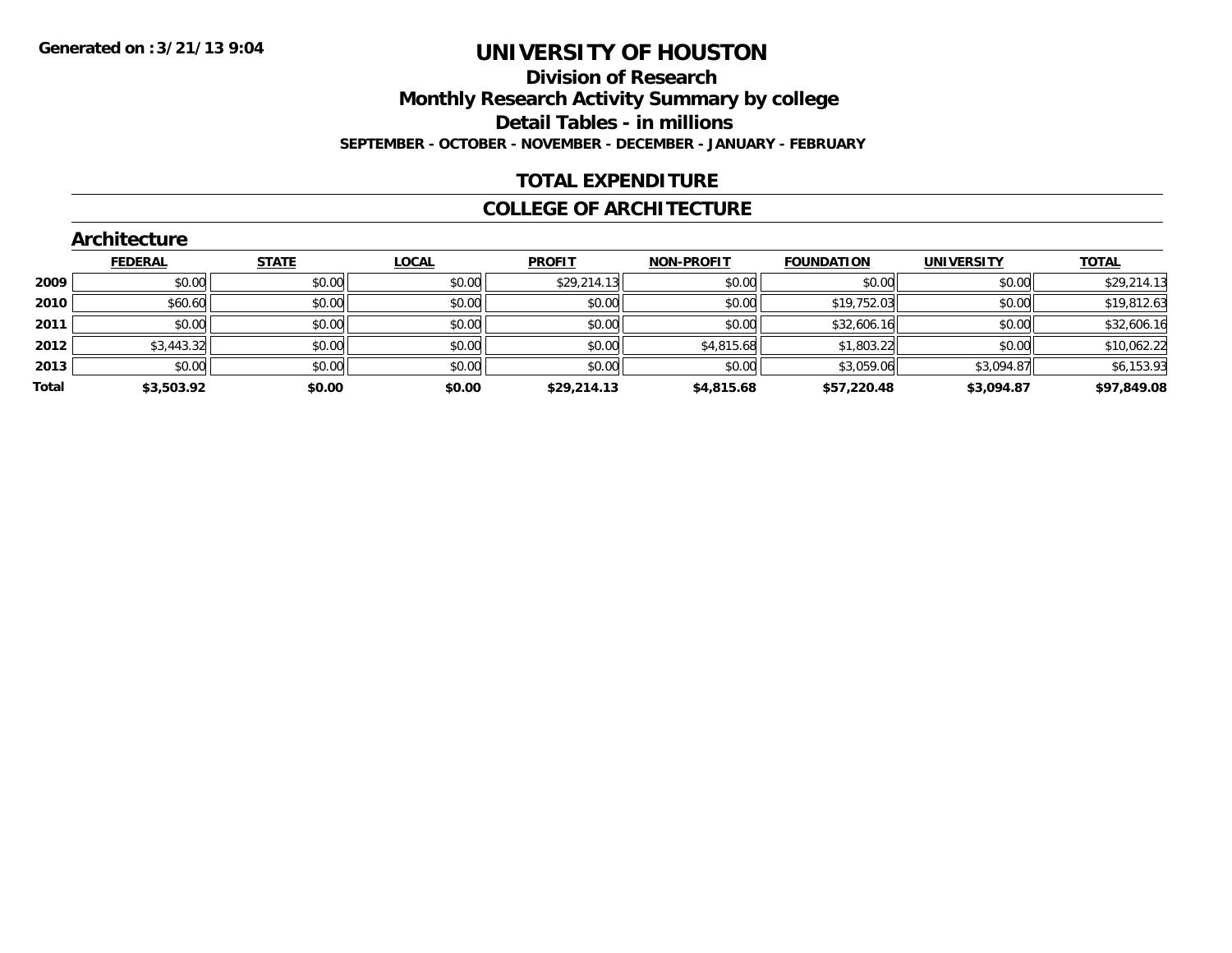### **Division of ResearchMonthly Research Activity Summary by college**

**Detail Tables - in millions**

**SEPTEMBER - OCTOBER - NOVEMBER - DECEMBER - JANUARY - FEBRUARY**

### **TOTAL EXPENDITURE**

### **COLLEGE OF EDUCATION**

### **Consistency Mgmt and Coop Disc**

|      | <b>FEDERAL</b>                                       | <b>STATE</b> | <b>LOCAL</b> | <b>PROFIT</b> | NON-PROFIT        | <b>FOUNDATION</b> | <b>UNIVERSITY</b> | <b>TOTAL</b>   |
|------|------------------------------------------------------|--------------|--------------|---------------|-------------------|-------------------|-------------------|----------------|
| 2010 | \$0.00                                               | \$0.00       | \$0.00       | \$0.00        | \$0.00            | \$0.00            | \$0.00            | \$0.00         |
| 2011 | \$0.00                                               | \$0.00       | \$0.00       | \$0.00        | \$0.00            | \$0.00            | \$0.00            | \$0.00         |
| 2012 | \$0.00                                               | \$0.00       | \$0.00       | \$0.00        | \$0.00            | \$0.00            | \$0.00            | \$0.00         |
|      | <b>Curriculum and Instruction</b>                    |              |              |               |                   |                   |                   |                |
|      | <b>FEDERAL</b>                                       | <b>STATE</b> | <b>LOCAL</b> | <b>PROFIT</b> | <b>NON-PROFIT</b> | <b>FOUNDATION</b> | <b>UNIVERSITY</b> | <b>TOTAL</b>   |
| 2009 | \$539,694.21                                         | \$44,828.59  | \$2,178.89   | \$0.00        | \$318,842.91      | \$0.00            | \$0.00            | \$905,544.60   |
| 2010 | \$440,558.10                                         | \$14,004.46  | \$8,635.14   | \$0.00        | \$334,941.59      | \$25,182.75       | \$0.00            | \$823,322.04   |
| 2011 | \$492,136.42                                         | \$15,349.22  | \$0.00       | \$0.00        | \$117,798.10      | \$117,547.19      | \$0.00            | \$742,830.93   |
| 2012 | \$638,108.14                                         | \$122,792.51 | \$0.00       | \$0.00        | \$125,456.41      | \$178,802.76      | \$0.00            | \$1,065,159.81 |
| 2013 | \$443,473.16                                         | \$52,200.22  | \$0.00       | \$0.00        | \$94,159.72       | \$179,000.92      | \$0.00            | \$768,834.02   |
|      | Dean, Education                                      |              |              |               |                   |                   |                   |                |
|      | <b>FEDERAL</b>                                       | <b>STATE</b> | <b>LOCAL</b> | <b>PROFIT</b> | <b>NON-PROFIT</b> | <b>FOUNDATION</b> | <b>UNIVERSITY</b> | <b>TOTAL</b>   |
| 2010 | \$0.00                                               | \$0.00       | \$0.00       | \$0.00        | \$0.00            | \$0.00            | \$0.00            | \$0.00         |
| 2011 | \$0.00                                               | \$0.00       | \$0.00       | \$0.00        | \$0.00            | \$0.00            | \$0.00            | \$0.00         |
| 2012 | \$0.00                                               | \$0.00       | \$0.00       | \$0.00        | \$0.00            | \$0.00            | \$0.00            | \$0.00         |
| 2013 | \$0.00                                               | \$0.00       | \$0.00       | \$0.00        | \$0.00            | \$0.00            | \$0.00            | \$0.00         |
|      | <b>Educational Leadership &amp; Cultural Studies</b> |              |              |               |                   |                   |                   |                |
|      | <b>FEDERAL</b>                                       | <b>STATE</b> | <b>LOCAL</b> | <b>PROFIT</b> | <b>NON-PROFIT</b> | <b>FOUNDATION</b> | <b>UNIVERSITY</b> | <b>TOTAL</b>   |
| 2011 | \$0.00                                               | (\$153.53)   | \$0.00       | \$0.00        | \$0.00            | \$0.00            | \$0.00            | (\$153.53)     |
|      | <b>Educational Psychology</b>                        |              |              |               |                   |                   |                   |                |
|      | <b>FEDERAL</b>                                       | <b>STATE</b> | <b>LOCAL</b> | <b>PROFIT</b> | <b>NON-PROFIT</b> | <b>FOUNDATION</b> | <b>UNIVERSITY</b> | <b>TOTAL</b>   |
| 2009 | \$118,629.44                                         | \$11,996.67  | \$0.00       | \$0.00        | \$0.00            | \$83,048.05       | \$0.00            | \$213,674.16   |
| 2010 | \$36,013.89                                          | \$1,493.95   | \$0.00       | \$0.00        | \$7,677.30        | \$55,337.61       | \$0.00            | \$100,522.74   |
| 2011 | \$24,161.44                                          | \$78,043.58  | \$0.00       | \$0.00        | \$1,222.67        | \$42,867.84       | \$0.00            | \$146,295.53   |
| 2012 | \$80,539.80                                          | \$63,920.61  | \$0.00       | \$0.00        | \$5,291.10        | \$1,656.63        | \$0.00            | \$151,408.14   |
| 2013 | \$118,839.94                                         | \$119.78     | \$0.00       | \$0.00        | \$21,326.84       | (\$214.71)        | \$11,490.05       | \$151,561.90   |
|      | <b>Institute for Urban Education</b>                 |              |              |               |                   |                   |                   |                |
|      | <b>FEDERAL</b>                                       | <b>STATE</b> | <b>LOCAL</b> | <b>PROFIT</b> | <b>NON-PROFIT</b> | <b>FOUNDATION</b> | <b>UNIVERSITY</b> | <b>TOTAL</b>   |
| 2009 | \$0.00                                               | \$0.00       | \$0.00       | \$0.00        | \$0.00            | \$0.00            | \$0.00            | \$0.00         |
| 2010 | \$0.00                                               | \$0.00       | \$0.00       | \$0.00        | \$0.00            | \$0.00            | \$0.00            | \$0.00         |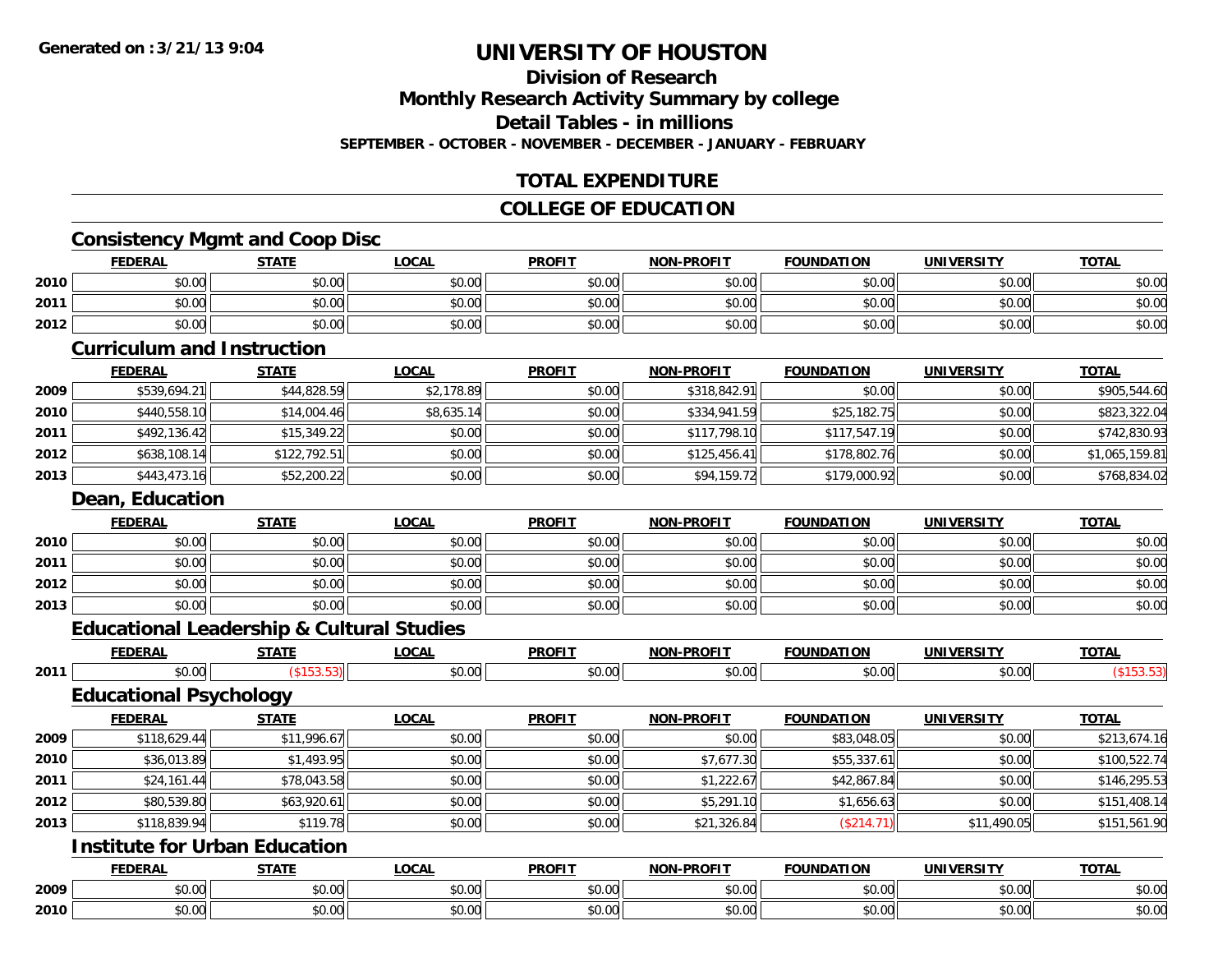**Division of Research**

**Monthly Research Activity Summary by college**

**Detail Tables - in millions**

**SEPTEMBER - OCTOBER - NOVEMBER - DECEMBER - JANUARY - FEBRUARY**

### **TOTAL EXPENDITURE**

### **COLLEGE OF EDUCATION**

#### **Institute for Urban Education**

|       | <b>FEDERAL</b> | <u>STATE</u> | <u>LOCAL</u> | <b>PROFIT</b> | <b>NON-PROFIT</b> | <b>FOUNDATION</b> | <b>UNIVERSITY</b> | <b>TOTAL</b>   |
|-------|----------------|--------------|--------------|---------------|-------------------|-------------------|-------------------|----------------|
| 2011  | \$0.00         | \$0.00       | \$0.00       | \$0.00        | \$0.00            | \$0.00            | \$0.00            | \$0.00         |
| 2012  | \$0.00         | \$0.00       | \$0.00       | \$0.00        | \$0.00            | \$0.00            | \$0.00            | \$0.00         |
| 2013  | \$0.00         | \$0.00       | \$0.00       | \$0.00        | \$0.00            | \$0.00            | \$0.00            | \$0.00         |
| Total | \$2,932,154.53 | \$404,596.06 | \$10,814.03  | \$0.00        | \$1,026,716.64    | \$683,229.03      | \$11,490.05       | \$5,069,000.35 |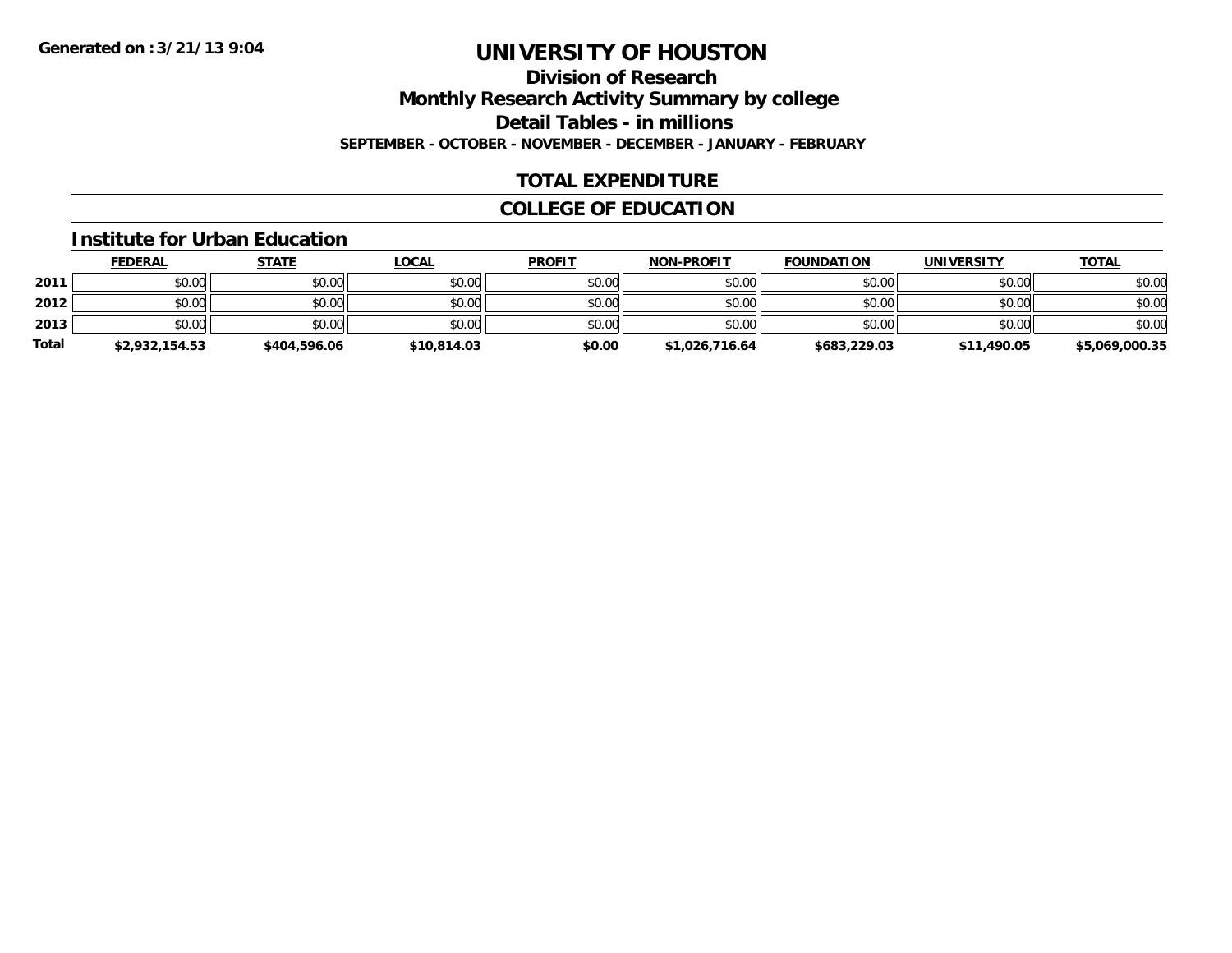# **Division of Research**

**Monthly Research Activity Summary by college**

**Detail Tables - in millions**

**SEPTEMBER - OCTOBER - NOVEMBER - DECEMBER - JANUARY - FEBRUARY**

### **TOTAL EXPENDITURE**

### **COLLEGE OF LIBERAL ARTS AND SOCIAL SCIENCES**

|      | Art                              |              |              |               |                   |                   |                   |              |
|------|----------------------------------|--------------|--------------|---------------|-------------------|-------------------|-------------------|--------------|
|      | <b>FEDERAL</b>                   | <b>STATE</b> | <b>LOCAL</b> | <b>PROFIT</b> | <b>NON-PROFIT</b> | <b>FOUNDATION</b> | <b>UNIVERSITY</b> | <b>TOTAL</b> |
| 2009 | \$0.00                           | \$0.00       | \$0.00       | \$0.00        | \$8,800.00        | \$0.00            | \$0.00            | \$8,800.00   |
| 2012 | \$475.21                         | \$0.00       | \$0.00       | \$0.00        | \$0.00            | \$0.00            | \$0.00            | \$475.21     |
| 2013 | \$5,675.27                       | \$0.00       | \$0.00       | \$0.00        | \$0.00            | \$0.00            | \$0.00            | \$5,675.27   |
|      | <b>Arte Publico Press</b>        |              |              |               |                   |                   |                   |              |
|      | <b>FEDERAL</b>                   | <b>STATE</b> | <b>LOCAL</b> | <b>PROFIT</b> | <b>NON-PROFIT</b> | <b>FOUNDATION</b> | <b>UNIVERSITY</b> | <b>TOTAL</b> |
| 2009 | \$6,881.30                       | \$0.00       | \$0.00       | \$0.00        | \$29,448.97       | \$0.00            | \$0.00            | \$36,330.27  |
| 2010 | \$22,297.32                      | \$0.00       | \$0.00       | \$0.00        | \$6,811.58        | \$73,996.99       | \$0.00            | \$103,105.89 |
| 2011 | \$11,973.77                      | \$375.00     | \$0.00       | \$0.00        | \$41,891.10       | \$147,106.24      | \$0.00            | \$201,346.11 |
| 2012 | \$25,665.38                      | \$0.00       | \$0.00       | \$0.00        | \$25,140.32       | \$0.00            | \$0.00            | \$50,805.70  |
| 2013 | \$25,469.84                      | \$0.00       | \$0.00       | \$0.00        | \$33,200.00       | \$63,513.42       | \$0.00            | \$122,183.26 |
|      | <b>Blaffer Gallery</b>           |              |              |               |                   |                   |                   |              |
|      | <b>FEDERAL</b>                   | <b>STATE</b> | <b>LOCAL</b> | <b>PROFIT</b> | <b>NON-PROFIT</b> | <b>FOUNDATION</b> | <b>UNIVERSITY</b> | <b>TOTAL</b> |
| 2009 | \$8,285.15                       | \$0.00       | \$0.00       | \$0.00        | \$38,462.81       | \$0.00            | \$0.00            | \$46,747.96  |
| 2010 | \$48,633.13                      | \$0.00       | \$0.00       | \$0.00        | \$29,246.15       | \$0.00            | \$0.00            | \$77,879.28  |
| 2011 | \$9,418.06                       | \$4,390.30   | \$0.00       | \$0.00        | \$16,509.03       | \$0.00            | \$0.00            | \$30,317.39  |
| 2012 | \$1,647.52                       | \$959.97     | \$0.00       | \$0.00        | \$6,144.16        | \$0.00            | \$0.00            | \$8,751.65   |
| 2013 | \$5,356.06                       | \$0.00       | \$0.00       | \$0.00        | \$0.00            | \$0.00            | \$0.00            | \$5,356.06   |
|      | <b>Center for Public History</b> |              |              |               |                   |                   |                   |              |
|      | <b>FEDERAL</b>                   | <b>STATE</b> | <b>LOCAL</b> | <b>PROFIT</b> | <b>NON-PROFIT</b> | <b>FOUNDATION</b> | <b>UNIVERSITY</b> | <b>TOTAL</b> |
| 2012 | \$836.61                         | \$0.00       | \$0.00       | \$0.00        | \$0.00            | \$0.00            | \$0.00            | \$836.61     |
| 2013 | \$23,735.00                      | \$0.00       | \$0.00       | \$0.00        | \$0.00            | \$0.00            | \$0.00            | \$23,735.00  |
|      | <b>Communication Disorders</b>   |              |              |               |                   |                   |                   |              |
|      | <b>FEDERAL</b>                   | <b>STATE</b> | <b>LOCAL</b> | <b>PROFIT</b> | <b>NON-PROFIT</b> | <b>FOUNDATION</b> | <b>UNIVERSITY</b> | <b>TOTAL</b> |
| 2009 | (\$26, 857.43)                   | \$0.00       | \$0.00       | \$0.00        | \$13,354.18       | \$0.00            | \$26,634.03       | \$13,130.78  |
| 2010 | (\$0.09)                         | \$0.00       | \$0.00       | \$0.00        | \$140,359.91      | \$0.00            | \$0.00            | \$140,359.82 |
| 2011 | \$5,258.90                       | \$0.00       | \$0.00       | \$0.00        | \$40,282.04       | \$0.00            | \$0.00            | \$45,540.94  |
| 2012 | \$3,995.41                       | \$0.00       | \$0.00       | \$0.00        | \$94,911.94       | \$0.00            | \$0.00            | \$98,907.35  |
| 2013 | (\$0.01)                         | \$0.00       | \$0.00       | \$0.00        | \$133,632.47      | \$3,100.00        | \$0.00            | \$136,732.46 |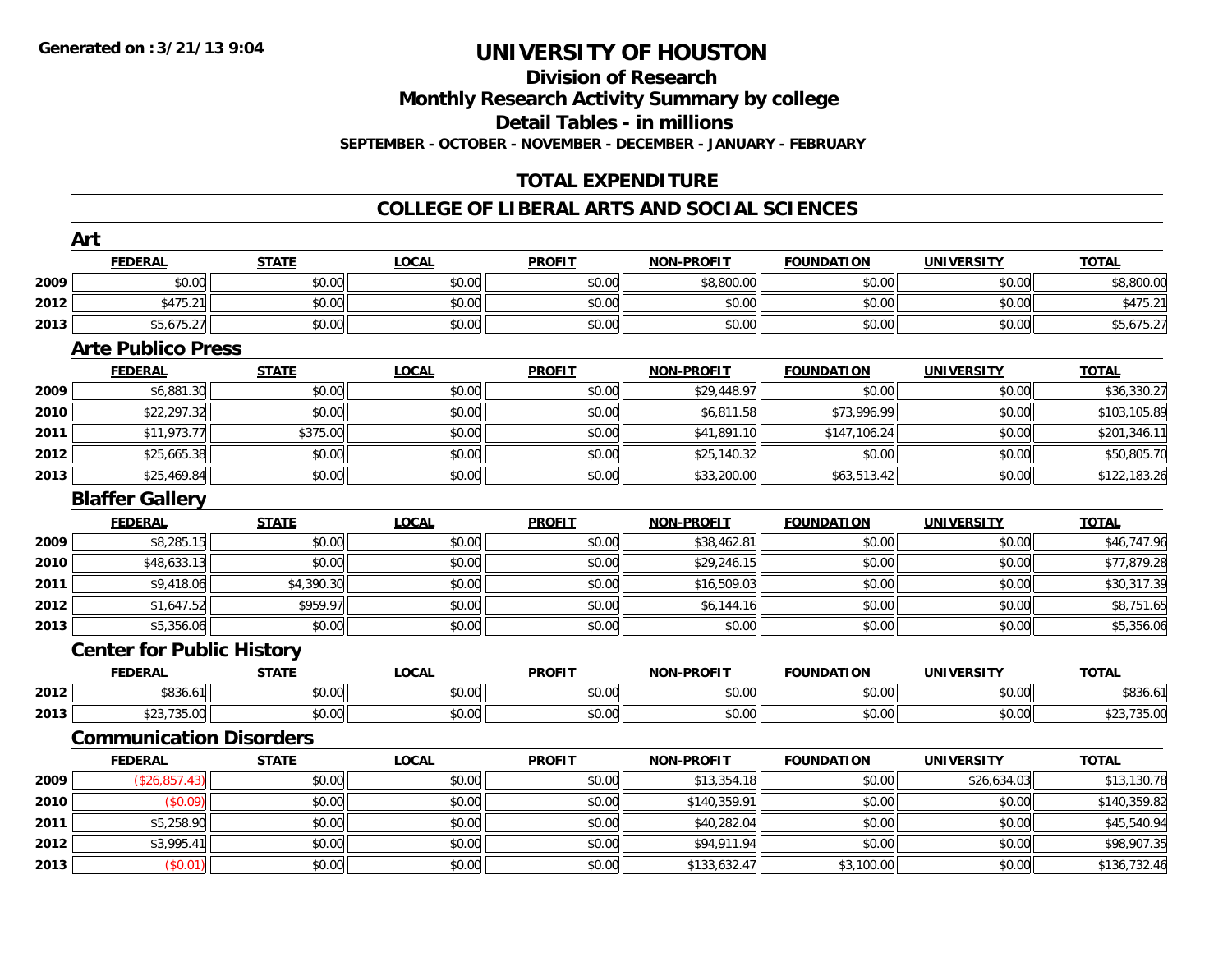**Division of Research**

**Monthly Research Activity Summary by college**

**Detail Tables - in millions**

**SEPTEMBER - OCTOBER - NOVEMBER - DECEMBER - JANUARY - FEBRUARY**

### **TOTAL EXPENDITURE**

#### **COLLEGE OF LIBERAL ARTS AND SOCIAL SCIENCES**

|      | <b>Comparative Cultural Studies</b>               |              |              |               |                   |                   |                   |               |
|------|---------------------------------------------------|--------------|--------------|---------------|-------------------|-------------------|-------------------|---------------|
|      | <b>FEDERAL</b>                                    | <b>STATE</b> | <b>LOCAL</b> | <b>PROFIT</b> | <b>NON-PROFIT</b> | <b>FOUNDATION</b> | <b>UNIVERSITY</b> | <b>TOTAL</b>  |
| 2009 | \$0.00                                            | \$0.00       | \$0.00       | \$0.00        | (\$1,891.44)      | \$0.00            | \$0.00            | (\$1,891.44)  |
| 2010 | \$0.00                                            | \$0.00       | \$0.00       | \$0.00        | (\$88.94)         | \$0.00            | \$0.00            | (\$88.94)     |
| 2011 | \$0.00                                            | \$0.00       | \$0.00       | \$757.50      | \$0.00            | \$0.00            | \$0.00            | \$757.50      |
|      | <b>Cynthia Woods Mitchell Center for the Arts</b> |              |              |               |                   |                   |                   |               |
|      | <b>FEDERAL</b>                                    | <b>STATE</b> | <b>LOCAL</b> | <b>PROFIT</b> | <b>NON-PROFIT</b> | <b>FOUNDATION</b> | <b>UNIVERSITY</b> | <b>TOTAL</b>  |
| 2011 | \$0.00                                            | \$0.00       | \$0.00       | \$0.00        | \$15,000.00       | \$0.00            | \$0.00            | \$15,000.00   |
| 2013 | \$0.00                                            | \$6,000.00   | \$0.00       | \$0.00        | \$0.00            | \$0.00            | \$0.00            | \$6,000.00    |
|      | Dean, Liberal Arts and Social Sciences            |              |              |               |                   |                   |                   |               |
|      | <b>FEDERAL</b>                                    | <b>STATE</b> | <b>LOCAL</b> | <b>PROFIT</b> | <b>NON-PROFIT</b> | <b>FOUNDATION</b> | <b>UNIVERSITY</b> | <b>TOTAL</b>  |
| 2009 | \$84,488.73                                       | \$0.00       | \$0.00       | \$0.00        | \$0.00            | \$0.00            | \$0.00            | \$84,488.73   |
| 2010 | \$1,085.32                                        | \$0.00       | \$0.00       | \$0.00        | \$0.00            | \$0.00            | \$0.00            | \$1,085.32    |
| 2011 | (\$659.56)                                        | \$0.00       | \$0.00       | \$0.00        | \$0.00            | \$0.00            | \$0.00            | (\$659.56)    |
| 2012 | \$1,474.57                                        | \$0.00       | \$0.00       | \$0.00        | \$0.00            | \$0.00            | \$0.00            | \$1,474.57    |
| 2013 | \$0.00                                            | \$0.00       | \$0.00       | \$0.00        | \$0.00            | \$0.00            | \$0.00            | \$0.00        |
|      | <b>Economics</b>                                  |              |              |               |                   |                   |                   |               |
|      | <b>FEDERAL</b>                                    | <b>STATE</b> | <b>LOCAL</b> | <b>PROFIT</b> | <b>NON-PROFIT</b> | <b>FOUNDATION</b> | <b>UNIVERSITY</b> | <b>TOTAL</b>  |
| 2009 | (\$13,713.52)                                     | \$0.00       | \$0.00       | \$0.00        | \$0.00            | \$0.00            | \$0.00            | (\$13,713.52) |
| 2010 | \$7,424.99                                        | \$0.00       | \$0.00       | \$0.00        | \$0.00            | \$0.00            | \$0.00            | \$7,424.99    |
| 2011 | \$0.00                                            | \$0.00       | \$0.00       | \$0.00        | \$5,000.00        | \$22,021.38       | \$0.00            | \$27,021.38   |
| 2012 | \$0.00                                            | \$0.00       | \$0.00       | \$14,180.55   | \$1,293.40        | \$16,942.18       | \$0.00            | \$32,416.13   |
| 2013 | \$24,848.78                                       | \$0.00       | \$0.00       | \$0.00        | \$228,790.78      | \$14,107.80       | \$0.00            | \$267,747.36  |
|      | <b>English</b>                                    |              |              |               |                   |                   |                   |               |
|      | <b>FEDERAL</b>                                    | <b>STATE</b> | <b>LOCAL</b> | <b>PROFIT</b> | <b>NON-PROFIT</b> | <b>FOUNDATION</b> | <b>UNIVERSITY</b> | <b>TOTAL</b>  |
| 2009 | \$7,072.00                                        | \$0.00       | \$0.00       | \$0.00        | \$0.00            | \$0.00            | \$0.00            | \$7,072.00    |
| 2010 | \$0.00                                            | \$0.00       | \$0.00       | \$0.00        | \$0.00            | \$0.00            | \$0.00            | \$0.00        |
| 2011 | \$0.00                                            | \$0.00       | \$0.00       | \$0.00        | \$0.00            | \$0.00            | \$0.00            | \$0.00        |
| 2012 | \$1,000.00                                        | \$0.00       | \$0.00       | \$0.00        | \$0.00            | \$0.00            | \$0.00            | \$1,000.00    |
| 2013 | \$17,566.26                                       | \$0.00       | \$0.00       | \$0.00        | \$0.00            | \$0.00            | \$0.00            | \$17,566.26   |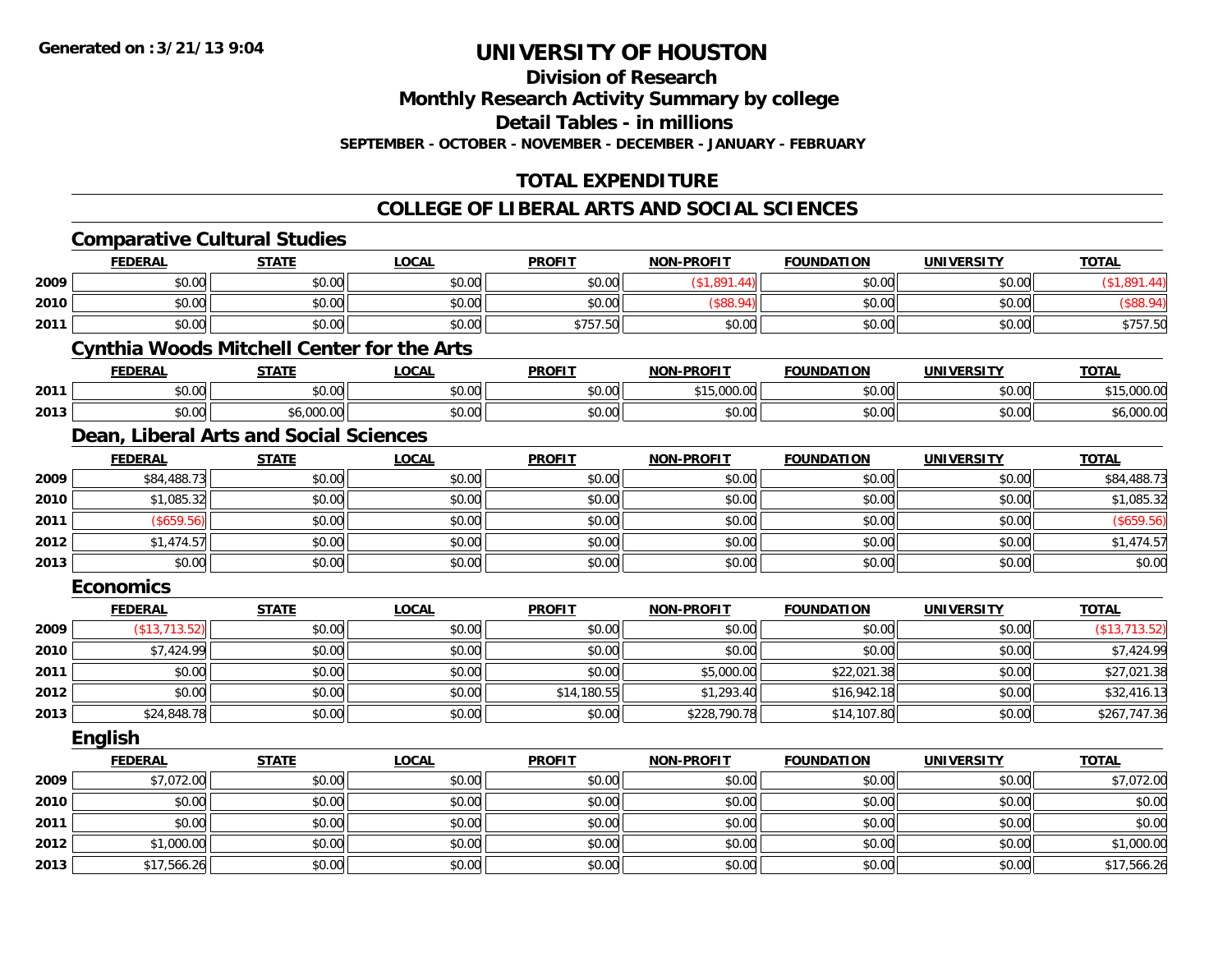**Division of Research**

**Monthly Research Activity Summary by college**

**Detail Tables - in millions**

**SEPTEMBER - OCTOBER - NOVEMBER - DECEMBER - JANUARY - FEBRUARY**

### **TOTAL EXPENDITURE**

### **COLLEGE OF LIBERAL ARTS AND SOCIAL SCIENCES**

### **Health and Human Performance**

|      | <b>FEDERAL</b>                        | <b>STATE</b> | <b>LOCAL</b> | <b>PROFIT</b> | <b>NON-PROFIT</b> | <b>FOUNDATION</b> | <b>UNIVERSITY</b> | <b>TOTAL</b>   |
|------|---------------------------------------|--------------|--------------|---------------|-------------------|-------------------|-------------------|----------------|
| 2009 | \$777,376.01                          | \$0.00       | \$0.00       | \$20,651.99   | \$0.00            | \$11,809.26       | \$0.00            | \$809,837.25   |
| 2010 | \$869,007.16                          | \$0.00       | \$0.00       | \$32,819.02   | \$0.00            | \$8,051.78        | \$0.00            | \$909,877.96   |
| 2011 | \$465,301.78                          | \$0.00       | \$0.00       | \$174,425.36  | \$0.00            | \$6,446.39        | \$0.00            | \$646,173.54   |
| 2012 | \$363,028.49                          | \$0.00       | \$0.00       | \$139,377.32  | \$0.00            | \$11,159.81       | \$0.00            | \$513,565.62   |
| 2013 | \$1,258,571.61                        | \$0.00       | \$0.00       | \$55,331.50   | \$0.00            | (\$71.57)         | \$0.00            | \$1,313,831.55 |
|      | <b>Hispanic Studies</b>               |              |              |               |                   |                   |                   |                |
|      | <b>FEDERAL</b>                        | <b>STATE</b> | <b>LOCAL</b> | <b>PROFIT</b> | <b>NON-PROFIT</b> | <b>FOUNDATION</b> | <b>UNIVERSITY</b> | <b>TOTAL</b>   |
| 2012 | \$0.00                                | \$0.00       | \$0.00       | \$0.00        | \$0.00            | \$58,311.49       | \$0.00            | \$58,311.49    |
| 2013 | \$0.00                                | \$0.00       | \$0.00       | \$0.00        | \$0.00            | \$13,442.31       | \$0.00            | \$13,442.31    |
|      | <b>History</b>                        |              |              |               |                   |                   |                   |                |
|      | <b>FEDERAL</b>                        | <b>STATE</b> | <b>LOCAL</b> | <b>PROFIT</b> | <b>NON-PROFIT</b> | <b>FOUNDATION</b> | <b>UNIVERSITY</b> | <b>TOTAL</b>   |
| 2009 | \$0.00                                | \$0.00       | \$0.00       | \$24,256.46   | \$0.00            | \$0.00            | \$0.00            | \$24,256.46    |
| 2010 | \$0.00                                | \$0.00       | \$0.00       | \$33,219.86   | \$0.00            | \$41,250.00       | \$0.00            | \$74,469.86    |
| 2011 | \$7,907.76                            | \$0.00       | \$0.00       | \$18,388.81   | \$0.00            | \$27,500.00       | \$0.00            | \$53,796.57    |
| 2012 | \$2,993.81                            | \$0.00       | \$0.00       | \$7,241.22    | (\$332.43)        | \$27,500.00       | \$0.00            | \$37,402.60    |
| 2013 | (\$6,756.75)                          | \$0.00       | \$0.00       | \$26,168.53   | (\$13,302.61)     | \$0.00            | \$0.00            | \$6,109.17     |
|      | <b>Hobby Center for Public Policy</b> |              |              |               |                   |                   |                   |                |
|      | <b>FEDERAL</b>                        | <b>STATE</b> | <b>LOCAL</b> | <b>PROFIT</b> | <b>NON-PROFIT</b> | <b>FOUNDATION</b> | <b>UNIVERSITY</b> | <b>TOTAL</b>   |
| 2010 | \$12,872.17                           | \$0.00       | \$0.00       | \$0.00        | \$0.00            | \$0.00            | \$0.00            | \$12,872.17    |
| 2011 | \$5,134.65                            | \$0.00       | \$0.00       | \$0.00        | \$0.00            | \$0.00            | \$0.00            | \$5,134.65     |
| 2012 | \$47,797.83                           | \$0.00       | \$0.00       | \$0.00        | \$0.00            | \$0.00            | \$0.00            | \$47,797.83    |
| 2013 | \$30,029.37                           | \$0.00       | \$0.00       | \$0.00        | \$0.00            | \$0.00            | \$0.00            | \$30,029.37    |
|      | <b>Modern/Classical Languages</b>     |              |              |               |                   |                   |                   |                |
|      | <b>FEDERAL</b>                        | <b>STATE</b> | <b>LOCAL</b> | <b>PROFIT</b> | <b>NON-PROFIT</b> | <b>FOUNDATION</b> | <b>UNIVERSITY</b> | <b>TOTAL</b>   |
| 2011 | \$0.00                                | \$0.00       | \$0.00       | \$0.00        | \$0.00            | \$0.00            | \$0.00            | \$0.00         |
| 2012 | \$0.00                                | \$0.00       | \$0.00       | \$0.00        | \$0.00            | \$0.00            | \$0.00            | \$0.00         |
| 2013 | \$22,176.30                           | \$0.00       | \$0.00       | \$0.00        | \$0.00            | \$0.00            | \$0.00            | \$22,176.30    |
|      | Philosophy                            |              |              |               |                   |                   |                   |                |
|      | <b>FEDERAL</b>                        | <b>STATE</b> | <b>LOCAL</b> | <b>PROFIT</b> | <b>NON-PROFIT</b> | <b>FOUNDATION</b> | <b>UNIVERSITY</b> | <b>TOTAL</b>   |
| 2009 | \$0.00                                | \$0.00       | \$0.00       | \$0.00        | \$0.00            | \$0.00            | \$0.00            | \$0.00         |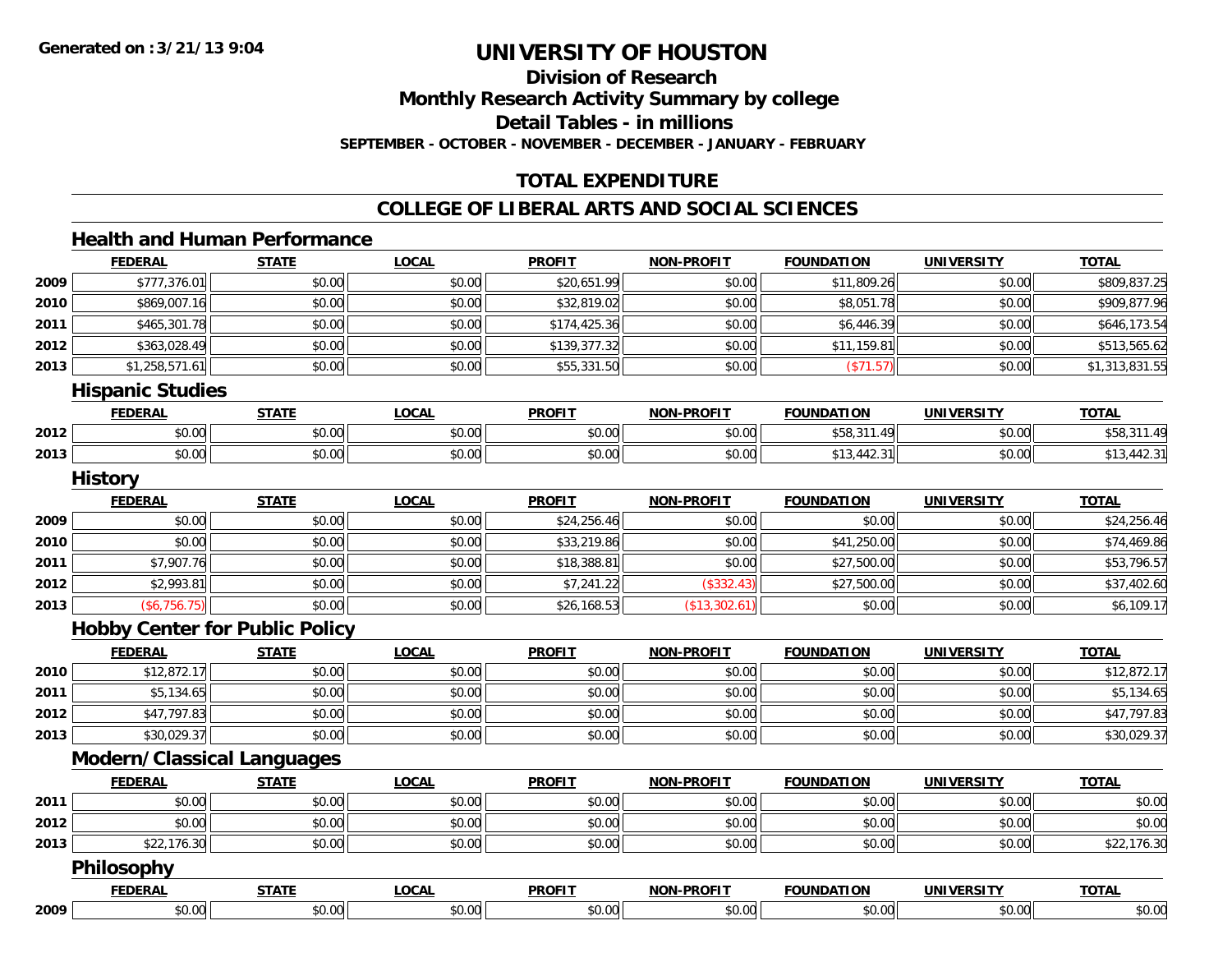### **Division of ResearchMonthly Research Activity Summary by college Detail Tables - in millions SEPTEMBER - OCTOBER - NOVEMBER - DECEMBER - JANUARY - FEBRUARY**

### **TOTAL EXPENDITURE**

### **COLLEGE OF LIBERAL ARTS AND SOCIAL SCIENCES**

|      | Philosophy                     |              |              |               |                   |                   |                   |                |
|------|--------------------------------|--------------|--------------|---------------|-------------------|-------------------|-------------------|----------------|
|      | <b>FEDERAL</b>                 | <b>STATE</b> | <b>LOCAL</b> | <b>PROFIT</b> | <b>NON-PROFIT</b> | <b>FOUNDATION</b> | <b>UNIVERSITY</b> | <b>TOTAL</b>   |
| 2010 | \$0.00                         | \$0.00       | \$0.00       | \$0.00        | \$0.00            | \$0.00            | \$0.00            | \$0.00         |
| 2011 | \$0.00                         | \$0.00       | \$0.00       | \$0.00        | \$0.00            | \$0.00            | \$0.00            | \$0.00         |
| 2012 | \$3,256.66                     | \$0.00       | \$0.00       | \$0.00        | \$0.00            | \$0.00            | \$0.00            | \$3,256.66     |
| 2013 | \$4,094.74                     | \$0.00       | \$0.00       | \$0.00        | \$0.00            | \$0.00            | \$0.00            | \$4,094.74     |
|      | <b>Political Science</b>       |              |              |               |                   |                   |                   |                |
|      | <b>FEDERAL</b>                 | <b>STATE</b> | <b>LOCAL</b> | <b>PROFIT</b> | <b>NON-PROFIT</b> | <b>FOUNDATION</b> | <b>UNIVERSITY</b> | <b>TOTAL</b>   |
| 2009 | \$194,134.84                   | \$0.00       | \$0.00       | \$0.00        | \$0.00            | \$0.00            | \$27,969.22       | \$222,104.06   |
| 2010 | \$4,227.71                     | \$0.00       | \$0.00       | \$0.00        | \$0.00            | \$0.00            | \$0.00            | \$4,227.71     |
| 2011 | \$0.00                         | \$0.00       | \$0.00       | (\$179.60)    | \$0.00            | \$0.00            | \$0.00            | (\$179.60)     |
| 2012 | \$0.00                         | \$0.00       | \$0.00       | \$0.00        | \$0.00            | \$0.00            | \$0.00            | \$0.00         |
| 2013 | \$8,887.92                     | \$0.00       | \$0.00       | \$0.00        | \$0.00            | \$2,000.00        | \$0.00            | \$10,887.92    |
|      | <b>Psychology</b>              |              |              |               |                   |                   |                   |                |
|      | <b>FEDERAL</b>                 | <b>STATE</b> | <b>LOCAL</b> | <b>PROFIT</b> | <b>NON-PROFIT</b> | <b>FOUNDATION</b> | <b>UNIVERSITY</b> | <b>TOTAL</b>   |
| 2009 | \$206,359.53                   | \$39,672.87  | \$1,690.44   | \$45,251.10   | \$22,162.17       | \$11,609.98       | \$38,105.37       | \$364,851.46   |
| 2010 | \$439,787.72                   | \$49,890.45  | \$0.00       | \$65,284.62   | \$58,330.91       | \$6,416.28        | \$29,919.95       | \$649,629.93   |
| 2011 | \$629,105.02                   | \$23,214.62  | \$0.00       | \$38,069.39   | \$114,421.64      | \$76,819.88       | \$7,873.66        | \$889,504.21   |
| 2012 | \$496,174.63                   | \$49,045.91  | \$0.00       | \$35,232.54   | \$117,072.73      | \$86,976.66       | (\$1,775.73)      | \$782,726.74   |
| 2013 | \$815,553.35                   | \$13,744.21  | \$0.00       | \$37,470.27   | \$119,618.98      | \$61,562.16       | \$0.00            | \$1,047,948.97 |
|      | <b>School of Communication</b> |              |              |               |                   |                   |                   |                |
|      | <b>FEDERAL</b>                 | <b>STATE</b> | <b>LOCAL</b> | <b>PROFIT</b> | <b>NON-PROFIT</b> | <b>FOUNDATION</b> | <b>UNIVERSITY</b> | <b>TOTAL</b>   |
| 2010 | \$0.00                         | \$0.00       | \$0.00       | \$0.00        | \$0.00            | \$0.00            | \$0.00            | \$0.00         |
| 2011 | \$0.00                         | \$0.00       | \$0.00       | \$0.00        | \$0.00            | \$0.00            | \$0.00            | \$0.00         |
| 2012 | \$0.00                         | \$0.00       | \$0.00       | \$0.00        | \$0.00            | \$0.00            | \$0.00            | \$0.00         |
| 2013 | \$0.00                         | \$0.00       | \$0.00       | \$0.00        | \$197.66          | \$0.00            | \$0.00            | \$197.66       |
|      | <b>School of Music</b>         |              |              |               |                   |                   |                   |                |
|      | <b>FEDERAL</b>                 | <b>STATE</b> | <b>LOCAL</b> | <b>PROFIT</b> | <b>NON-PROFIT</b> | <b>FOUNDATION</b> | <b>UNIVERSITY</b> | <b>TOTAL</b>   |
| 2011 | \$0.00                         | \$1,365.00   | \$0.00       | \$0.00        | \$0.00            | \$0.00            | \$0.00            | \$1,365.00     |
|      | Sociology                      |              |              |               |                   |                   |                   |                |
|      | <b>FEDERAL</b>                 | <b>STATE</b> | <b>LOCAL</b> | <b>PROFIT</b> | <b>NON-PROFIT</b> | <b>FOUNDATION</b> | <b>UNIVERSITY</b> | <b>TOTAL</b>   |
| 2009 | \$45,834.57                    | \$0.00       | \$16,900.59  | \$0.00        | \$6.47            | \$0.00            | \$0.00            | \$62,741.63    |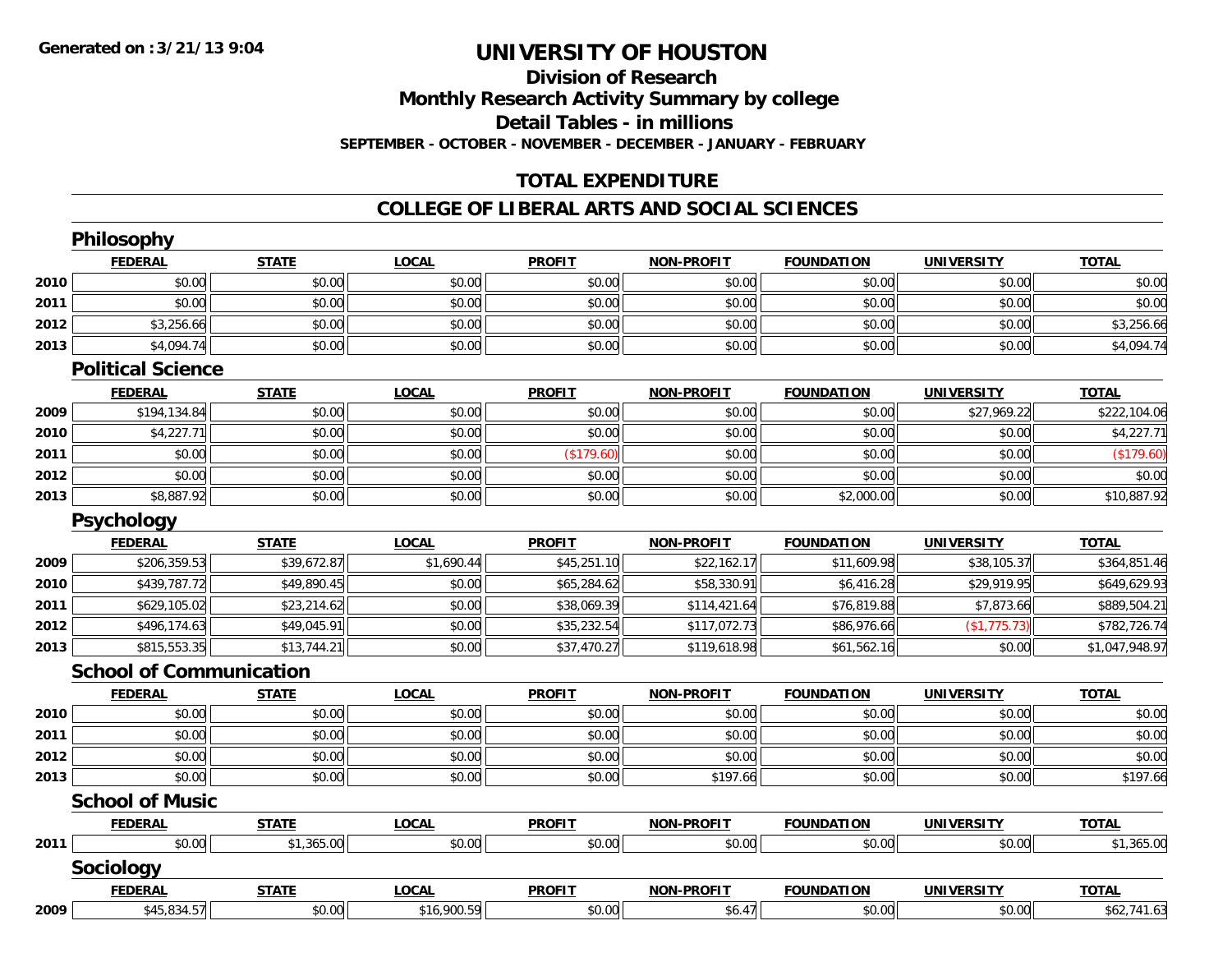### **Division of ResearchMonthly Research Activity Summary by college Detail Tables - in millions SEPTEMBER - OCTOBER - NOVEMBER - DECEMBER - JANUARY - FEBRUARY**

### **TOTAL EXPENDITURE**

#### **COLLEGE OF LIBERAL ARTS AND SOCIAL SCIENCES**

|       | <b>Sociology</b> |              |              |               |                   |                   |                   |                 |
|-------|------------------|--------------|--------------|---------------|-------------------|-------------------|-------------------|-----------------|
|       | <b>FEDERAL</b>   | <b>STATE</b> | <b>LOCAL</b> | <b>PROFIT</b> | <b>NON-PROFIT</b> | <b>FOUNDATION</b> | <b>UNIVERSITY</b> | <b>TOTAL</b>    |
| 2010  | \$92,500.11      | \$0.00       | \$5,405.91   | \$0.00        | \$15,850.60       | \$0.00            | \$0.00            | \$113,756.62    |
| 2011  | \$75,336.44      | \$0.00       | \$0.00       | \$0.00        | \$0.00            | \$0.00            | \$0.00            | \$75,336.44     |
| 2012  | \$3,450.70       | \$0.00       | \$0.00       | \$0.00        | \$0.00            | \$0.00            | \$0.00            | \$3,450.70      |
| 2013  | (\$5,733.18)     | \$0.00       | \$0.00       | \$0.00        | \$0.00            | \$0.00            | \$0.00            | (\$5,733.18)    |
|       | <b>Theatre</b>   |              |              |               |                   |                   |                   |                 |
|       | <b>FEDERAL</b>   | <b>STATE</b> | <b>LOCAL</b> | <b>PROFIT</b> | <b>NON-PROFIT</b> | <b>FOUNDATION</b> | <b>UNIVERSITY</b> | <b>TOTAL</b>    |
| 2011  | \$0.00           | \$0.00       | \$0.00       | \$47,993.40   | (\$962.31)        | \$0.00            | \$0.00            | \$47,031.09     |
| 2012  | \$0.00           | \$0.00       | \$0.00       | (\$8,884.27)  | \$0.00            | \$0.00            | \$0.00            | (\$8,884.27)    |
| 2013  | \$0.00           | \$0.00       | \$0.00       | \$101.00      | \$0.00            | \$0.00            | \$0.00            | \$101.00        |
| Total | \$7,177,744.92   | \$188,658.33 | \$23,996.94  | \$807,156.57  | \$1,339,362.27    | \$791,572.44      | \$128,726.50      | \$10,457,217.96 |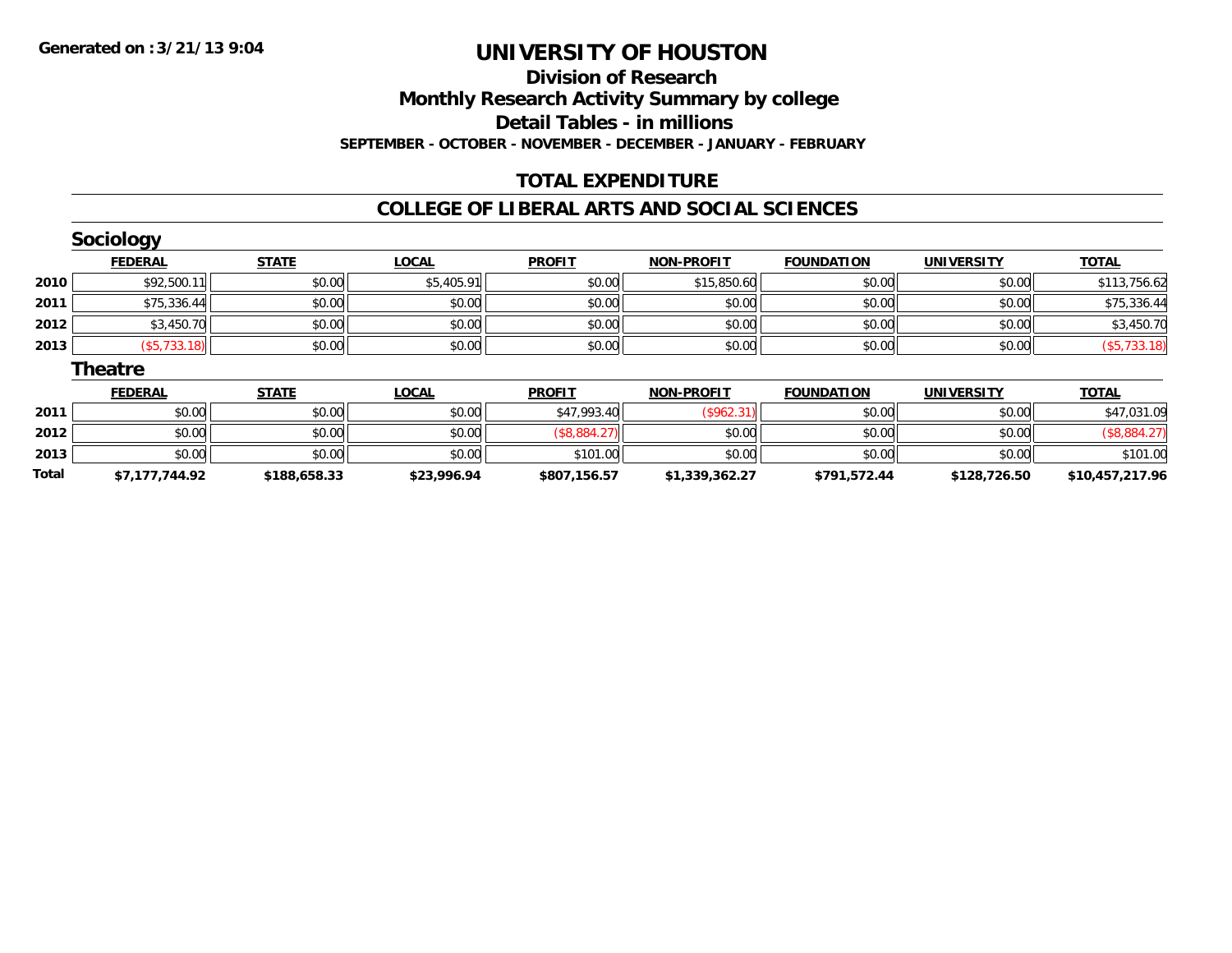**Division of Research**

**Monthly Research Activity Summary by college**

**Detail Tables - in millions**

**SEPTEMBER - OCTOBER - NOVEMBER - DECEMBER - JANUARY - FEBRUARY**

## **TOTAL EXPENDITURE**

### **COLLEGE OF NATURAL SCIENCES AND MATHEMATICS**

### **Allied Geophysical Laboratories**

|      | <b>FEDERAL</b> | <b>STATE</b> | <u>LOCAL</u> | <b>PROFIT</b> | <b>NON-PROFIT</b> | <b>FOUNDATION</b> | UNIVERSITY | <b>TOTAL</b> |
|------|----------------|--------------|--------------|---------------|-------------------|-------------------|------------|--------------|
| 2011 | \$0.00         | \$0.00       | \$0.00       | \$5,241.56    | \$0.00            | \$0.00            | \$0.00     | \$5.241.56   |
| 2012 | \$0.00         | \$0.00       | \$0.00       | \$18,989.74   | \$0.00            | \$0.00            | \$0.00     | \$18,989.74  |
| 2013 | \$0.00         | \$0.00       | \$0.00       | \$12,978.00   | \$0.00            | \$0.00            | \$0.00     | 12,978.00    |

<u> 1989 - Johann Stoff, deutscher Stoffen und der Stoffen und der Stoffen und der Stoffen und der Stoffen und de</u>

### **Biology/Biochemistry**

|      | <b>FEDERAL</b> | <b>STATE</b> | <u>LOCAL</u> | <b>PROFIT</b> | <b>NON-PROFIT</b> | <b>FOUNDATION</b> | <b>UNIVERSITY</b> | <b>TOTAL</b>   |
|------|----------------|--------------|--------------|---------------|-------------------|-------------------|-------------------|----------------|
| 2009 | \$899,543.63   | \$67,090.25  | \$0.00       | \$0.00        | \$5.461.55        | \$277,994.06      | \$0.00            | \$1,250,089.49 |
| 2010 | \$1,542,649.68 | \$48,921.78  | \$0.00       | \$0.00        | \$107,624.35      | \$119,089.23      | \$0.00            | \$1,818,285.03 |
| 2011 | \$1,825,782.73 | \$243,076.73 | \$0.00       | \$0.00        | \$314,781.46      | \$121,062.21      | \$0.00            | \$2,504,703.13 |
| 2012 | \$1,489,586.53 | \$213,075.21 | \$0.00       | \$0.01        | \$403,532.22      | \$69,915.35       | \$0.00            | \$2,176,109.32 |
| 2013 | \$1,644,957.67 | \$123,671.51 | \$0.00       | \$44,630.77   | \$398,511.84      | \$114,198.47      | \$0.00            | \$2,325,970.27 |

### **Center for Applied Geoscience Excellence**

|      | <b>FEDERA</b> | $- - - -$ | .OCAI         | <b>PROFIT</b>                            |                                  | m     |           | $-2 -$    |
|------|---------------|-----------|---------------|------------------------------------------|----------------------------------|-------|-----------|-----------|
| 2009 | 0000          | 0000      | $\sim$ 00     | 0000                                     | $\uparrow$ $\uparrow$ $\uparrow$ | 0000  | $\sim$ 00 | $\sim$ 00 |
|      | טט.טט         | טט.       | טט.טט         | ັນປີ ປີປະ                                | ΨU.                              | JU.UU | vu.uu     | pv.ul     |
|      | 0000          | 0.00      | $\sim$ $\sim$ | $\mathsf{A}\cap\mathsf{A}\cap\mathsf{A}$ | vv.v                             | 0000  | $\sim$ 00 | $\sim$ 00 |
| 2010 | PU.UU         | pv.uu     | ₽U.UU         | vu.u                                     |                                  | JU.UU | vv.vv     | PU.UU     |

### **Center for Nuclear Receptors and Cell Signaling**

|      | <b>FEDERAL</b> | <b>STATE</b>   | <u>LOCAL</u> | <b>PROFIT</b> | <b>NON-PROFIT</b> | <b>FOUNDATION</b> | <b>UNIVERSITY</b> | <b>TOTAL</b>   |
|------|----------------|----------------|--------------|---------------|-------------------|-------------------|-------------------|----------------|
| 2009 | \$0.00         | \$0.00         | \$0.00       | \$0.00        | \$0.00            | \$0.00            | \$0.00            | \$0.00         |
| 2010 | \$327,468.74   | \$1,300,330.32 | \$0.00       | \$0.00        | \$0.00            | \$8,638.25        | \$0.00            | \$1,636,437.31 |
| 2011 | \$554,694.32   | \$57,930.68    | \$0.00       | \$0.00        | \$39,842.89       | \$22,201.06       | \$0.00            | \$674,668.95   |
| 2012 | \$1.039.964.41 | \$642.846.46   | \$0.00       | \$203,735.34  | (\$63.33)         | \$238,310.88      | \$0.00            | \$2,124,793.76 |
| 2013 | \$887,490.97   | \$360,059.94   | \$0.00       | \$3,626.63    | \$150.00          | \$26,980.75       | \$0.00            | \$1,278,308.29 |

**Chemistry**

|      | <b>FEDERAL</b> | <b>STATE</b>   | <u>LOCAL</u> | <b>PROFIT</b> | <b>NON-PROFIT</b> | <b>FOUNDATION</b> | <b>UNIVERSITY</b> | <b>TOTAL</b>   |
|------|----------------|----------------|--------------|---------------|-------------------|-------------------|-------------------|----------------|
| 2009 | \$2,539,835.53 | \$66,706.13    | \$0.00       | \$58,267.82   | \$118,376.49      | \$590,436.22      | \$60,796.93       | \$3,434,419.12 |
| 2010 | \$2,504,714.27 | \$1,376,288.23 | \$0.00       | \$43,968.66   | \$14,267.74       | \$526,834.78      | \$100,428.17      | \$4,566,501.85 |
| 2011 | \$1,481,022.90 | \$340,979.97   | \$0.00       | \$2,415.49    | \$34,480.70       | \$623,357.04      | \$15.342.14       | \$2,497,598.23 |
| 2012 | \$1,112,617.56 | \$609,031.31   | \$0.00       | \$16,745.41   | \$21,902.60       | \$961,472.23      | \$27,038.17       | \$2,748,807.27 |
| 2013 | \$996,976.25   | \$773,657.21   | \$0.00       | \$56,169.47   | \$7,627.17        | \$496,883.41      | (\$44,386.25)     | \$2,286,927.26 |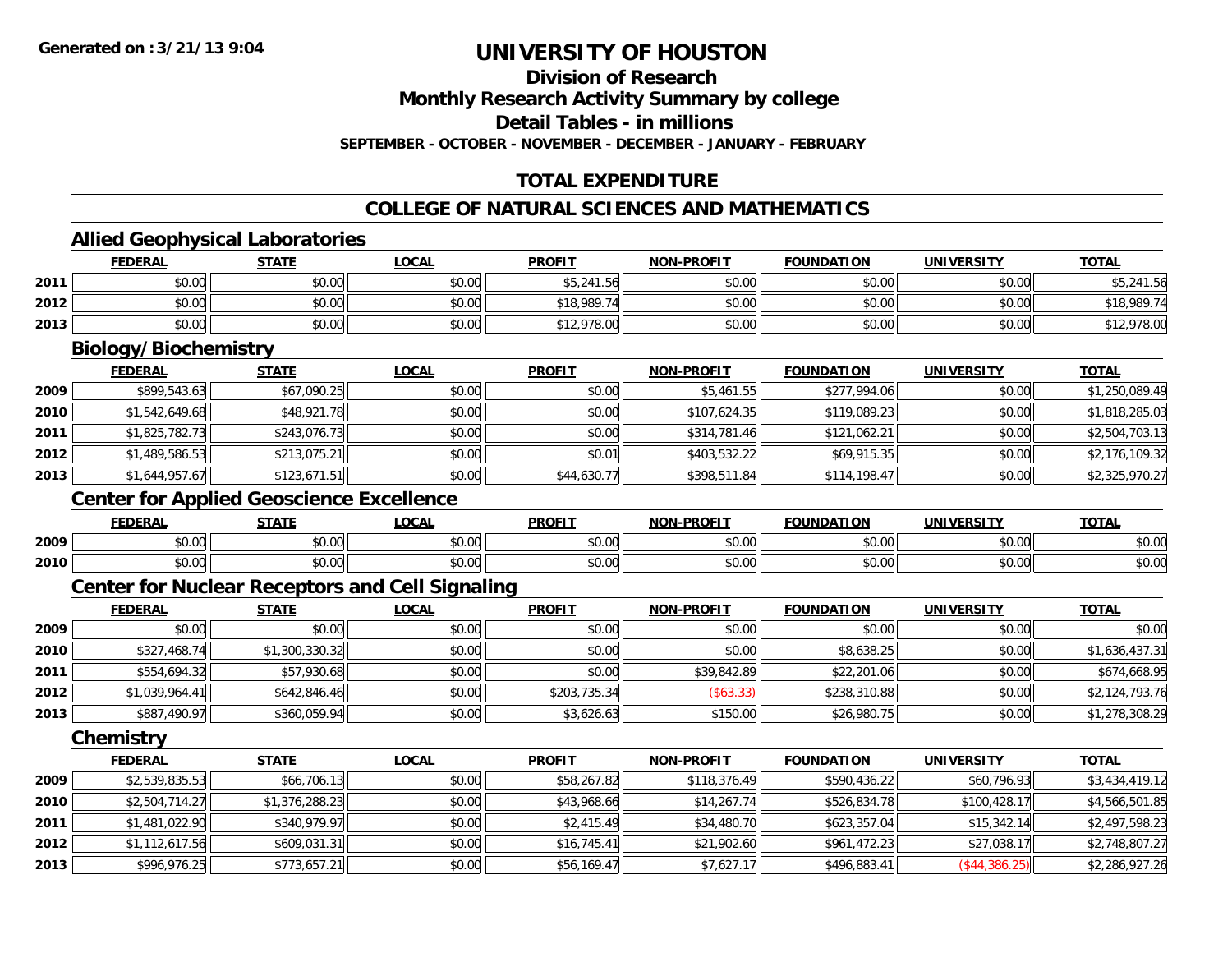### **Division of ResearchMonthly Research Activity Summary by college Detail Tables - in millionsSEPTEMBER - OCTOBER - NOVEMBER - DECEMBER - JANUARY - FEBRUARY**

## **TOTAL EXPENDITURE**

## **COLLEGE OF NATURAL SCIENCES AND MATHEMATICS**

# **Computer Science**

|      | <b>FEDERAL</b> | <b>STATE</b> | <b>LOCAL</b> | <b>PROFIT</b> | <b>NON-PROFIT</b> | <b>FOUNDATION</b> | <b>UNIVERSITY</b> | <b>TOTAL</b>   |
|------|----------------|--------------|--------------|---------------|-------------------|-------------------|-------------------|----------------|
| 2009 | \$1,457,883.80 | \$88,029.85  | \$0.00       | \$54,744.02   | \$87,778.38       | \$0.00            | \$0.00            | \$1,688,436.05 |
| 2010 | \$1,646,154.62 | \$88,374.65  | \$0.00       | \$68,411.26   | \$60,374.27       | \$0.00            | \$0.00            | \$1,863,314.80 |
| 2011 | \$2,637,678.83 | \$110,178.88 | \$0.00       | \$163,299.99  | \$227,628.69      | \$0.00            | \$0.00            | \$3,138,786.38 |
| 2012 | \$1,343,937.30 | \$15,421.42  | \$0.00       | \$254,490.48  | \$181,889.58      | \$16,222.39       | \$0.00            | \$1,811,961.17 |
| 2013 | \$1,316,360.87 | \$23,207.16  | \$0.00       | \$159, 116.75 | \$54,380.29       | \$13,224.71       | \$24,602.79       | \$1,590,892.57 |

## **Dean, Natural Sciences and Mathematics**

|      | <b>FEDERAL</b> | <u>STATE</u> | <u>LOCAL</u> | <b>PROFIT</b> | <b>NON-PROFIT</b> | <b>FOUNDATION</b> | <b>UNIVERSITY</b> | <b>TOTAL</b> |
|------|----------------|--------------|--------------|---------------|-------------------|-------------------|-------------------|--------------|
| 2009 | \$0.00         | \$0.00       | \$0.00       | \$0.00        | \$0.00            | \$0.00            | \$0.00            | \$0.00       |
| 2010 | \$77,443.38    | \$0.00       | \$0.00       | \$0.00        | \$0.00            | \$0.00            | \$0.00            | \$77,443.38  |
| 2011 | \$384,318.54   | \$0.00       | \$0.00       | \$0.00        | \$0.00            | \$0.00            | \$0.00            | \$384,318.54 |
| 2012 | \$580,049.69   | \$0.00       | \$0.00       | \$0.00        | \$0.00            | \$0.00            | \$0.00            | \$580,049.69 |
| 2013 | \$486,486.31   | \$0.00       | \$0.00       | \$0.00        | \$0.00            | \$0.00            | \$0.00            | \$486,486.31 |

## **Earth & Atmospheric Sciences**

|      | <b>FEDERAL</b> | <b>STATE</b> | <u>LOCAL</u> | <b>PROFIT</b>  | <b>NON-PROFIT</b> | <b>FOUNDATION</b> | <b>UNIVERSITY</b> | <b>TOTAL</b>   |
|------|----------------|--------------|--------------|----------------|-------------------|-------------------|-------------------|----------------|
| 2009 | \$719,918.82   | \$97,363.40  | \$0.00       | \$701,926.69   | \$311,785.27      | \$0.00            | \$52.00           | \$1,831,046.18 |
| 2010 | \$855,112.64   | \$282,978.50 | \$0.00       | \$930,387.97   | \$685,504.45      | \$0.00            | \$0.00            | \$2,753,983.56 |
| 2011 | \$447,064.28   | \$464,885.79 | \$0.00       | \$873,857.92   | \$99,830.96       | \$0.00            | \$0.00            | \$1,885,638.95 |
| 2012 | \$823,318.42   | \$357,459.09 | \$0.00       | \$770,237.20   | \$95,269.34       | \$0.00            | \$0.00            | \$2,046,284.06 |
| 2013 | \$555,594.94   | \$99,795.79  | \$0.00       | \$1,078,881.17 | \$94,093.39       | \$0.00            | \$0.00            | \$1,828,365.29 |

## **Institute for Climate and Atmospheric Science**

|      | <u>FEDERAL</u> | <b>STATE</b> | <u>LOCAL</u> | <b>PROFIT</b> | <b>NON-PROFIT</b> | <b>FOUNDATION</b> | <b>UNIVERSITY</b> | <b>TOTAL</b> |
|------|----------------|--------------|--------------|---------------|-------------------|-------------------|-------------------|--------------|
| 2009 | \$0.00         | \$0.00       | \$0.00       | \$0.00        | \$0.00            | \$0.00            | \$0.00            | \$0.00       |
| 2010 | \$0.00         | \$0.00       | \$0.00       | \$0.00        | \$0.00            | \$0.00            | \$0.00            | \$0.00       |
| 2011 | \$0.00         | \$0.00       | \$0.00       | \$0.00        | \$0.00            | \$0.00            | \$0.00            | \$0.00       |
| 2012 | \$0.00         | \$0.00       | \$0.00       | \$0.00        | \$0.00            | \$0.00            | \$0.00            | \$0.00       |
| 2013 | \$0.00         | \$0.00       | \$0.00       | \$0.00        | \$0.00            | \$0.00            | \$0.00            | \$0.00       |

### **Mathematics**

|      | FEDERAL                   | <b>STATE</b>     | .OCAI          | <b>PROFIT</b>         | -PROFIT<br>™ NION                      | <b>FOUNDATION</b>    | <b>UNIUREDCITY</b><br>ER.31 | <b>TOTAL</b>                 |
|------|---------------------------|------------------|----------------|-----------------------|----------------------------------------|----------------------|-----------------------------|------------------------------|
| 2009 | 323,407                   | ------<br>75.57  | nn na<br>DU.UG | $A$ , $T$<br>0.102.01 | . ሰፍ<br>.666.U5                        | 15700<br>، ب+<br>. ט | \$0.00                      | 000E7<br>$A - A$<br>1.699.57 |
| 2010 | 439.88<br>$- - -$<br>n: I | .102.94<br>\$105 | \$0.00         | 1000<br>DO.423.       | $\sim$ $\sim$ $\sim$ $\sim$<br>1.J.O.J | 121 F1<br>16.636.56  | \$0.00                      |                              |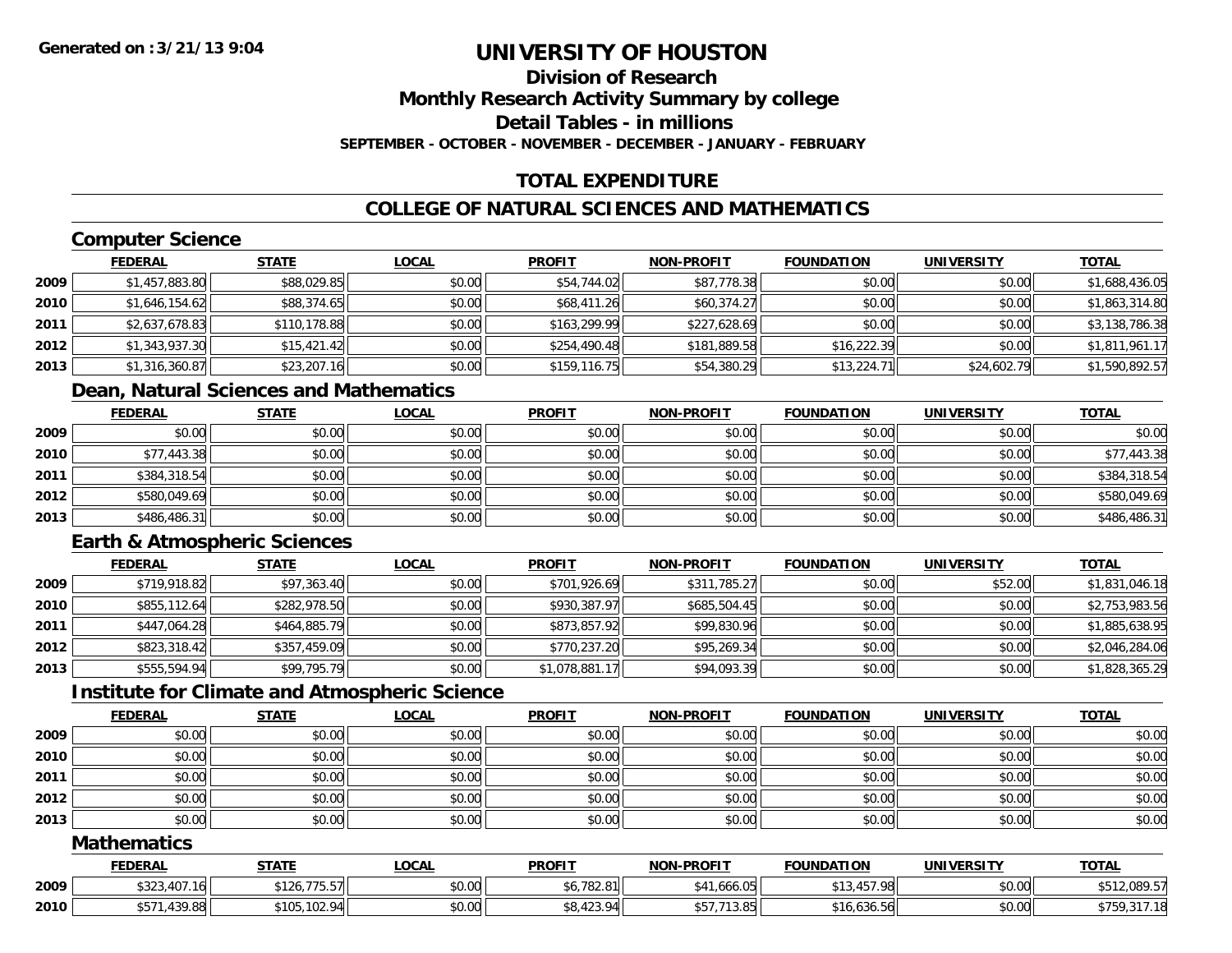## **Division of ResearchMonthly Research Activity Summary by college Detail Tables - in millions SEPTEMBER - OCTOBER - NOVEMBER - DECEMBER - JANUARY - FEBRUARY**

## **TOTAL EXPENDITURE**

### **COLLEGE OF NATURAL SCIENCES AND MATHEMATICS**

|       | <b>Mathematics</b> |                |              |                |                   |                   |                   |                 |
|-------|--------------------|----------------|--------------|----------------|-------------------|-------------------|-------------------|-----------------|
|       | <b>FEDERAL</b>     | <b>STATE</b>   | <b>LOCAL</b> | <b>PROFIT</b>  | <b>NON-PROFIT</b> | <b>FOUNDATION</b> | <b>UNIVERSITY</b> | <b>TOTAL</b>    |
| 2011  | \$387,730.38       | \$195,314.46   | \$0.00       | \$36,711.42    | \$85,340.95       | \$15,162.12       | \$10,000.40       | \$730,259.73    |
| 2012  | \$364,113.21       | \$164,285.85   | \$7,488.83   | \$91,889.77    | \$70,363.47       | \$17,879.97       | \$12,076.71       | \$728,097.81    |
| 2013  | \$475,047.47       | \$68,011.71    | \$0.00       | \$65,215.34    | \$467.88          | \$28,487.35       | \$21,185.69       | \$658,415.44    |
|       | <b>Physics</b>     |                |              |                |                   |                   |                   |                 |
|       | <b>FEDERAL</b>     | <b>STATE</b>   | <b>LOCAL</b> | <b>PROFIT</b>  | <b>NON-PROFIT</b> | <b>FOUNDATION</b> | <b>UNIVERSITY</b> | <b>TOTAL</b>    |
| 2009  | \$774,193.67       | \$33,691.53    | \$0.00       | \$483,214.29   | \$103,721.39      | \$99,739.42       | \$0.00            | \$1,494,560.30  |
| 2010  | \$882,661.21       | \$32,060.88    | \$0.00       | \$535,761.76   | \$46,936.09       | \$119,650.36      | \$0.00            | \$1,617,070.29  |
| 2011  | \$1,108,937.83     | \$18,201.65    | \$0.00       | \$650,348.80   | \$15,791.37       | \$104,861.93      | \$0.00            | \$1,898,141.57  |
| 2012  | \$1,512,062.40     | (\$1,953.94)   | \$0.00       | \$573,097.72   | \$26,419.68       | \$122,228.12      | \$0.00            | \$2,231,853.99  |
| 2013  | \$1,470,560.49     | \$0.00         | \$0.00       | \$706,990.18   | \$30,826.68       | \$91,320.83       | \$0.00            | \$2,299,698.18  |
| Total | \$40,048,781.32    | \$8,592,850.90 | \$7,488.83   | \$8,680,558.37 | \$3,844,277.72    | \$4,856,245.68    | \$227,136.75      | \$66,257,339.56 |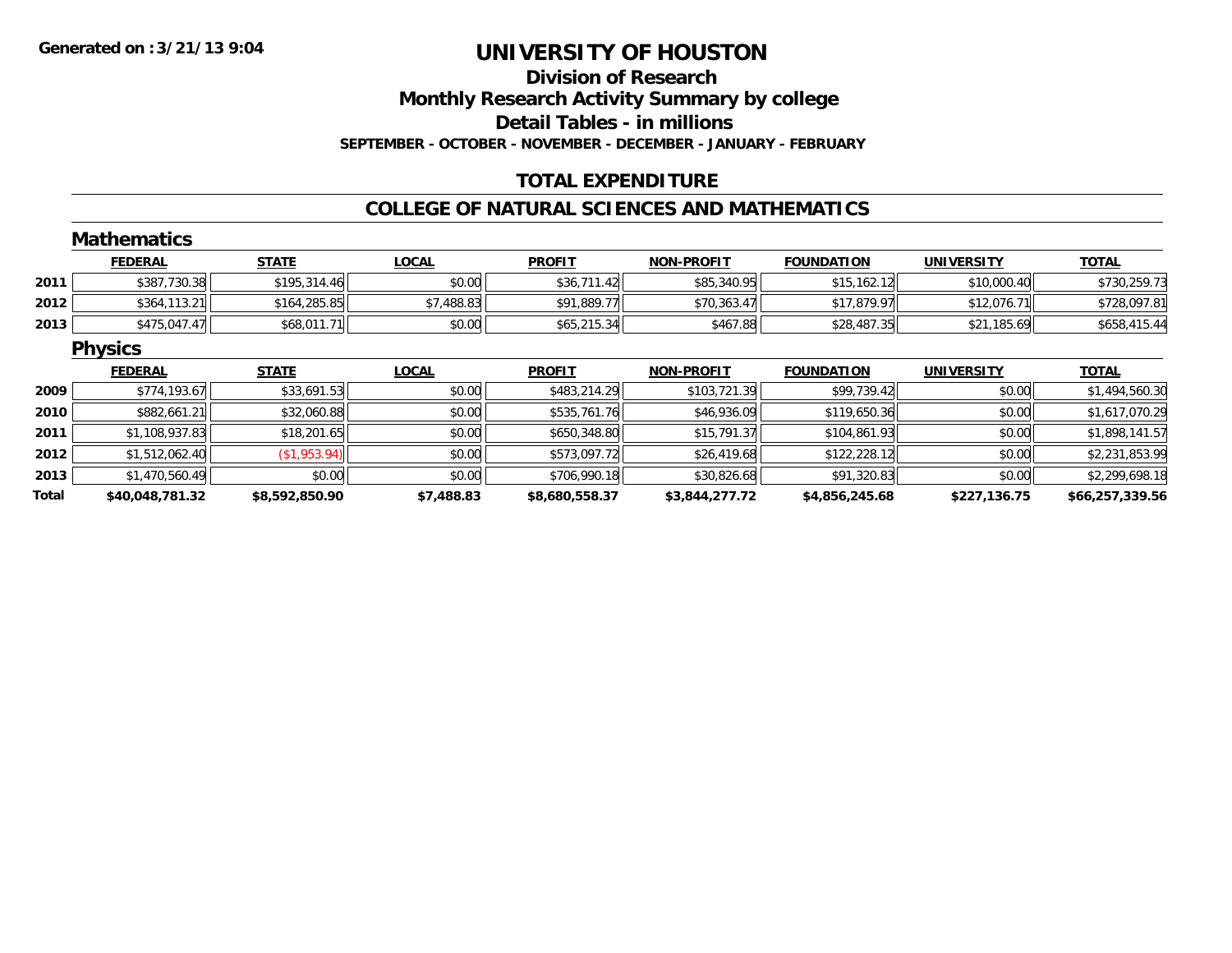## **Division of ResearchMonthly Research Activity Summary by college Detail Tables - in millions SEPTEMBER - OCTOBER - NOVEMBER - DECEMBER - JANUARY - FEBRUARY**

### **TOTAL EXPENDITURE**

### **COLLEGE OF OPTOMETRY**

# **Optometry, Community**

|       | <b>FEDERAL</b> | <b>STATE</b> | <b>LOCAL</b> | <b>PROFIT</b>  | <b>NON-PROFIT</b> | <b>FOUNDATION</b> | <b>UNIVERSITY</b> | <b>TOTAL</b>    |
|-------|----------------|--------------|--------------|----------------|-------------------|-------------------|-------------------|-----------------|
| 2009  | \$1,532,439.63 | \$53,921.34  | \$0.00       | \$92,283.77    | (S71.73)          | \$3,444.73        | \$134,980.46      | \$1,816,998.20  |
| 2010  | \$2,238,960.24 | \$94,355.99  | \$0.00       | \$250,283.51   | \$9,166.51        | \$19,957.11       | \$92,368.46       | \$2,705,091.82  |
| 2011  | \$1,572,662.54 | \$56,676.57  | \$0.00       | \$128,378.74   | (\$103.90)        | \$0.00            | \$91,570.17       | \$1,849,184.12  |
| 2012  | \$1,830,622.66 | \$1,922.24   | \$0.00       | \$174,901.32   | (\$105.00)        | \$12,463.07       | \$154,974.41      | \$2,174,778.70  |
| 2013  | \$1,906,225.36 | \$31,741.52  | \$0.00       | \$405,610.44   | \$0.00            | \$17,495.86       | \$91,313.39       | \$2,452,386.57  |
| Total | \$9,080,910.43 | \$238,617.66 | \$0.00       | \$1,051,457.78 | \$8,885.88        | \$53,360.77       | \$565,206.89      | \$10,998,439.41 |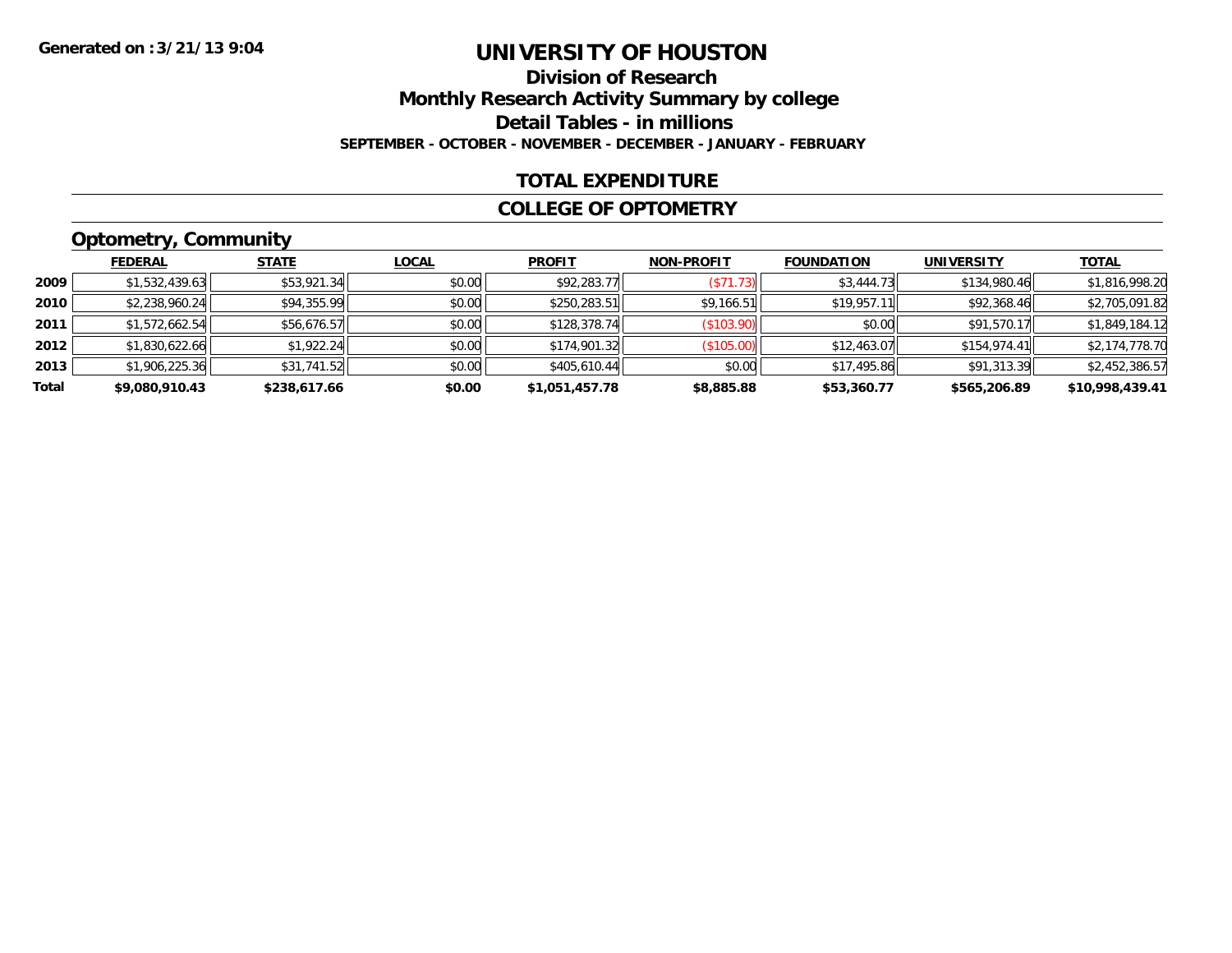## **Division of ResearchMonthly Research Activity Summary by college Detail Tables - in millionsSEPTEMBER - OCTOBER - NOVEMBER - DECEMBER - JANUARY - FEBRUARY**

### **TOTAL EXPENDITURE**

### **COLLEGE OF PHARMACY**

# **Clinical Sciences and Administration**

|      | <b>FEDERAL</b> | <b>STATE</b> | <u>LOCAL</u> | <b>PROFIT</b> | <b>NON-PROFIT</b> | <b>FOUNDATION</b> | <b>UNIVERSITY</b> | <b>TOTAL</b> |
|------|----------------|--------------|--------------|---------------|-------------------|-------------------|-------------------|--------------|
| 2009 | \$74,385.83    | \$0.00       | \$0.00       | \$217.773.01  | \$7,533.74        | \$31,819.47       | \$97.55           | \$331,609.60 |
| 2010 | \$55,811.65    | (\$4,040.57) | \$0.00       | \$177,884.45  | \$96,779.93       | \$4,319.59        | \$1,080.36        | \$331,835.41 |
| 2011 | \$96,956.35    | \$1,750.90   | \$0.00       | \$204,068.01  | \$132,042.52      | \$0.00            | \$24.85           | \$434,842.63 |
| 2012 | \$79,031.71    | \$14,931.88  | \$0.00       | \$200,397.79  | \$44,041.03       | \$11,000.00       | \$0.00            | \$349,402.41 |
| 2013 | \$213,816.41   | \$0.00       | \$0.00       | \$199,655.83  | \$7,416.89        | \$4,103.00        | \$0.00            | \$424,992.13 |

### **Dean, Pharmacy**

|      | <u>FEDERAL</u> | <b>STATE</b> | <u>LOCAL</u> | <b>PROFIT</b> | <b>NON-PROFIT</b> | <b>FOUNDATION</b> | <b>UNIVERSITY</b> | <b>TOTAL</b> |
|------|----------------|--------------|--------------|---------------|-------------------|-------------------|-------------------|--------------|
| 2009 | \$0.00         | \$0.00       | \$0.00       | \$0.00        | \$0.00            | \$0.00            | \$0.00            | \$0.00       |
| 2010 | \$0.00         | \$0.00       | \$0.00       | \$0.00        | \$0.00            | \$0.00            | \$0.00            | \$0.00       |
| 2011 | \$0.00         | \$0.00       | \$0.00       | \$0.00        | \$0.00            | \$0.00            | \$0.00            | \$0.00       |
| 2012 | \$0.00         | \$0.00       | \$0.00       | \$0.00        | \$0.00            | \$0.00            | \$0.00            | \$0.00       |
| 2013 | \$0.00         | \$0.00       | \$0.00       | \$0.00        | \$0.00            | \$0.00            | \$0.00            | \$0.00       |

# **Pharmacological and Pharmaceutical Sciences**

|       | <b>FEDERAL</b> | <b>STATE</b> | <b>LOCAL</b> | <b>PROFIT</b>  | <b>NON-PROFIT</b> | <b>FOUNDATION</b> | <b>UNIVERSITY</b> | <u>TOTAL</u>   |
|-------|----------------|--------------|--------------|----------------|-------------------|-------------------|-------------------|----------------|
| 2009  | \$841,270.71   | \$36,785.88  | \$0.00       | \$38,153.86    | \$51,604.12       | \$33,131.11       | \$0.00            | \$1,000,945.68 |
| 2010  | \$1,223,388.73 | \$57,257.33  | \$0.00       | \$18,933.33    | \$119,270.91      | \$36,502.63       | \$0.00            | \$1,455,352.93 |
| 2011  | \$1,261,522.81 | \$73,391.09  | \$0.00       | \$9,571.09     | \$107,174.10      | \$30,700.02       | \$0.00            | \$1,482,359.11 |
| 2012  | \$810,391.25   | \$0.01       | \$0.00       | \$3,523.23     | \$54,577.94       | \$29,243.26       | \$0.00            | \$897,735.69   |
| 2013  | \$1,030,556.80 | \$0.00       | \$0.00       | \$9,512.05     | \$15,721.64       | \$27,979.15       | \$0.00            | \$1,083,769.64 |
| Total | \$5,687,132.26 | \$180,076.52 | \$0.00       | \$1,079,472.65 | \$636,162.82      | \$208,798.23      | \$1,202.76        | \$7,792,845.24 |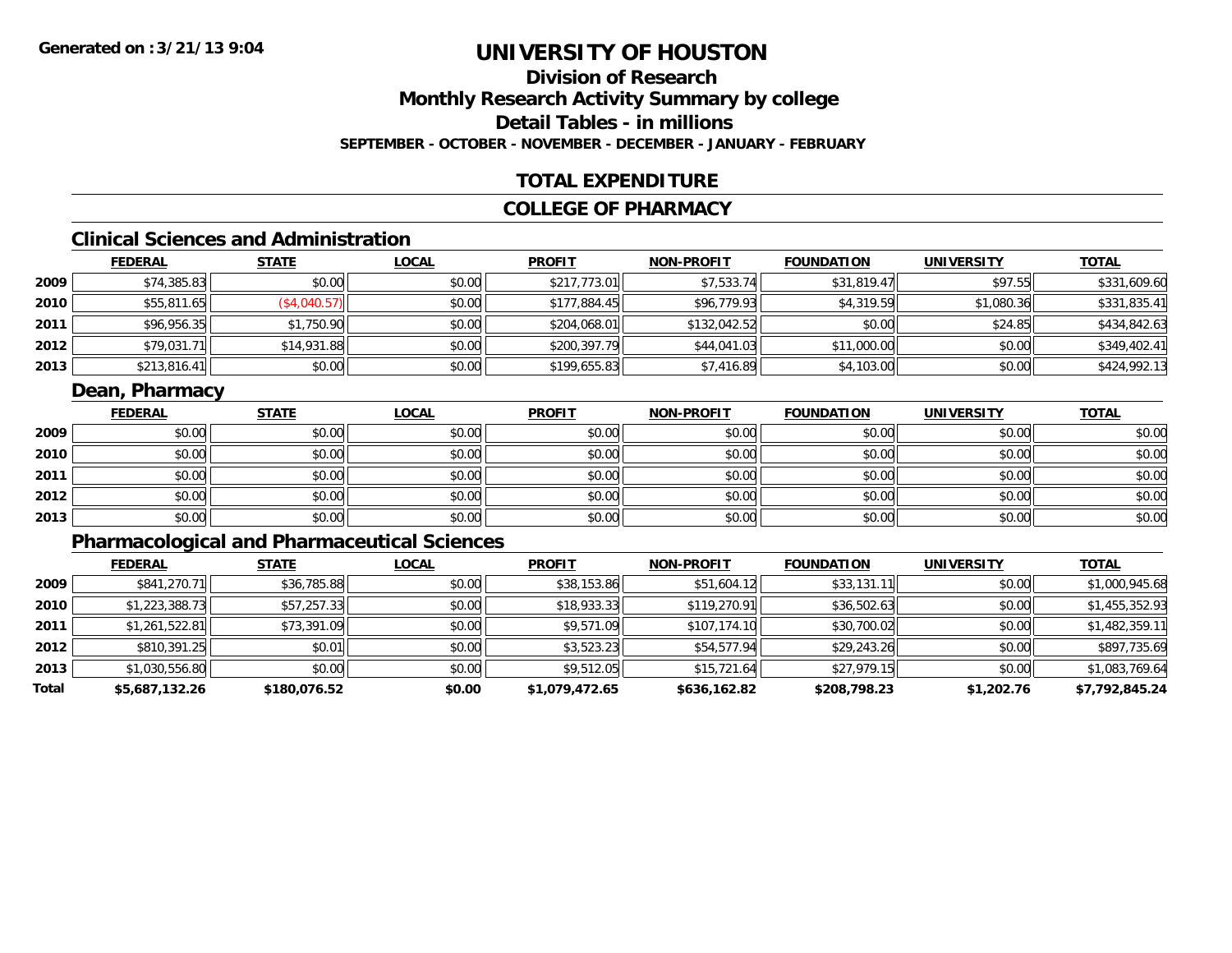## **Division of Research**

**Monthly Research Activity Summary by college**

**Detail Tables - in millions**

**SEPTEMBER - OCTOBER - NOVEMBER - DECEMBER - JANUARY - FEBRUARY**

## **TOTAL EXPENDITURE**

### **COLLEGE OF TECHNOLOGY**

## **Center for Life Sciences Technology**

|      | <b>FEDERAL</b> | <b>STATE</b> | <u>LOCAI</u> | <b>PROFIT</b> | <b>NON-PROFIT</b> | <b>FOUNDATION</b> | <b>UNIVERSITY</b> | <b>TOTAL</b> |
|------|----------------|--------------|--------------|---------------|-------------------|-------------------|-------------------|--------------|
| 2009 | \$0.00         | \$0.00       | \$0.00       | \$0.00        | \$0.00            | \$0.00            | \$0.00            | \$0.00       |
| 2010 | \$0.00         | \$0.00       | \$0.00       | \$0.00        | \$0.00            | \$0.00            | \$0.00            | \$0.00       |
| 2012 | \$0.00         | \$0.00       | \$0.00       | \$0.00        | \$0.00            | \$0.00            | \$0.00            | \$0.00       |

## **Center for Technology Literacy**

|      | <b>FEDERAL</b> | <b>STATE</b> | <u>LOCAL</u> | <b>PROFIT</b> | <b>NON-PROFIT</b> | <b>FOUNDATION</b> | <b>UNIVERSITY</b> | <b>TOTAL</b> |
|------|----------------|--------------|--------------|---------------|-------------------|-------------------|-------------------|--------------|
| 2009 | \$0.00         | \$0.00       | \$0.00       | \$0.00        | \$0.00            | \$0.00            | \$0.00            | \$0.00       |
| 2010 | \$6,757.90     | \$0.00       | \$0.00       | \$0.00        | \$0.00            | \$0.00            | \$0.00            | \$6,757.90   |
| 2011 | \$325,518.82   | \$0.00       | \$0.00       | \$0.00        | \$0.00            | \$0.00            | \$0.00            | \$325,518.82 |
| 2012 | \$496,780.67   | \$0.00       | \$0.00       | \$0.00        | \$0.00            | \$0.00            | \$0.00            | \$496,780.67 |
| 2013 | \$118,807.80   | \$0.00       | \$0.00       | \$0.00        | \$0.00            | \$0.00            | \$0.00            | \$118,807.80 |

### **Dean, Technology**

|      | <b>FEDERAL</b> | <b>STATE</b> | <b>LOCAL</b> | <b>PROFIT</b> | <b>NON-PROFIT</b> | <b>FOUNDATION</b> | <b>UNIVERSITY</b> | <b>TOTAL</b> |
|------|----------------|--------------|--------------|---------------|-------------------|-------------------|-------------------|--------------|
| 2009 | \$252,909.75   | \$0.00       | \$0.00       | \$0.00        | \$0.00            | \$0.00            | \$0.00            | \$252,909.75 |
| 2010 | \$115,483.71   | \$0.00       | \$0.00       | \$0.00        | \$0.00            | \$0.00            | \$0.00            | \$115,483.71 |
| 2011 | \$75,309.21    | \$0.00       | \$0.00       | \$0.00        | \$0.00            | \$0.00            | \$0.00            | \$75,309.21  |
| 2012 | \$114,532.87   | \$0.00       | \$0.00       | \$0.00        | \$0.00            | \$0.00            | \$0.00            | \$114,532.87 |
| 2013 | \$33,703.59    | \$8,182.07   | \$0.00       | \$0.00        | \$0.00            | \$0.00            | \$0.00            | \$41,885.67  |

### **Engineering Technology**

|      | <b>Engineering Technology</b> |              |              |               |                   |                   |                   |              |
|------|-------------------------------|--------------|--------------|---------------|-------------------|-------------------|-------------------|--------------|
|      | <b>FEDERAL</b>                | <b>STATE</b> | <b>LOCAL</b> | <b>PROFIT</b> | <b>NON-PROFIT</b> | <b>FOUNDATION</b> | <b>UNIVERSITY</b> | <b>TOTAL</b> |
| 2009 | \$313,651.60                  | \$0.00       | \$0.00       | \$10,110.01   | \$40,310.74       | \$0.00            | \$14,669.51       | \$378,741.86 |
| 2010 | \$356,727.14                  | \$0.00       | \$0.00       | \$17,345.08   | \$3,695.27        | \$38,224.83       | \$229.32          | \$416,221.64 |
| 2011 | \$200,960.87                  | \$0.00       | \$0.00       | \$14,623.46   | \$0.00            | \$25,317.90       | \$0.00            | \$240,902.23 |
| 2012 | \$261,724.48                  | \$0.00       | \$0.00       | \$23,000.10   | (\$3,366.00)      | \$21,288.12       | \$0.00            | \$302,646.69 |
| 2013 | \$308,529.67                  | \$2,045.52   | \$0.00       | \$38,387.58   | \$6,345.05        | \$18,161.93       | \$0.00            | \$373,469.74 |

## **Human Development and Consumer Science**

|      | <u>FEDERAL</u> | <b>STATE</b> | <b>LOCAL</b> | <b>PROFIT</b> | <b>NON-PROFIT</b> | <b>FOUNDATION</b> | <b>UNIVERSITY</b> | <b>TOTAL</b> |
|------|----------------|--------------|--------------|---------------|-------------------|-------------------|-------------------|--------------|
| 2009 | \$16,097.96    | \$9,472.96   | \$0.00       | \$1,811.46    | \$0.00            | \$0.00            | \$0.00            | \$27,382.38  |
| 2010 | \$2,921.72     | \$0.00       | \$0.00       | \$10,699.21   | \$0.00            | \$0.00            | \$0.00            | \$13,620.93  |
| 2011 | \$952.48       | \$0.00       | \$0.00       | \$1,085.93    | \$0.00            | \$0.00            | \$0.00            | \$2,038.41   |
| 2012 | \$372.10       | \$0.00       | \$0.00       | \$0.00        | \$0.00            | \$0.00            | \$0.00            | \$372.10     |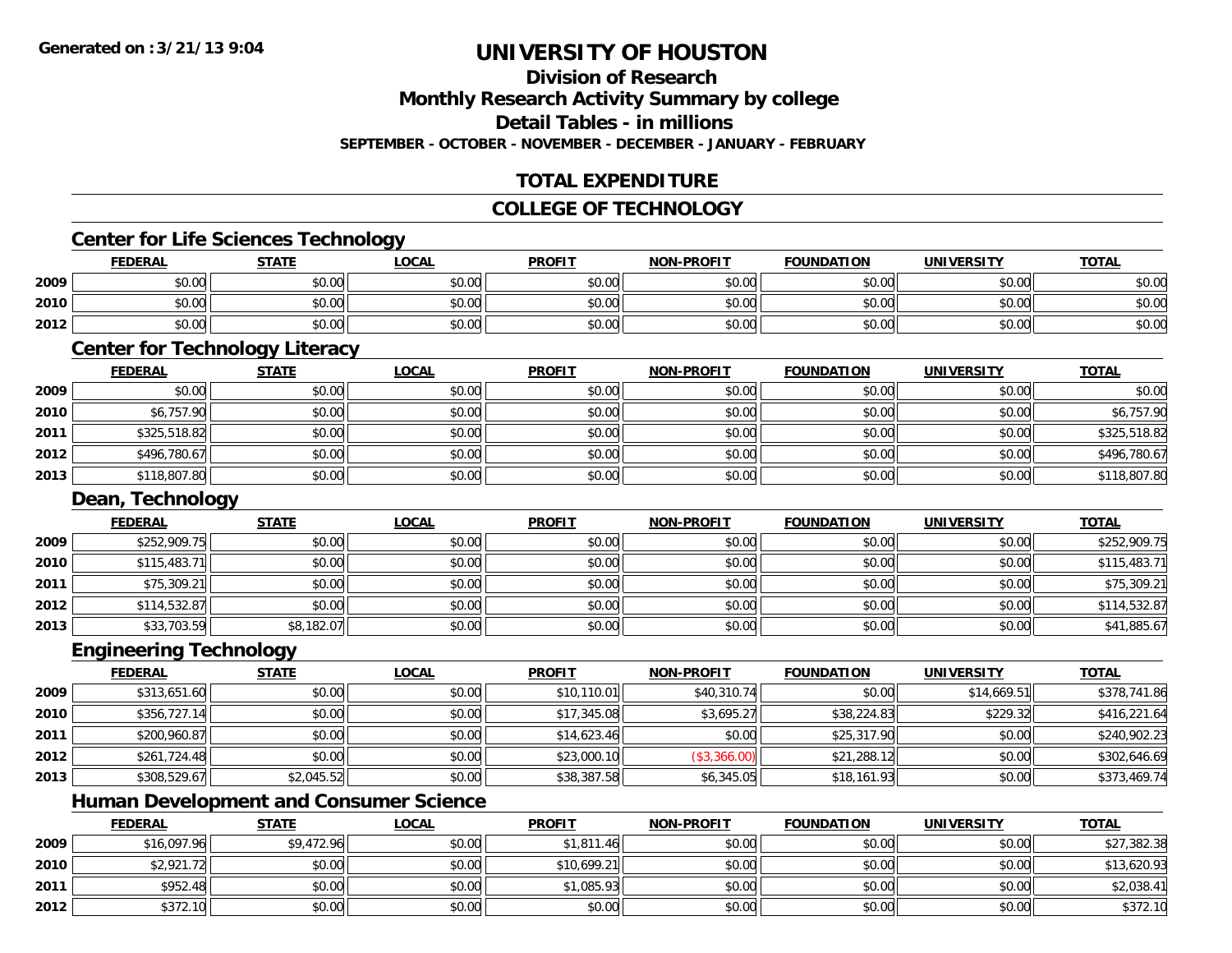**Division of Research**

**Monthly Research Activity Summary by college**

**Detail Tables - in millions**

**SEPTEMBER - OCTOBER - NOVEMBER - DECEMBER - JANUARY - FEBRUARY**

## **TOTAL EXPENDITURE**

### **COLLEGE OF TECHNOLOGY**

| <b>Human Development and Consumer Science</b> |
|-----------------------------------------------|
|                                               |

|       | <b>FEDERAL</b>                                | <b>STATE</b>            | <b>LOCAL</b> | <b>PROFIT</b>           | <b>NON-PROFIT</b> | <b>FOUNDATION</b> | <b>UNIVERSITY</b> | <b>TOTAL</b>            |
|-------|-----------------------------------------------|-------------------------|--------------|-------------------------|-------------------|-------------------|-------------------|-------------------------|
| 2013  | \$460.68                                      | \$0.00                  | \$0.00       | \$0.00                  | \$0.00            | \$0.00            | \$0.00            | \$460.68                |
|       | <b>Information &amp; Logistics Technology</b> |                         |              |                         |                   |                   |                   |                         |
|       | <b>FEDERAL</b>                                | <b>STATE</b>            | <b>LOCAL</b> | <b>PROFIT</b>           | <b>NON-PROFIT</b> | <b>FOUNDATION</b> | <b>UNIVERSITY</b> | <b>TOTAL</b>            |
| 2009  | \$55,519.08                                   | \$3,157.65              | \$0.00       | \$404.00                | \$7,319.98        | \$0.00            | \$0.00            | \$66,400.71             |
| 2010  | \$14,163.23                                   | \$0.00                  | \$0.00       | \$0.00                  | \$3,109.70        | \$0.00            | \$0.00            | \$17,272.93             |
| 2011  | \$10,033.48                                   | \$0.00                  | \$0.00       | \$0.00                  | \$4,034.84        | \$0.00            | \$0.00            | \$14,068.32             |
| 2012  | \$32,970.20                                   | \$0.00                  | \$0.00       | \$0.00                  | \$0.00            | \$0.00            | \$0.00            | \$32,970.20             |
| 2013  | (\$10,735.08)                                 | \$0.00                  | \$0.00       | \$0.00                  | \$0.00            | \$0.00            | \$0.00            | (\$10,735.08)           |
|       | <b>Texas Manufacturing Assistance Center</b>  |                         |              |                         |                   |                   |                   |                         |
|       | <b>FEDERAL</b>                                | <b>STATE</b>            | <b>LOCAL</b> | <b>PROFIT</b>           | <b>NON-PROFIT</b> | <b>FOUNDATION</b> | <b>UNIVERSITY</b> | <b>TOTAL</b>            |
| 2000. | $\mathfrak{g} \cap \mathfrak{g}$              | $\circ$ $\circ$ $\circ$ | 0000         | $\mathfrak{g}$ $\alpha$ | $n \cap \neg$     | 0000              | 0000              | $\circ$ $\circ$ $\circ$ |

| Total | \$3,104,153.92 | \$22,858.20 | \$0.00 | \$117,466.83 | \$61,449.57 | \$102,992.78 | \$14,898.83 | \$3,423,820.13 |
|-------|----------------|-------------|--------|--------------|-------------|--------------|-------------|----------------|
| 2013  | \$0.00         | \$0.00      | \$0.00 | \$0.00       | \$0.00      | \$0.00       | \$0.00      | \$0.00         |
| 2012  | \$0.00         | \$0.00      | \$0.00 | \$0.00       | \$0.00      | \$0.00       | \$0.00      | \$0.00         |
| 2011  | \$0.00         | \$0.00      | \$0.00 | \$0.00       | \$0.00      | \$0.00       | \$0.00      | \$0.00         |
| 2010  | \$0.00         | \$0.00      | \$0.00 | \$0.00       | \$0.00      | \$0.00       | \$0.00      | \$0.00         |
| 2009  | \$0.00         | \$0.00      | \$0.00 | \$0.00       | \$0.00      | \$0.00       | \$0.00      | \$0.00         |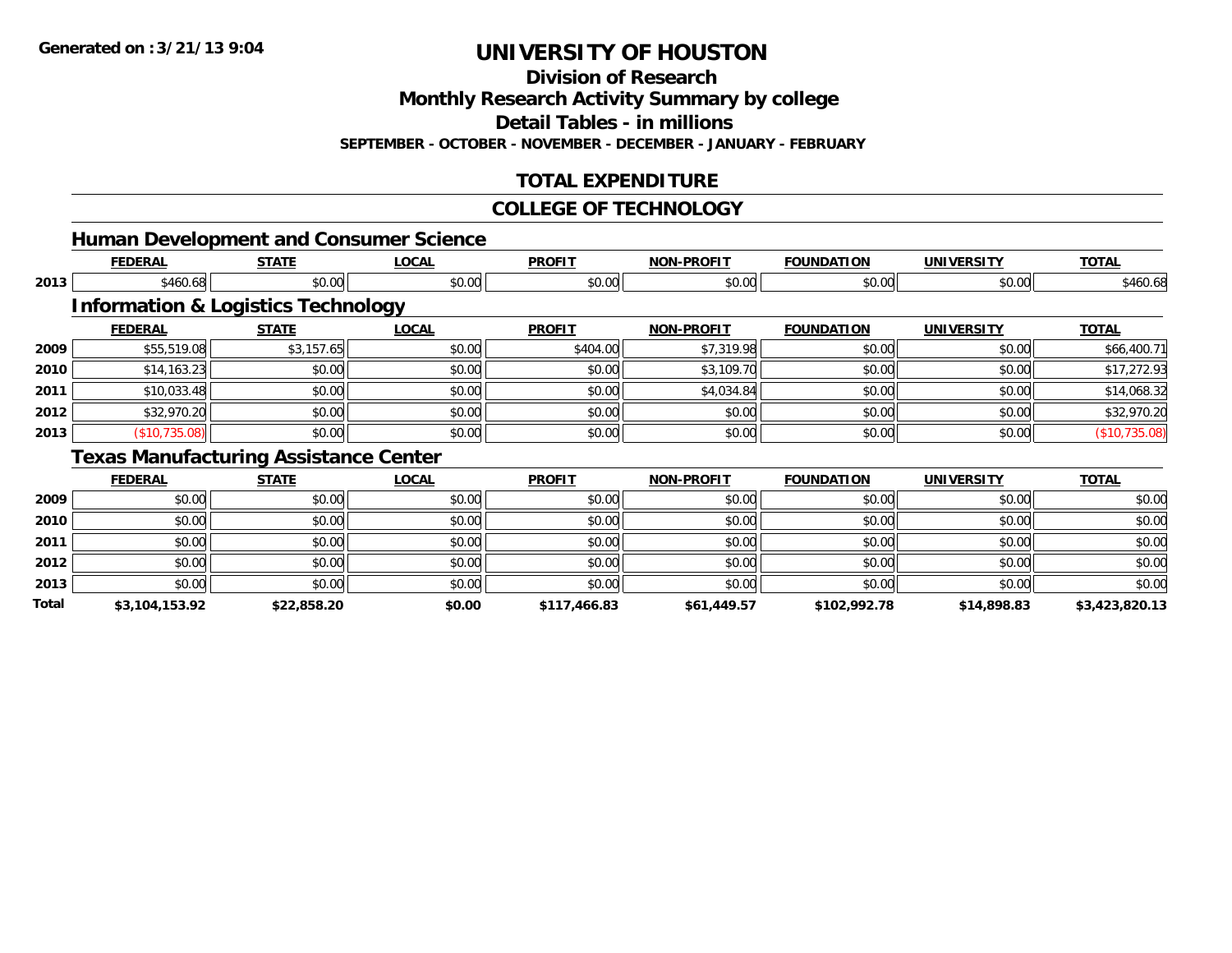# **Division of ResearchMonthly Research Activity Summary by college Detail Tables - in millions**

**SEPTEMBER - OCTOBER - NOVEMBER - DECEMBER - JANUARY - FEBRUARY**

# **TOTAL EXPENDITURE**

## **CULLEN COLLEGE OF ENGINEERING**

## **Biomedical Engineering**

|      | <b>FEDERAL</b> | <b>STATE</b> | <b>LOCAL</b> | <b>PROFIT</b> | <b>NON-PROFIT</b> | <b>FOUNDATION</b> | <b>UNIVERSITY</b> | <b>TOTAL</b> |
|------|----------------|--------------|--------------|---------------|-------------------|-------------------|-------------------|--------------|
| 2009 | \$111,505.19   | \$0.00       | \$0.00       | \$0.00        | \$13,446.72       | \$3,268.70        | \$0.00            | \$128,220.61 |
| 2010 | \$123,995.04   | \$0.00       | \$0.00       | \$0.00        | \$15,951.31       | $($ \$158.11)     | \$0.00            | \$139,788.24 |
| 2011 | \$120,553.16   | \$0.00       | \$0.00       | \$0.00        | \$0.00            | \$0.00            | \$0.00            | \$120,553.16 |
| 2012 | \$135,228.79   | \$0.00       | \$0.00       | \$0.00        | \$0.00            | \$0.00            | \$0.00            | \$135,228.79 |
| 2013 | \$482,493.67   | \$0.00       | \$0.00       | \$0.00        | \$0.00            | \$0.00            | \$0.00            | \$482,493.67 |
|      |                |              | .            | ____          |                   |                   |                   |              |

### **Center for Innovative Grouting Materials and Tech**

|      | <b>FEDERAL</b> | <b>STATE</b> | <u>LOCAL</u> | <b>PROFIT</b> | <b>NON-PROFIT</b> | <b>FOUNDATION</b> | <b>UNIVERSITY</b> | <b>TOTAL</b> |
|------|----------------|--------------|--------------|---------------|-------------------|-------------------|-------------------|--------------|
| 2011 | \$0.00         | \$0.00       | \$0.00       | \$0.00        | \$0.00            | \$0.00            | \$0.00            | \$0.00       |
| 2012 | \$0.00         | \$0.00       | \$0.00       | \$0.00        | \$0.00            | \$0.00            | \$0.00            | \$0.00       |
| 2013 | \$0.00         | \$0.00       | \$0.00       | \$0.00        | \$0.00            | \$0.00            | \$0.00            | \$0.00       |

### **Chemical Engineering**

|        | <b>Chemical Engineering</b> |                |              |               |                   |                   |                   |                |  |  |  |
|--------|-----------------------------|----------------|--------------|---------------|-------------------|-------------------|-------------------|----------------|--|--|--|
|        | <b>FEDERAL</b>              | <b>STATE</b>   | <b>LOCAL</b> | <b>PROFIT</b> | <b>NON-PROFIT</b> | <b>FOUNDATION</b> | <b>UNIVERSITY</b> | <b>TOTAL</b>   |  |  |  |
| 2009   | \$760,532.37                | \$1,958,712.41 | \$16,065.53  | \$394,872.30  | \$42,068.90       | \$68,548.20       | \$4,048.30        | \$3,244,848.02 |  |  |  |
| ا 2010 | \$1,378,466.91              | \$1,761,443.12 | \$10,800.46  | \$171,292.26  | \$0.00            | \$50,682.48       | \$76,738.56       | \$3,449,423.79 |  |  |  |
| 2011   | \$2,040,306.86              | \$72,356.25    | \$0.00       | \$344,325.23  | \$0.00            | \$53,115.73       | \$75,071.62       | \$2,585,175.69 |  |  |  |
| 2012   | \$2,279,169.70              | \$124, 122.49  | \$0.00       | \$445,295.42  | \$800.00          | \$63,374.90       | \$0.02            | \$2,912,762.53 |  |  |  |
| 2013   | \$1,544,543.75              | \$91,395.40    | \$0.00       | \$358,527.42  | \$38,982.71       | \$126,413.79      | (\$14,776.20)     | \$2,145,086.87 |  |  |  |

## **Civil Engineering**

|      | <b>FEDERAL</b> | <u>STATE</u> | <b>LOCAL</b> | <b>PROFIT</b> | <b>NON-PROFIT</b> | <b>FOUNDATION</b> | <b>UNIVERSITY</b> | <b>TOTAL</b>   |
|------|----------------|--------------|--------------|---------------|-------------------|-------------------|-------------------|----------------|
| 2009 | \$868,474.04   | \$167,478.63 | \$3,185.09   | \$696.26      | \$15,315.84       | \$70,698.12       | \$0.00            | \$1,125,847.98 |
| 2010 | \$536,860.90   | \$176,316.04 | \$58,664.97  | \$36,947.59   | \$30,911.71       | \$94,883.47       | \$0.00            | \$934,584.68   |
| 2011 | \$587,173.12   | \$191,767.75 | \$2,593.68   | \$97,067.45   | \$40,479.39       | \$66,200.40       | \$15,995.64       | \$1,001,277.43 |
| 2012 | \$1,321,291.43 | \$202,451.08 | \$41,977.29  | \$47,337.22   | \$20,968.85       | \$17,225.86       | \$0.00            | \$1,651,251.73 |
| 2013 | \$1,143,907.72 | \$187,849.72 | \$9,644.18   | \$94,126.81   | \$39,455.51       | \$6,134.33        | \$17,272.44       | \$1,498,390.71 |

## **Composites Engineering and Applications Center**

|      | <b>FEDERAL</b> | <b>STATE</b> | <u>LOCAL</u> | <b>PROFIT</b> | <b>NON-PROFIT</b> | <b>FOUNDATION</b> | <b>UNIVERSITY</b> | <b>TOTAL</b> |
|------|----------------|--------------|--------------|---------------|-------------------|-------------------|-------------------|--------------|
| 2010 | \$0.00         | \$0.00       | \$0.00       | \$0.00        | \$0.00            | \$0.00            | \$0.00            | \$0.00       |
| 2011 | \$0.00         | \$0.00       | \$0.00       | \$0.00        | \$0.00            | \$0.00            | \$0.00            | \$0.00       |
| 2012 | \$0.00         | \$0.00       | \$0.00       | \$0.00        | \$0.00            | \$0.00            | \$0.00            | \$0.00       |
| 2013 | \$0.00         | \$0.00       | \$0.00       | \$0.00        | \$0.00            | \$0.00            | \$0.00            | \$0.00       |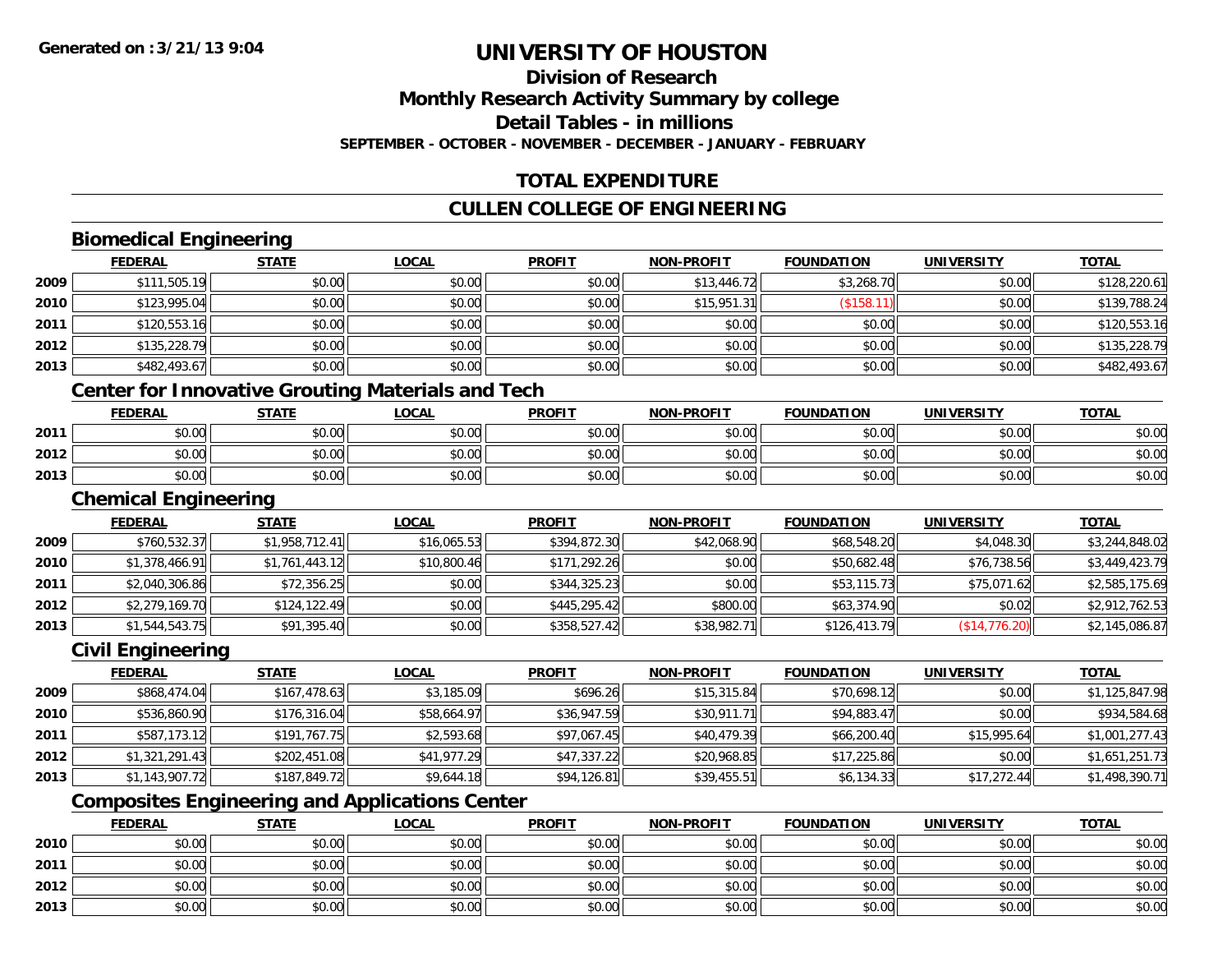### **Division of ResearchMonthly Research Activity Summary by college Detail Tables - in millionsSEPTEMBER - OCTOBER - NOVEMBER - DECEMBER - JANUARY - FEBRUARY**

## **TOTAL EXPENDITURE**

## **CULLEN COLLEGE OF ENGINEERING**

## **Dean, Engineering**

|      | <b>FEDERAL</b> | <b>STATE</b> | <b>LOCAL</b> | <b>PROFIT</b> | <b>NON-PROFIT</b> | <b>FOUNDATION</b> | <b>UNIVERSITY</b> | <u>TOTAL</u> |
|------|----------------|--------------|--------------|---------------|-------------------|-------------------|-------------------|--------------|
| 2009 | \$12,469.98    | \$48.96      | \$0.00       | \$0.00        | \$0.00            | \$0.00            | \$0.00            | \$12,421.02  |
| 2010 | \$75,952.30    | \$0.00       | \$0.00       | \$0.00        | \$0.00            | \$0.00            | \$0.00            | \$75,952.30  |
| 2011 | \$83,347.71    | \$0.00       | \$0.00       | \$0.00        | \$0.00            | \$0.00            | \$0.00            | \$83,347.71  |
| 2012 | \$119,739.80   | \$0.00       | \$0.00       | \$0.00        | \$0.00            | \$0.00            | \$0.00            | \$119,739.80 |
| 2013 | \$33,102.34    | \$0.00       | \$0.00       | \$0.00        | \$0.00            | \$0.00            | \$0.00            | \$33,102.34  |

## **Electrical & Computer Engineering**

|      | <b>FEDERAL</b> | <b>STATE</b> | <b>LOCAL</b> | <b>PROFIT</b> | <b>NON-PROFIT</b> | <b>FOUNDATION</b> | <b>UNIVERSITY</b> | <b>TOTAL</b>   |
|------|----------------|--------------|--------------|---------------|-------------------|-------------------|-------------------|----------------|
| 2009 | \$1,063,662.96 | \$155,949.24 | \$0.00       | \$100,278.47  | \$159,989.18      | \$0.00            | \$42,087.33       | \$1,521,967.18 |
| 2010 | \$931,237.68   | \$181,721.01 | \$0.00       | \$278,087.13  | \$84,043.01       | \$0.00            | \$465.12          | \$1,475,553.94 |
| 2011 | \$1,471,313.20 | \$142,812.44 | \$0.00       | \$126.341.40  | \$45,410.10       | \$18,491.76       | \$7.366.32        | \$1,811,735.22 |
| 2012 | \$2,282,764.71 | \$48,361.78  | \$0.00       | \$307,233.78  | (\$32,437.08)     | (\$11,010.00)     | \$0.21            | \$2,594,913.40 |
| 2013 | \$1,699,408.07 | \$28,164.47  | \$0.00       | \$207,258.48  | \$17,642.55       | \$65,859.49       | \$0.00            | \$2,018,333.06 |

## **Industrial Engineering**

|      | <b>FEDERAL</b> | <b>STATE</b> | <u>LOCAL</u> | <b>PROFIT</b> | <b>NON-PROFIT</b> | FOUNDATION | <b>UNIVERSITY</b> | <b>TOTAL</b> |
|------|----------------|--------------|--------------|---------------|-------------------|------------|-------------------|--------------|
| 2009 | \$87,005.69    | \$0.00       | \$0.00       | \$2,158.44    | \$0.00            | \$0.00     | \$0.00            | \$89,164.13  |
| 2010 | \$86,939.31    | \$5,384.63   | \$0.00       | \$0.00        | \$0.00            | \$0.00     | \$0.00            | \$92,323.94  |
| 2011 | \$91,059.01    | \$27,246.15  | \$27,639.67  | \$0.00        | \$0.00            | \$0.00     | \$0.00            | \$145,944.83 |
| 2012 | \$60,077.34    | \$0.00       | \$32,934.62  | \$0.00        | \$0.00            | \$0.00     | \$0.00            | \$93,011.96  |
| 2013 | \$53,047.35    | \$40,770.85  | \$6,076.34   | \$0.00        | \$0.00            | \$9,952.36 | \$0.00            | \$109,846.90 |

### **Mechanical Engineering**

|      | <b>FEDERAL</b> | <b>STATE</b> | <b>LOCAL</b> | <b>PROFIT</b> | <b>NON-PROFIT</b> | <b>FOUNDATION</b> | <b>UNIVERSITY</b> | <b>TOTAL</b>   |
|------|----------------|--------------|--------------|---------------|-------------------|-------------------|-------------------|----------------|
| 2009 | \$465,528.69   | \$40,582.17  | \$0.00       | \$224,623.19  | \$33,475.98       | \$0.00            | \$21,300.88       | \$785,510.91   |
| 2010 | \$1,107,410.20 | \$35,838.00  | \$0.00       | \$105,780.48  | \$118,492.93      | \$0.00            | \$23,108.57       | \$1,390,630.17 |
| 2011 | \$1,722,891.24 | \$339,275.88 | \$0.00       | \$346,891.16  | \$59,297.51       | \$60.02           | \$0.00            | \$2,468,415.81 |
| 2012 | \$1,296,584.17 | \$304,977.91 | \$0.00       | \$188,505.36  | \$53,298.39       | \$0.00            | \$0.00            | \$1,843,365.83 |
| 2013 | \$1,735,039.40 | \$296,179.28 | \$0.00       | \$153,543.89  | \$9,032.61        | \$31,551.10       | \$0.00            | \$2,225,346.28 |

## **National Wind Energy Center**

|      | <b>FEDERAL</b> | <b>CTATE</b>    | LOCAI              | <b>PROFIT</b> | <b>DDAELT</b><br><b>NIONI</b><br>ж. | <b>FOUNDATION</b> | UNIVERSITY           | <b>TOTAL</b>             |
|------|----------------|-----------------|--------------------|---------------|-------------------------------------|-------------------|----------------------|--------------------------|
| 2011 | ልስ ባህ<br>שט.טע | ሖጣ<br>JU.UU     | $\sim$ 00<br>DU.UU | 0000<br>JU.UU | $\sim$<br>$\sim$<br>PO.OO           | 0.00<br>JU.UU     | 0000<br><b>DU.UG</b> | $\sim$<br><b>JU.UU</b>   |
| 2012 | nn na<br>JU.UU | $\sim$<br>JU.UU | $\sim$ 00<br>PU.UU | 0000<br>JU.UU | 0.00<br>vv.vv                       | 0.00<br>JU.UU     | 0000<br><b>DU.UG</b> | $\cdots$<br><b>JU.UU</b> |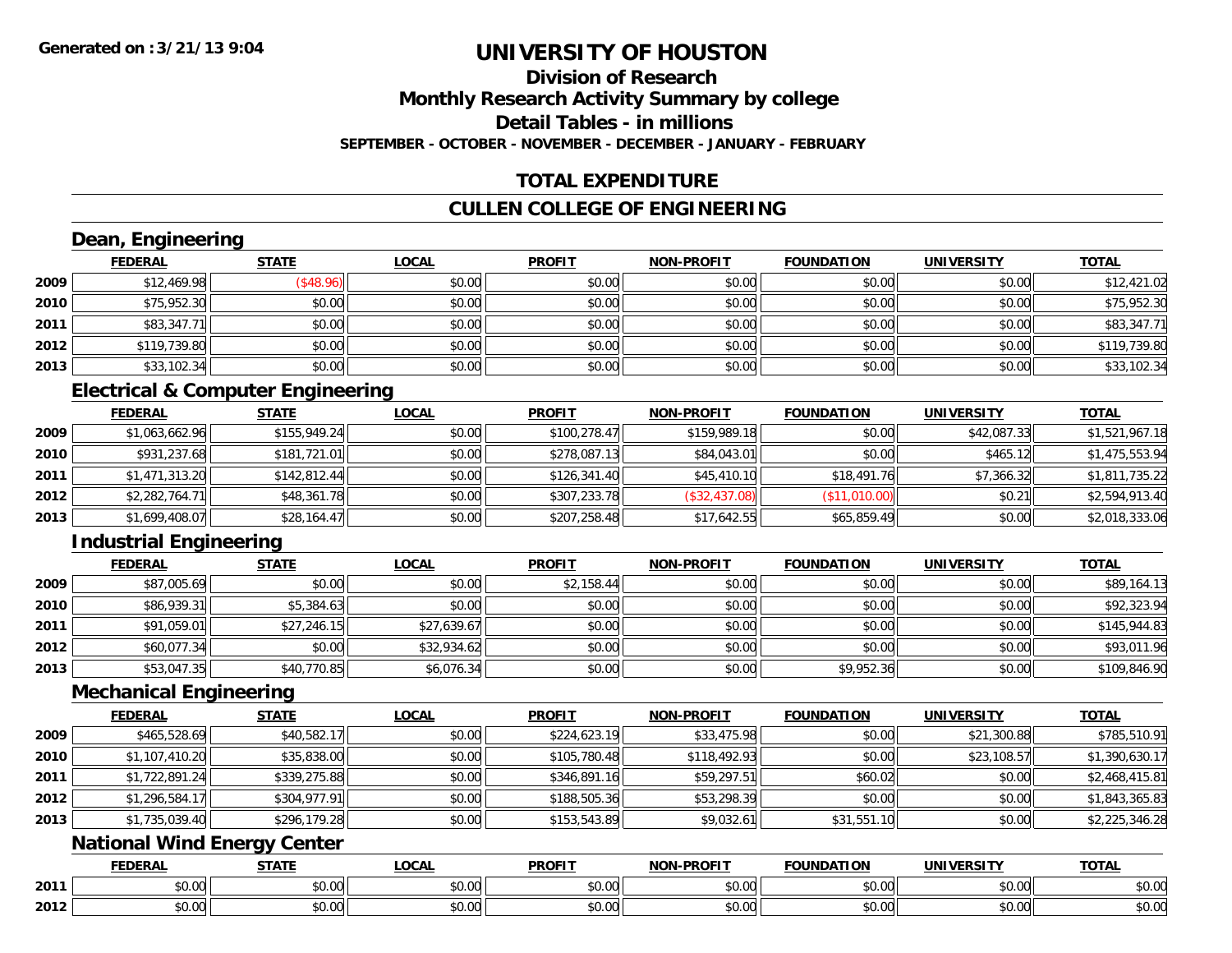**Division of Research**

**Monthly Research Activity Summary by college**

**Detail Tables - in millions**

**SEPTEMBER - OCTOBER - NOVEMBER - DECEMBER - JANUARY - FEBRUARY**

## **TOTAL EXPENDITURE**

## **CULLEN COLLEGE OF ENGINEERING**

|       | <b>National Wind Energy Center</b>        |                |              |                |                   |                   |                   |                 |
|-------|-------------------------------------------|----------------|--------------|----------------|-------------------|-------------------|-------------------|-----------------|
|       | <b>FEDERAL</b>                            | <b>STATE</b>   | <b>LOCAL</b> | <b>PROFIT</b>  | <b>NON-PROFIT</b> | <b>FOUNDATION</b> | <b>UNIVERSITY</b> | <b>TOTAL</b>    |
| 2013  | \$0.00                                    | \$0.00         | \$0.00       | \$0.00         | \$0.00            | \$0.00            | \$0.00            | \$0.00          |
|       | <b>SW Public Safety Technology Center</b> |                |              |                |                   |                   |                   |                 |
|       | <b>FEDERAL</b>                            | <b>STATE</b>   | <b>LOCAL</b> | <b>PROFIT</b>  | <b>NON-PROFIT</b> | <b>FOUNDATION</b> | <b>UNIVERSITY</b> | <b>TOTAL</b>    |
| 2009  | \$0.00                                    | \$0.00         | \$0.00       | \$0.00         | \$0.00            | \$0.00            | \$0.00            | \$0.00          |
| Total | \$27,913,083.79                           | \$6,581,107.73 | \$209,581.83 | \$4,031,189.74 | \$806,626.12      | \$735,292.59      | \$268,678.82      | \$40.545.560.62 |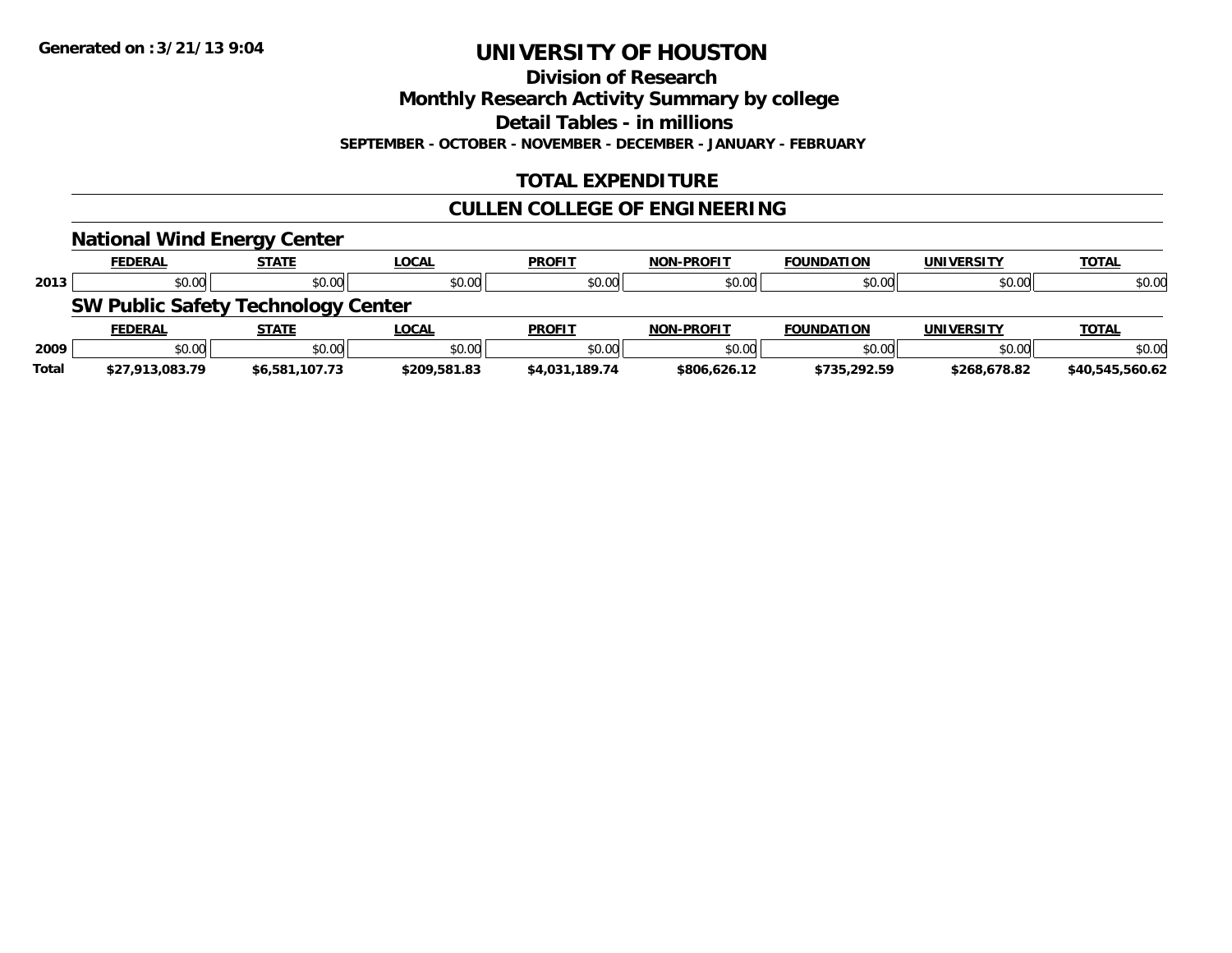### **Division of ResearchMonthly Research Activity Summary by college Detail Tables - in millionsSEPTEMBER - OCTOBER - NOVEMBER - DECEMBER - JANUARY - FEBRUARY**

## **TOTAL EXPENDITURE**

## **DIVISION OF RESEARCH**

### **Center for Advanced Materials**

|      | <b>FEDERAL</b> | <b>STATE</b> | <b>LOCAL</b> | <b>PROFIT</b> | NON-PROFIT | <b>FOUNDATION</b> | <b>UNIVERSITY</b> | <b>TOTAL</b> |
|------|----------------|--------------|--------------|---------------|------------|-------------------|-------------------|--------------|
| 2009 | \$10,985.23    | \$0.00       | \$0.00       | \$4,935.22    | \$0.00     | \$0.00            | \$0.00            | \$15,920.45  |
| 2010 | \$1.03         | \$1,918.19   | \$0.00       | \$0.00        | \$0.00     | \$0.00            | \$0.00            | \$1,917.16   |
| 2011 | \$16,222.98    | \$25,146.09  | \$0.00       | \$8,529.75    | \$0.00     | \$0.00            | \$0.00            | \$49,898.82  |
| 2012 | \$5,857.29     | \$0.00       | \$0.00       | \$0.00        | \$0.00     | \$0.00            | \$0.00            | \$5,857.29   |
| 2013 | \$1,100.47     | \$0.00       | \$0.00       | \$0.00        | \$0.00     | \$0.00            | \$0.00            | \$1,100.47   |

## **Center for Biomedical & Environmental Genomics**

|      | <u>FEDERAL</u> | <u>STATE</u> | <u>LOCAL</u> | <b>PROFIT</b> | <b>NON-PROFIT</b> | <b>FOUNDATION</b> | <b>UNIVERSITY</b> | <b>TOTAL</b> |
|------|----------------|--------------|--------------|---------------|-------------------|-------------------|-------------------|--------------|
| 2009 | \$0.00         | \$0.00       | \$0.00       | \$0.00        | \$0.00            | \$0.00            | \$0.00            | \$0.00       |
| 2010 | \$0.00         | \$0.00       | \$0.00       | \$0.00        | \$0.00            | \$0.00            | \$0.00            | \$0.00       |
| 2011 | \$0.00         | \$0.00       | \$0.00       | \$0.00        | \$0.00            | \$0.00            | \$0.00            | \$0.00       |
| 2012 | \$0.00         | \$0.00       | \$0.00       | \$0.00        | \$0.00            | \$0.00            | \$0.00            | \$0.00       |
| 2013 | \$0.00         | \$0.00       | \$0.00       | \$0.00        | \$0.00            | \$0.00            | \$0.00            | \$0.00       |

## **Center for Industrial Partnerships**

|      | <b>FEDERAL</b> | <b>STATE</b> | <b>LOCAL</b> | <b>PROFIT</b> | <b>NON-PROFIT</b> | <b>FOUNDATION</b> | <b>UNIVERSITY</b> | <b>TOTAL</b> |
|------|----------------|--------------|--------------|---------------|-------------------|-------------------|-------------------|--------------|
| 2009 | \$20,165.48    | \$0.00       | \$0.00       | \$10,597.76   | \$0.00            | \$0.00            | \$0.00            | \$30,763.24  |
| 2010 | \$56,697.63    | \$0.00       | \$0.00       | \$3,348.00    | \$0.00            | \$0.00            | \$0.00            | \$60,045.63  |
| 2011 | \$121,091.43   | \$0.00       | \$0.00       | \$28,795.15   | \$0.00            | \$0.00            | \$0.00            | \$149,886.58 |
| 2012 | \$37,783.19    | \$0.00       | \$0.00       | \$17,245.35   | \$0.00            | \$0.00            | \$0.00            | \$55,028.54  |
| 2013 | \$2,995.11     | \$0.00       | \$0.00       | \$13,464.24   | \$0.00            | \$0.00            | \$0.00            | \$16,459.35  |

## **Center for Neuromotor & Biomechanics Research**

|      | <b>FEDERAL</b> | <b>STATE</b> | <u>LOCAL</u> | <b>PROFIT</b> | <b>NON-PROFIT</b> | <b>FOUNDATION</b> | <b>UNIVERSITY</b> | <b>TOTAL</b> |
|------|----------------|--------------|--------------|---------------|-------------------|-------------------|-------------------|--------------|
| 2009 | \$0.00         | \$0.00       | \$0.00       | \$0.00        | \$0.00            | \$0.00            | \$0.00            | \$0.00       |
| 2010 | \$0.00         | \$0.00       | \$0.00       | \$0.00        | \$0.00            | \$0.00            | \$0.00            | \$0.00       |
| 2011 | \$0.00         | \$0.00       | \$0.00       | \$0.00        | \$0.00            | \$0.00            | \$0.00            | \$0.00       |
| 2012 | \$0.00         | \$0.00       | \$0.00       | \$0.00        | \$0.00            | \$0.00            | \$0.00            | \$0.00       |
| 2013 | \$0.00         | \$0.00       | \$0.00       | \$0.00        | \$0.00            | \$0.00            | \$0.00            | \$0.00       |

## **Division of Research**

|      | <b>FEDERAL</b>    | <b>CTATI</b>                                          | .OCAL              | <b>PROFIT</b>    | <b>LPROFIT</b><br><b>NION</b> | <b>OUNDA</b><br>. | <b>HNIVE</b><br>DC IT     | <b>TOTAL</b> |
|------|-------------------|-------------------------------------------------------|--------------------|------------------|-------------------------------|-------------------|---------------------------|--------------|
| 2009 | 367<br>,,,,,,,,,, | $\mathsf{A} \cap \mathsf{A} \cap \mathsf{A}$<br>vv.vv | $\sim$ 00<br>vu.vu | 0.00<br>- ມບ.ບບຸ | \$0.00                        | vu.vu             | $\sim$ $\sim$<br>vu.vu    | .,307.58     |
| 2010 |                   | $\sim$ 00<br>JU.UU                                    | $\sim$ 00<br>vu.uu | 0000<br>JU.UU    | \$0.00                        | JU.UU             | $\sim$ 00<br><b>DU.UU</b> | 169.         |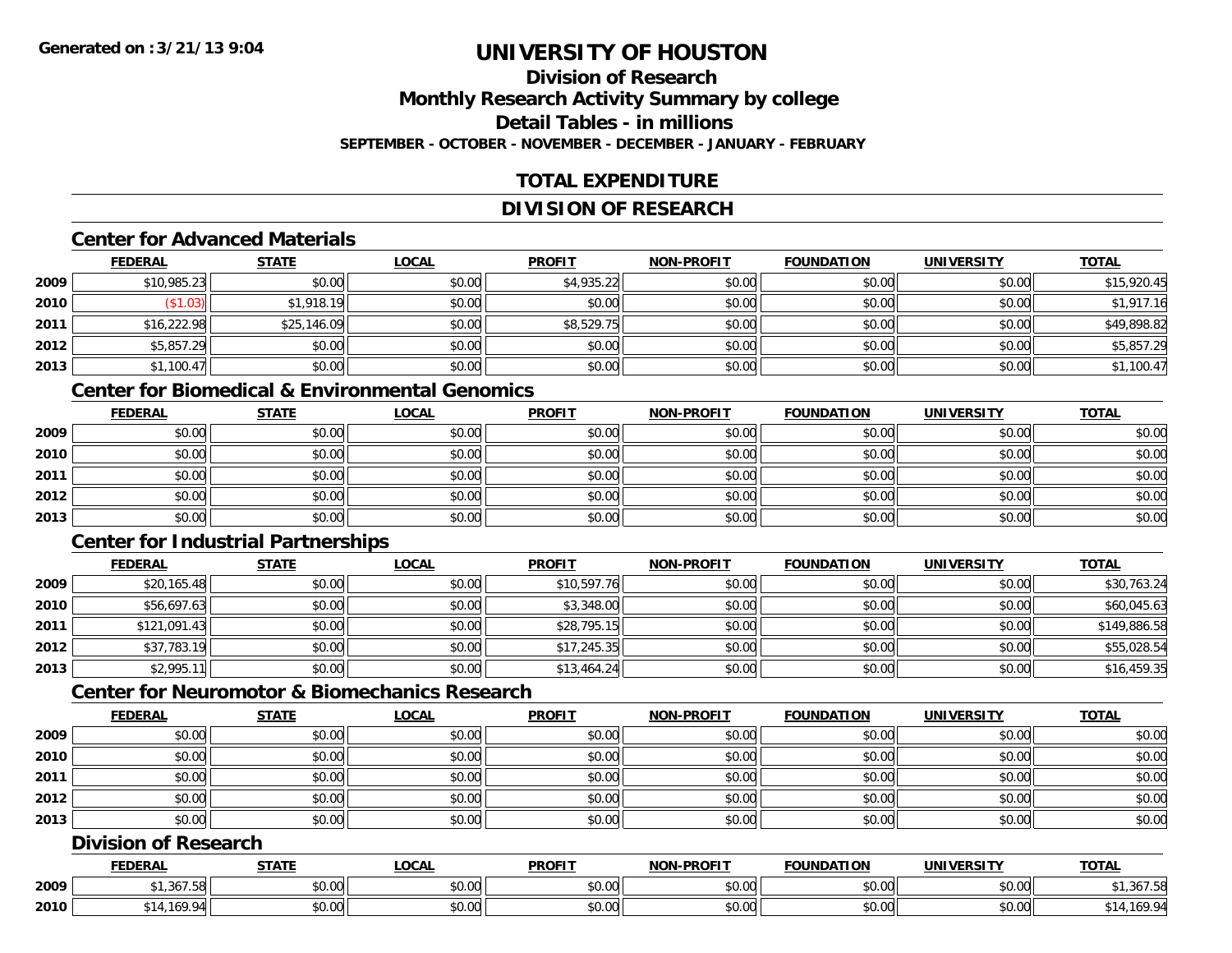## **Division of Research Monthly Research Activity Summary by college Detail Tables - in millions**

**SEPTEMBER - OCTOBER - NOVEMBER - DECEMBER - JANUARY - FEBRUARY**

## **TOTAL EXPENDITURE**

## **DIVISION OF RESEARCH**

|      | <b>FEDERAL</b>                        | <b>STATE</b> | <b>LOCAL</b> | <b>PROFIT</b> | <b>NON-PROFIT</b> | <b>FOUNDATION</b> | <b>UNIVERSITY</b> | <b>TOTAL</b> |
|------|---------------------------------------|--------------|--------------|---------------|-------------------|-------------------|-------------------|--------------|
| 2011 | (\$894.87)                            | \$0.00       | \$0.00       | \$0.00        | \$0.00            | \$0.00            | \$0.00            | (\$894.87)   |
| 2012 | (\$0.00)                              | \$0.00       | \$0.00       | \$0.00        | \$0.00            | \$0.00            | \$0.00            | (\$0.00)     |
|      | <b>Institute for Molecular Design</b> |              |              |               |                   |                   |                   |              |
|      | <b>FEDERAL</b>                        | <b>STATE</b> | <b>LOCAL</b> | <b>PROFIT</b> | <b>NON-PROFIT</b> | <b>FOUNDATION</b> | <b>UNIVERSITY</b> | <b>TOTAL</b> |
| 2012 | \$0.00                                | \$0.00       | \$0.00       | \$0.00        | \$0.00            | \$0.00            | \$0.00            | \$0.00       |
|      | <b>Institute for Nanoenergy</b>       |              |              |               |                   |                   |                   |              |
|      | <b>FEDERAL</b>                        | <b>STATE</b> | <b>LOCAL</b> | <b>PROFIT</b> | <b>NON-PROFIT</b> | <b>FOUNDATION</b> | <b>UNIVERSITY</b> | <b>TOTAL</b> |
| 2009 | \$0.00                                | \$0.00       | \$0.00       | \$0.00        | \$0.00            | \$0.00            | \$0.00            | \$0.00       |
| 2010 | \$0.00                                | \$0.00       | \$0.00       | \$0.00        | \$0.00            | \$0.00            | \$0.00            | \$0.00       |
| 2011 | \$0.00                                | \$0.00       | \$0.00       | \$0.00        | \$0.00            | \$0.00            | \$0.00            | \$0.00       |
| 2012 | \$0.00                                | \$0.00       | \$0.00       | \$0.00        | \$0.00            | \$0.00            | \$0.00            | \$0.00       |
| 2013 | \$0.00                                | \$0.00       | \$0.00       | \$0.00        | \$0.00            | \$0.00            | \$0.00            | \$0.00       |
|      | <b>Office of Contracts and Grants</b> |              |              |               |                   |                   |                   |              |
|      | <b>FEDERAL</b>                        | <b>STATE</b> | <b>LOCAL</b> | <b>PROFIT</b> | <b>NON-PROFIT</b> | <b>FOUNDATION</b> | <b>UNIVERSITY</b> | <b>TOTAL</b> |
| 2009 | \$0.00                                | \$0.00       | \$0.00       | \$0.00        | \$0.00            | \$0.00            | \$0.00            | \$0.00       |
| 2010 | \$0.00                                | \$0.00       | \$0.00       | \$0.00        | \$0.00            | \$0.00            | \$0.00            | \$0.00       |
| 2011 | \$0.00                                | \$0.00       | \$0.00       | \$0.00        | \$0.00            | \$0.00            | \$0.00            | \$0.00       |
| 2012 | \$0.00                                | \$0.00       | \$0.00       | \$0.00        | \$0.00            | \$0.00            | \$0.00            | \$0.00       |
| 2013 | \$0.00                                | \$0.00       | \$0.00       | \$0.00        | \$0.00            | \$0.00            | \$0.00            | \$0.00       |
|      | <b>Research Financial Services</b>    |              |              |               |                   |                   |                   |              |
|      | <b>FEDERAL</b>                        | <b>STATE</b> | <b>LOCAL</b> | <b>PROFIT</b> | <b>NON-PROFIT</b> | <b>FOUNDATION</b> | <b>UNIVERSITY</b> | <b>TOTAL</b> |
| 2009 | \$0.00                                | \$0.00       | \$0.00       | \$0.00        | \$0.00            | \$0.00            | \$0.00            | \$0.00       |
| 2010 | \$0.00                                | \$0.00       | \$0.00       | \$0.00        | \$0.00            | \$0.00            | \$0.00            | \$0.00       |
| 2011 | \$0.00                                | \$0.00       | \$0.00       | \$0.00        | \$0.00            | \$0.00            | \$0.00            | \$0.00       |
| 2012 | \$0.00                                | \$0.00       | \$0.00       | \$0.00        | \$0.00            | \$0.00            | \$0.00            | \$0.00       |
| 2013 | \$0.00                                | \$0.00       | \$0.00       | \$0.00        | \$0.00            | \$0.00            | \$0.00            | \$0.00       |
|      | <b>TcSAM</b>                          |              |              |               |                   |                   |                   |              |
|      | <b>FEDERAL</b>                        | <b>STATE</b> | <b>LOCAL</b> | <b>PROFIT</b> | <b>NON-PROFIT</b> | <b>FOUNDATION</b> | <b>UNIVERSITY</b> | <b>TOTAL</b> |
| 2009 | \$0.00                                | \$0.00       | \$0.00       | \$0.00        | \$0.00            | \$0.00            | \$0.00            | \$0.00       |
| 2010 | \$0.00                                | \$0.00       | \$0.00       | \$0.00        | \$0.00            | \$0.00            | \$0.00            | \$0.00       |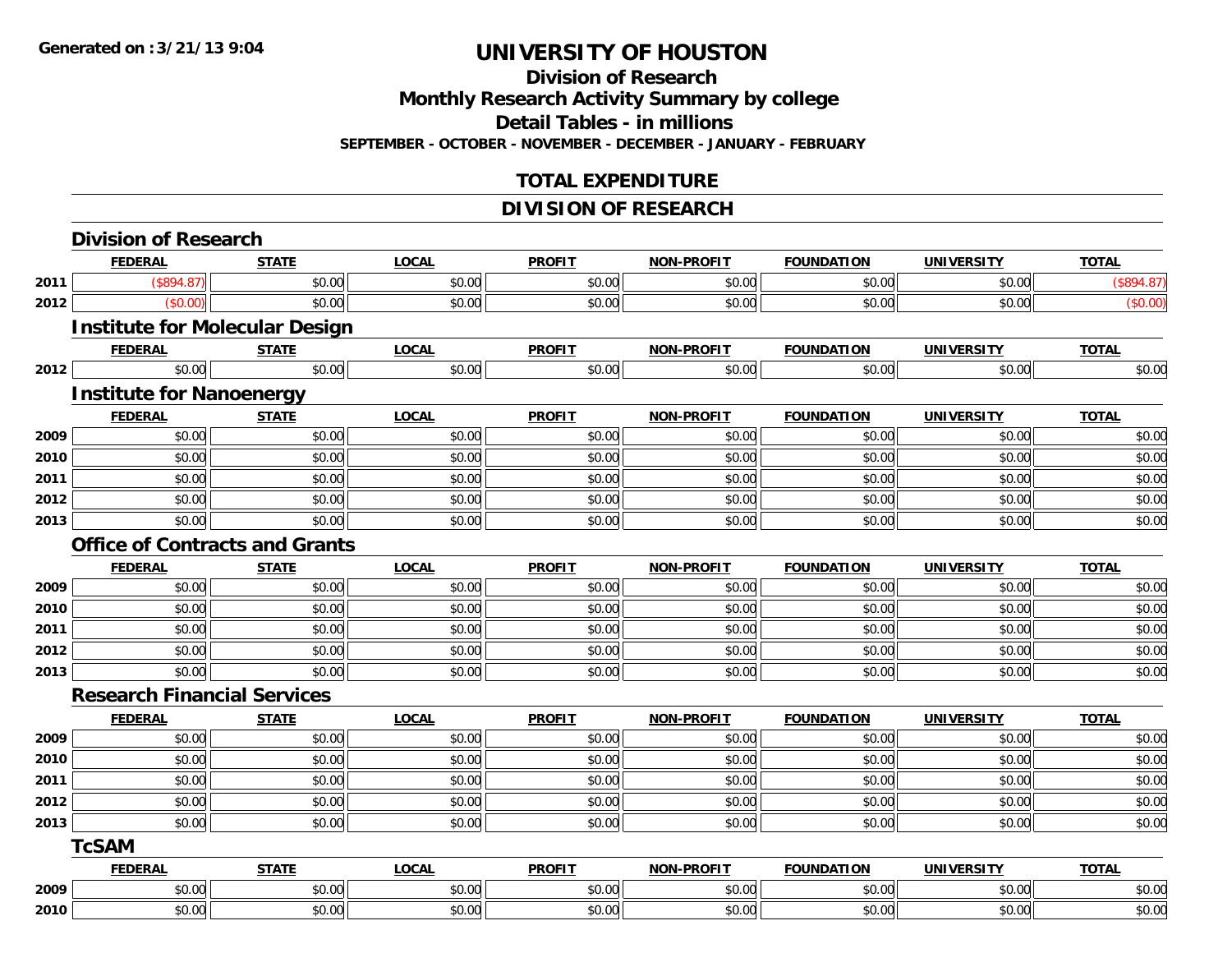#### **Division of Research**

**Monthly Research Activity Summary by college**

**Detail Tables - in millions**

**SEPTEMBER - OCTOBER - NOVEMBER - DECEMBER - JANUARY - FEBRUARY**

## **TOTAL EXPENDITURE**

## **DIVISION OF RESEARCH**

|       | <b>TcSAM</b>                             |                |              |               |                   |                   |                   |                 |
|-------|------------------------------------------|----------------|--------------|---------------|-------------------|-------------------|-------------------|-----------------|
|       | <b>FEDERAL</b>                           | <b>STATE</b>   | <b>LOCAL</b> | <b>PROFIT</b> | <b>NON-PROFIT</b> | <b>FOUNDATION</b> | <b>UNIVERSITY</b> | <b>TOTAL</b>    |
| 2011  | \$0.00                                   | \$0.00         | \$0.00       | \$0.00        | \$0.00            | \$0.00            | \$0.00            | \$0.00          |
| 2012  | \$0.00                                   | \$0.00         | \$0.00       | \$0.00        | \$0.00            | \$0.00            | \$0.00            | \$0.00          |
|       | <b>TcSUH</b>                             |                |              |               |                   |                   |                   |                 |
|       | <b>FEDERAL</b>                           | <b>STATE</b>   | <b>LOCAL</b> | <b>PROFIT</b> | <b>NON-PROFIT</b> | <b>FOUNDATION</b> | <b>UNIVERSITY</b> | <b>TOTAL</b>    |
| 2009  | \$14,646.17                              | \$0.00         | \$0.00       | \$0.00        | \$18,555.19       | \$2,142.55        | \$0.00            | \$35,343.91     |
| 2010  | \$14,656.73                              | \$0.00         | \$0.00       | \$66,228.19   | \$0.00            | \$0.00            | \$0.00            | \$80,884.91     |
| 2011  | \$25,986.25                              | \$0.00         | \$0.00       | \$84,544.30   | \$0.00            | \$0.00            | \$0.00            | \$110,530.55    |
| 2012  | \$27,302.62                              | \$40,694.06    | \$0.00       | \$83,624.67   | \$0.00            | \$0.00            | \$0.00            | \$151,621.35    |
| 2013  | \$24,501.11                              | \$5,708.38     | \$0.00       | \$48,457.46   | \$0.00            | \$0.00            | \$0.00            | \$78,666.95     |
|       | <b>Texas Learning/Computation Center</b> |                |              |               |                   |                   |                   |                 |
|       | <b>FEDERAL</b>                           | <b>STATE</b>   | <b>LOCAL</b> | <b>PROFIT</b> | <b>NON-PROFIT</b> | <b>FOUNDATION</b> | <b>UNIVERSITY</b> | <b>TOTAL</b>    |
| 2009  | \$0.00                                   | \$0.00         | \$0.00       | \$0.00        | \$0.00            | \$0.00            | \$0.00            | \$0.00          |
| 2010  | \$0.00                                   | \$0.00         | \$0.00       | \$0.00        | \$0.00            | \$0.00            | \$0.00            | \$0.00          |
| 2011  | \$13,314.76                              | \$0.00         | \$0.00       | \$0.00        | \$0.00            | \$0.00            | \$0.00            | \$13,314.76     |
| 2012  | \$22,657.57                              | \$0.00         | \$0.00       | \$0.00        | \$0.00            | \$0.00            | \$0.00            | \$22,657.57     |
| 2013  | \$954.07                                 | \$0.00         | \$0.00       | \$0.00        | \$0.00            | \$0.00            | \$0.00            | \$954.07        |
|       | <b>Texas Obesity Research Center</b>     |                |              |               |                   |                   |                   |                 |
|       | <b>FEDERAL</b>                           | <b>STATE</b>   | <b>LOCAL</b> | <b>PROFIT</b> | <b>NON-PROFIT</b> | <b>FOUNDATION</b> | <b>UNIVERSITY</b> | <b>TOTAL</b>    |
| 2011  | \$0.00                                   | \$0.00         | \$0.00       | \$0.00        | \$0.00            | \$0.00            | \$0.00            | \$0.00          |
| 2012  | \$0.00                                   | \$0.00         | \$0.00       | \$0.00        | \$0.00            | \$0.00            | \$0.00            | \$0.00          |
| 2013  | \$0.00                                   | \$0.00         | \$0.00       | \$0.00        | \$0.00            | \$0.00            | \$0.00            | \$0.00          |
|       | <b>TIMES</b>                             |                |              |               |                   |                   |                   |                 |
|       | <b>FEDERAL</b>                           | <b>STATE</b>   | <b>LOCAL</b> | <b>PROFIT</b> | <b>NON-PROFIT</b> | <b>FOUNDATION</b> | <b>UNIVERSITY</b> | <b>TOTAL</b>    |
| 2009  | \$3,619,736.05                           | \$1,079,091.84 | \$0.00       | \$0.00        | \$0.00            | \$0.00            | \$9,792.62        | \$4,708,620.51  |
| 2010  | \$3,260,872.02                           | \$1,591,348.81 | \$0.00       | \$0.00        | \$0.00            | \$0.00            | (\$530.24)        | \$4,851,690.59  |
| 2011  | \$2,810,172.11                           | \$202,074.07   | \$0.00       | \$0.00        | \$0.00            | \$0.00            | \$0.00            | \$3,012,246.18  |
| 2012  | \$3,374,413.25                           | \$12,955.41    | \$0.00       | \$0.00        | (\$114.96)        | \$0.00            | \$0.00            | \$3,387,253.70  |
| 2013  | \$3,830,722.77                           | \$16,553.37    | \$0.00       | \$0.00        | \$0.00            | \$0.00            | \$0.00            | \$3,847,276.14  |
| Total | \$17,327,475.87                          | \$2,975,490.23 | \$0.00       | \$369,770.08  | \$18,440.23       | \$2,142.55        | \$9,262.38        | \$20,702,581.35 |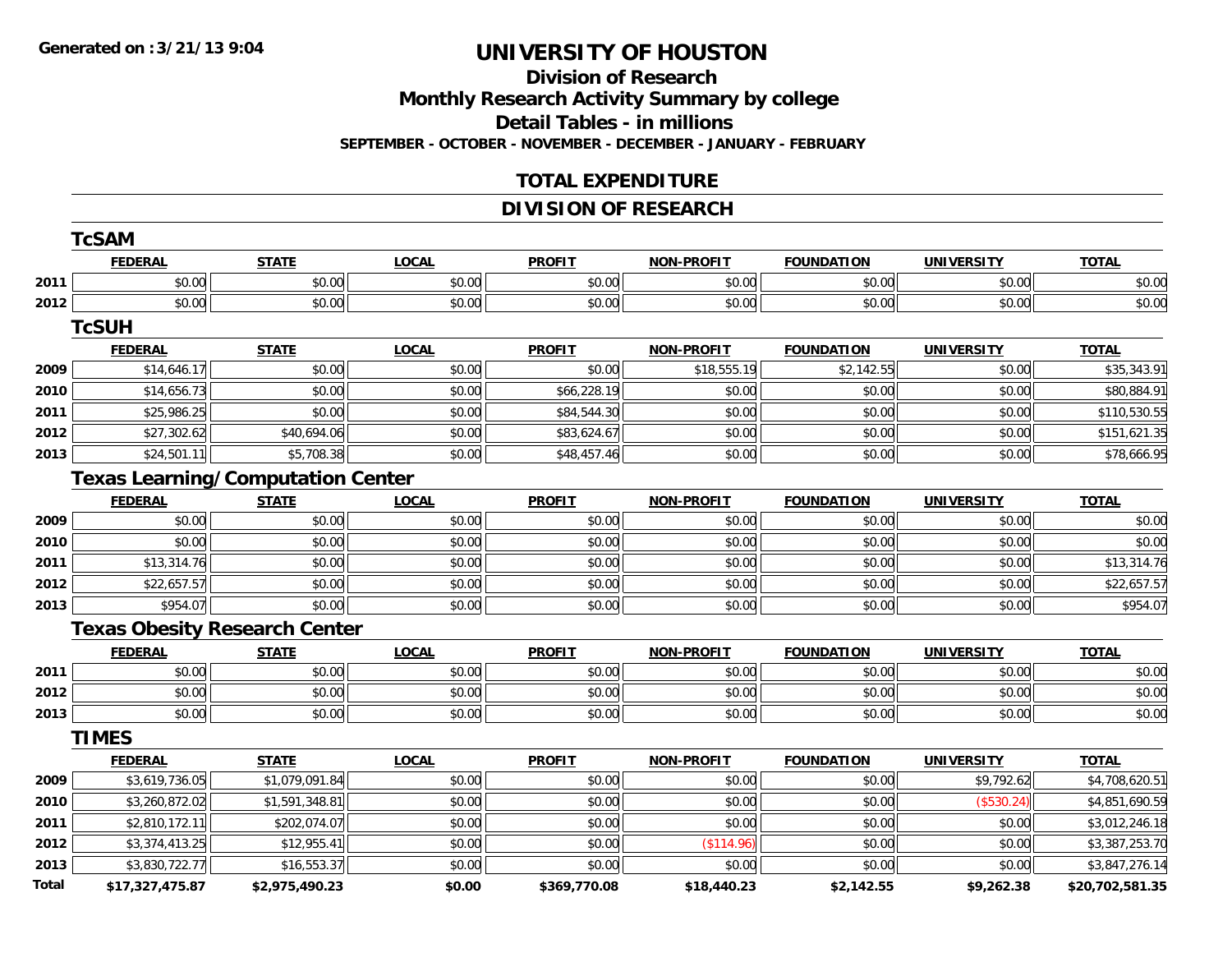**Division of Research**

**Monthly Research Activity Summary by college**

**Detail Tables - in millions**

**SEPTEMBER - OCTOBER - NOVEMBER - DECEMBER - JANUARY - FEBRUARY**

## **TOTAL EXPENDITURE**

### **GRADUATE COLLEGE OF SOCIAL WORK**

# **Center for Health Equities & Evaluation Research**

|      | <b>FEDERAL</b>                                    | <b>STATE</b> | <b>LOCAL</b> | <b>PROFIT</b> | NON-PROFIT        | <b>FOUNDATION</b> | <b>UNIVERSITY</b> | <b>TOTAL</b>   |
|------|---------------------------------------------------|--------------|--------------|---------------|-------------------|-------------------|-------------------|----------------|
| 2013 | \$163,964.84                                      | \$0.00       | \$0.00       | \$0.00        | \$0.00            | \$0.00            | \$42,000.00       | \$205,964.84   |
|      | <b>Child &amp; Family for Innovative Research</b> |              |              |               |                   |                   |                   |                |
|      | <b>FEDERAL</b>                                    | <b>STATE</b> | <b>LOCAL</b> | <b>PROFIT</b> | <b>NON-PROFIT</b> | <b>FOUNDATION</b> | <b>UNIVERSITY</b> | <b>TOTAL</b>   |
| 2009 | \$7,301.20                                        | \$116,116.15 | \$0.00       | \$0.00        | \$33,515.77       | \$0.00            | \$0.00            | \$156,933.12   |
| 2010 | \$18,082.36                                       | \$10,677.39  | \$0.00       | \$0.00        | \$8,851.90        | \$0.00            | \$0.00            | \$37,611.65    |
| 2011 | \$11,890.71                                       | \$0.00       | \$0.00       | \$0.00        | \$0.00            | \$0.00            | \$0.00            | \$11,890.71    |
| 2012 | \$2,449.97                                        | \$0.00       | \$0.00       | \$24,810.75   | \$0.00            | \$0.00            | \$0.00            | \$27,260.72    |
| 2013 | (\$0.01)                                          | \$28,854.79  | \$33,197.94  | (\$1,781.27)  | \$0.00            | \$0.00            | \$0.00            | \$60,271.45    |
|      | <b>Community Projects - Social Work</b>           |              |              |               |                   |                   |                   |                |
|      | <b>FEDERAL</b>                                    | <b>STATE</b> | <b>LOCAL</b> | <b>PROFIT</b> | <b>NON-PROFIT</b> | <b>FOUNDATION</b> | <b>UNIVERSITY</b> | <b>TOTAL</b>   |
| 2009 | \$68,769.34                                       | \$0.00       | \$0.00       | \$0.00        | \$528.41          | \$0.00            | \$0.00            | \$69,297.75    |
| 2010 | \$0.00                                            | \$0.00       | \$0.00       | \$0.00        | \$0.00            | \$0.00            | \$0.00            | \$0.00         |
| 2011 | \$0.00                                            | \$0.00       | \$0.00       | \$0.00        | \$0.00            | \$0.00            | \$0.00            | \$0.00         |
| 2012 | \$395.01                                          | \$0.00       | \$0.00       | \$0.00        | \$0.00            | \$0.00            | \$0.00            | \$395.01       |
| 2013 | (\$0.01)                                          | \$0.00       | \$0.00       | \$0.00        | \$0.00            | \$0.00            | \$0.00            | (\$0.01)       |
|      | Dean, Social Work                                 |              |              |               |                   |                   |                   |                |
|      | <b>FEDERAL</b>                                    | <b>STATE</b> | <b>LOCAL</b> | <b>PROFIT</b> | <b>NON-PROFIT</b> | <b>FOUNDATION</b> | <b>UNIVERSITY</b> | <b>TOTAL</b>   |
| 2009 | \$740,295.81                                      | \$443,666.21 | \$0.00       | \$0.00        | \$2,118.69        | \$0.00            | \$0.00            | \$1,186,080.71 |
| 2010 | \$1,258,049.11                                    | \$357,974.96 | \$0.00       | \$0.00        | \$0.00            | \$857.22          | \$0.00            | \$1,616,881.29 |
| 2011 | \$1,081,320.29                                    | \$14,066.62  | \$0.00       | \$0.00        | \$0.00            | \$34,104.10       | \$0.00            | \$1,129,491.01 |
| 2012 | \$746,277.10                                      | (\$107.66)   | \$0.00       | \$0.00        | \$0.00            | \$40,117.95       | \$2,109.33        | \$788,396.72   |
| 2013 | \$651,822.92                                      | \$0.00       | \$0.00       | \$0.00        | \$9.17            | \$9,278.00        | \$1,021.48        | \$662,131.57   |
|      | <b>Drug and Social Policy Research</b>            |              |              |               |                   |                   |                   |                |
|      | <b>FEDERAL</b>                                    | <b>STATE</b> | <b>LOCAL</b> | <b>PROFIT</b> | NON-PROFIT        | <b>FOUNDATION</b> | <b>UNIVERSITY</b> | <b>TOTAL</b>   |
| 2009 | \$0.00                                            | \$0.00       | \$0.00       | \$0.00        | \$0.00            | \$0.00            | \$0.00            | \$0.00         |
| 2010 | \$0.00                                            | \$0.00       | \$0.00       | \$0.00        | \$0.00            | \$0.00            | \$0.00            | \$0.00         |
| 2011 | \$0.00                                            | \$0.00       | \$0.00       | \$0.00        | \$0.00            | \$0.00            | \$0.00            | \$0.00         |
| 2012 | \$0.00                                            | \$0.00       | \$0.00       | \$0.00        | \$0.00            | \$0.00            | \$0.00            | \$0.00         |
| 2013 | \$0.00                                            | \$0.00       | \$0.00       | \$0.00        | \$0.00            | \$0.00            | \$0.00            | \$0.00         |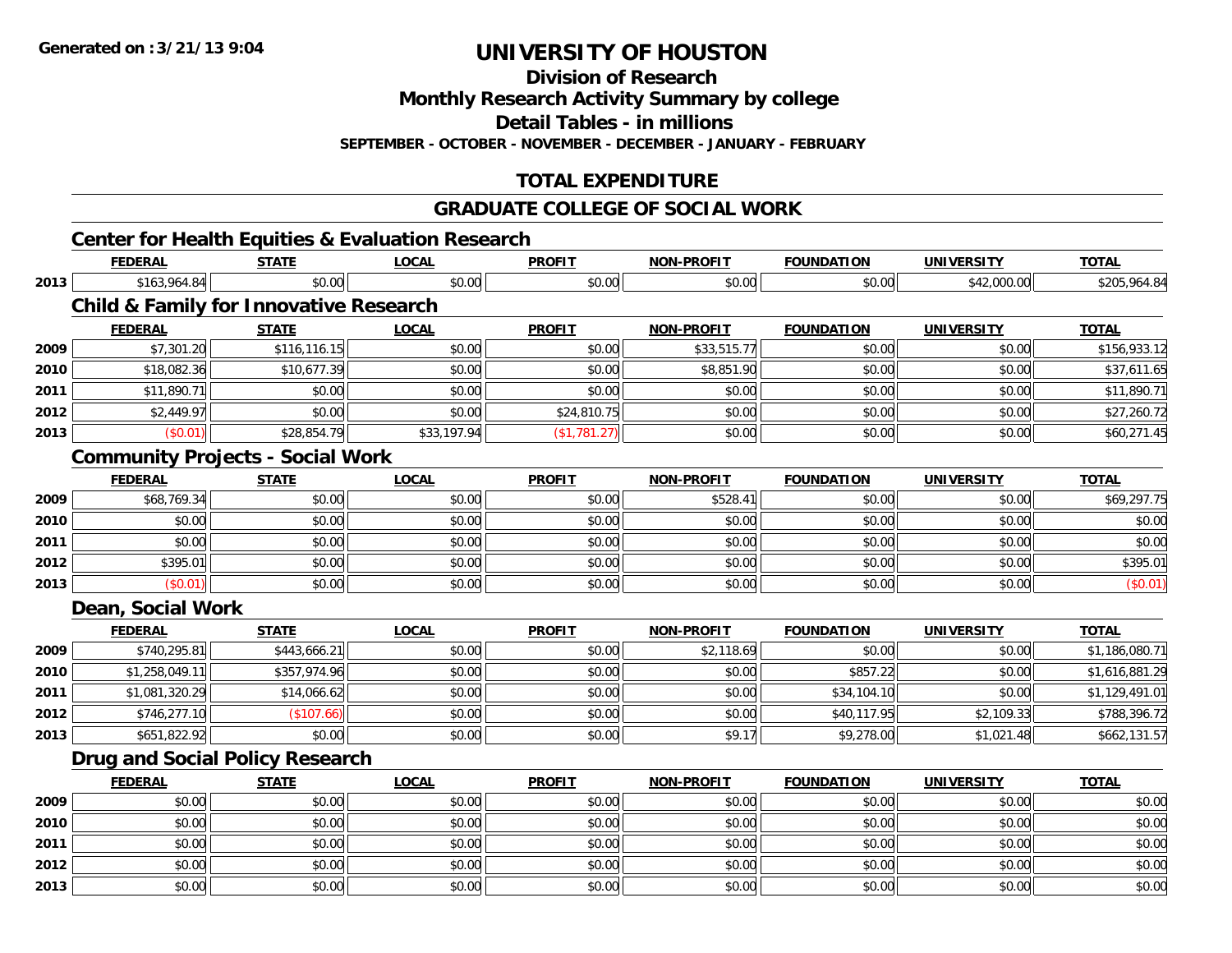**Division of Research**

**Monthly Research Activity Summary by college**

**Detail Tables - in millions**

**SEPTEMBER - OCTOBER - NOVEMBER - DECEMBER - JANUARY - FEBRUARY**

## **TOTAL EXPENDITURE**

### **GRADUATE COLLEGE OF SOCIAL WORK**

# **Office for Drug SPR**

|       | <b>FEDERAL</b> | <b>STATE</b> | <b>LOCAL</b> | <b>PROFIT</b> | <b>NON-PROFIT</b> | <b>FOUNDATION</b> | <b>UNIVERSITY</b> | <b>TOTAL</b>   |
|-------|----------------|--------------|--------------|---------------|-------------------|-------------------|-------------------|----------------|
| 2009  | \$0.00         | \$0.00       | \$0.00       | \$0.00        | \$0.00            | \$0.00            | \$0.00            | \$0.00         |
| 2010  | \$0.00         | \$0.00       | \$0.00       | \$0.00        | \$0.00            | \$0.00            | \$0.00            | \$0.00         |
| 2011  | \$0.00         | \$0.00       | \$0.00       | \$0.00        | \$0.00            | \$0.00            | \$0.00            | \$0.00         |
| 2012  | \$0.00         | \$0.00       | \$0.00       | \$0.00        | \$0.00            | \$0.00            | \$0.00            | \$0.00         |
| 2013  | \$0.00         | \$0.00       | \$0.00       | \$0.00        | \$0.00            | \$0.00            | \$0.00            | \$0.00         |
| Total | \$4,750,618.64 | \$971,248.46 | \$33,197.94  | \$23,029.48   | \$45,023.94       | \$84,357.26       | \$45,130.81       | \$5,952,606.53 |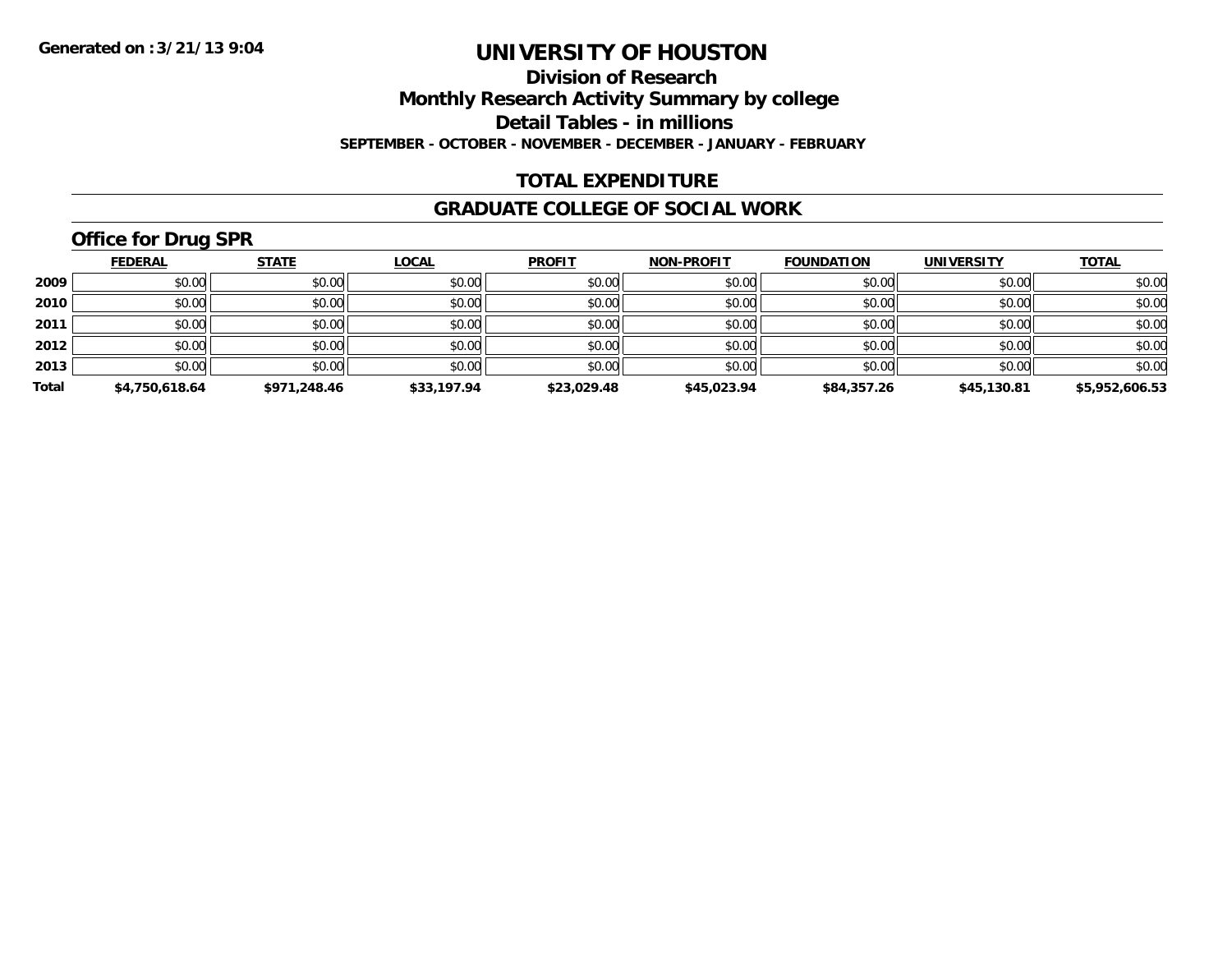## **Division of Research**

**Monthly Research Activity Summary by college**

**Detail Tables - in millions**

**SEPTEMBER - OCTOBER - NOVEMBER - DECEMBER - JANUARY - FEBRUARY**

### **TOTAL EXPENDITURE**

### **HILTON COLLEGE OF HOTEL AND RESTAURANT MANAGEMENT**

### **Hotel and Restaurant Management**

|       | <b>FEDERAL</b> | <b>STATE</b> | <u>LOCAL</u> | <b>PROFIT</b> | <b>NON-PROFIT</b> | <b>FOUNDATION</b> | UNIVERSITY | <b>TOTAL</b> |
|-------|----------------|--------------|--------------|---------------|-------------------|-------------------|------------|--------------|
| 2010  | \$0.00         | \$0.00       | \$0.00       | \$0.00        | \$1,348.32        | \$0.00            | \$0.00     | \$1,348.32   |
| 2011  | \$3,314.08     | \$0.00       | \$0.00       | \$0.00        | \$1,772.93        | \$0.00            | \$0.00     | \$5,087.01   |
| 2012  | \$10,182.50    | \$21,016.03  | \$0.00       | \$25.76       | \$6,446.91        | \$0.00            | \$0.00     | \$37,671.20  |
| 2013  | \$20,871.44    | \$2,429.38   | \$0.00       | \$0.00        | \$0.00            | \$0.00            | \$0.00     | \$23,300.82  |
| Total | \$34,368.02    | \$23,445.41  | \$0.00       | \$25.76       | \$9,568.16        | \$0.00            | \$0.00     | \$67,407.35  |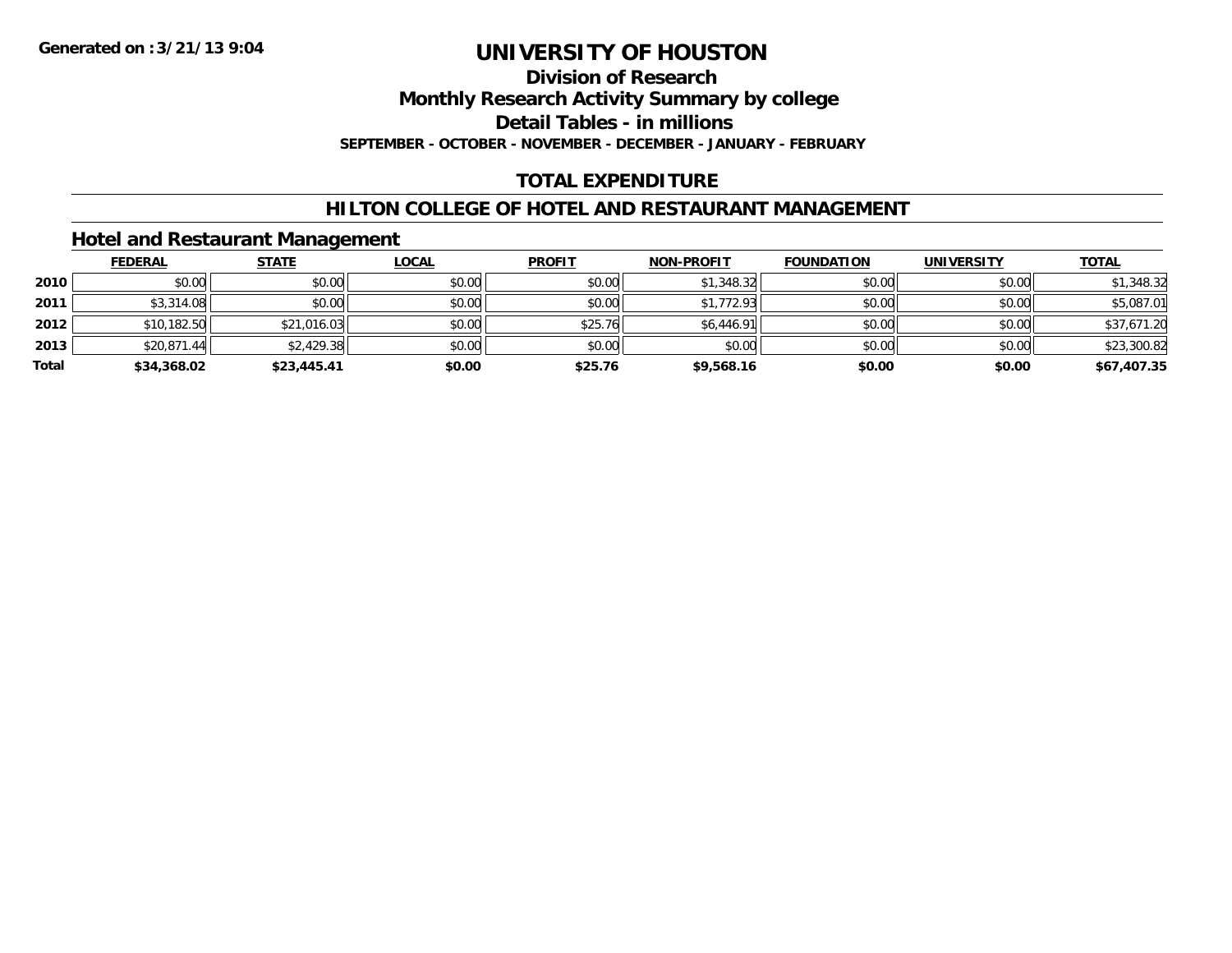## **Division of ResearchMonthly Research Activity Summary by college Detail Tables - in millions SEPTEMBER - OCTOBER - NOVEMBER - DECEMBER - JANUARY - FEBRUARY**

### **TOTAL EXPENDITURE**

#### **HONORS COLLEGE**

#### **Houston Teachers Institute**

|       | <u>FEDERAL</u> | <b>STATE</b> | <u>LOCAL</u> | <b>PROFIT</b> | <b>NON-PROFIT</b> | <b>FOUNDATION</b> | UNIVERSITY | <b>TOTAL</b> |
|-------|----------------|--------------|--------------|---------------|-------------------|-------------------|------------|--------------|
| 2010  | \$28,847.53    | \$0.00       | \$0.00       | \$0.00        | \$0.00            | \$0.00            | \$0.00     | \$28,847.53  |
| 2011  | \$7,320.86     | \$0.00       | \$0.00       | \$0.00        | \$0.00            | \$0.00            | \$0.00     | \$7,320.86   |
| 2012  | \$12,093.37    | \$0.00       | \$0.00       | \$0.00        | \$9,100.19        | \$0.00            | \$0.00     | \$21,193.56  |
| 2013  | \$13,066.85    | \$0.00       | \$0.00       | \$0.00        | \$5,854.48        | \$0.00            | \$0.00     | \$18,921.33  |
| Total | \$61,328.61    | \$0.00       | \$0.00       | \$0.00        | \$14,954.66       | \$0.00            | \$0.00     | \$76,283.27  |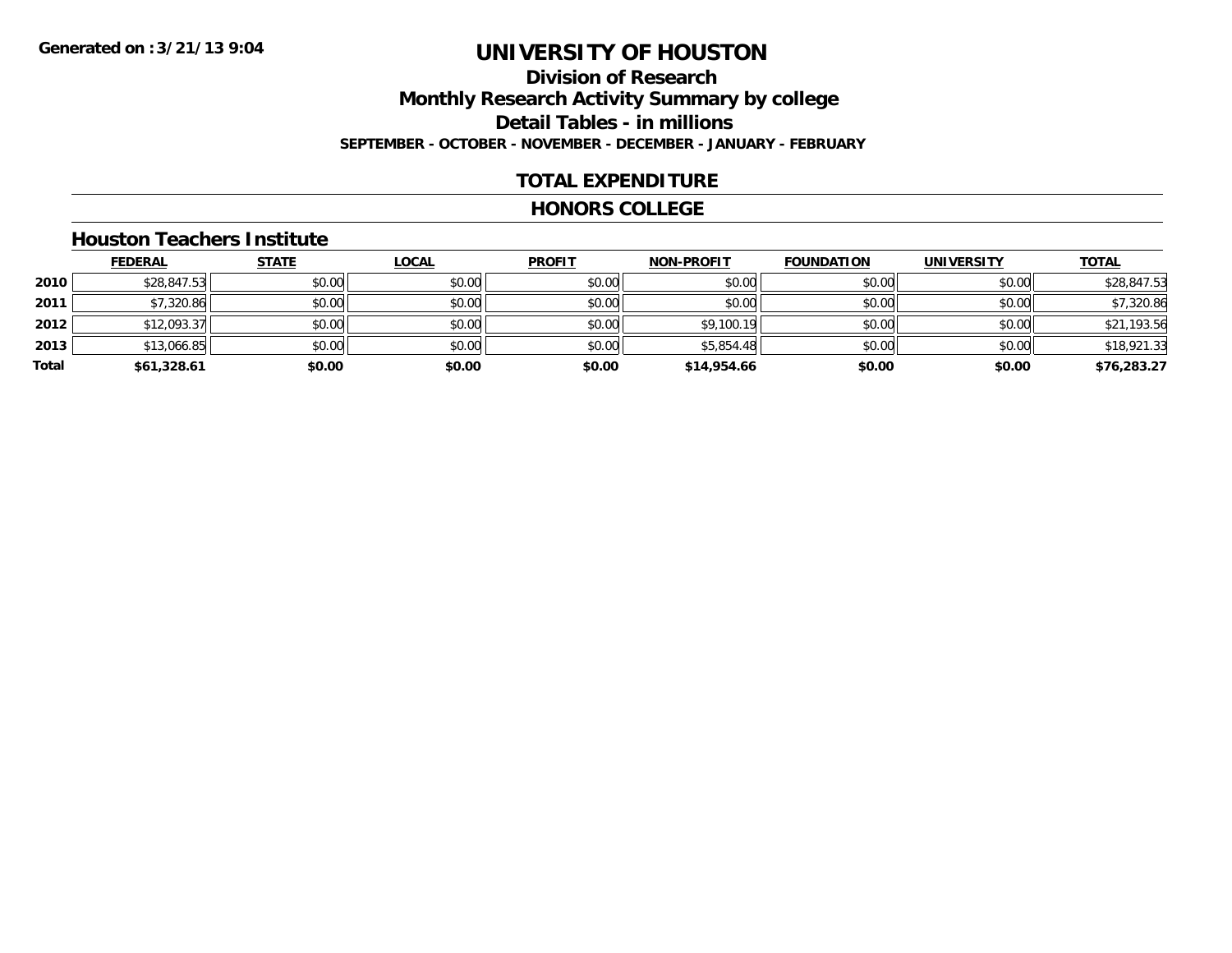### **Division of Research Monthly Research Activity Summary by college Detail Tables - in millions SEPTEMBER - OCTOBER - NOVEMBER - DECEMBER - JANUARY - FEBRUARY**

### **TOTAL EXPENDITURE**

#### **LIBRARY**

## **Administration, Library**

|       | <b>FEDERAL</b> | <b>STATE</b> | <b>LOCAL</b> | <b>PROFIT</b> | <b>NON-PROFIT</b> | <b>FOUNDATION</b> | <b>UNIVERSITY</b> | <b>TOTAL</b> |
|-------|----------------|--------------|--------------|---------------|-------------------|-------------------|-------------------|--------------|
| 2009  | \$17,530.17    | \$0.00       | \$0.00       | \$0.00        | \$0.00            | \$0.00            | \$0.00            | \$17,530.17  |
| 2010  | \$13,910.30    | \$0.00       | \$0.00       | \$0.00        | \$0.00            | \$0.00            | \$0.00            | \$13,910.30  |
| 2011  | \$6,249.99     | \$0.00       | \$0.00       | \$0.00        | \$0.00            | \$0.00            | \$0.00            | \$6,249.99   |
| 2012  | \$43.40        | \$0.00       | \$0.00       | \$0.00        | \$0.00            | \$0.00            | \$0.00            | \$43.40      |
| 2013  | \$0.00         | \$0.00       | \$0.00       | \$0.00        | \$0.00            | \$0.00            | \$0.00            | \$0.00       |
| Total | \$37,733.86    | \$0.00       | \$0.00       | \$0.00        | \$0.00            | \$0.00            | \$0.00            | \$37,733.86  |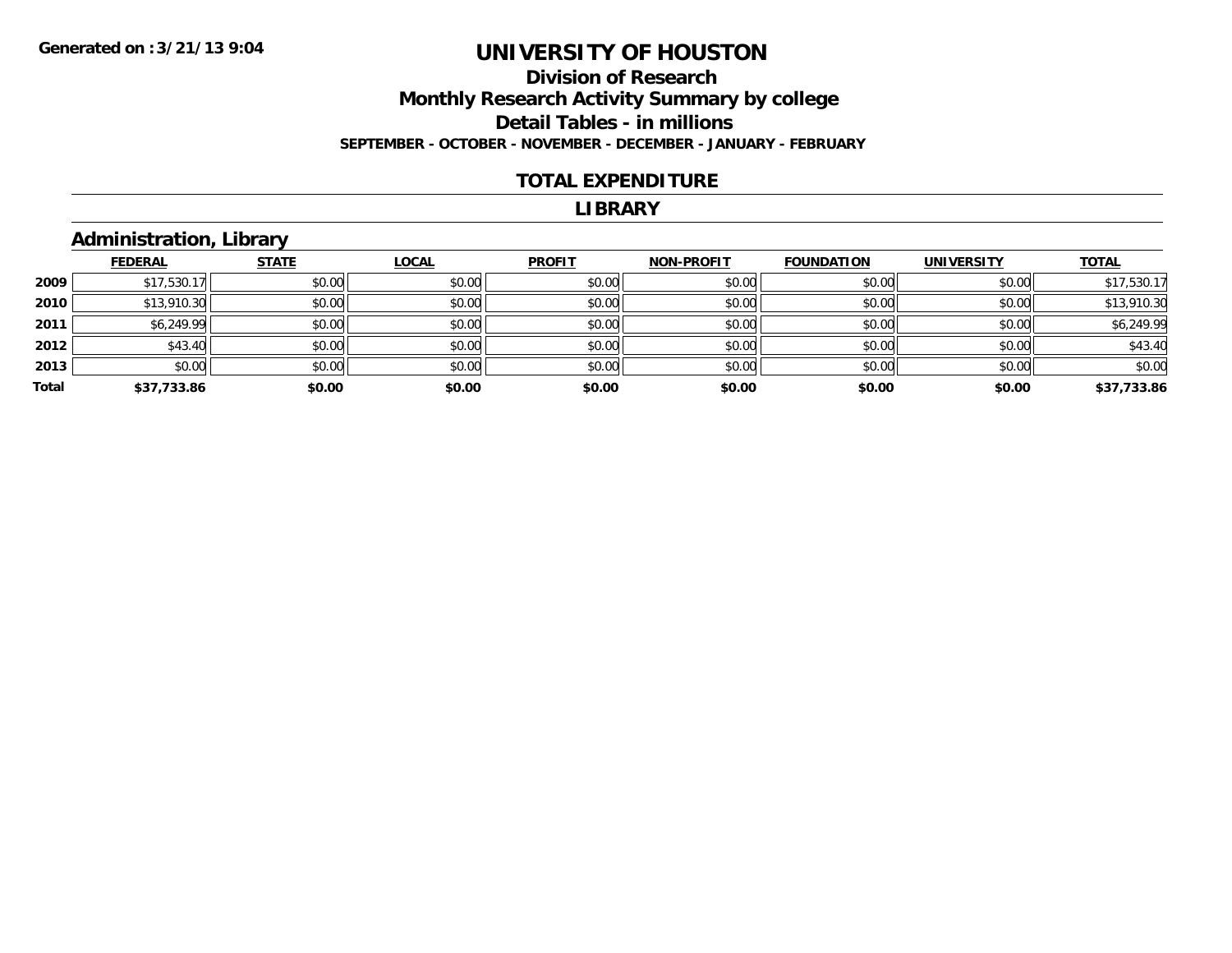## **Division of ResearchMonthly Research Activity Summary by college Detail Tables - in millions SEPTEMBER - OCTOBER - NOVEMBER - DECEMBER - JANUARY - FEBRUARY**

### **TOTAL EXPENDITURE**

### **PRESIDENT**

### **Office of the President**

|       | <b>FEDERAL</b> | <b>STATE</b> | <b>LOCAL</b> | <b>PROFIT</b> | <b>NON-PROFIT</b> | <b>FOUNDATION</b> | <b>UNIVERSITY</b> | <b>TOTAL</b> |
|-------|----------------|--------------|--------------|---------------|-------------------|-------------------|-------------------|--------------|
| 2010  | \$0.00         | \$0.00       | \$0.00       | \$0.00        | \$0.00            | \$0.00            | \$0.00            | \$0.00       |
| 2011  | \$0.00         | \$0.00       | \$0.00       | \$0.00        | \$0.00            | \$0.00            | \$0.00            | \$0.00       |
| 2012  | \$0.00         | \$0.00       | \$0.00       | \$0.00        | \$0.00            | \$0.00            | \$0.00            | \$0.00       |
| 2013  | \$0.00         | \$0.00       | \$0.00       | \$0.00        | \$0.00            | \$0.00            | \$0.00            | \$0.00       |
| Total | \$0.00         | \$0.00       | \$0.00       | \$0.00        | \$0.00            | \$0.00            | \$0.00            | \$0.00       |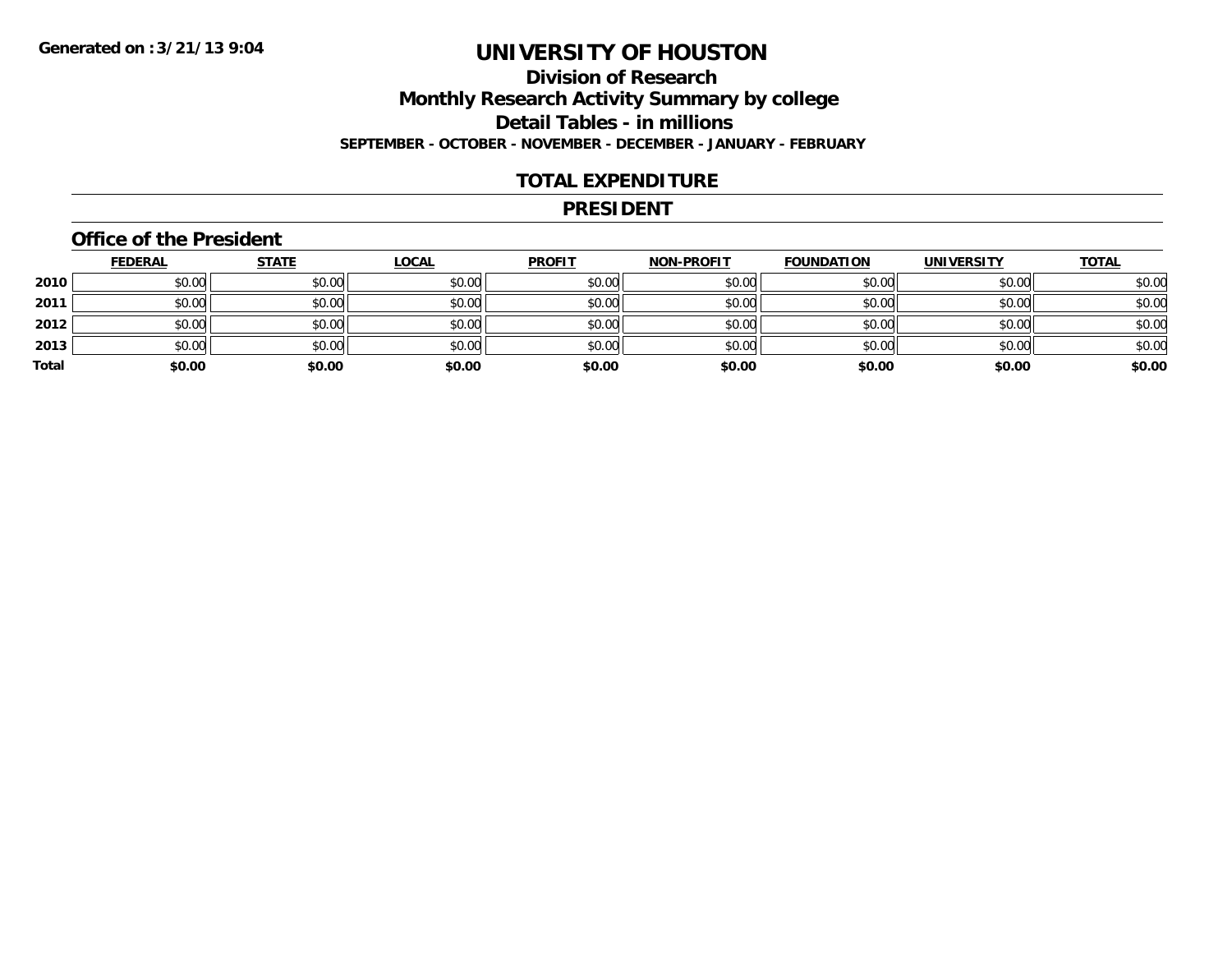**Division of Research**

**Monthly Research Activity Summary by college**

**Detail Tables - in millions**

**SEPTEMBER - OCTOBER - NOVEMBER - DECEMBER - JANUARY - FEBRUARY**

## **TOTAL EXPENDITURE**

### **SENIOR V.P. FOR ACADEMIC AFFAIRS AND PROVOST**

|      | <b>Continuing Education</b>                         |              |              |               |                   |                   |                   |                |
|------|-----------------------------------------------------|--------------|--------------|---------------|-------------------|-------------------|-------------------|----------------|
|      | <b>FEDERAL</b>                                      | <b>STATE</b> | <b>LOCAL</b> | <b>PROFIT</b> | <b>NON-PROFIT</b> | <b>FOUNDATION</b> | <b>UNIVERSITY</b> | <b>TOTAL</b>   |
| 2011 | \$0.00                                              | \$1,068.06   | \$0.00       | \$0.00        | \$0.00            | \$0.00            | \$0.00            | \$1,068.06     |
|      | <b>KUHF - Radio</b>                                 |              |              |               |                   |                   |                   |                |
|      | <b>FEDERAL</b>                                      | <b>STATE</b> | <b>LOCAL</b> | <b>PROFIT</b> | <b>NON-PROFIT</b> | <b>FOUNDATION</b> | <b>UNIVERSITY</b> | <b>TOTAL</b>   |
| 2009 | \$0.00                                              | \$0.00       | \$0.00       | \$0.00        | \$455,086.00      | \$0.00            | \$0.00            | \$455,086.00   |
| 2010 | \$11,640.00                                         | \$0.00       | \$0.00       | \$0.00        | \$544,968.70      | \$0.00            | \$0.00            | \$556,608.70   |
| 2011 | \$0.00                                              | \$0.00       | \$0.00       | \$0.00        | \$578,146.29      | \$0.00            | \$0.00            | \$578,146.29   |
| 2012 | \$8,449.00                                          | \$10,153.66  | \$0.00       | \$0.00        | \$2,261,362.61    | \$0.00            | \$0.00            | \$2,279,965.27 |
| 2013 | \$0.00                                              | \$0.00       | \$0.00       | \$0.00        | \$2,044,710.28    | \$0.00            | \$0.00            | \$2,044,710.28 |
|      | <b>Learning and Assessment Services</b>             |              |              |               |                   |                   |                   |                |
|      | <b>FEDERAL</b>                                      | <b>STATE</b> | <b>LOCAL</b> | <b>PROFIT</b> | <b>NON-PROFIT</b> | <b>FOUNDATION</b> | <b>UNIVERSITY</b> | <b>TOTAL</b>   |
| 2009 | \$141,884.00                                        | \$54,922.89  | \$0.00       | \$0.00        | \$32,088.15       | \$980.68          | \$0.00            | \$229,875.72   |
| 2010 | \$182,293.49                                        | \$59,032.34  | \$0.00       | \$0.00        | \$33,124.10       | \$1,798.98        | \$0.00            | \$276,248.91   |
| 2011 | \$162,437.61                                        | \$64,364.97  | \$0.00       | \$0.00        | \$33,869.87       | \$3,876.54        | \$0.00            | \$264,548.99   |
| 2012 | \$158,869.56                                        | \$64,709.37  | \$0.00       | \$0.00        | \$36,500.27       | \$0.00            | \$0.00            | \$260,079.20   |
| 2013 | \$190,631.52                                        | \$64,810.49  | \$0.00       | \$0.00        | (\$539.58)        | \$0.00            | \$0.00            | \$254,902.43   |
|      | <b>Learning Support Services</b>                    |              |              |               |                   |                   |                   |                |
|      | <b>FEDERAL</b>                                      | <b>STATE</b> | <b>LOCAL</b> | <b>PROFIT</b> | <b>NON-PROFIT</b> | <b>FOUNDATION</b> | <b>UNIVERSITY</b> | <b>TOTAL</b>   |
| 2009 | \$36,672.48                                         | \$0.00       | \$0.00       | \$0.00        | \$0.00            | \$0.00            | \$0.00            | \$36,672.48    |
| 2010 | \$51,452.22                                         | \$0.00       | \$0.00       | \$0.00        | \$0.00            | \$0.00            | \$0.00            | \$51,452.22    |
|      | <b>Office of Admissions</b>                         |              |              |               |                   |                   |                   |                |
|      | <b>FEDERAL</b>                                      | <b>STATE</b> | <b>LOCAL</b> | <b>PROFIT</b> | <b>NON-PROFIT</b> | <b>FOUNDATION</b> | <b>UNIVERSITY</b> | <b>TOTAL</b>   |
| 2012 | \$0.00                                              | \$0.00       | \$0.00       | \$0.00        | \$0.00            | \$0.00            | \$0.00            | \$0.00         |
|      | <b>Senior V.P. for Academic Affairs and Provost</b> |              |              |               |                   |                   |                   |                |
|      | <b>FEDERAL</b>                                      | <b>STATE</b> | <b>LOCAL</b> | <b>PROFIT</b> | <b>NON-PROFIT</b> | <b>FOUNDATION</b> | <b>UNIVERSITY</b> | <b>TOTAL</b>   |
| 2009 | (\$110.11)                                          | \$0.00       | \$0.00       | \$0.00        | \$0.00            | \$0.00            | \$0.00            | (\$110.11)     |
| 2012 | \$0.00                                              | \$0.00       | \$0.00       | \$0.00        | \$0.00            | \$0.00            | \$0.00            | \$0.00         |
| 2013 | \$0.00                                              | \$0.00       | \$0.00       | \$0.00        | \$0.00            | \$0.00            | \$0.00            | \$0.00         |
|      | <b>UH Charter School</b>                            |              |              |               |                   |                   |                   |                |
|      | <b>FEDERAL</b>                                      | <b>STATE</b> | <b>LOCAL</b> | <b>PROFIT</b> | <b>NON-PROFIT</b> | <b>FOUNDATION</b> | <b>UNIVERSITY</b> | <b>TOTAL</b>   |
| 2012 | \$37,102.50                                         | \$421,802.53 | \$0.00       | \$0.00        | \$0.00            | \$0.00            | \$0.00            | \$458,905.03   |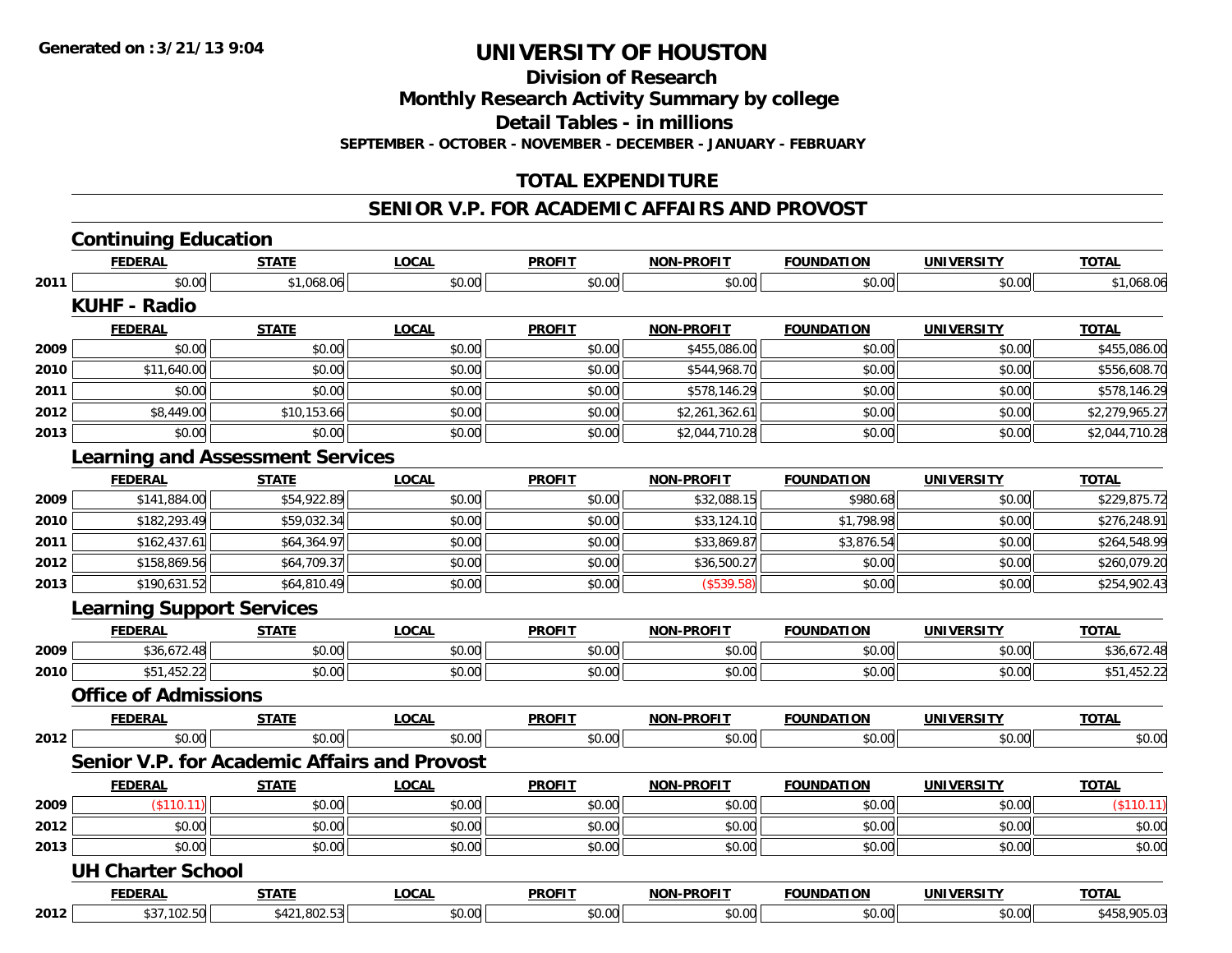**Division of Research**

**Monthly Research Activity Summary by college**

**Detail Tables - in millions**

**SEPTEMBER - OCTOBER - NOVEMBER - DECEMBER - JANUARY - FEBRUARY**

## **TOTAL EXPENDITURE**

### **SENIOR V.P. FOR ACADEMIC AFFAIRS AND PROVOST**

# **UH Charter School**

**2012**

**2013**

**Total**

|      | <b>FEDERAL</b>                | <b>STATE</b> | <b>LOCAL</b> | <b>PROFIT</b> | <b>NON-PROFIT</b> | <b>FOUNDATION</b> | <b>UNIVERSITY</b> | <b>TOTAL</b> |
|------|-------------------------------|--------------|--------------|---------------|-------------------|-------------------|-------------------|--------------|
| 2013 | \$18,916.96                   | \$464,625.28 | \$0.00       | \$0.00        | \$0.00            | \$0.00            | \$0.00            | \$483,542.24 |
|      | <b>Undergraduate Scholars</b> |              |              |               |                   |                   |                   |              |
|      | <b>FEDERAL</b>                | <b>STATE</b> | <b>LOCAL</b> | <b>PROFIT</b> | <b>NON-PROFIT</b> | <b>FOUNDATION</b> | <b>UNIVERSITY</b> | <b>TOTAL</b> |
| 2009 | \$0.00                        | \$68.48      | \$0.00       | \$0.00        | \$0.00            | \$0.00            | \$0.00            | \$68.48      |
| 2010 | \$0.00                        | \$2,029.83   | \$0.00       | \$0.00        | \$0.00            | \$0.00            | \$0.00            | \$2,029.83   |
| 2011 | \$0.00                        | \$6,779.41   | \$0.00       | \$0.00        | \$0.00            | \$0.00            | \$0.00            | \$6,779.41   |
| 2012 | \$0.00                        | \$4,757.48   | \$0.00       | \$0.00        | \$0.00            | \$0.00            | \$0.00            | \$4,757.48   |
| 2013 | \$0.00                        | \$2,810.90   | \$0.00       | \$0.00        | \$0.00            | \$0.00            | \$0.00            | \$2,810.90   |
|      | <b>Undergraduate Studies</b>  |              |              |               |                   |                   |                   |              |
|      | <b>FEDERAL</b>                | <b>STATE</b> | <b>LOCAL</b> | <b>PROFIT</b> | <b>NON-PROFIT</b> | <b>FOUNDATION</b> | <b>UNIVERSITY</b> | <b>TOTAL</b> |
| 2009 | \$0.00                        | \$198.34     | \$0.00       | \$0.00        | \$0.00            | \$0.00            | \$0.00            | \$198.34     |
| 2010 | \$0.00                        | \$42,964.26  | \$0.00       | \$0.00        | \$0.00            | \$0.00            | \$0.00            | \$42,964.26  |
| 2011 | \$0.00                        | \$37,718.23  | \$0.00       | \$0.00        | \$0.00            | \$0.00            | \$0.00            | \$37,718.23  |

 $\bm{2} \parallel \text{ 9.00} \parallel \text{ 10.00} \parallel \text{ 10.42} \parallel \text{ 10.42} \parallel \text{ 10.00} \parallel \text{ 10.00} \parallel \text{ 10.00} \parallel \text{ 10.00} \parallel \text{ 10.00} \parallel \text{ 10.00} \parallel \text{ 10.00} \parallel \text{ 10.00} \parallel \text{ 10.00} \parallel \text{ 10.00} \parallel \text{ 10.00} \parallel \text{ 10.00} \parallel \text{ 10.00} \parallel \text{ 10.00}$ 

\$0.00 \$34,722.74 \$0.00 \$0.00 \$0.00 \$0.00 \$0.00 \$34,722.74

**\$1,000,239.23 \$1,420,665.68 \$0.00 \$0.00 \$6,019,316.69 \$6,656.20 \$0.00 \$8,446,877.80**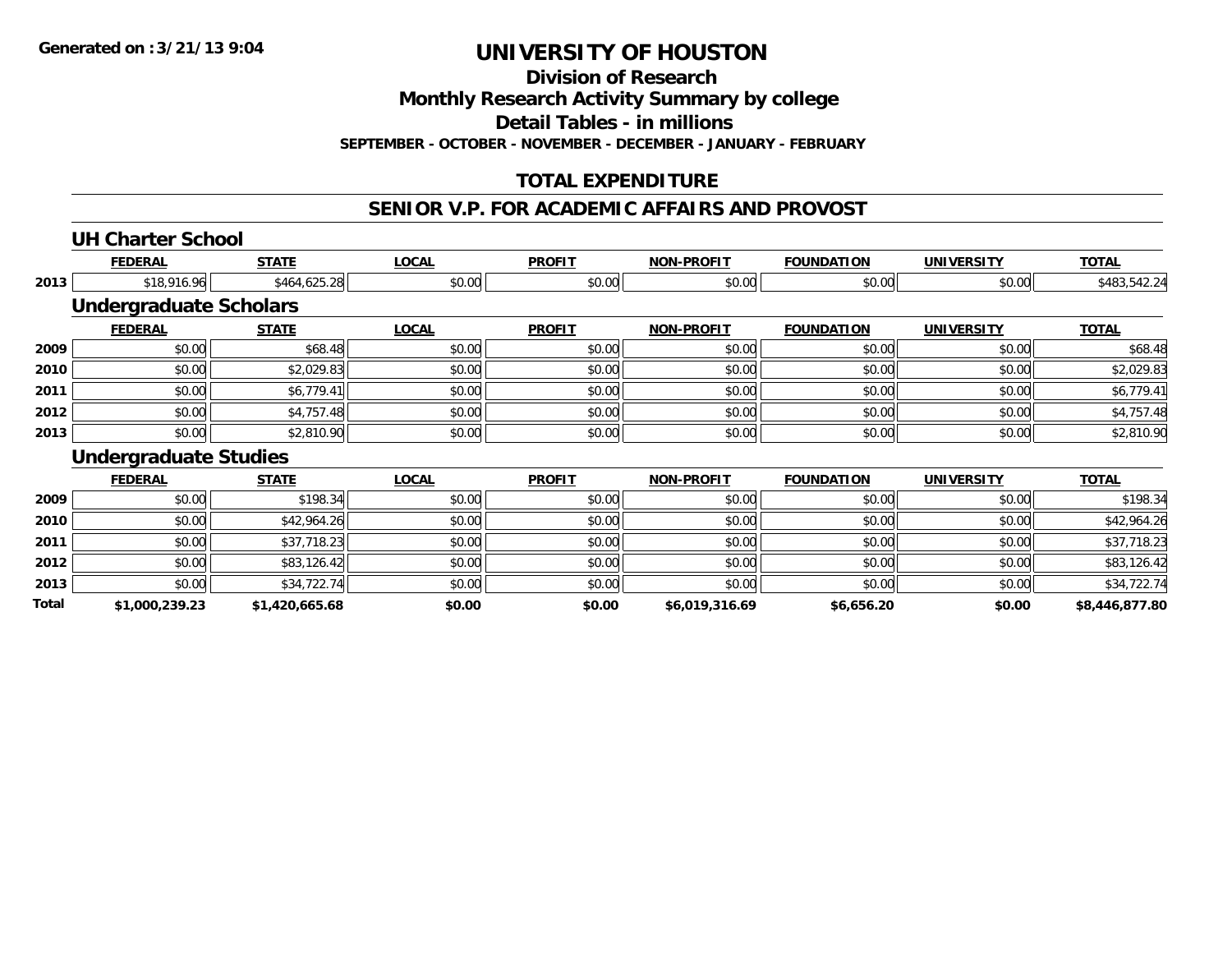## **Division of ResearchMonthly Research Activity Summary by college Detail Tables - in millions SEPTEMBER - OCTOBER - NOVEMBER - DECEMBER - JANUARY - FEBRUARY**

### **TOTAL EXPENDITURE**

### **UH LAW CENTER**

|       | Dean, Law          |              |              |               |                   |                   |                   |                |
|-------|--------------------|--------------|--------------|---------------|-------------------|-------------------|-------------------|----------------|
|       | <b>FEDERAL</b>     | <b>STATE</b> | <b>LOCAL</b> | <b>PROFIT</b> | <b>NON-PROFIT</b> | <b>FOUNDATION</b> | <b>UNIVERSITY</b> | <b>TOTAL</b>   |
| 2009  | \$24,316.90        | \$0.00       | \$0.00       | \$0.00        | \$0.00            | \$0.00            | \$0.00            | \$24,316.90    |
| 2010  | \$104,793.11       | \$0.00       | \$0.00       | \$0.00        | \$0.00            | \$0.00            | \$0.00            | \$104,793.11   |
| 2011  | \$13,344.47        | \$0.00       | \$0.00       | \$0.00        | \$0.00            | \$0.00            | \$0.00            | \$13,344.47    |
| 2012  | (\$221,035.97)     | \$0.00       | \$0.00       | \$0.00        | \$0.00            | \$0.00            | \$0.00            | (\$221,035.97) |
| 2013  | \$0.00             | \$0.00       | \$0.00       | \$0.00        | \$0.00            | \$0.00            | \$0.00            | \$0.00         |
|       | <b>Law Library</b> |              |              |               |                   |                   |                   |                |
|       | <b>FEDERAL</b>     | <b>STATE</b> | <b>LOCAL</b> | <b>PROFIT</b> | <b>NON-PROFIT</b> | <b>FOUNDATION</b> | <b>UNIVERSITY</b> | <b>TOTAL</b>   |
| 2009  | (\$1.62)           | \$0.00       | \$0.00       | \$0.00        | \$0.00            | \$0.00            | \$0.00            | (\$1.62)       |
|       | <b>Law-UH</b>      |              |              |               |                   |                   |                   |                |
|       | <b>FEDERAL</b>     | <b>STATE</b> | <b>LOCAL</b> | <b>PROFIT</b> | <b>NON-PROFIT</b> | <b>FOUNDATION</b> | <b>UNIVERSITY</b> | <b>TOTAL</b>   |
| 2009  | \$47,167.84        | \$23,028.04  | \$0.00       | \$0.00        | \$0.00            | \$0.00            | \$0.00            | \$70,195.88    |
| 2010  | \$709.58           | \$197,954.06 | \$0.00       | \$0.00        | \$0.00            | \$0.00            | \$0.00            | \$198,663.64   |
| 2011  | \$39,244.35        | \$63,134.07  | \$0.00       | \$0.00        | \$0.00            | \$39,015.95       | \$0.00            | \$141,394.37   |
| 2012  | \$6,677.10         | \$98,320.27  | \$0.00       | \$0.00        | \$0.00            | \$33,253.86       | \$0.00            | \$138,251.23   |
| 2013  | \$133,738.92       | \$63,498.61  | \$0.00       | \$0.00        | \$0.00            | \$28,478.77       | \$0.00            | \$225,716.30   |
| Total | \$148,954.68       | \$445,935.05 | \$0.00       | \$0.00        | \$0.00            | \$100,748.58      | \$0.00            | \$695,638.31   |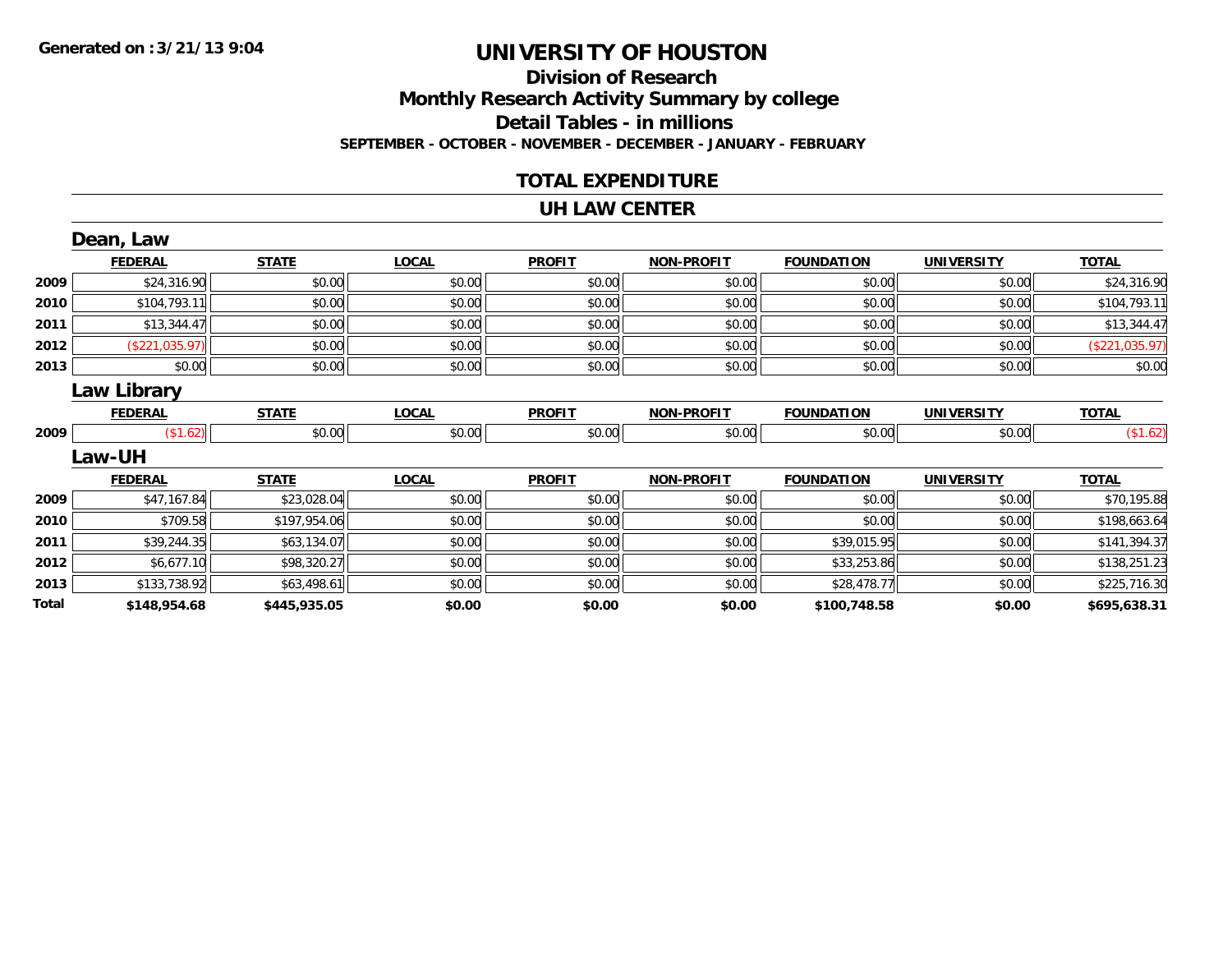### **Division of Research Monthly Research Activity Summary by college Detail Tables - in millions SEPTEMBER - OCTOBER - NOVEMBER - DECEMBER - JANUARY - FEBRUARY**

### **TOTAL EXPENDITURE**

#### **UH SYSTEM**

|       | <b>KUHT-TV</b> |              |              |               |                   |                   |                   |                |  |  |  |
|-------|----------------|--------------|--------------|---------------|-------------------|-------------------|-------------------|----------------|--|--|--|
|       | <b>FEDERAL</b> | <b>STATE</b> | <b>LOCAL</b> | <b>PROFIT</b> | <b>NON-PROFIT</b> | <b>FOUNDATION</b> | <b>UNIVERSITY</b> | <b>TOTAL</b>   |  |  |  |
| 2009  | \$297,368.39   | \$0.00       | \$0.00       | \$0.00        | \$1,491,085.43    | \$0.00            | \$0.00            | \$1,788,453.82 |  |  |  |
| 2010  | (\$2,503.85)   | \$0.00       | \$0.00       | \$0.00        | \$1,452,729.00    | \$0.00            | \$0.00            | \$1,450,225.15 |  |  |  |
| 2011  | \$0.00         | \$0.00       | \$0.00       | \$0.00        | \$1,606,903.00    | \$0.00            | \$0.00            | \$1,606,903.00 |  |  |  |
| 2012  | \$0.00         | \$0.00       | \$0.00       | \$0.00        | \$0.02            | \$0.00            | \$0.00            | \$0.02         |  |  |  |
| Total | \$294,864.54   | \$0.00       | \$0.00       | \$0.00        | \$4,550,717.45    | \$0.00            | \$0.00            | \$4,845,581.99 |  |  |  |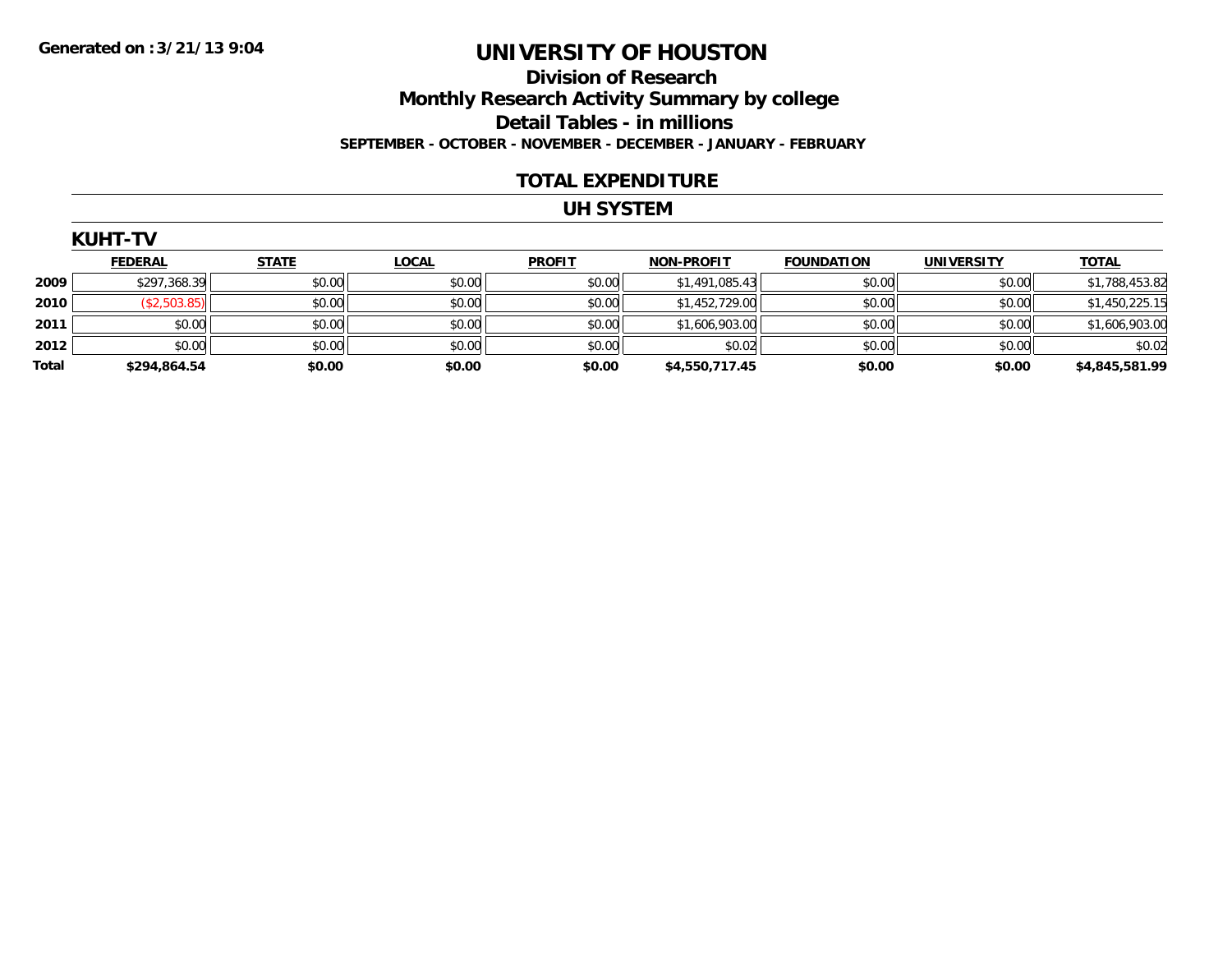## **Division of ResearchMonthly Research Activity Summary by college Detail Tables - in millions SEPTEMBER - OCTOBER - NOVEMBER - DECEMBER - JANUARY - FEBRUARY**

### **TOTAL EXPENDITURE**

#### **UKNOWN COLLEGE**

## **Unknown Department**

|       | <b>FEDERAL</b> | <b>STATE</b> | <b>LOCAL</b> | <b>PROFIT</b> | <b>NON-PROFIT</b> | <b>FOUNDATION</b> | <b>UNIVERSITY</b> | <b>TOTAL</b>  |
|-------|----------------|--------------|--------------|---------------|-------------------|-------------------|-------------------|---------------|
| 2009  | \$0.00         | \$0.00       | \$0.00       | \$0.00        | \$0.00            | \$0.00            | \$0.00            | \$0.00        |
| 2010  | \$0.00         | \$0.00       | \$0.00       | \$0.00        | \$0.00            | \$0.00            | \$0.00            | \$0.00        |
| 2011  | \$17,225.13    | \$0.00       | \$0.00       | \$0.00        | \$0.00            | \$0.00            | \$0.00            | \$17,225.13   |
| 2012  | (\$11,745.51)  | \$0.00       | \$0.00       | \$0.00        | \$0.00            | \$0.00            | \$0.00            | (\$11,745.51) |
| 2013  | \$0.00         | \$0.00       | \$0.00       | \$0.00        | \$0.00            | \$0.00            | \$0.00            | \$0.00        |
| Total | \$5,479.62     | \$0.00       | \$0.00       | \$0.00        | \$0.00            | \$0.00            | \$0.00            | \$5,479.62    |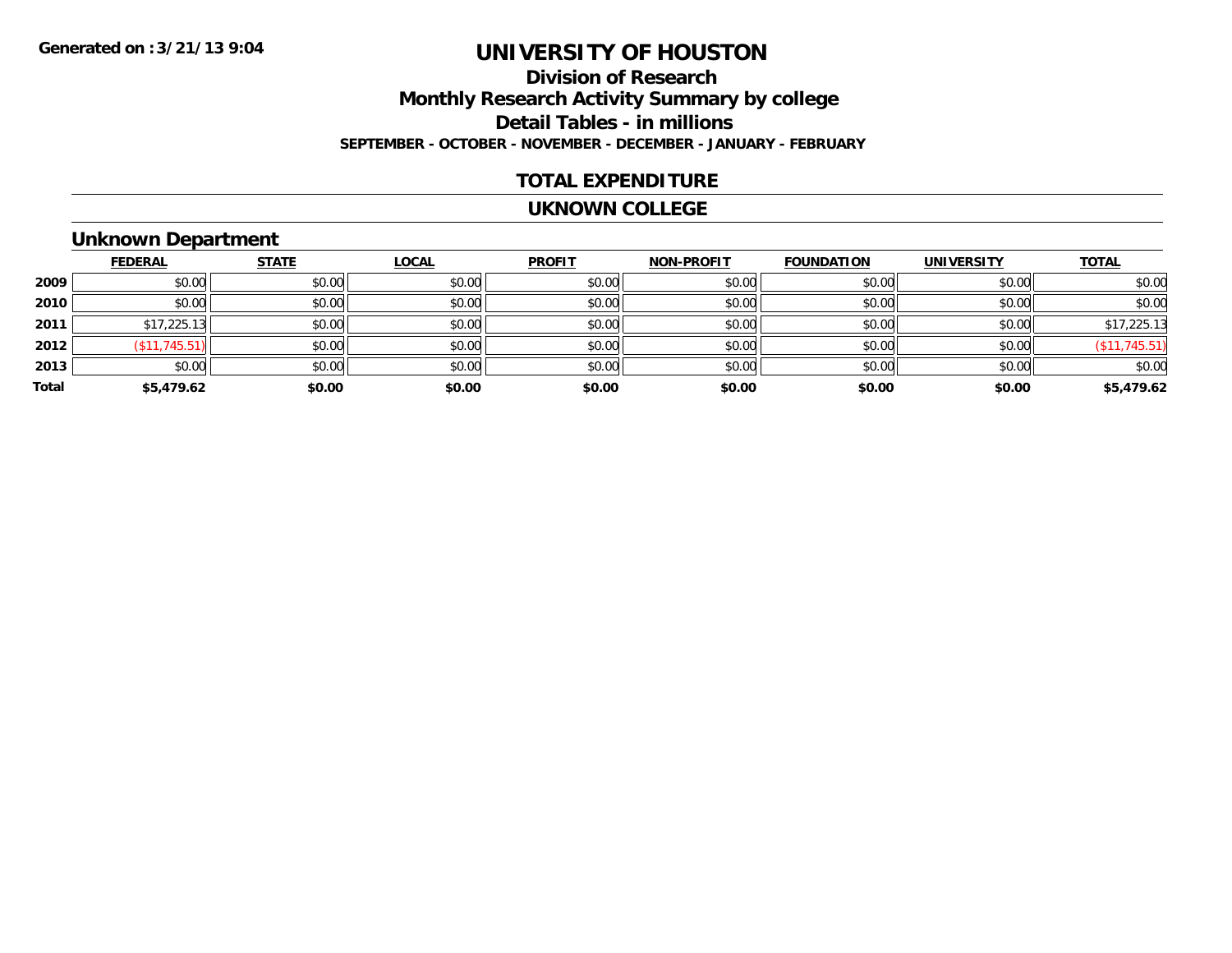**Division of Research**

**Monthly Research Activity Summary by college**

**Detail Tables - in millions**

**SEPTEMBER - OCTOBER - NOVEMBER - DECEMBER - JANUARY - FEBRUARY**

## **TOTAL EXPENDITURE**

## **VICE PRESIDENT FOR ADMINISTRATION**

### **UH Police Department**

|              |        | <b>STATE</b> | <b>LOCAL</b>            | DDOE'T        | <b>DDOCLT</b><br><b>MOR</b> | ΓΙΟΝ<br>'ΩΔ. | ININ<br>urneitv | TOTA.           |
|--------------|--------|--------------|-------------------------|---------------|-----------------------------|--------------|-----------------|-----------------|
| 2009         | JU.UU  | .000         | 0 <sub>n</sub><br>JU.UU | 0000<br>DU.UU | 0000<br>ט.טע                | 60.00        | 0000<br>⊸∪∪∪ ⊸  | 00000<br>.uu.u. |
| <b>Total</b> | \$0.00 | nnn          | \$0.00                  | \$0.00        | \$0.00                      | \$0.00       | \$0.00          | .000.00         |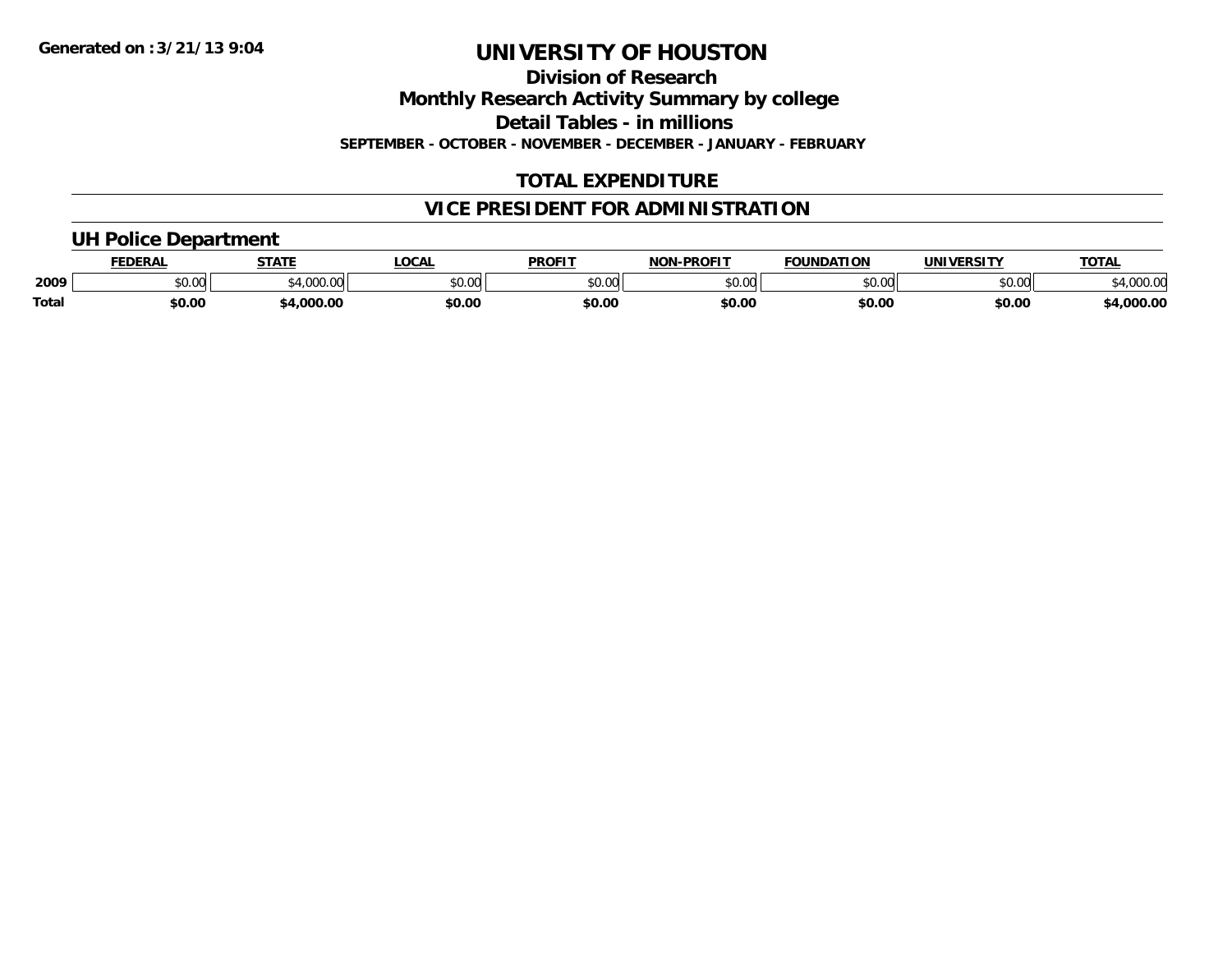## **Division of ResearchMonthly Research Activity Summary by college Detail Tables - in millions SEPTEMBER - OCTOBER - NOVEMBER - DECEMBER - JANUARY - FEBRUARY**

## **TOTAL EXPENDITURE**

### **VICE PRESIDENT FOR STUDENT AFFAIRS**

## **Dean, Student Affairs**

|      | <b>FEDERAL</b> | <b>STATE</b> | <b>LOCAL</b> | <b>PROFIT</b> | <b>NON-PROFIT</b> | <b>FOUNDATION</b> | <b>UNIVERSITY</b> | <b>TOTAL</b> |
|------|----------------|--------------|--------------|---------------|-------------------|-------------------|-------------------|--------------|
| 2009 | \$0.00         | \$0.00       | \$0.00       | \$0.00        | \$0.00            | \$0.00            | \$0.00            | \$0.00       |
| 2010 | \$0.00         | \$0.00       | \$0.00       | \$0.00        | \$0.00            | \$0.00            | \$0.00            | \$0.00       |
| 2011 | \$31,834.69    | \$0.00       | \$0.00       | \$0.00        | \$0.00            | \$0.00            | \$0.00            | \$31,834.69  |
| 2012 | \$42,888.73    | \$0.00       | \$0.00       | \$0.00        | \$0.00            | \$0.00            | \$0.00            | \$42,888.73  |
| 2013 | \$4,962.01     | \$0.00       | \$0.00       | \$0.00        | \$0.00            | \$0.00            | \$0.00            | \$4,962.01   |

### **Vice President, Student Affairs**

|       | <b>FEDERAL</b> | <b>STATE</b> | <b>LOCAL</b> | <b>PROFIT</b> | <b>NON-PROFIT</b> | <b>FOUNDATION</b> | <b>UNIVERSITY</b> | <b>TOTAL</b> |
|-------|----------------|--------------|--------------|---------------|-------------------|-------------------|-------------------|--------------|
| 2009  | \$109,350.70   | \$0.00       | \$0.00       | \$0.00        | \$0.00            | \$0.00            | \$0.00            | \$109,350.70 |
| 2010  | \$55,758.35    | \$0.00       | \$0.00       | \$0.00        | \$0.00            | \$0.00            | \$0.00            | \$55,758.35  |
| 2011  | \$99,899.17    | \$0.00       | \$0.00       | \$0.00        | \$0.00            | \$0.00            | \$0.00            | \$99,899.17  |
| 2012  | \$7,866.04     | \$0.00       | \$0.00       | \$0.00        | \$0.00            | \$0.00            | \$0.00            | \$7,866.04   |
| 2013  | \$33,384.49    | \$0.00       | \$0.00       | \$0.00        | \$0.00            | \$0.00            | \$0.00            | \$33,384.49  |
| Total | \$385,944.18   | \$0.00       | \$0.00       | \$0.00        | \$0.00            | \$0.00            | \$0.00            | \$385,944.18 |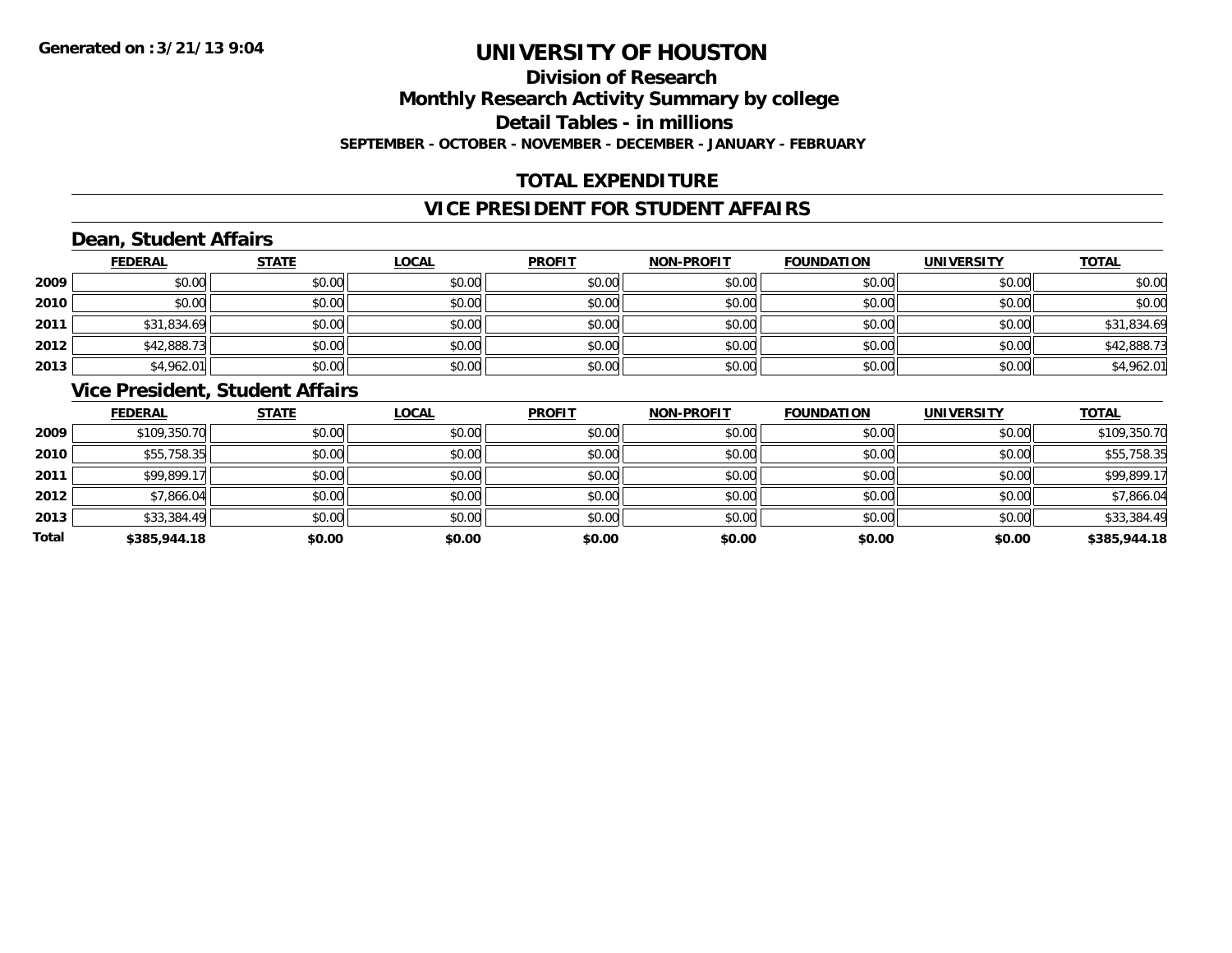### **Division of Research Monthly Research Activity Summary by college Detail Tables - in millions SEPTEMBER - OCTOBER - NOVEMBER - DECEMBER - JANUARY - FEBRUARY**

### **IDC RECOVERY**

### **C.T. BAUER COLLEGE OF BUSINESS**

|       | <b>Finance</b>   |                                          |              |               |                   |                   |                   |              |
|-------|------------------|------------------------------------------|--------------|---------------|-------------------|-------------------|-------------------|--------------|
|       | <b>FEDERAL</b>   | <b>STATE</b>                             | <b>LOCAL</b> | <b>PROFIT</b> | <b>NON-PROFIT</b> | <b>FOUNDATION</b> | <b>UNIVERSITY</b> | <b>TOTAL</b> |
| 2009  | \$6,108.37       | \$0.00                                   | \$0.00       | \$0.00        | \$0.00            | \$0.00            | \$0.00            | \$6,108.37   |
| 2010  | \$44,922.62      | \$0.00                                   | \$0.00       | \$0.00        | \$0.00            | \$0.00            | \$0.00            | \$44,922.62  |
| 2011  | \$4,333.06       | \$0.00                                   | \$0.00       | \$0.00        | \$0.00            | \$0.00            | \$0.00            | \$4,333.06   |
| 2012  | \$7,035.16       | \$0.00                                   | \$0.00       | \$0.00        | \$0.00            | \$0.00            | \$0.00            | \$7,035.16   |
| 2013  | \$2,100.00       | \$0.00                                   | \$0.00       | \$0.00        | \$0.00            | \$0.00            | \$0.00            | \$2,100.00   |
|       | Management       |                                          |              |               |                   |                   |                   |              |
|       | <b>FEDERAL</b>   | <b>STATE</b>                             | <b>LOCAL</b> | <b>PROFIT</b> | <b>NON-PROFIT</b> | <b>FOUNDATION</b> | <b>UNIVERSITY</b> | <b>TOTAL</b> |
| 2009  | \$0.00           | \$0.00                                   | \$0.00       | \$0.00        | \$0.00            | \$0.00            | \$0.00            | \$0.00       |
| 2010  | \$0.00           | \$0.00                                   | \$0.00       | \$0.00        | \$0.00            | \$0.00            | \$0.00            | \$0.00       |
| 2011  | \$0.00           | \$0.00                                   | \$0.00       | \$0.00        | \$0.00            | \$0.00            | \$0.00            | \$0.00       |
| 2012  | \$0.00           | \$0.00                                   | \$0.00       | \$0.00        | \$0.00            | \$0.00            | \$0.00            | \$0.00       |
| 2013  | \$0.00           | \$0.00                                   | \$0.00       | \$0.00        | \$0.00            | \$0.00            | \$0.00            | \$0.00       |
|       | <b>Marketing</b> |                                          |              |               |                   |                   |                   |              |
|       | <b>FEDERAL</b>   | <b>STATE</b>                             | <b>LOCAL</b> | <b>PROFIT</b> | <b>NON-PROFIT</b> | <b>FOUNDATION</b> | <b>UNIVERSITY</b> | <b>TOTAL</b> |
| 2013  | \$0.00           | \$0.00                                   | \$0.00       | \$0.00        | \$0.00            | \$0.00            | \$0.00            | \$0.00       |
|       |                  | <b>Small Business Development Center</b> |              |               |                   |                   |                   |              |
|       | <b>FEDERAL</b>   | <b>STATE</b>                             | <b>LOCAL</b> | <b>PROFIT</b> | <b>NON-PROFIT</b> | <b>FOUNDATION</b> | <b>UNIVERSITY</b> | <b>TOTAL</b> |
| 2009  | \$37,912.29      | \$0.00                                   | \$0.00       | \$0.00        | \$0.00            | \$0.00            | \$0.00            | \$37,912.29  |
| 2010  | \$38,923.24      | \$0.00                                   | \$0.00       | \$0.00        | \$0.00            | \$0.00            | \$0.00            | \$38,923.24  |
| 2011  | \$40,088.57      | \$0.00                                   | \$0.00       | \$0.00        | \$0.00            | \$0.00            | \$0.00            | \$40,088.57  |
| 2012  | \$70,833.58      | \$0.00                                   | \$0.00       | \$0.00        | \$0.00            | \$0.00            | \$0.00            | \$70,833.58  |
| 2013  | \$271,002.84     | \$0.00                                   | \$0.00       | \$0.00        | \$0.00            | \$1,173.16        | \$0.00            | \$272,176.00 |
| Total | \$523,259.73     | \$0.00                                   | \$0.00       | \$0.00        | \$0.00            | \$1,173.16        | \$0.00            | \$524,432.89 |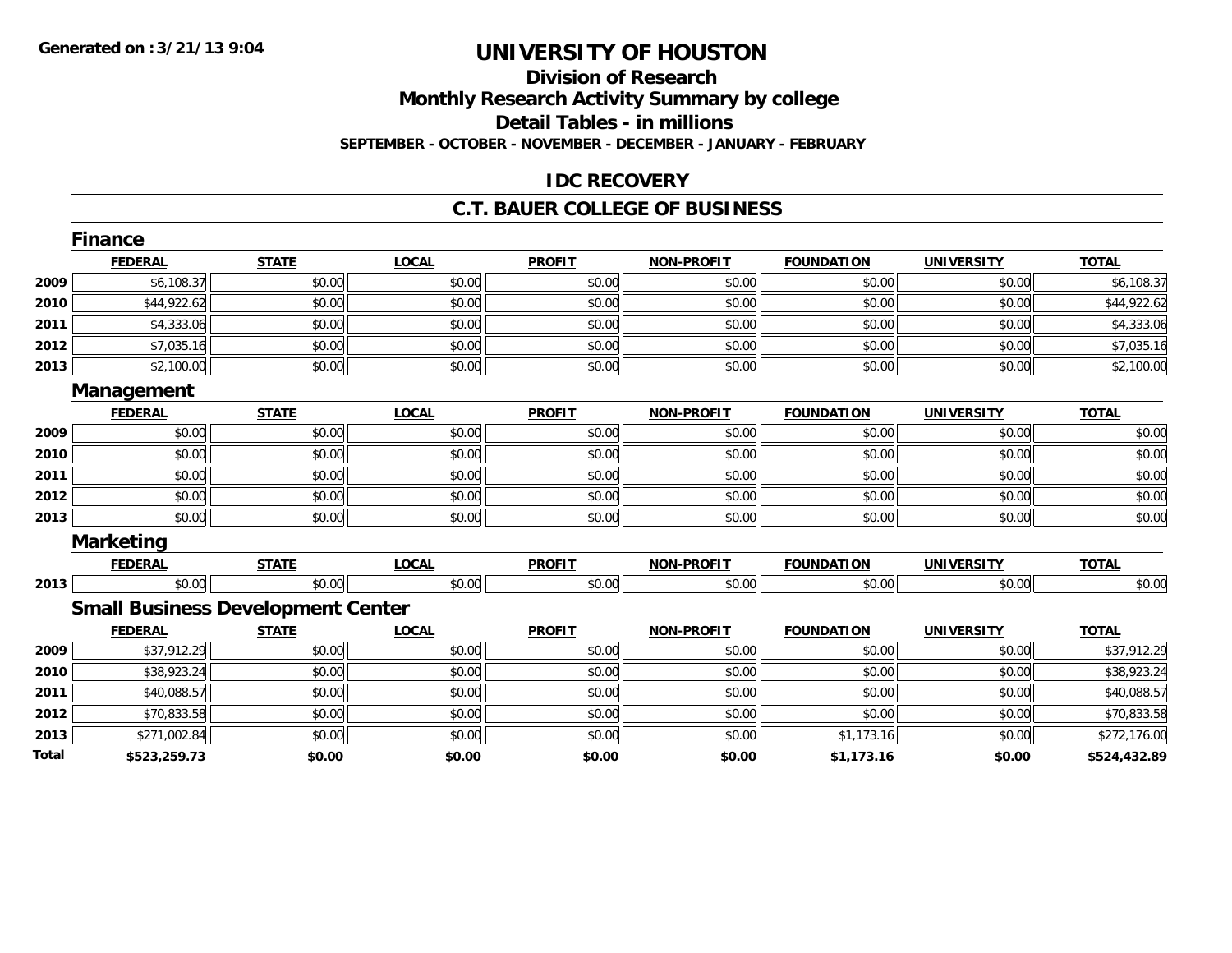**Division of Research**

**Monthly Research Activity Summary by college**

**Detail Tables - in millions**

**SEPTEMBER - OCTOBER - NOVEMBER - DECEMBER - JANUARY - FEBRUARY**

### **IDC RECOVERY**

### **COLLEGE OF ARCHITECTURE**

|       | <b>Architecture</b> |              |              |                   |                   |                   |                   |              |  |  |
|-------|---------------------|--------------|--------------|-------------------|-------------------|-------------------|-------------------|--------------|--|--|
|       | <b>FEDERAL</b>      | <b>STATE</b> | <u>LOCAL</u> | <b>PROFIT</b>     | <b>NON-PROFIT</b> | <b>FOUNDATION</b> | <b>UNIVERSITY</b> | <b>TOTAL</b> |  |  |
| 2009  | \$0.00              | \$0.00       | \$0.00       | <b>\$9.019.40</b> | \$0.00            | \$0.00            | \$0.00            |              |  |  |
| Total | \$0.00              | \$0.00       | \$0.00       | \$9,019.40        | \$0.00            | \$0.00            | \$0.00            | \$9,019.40   |  |  |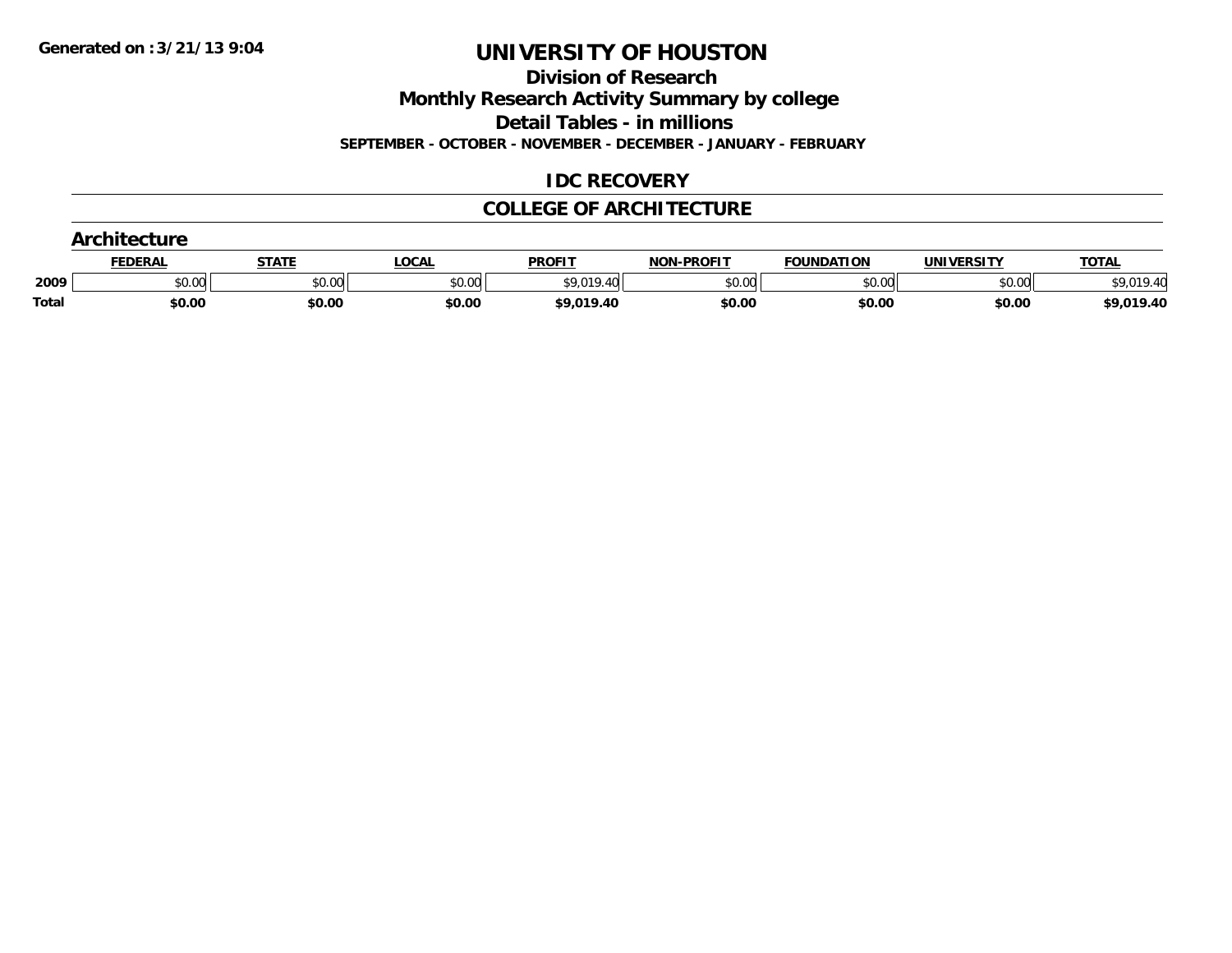# **Division of Research**

**Monthly Research Activity Summary by college**

**Detail Tables - in millions**

**SEPTEMBER - OCTOBER - NOVEMBER - DECEMBER - JANUARY - FEBRUARY**

### **IDC RECOVERY**

## **COLLEGE OF EDUCATION**

## **Consistency Mgmt and Coop Disc**

|      | <b>FEDERAL</b>                                       | <b>STATE</b> | <b>LOCAL</b> | <b>PROFIT</b> | NON-PROFIT        | <b>FOUNDATION</b> | <b>UNIVERSITY</b> | <b>TOTAL</b> |
|------|------------------------------------------------------|--------------|--------------|---------------|-------------------|-------------------|-------------------|--------------|
| 2010 | \$0.00                                               | \$0.00       | \$0.00       | \$0.00        | \$0.00            | \$0.00            | \$0.00            | \$0.00       |
| 2011 | \$0.00                                               | \$0.00       | \$0.00       | \$0.00        | \$0.00            | \$0.00            | \$0.00            | \$0.00       |
| 2012 | \$0.00                                               | \$0.00       | \$0.00       | \$0.00        | \$0.00            | \$0.00            | \$0.00            | \$0.00       |
|      | <b>Curriculum and Instruction</b>                    |              |              |               |                   |                   |                   |              |
|      | <b>FEDERAL</b>                                       | <b>STATE</b> | <b>LOCAL</b> | <b>PROFIT</b> | <b>NON-PROFIT</b> | <b>FOUNDATION</b> | <b>UNIVERSITY</b> | <b>TOTAL</b> |
| 2009 | \$41,365.64                                          | \$0.00       | \$161.40     | \$0.00        | \$19,635.09       | \$0.00            | \$0.00            | \$61,162.13  |
| 2010 | \$6,785.37                                           | \$0.00       | \$639.63     | \$0.00        | \$19,449.14       | \$1,199.18        | \$0.00            | \$28,073.32  |
| 2011 | \$30,342.05                                          | \$0.00       | \$0.00       | \$0.00        | \$3,868.63        | \$5,597.49        | \$0.00            | \$39,808.17  |
| 2012 | \$44,102.05                                          | \$16,034.02  | \$0.00       | \$0.00        | \$5,194.21        | \$8,441.86        | \$0.00            | \$73,772.14  |
| 2013 | \$26,671.26                                          | \$6,808.72   | \$0.00       | \$0.00        | \$3,438.44        | \$8,310.49        | \$0.00            | \$45,228.91  |
|      | Dean, Education                                      |              |              |               |                   |                   |                   |              |
|      | <b>FEDERAL</b>                                       | <b>STATE</b> | <b>LOCAL</b> | <b>PROFIT</b> | <b>NON-PROFIT</b> | <b>FOUNDATION</b> | <b>UNIVERSITY</b> | <b>TOTAL</b> |
| 2010 | \$0.00                                               | \$0.00       | \$0.00       | \$0.00        | \$0.00            | \$0.00            | \$0.00            | \$0.00       |
| 2011 | \$0.00                                               | \$0.00       | \$0.00       | \$0.00        | \$0.00            | \$0.00            | \$0.00            | \$0.00       |
| 2012 | \$0.00                                               | \$0.00       | \$0.00       | \$0.00        | \$0.00            | \$0.00            | \$0.00            | \$0.00       |
| 2013 | \$0.00                                               | \$0.00       | \$0.00       | \$0.00        | \$0.00            | \$0.00            | \$0.00            | \$0.00       |
|      | <b>Educational Leadership &amp; Cultural Studies</b> |              |              |               |                   |                   |                   |              |
|      | <b>FEDERAL</b>                                       | <b>STATE</b> | <b>LOCAL</b> | <b>PROFIT</b> | <b>NON-PROFIT</b> | <b>FOUNDATION</b> | <b>UNIVERSITY</b> | <b>TOTAL</b> |
| 2011 | \$0.00                                               | (\$20.03)    | \$0.00       | \$0.00        | \$0.00            | \$0.00            | \$0.00            | (\$20.03)    |
|      | <b>Educational Psychology</b>                        |              |              |               |                   |                   |                   |              |
|      | <b>FEDERAL</b>                                       | <b>STATE</b> | <b>LOCAL</b> | <b>PROFIT</b> | <b>NON-PROFIT</b> | <b>FOUNDATION</b> | <b>UNIVERSITY</b> | <b>TOTAL</b> |
| 2009 | \$7,579.82                                           | (\$1,063.33) | \$0.00       | \$0.00        | \$0.00            | \$13,319.69       | \$0.00            | \$19,836.18  |
| 2010 | \$2,561.92                                           | \$135.81     | \$0.00       | \$0.00        | \$365.58          | \$9,222.52        | \$0.00            | \$12,285.83  |
| 2011 | \$3,244.49                                           | \$2,414.47   | \$0.00       | \$0.00        | \$58.22           | \$6,289.60        | \$0.00            | \$12,006.78  |
| 2012 | \$5,672.77                                           | \$0.00       | \$0.00       | \$0.00        | \$0.00            | \$0.00            | \$0.00            | \$5,672.77   |
| 2013 | \$4,495.11                                           | \$0.00       | \$0.00       | \$0.00        | \$0.00            | (\$23.00)         | \$0.00            | \$4,472.10   |
|      | <b>Institute for Urban Education</b>                 |              |              |               |                   |                   |                   |              |
|      | <b>FEDERAL</b>                                       | <b>STATE</b> | <b>LOCAL</b> | <b>PROFIT</b> | <b>NON-PROFIT</b> | <b>FOUNDATION</b> | <b>UNIVERSITY</b> | <b>TOTAL</b> |
| 2009 | \$0.00                                               | \$0.00       | \$0.00       | \$0.00        | \$0.00            | \$0.00            | \$0.00            | \$0.00       |
| 2010 | \$0.00                                               | \$0.00       | \$0.00       | \$0.00        | \$0.00            | \$0.00            | \$0.00            | \$0.00       |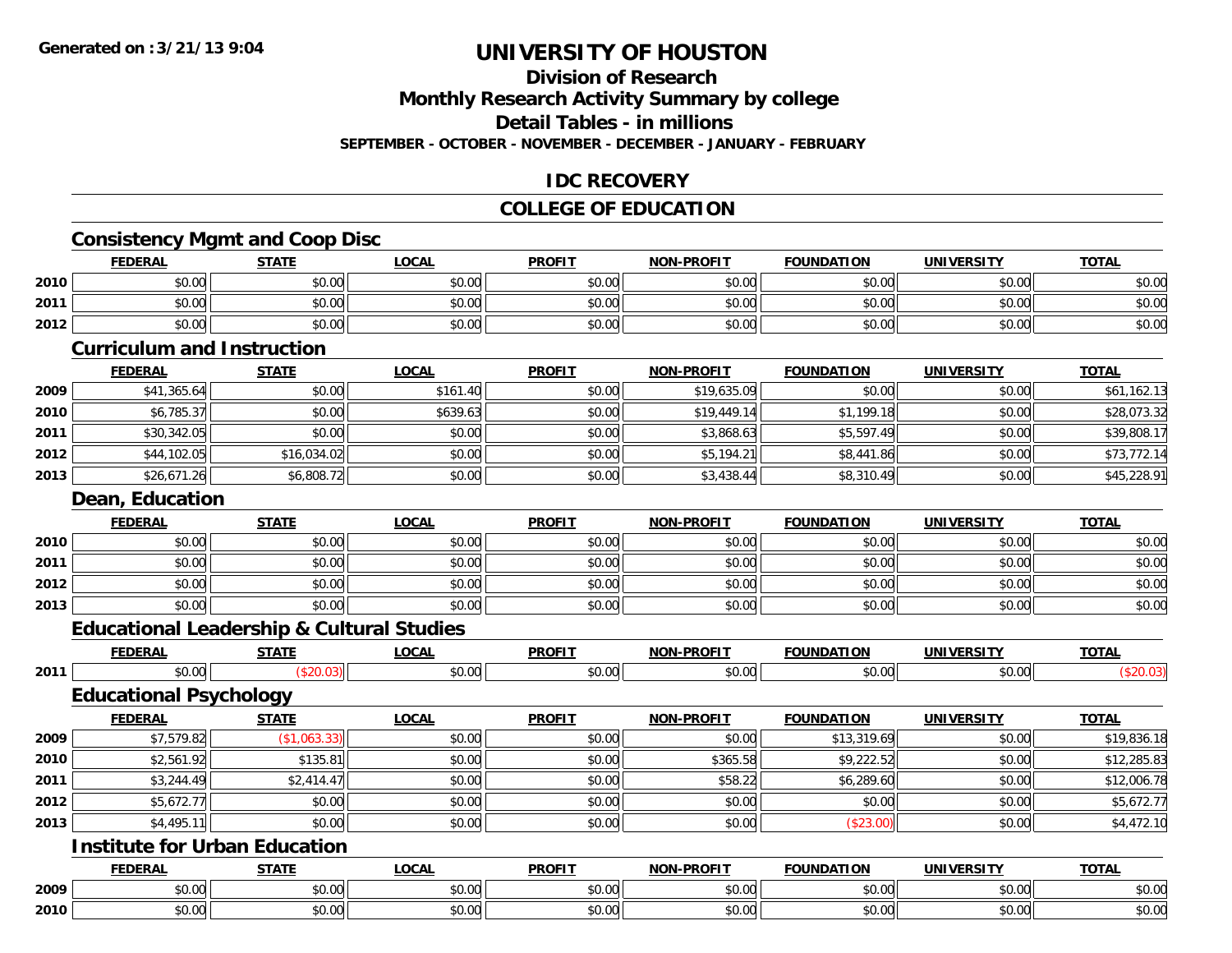# **Division of Research**

**Monthly Research Activity Summary by college**

**Detail Tables - in millions**

**SEPTEMBER - OCTOBER - NOVEMBER - DECEMBER - JANUARY - FEBRUARY**

### **IDC RECOVERY**

## **COLLEGE OF EDUCATION**

#### **Institute for Urban Education**

|              | <b>FEDERAL</b> | <u>STATE</u> | <u>LOCAL</u> | <b>PROFIT</b> | <b>NON-PROFIT</b> | <b>FOUNDATION</b> | <b>UNIVERSITY</b> | <b>TOTAL</b> |
|--------------|----------------|--------------|--------------|---------------|-------------------|-------------------|-------------------|--------------|
| 2011         | \$0.00         | \$0.00       | \$0.00       | \$0.00        | \$0.00            | \$0.00            | \$0.00            | \$0.00       |
| 2012         | \$0.00         | \$0.00       | \$0.00       | \$0.00        | \$0.00            | \$0.00            | \$0.00            | \$0.00       |
| 2013         | \$0.00         | \$0.00       | \$0.00       | \$0.00        | \$0.00            | \$0.00            | \$0.00            | \$0.00       |
| <b>Total</b> | \$172,820.48   | \$24,309.66  | \$801.03     | \$0.00        | \$52,009.31       | \$52,357.83       | \$0.00            | \$302,298.31 |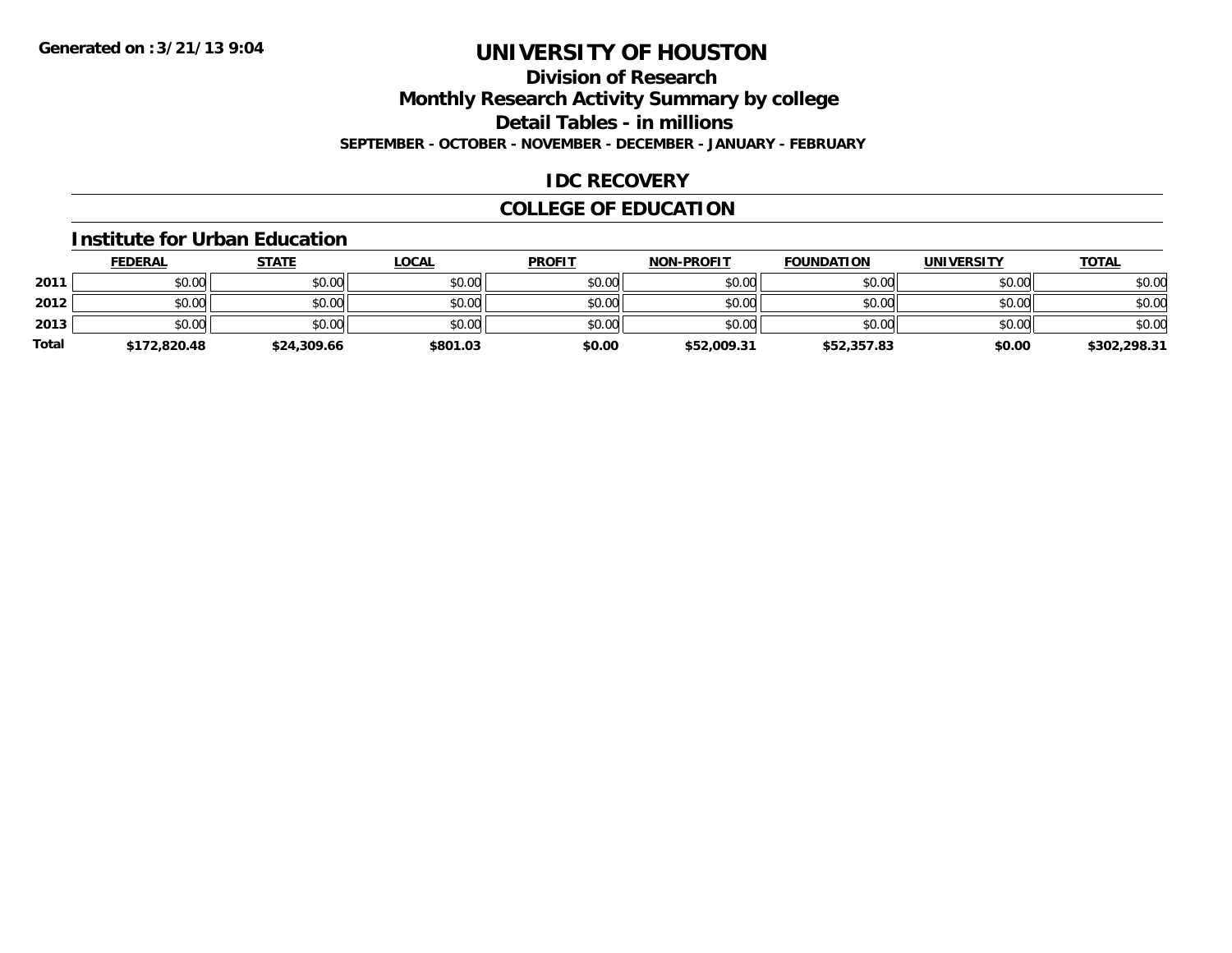#### **Division of Research**

**Monthly Research Activity Summary by college**

**Detail Tables - in millions**

**SEPTEMBER - OCTOBER - NOVEMBER - DECEMBER - JANUARY - FEBRUARY**

## **IDC RECOVERY**

### **COLLEGE OF LIBERAL ARTS AND SOCIAL SCIENCES**

|      | Art                                    |              |              |               |                   |                   |                   |              |
|------|----------------------------------------|--------------|--------------|---------------|-------------------|-------------------|-------------------|--------------|
|      | <b>FEDERAL</b>                         | <b>STATE</b> | <b>LOCAL</b> | <b>PROFIT</b> | <b>NON-PROFIT</b> | <b>FOUNDATION</b> | <b>UNIVERSITY</b> | <b>TOTAL</b> |
| 2012 | \$157.34                               | \$0.00       | \$0.00       | \$0.00        | \$0.00            | \$0.00            | \$0.00            | \$157.34     |
| 2013 | \$1,879.10                             | \$0.00       | \$0.00       | \$0.00        | \$0.00            | \$0.00            | \$0.00            | \$1,879.10   |
|      | <b>Arte Publico Press</b>              |              |              |               |                   |                   |                   |              |
|      | <b>FEDERAL</b>                         | <b>STATE</b> | <b>LOCAL</b> | <b>PROFIT</b> | <b>NON-PROFIT</b> | <b>FOUNDATION</b> | <b>UNIVERSITY</b> | <b>TOTAL</b> |
| 2011 | \$0.00                                 | \$0.00       | \$0.00       | \$0.00        | \$0.00            | \$1,025.17        | \$0.00            | \$1,025.17   |
| 2013 | \$0.00                                 | \$0.00       | \$0.00       | \$0.00        | \$0.00            | \$8,284.36        | \$0.00            | \$8,284.36   |
|      | <b>Blaffer Gallery</b>                 |              |              |               |                   |                   |                   |              |
|      | <b>FEDERAL</b>                         | <b>STATE</b> | <b>LOCAL</b> | <b>PROFIT</b> | <b>NON-PROFIT</b> | <b>FOUNDATION</b> | <b>UNIVERSITY</b> | <b>TOTAL</b> |
| 2009 | \$1,184.35                             | \$0.00       | \$0.00       | \$0.00        | \$0.00            | \$0.00            | \$0.00            | \$1,184.35   |
| 2010 | \$4,987.87                             | \$0.00       | \$0.00       | \$0.00        | \$0.00            | \$0.00            | \$0.00            | \$4,987.87   |
| 2011 | \$1,431.32                             | \$0.00       | \$0.00       | \$0.00        | \$0.00            | \$0.00            | \$0.00            | \$1,431.32   |
|      | <b>Center for Public History</b>       |              |              |               |                   |                   |                   |              |
|      | <b>FEDERAL</b>                         | <b>STATE</b> | <b>LOCAL</b> | <b>PROFIT</b> | <b>NON-PROFIT</b> | <b>FOUNDATION</b> | <b>UNIVERSITY</b> | <b>TOTAL</b> |
| 2012 | \$167.33                               | \$0.00       | \$0.00       | \$0.00        | \$0.00            | \$0.00            | \$0.00            | \$167.33     |
| 2013 | \$4,647.00                             | \$0.00       | \$0.00       | \$0.00        | \$0.00            | \$0.00            | \$0.00            | \$4,647.00   |
|      | <b>Communication Disorders</b>         |              |              |               |                   |                   |                   |              |
|      | <b>FEDERAL</b>                         | <b>STATE</b> | <b>LOCAL</b> | <b>PROFIT</b> | <b>NON-PROFIT</b> | <b>FOUNDATION</b> | <b>UNIVERSITY</b> | <b>TOTAL</b> |
| 2009 | (\$8,832.31)                           | \$0.00       | \$0.00       | \$0.00        | \$0.00            | \$0.00            | \$0.00            | (\$8,832.31) |
| 2010 | (\$0.03)                               | \$0.00       | \$0.00       | \$0.00        | \$0.00            | \$0.00            | \$0.00            | (\$0.03)     |
| 2011 | \$1,752.98                             | \$0.00       | \$0.00       | \$0.00        | \$0.00            | \$0.00            | \$0.00            | \$1,752.98   |
| 2012 | \$1,229.40                             | \$0.00       | \$0.00       | \$0.00        | \$0.00            | \$0.00            | \$0.00            | \$1,229.40   |
| 2013 | (\$0.01)                               | \$0.00       | \$0.00       | \$0.00        | \$0.00            | \$0.00            | \$0.00            | (\$0.01)     |
|      | <b>Comparative Cultural Studies</b>    |              |              |               |                   |                   |                   |              |
|      | <b>FEDERAL</b>                         | <b>STATE</b> | <b>LOCAL</b> | <b>PROFIT</b> | <b>NON-PROFIT</b> | <b>FOUNDATION</b> | <b>UNIVERSITY</b> | <b>TOTAL</b> |
| 2011 | \$0.00                                 | \$0.00       | \$0.00       | \$151.50      | \$0.00            | \$0.00            | \$0.00            | \$151.50     |
|      | Dean, Liberal Arts and Social Sciences |              |              |               |                   |                   |                   |              |
|      | <b>FEDERAL</b>                         | <b>STATE</b> | <b>LOCAL</b> | <b>PROFIT</b> | <b>NON-PROFIT</b> | <b>FOUNDATION</b> | <b>UNIVERSITY</b> | <b>TOTAL</b> |
| 2009 | \$27,438.69                            | \$0.00       | \$0.00       | \$0.00        | \$0.00            | \$0.00            | \$0.00            | \$27,438.69  |
| 2010 | \$495.20                               | \$0.00       | \$0.00       | \$0.00        | \$0.00            | \$0.00            | \$0.00            | \$495.20     |
| 2011 | (\$705.83)                             | \$0.00       | \$0.00       | \$0.00        | \$0.00            | \$0.00            | \$0.00            | (\$705.83)   |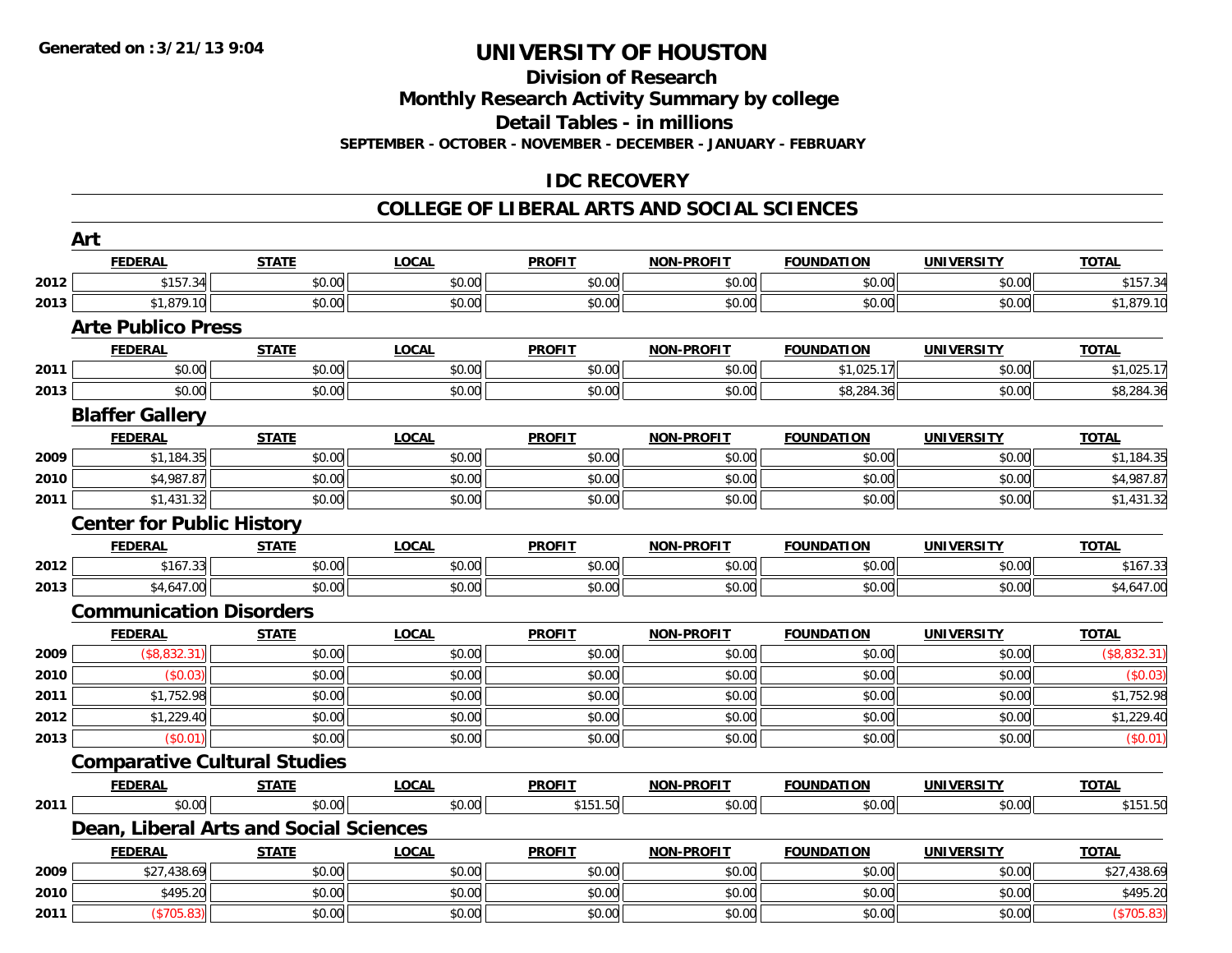**Division of Research**

**Monthly Research Activity Summary by college**

**Detail Tables - in millions**

**SEPTEMBER - OCTOBER - NOVEMBER - DECEMBER - JANUARY - FEBRUARY**

## **IDC RECOVERY**

### **COLLEGE OF LIBERAL ARTS AND SOCIAL SCIENCES**

## **Dean, Liberal Arts and Social Sciences**

|      | <b>FEDERAL</b>                      | <b>STATE</b> | <b>LOCAL</b> | <b>PROFIT</b> | <b>NON-PROFIT</b> | <b>FOUNDATION</b> | <b>UNIVERSITY</b> | <b>TOTAL</b>  |
|------|-------------------------------------|--------------|--------------|---------------|-------------------|-------------------|-------------------|---------------|
| 2012 | \$0.00                              | \$0.00       | \$0.00       | \$0.00        | \$0.00            | \$0.00            | \$0.00            | \$0.00        |
| 2013 | \$0.00                              | \$0.00       | \$0.00       | \$0.00        | \$0.00            | \$0.00            | \$0.00            | \$0.00        |
|      | <b>Economics</b>                    |              |              |               |                   |                   |                   |               |
|      | <b>FEDERAL</b>                      | <b>STATE</b> | <b>LOCAL</b> | <b>PROFIT</b> | <b>NON-PROFIT</b> | <b>FOUNDATION</b> | <b>UNIVERSITY</b> | <b>TOTAL</b>  |
| 2009 | (\$4,478.83)                        | \$0.00       | \$0.00       | \$0.00        | \$0.00            | \$0.00            | \$0.00            | ( \$4,478.83) |
| 2010 | \$2,425.00                          | \$0.00       | \$0.00       | \$0.00        | \$0.00            | \$0.00            | \$0.00            | \$2,425.00    |
| 2012 | \$0.00                              | \$0.00       | \$0.00       | \$1,849.63    | \$0.00            | \$0.00            | \$0.00            | \$1,849.63    |
| 2013 | \$8,227.52                          | \$0.00       | \$0.00       | \$0.00        | \$10,110.74       | \$0.00            | \$0.00            | \$18,338.26   |
|      | English                             |              |              |               |                   |                   |                   |               |
|      | <b>FEDERAL</b>                      | <b>STATE</b> | <b>LOCAL</b> | <b>PROFIT</b> | <b>NON-PROFIT</b> | <b>FOUNDATION</b> | <b>UNIVERSITY</b> | <b>TOTAL</b>  |
| 2009 | \$0.00                              | \$0.00       | \$0.00       | \$0.00        | \$0.00            | \$0.00            | \$0.00            | \$0.00        |
| 2010 | \$0.00                              | \$0.00       | \$0.00       | \$0.00        | \$0.00            | \$0.00            | \$0.00            | \$0.00        |
| 2011 | \$0.00                              | \$0.00       | \$0.00       | \$0.00        | \$0.00            | \$0.00            | \$0.00            | \$0.00        |
| 2012 | \$0.00                              | \$0.00       | \$0.00       | \$0.00        | \$0.00            | \$0.00            | \$0.00            | \$0.00        |
| 2013 | \$5,816.26                          | \$0.00       | \$0.00       | \$0.00        | \$0.00            | \$0.00            | \$0.00            | \$5,816.26    |
|      | <b>Health and Human Performance</b> |              |              |               |                   |                   |                   |               |
|      | <b>FEDERAL</b>                      | <b>STATE</b> | <b>LOCAL</b> | <b>PROFIT</b> | <b>NON-PROFIT</b> | <b>FOUNDATION</b> | <b>UNIVERSITY</b> | <b>TOTAL</b>  |
| 2009 | \$237,843.19                        | \$0.00       | \$0.00       | \$6,698.95    | \$0.00            | \$1,150.61        | \$0.00            | \$245,692.75  |
| 2010 | \$283,270.57                        | \$0.00       | \$0.00       | \$9,688.62    | \$0.00            | \$862.69          | \$0.00            | \$293,821.88  |
| 2011 | \$148,790.15                        | \$0.00       | \$0.00       | \$27,328.42   | \$0.00            | \$690.68          | \$0.00            | \$176,809.25  |
| 2012 | \$118,122.73                        | \$0.00       | \$0.00       | \$36,629.14   | \$0.00            | \$0.00            | \$0.00            | \$154,751.87  |
| 2013 | \$391,041.94                        | \$0.00       | \$0.00       | \$13,374.18   | \$0.00            | (\$7.67)          | \$0.00            | \$404,408.45  |
|      | <b>Hispanic Studies</b>             |              |              |               |                   |                   |                   |               |
|      | <b>FEDERAL</b>                      | <b>STATE</b> | <b>LOCAL</b> | <b>PROFIT</b> | <b>NON-PROFIT</b> | <b>FOUNDATION</b> | <b>UNIVERSITY</b> | <b>TOTAL</b>  |
| 2013 | \$0.00                              | \$0.00       | \$0.00       | \$0.00        | \$0.00            | \$0.00            | \$0.00            | \$0.00        |
|      | <b>History</b>                      |              |              |               |                   |                   |                   |               |
|      | <b>FEDERAL</b>                      | <b>STATE</b> | <b>LOCAL</b> | <b>PROFIT</b> | <b>NON-PROFIT</b> | <b>FOUNDATION</b> | <b>UNIVERSITY</b> | <b>TOTAL</b>  |
| 2009 | \$0.00                              | \$0.00       | \$0.00       | \$0.00        | \$0.00            | \$0.00            | \$0.00            | \$0.00        |
| 2010 | \$0.00                              | \$0.00       | \$0.00       | \$0.00        | \$0.00            | \$0.00            | \$0.00            | \$0.00        |
| 2012 | \$0.00                              | \$0.00       | \$0.00       | \$0.00        | \$0.00            | \$0.00            | \$0.00            | \$0.00        |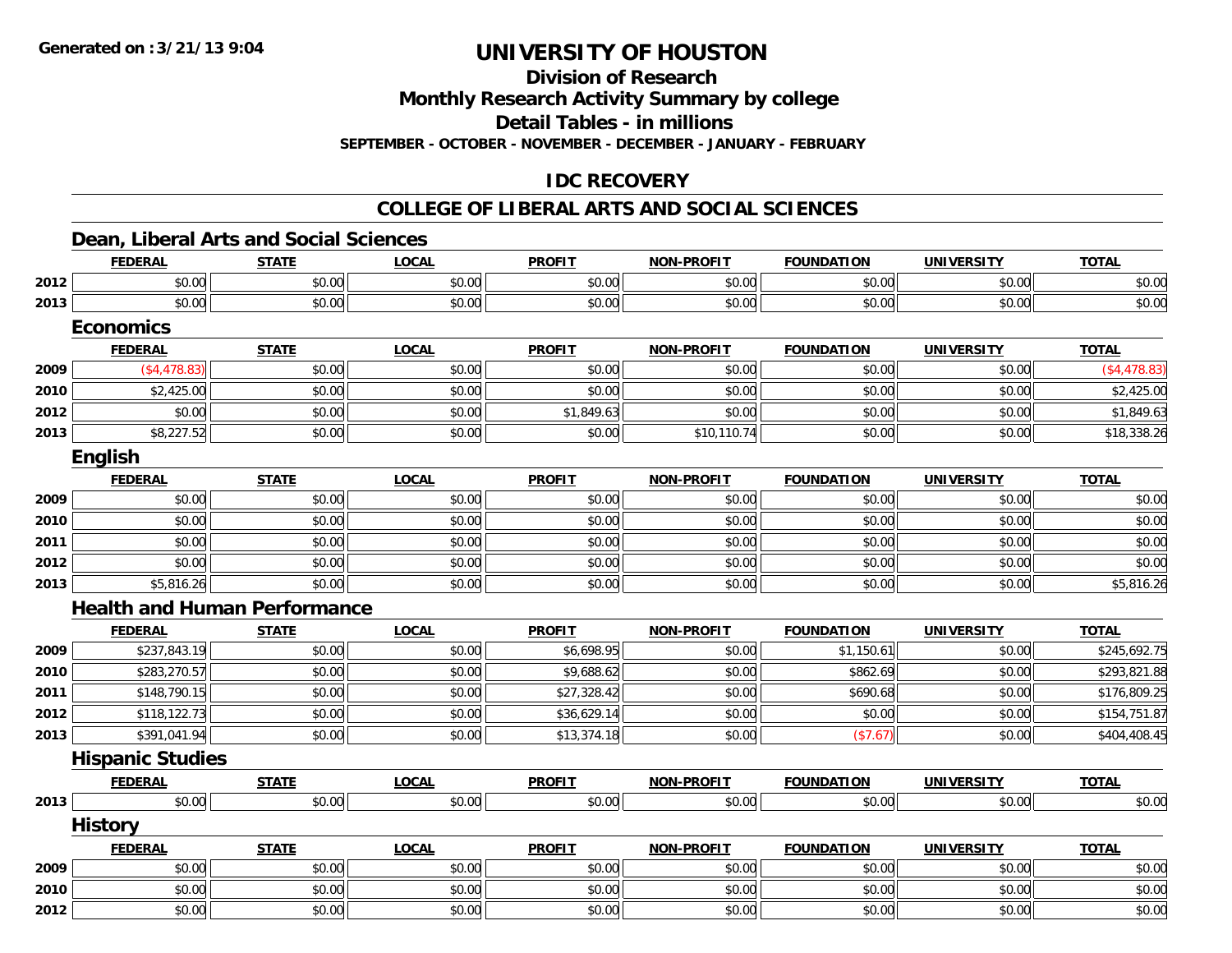**Division of Research**

**Monthly Research Activity Summary by college**

**Detail Tables - in millions**

**SEPTEMBER - OCTOBER - NOVEMBER - DECEMBER - JANUARY - FEBRUARY**

## **IDC RECOVERY**

### **COLLEGE OF LIBERAL ARTS AND SOCIAL SCIENCES**

|      | <b>History</b>                        |              |              |               |                   |                   |                   |              |
|------|---------------------------------------|--------------|--------------|---------------|-------------------|-------------------|-------------------|--------------|
|      | <b>FEDERAL</b>                        | <b>STATE</b> | <b>LOCAL</b> | <b>PROFIT</b> | <b>NON-PROFIT</b> | <b>FOUNDATION</b> | <b>UNIVERSITY</b> | <b>TOTAL</b> |
| 2013 | (\$2,206.75)                          | \$0.00       | \$0.00       | \$0.00        | (\$2,574.70)      | \$0.00            | \$0.00            | (\$4,781.45) |
|      | <b>Hobby Center for Public Policy</b> |              |              |               |                   |                   |                   |              |
|      | <b>FEDERAL</b>                        | <b>STATE</b> | <b>LOCAL</b> | <b>PROFIT</b> | <b>NON-PROFIT</b> | <b>FOUNDATION</b> | <b>UNIVERSITY</b> | <b>TOTAL</b> |
| 2010 | \$4,290.73                            | \$0.00       | \$0.00       | \$0.00        | \$0.00            | \$0.00            | \$0.00            | \$4,290.73   |
| 2011 | \$1,711.55                            | \$0.00       | \$0.00       | \$0.00        | \$0.00            | \$0.00            | \$0.00            | \$1,711.55   |
|      | <b>Modern/Classical Languages</b>     |              |              |               |                   |                   |                   |              |
|      | <b>FEDERAL</b>                        | <b>STATE</b> | <b>LOCAL</b> | <b>PROFIT</b> | <b>NON-PROFIT</b> | <b>FOUNDATION</b> | <b>UNIVERSITY</b> | <b>TOTAL</b> |
| 2013 | (\$2,047.00)                          | \$0.00       | \$0.00       | \$0.00        | \$0.00            | \$0.00            | \$0.00            | (\$2,047.00) |
|      | Philosophy                            |              |              |               |                   |                   |                   |              |
|      | <b>FEDERAL</b>                        | <b>STATE</b> | <b>LOCAL</b> | <b>PROFIT</b> | <b>NON-PROFIT</b> | <b>FOUNDATION</b> | <b>UNIVERSITY</b> | <b>TOTAL</b> |
| 2009 | \$0.00                                | \$0.00       | \$0.00       | \$0.00        | \$0.00            | \$0.00            | \$0.00            | \$0.00       |
| 2010 | \$0.00                                | \$0.00       | \$0.00       | \$0.00        | \$0.00            | \$0.00            | \$0.00            | \$0.00       |
| 2011 | \$0.00                                | \$0.00       | \$0.00       | \$0.00        | \$0.00            | \$0.00            | \$0.00            | \$0.00       |
| 2012 | \$1,080.07                            | \$0.00       | \$0.00       | \$0.00        | \$0.00            | \$0.00            | \$0.00            | \$1,080.07   |
| 2013 | \$1,298.75                            | \$0.00       | \$0.00       | \$0.00        | \$0.00            | \$0.00            | \$0.00            | \$1,298.75   |
|      | <b>Political Science</b>              |              |              |               |                   |                   |                   |              |
|      | <b>FEDERAL</b>                        | <b>STATE</b> | <b>LOCAL</b> | <b>PROFIT</b> | <b>NON-PROFIT</b> | <b>FOUNDATION</b> | <b>UNIVERSITY</b> | <b>TOTAL</b> |
| 2009 | \$12,395.26                           | \$0.00       | \$0.00       | \$0.00        | \$0.00            | \$0.00            | \$3,648.16        | \$16,043.42  |
| 2010 | \$166.49                              | \$0.00       | \$0.00       | \$0.00        | \$0.00            | \$0.00            | \$0.00            | \$166.49     |
| 2011 | \$0.00                                | \$0.00       | \$0.00       | \$0.00        | \$0.00            | \$0.00            | \$0.00            | \$0.00       |
| 2012 | \$0.00                                | \$0.00       | \$0.00       | \$0.00        | \$0.00            | \$0.00            | \$0.00            | \$0.00       |
| 2013 | \$3,518.41                            | \$0.00       | \$0.00       | \$0.00        | \$0.00            | \$0.00            | \$0.00            | \$3,518.41   |
|      | <b>Psychology</b>                     |              |              |               |                   |                   |                   |              |
|      | <b>FEDERAL</b>                        | <b>STATE</b> | <b>LOCAL</b> | <b>PROFIT</b> | <b>NON-PROFIT</b> | <b>FOUNDATION</b> | <b>UNIVERSITY</b> | <b>TOTAL</b> |
| 2009 | \$47,916.30                           | \$352.93     | \$1,690.44   | \$4,563.58    | (\$2.14)          | \$1,524.25        | \$0.00            | \$56,045.36  |
| 2010 | \$95,037.90                           | \$1,067.39   | \$0.00       | \$3,070.96    | \$0.00            | \$172.63          | \$0.00            | \$99,348.88  |
| 2011 | \$132,196.12                          | (\$20.72)    | \$0.00       | \$2,913.11    | \$4,534.21        | \$8,878.08        | \$0.00            | \$148,500.80 |
| 2012 | \$108,240.40                          | \$1,076.43   | \$0.00       | \$1,495.77    | \$6,964.89        | \$11,759.38       | (\$3, 117.51)     | \$126,419.36 |
| 2013 | \$183,729.90                          | \$237.09     | \$0.00       | \$139.44      | \$4,991.80        | \$4,226.81        | \$0.00            | \$193,325.04 |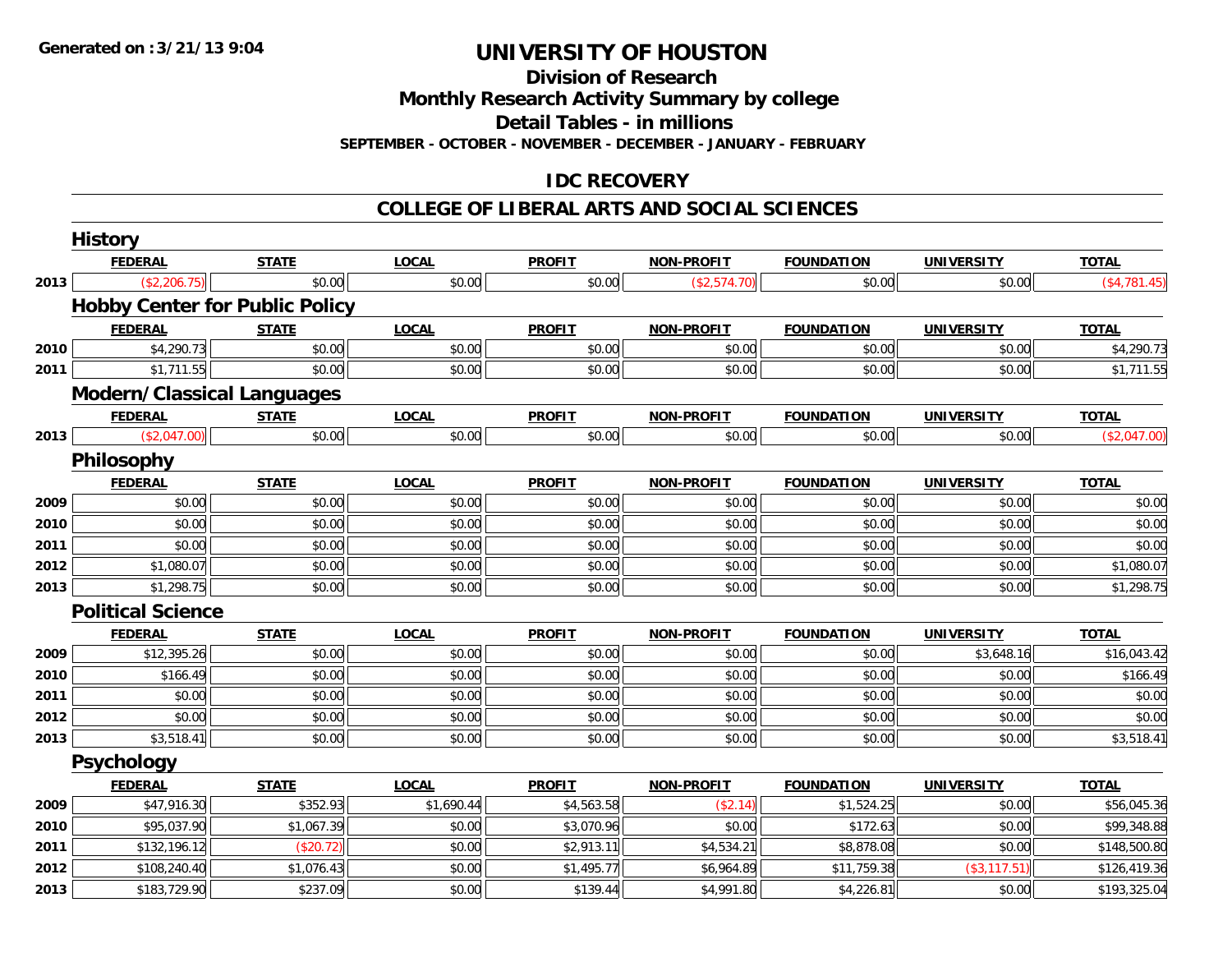# **Division of Research**

**Monthly Research Activity Summary by college**

**Detail Tables - in millions**

**SEPTEMBER - OCTOBER - NOVEMBER - DECEMBER - JANUARY - FEBRUARY**

### **IDC RECOVERY**

### **COLLEGE OF LIBERAL ARTS AND SOCIAL SCIENCES**

### **School of Communication**

|      | <b>FEDERAL</b> | <b>STATE</b> | <u>LOCAL</u> | <b>PROFIT</b> | <b>NON-PROFIT</b> | <b>FOUNDATION</b> | <b>UNIVERSITY</b> | <b>TOTAL</b> |
|------|----------------|--------------|--------------|---------------|-------------------|-------------------|-------------------|--------------|
| 2010 | \$0.00         | \$0.00       | \$0.00       | \$0.00        | \$0.00            | \$0.00            | \$0.00            | \$0.00       |
| 2011 | \$0.00         | \$0.00       | \$0.00       | \$0.00        | \$0.00            | \$0.00            | \$0.00            | \$0.00       |
| 2012 | \$0.00         | \$0.00       | \$0.00       | \$0.00        | \$0.00            | \$0.00            | \$0.00            | \$0.00       |
| 2013 | \$0.00         | \$0.00       | \$0.00       | \$0.00        | \$0.00            | \$0.00            | \$0.00            | \$0.00       |

### **Sociology**

|       | <b>FEDERAL</b> | <b>STATE</b> | <u>LOCAL</u> | <b>PROFIT</b> | <b>NON-PROFIT</b> | <b>FOUNDATION</b> | <b>UNIVERSITY</b> | <b>TOTAL</b>   |
|-------|----------------|--------------|--------------|---------------|-------------------|-------------------|-------------------|----------------|
| 2009  | \$13,817.99    | \$0.00       | \$1,352.67   | \$0.00        | \$0.00            | \$0.00            | \$0.00            | \$15,170.66    |
| 2010  | \$29,028.93    | \$0.00       | \$432.67     | \$0.00        | \$1,268.64        | \$0.00            | \$0.00            | \$30,730.24    |
| 2011  | \$23,906.64    | \$0.00       | \$0.00       | \$0.00        | \$0.00            | \$0.00            | \$0.00            | \$23,906.64    |
| 2012  | \$1,134.79     | \$0.00       | \$0.00       | \$0.00        | \$0.00            | \$0.00            | \$0.00            | \$1,134.79     |
| 2013  | (\$1,885.39)   | \$0.00       | \$0.00       | \$0.00        | \$0.00            | \$0.00            | \$0.00            | (\$1,885.39)   |
| Total | \$1,880,222.03 | \$2,713.12   | \$3,475.78   | \$107,903.29  | \$25,293.44       | \$38,567.00       | \$530.65          | \$2,058,705.32 |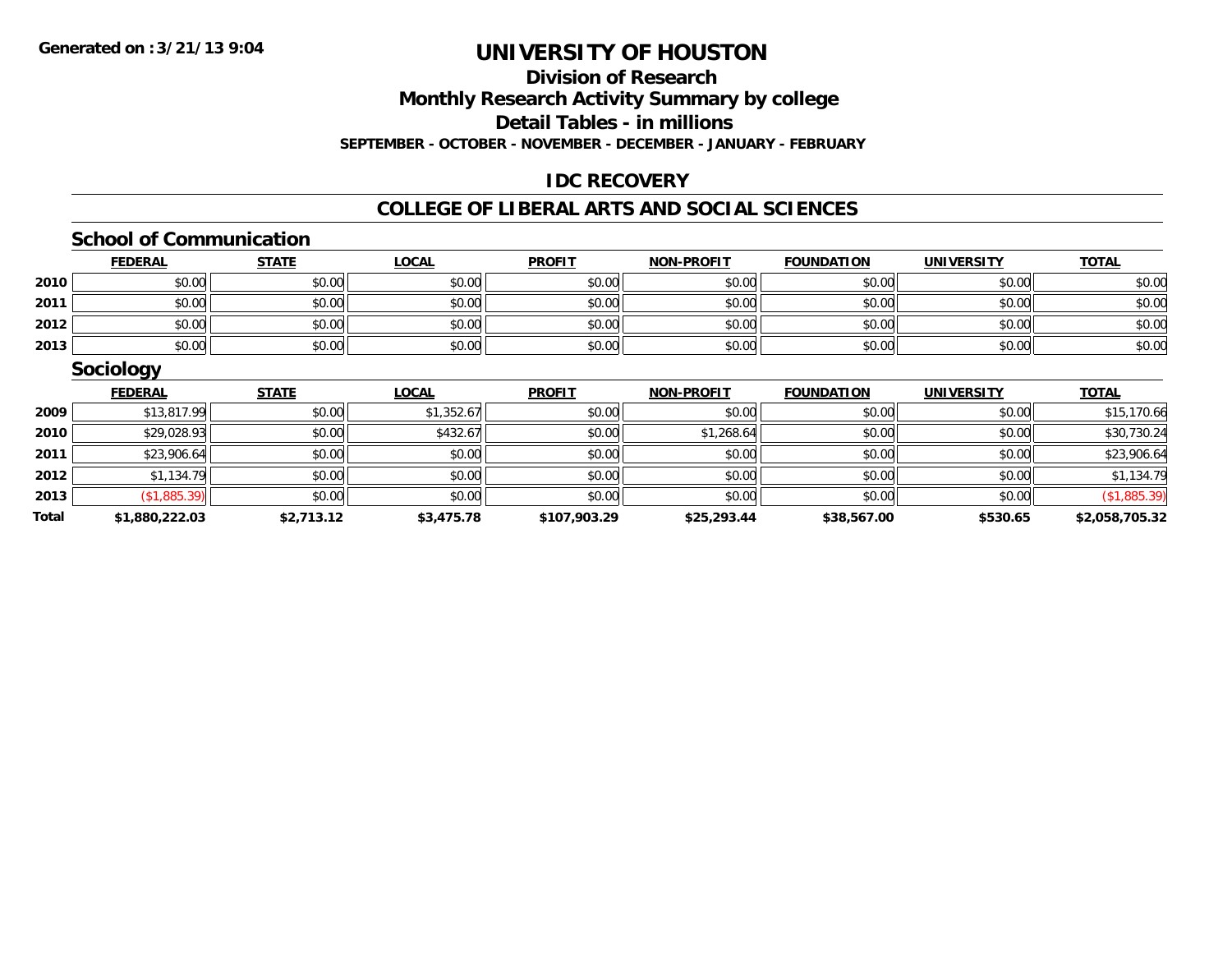**2013**

# **UNIVERSITY OF HOUSTON**

### **Division of Research**

**Monthly Research Activity Summary by college**

**Detail Tables - in millions**

**SEPTEMBER - OCTOBER - NOVEMBER - DECEMBER - JANUARY - FEBRUARY**

### **IDC RECOVERY**

## **COLLEGE OF NATURAL SCIENCES AND MATHEMATICS**

### **Allied Geophysical Laboratories**

| \$0.00<br>\$0.00<br>\$0.00<br>\$1,081.59<br>\$0.00<br>\$0.00<br>\$0.00<br>2011<br>\$3,918.52<br>\$0.00<br>2012<br>\$0.00<br>\$0.00<br>\$0.00<br>\$0.00<br>\$0.00<br>\$0.00<br>2013<br>\$0.00<br>\$0.00<br>\$2,678.00<br>\$0.00<br>\$0.00<br>\$0.00<br><b>Biology/Biochemistry</b><br><b>LOCAL</b><br><b>PROFIT</b><br><b>TOTAL</b><br><b>FEDERAL</b><br><b>STATE</b><br><b>NON-PROFIT</b><br><b>FOUNDATION</b><br><b>UNIVERSITY</b><br>\$262,928.74<br>\$0.00<br>\$0.00<br>\$0.00<br>2009<br>\$0.00<br>\$1,425.91<br>\$0.00<br>\$0.00<br>2010<br>\$422,674.85<br>\$0.00<br>\$13,078.72<br>\$0.00<br>\$1,346.49<br>\$0.00<br>\$513,955.00<br>\$1,895.51<br>\$14,678.21<br>2011<br>\$0.00<br>\$0.00<br>\$0.00<br>\$0.00<br>2012<br>\$436,944.01<br>\$6,066.27<br>\$0.01<br>\$0.00<br>\$0.00<br>\$24,677.99<br>\$0.00<br>\$5,476.71<br>\$307,260.10<br>\$4,574.64<br>\$6,561.63<br>\$0.00<br>2013<br>\$0.00<br>\$23,698.78<br><b>Center for Applied Geoscience Excellence</b><br><b>FEDERAL</b><br><b>STATE</b><br><b>LOCAL</b><br><b>PROFIT</b><br><b>NON-PROFIT</b><br><b>FOUNDATION</b><br><b>UNIVERSITY</b><br><b>TOTAL</b><br>\$0.00<br>\$0.00<br>\$0.00<br>\$0.00<br>2009<br>\$0.00<br>\$0.00<br>\$0.00<br>\$0.00<br>\$0.00<br>\$0.00<br>\$0.00<br>2010<br>\$0.00<br>\$0.00<br>\$0.00<br><b>Center for Nuclear Receptors and Cell Signaling</b><br><b>FOUNDATION</b><br><b>UNIVERSITY</b><br><b>FEDERAL</b><br><b>STATE</b><br><b>LOCAL</b><br><b>PROFIT</b><br><b>NON-PROFIT</b><br><b>TOTAL</b><br>\$0.00<br>\$0.00<br>\$0.00<br>2009<br>\$0.00<br>\$0.00<br>\$0.00<br>\$0.00<br>\$77,087.44<br>\$0.00<br>\$0.00<br>2010<br>\$0.00<br>\$0.00<br>\$0.00<br>\$0.00<br>\$165,234.88<br>\$366.08<br>2011<br>\$0.00<br>\$0.00<br>\$0.00<br>\$0.00<br>\$0.00<br>\$187,005.93<br>\$67,911.79<br>\$12,259.46<br>\$0.00<br>\$0.00<br>\$0.00<br>2012<br>\$0.00<br>2013<br>\$192,447.30<br>\$7,605.98<br>\$0.00<br>\$1,208.88<br>\$0.00<br>\$0.00<br>\$0.00<br>Chemistry<br><b>FEDERAL</b><br><b>STATE</b><br><b>LOCAL</b><br><b>PROFIT</b><br><b>NON-PROFIT</b><br><b>UNIVERSITY</b><br><b>FOUNDATION</b><br><b>TOTAL</b><br>\$202,285.38<br>\$0.00<br>\$14,197.79<br>\$0.00<br>\$0.00<br>\$19,993.62<br>2009<br>\$0.00<br>\$350,950.06<br>\$0.00<br>\$14,514.92<br>2010<br>\$0.00<br>(\$11.01)<br>\$0.00<br>\$32,915.71<br>\$436,431.72<br>\$0.00<br>\$793.77<br>2011<br>\$457.48<br>\$0.00<br>\$0.00<br>\$5,045.40<br>2012<br>\$315,923.90<br>\$9,739.82<br>\$0.00<br>\$5,581.82<br>\$0.00<br>\$0.00<br>\$8,891.74 | <b>FEDERAL</b> | <b>STATE</b> | <b>LOCAL</b> | <b>PROFIT</b> | <b>NON-PROFIT</b> | <b>FOUNDATION</b> | <b>UNIVERSITY</b> | <b>TOTAL</b> |
|-----------------------------------------------------------------------------------------------------------------------------------------------------------------------------------------------------------------------------------------------------------------------------------------------------------------------------------------------------------------------------------------------------------------------------------------------------------------------------------------------------------------------------------------------------------------------------------------------------------------------------------------------------------------------------------------------------------------------------------------------------------------------------------------------------------------------------------------------------------------------------------------------------------------------------------------------------------------------------------------------------------------------------------------------------------------------------------------------------------------------------------------------------------------------------------------------------------------------------------------------------------------------------------------------------------------------------------------------------------------------------------------------------------------------------------------------------------------------------------------------------------------------------------------------------------------------------------------------------------------------------------------------------------------------------------------------------------------------------------------------------------------------------------------------------------------------------------------------------------------------------------------------------------------------------------------------------------------------------------------------------------------------------------------------------------------------------------------------------------------------------------------------------------------------------------------------------------------------------------------------------------------------------------------------------------------------------------------------------------------------------------------------------------------------------------------------------------------------------------------------------------------|----------------|--------------|--------------|---------------|-------------------|-------------------|-------------------|--------------|
|                                                                                                                                                                                                                                                                                                                                                                                                                                                                                                                                                                                                                                                                                                                                                                                                                                                                                                                                                                                                                                                                                                                                                                                                                                                                                                                                                                                                                                                                                                                                                                                                                                                                                                                                                                                                                                                                                                                                                                                                                                                                                                                                                                                                                                                                                                                                                                                                                                                                                                                 |                |              |              |               |                   |                   |                   | \$1,081.59   |
|                                                                                                                                                                                                                                                                                                                                                                                                                                                                                                                                                                                                                                                                                                                                                                                                                                                                                                                                                                                                                                                                                                                                                                                                                                                                                                                                                                                                                                                                                                                                                                                                                                                                                                                                                                                                                                                                                                                                                                                                                                                                                                                                                                                                                                                                                                                                                                                                                                                                                                                 |                |              |              |               |                   |                   |                   | \$3,918.52   |
|                                                                                                                                                                                                                                                                                                                                                                                                                                                                                                                                                                                                                                                                                                                                                                                                                                                                                                                                                                                                                                                                                                                                                                                                                                                                                                                                                                                                                                                                                                                                                                                                                                                                                                                                                                                                                                                                                                                                                                                                                                                                                                                                                                                                                                                                                                                                                                                                                                                                                                                 |                |              |              |               |                   |                   |                   | \$2,678.00   |
|                                                                                                                                                                                                                                                                                                                                                                                                                                                                                                                                                                                                                                                                                                                                                                                                                                                                                                                                                                                                                                                                                                                                                                                                                                                                                                                                                                                                                                                                                                                                                                                                                                                                                                                                                                                                                                                                                                                                                                                                                                                                                                                                                                                                                                                                                                                                                                                                                                                                                                                 |                |              |              |               |                   |                   |                   |              |
|                                                                                                                                                                                                                                                                                                                                                                                                                                                                                                                                                                                                                                                                                                                                                                                                                                                                                                                                                                                                                                                                                                                                                                                                                                                                                                                                                                                                                                                                                                                                                                                                                                                                                                                                                                                                                                                                                                                                                                                                                                                                                                                                                                                                                                                                                                                                                                                                                                                                                                                 |                |              |              |               |                   |                   |                   |              |
|                                                                                                                                                                                                                                                                                                                                                                                                                                                                                                                                                                                                                                                                                                                                                                                                                                                                                                                                                                                                                                                                                                                                                                                                                                                                                                                                                                                                                                                                                                                                                                                                                                                                                                                                                                                                                                                                                                                                                                                                                                                                                                                                                                                                                                                                                                                                                                                                                                                                                                                 |                |              |              |               |                   |                   |                   | \$264,354.65 |
|                                                                                                                                                                                                                                                                                                                                                                                                                                                                                                                                                                                                                                                                                                                                                                                                                                                                                                                                                                                                                                                                                                                                                                                                                                                                                                                                                                                                                                                                                                                                                                                                                                                                                                                                                                                                                                                                                                                                                                                                                                                                                                                                                                                                                                                                                                                                                                                                                                                                                                                 |                |              |              |               |                   |                   |                   | \$437,100.06 |
|                                                                                                                                                                                                                                                                                                                                                                                                                                                                                                                                                                                                                                                                                                                                                                                                                                                                                                                                                                                                                                                                                                                                                                                                                                                                                                                                                                                                                                                                                                                                                                                                                                                                                                                                                                                                                                                                                                                                                                                                                                                                                                                                                                                                                                                                                                                                                                                                                                                                                                                 |                |              |              |               |                   |                   |                   | \$530,528.72 |
|                                                                                                                                                                                                                                                                                                                                                                                                                                                                                                                                                                                                                                                                                                                                                                                                                                                                                                                                                                                                                                                                                                                                                                                                                                                                                                                                                                                                                                                                                                                                                                                                                                                                                                                                                                                                                                                                                                                                                                                                                                                                                                                                                                                                                                                                                                                                                                                                                                                                                                                 |                |              |              |               |                   |                   |                   | \$467,688.28 |
|                                                                                                                                                                                                                                                                                                                                                                                                                                                                                                                                                                                                                                                                                                                                                                                                                                                                                                                                                                                                                                                                                                                                                                                                                                                                                                                                                                                                                                                                                                                                                                                                                                                                                                                                                                                                                                                                                                                                                                                                                                                                                                                                                                                                                                                                                                                                                                                                                                                                                                                 |                |              |              |               |                   |                   |                   | \$347,571.85 |
|                                                                                                                                                                                                                                                                                                                                                                                                                                                                                                                                                                                                                                                                                                                                                                                                                                                                                                                                                                                                                                                                                                                                                                                                                                                                                                                                                                                                                                                                                                                                                                                                                                                                                                                                                                                                                                                                                                                                                                                                                                                                                                                                                                                                                                                                                                                                                                                                                                                                                                                 |                |              |              |               |                   |                   |                   |              |
|                                                                                                                                                                                                                                                                                                                                                                                                                                                                                                                                                                                                                                                                                                                                                                                                                                                                                                                                                                                                                                                                                                                                                                                                                                                                                                                                                                                                                                                                                                                                                                                                                                                                                                                                                                                                                                                                                                                                                                                                                                                                                                                                                                                                                                                                                                                                                                                                                                                                                                                 |                |              |              |               |                   |                   |                   |              |
|                                                                                                                                                                                                                                                                                                                                                                                                                                                                                                                                                                                                                                                                                                                                                                                                                                                                                                                                                                                                                                                                                                                                                                                                                                                                                                                                                                                                                                                                                                                                                                                                                                                                                                                                                                                                                                                                                                                                                                                                                                                                                                                                                                                                                                                                                                                                                                                                                                                                                                                 |                |              |              |               |                   |                   |                   | \$0.00       |
|                                                                                                                                                                                                                                                                                                                                                                                                                                                                                                                                                                                                                                                                                                                                                                                                                                                                                                                                                                                                                                                                                                                                                                                                                                                                                                                                                                                                                                                                                                                                                                                                                                                                                                                                                                                                                                                                                                                                                                                                                                                                                                                                                                                                                                                                                                                                                                                                                                                                                                                 |                |              |              |               |                   |                   |                   | \$0.00       |
|                                                                                                                                                                                                                                                                                                                                                                                                                                                                                                                                                                                                                                                                                                                                                                                                                                                                                                                                                                                                                                                                                                                                                                                                                                                                                                                                                                                                                                                                                                                                                                                                                                                                                                                                                                                                                                                                                                                                                                                                                                                                                                                                                                                                                                                                                                                                                                                                                                                                                                                 |                |              |              |               |                   |                   |                   |              |
|                                                                                                                                                                                                                                                                                                                                                                                                                                                                                                                                                                                                                                                                                                                                                                                                                                                                                                                                                                                                                                                                                                                                                                                                                                                                                                                                                                                                                                                                                                                                                                                                                                                                                                                                                                                                                                                                                                                                                                                                                                                                                                                                                                                                                                                                                                                                                                                                                                                                                                                 |                |              |              |               |                   |                   |                   |              |
|                                                                                                                                                                                                                                                                                                                                                                                                                                                                                                                                                                                                                                                                                                                                                                                                                                                                                                                                                                                                                                                                                                                                                                                                                                                                                                                                                                                                                                                                                                                                                                                                                                                                                                                                                                                                                                                                                                                                                                                                                                                                                                                                                                                                                                                                                                                                                                                                                                                                                                                 |                |              |              |               |                   |                   |                   | \$0.00       |
|                                                                                                                                                                                                                                                                                                                                                                                                                                                                                                                                                                                                                                                                                                                                                                                                                                                                                                                                                                                                                                                                                                                                                                                                                                                                                                                                                                                                                                                                                                                                                                                                                                                                                                                                                                                                                                                                                                                                                                                                                                                                                                                                                                                                                                                                                                                                                                                                                                                                                                                 |                |              |              |               |                   |                   |                   | \$77,087.44  |
|                                                                                                                                                                                                                                                                                                                                                                                                                                                                                                                                                                                                                                                                                                                                                                                                                                                                                                                                                                                                                                                                                                                                                                                                                                                                                                                                                                                                                                                                                                                                                                                                                                                                                                                                                                                                                                                                                                                                                                                                                                                                                                                                                                                                                                                                                                                                                                                                                                                                                                                 |                |              |              |               |                   |                   |                   | \$165,600.96 |
|                                                                                                                                                                                                                                                                                                                                                                                                                                                                                                                                                                                                                                                                                                                                                                                                                                                                                                                                                                                                                                                                                                                                                                                                                                                                                                                                                                                                                                                                                                                                                                                                                                                                                                                                                                                                                                                                                                                                                                                                                                                                                                                                                                                                                                                                                                                                                                                                                                                                                                                 |                |              |              |               |                   |                   |                   | \$267,177.18 |
|                                                                                                                                                                                                                                                                                                                                                                                                                                                                                                                                                                                                                                                                                                                                                                                                                                                                                                                                                                                                                                                                                                                                                                                                                                                                                                                                                                                                                                                                                                                                                                                                                                                                                                                                                                                                                                                                                                                                                                                                                                                                                                                                                                                                                                                                                                                                                                                                                                                                                                                 |                |              |              |               |                   |                   |                   | \$201,262.16 |
|                                                                                                                                                                                                                                                                                                                                                                                                                                                                                                                                                                                                                                                                                                                                                                                                                                                                                                                                                                                                                                                                                                                                                                                                                                                                                                                                                                                                                                                                                                                                                                                                                                                                                                                                                                                                                                                                                                                                                                                                                                                                                                                                                                                                                                                                                                                                                                                                                                                                                                                 |                |              |              |               |                   |                   |                   |              |
|                                                                                                                                                                                                                                                                                                                                                                                                                                                                                                                                                                                                                                                                                                                                                                                                                                                                                                                                                                                                                                                                                                                                                                                                                                                                                                                                                                                                                                                                                                                                                                                                                                                                                                                                                                                                                                                                                                                                                                                                                                                                                                                                                                                                                                                                                                                                                                                                                                                                                                                 |                |              |              |               |                   |                   |                   |              |
|                                                                                                                                                                                                                                                                                                                                                                                                                                                                                                                                                                                                                                                                                                                                                                                                                                                                                                                                                                                                                                                                                                                                                                                                                                                                                                                                                                                                                                                                                                                                                                                                                                                                                                                                                                                                                                                                                                                                                                                                                                                                                                                                                                                                                                                                                                                                                                                                                                                                                                                 |                |              |              |               |                   |                   |                   | \$236,476.79 |
|                                                                                                                                                                                                                                                                                                                                                                                                                                                                                                                                                                                                                                                                                                                                                                                                                                                                                                                                                                                                                                                                                                                                                                                                                                                                                                                                                                                                                                                                                                                                                                                                                                                                                                                                                                                                                                                                                                                                                                                                                                                                                                                                                                                                                                                                                                                                                                                                                                                                                                                 |                |              |              |               |                   |                   |                   | \$398,369.68 |
|                                                                                                                                                                                                                                                                                                                                                                                                                                                                                                                                                                                                                                                                                                                                                                                                                                                                                                                                                                                                                                                                                                                                                                                                                                                                                                                                                                                                                                                                                                                                                                                                                                                                                                                                                                                                                                                                                                                                                                                                                                                                                                                                                                                                                                                                                                                                                                                                                                                                                                                 |                |              |              |               |                   |                   |                   | \$442,728.37 |
|                                                                                                                                                                                                                                                                                                                                                                                                                                                                                                                                                                                                                                                                                                                                                                                                                                                                                                                                                                                                                                                                                                                                                                                                                                                                                                                                                                                                                                                                                                                                                                                                                                                                                                                                                                                                                                                                                                                                                                                                                                                                                                                                                                                                                                                                                                                                                                                                                                                                                                                 |                |              |              |               |                   |                   |                   | \$340,137.28 |

 $\bf{3} \vert \hspace{1.5cm}$  \$282,214.90 $\vert$  \$13,821.81 $\vert$  \$10.00 $\vert$  \$10,723.18 $\vert$  \$0.00 $\vert$  \$0.00 $\vert$  \$300,163.07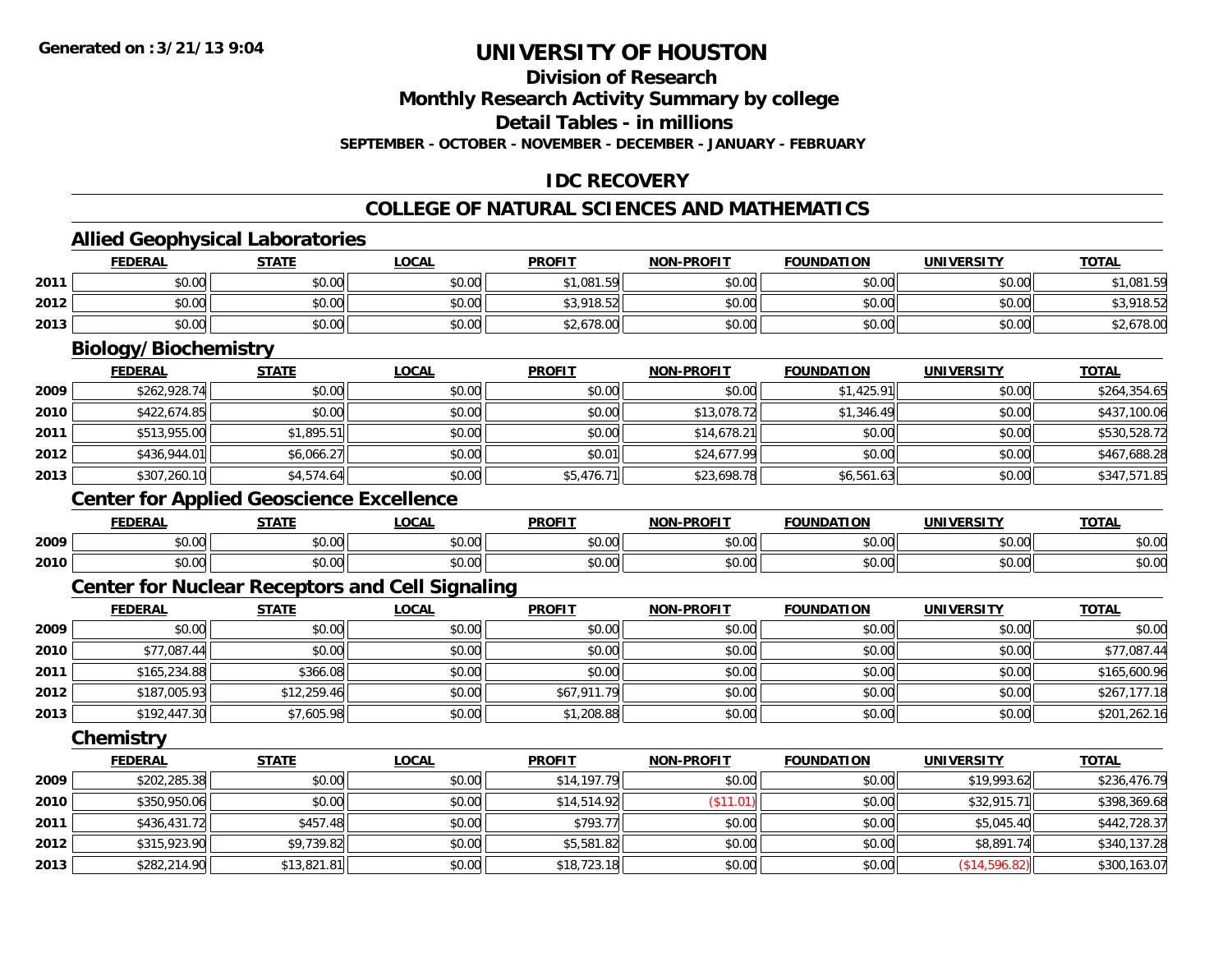# **Division of Research**

**Monthly Research Activity Summary by college**

**Detail Tables - in millions**

**SEPTEMBER - OCTOBER - NOVEMBER - DECEMBER - JANUARY - FEBRUARY**

## **IDC RECOVERY**

## **COLLEGE OF NATURAL SCIENCES AND MATHEMATICS**

# **Computer Science**

|      | <b>FEDERAL</b> | <b>STATE</b> | <b>LOCAL</b> | <b>PROFIT</b> | <b>NON-PROFIT</b> | <b>FOUNDATION</b> | <b>UNIVERSITY</b> | <b>TOTAL</b> |
|------|----------------|--------------|--------------|---------------|-------------------|-------------------|-------------------|--------------|
| 2009 | \$429,183.69   | \$0.00       | \$0.00       | \$18,003.07   | \$0.00            | \$0.00            | \$0.00            | \$447,186.76 |
| 2010 | \$463,910.17   | \$4,582.42   | \$0.00       | \$10,302.95   | \$0.00            | \$0.00            | \$0.00            | \$478,795.54 |
| 2011 | \$597,509.69   | \$10,094.48  | \$0.00       | \$8,812.00    | \$66,596.27       | \$0.00            | \$0.00            | \$683,012.45 |
| 2012 | \$280,847.92   | \$893.13     | \$0.00       | \$62,330.92   | \$53,146.71       | \$0.00            | \$0.00            | \$397,218.67 |
| 2013 | \$336,424.44   | \$3,027.02   | \$0.00       | \$37,008.99   | \$15,139.86       | \$0.00            | \$0.00            | \$391,600.31 |

## **Dean, Natural Sciences and Mathematics**

|      | <u>FEDERAL</u> | <b>STATE</b> | <b>LOCAL</b> | <b>PROFIT</b> | <b>NON-PROFIT</b> | <b>FOUNDATION</b> | <b>UNIVERSITY</b> | <b>TOTAL</b> |
|------|----------------|--------------|--------------|---------------|-------------------|-------------------|-------------------|--------------|
| 2009 | \$0.00         | \$0.00       | \$0.00       | \$0.00        | \$0.00            | \$0.00            | \$0.00            | \$0.00       |
| 2010 | \$0.00         | \$0.00       | \$0.00       | \$0.00        | \$0.00            | \$0.00            | \$0.00            | \$0.00       |
| 2011 | \$0.00         | \$0.00       | \$0.00       | \$0.00        | \$0.00            | \$0.00            | \$0.00            | \$0.00       |
| 2012 | \$4,320.29     | \$0.00       | \$0.00       | \$0.00        | \$0.00            | \$0.00            | \$0.00            | \$4,320.29   |
| 2013 | \$42,692.31    | \$0.00       | \$0.00       | \$0.00        | \$0.00            | \$0.00            | \$0.00            | \$42,692.31  |

## **Earth & Atmospheric Sciences**

|      | <b>FEDERAL</b> | <u>STATE</u> | <b>LOCAL</b> | <b>PROFIT</b> | <b>NON-PROFIT</b> | <b>FOUNDATION</b> | <b>UNIVERSITY</b> | <b>TOTAL</b> |
|------|----------------|--------------|--------------|---------------|-------------------|-------------------|-------------------|--------------|
| 2009 | \$134,425.32   | \$5,877.32   | \$0.00       | \$99,467.71   | \$30,828.77       | \$0.00            | \$0.00            | \$270,599.12 |
| 2010 | \$90,913.31    | \$23,801.79  | \$0.00       | \$188,329.01  | \$27,986.22       | \$0.00            | \$0.00            | \$331,030.33 |
| 2011 | \$129,252.74   | \$44,217.32  | \$0.00       | \$151,552.37  | \$19,706.99       | \$0.00            | \$0.00            | \$344,729.42 |
| 2012 | \$219,393.89   | \$43,725.11  | \$0.00       | \$134,909.21  | \$18,796.81       | \$0.00            | \$0.00            | \$416,825.02 |
| 2013 | \$158,866.85   | \$6,762.15   | \$0.00       | \$191,596.31  | \$17,830.02       | \$0.00            | \$0.00            | \$375,055.33 |

## **Institute for Climate and Atmospheric Science**

|      | <b>FEDERAL</b> | <b>STATE</b> | <u>LOCAL</u> | <b>PROFIT</b> | <b>NON-PROFIT</b> | <b>FOUNDATION</b> | <b>UNIVERSITY</b> | <b>TOTAL</b> |
|------|----------------|--------------|--------------|---------------|-------------------|-------------------|-------------------|--------------|
| 2009 | \$0.00         | \$0.00       | \$0.00       | \$0.00        | \$0.00            | \$0.00            | \$0.00            | \$0.00       |
| 2010 | \$0.00         | \$0.00       | \$0.00       | \$0.00        | \$0.00            | \$0.00            | \$0.00            | \$0.00       |
| 2011 | \$0.00         | \$0.00       | \$0.00       | \$0.00        | \$0.00            | \$0.00            | \$0.00            | \$0.00       |
| 2012 | \$0.00         | \$0.00       | \$0.00       | \$0.00        | \$0.00            | \$0.00            | \$0.00            | \$0.00       |
| 2013 | \$0.00         | \$0.00       | \$0.00       | \$0.00        | \$0.00            | \$0.00            | \$0.00            | \$0.00       |

### **Mathematics**

|      | <b>FEDERAL</b> | <b>STATE</b>  | LOCAI          | <b>PROFIT</b>              | <b>NON-PROFIT</b> | <b>FOUNDATION</b> | <b>UNIVERSITY</b> | <b>TOTAL</b>                  |
|------|----------------|---------------|----------------|----------------------------|-------------------|-------------------|-------------------|-------------------------------|
| 2009 | \$90,865.74    | ሖጣ<br>DU.UU   | ሶስ ሰሰ<br>DU.UG | 40 J3U EOL<br>92. ZJ U.J / | \$0.00            | 0000<br>DU.UU     | \$0.00            | 93,096.33;                    |
| 2010 | 149ء           | 0000<br>PU.UU | ሶስ ሰሰ<br>DU.UG | - 70 l<br>1684 ،           | \$0.00            | 40.00<br>vv.vv    | \$0.00            | $2.005 - 7$<br>AA<br>$\cdots$ |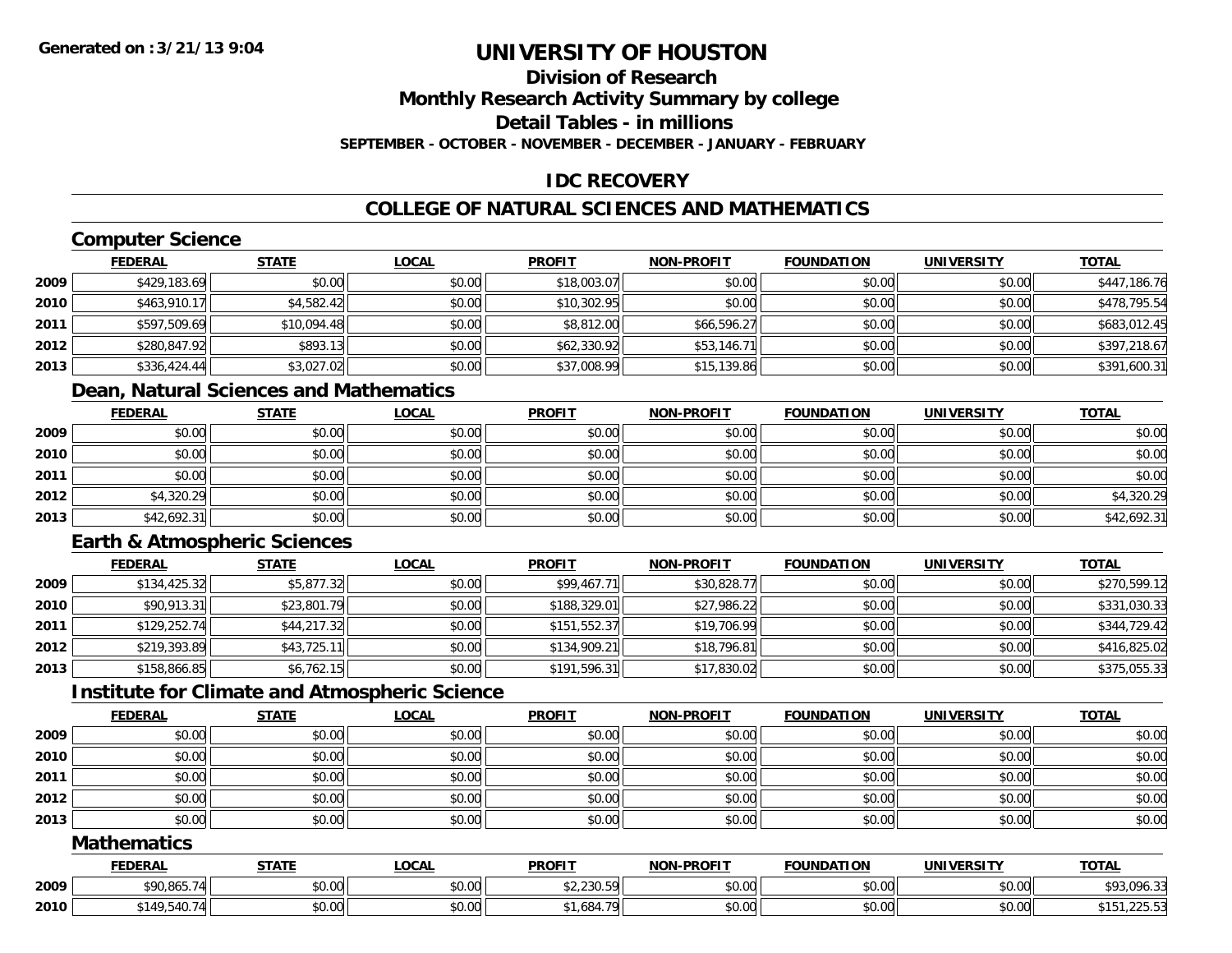### **Division of Research**

**Monthly Research Activity Summary by college**

**Detail Tables - in millions**

**SEPTEMBER - OCTOBER - NOVEMBER - DECEMBER - JANUARY - FEBRUARY**

#### **IDC RECOVERY**

#### **COLLEGE OF NATURAL SCIENCES AND MATHEMATICS**

|       | <b>Mathematics</b> |              |              |                |                   |                   |                   |                 |
|-------|--------------------|--------------|--------------|----------------|-------------------|-------------------|-------------------|-----------------|
|       | <b>FEDERAL</b>     | <b>STATE</b> | <b>LOCAL</b> | <b>PROFIT</b>  | <b>NON-PROFIT</b> | <b>FOUNDATION</b> | <b>UNIVERSITY</b> | <b>TOTAL</b>    |
| 2011  | \$108,935.72       | \$8,097.23   | \$0.00       | \$8,111.44     | \$20,785.84       | \$0.00            | \$0.00            | \$145,930.22    |
| 2012  | \$104, 111.31      | \$11,749.35  | \$0.00       | \$27,047.33    | \$9,667.41        | (\$252.50)        | \$0.00            | \$152,322.90    |
| 2013  | \$136,380.14       | \$0.00       | \$0.00       | \$21,647.57    | \$0.00            | \$690.31          | \$0.00            | \$158,718.02    |
|       | <b>Physics</b>     |              |              |                |                   |                   |                   |                 |
|       | <b>FEDERAL</b>     | <b>STATE</b> | <b>LOCAL</b> | <b>PROFIT</b>  | <b>NON-PROFIT</b> | <b>FOUNDATION</b> | <b>UNIVERSITY</b> | <b>TOTAL</b>    |
| 2009  | \$124,541.47       | \$0.00       | \$0.00       | \$101,607.94   | \$7,399.19        | \$0.00            | \$0.00            | \$233,548.60    |
| 2010  | \$243,001.06       | \$399.58     | \$0.00       | \$71,791.95    | \$4,932.69        | \$0.00            | \$0.00            | \$320,125.28    |
| 2011  | \$301,320.22       | \$688.89     | \$0.00       | \$102,308.96   | \$0.96            | \$0.00            | \$0.00            | \$404,319.03    |
| 2012  | \$388,609.11       | $($ \$61.33) | \$0.00       | \$18,510.43    | \$394.22          | \$0.00            | \$0.00            | \$407,452.44    |
| 2013  | \$339,828.44       | \$0.00       | \$0.00       | \$103,802.66   | \$0.00            | \$0.00            | \$0.00            | \$443,631.10    |
| Total | \$9,028,218.79     | \$220,641.51 | \$0.00       | \$1,497,143.17 | \$369,334.64      | \$9,771.84        | \$52,249.65       | \$11,177,359.59 |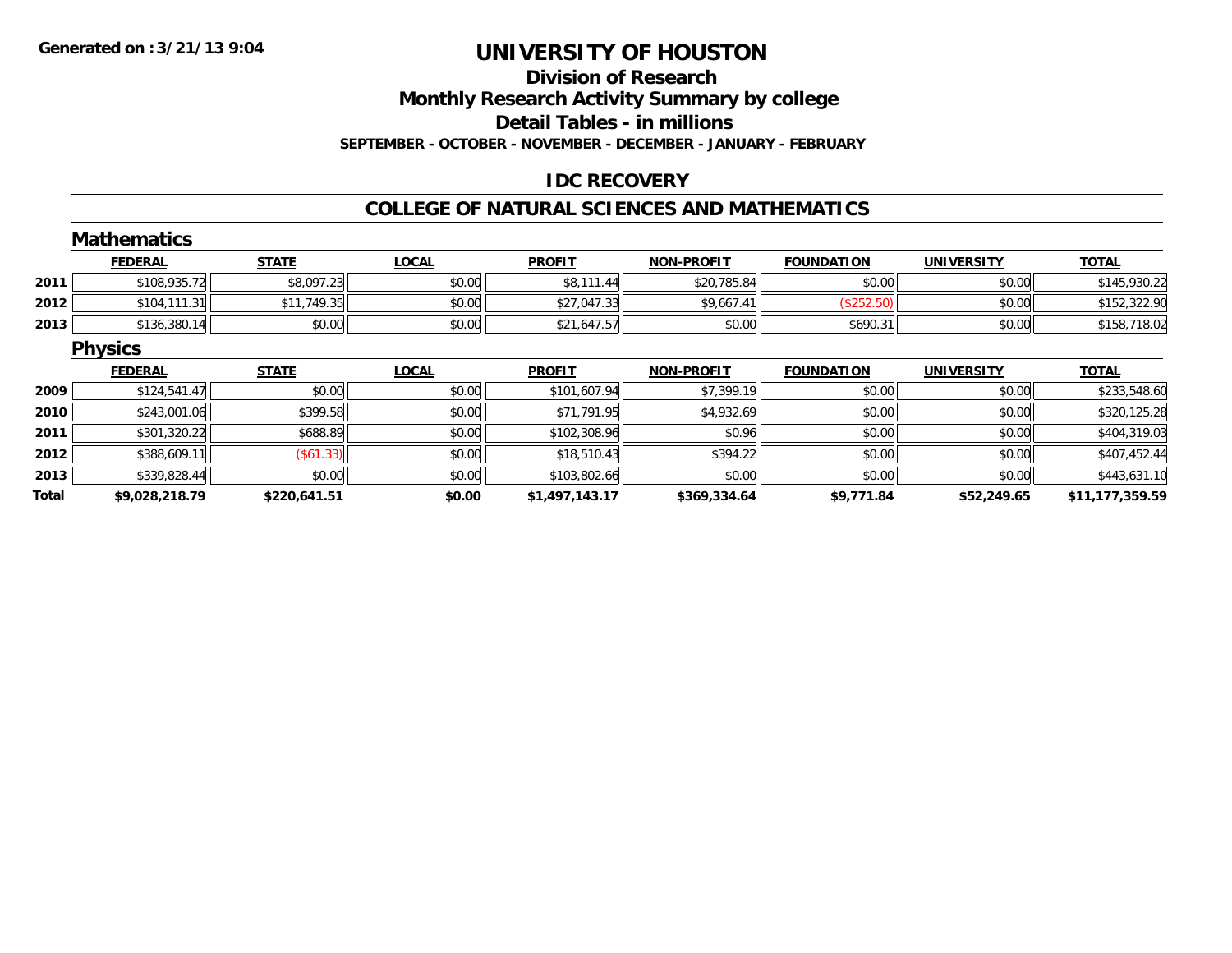### **Division of Research**

**Monthly Research Activity Summary by college**

**Detail Tables - in millions**

**SEPTEMBER - OCTOBER - NOVEMBER - DECEMBER - JANUARY - FEBRUARY**

#### **IDC RECOVERY**

#### **COLLEGE OF OPTOMETRY**

### **Optometry, Community**

|       | .              |              |              |               |                   |                   |                   |                |
|-------|----------------|--------------|--------------|---------------|-------------------|-------------------|-------------------|----------------|
|       | <b>FEDERAL</b> | <b>STATE</b> | <b>LOCAL</b> | <b>PROFIT</b> | <b>NON-PROFIT</b> | <b>FOUNDATION</b> | <b>UNIVERSITY</b> | <b>TOTAL</b>   |
| 2009  | \$336,161.86   | \$0.00       | \$0.00       | \$17,166.00   | \$0.00            | \$0.00            | \$26,125.25       | \$379,453.11   |
| 2010  | \$559,739.01   | \$1,421.14   | \$0.00       | \$52,497.59   | \$0.00            | \$0.00            | \$17,877.76       | \$631,535.50   |
| 2011  | \$433,504.85   | \$1,176.77   | \$0.00       | \$25,875.82   | \$0.00            | \$0.00            | \$17,723.26       | \$478,280.70   |
| 2012  | \$513,450.50   | \$0.00       | \$0.00       | \$38,686.65   | \$0.00            | \$0.00            | \$29,995.05       | \$582,132.20   |
| 2013  | \$553,907.99   | \$2,351.22   | \$0.00       | \$92,934.95   | \$0.00            | \$0.00            | \$17,673.56       | \$666,867.72   |
| Total | \$2,396,764.22 | \$4,949.13   | \$0.00       | \$227.161.01  | \$0.00            | \$0.00            | \$109,394.88      | \$2.738.269.24 |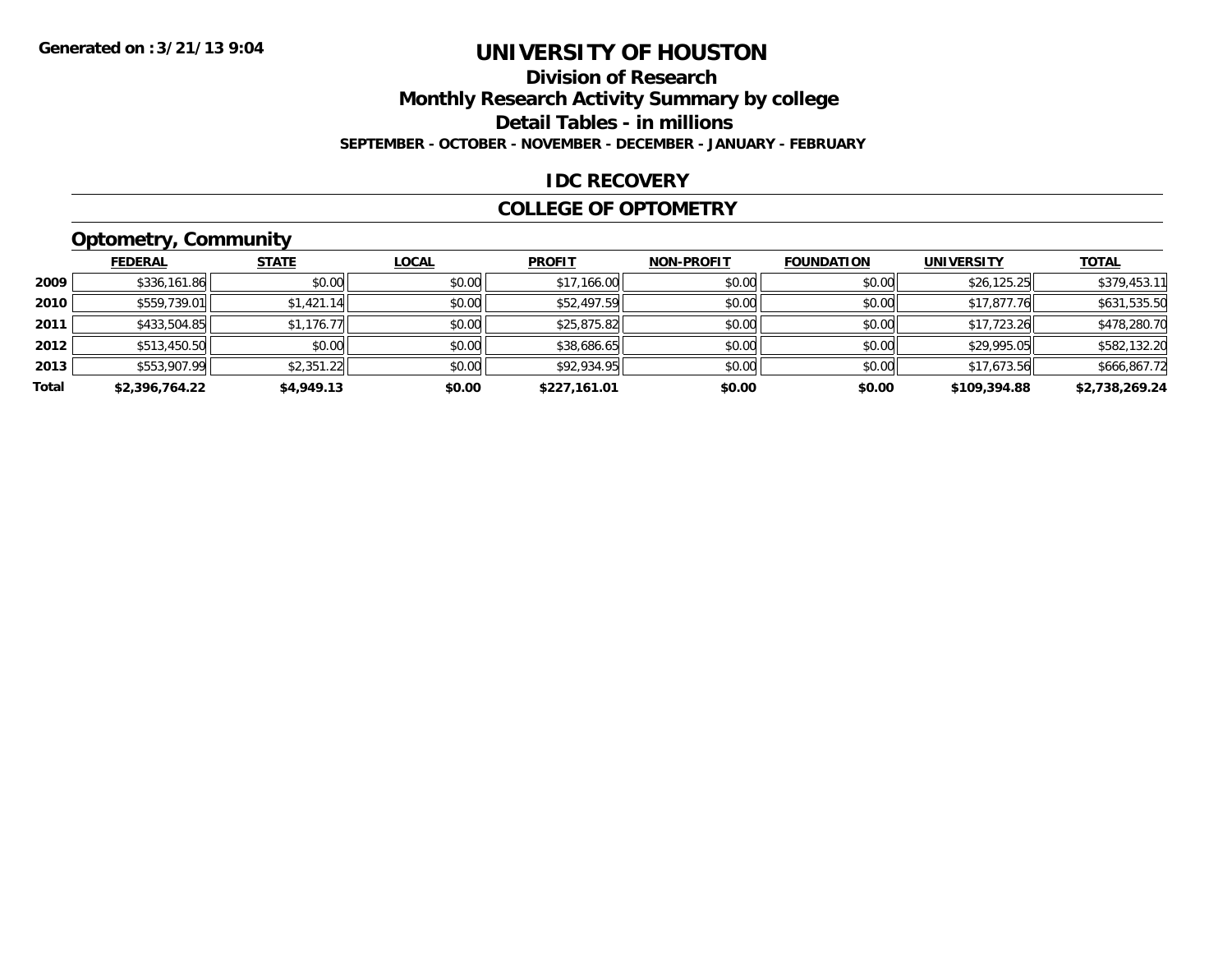#### **Division of ResearchMonthly Research Activity Summary by college Detail Tables - in millions**

**SEPTEMBER - OCTOBER - NOVEMBER - DECEMBER - JANUARY - FEBRUARY**

#### **IDC RECOVERY**

#### **COLLEGE OF PHARMACY**

### **Clinical Sciences and Administration**

|      | <b>FEDERAL</b> | <b>STATE</b> | <b>LOCAL</b> | <b>PROFIT</b> | <b>NON-PROFIT</b> | <b>FOUNDATION</b> | <b>UNIVERSITY</b> | <b>TOTAL</b> |
|------|----------------|--------------|--------------|---------------|-------------------|-------------------|-------------------|--------------|
| 2009 | \$16,507.28    | \$0.00       | \$0.00       | \$43,328.74   | \$0.00            | \$105.38          | \$19.51           | \$59,960.91  |
| 2010 | \$18,354.1     | \$0.00       | \$0.00       | \$34,769.36   | \$7,169.07        | \$0.00            | \$216.08          | \$60,508.68  |
| 2011 | \$32,113.79    | \$0.00       | \$0.00       | \$37,430.98   | \$10,879.89       | \$0.00            | \$4.97            | \$80,429.63  |
| 2012 | \$22,650.22    | \$0.00       | \$0.00       | \$33,228.27   | $A - A$<br>ن کے ا | \$0.00            | \$0.00            | \$55,867.22  |
| 2013 | \$54,010.01    | \$0.00       | \$0.00       | \$39,288.85   | \$0.00            | \$0.00            | \$0.00            | \$93,298.86  |

#### **Dean, Pharmacy**

|      | <b>FEDERAL</b> | <b>STATE</b> | <u>LOCAL</u> | <b>PROFIT</b> | <b>NON-PROFIT</b> | <b>FOUNDATION</b> | <b>UNIVERSITY</b> | <b>TOTAL</b> |
|------|----------------|--------------|--------------|---------------|-------------------|-------------------|-------------------|--------------|
| 2009 | \$0.00         | \$0.00       | \$0.00       | \$0.00        | \$0.00            | \$0.00            | \$0.00            | \$0.00       |
| 2010 | \$0.00         | \$0.00       | \$0.00       | \$0.00        | \$0.00            | \$0.00            | \$0.00            | \$0.00       |
| 2011 | \$0.00         | \$0.00       | \$0.00       | \$0.00        | \$0.00            | \$0.00            | \$0.00            | \$0.00       |
| 2012 | \$0.00         | \$0.00       | \$0.00       | \$0.00        | \$0.00            | \$0.00            | \$0.00            | \$0.00       |
| 2013 | \$0.00         | \$0.00       | \$0.00       | \$0.00        | \$0.00            | \$0.00            | \$0.00            | \$0.00       |

### **Pharmacological and Pharmaceutical Sciences**

|       | <b>FEDERAL</b> | <b>STATE</b> | <b>LOCAL</b> | <b>PROFIT</b> | <b>NON-PROFIT</b> | <b>FOUNDATION</b> | <b>UNIVERSITY</b> | <b>TOTAL</b>   |
|-------|----------------|--------------|--------------|---------------|-------------------|-------------------|-------------------|----------------|
| 2009  | \$203,825.86   | \$0.00       | \$0.00       | \$5,553.92    | \$3,495.52        | \$0.00            | \$0.00            | \$212,875.30   |
| 2010  | \$360,656.60   | \$0.00       | \$0.00       | \$2,380.16    | \$7,034.43        | \$984.59          | \$0.00            | \$371,055.78   |
| 2011  | \$397,055.17   | \$5,643.89   | \$0.00       | \$0.00        | \$9,743.12        | \$0.00            | \$0.00            | \$412,442.18   |
| 2012  | \$248,143.84   | \$0.01       | \$0.00       | \$0.00        | \$4,961.64        | \$206.04          | \$0.00            | \$253,311.53   |
| 2013  | \$284,040.49   | \$0.00       | \$0.00       | \$0.00        | \$1,432.19        | \$1,193.96        | \$0.00            | \$286,666.64   |
| Total | \$1,637,357.43 | \$5,643.90   | \$0.00       | \$195,980.28  | \$44,704.59       | \$2,489.97        | \$240.56          | \$1,886,416.73 |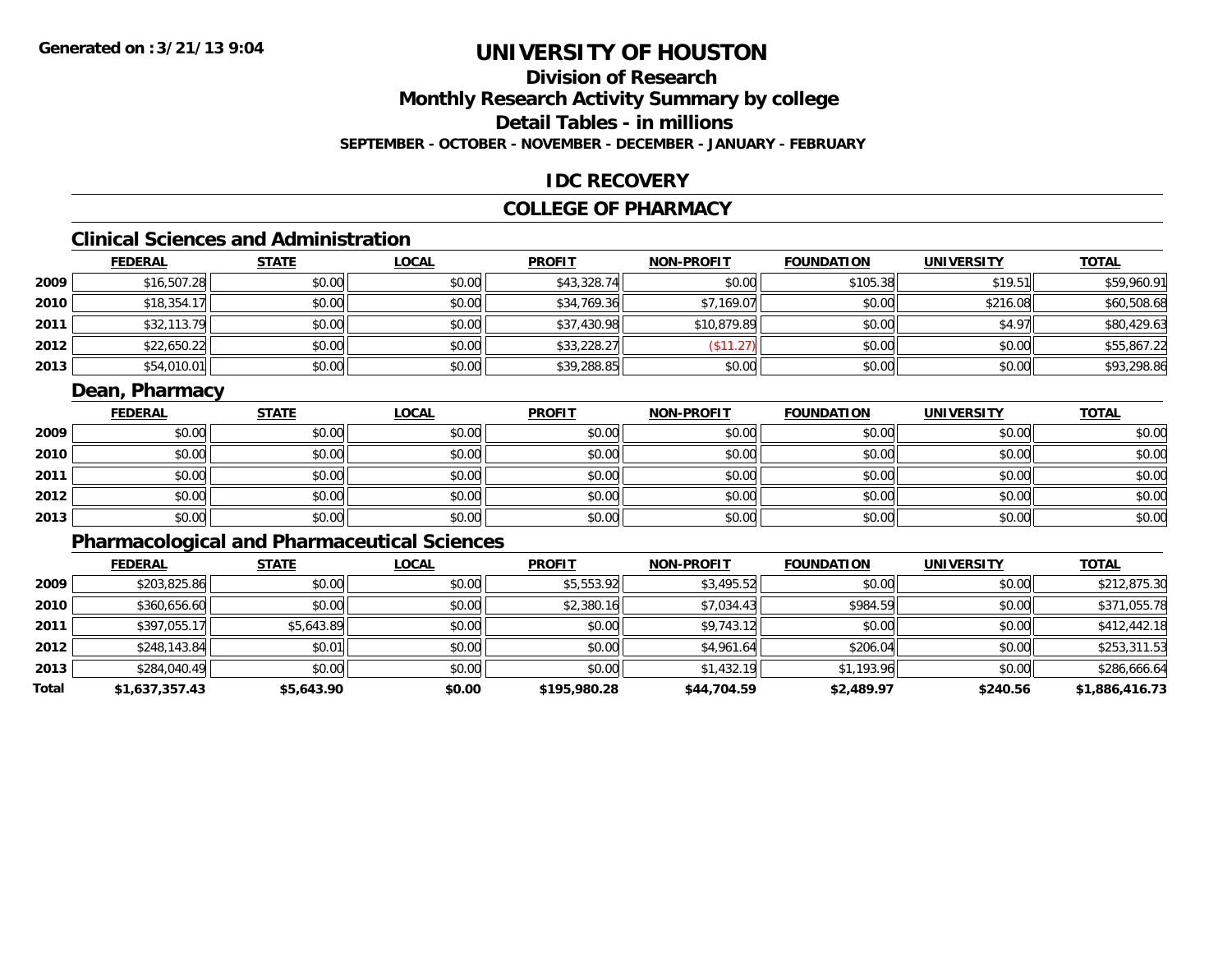**2013**

## **UNIVERSITY OF HOUSTON**

### **Division of Research**

**Monthly Research Activity Summary by college**

**Detail Tables - in millions**

**SEPTEMBER - OCTOBER - NOVEMBER - DECEMBER - JANUARY - FEBRUARY**

#### **IDC RECOVERY**

#### **COLLEGE OF TECHNOLOGY**

|      | <b>Center for Life Sciences Technology</b>    |              |              |               |                   |                   |                   |              |
|------|-----------------------------------------------|--------------|--------------|---------------|-------------------|-------------------|-------------------|--------------|
|      | <b>FEDERAL</b>                                | <b>STATE</b> | <b>LOCAL</b> | <b>PROFIT</b> | <b>NON-PROFIT</b> | <b>FOUNDATION</b> | <b>UNIVERSITY</b> | <b>TOTAL</b> |
| 2009 | \$0.00                                        | \$0.00       | \$0.00       | \$0.00        | \$0.00            | \$0.00            | \$0.00            | \$0.00       |
| 2010 | \$0.00                                        | \$0.00       | \$0.00       | \$0.00        | \$0.00            | \$0.00            | \$0.00            | \$0.00       |
|      | <b>Center for Technology Literacy</b>         |              |              |               |                   |                   |                   |              |
|      | <b>FEDERAL</b>                                | <b>STATE</b> | <b>LOCAL</b> | <b>PROFIT</b> | <b>NON-PROFIT</b> | <b>FOUNDATION</b> | <b>UNIVERSITY</b> | <b>TOTAL</b> |
| 2010 | \$337.70                                      | \$0.00       | \$0.00       | \$0.00        | \$0.00            | \$0.00            | \$0.00            | \$337.70     |
| 2011 | \$83,838.65                                   | \$0.00       | \$0.00       | \$0.00        | \$0.00            | \$0.00            | \$0.00            | \$83,838.65  |
| 2012 | \$75,201.15                                   | \$0.00       | \$0.00       | \$0.00        | \$0.00            | \$0.00            | \$0.00            | \$75,201.15  |
| 2013 | \$39,127.44                                   | \$0.00       | \$0.00       | \$0.00        | \$0.00            | \$0.00            | \$0.00            | \$39,127.44  |
|      | Dean, Technology                              |              |              |               |                   |                   |                   |              |
|      | <b>FEDERAL</b>                                | <b>STATE</b> | <b>LOCAL</b> | <b>PROFIT</b> | <b>NON-PROFIT</b> | <b>FOUNDATION</b> | <b>UNIVERSITY</b> | <b>TOTAL</b> |
| 2009 | \$83,171.66                                   | \$0.00       | \$0.00       | \$0.00        | \$0.00            | \$0.00            | \$0.00            | \$83,171.66  |
| 2010 | \$38,366.56                                   | \$0.00       | \$0.00       | \$0.00        | \$0.00            | \$0.00            | \$0.00            | \$38,366.56  |
| 2011 | \$24,182.21                                   | \$0.00       | \$0.00       | \$0.00        | \$0.00            | \$0.00            | \$0.00            | \$24,182.21  |
| 2012 | \$26,479.47                                   | \$0.00       | \$0.00       | \$0.00        | \$0.00            | \$0.00            | \$0.00            | \$26,479.47  |
| 2013 | \$13,817.39                                   | \$743.83     | \$0.00       | \$0.00        | \$0.00            | \$0.00            | \$0.00            | \$14,561.23  |
|      | <b>Engineering Technology</b>                 |              |              |               |                   |                   |                   |              |
|      | <b>FEDERAL</b>                                | <b>STATE</b> | <b>LOCAL</b> | <b>PROFIT</b> | <b>NON-PROFIT</b> | <b>FOUNDATION</b> | <b>UNIVERSITY</b> | <b>TOTAL</b> |
| 2009 | \$13,516.46                                   | \$0.00       | \$0.00       | \$0.00        | \$2,361.19        | \$0.00            | \$2,444.92        | \$18,322.57  |
| 2010 | \$22,608.83                                   | \$0.00       | \$0.00       | \$540.55      | \$0.00            | \$12,570.58       | \$38.22           | \$35,758.18  |
| 2011 | \$61,843.08                                   | \$0.00       | \$0.00       | \$0.00        | \$0.00            | \$8,326.02        | \$0.00            | \$70,169.10  |
| 2012 | \$43,347.66                                   | \$0.00       | \$0.00       | \$3,840.78    | \$0.00            | \$0.00            | \$0.00            | \$47,188.44  |
| 2013 | \$93,449.24                                   | \$185.96     | \$0.00       | \$9,838.63    | \$0.00            | \$2,526.31        | \$0.00            | \$106,000.13 |
|      | <b>Human Development and Consumer Science</b> |              |              |               |                   |                   |                   |              |
|      | <b>FEDERAL</b>                                | <b>STATE</b> | <b>LOCAL</b> | <b>PROFIT</b> | <b>NON-PROFIT</b> | <b>FOUNDATION</b> | <b>UNIVERSITY</b> | <b>TOTAL</b> |
| 2009 | \$5,217.84                                    | \$0.00       | \$0.00       | \$350.61      | \$0.00            | \$0.00            | \$0.00            | \$5,568.45   |
| 2010 | \$540.33                                      | \$0.00       | \$0.00       | \$415.56      | \$0.00            | \$0.00            | \$0.00            | \$955.89     |
| 2011 | \$213.79                                      | \$0.00       | \$0.00       | \$124.93      | \$0.00            | \$0.00            | \$0.00            | \$338.72     |
| 2012 | \$127.81                                      | \$0.00       | \$0.00       | \$0.00        | \$0.00            | \$0.00            | \$0.00            | \$127.81     |

 $\textbf{3} \hspace{14mm} \text{$0.00]} \hspace{14mm} \text{$0.00]} \hspace{14mm} \text{$0.03.56}$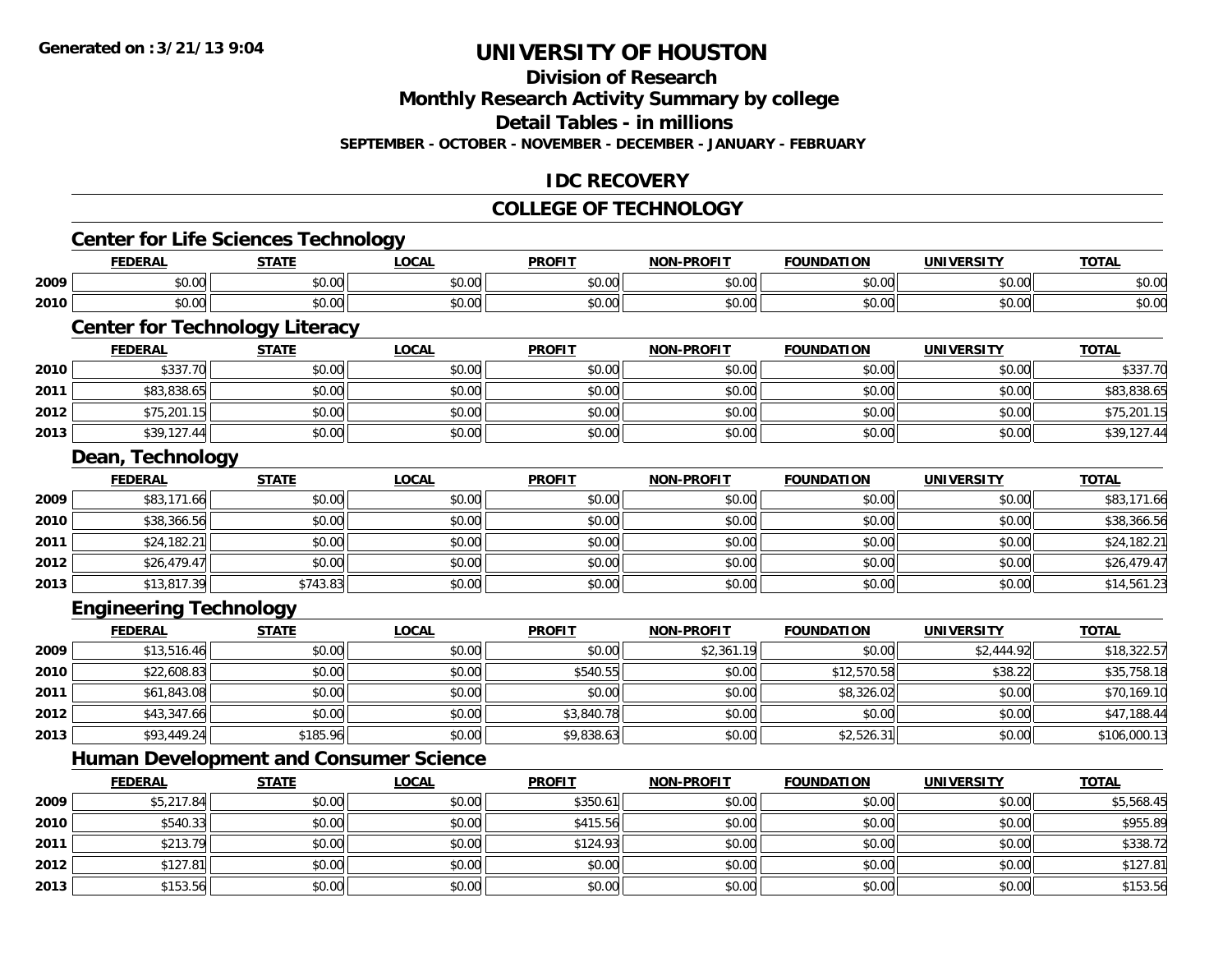### **Division of Research**

**Monthly Research Activity Summary by college**

**Detail Tables - in millions**

**SEPTEMBER - OCTOBER - NOVEMBER - DECEMBER - JANUARY - FEBRUARY**

#### **IDC RECOVERY**

#### **COLLEGE OF TECHNOLOGY**

#### **Information & Logistics Technology**

|      | <b>FEDERAL</b> | <b>STATE</b> | <u>LOCAL</u> | <b>PROFIT</b> | <b>NON-PROFIT</b> | <b>FOUNDATION</b> | <b>UNIVERSITY</b> | <b>TOTAL</b> |
|------|----------------|--------------|--------------|---------------|-------------------|-------------------|-------------------|--------------|
| 2009 | \$5,357.06     | \$0.00       | \$0.00       | \$0.00        | \$0.00            | \$0.00            | \$0.00            | \$5,357.06   |
| 2010 | \$1,978.67     | \$0.00       | \$0.00       | \$0.00        | \$0.00            | \$0.00            | \$0.00            | \$1,978.67   |
| 2011 | \$100.40       | \$0.00       | \$0.00       | \$0.00        | \$0.00            | \$0.00            | \$0.00            | (\$100.40)   |
| 2012 | \$8,119.02     | \$0.00       | \$0.00       | \$0.00        | \$0.00            | \$0.00            | \$0.00            | \$8,119.02   |
| 2013 | \$0.00         | \$0.00       | \$0.00       | \$0.00        | \$0.00            | \$0.00            | \$0.00            | \$0.00       |

### **Texas Manufacturing Assistance Center**

|       | <b>FEDERAL</b> | <b>STATE</b> | <b>LOCAL</b> | <b>PROFIT</b> | <b>NON-PROFIT</b> | <b>FOUNDATION</b> | <b>UNIVERSITY</b> | <b>TOTAL</b> |
|-------|----------------|--------------|--------------|---------------|-------------------|-------------------|-------------------|--------------|
| 2009  | \$0.00         | \$0.00       | \$0.00       | \$0.00        | \$0.00            | \$0.00            | \$0.00            | \$0.00       |
| 2010  | \$0.00         | \$0.00       | \$0.00       | \$0.00        | \$0.00            | \$0.00            | \$0.00            | \$0.00       |
| 2011  | \$0.00         | \$0.00       | \$0.00       | \$0.00        | \$0.00            | \$0.00            | \$0.00            | \$0.00       |
| 2012  | \$0.00         | \$0.00       | \$0.00       | \$0.00        | \$0.00            | \$0.00            | \$0.00            | \$0.00       |
| 2013  | \$0.00         | \$0.00       | \$0.00       | \$0.00        | \$0.00            | \$0.00            | \$0.00            | \$0.00       |
| Total | \$640,895.14   | \$929.79     | \$0.00       | \$15,111.06   | \$2,361.19        | \$23,422.91       | \$2,483.14        | \$685,203.23 |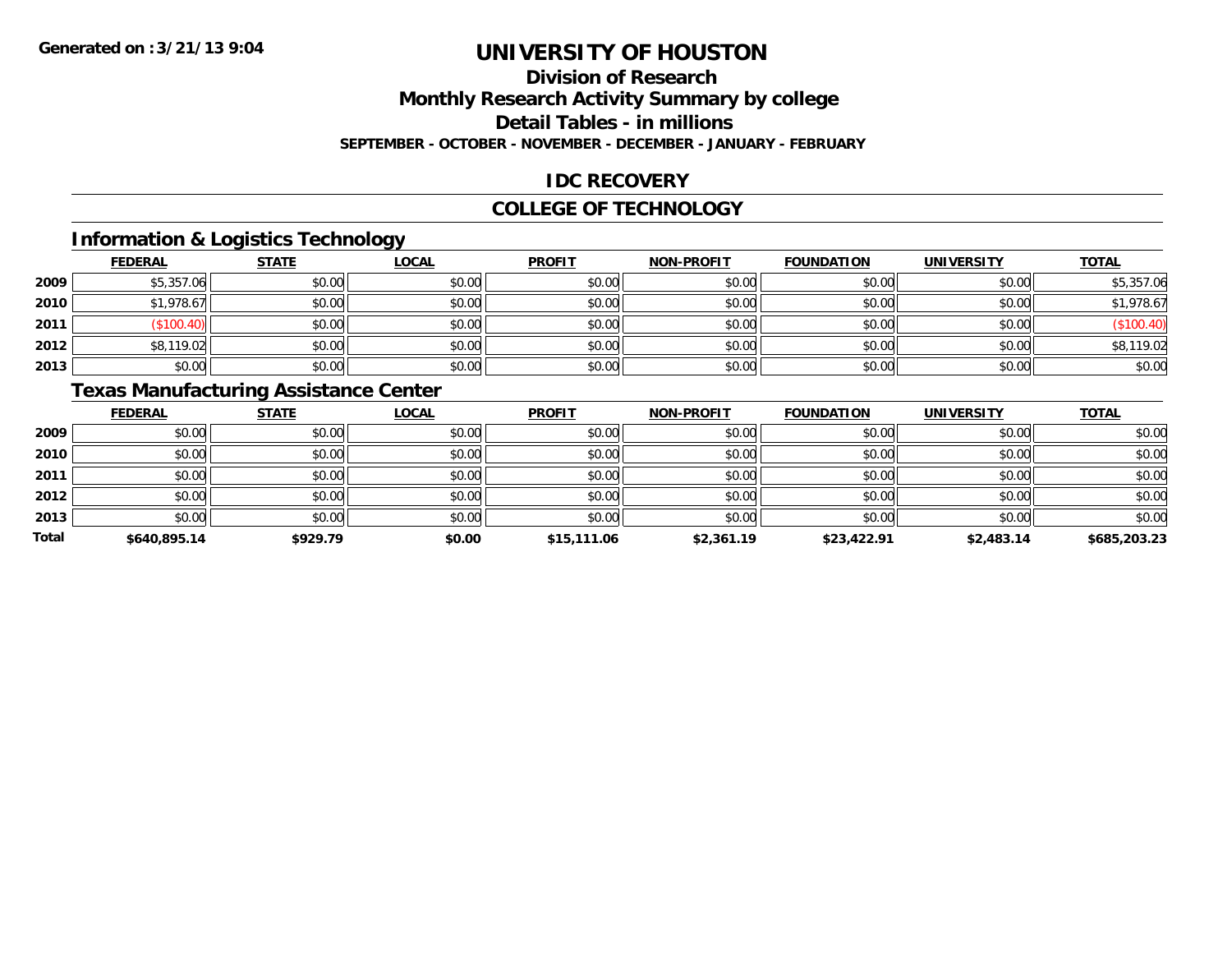## **Division of Research**

**Monthly Research Activity Summary by college**

**Detail Tables - in millions**

**SEPTEMBER - OCTOBER - NOVEMBER - DECEMBER - JANUARY - FEBRUARY**

#### **IDC RECOVERY**

#### **CULLEN COLLEGE OF ENGINEERING**

### **Biomedical Engineering**

|      | <b>FEDERAL</b>              | <b>STATE</b>    | <b>LOCAL</b>                                             | <b>PROFIT</b> | <b>NON-PROFIT</b> | <b>FOUNDATION</b> | <b>UNIVERSITY</b> | <b>TOTAL</b> |
|------|-----------------------------|-----------------|----------------------------------------------------------|---------------|-------------------|-------------------|-------------------|--------------|
| 2009 | \$13,989.65                 | \$0.00          | \$0.00                                                   | \$0.00        | \$0.00            | \$544.78          | \$0.00            | \$14,534.43  |
| 2010 | \$37,759.78                 | \$0.00          | \$0.00                                                   | \$0.00        | \$0.00            | (\$26.35)         | \$0.00            | \$37,733.43  |
| 2011 | \$34,427.07                 | \$0.00          | \$0.00                                                   | \$0.00        | \$0.00            | \$0.00            | \$0.00            | \$34,427.07  |
| 2012 | \$49,307.05                 | \$0.00          | \$0.00                                                   | \$0.00        | \$0.00            | \$0.00            | \$0.00            | \$49,307.05  |
| 2013 | \$131,163.48                | \$0.00          | \$0.00                                                   | \$0.00        | \$0.00            | \$0.00            | \$0.00            | \$131,163.48 |
|      |                             |                 | <b>Center for Innovative Grouting Materials and Tech</b> |               |                   |                   |                   |              |
|      | <b>FEDERAL</b>              | <b>STATE</b>    | <b>LOCAL</b>                                             | <b>PROFIT</b> | <b>NON-PROFIT</b> | <b>FOUNDATION</b> | <b>UNIVERSITY</b> | <b>TOTAL</b> |
| 2011 | \$0.00                      | \$0.00          | \$0.00                                                   | \$0.00        | \$0.00            | \$0.00            | \$0.00            | \$0.00       |
| 2012 | \$0.00                      | \$0.00          | \$0.00                                                   | \$0.00        | \$0.00            | \$0.00            | \$0.00            | \$0.00       |
| 2013 | \$0.00                      | \$0.00          | \$0.00                                                   | \$0.00        | \$0.00            | \$0.00            | \$0.00            | \$0.00       |
|      | <b>Chemical Engineering</b> |                 |                                                          |               |                   |                   |                   |              |
|      | <b>FEDERAL</b>              | <b>STATE</b>    | LOCAL                                                    | <b>PROFIT</b> | <b>NON-PROFIT</b> | <b>FOUNDATION</b> | <b>UNIVERSITY</b> | <b>TOTAL</b> |
| 2009 | \$220,438.85                | \$121,012.29    | \$3,109.46                                               | \$101,188.14  | \$0.00            | \$1,043.48        | \$0.00            | \$446,792.22 |
| 2010 | \$227,105.17                | (\$59, 121.46)  | \$3,358.79                                               | \$45,266.30   | \$0.00            | \$600.85          | \$27,132.06       | \$244,341.71 |
| 2011 | \$351,190.32                | (\$411, 244.29) | \$0.00                                                   | \$89,660.48   | \$0.00            | (\$219.31)        | \$25,023.88       | \$54,411.07  |
| 2012 | \$463,103.48                | \$2,613.75      | \$0.00                                                   | \$142,252.44  | \$0.00            | \$33.60           | \$0.02            | \$608,003.29 |

#### **Civil Engineering**

**2013**

|      | <b>FEDERAL</b> | <u>STATE</u> | <b>LOCAL</b> | <b>PROFIT</b> | <b>NON-PROFIT</b> | <b>FOUNDATION</b> | <b>UNIVERSITY</b> | <b>TOTAL</b> |
|------|----------------|--------------|--------------|---------------|-------------------|-------------------|-------------------|--------------|
| 2009 | \$108,838.74   | \$8,761.40   | \$1,047.45   | \$226.46      | \$5,036.75        | \$0.00            | \$0.00            | \$123,910.80 |
| 2010 | \$63,809.08    | \$13,076.12  | \$19,292.51  | \$11,368.08   | \$10,165.59       | \$0.00            | \$0.00            | \$117,711.38 |
| 2011 | \$135,085.23   | \$12,120.33  | \$0.00       | \$31,958.54   | \$12,553.73       | \$0.00            | \$5,260.31        | \$196,978.14 |
| 2012 | \$115,169.04   | \$10,881.26  | \$22,531.73  | \$15,380.44   | \$6,592.02        | \$0.00            | \$0.00            | \$170,554.49 |
| 2013 | \$236,289.14   | \$11,252.65  | \$3,214.74   | \$30,939.80   | \$9,585.48        | \$0.00            | \$2,252.93        | \$293,534.75 |

\$407,837.53 \$5,792.84 \$0.00 \$92,020.26 \$0.00 (\$15.16) (\$6,637.83) \$498,997.64

### **Composites Engineering and Applications Center**

|      | <b>FEDERAL</b>               | <b>STATE</b>   | <b>_OCAL</b>            | <b>PROFIT</b> | NON-PROFIT                                   | <b>FOUNDATION</b> | UNIVERSITY | <b>TOTAL</b> |
|------|------------------------------|----------------|-------------------------|---------------|----------------------------------------------|-------------------|------------|--------------|
| 2011 | <b>↑^</b><br>JU.UU           | ልስ ሰሰ<br>JU.UU | ሶስ ሰስ<br>JU.UU          | \$0.00        | 0000<br>JU.UU                                | \$0.00            | \$0.00     | \$0.00       |
| 2012 | $\sim$ 00<br>JU.UU           | \$0.00         | 0 <sub>n</sub><br>JU.UU | \$0.00        | $\triangle$ $\triangle$ $\triangle$<br>PO.OO | \$0.00            | \$0.00     | \$0.00       |
| 2013 | <b>00</b><br>$\sim$<br>JU.UU | \$0.00         | 0 <sub>n</sub><br>JU.UU | \$0.00        | 0.00<br>JU.UU                                | \$0.00            | \$0.00     | \$0.00       |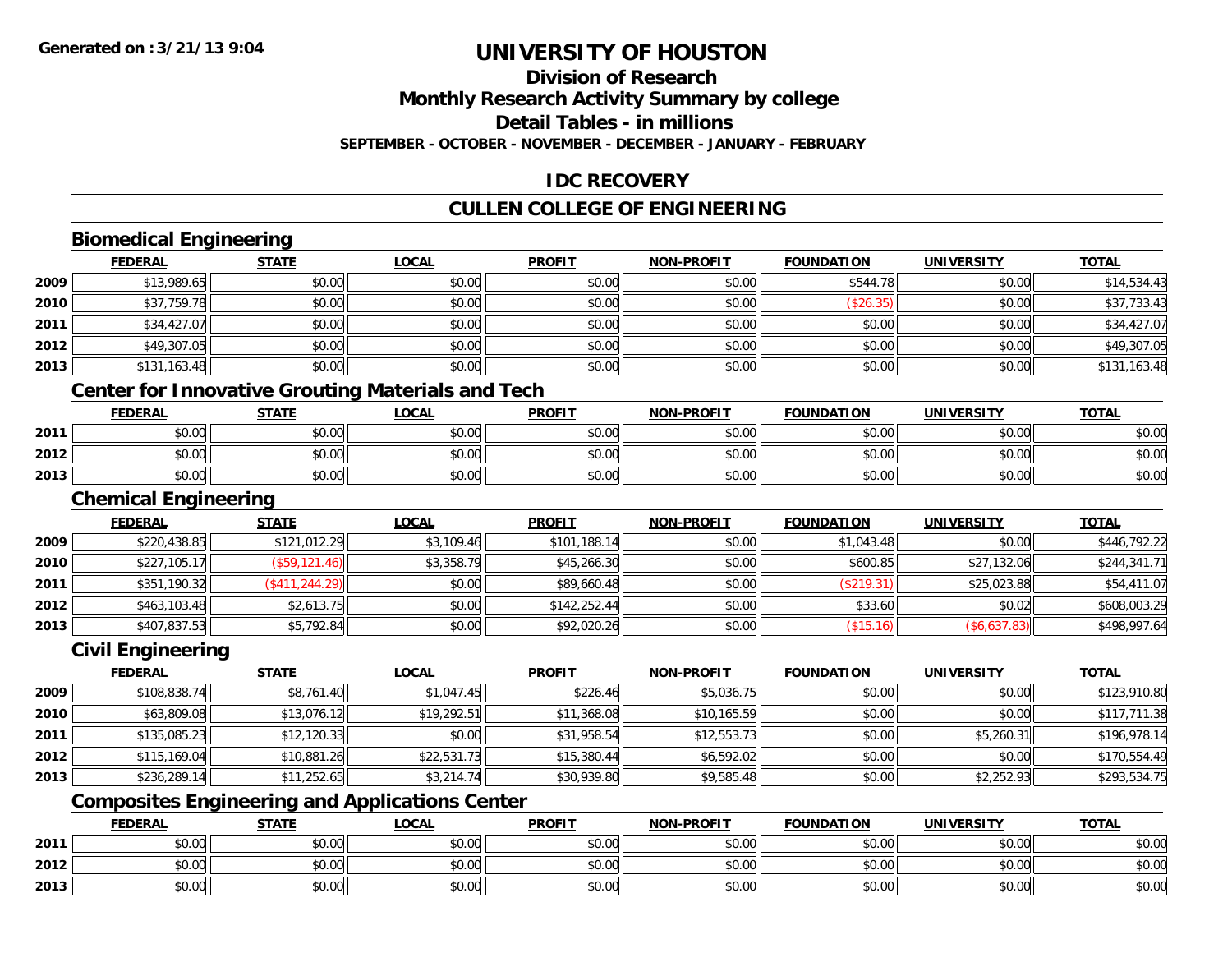**2013**

## **UNIVERSITY OF HOUSTON**

# **Division of Research**

**Monthly Research Activity Summary by college**

**Detail Tables - in millions**

**SEPTEMBER - OCTOBER - NOVEMBER - DECEMBER - JANUARY - FEBRUARY**

#### **IDC RECOVERY**

#### **CULLEN COLLEGE OF ENGINEERING**

|      | Dean, Engineering                  |                                              |              |               |                   |                   |                   |              |
|------|------------------------------------|----------------------------------------------|--------------|---------------|-------------------|-------------------|-------------------|--------------|
|      | <b>FEDERAL</b>                     | <b>STATE</b>                                 | <b>LOCAL</b> | <b>PROFIT</b> | <b>NON-PROFIT</b> | <b>FOUNDATION</b> | <b>UNIVERSITY</b> | <b>TOTAL</b> |
| 2010 | \$2,368.69                         | \$0.00                                       | \$0.00       | \$0.00        | \$0.00            | \$0.00            | \$0.00            | \$2,368.69   |
| 2011 | \$2,665.45                         | \$0.00                                       | \$0.00       | \$0.00        | \$0.00            | \$0.00            | \$0.00            | \$2,665.45   |
| 2012 | \$2,148.96                         | \$0.00                                       | \$0.00       | \$0.00        | \$0.00            | \$0.00            | \$0.00            | \$2,148.96   |
| 2013 | \$2,411.85                         | \$0.00                                       | \$0.00       | \$0.00        | \$0.00            | \$0.00            | \$0.00            | \$2,411.85   |
|      |                                    | <b>Electrical &amp; Computer Engineering</b> |              |               |                   |                   |                   |              |
|      | <b>FEDERAL</b>                     | <b>STATE</b>                                 | <b>LOCAL</b> | <b>PROFIT</b> | <b>NON-PROFIT</b> | <b>FOUNDATION</b> | <b>UNIVERSITY</b> | <b>TOTAL</b> |
| 2009 | \$178,065.69                       | \$10,308.37                                  | \$0.00       | \$21,404.35   | \$17,929.71       | \$0.00            | \$5,704.81        | \$233,412.93 |
| 2010 | \$194,738.83                       | \$11,237.52                                  | \$0.00       | \$46,247.51   | \$7,182.14        | \$0.00            | \$89.18           | \$259,495.19 |
| 2011 | \$301,140.61                       | \$27,078.09                                  | \$0.00       | \$28,936.10   | \$4,074.61        | \$0.00            | \$2,455.44        | \$363,684.85 |
| 2012 | \$336,934.70                       | \$831.00                                     | \$0.00       | \$54,474.24   | (\$2,948.83)      | (\$16, 163.66)    | \$0.21            | \$373,127.65 |
| 2013 | \$314,921.41                       | \$180.12                                     | \$0.00       | \$29,168.59   | \$2,320.36        | \$0.00            | \$0.00            | \$346,590.48 |
|      | <b>Industrial Engineering</b>      |                                              |              |               |                   |                   |                   |              |
|      | <b>FEDERAL</b>                     | <b>STATE</b>                                 | <b>LOCAL</b> | <b>PROFIT</b> | <b>NON-PROFIT</b> | <b>FOUNDATION</b> | <b>UNIVERSITY</b> | <b>TOTAL</b> |
| 2009 | \$18,178.76                        | \$0.00                                       | \$0.00       | \$2,158.44    | \$0.00            | \$0.00            | \$0.00            | \$20,337.20  |
| 2010 | \$16,714.46                        | \$489.51                                     | \$0.00       | \$0.00        | \$0.00            | \$0.00            | \$0.00            | \$17,203.97  |
| 2011 | \$14,320.57                        | \$1,517.54                                   | \$9,213.23   | \$0.00        | \$0.00            | \$0.00            | \$0.00            | \$25,051.34  |
| 2012 | \$14,313.87                        | \$0.00                                       | \$10,978.22  | \$0.00        | \$0.00            | \$0.00            | \$0.00            | \$25,292.09  |
| 2013 | \$11,833.18                        | \$4,383.61                                   | \$2,025.45   | \$0.00        | \$0.00            | \$1,658.73        | \$0.00            | \$19,900.97  |
|      | <b>Mechanical Engineering</b>      |                                              |              |               |                   |                   |                   |              |
|      | <b>FEDERAL</b>                     | <b>STATE</b>                                 | <b>LOCAL</b> | <b>PROFIT</b> | <b>NON-PROFIT</b> | <b>FOUNDATION</b> | <b>UNIVERSITY</b> | <b>TOTAL</b> |
| 2009 | \$135,934.91                       | \$0.00                                       | \$0.00       | \$72,021.63   | \$6,892.74        | \$0.00            | \$0.00            | \$214,849.28 |
| 2010 | \$283,241.81                       | \$1,198.75                                   | \$0.00       | \$30,394.17   | \$25,313.67       | \$0.00            | \$0.00            | \$340,148.40 |
| 2011 | \$357,925.89                       | \$4,389.10                                   | \$0.00       | \$107,668.19  | \$10,044.75       | \$0.00            | \$0.00            | \$480,027.92 |
| 2012 | \$299,060.27                       | \$15,343.13                                  | \$0.00       | \$42,292.25   | \$12,685.45       | \$0.00            | \$0.00            | \$369,381.10 |
| 2013 | \$388,447.75                       | \$5,989.95                                   | \$0.00       | \$44,207.91   | \$0.00            | \$5,258.52        | \$0.00            | \$443,904.13 |
|      | <b>National Wind Energy Center</b> |                                              |              |               |                   |                   |                   |              |
|      | <b>FEDERAL</b>                     | <b>STATE</b>                                 | <b>LOCAL</b> | <b>PROFIT</b> | <b>NON-PROFIT</b> | <b>FOUNDATION</b> | <b>UNIVERSITY</b> | <b>TOTAL</b> |
| 2011 | \$0.00                             | \$0.00                                       | \$0.00       | \$0.00        | \$0.00            | \$0.00            | \$0.00            | \$0.00       |
| 2012 | \$0.00                             | \$0.00                                       | \$0.00       | \$0.00        | \$0.00            | \$0.00            | \$0.00            | \$0.00       |
|      |                                    |                                              |              |               |                   |                   |                   |              |

 $\textbf{3} \quad \textbf{\textcolor{blue}{\textbf{50.00}}} \quad \textbf{\textcolor{blue}{\textbf{50.00}}} \quad \textbf{\textcolor{blue}{\textbf{50.00}}} \quad \textbf{\textcolor{blue}{\textbf{50.00}}} \quad \textbf{\textcolor{blue}{\textbf{50.00}}} \quad \textbf{\textcolor{blue}{\textbf{50.00}}} \quad \textbf{\textcolor{blue}{\textbf{50.00}}} \quad \textbf{\textcolor{blue}{\textbf{50.00}}} \quad \textbf{\textcolor{blue}{\textbf{50.00}}} \quad \textbf{\textcolor{blue}{\textbf{50.00}}} \quad \text$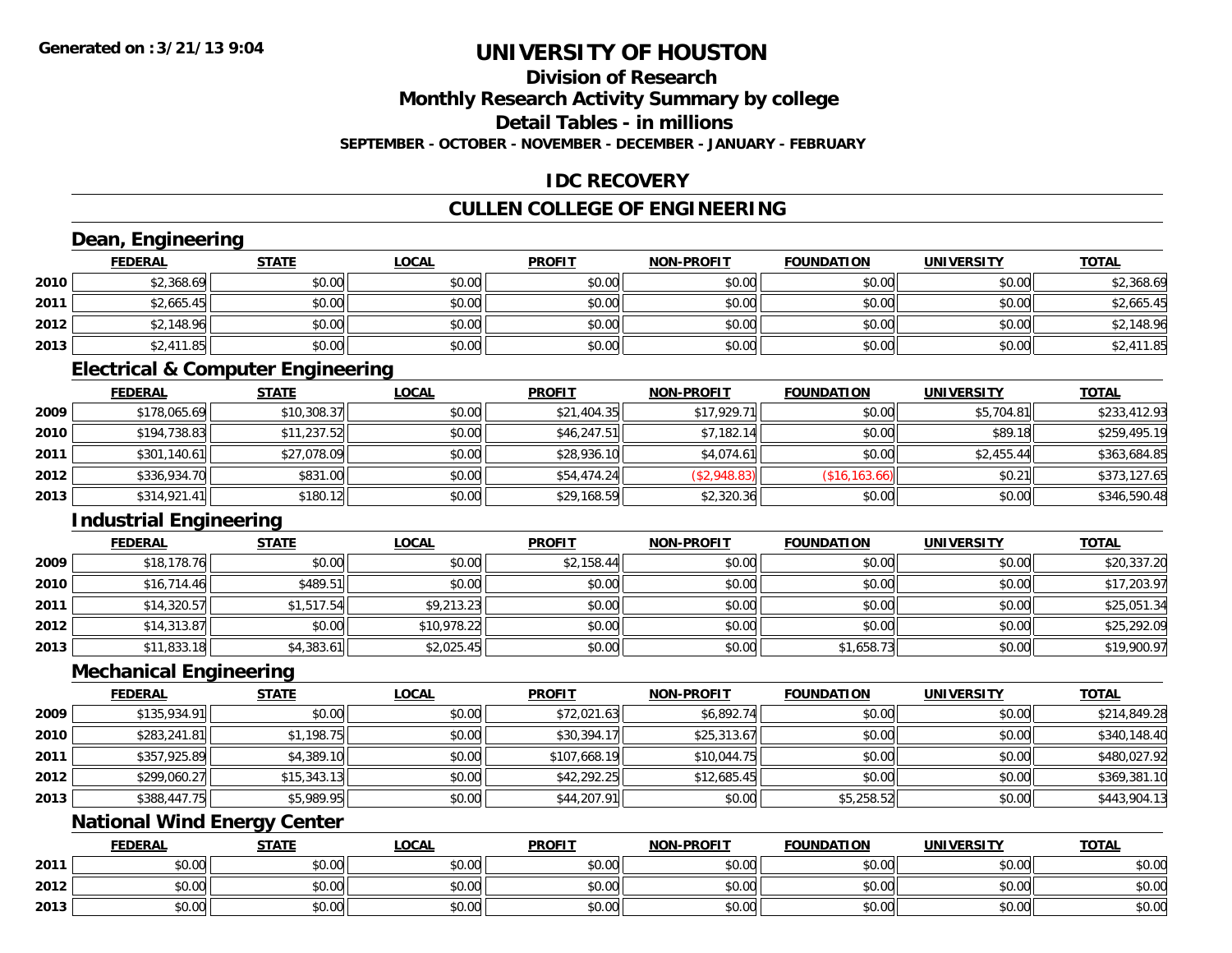**Division of Research**

**Monthly Research Activity Summary by college**

**Detail Tables - in millions**

**SEPTEMBER - OCTOBER - NOVEMBER - DECEMBER - JANUARY - FEBRUARY**

#### **IDC RECOVERY**

### **CULLEN COLLEGE OF ENGINEERING**

#### **SW Public Safety Technology Center**

|       | <b>FEDERAL</b> | <b>STATE</b>   | LOCAL                 | <b>PROFIT</b>  | <b>NON-PROFIT</b> | <b>FOUNDATION</b> | <b>UNIVERSITY</b> | <b>TOTAL</b>   |
|-------|----------------|----------------|-----------------------|----------------|-------------------|-------------------|-------------------|----------------|
| 2009  | ⊄∩ ∩∩<br>DU.UU | \$0.00         | \$0.00                | nn no<br>DU.UU | \$0.00            | \$0.00            | \$0.00            | \$0.00         |
| Total | 55.470.881.28  | (\$201,908.43) | . 771<br>1.58<br>\$74 | \$1,039,234.30 | \$127,428.17      | (\$7,284.52)      | \$61,281.01       | \$6,564,403.40 |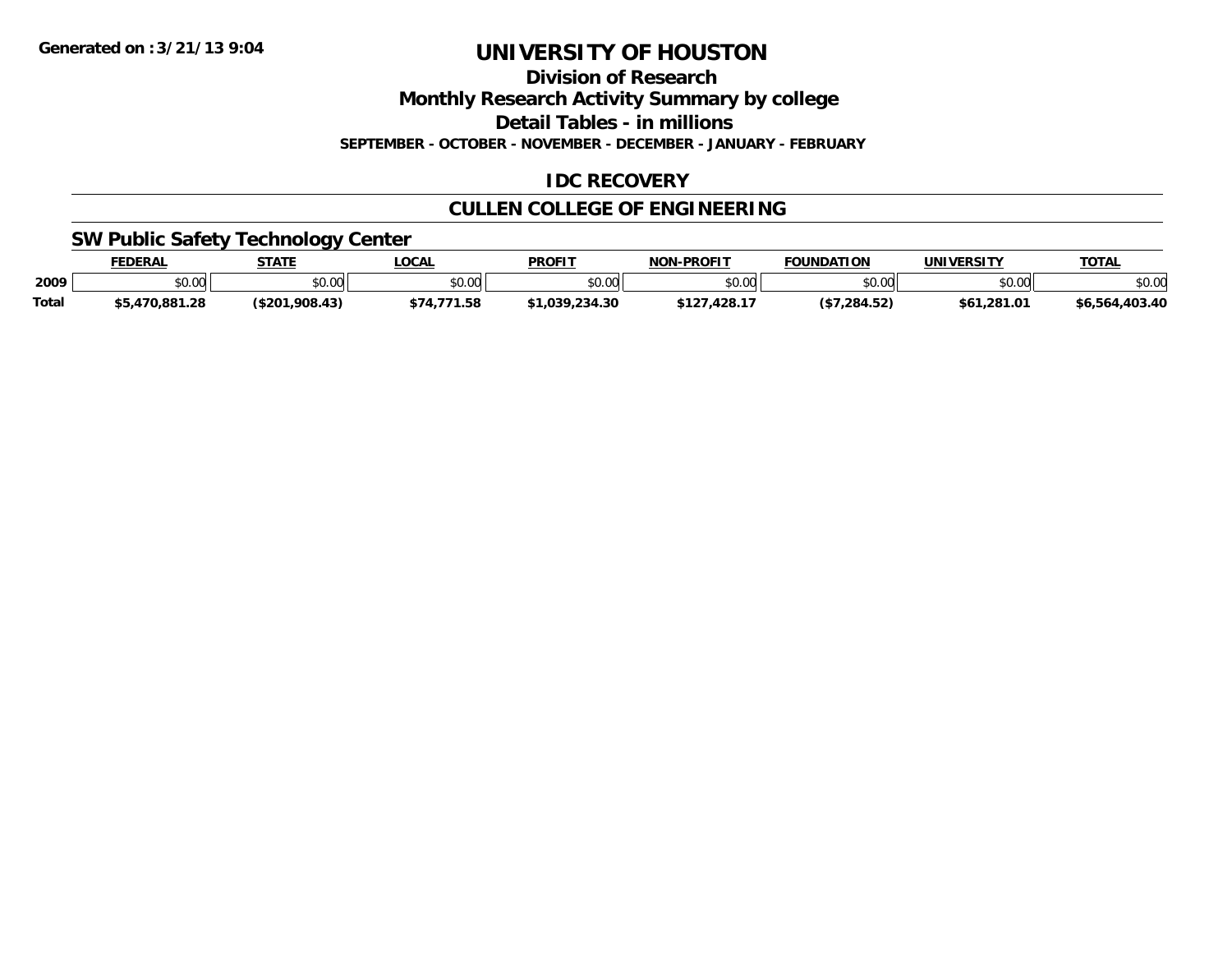# **Division of Research**

**Monthly Research Activity Summary by college**

**Detail Tables - in millions**

**SEPTEMBER - OCTOBER - NOVEMBER - DECEMBER - JANUARY - FEBRUARY**

### **IDC RECOVERY**

#### **DIVISION OF RESEARCH**

### **Center for Advanced Materials**

|      | <b>FEDERAL</b> | <b>STATE</b> | <u>LOCAL</u> | <b>PROFIT</b> | <b>NON-PROFIT</b> | <b>FOUNDATION</b> | <b>UNIVERSITY</b> | <b>TOTAL</b> |
|------|----------------|--------------|--------------|---------------|-------------------|-------------------|-------------------|--------------|
| 2009 | \$3,195.65     | \$0.00       | \$0.00       | \$4,935.22    | \$0.00            | \$0.00            | \$0.00            | \$8,130.87   |
| 2010 | \$0.34)        | \$639.40     | \$0.00       | \$0.00        | \$0.00            | \$0.00            | \$0.00            | \$639.06     |
| 2011 | \$5,407.66     | \$8,382.03   | \$0.00       | \$2,843.25    | \$0.00            | \$0.00            | \$0.00            | \$16,632.94  |
| 2012 | \$1,952.43     | \$0.00       | \$0.00       | \$0.00        | \$0.00            | \$0.00            | \$0.00            | \$1,952.43   |
| 2013 | \$366.83       | \$0.00       | \$0.00       | \$0.00        | \$0.00            | \$0.00            | \$0.00            | \$366.83     |

### **Center for Biomedical & Environmental Genomics**

|      | <b>FEDERAL</b> | <b>STATE</b> | <b>LOCAL</b> | <b>PROFIT</b> | <b>NON-PROFIT</b> | <b>FOUNDATION</b> | <b>UNIVERSITY</b> | <b>TOTAL</b> |
|------|----------------|--------------|--------------|---------------|-------------------|-------------------|-------------------|--------------|
| 2009 | \$0.00         | \$0.00       | \$0.00       | \$0.00        | \$0.00            | \$0.00            | \$0.00            | \$0.00       |
| 2010 | \$0.00         | \$0.00       | \$0.00       | \$0.00        | \$0.00            | \$0.00            | \$0.00            | \$0.00       |
| 2011 | \$0.00         | \$0.00       | \$0.00       | \$0.00        | \$0.00            | \$0.00            | \$0.00            | \$0.00       |
| 2012 | \$0.00         | \$0.00       | \$0.00       | \$0.00        | \$0.00            | \$0.00            | \$0.00            | \$0.00       |
| 2013 | \$0.00         | \$0.00       | \$0.00       | \$0.00        | \$0.00            | \$0.00            | \$0.00            | \$0.00       |

#### **Center for Industrial Partnerships**

|      | <b>FEDERAL</b> | <b>STATE</b> | <b>LOCAL</b> | <b>PROFIT</b> | <b>NON-PROFIT</b> | <b>FOUNDATION</b> | <b>UNIVERSITY</b> | <b>TOTAL</b> |
|------|----------------|--------------|--------------|---------------|-------------------|-------------------|-------------------|--------------|
| 2009 | \$6,631.61     | \$0.00       | \$0.00       | \$2,048.87    | \$0.00            | \$0.00            | \$0.00            | \$8,680.48   |
| 2010 | \$18,645.53    | \$0.00       | \$0.00       | \$1,116.00    | \$0.00            | \$0.00            | \$0.00            | \$19,761.53  |
| 2011 | \$39,822.01    | \$0.00       | \$0.00       | \$4,536.84    | \$0.00            | \$0.00            | \$0.00            | \$44,358.85  |
| 2012 | \$12,428.21    | \$0.00       | \$0.00       | \$5,328.34    | \$0.00            | \$0.00            | \$0.00            | \$17,756.56  |
| 2013 | \$991.69       | \$0.00       | \$0.00       | \$4,458.06    | \$0.00            | \$0.00            | \$0.00            | \$5,449.75   |

### **Center for Neuromotor & Biomechanics Research**

|      | <u>FEDERAL</u> | <b>STATE</b> | <b>LOCAL</b> | <b>PROFIT</b> | <b>NON-PROFIT</b> | <b>FOUNDATION</b> | <b>UNIVERSITY</b> | <b>TOTAL</b> |
|------|----------------|--------------|--------------|---------------|-------------------|-------------------|-------------------|--------------|
| 2009 | \$0.00         | \$0.00       | \$0.00       | \$0.00        | \$0.00            | \$0.00            | \$0.00            | \$0.00       |
| 2010 | \$0.00         | \$0.00       | \$0.00       | \$0.00        | \$0.00            | \$0.00            | \$0.00            | \$0.00       |
| 2011 | \$0.00         | \$0.00       | \$0.00       | \$0.00        | \$0.00            | \$0.00            | \$0.00            | \$0.00       |
| 2012 | \$0.00         | \$0.00       | \$0.00       | \$0.00        | \$0.00            | \$0.00            | \$0.00            | \$0.00       |
| 2013 | \$0.00         | \$0.00       | \$0.00       | \$0.00        | \$0.00            | \$0.00            | \$0.00            | \$0.00       |

#### **Division of Research**

|      | <b>DERAL</b>  | <b>STATI</b>       | <b>_OCAI</b>       | <b>PROFIT</b>                                        | <b>J-PROFIT</b><br><b>NON</b> | .<br>$\sim$ וואוויר $\sim$                                                                                                                                                                                                                                                                                                                                                                                                                                           | TIMTVE<br>ne:   | TOTAL                           |
|------|---------------|--------------------|--------------------|------------------------------------------------------|-------------------------------|----------------------------------------------------------------------------------------------------------------------------------------------------------------------------------------------------------------------------------------------------------------------------------------------------------------------------------------------------------------------------------------------------------------------------------------------------------------------|-----------------|---------------------------------|
| 2009 | $\sim$ $\sim$ | $\sim$<br>₽U.UU    | $\sim$ 00<br>DU.UU | 0000<br>DU.UU                                        | \$0.00                        | $\mathsf{A}\cap\mathsf{A}\cap\mathsf{A}\cap\mathsf{A}\cap\mathsf{A}\cap\mathsf{A}\cap\mathsf{A}\cap\mathsf{A}\cap\mathsf{A}\cap\mathsf{A}\cap\mathsf{A}\cap\mathsf{A}\cap\mathsf{A}\cap\mathsf{A}\cap\mathsf{A}\cap\mathsf{A}\cap\mathsf{A}\cap\mathsf{A}\cap\mathsf{A}\cap\mathsf{A}\cap\mathsf{A}\cap\mathsf{A}\cap\mathsf{A}\cap\mathsf{A}\cap\mathsf{A}\cap\mathsf{A}\cap\mathsf{A}\cap\mathsf{A}\cap\mathsf{A}\cap\mathsf{A}\cap\mathsf{A}\cap\mathsf$<br>vv.vv | 40.00           | $\sim$ $\sim$ $\sim$<br>4010.40 |
| 2010 | <b>AQF</b>    | $\triangle$<br>ט.ט | ሶስ ሰሰ<br>DU.UG     | $\uparrow$ $\uparrow$ $\uparrow$ $\uparrow$<br>DU.UU | \$0.00                        | 0000<br>vv.vv                                                                                                                                                                                                                                                                                                                                                                                                                                                        | امہ مہ<br>vu.vu | <b>AOF</b>                      |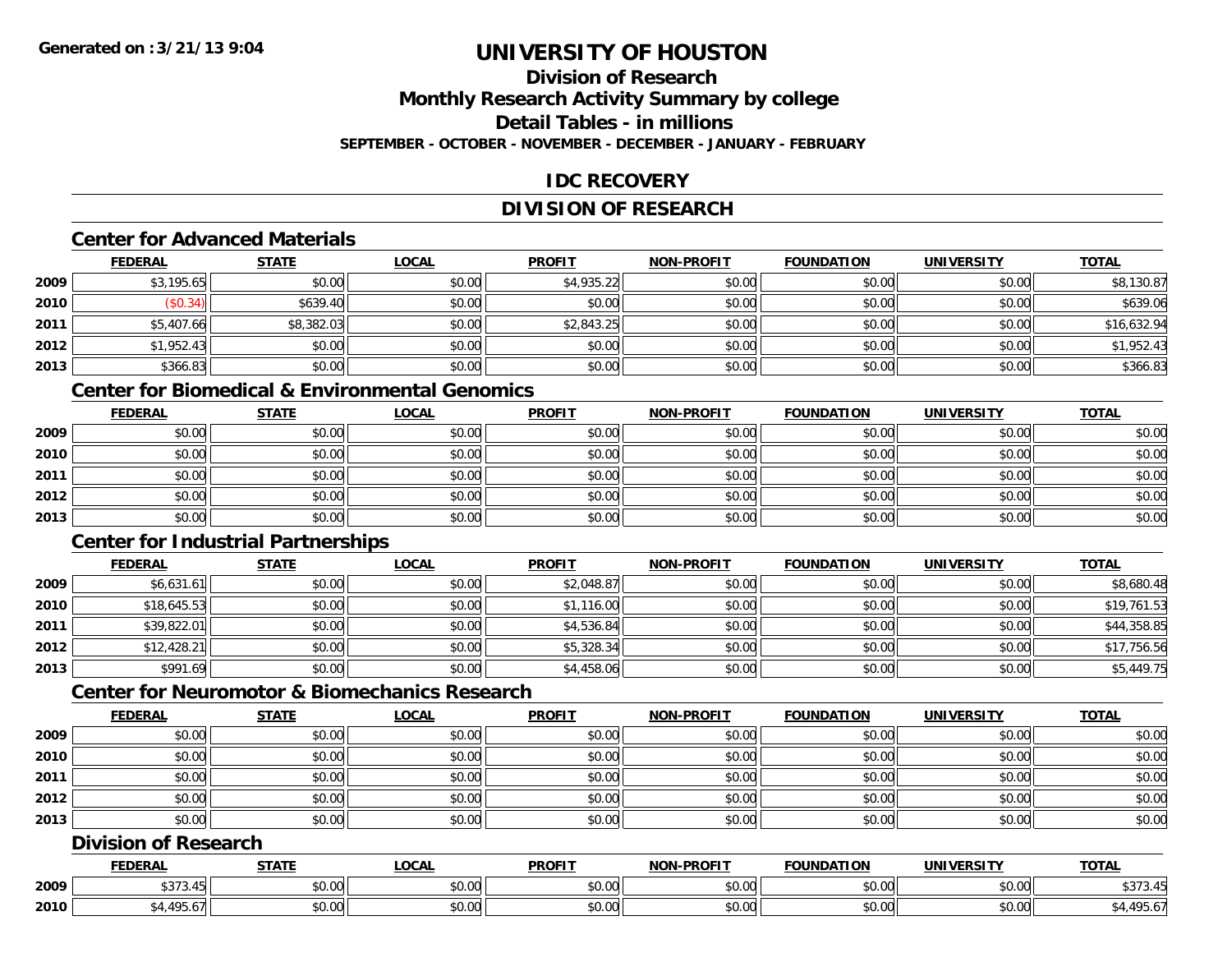### **Division of Research**

**Monthly Research Activity Summary by college**

**Detail Tables - in millions**

**SEPTEMBER - OCTOBER - NOVEMBER - DECEMBER - JANUARY - FEBRUARY**

#### **IDC RECOVERY**

#### **DIVISION OF RESEARCH**

|      | <b>Division of Research</b>           |              |              |               |                   |                   |                   |              |
|------|---------------------------------------|--------------|--------------|---------------|-------------------|-------------------|-------------------|--------------|
|      | <b>FEDERAL</b>                        | <b>STATE</b> | <b>LOCAL</b> | <b>PROFIT</b> | <b>NON-PROFIT</b> | <b>FOUNDATION</b> | <b>UNIVERSITY</b> | <b>TOTAL</b> |
| 2011 | (\$985.18)                            | \$0.00       | \$0.00       | \$0.00        | \$0.00            | \$0.00            | \$0.00            | (\$985.18)   |
| 2012 | (\$0.00)                              | \$0.00       | \$0.00       | \$0.00        | \$0.00            | \$0.00            | \$0.00            | (\$0.00)     |
|      | <b>Institute for Nanoenergy</b>       |              |              |               |                   |                   |                   |              |
|      | <b>FEDERAL</b>                        | <b>STATE</b> | <b>LOCAL</b> | <b>PROFIT</b> | <b>NON-PROFIT</b> | <b>FOUNDATION</b> | <b>UNIVERSITY</b> | <b>TOTAL</b> |
| 2009 | \$0.00                                | \$0.00       | \$0.00       | \$0.00        | \$0.00            | \$0.00            | \$0.00            | \$0.00       |
| 2010 | \$0.00                                | \$0.00       | \$0.00       | \$0.00        | \$0.00            | \$0.00            | \$0.00            | \$0.00       |
| 2011 | \$0.00                                | \$0.00       | \$0.00       | \$0.00        | \$0.00            | \$0.00            | \$0.00            | \$0.00       |
| 2012 | \$0.00                                | \$0.00       | \$0.00       | \$0.00        | \$0.00            | \$0.00            | \$0.00            | \$0.00       |
| 2013 | \$0.00                                | \$0.00       | \$0.00       | \$0.00        | \$0.00            | \$0.00            | \$0.00            | \$0.00       |
|      | <b>Office of Contracts and Grants</b> |              |              |               |                   |                   |                   |              |
|      | <b>FEDERAL</b>                        | <b>STATE</b> | <b>LOCAL</b> | <b>PROFIT</b> | <b>NON-PROFIT</b> | <b>FOUNDATION</b> | <b>UNIVERSITY</b> | <b>TOTAL</b> |
| 2009 | \$0.00                                | \$0.00       | \$0.00       | \$0.00        | \$0.00            | \$0.00            | \$0.00            | \$0.00       |
| 2010 | \$0.00                                | \$0.00       | \$0.00       | \$0.00        | \$0.00            | \$0.00            | \$0.00            | \$0.00       |
| 2011 | \$0.00                                | \$0.00       | \$0.00       | \$0.00        | \$0.00            | \$0.00            | \$0.00            | \$0.00       |
| 2012 | \$0.00                                | \$0.00       | \$0.00       | \$0.00        | \$0.00            | \$0.00            | \$0.00            | \$0.00       |
| 2013 | \$0.00                                | \$0.00       | \$0.00       | \$0.00        | \$0.00            | \$0.00            | \$0.00            | \$0.00       |
|      | <b>Research Financial Services</b>    |              |              |               |                   |                   |                   |              |
|      | <b>FEDERAL</b>                        | <b>STATE</b> | <b>LOCAL</b> | <b>PROFIT</b> | <b>NON-PROFIT</b> | <b>FOUNDATION</b> | <b>UNIVERSITY</b> | <b>TOTAL</b> |
| 2009 | \$0.00                                | \$0.00       | \$0.00       | \$0.00        | \$0.00            | \$0.00            | \$0.00            | \$0.00       |
| 2010 | \$0.00                                | \$0.00       | \$0.00       | \$0.00        | \$0.00            | \$0.00            | \$0.00            | \$0.00       |
| 2011 | \$0.00                                | \$0.00       | \$0.00       | \$0.00        | \$0.00            | \$0.00            | \$0.00            | \$0.00       |
| 2012 | \$0.00                                | \$0.00       | \$0.00       | \$0.00        | \$0.00            | \$0.00            | \$0.00            | \$0.00       |
| 2013 | \$0.00                                | \$0.00       | \$0.00       | \$0.00        | \$0.00            | \$0.00            | \$0.00            | \$0.00       |
|      | <b>TcSAM</b>                          |              |              |               |                   |                   |                   |              |
|      | <b>FEDERAL</b>                        | <b>STATE</b> | <b>LOCAL</b> | <b>PROFIT</b> | <b>NON-PROFIT</b> | <b>FOUNDATION</b> | <b>UNIVERSITY</b> | <b>TOTAL</b> |
| 2009 | \$0.00                                | \$0.00       | \$0.00       | \$0.00        | \$0.00            | \$0.00            | \$0.00            | \$0.00       |
| 2010 | \$0.00                                | \$0.00       | \$0.00       | \$0.00        | \$0.00            | \$0.00            | \$0.00            | \$0.00       |
| 2011 | \$0.00                                | \$0.00       | \$0.00       | \$0.00        | \$0.00            | \$0.00            | \$0.00            | \$0.00       |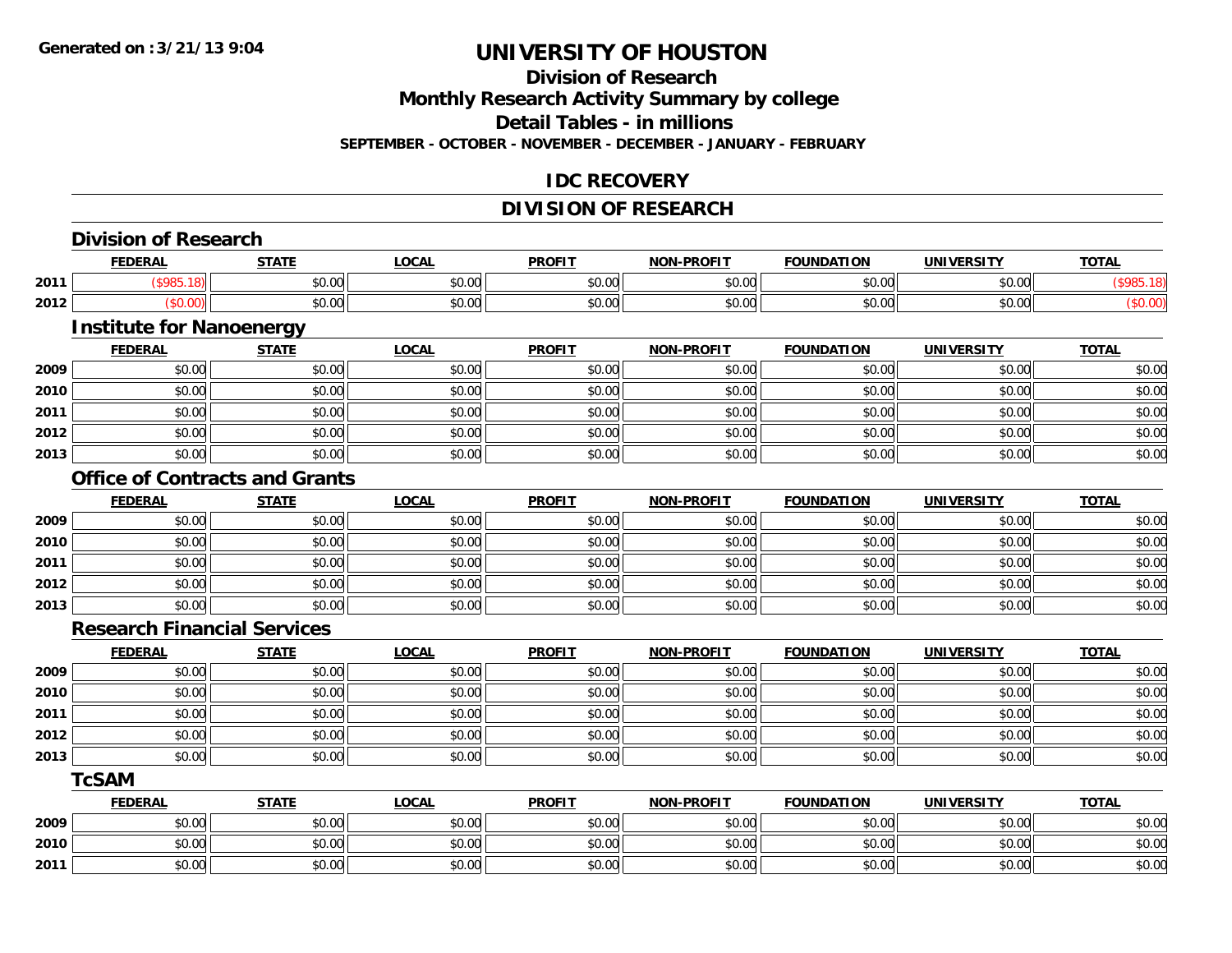**TCSUM** 

### **UNIVERSITY OF HOUSTON**

#### **Division of ResearchMonthly Research Activity Summary by college Detail Tables - in millions SEPTEMBER - OCTOBER - NOVEMBER - DECEMBER - JANUARY - FEBRUARY**

#### **IDC RECOVERY**

#### **DIVISION OF RESEARCH**

|              | <b>ICSUH</b>                             |              |              |               |                   |                   |                   |                |
|--------------|------------------------------------------|--------------|--------------|---------------|-------------------|-------------------|-------------------|----------------|
|              | <b>FEDERAL</b>                           | <b>STATE</b> | <b>LOCAL</b> | <b>PROFIT</b> | <b>NON-PROFIT</b> | <b>FOUNDATION</b> | <b>UNIVERSITY</b> | <b>TOTAL</b>   |
| 2009         | \$3,222.99                               | \$0.00       | \$0.00       | \$0.00        | \$0.00            | \$0.00            | \$0.00            | \$3,222.99     |
| 2010         | \$4,805.60                               | \$0.00       | \$0.00       | \$22,076.07   | \$0.00            | \$0.00            | \$0.00            | \$26,881.67    |
| 2011         | \$8,633.26                               | \$0.00       | \$0.00       | \$26,593.69   | \$0.00            | \$0.00            | \$0.00            | \$35,226.95    |
| 2012         | \$9,092.28                               | \$1,246.49   | \$0.00       | \$24,192.08   | \$0.00            | \$0.00            | \$0.00            | \$34,530.85    |
| 2013         | \$8,149.97                               | \$270.19     | \$0.00       | \$13,172.68   | \$0.00            | \$0.00            | \$0.00            | \$21,592.84    |
|              | <b>Texas Learning/Computation Center</b> |              |              |               |                   |                   |                   |                |
|              | <b>FEDERAL</b>                           | <b>STATE</b> | <b>LOCAL</b> | <b>PROFIT</b> | <b>NON-PROFIT</b> | <b>FOUNDATION</b> | <b>UNIVERSITY</b> | <b>TOTAL</b>   |
| 2009         | \$0.00                                   | \$0.00       | \$0.00       | \$0.00        | \$0.00            | \$0.00            | \$0.00            | \$0.00         |
| 2010         | \$0.00                                   | \$0.00       | \$0.00       | \$0.00        | \$0.00            | \$0.00            | \$0.00            | \$0.00         |
| 2011         | \$4,438.25                               | \$0.00       | \$0.00       | \$0.00        | \$0.00            | \$0.00            | \$0.00            | \$4,438.25     |
| 2012         | \$7,552.52                               | \$0.00       | \$0.00       | \$0.00        | \$0.00            | \$0.00            | \$0.00            | \$7,552.52     |
| 2013         | \$318.02                                 | \$0.00       | \$0.00       | \$0.00        | \$0.00            | \$0.00            | \$0.00            | \$318.02       |
|              | <b>Texas Obesity Research Center</b>     |              |              |               |                   |                   |                   |                |
|              | <b>FEDERAL</b>                           | <b>STATE</b> | <b>LOCAL</b> | <b>PROFIT</b> | <b>NON-PROFIT</b> | <b>FOUNDATION</b> | <b>UNIVERSITY</b> | <b>TOTAL</b>   |
| 2011         | \$0.00                                   | \$0.00       | \$0.00       | \$0.00        | \$0.00            | \$0.00            | \$0.00            | \$0.00         |
| 2012         | \$0.00                                   | \$0.00       | \$0.00       | \$0.00        | \$0.00            | \$0.00            | \$0.00            | \$0.00         |
| 2013         | \$0.00                                   | \$0.00       | \$0.00       | \$0.00        | \$0.00            | \$0.00            | \$0.00            | \$0.00         |
|              | <b>TIMES</b>                             |              |              |               |                   |                   |                   |                |
|              | <b>FEDERAL</b>                           | <b>STATE</b> | <b>LOCAL</b> | <b>PROFIT</b> | <b>NON-PROFIT</b> | <b>FOUNDATION</b> | <b>UNIVERSITY</b> | <b>TOTAL</b>   |
| 2009         | \$674,566.41                             | \$51,355.13  | \$0.00       | \$0.00        | \$0.00            | \$0.00            | \$1,958.65        | \$727,880.19   |
| 2010         | \$236,933.69                             | \$109,131.75 | \$0.00       | \$0.00        | \$0.00            | \$0.00            | \$162.29          | \$346,227.73   |
| 2011         | \$517,087.61                             | \$20,125.97  | \$0.00       | \$0.00        | \$0.00            | \$0.00            | \$0.00            | \$537,213.58   |
| 2012         | \$682,285.80                             | (\$272.79)   | \$0.00       | \$0.00        | \$0.00            | \$0.00            | \$0.00            | \$682,013.01   |
| 2013         | \$761,466.54                             | \$17,214.01  | \$0.00       | \$0.00        | \$0.00            | \$0.00            | \$0.00            | \$778,680.55   |
| <b>Total</b> | \$3,011,878.16                           | \$208,092.18 | \$0.00       | \$111,301.10  | \$0.00            | \$0.00            | \$2,120.94        | \$3,333,392.38 |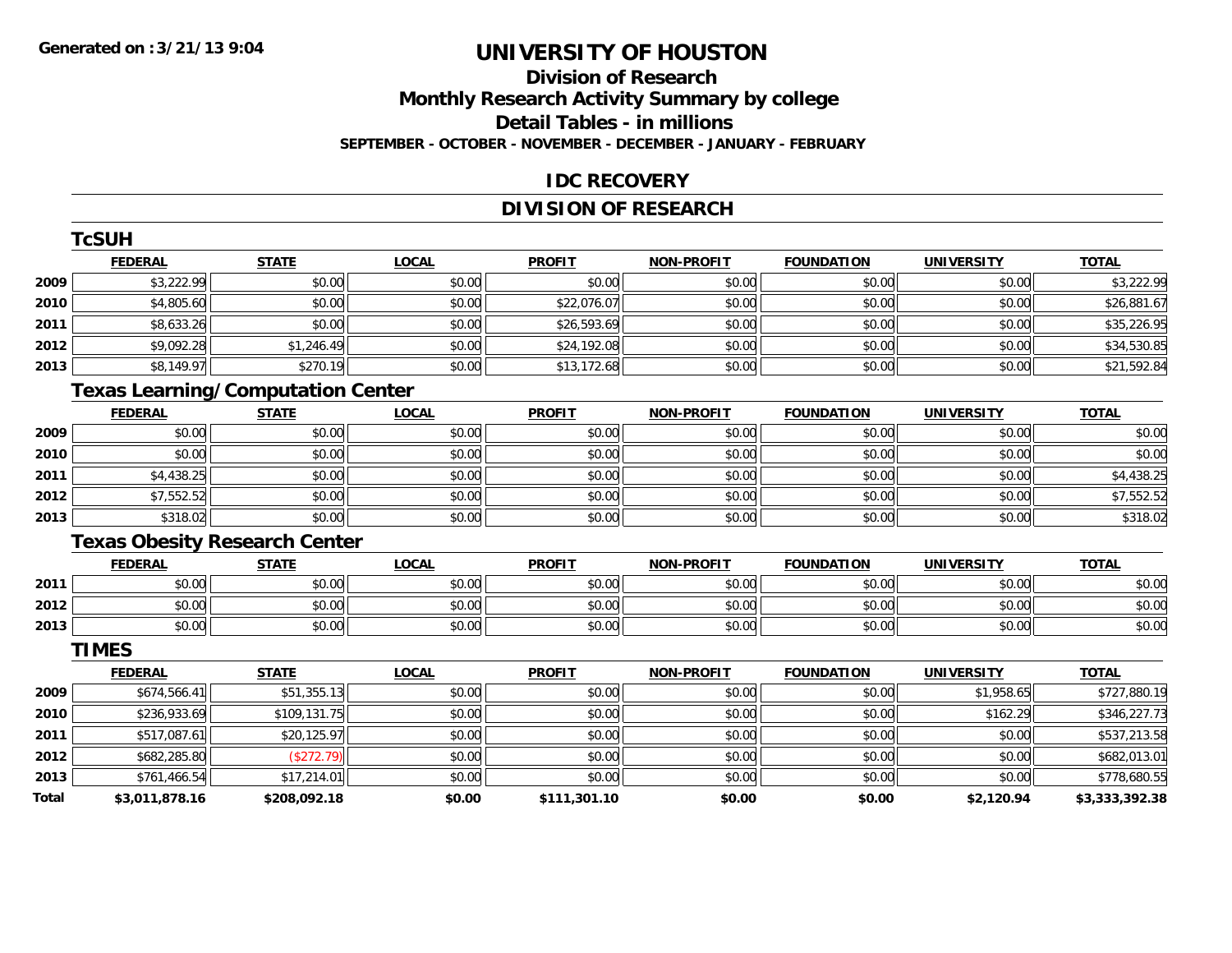**2012**

**2013**

## **UNIVERSITY OF HOUSTON**

**Division of Research**

**Monthly Research Activity Summary by college**

**Detail Tables - in millions**

**SEPTEMBER - OCTOBER - NOVEMBER - DECEMBER - JANUARY - FEBRUARY**

#### **IDC RECOVERY**

#### **GRADUATE COLLEGE OF SOCIAL WORK**

#### **Center for Health Equities & Evaluation Research FEDERAL STATE LOCAL PROFIT NON-PROFIT FOUNDATION UNIVERSITY TOTALTOTAL 2013** \$5,975.94 \$0.00 \$0.00 \$0.00 \$0.00 \$0.00 \$0.00 \$5,975.94 **Child & Family for Innovative Research FEDERAL STATE LOCAL PROFIT NON-PROFIT FOUNDATION UNIVERSITY TOTALTOTAL 2009**9│ \$0.00│ \$10,556.01│ \$0.00│ \$0.00│ \$1,635.19│ \$0.00│ \$0.00│ \$12,191.20 **2010**0 \$1,066.84|| \$968.31|| \$0.00|| \$0.00|| \$0.00|| \$0.00|| \$0.00|| \$0.00|| \$0.00|| \$2,035.15 **2011** \$352.45 \$0.00 \$0.00 \$0.00 \$0.00 \$0.00 \$0.00 \$352.45 **2012**2 | \$29.26|| \$0.00|| \$0.00|| \$0.00|| \$5,119.68|| \$0.00|| \$0.00|| \$0.00|| \$0.00|| \$5,148.94 **2013** $\textbf{3} \hspace{14mm} |\hspace{14mm}|\hspace{14mm}|\hspace{14mm}|\hspace{14mm}|\hspace{14mm}|\hspace{14mm}|\hspace{14mm}|\hspace{14mm}|\hspace{14mm}|\hspace{14mm}|\hspace{14mm}|\hspace{14mm}|\hspace{14mm}|\hspace{14mm}|\hspace{14mm}|\hspace{14mm}|\hspace{14mm}|\hspace{14mm}|\hspace{14mm}|\hspace{14mm}|\hspace{14mm}|\hspace{14mm}|\hspace{14mm}|\hspace{14mm}|\hspace{14mm}|\hspace{14$ **Community Projects - Social Work FEDERAL STATE LOCAL PROFIT NON-PROFIT FOUNDATION UNIVERSITY TOTAL20099** \$12,457.11 \$0.00 \$0.00 \$0.00 \$0.00 \$0.00 \$0.00 \$0.00 \$12,505.15 \$48.04 \$12,505.15 **2010**0 \$0.00 \$0.00 \$0.00 \$0.00 \$0.00 \$0.00 \$0.00 \$0.00 \$0.00 \$0.00 \$0.00 \$0.00 \$0.00 \$0.00 \$0.00 \$0.00 \$0.00 \$0.00 **2011** \$0.00 \$0.00 \$0.00 \$0.00 \$0.00 \$0.00 \$0.00 \$0.00 **2012**\$29.26 \$29.26 \$0.00 \$0.00 \$0.00 \$0.00 \$0.00 \$0.00 \$0.00 \$0.00 \$0.00 \$0.00 \$0.00 \$29.26 \$29.26 **2013** $\textbf{3} \hspace{14mm} \text{$60.01$} \hspace{14mm} \text{$60.00]} \hspace{14mm} \text{$60.00]} \hspace{14mm} \text{$60.00]} \hspace{14mm} \text{$60.00]} \hspace{14mm} \text{$60.01} \hspace{14mm}$ **Dean, Social Work FEDERAL STATE LOCAL PROFIT NON-PROFIT FOUNDATION UNIVERSITY TOTALTOTAL 2009** \$147,382.98 \$33,621.01 \$0.00 \$0.00 \$0.00 \$0.00 \$0.00 \$181,003.99 **2010** \$222,530.28 \$11,451.61 \$0.00 \$0.00 \$0.00 \$91.84 \$0.00 \$234,073.73 **2011**1 \$206,807.09 \$1,041.98 \$1,041.98 \$0.00 \$0.00 \$0.00 \$0.00 \$0.00 \$10.01 \$115.11 \$0.00 \$0.00 \$207,964.18 **2012**2│ \$131,500.36│ \$0.00│ \$0.00│ \$0.00│ \$0.00│ \$0.00│ \$131,500.36 **2013** \$100,759.43 \$0.00 \$0.00 \$0.00 \$0.83 \$0.00 \$0.00 \$100,760.26 **Drug and Social Policy Research FEDERAL STATE LOCAL PROFIT NON-PROFIT FOUNDATION UNIVERSITY TOTALTOTAL 2009** \$0.00 \$0.00 \$0.00 \$0.00 \$0.00 \$0.00 \$0.00 \$0.00 **2010** $\, \mathsf{D} \, | \,$   $\qquad \qquad \mathsf{80.00} | \,$   $\qquad \qquad \mathsf{80.00} | \,$   $\qquad \qquad \mathsf{80.00} | \,$   $\qquad \qquad \mathsf{80.00} | \,$   $\qquad \qquad \mathsf{80.00} | \,$   $\qquad \qquad \mathsf{80.00} | \,$   $\qquad \qquad \mathsf{80.00} |$ **2011**\$0.00 \$0.00 \$0.00 \$0.00 \$0.00 \$0.00 \$0.00 \$0.00

2 | \$0.00 \$0.00 \$0.00 \$0.00 \$0.00 \$0.00 \$0.00 \$0.00 \$0.00 \$0.00 \$0.00 \$0.00 \$0.00 \$0.00 \$0.00 \$0.00 \$0.00 \$0.0

\$0.00 \$0.00 \$0.00 \$0.00 \$0.00 \$0.00 \$0.00 \$0.00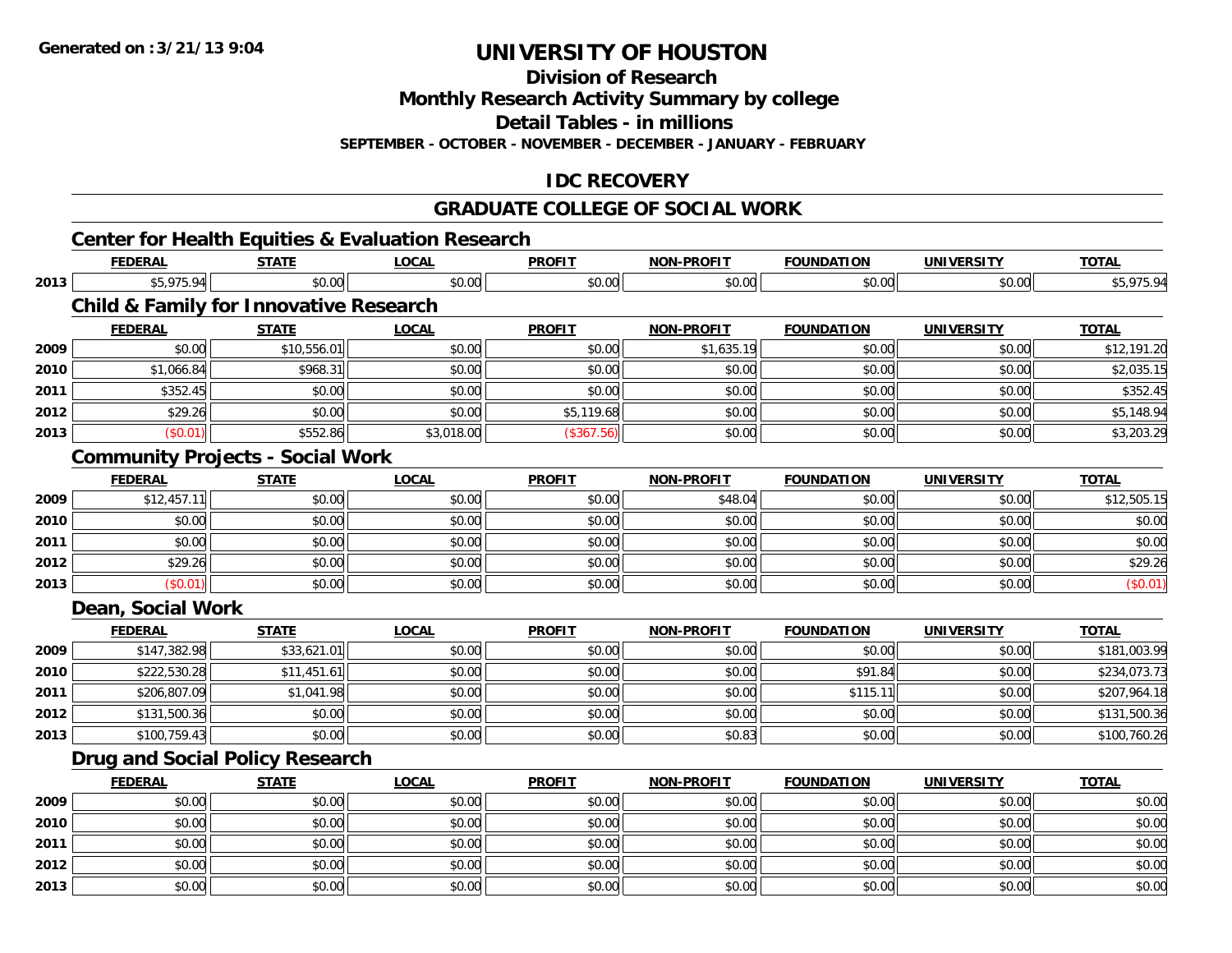#### **Division of Research**

**Monthly Research Activity Summary by college**

**Detail Tables - in millions**

**SEPTEMBER - OCTOBER - NOVEMBER - DECEMBER - JANUARY - FEBRUARY**

#### **IDC RECOVERY**

#### **GRADUATE COLLEGE OF SOCIAL WORK**

### **Office for Drug SPR**

|       | <b>FEDERAL</b> | <b>STATE</b> | <b>LOCAL</b> | <b>PROFIT</b> | <b>NON-PROFIT</b> | <b>FOUNDATION</b> | <b>UNIVERSITY</b> | <b>TOTAL</b> |
|-------|----------------|--------------|--------------|---------------|-------------------|-------------------|-------------------|--------------|
| 2009  | \$0.00         | \$0.00       | \$0.00       | \$0.00        | \$0.00            | \$0.00            | \$0.00            | \$0.00       |
| 2010  | \$0.00         | \$0.00       | \$0.00       | \$0.00        | \$0.00            | \$0.00            | \$0.00            | \$0.00       |
| 2011  | \$0.00         | \$0.00       | \$0.00       | \$0.00        | \$0.00            | \$0.00            | \$0.00            | \$0.00       |
| 2012  | \$0.00         | \$0.00       | \$0.00       | \$0.00        | \$0.00            | \$0.00            | \$0.00            | \$0.00       |
| 2013  | \$0.00         | \$0.00       | \$0.00       | \$0.00        | \$0.00            | \$0.00            | \$0.00            | \$0.00       |
| Total | \$828,890.98   | \$58,191.78  | \$3,018.00   | \$4,752.12    | \$1,684.06        | \$206.96          | \$0.00            | \$896,743.90 |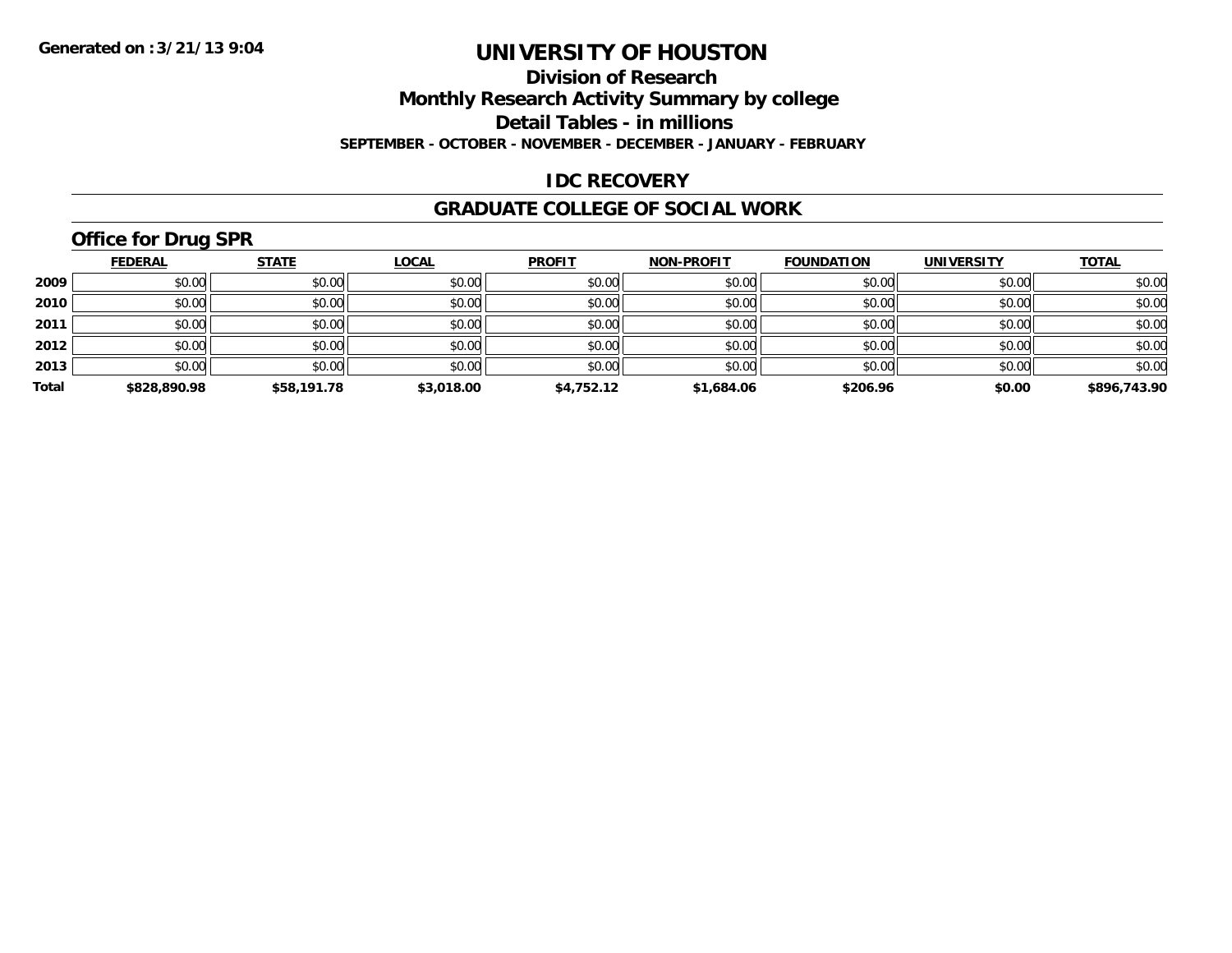#### **Division of Research**

**Monthly Research Activity Summary by college**

**Detail Tables - in millions**

**SEPTEMBER - OCTOBER - NOVEMBER - DECEMBER - JANUARY - FEBRUARY**

#### **IDC RECOVERY**

#### **HILTON COLLEGE OF HOTEL AND RESTAURANT MANAGEMENT**

#### **Hotel and Restaurant Management**

|       | <b>FEDERAL</b> | <b>STATE</b> | <u>LOCAL</u> | <b>PROFIT</b> | <b>NON-PROFIT</b> | <b>FOUNDATION</b> | <b>UNIVERSITY</b> | <b>TOTAL</b> |
|-------|----------------|--------------|--------------|---------------|-------------------|-------------------|-------------------|--------------|
| 2010  | \$0.00         | \$0.00       | \$0.00       | \$0.00        | \$224.72          | \$0.00            | \$0.00            | \$224.72     |
| 2011  | \$649.04       | \$0.00       | \$0.00       | \$0.00        | \$413.43          | \$0.00            | \$0.00            | \$1,062.47   |
| 2012  | \$2,239.82     | \$6,958.49   | \$0.00       | \$8.59        | \$2,134.60        | \$0.00            | \$0.00            | \$11,341.50  |
| 2013  | \$2,264.67     | \$804.38     | \$0.00       | \$0.00        | \$0.00            | \$0.00            | \$0.00            | \$3,069.05   |
| Total | \$5,153.53     | \$7,762.87   | \$0.00       | \$8.59        | \$2,772.75        | \$0.00            | \$0.00            | \$15,697.74  |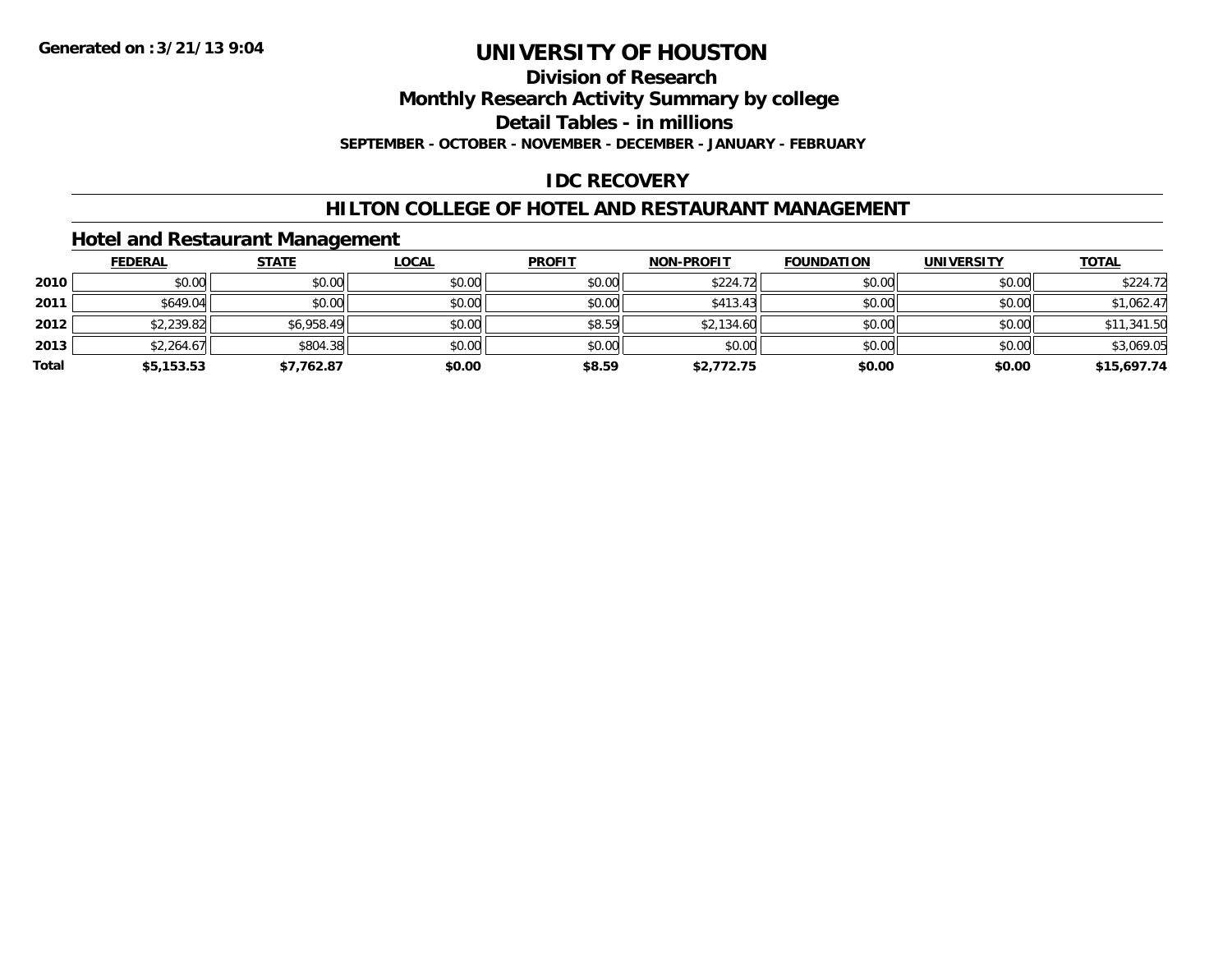### **Division of ResearchMonthly Research Activity Summary by college Detail Tables - in millions SEPTEMBER - OCTOBER - NOVEMBER - DECEMBER - JANUARY - FEBRUARY**

#### **IDC RECOVERY**

#### **HONORS COLLEGE**

#### **Houston Teachers Institute**

|       | <b>FEDERAL</b> | <b>STATE</b> | <b>LOCAL</b> | <b>PROFIT</b> | <b>NON-PROFIT</b> | <b>FOUNDATION</b> | <b>UNIVERSITY</b> | <b>TOTAL</b> |
|-------|----------------|--------------|--------------|---------------|-------------------|-------------------|-------------------|--------------|
| 2010  | \$7,903.85     | \$0.00       | \$0.00       | \$0.00        | \$0.00            | \$0.00            | \$0.00            | \$7,903.85   |
| 2011  | \$2,398.83     | \$0.00       | \$0.00       | \$0.00        | \$0.00            | \$0.00            | \$0.00            | \$2,398.83   |
| 2012  | \$3,979.51     | \$0.00       | \$0.00       | \$0.00        | \$3,033.40        | \$0.00            | \$0.00            | \$7,012.91   |
| 2013  | \$4,326.88     | \$0.00       | \$0.00       | \$0.00        | \$1,951.49        | \$0.00            | \$0.00            | \$6,278.37   |
| Total | \$18,609.06    | \$0.00       | \$0.00       | \$0.00        | \$4,984.89        | \$0.00            | \$0.00            | \$23,593.96  |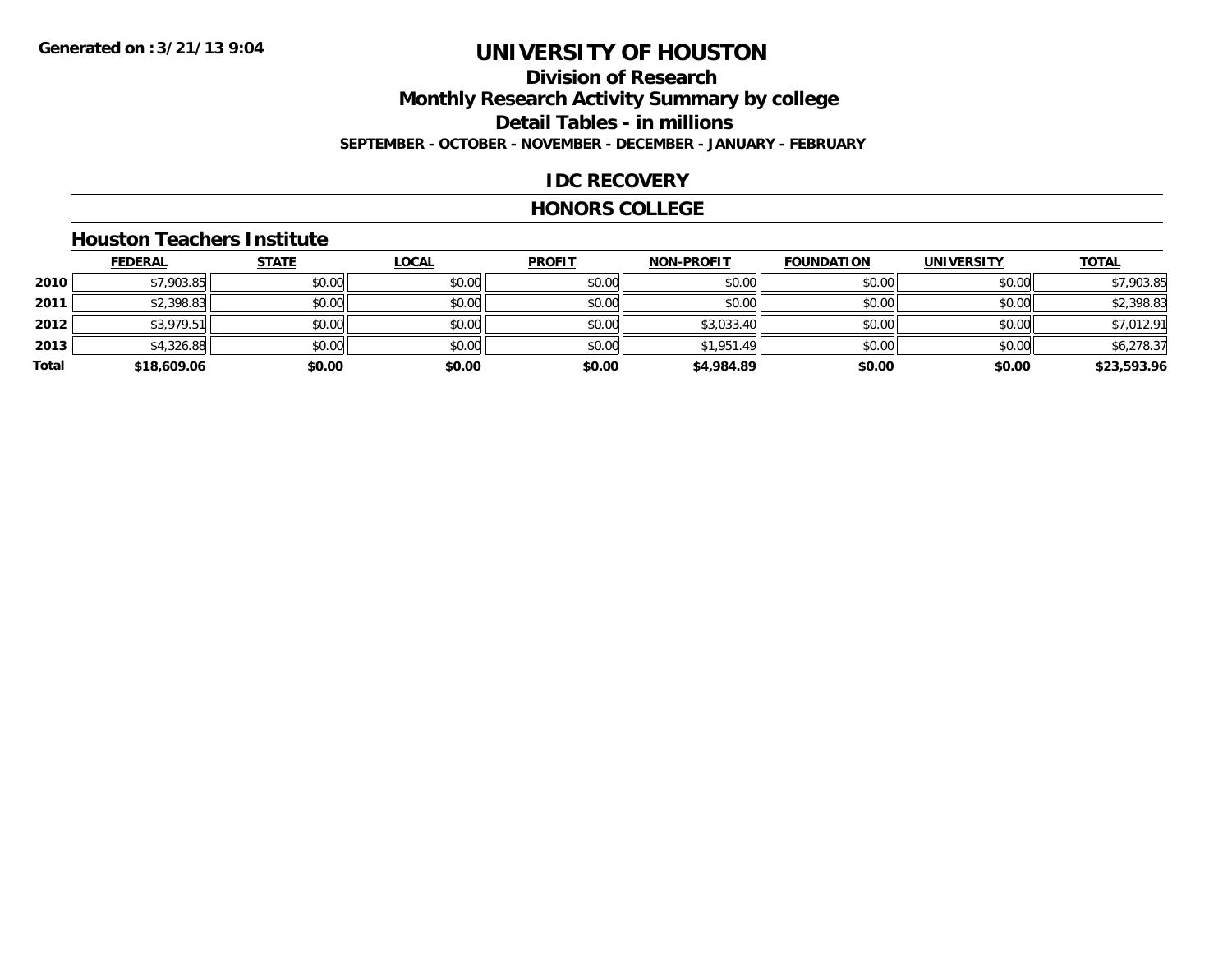#### **Division of Research Monthly Research Activity Summary by college Detail Tables - in millions SEPTEMBER - OCTOBER - NOVEMBER - DECEMBER - JANUARY - FEBRUARY**

#### **IDC RECOVERY**

#### **LIBRARY**

### **Administration, Library**

|       | <b>FEDERAL</b> | <b>STATE</b> | <b>LOCAL</b> | <b>PROFIT</b> | <b>NON-PROFIT</b> | <b>FOUNDATION</b> | <b>UNIVERSITY</b> | <b>TOTAL</b> |
|-------|----------------|--------------|--------------|---------------|-------------------|-------------------|-------------------|--------------|
| 2009  | \$5,764.96     | \$0.00       | \$0.00       | \$0.00        | \$0.00            | \$0.00            | \$0.00            | \$5,764.96   |
| 2010  | \$4,574.52     | \$0.00       | \$0.00       | \$0.00        | \$0.00            | \$0.00            | \$0.00            | \$4,574.52   |
| 2011  | \$718.08       | \$0.00       | \$0.00       | \$0.00        | \$0.00            | \$0.00            | \$0.00            | \$718.08     |
| 2012  | \$0.00         | \$0.00       | \$0.00       | \$0.00        | \$0.00            | \$0.00            | \$0.00            | \$0.00       |
| 2013  | \$0.00         | \$0.00       | \$0.00       | \$0.00        | \$0.00            | \$0.00            | \$0.00            | \$0.00       |
| Total | \$11,057.56    | \$0.00       | \$0.00       | \$0.00        | \$0.00            | \$0.00            | \$0.00            | \$11,057.56  |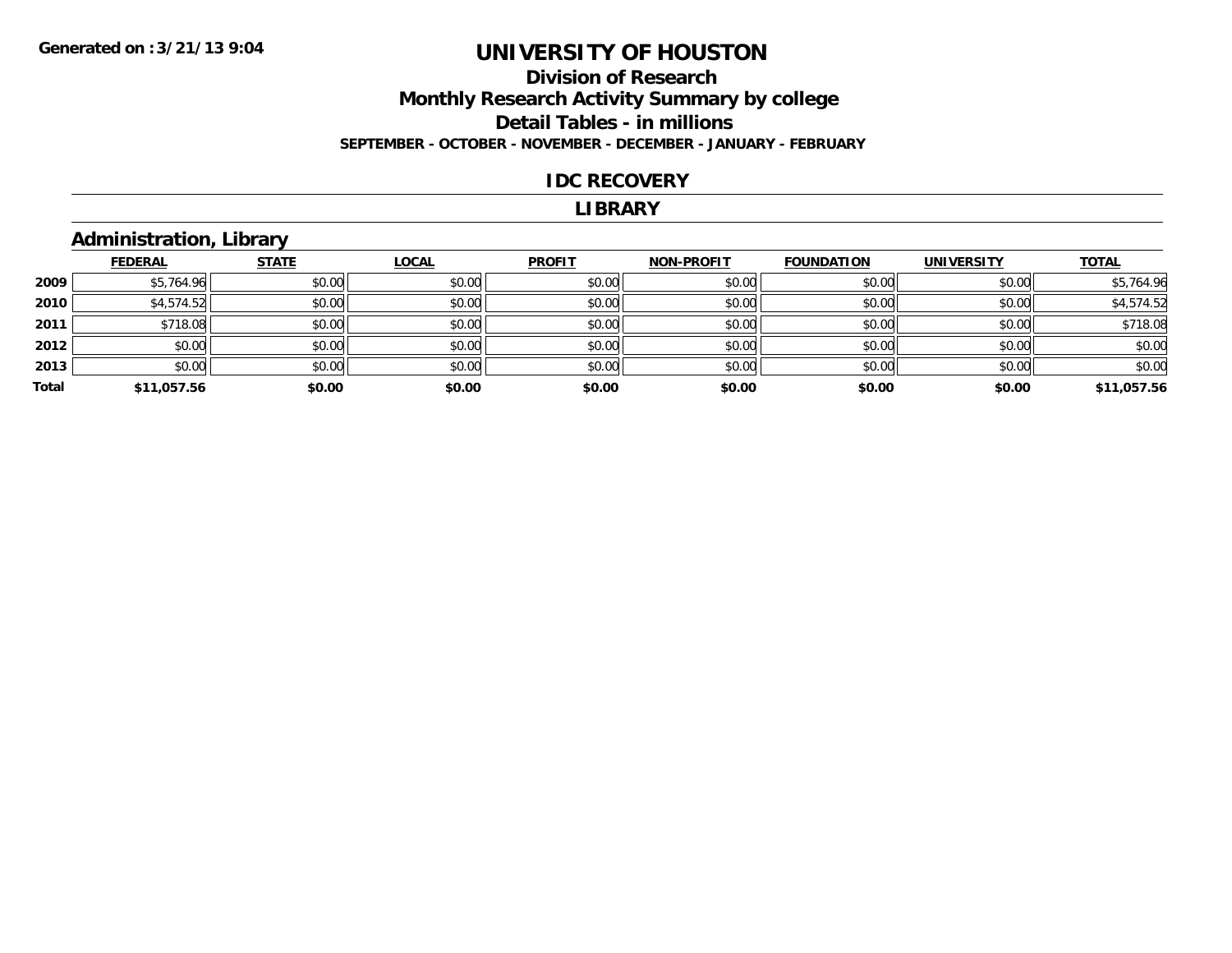**Division of Research**

**Monthly Research Activity Summary by college**

**Detail Tables - in millions**

**SEPTEMBER - OCTOBER - NOVEMBER - DECEMBER - JANUARY - FEBRUARY**

#### **IDC RECOVERY**

#### **SENIOR V.P. FOR ACADEMIC AFFAIRS AND PROVOST**

|       | <b>Continuing Education</b>             |              |                                                     |               |                   |                   |                   |              |
|-------|-----------------------------------------|--------------|-----------------------------------------------------|---------------|-------------------|-------------------|-------------------|--------------|
|       | <b>FEDERAL</b>                          | <b>STATE</b> | <b>LOCAL</b>                                        | <b>PROFIT</b> | <b>NON-PROFIT</b> | <b>FOUNDATION</b> | <b>UNIVERSITY</b> | <b>TOTAL</b> |
| 2011  | \$0.00                                  | \$79.12      | \$0.00                                              | \$0.00        | \$0.00            | \$0.00            | \$0.00            | \$79.12      |
|       | <b>Learning and Assessment Services</b> |              |                                                     |               |                   |                   |                   |              |
|       | <b>FEDERAL</b>                          | <b>STATE</b> | <b>LOCAL</b>                                        | <b>PROFIT</b> | <b>NON-PROFIT</b> | <b>FOUNDATION</b> | <b>UNIVERSITY</b> | <b>TOTAL</b> |
| 2009  | \$10,509.91                             | \$4,060.65   | \$0.00                                              | \$0.00        | \$0.00            | \$0.00            | \$0.00            | \$14,570.56  |
| 2010  | \$13,503.21                             | \$4,372.76   | \$0.00                                              | \$0.00        | \$0.00            | \$0.00            | \$0.00            | \$17,875.97  |
| 2011  | \$12,032.42                             | \$4,767.77   | \$0.00                                              | \$0.00        | (\$102.24)        | \$0.00            | \$0.00            | \$16,697.95  |
| 2012  | \$11,768.12                             | (\$121.33)   | \$0.00                                              | \$0.00        | \$0.00            | \$0.00            | \$0.00            | \$11,646.79  |
| 2013  | \$11,338.79                             | \$4,789.12   | \$0.00                                              | \$0.00        | \$0.00            | \$0.00            | \$0.00            | \$16,127.91  |
|       | <b>Learning Support Services</b>        |              |                                                     |               |                   |                   |                   |              |
|       | <b>FEDERAL</b>                          | <b>STATE</b> | <b>LOCAL</b>                                        | <b>PROFIT</b> | NON-PROFIT        | <b>FOUNDATION</b> | <b>UNIVERSITY</b> | <b>TOTAL</b> |
| 2009  | \$3,442.05                              | \$0.00       | \$0.00                                              | \$0.00        | \$0.00            | \$0.00            | \$0.00            | \$3,442.05   |
| 2010  | \$9,978.56                              | \$0.00       | \$0.00                                              | \$0.00        | \$0.00            | \$0.00            | \$0.00            | \$9,978.56   |
|       |                                         |              | <b>Senior V.P. for Academic Affairs and Provost</b> |               |                   |                   |                   |              |
|       | <b>FEDERAL</b>                          | <b>STATE</b> | <b>LOCAL</b>                                        | <b>PROFIT</b> | <b>NON-PROFIT</b> | <b>FOUNDATION</b> | <b>UNIVERSITY</b> | <b>TOTAL</b> |
| 2009  | (\$35.46)                               | \$0.00       | \$0.00                                              | \$0.00        | \$0.00            | \$0.00            | \$0.00            | (\$35.46)    |
| 2012  | \$0.00                                  | \$0.00       | \$0.00                                              | \$0.00        | \$0.00            | \$0.00            | \$0.00            | \$0.00       |
| 2013  | \$0.00                                  | \$0.00       | \$0.00                                              | \$0.00        | \$0.00            | \$0.00            | \$0.00            | \$0.00       |
| Total | \$72,537.60                             | \$17,948.09  | \$0.00                                              | \$0.00        | (\$102.24)        | \$0.00            | \$0.00            | \$90,383.45  |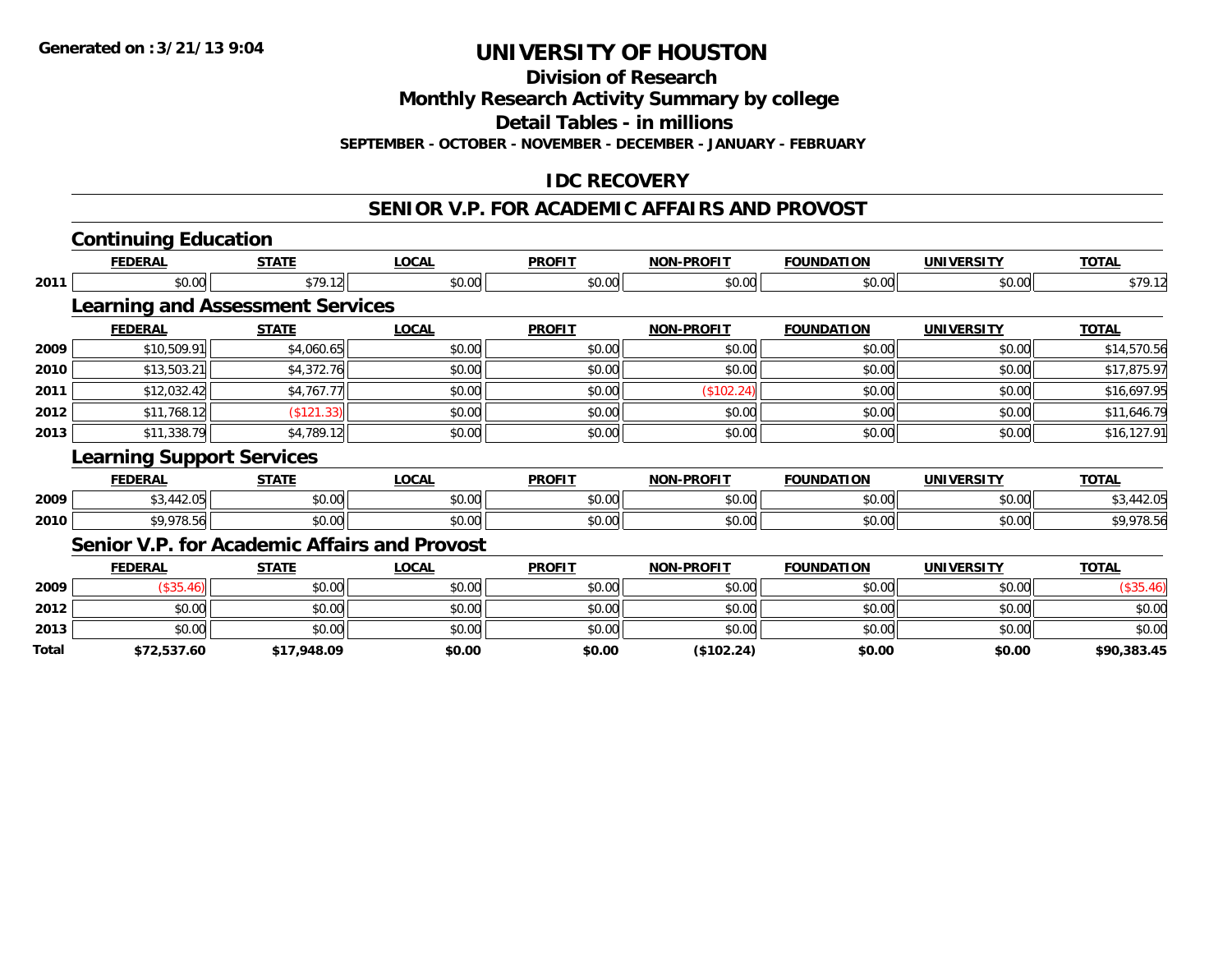#### **Division of ResearchMonthly Research Activity Summary by college Detail Tables - in millions SEPTEMBER - OCTOBER - NOVEMBER - DECEMBER - JANUARY - FEBRUARY**

#### **IDC RECOVERY**

#### **UH LAW CENTER**

|       | Dean, Law      |              |              |               |                   |                   |                   |               |
|-------|----------------|--------------|--------------|---------------|-------------------|-------------------|-------------------|---------------|
|       | <b>FEDERAL</b> | <b>STATE</b> | <b>LOCAL</b> | <b>PROFIT</b> | <b>NON-PROFIT</b> | <b>FOUNDATION</b> | <b>UNIVERSITY</b> | <b>TOTAL</b>  |
| 2009  | \$2,611.17     | \$0.00       | \$0.00       | \$0.00        | \$0.00            | \$0.00            | \$0.00            | \$2,611.17    |
| 2010  | \$34,931.05    | \$0.00       | \$0.00       | \$0.00        | \$0.00            | \$0.00            | \$0.00            | \$34,931.05   |
| 2011  | \$4,448.17     | \$0.00       | \$0.00       | \$0.00        | \$0.00            | \$0.00            | \$0.00            | \$4,448.17    |
| 2012  | (\$70,367.54)  | \$0.00       | \$0.00       | \$0.00        | \$0.00            | \$0.00            | \$0.00            | (\$70,367.54) |
| 2013  | \$0.00         | \$0.00       | \$0.00       | \$0.00        | \$0.00            | \$0.00            | \$0.00            | \$0.00        |
|       | Law Library    |              |              |               |                   |                   |                   |               |
|       | <b>FEDERAL</b> | <b>STATE</b> | <b>LOCAL</b> | <b>PROFIT</b> | <b>NON-PROFIT</b> | <b>FOUNDATION</b> | <b>UNIVERSITY</b> | <b>TOTAL</b>  |
| 2009  | (\$0.29)       | \$0.00       | \$0.00       | \$0.00        | \$0.00            | \$0.00            | \$0.00            | (\$0.29)      |
|       | Law-UH         |              |              |               |                   |                   |                   |               |
|       | <b>FEDERAL</b> | <b>STATE</b> | <b>LOCAL</b> | <b>PROFIT</b> | <b>NON-PROFIT</b> | <b>FOUNDATION</b> | <b>UNIVERSITY</b> | <b>TOTAL</b>  |
| 2009  | \$15,511.57    | \$0.00       | \$0.00       | \$0.00        | \$0.00            | \$0.00            | \$0.00            | \$15,511.57   |
| 2010  | \$2,668.04     | \$0.00       | \$0.00       | \$0.00        | \$0.00            | \$0.00            | \$0.00            | \$2,668.04    |
| 2011  | \$13,081.45    | \$2,755.67   | \$0.00       | \$0.00        | \$0.00            | \$3,546.91        | \$0.00            | \$19,384.03   |
| 2012  | \$1,230.55     | \$0.00       | \$0.00       | \$0.00        | \$0.00            | \$2,771.90        | \$0.00            | \$4,002.45    |
| 2013  | \$44,281.44    | \$9,858.68   | \$0.00       | \$0.00        | \$0.00            | \$2,412.70        | \$0.00            | \$56,552.82   |
| Total | \$48,395.61    | \$12,614.35  | \$0.00       | \$0.00        | \$0.00            | \$8,731.51        | \$0.00            | \$69,741.47   |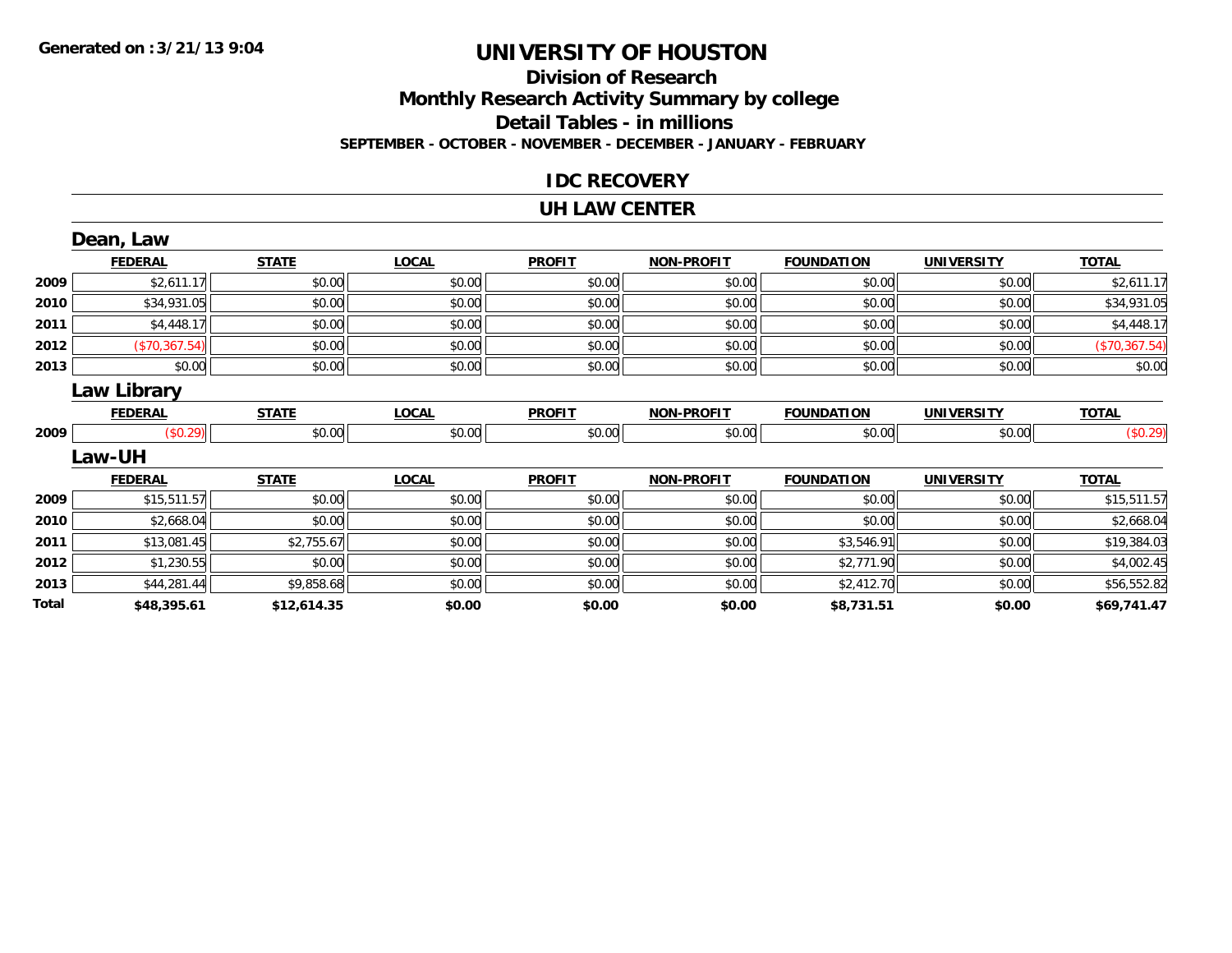**Division of Research**

**Monthly Research Activity Summary by college**

**Detail Tables - in millions**

**SEPTEMBER - OCTOBER - NOVEMBER - DECEMBER - JANUARY - FEBRUARY**

#### **IDC RECOVERY**

#### **UH SYSTEM**

|              | <b>KUHT-TV</b> |              |              |               |                   |                   |            |              |
|--------------|----------------|--------------|--------------|---------------|-------------------|-------------------|------------|--------------|
|              | <u>FEDERAL</u> | <b>STATE</b> | <u>LOCAL</u> | <b>PROFIT</b> | <b>NON-PROFIT</b> | <b>FOUNDATION</b> | UNIVERSITY | <b>TOTAL</b> |
| 2009         | \$35.46        | \$0.00       | \$0.00       | \$0.00        | \$0.00            | \$0.00            | \$0.00     | \$35         |
| 2010         | (\$2,503.85)   | \$0.00       | \$0.00       | \$0.00        | \$0.00            | \$0.00            | \$0.00     |              |
| <b>Total</b> | (\$2,539.31)   | \$0.00       | \$0.00       | \$0.00        | \$0.00            | \$0.00            | \$0.00     | (\$2,539.31) |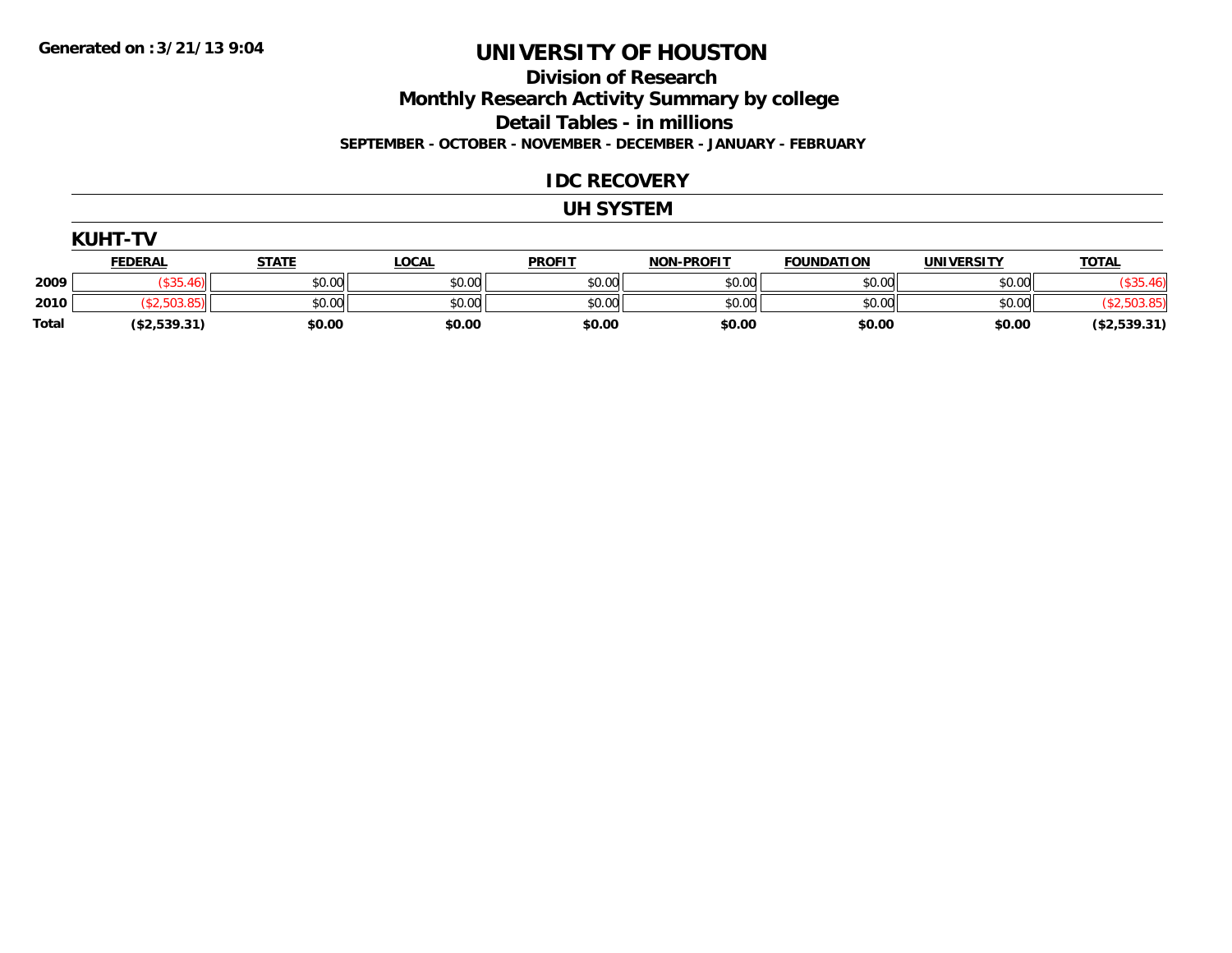### **Division of ResearchMonthly Research Activity Summary by college Detail Tables - in millions SEPTEMBER - OCTOBER - NOVEMBER - DECEMBER - JANUARY - FEBRUARY**

#### **IDC RECOVERY**

#### **UKNOWN COLLEGE**

#### **Unknown Department**

|       | <b>FEDERAL</b>      | <b>STATE</b> | <b>LOCAL</b> | <b>PROFIT</b> | <b>NON-PROFIT</b> | <b>FOUNDATION</b> | <b>UNIVERSITY</b> | <b>TOTAL</b>       |
|-------|---------------------|--------------|--------------|---------------|-------------------|-------------------|-------------------|--------------------|
| 2009  | \$0.00              | \$0.00       | \$0.00       | \$0.00        | \$0.00            | \$0.00            | \$0.00            | \$0.00             |
| 2010  | \$0.00              | \$0.00       | \$0.00       | \$0.00        | \$0.00            | \$0.00            | \$0.00            | \$0.00             |
| 2011  | \$5,741.71          | \$0.00       | \$0.00       | \$0.00        | \$0.00            | \$0.00            | \$0.00            | \$5,741.71         |
| 2012  | $($ \$3,915.17) $ $ | \$0.00       | \$0.00       | \$0.00        | \$0.00            | \$0.00            | \$0.00            | $($ \$3,915.17 $)$ |
| 2013  | \$0.00              | \$0.00       | \$0.00       | \$0.00        | \$0.00            | \$0.00            | \$0.00            | \$0.00             |
| Total | \$1,826.54          | \$0.00       | \$0.00       | \$0.00        | \$0.00            | \$0.00            | \$0.00            | \$1,826.54         |